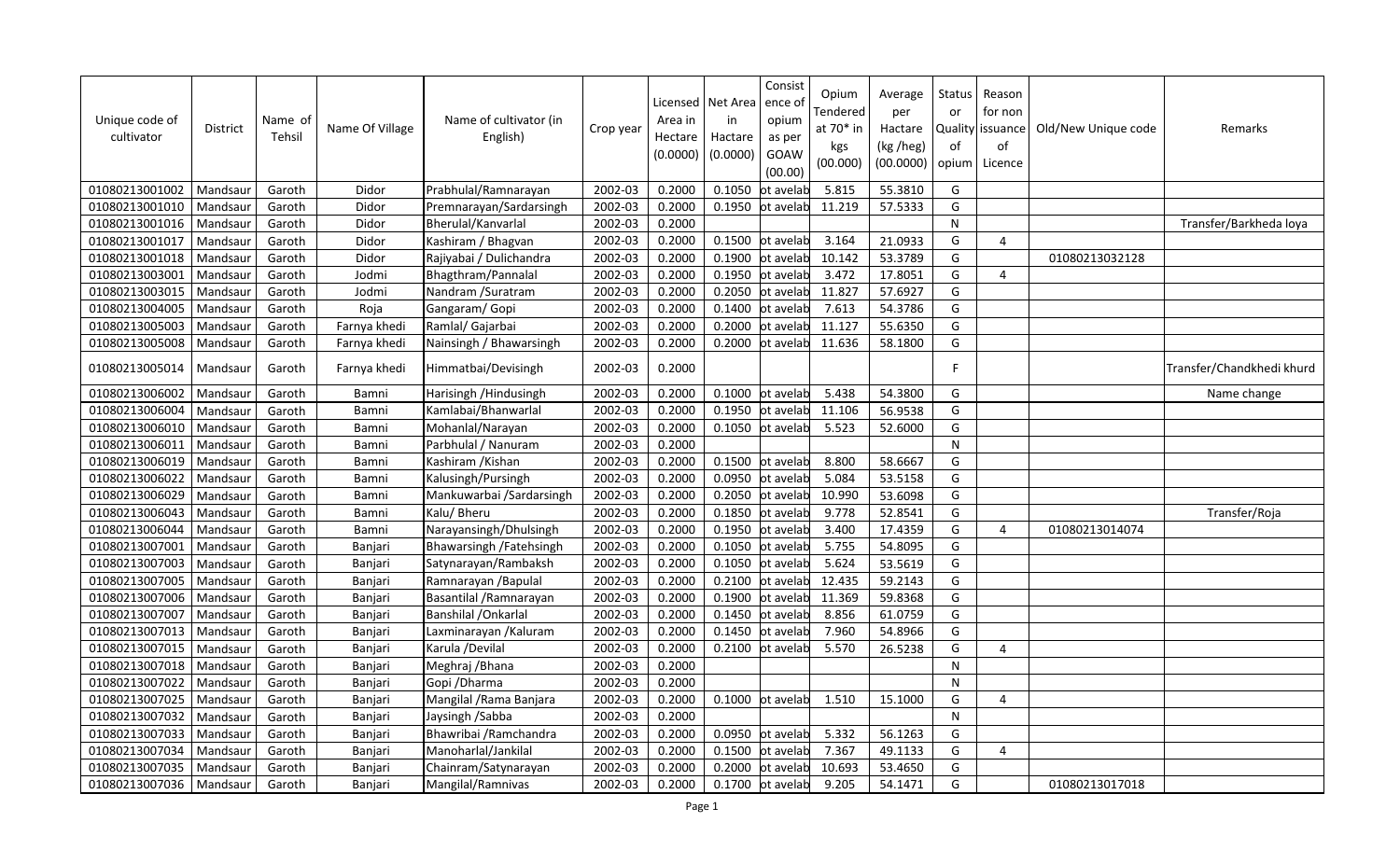| Unique code of<br>cultivator | <b>District</b> | Name of<br>Tehsil | Name Of Village | Name of cultivator (in<br>English)       | Crop year | Area in<br>Hectare<br>(0.0000) | Licensed   Net Area<br>in<br>Hactare<br>(0.0000) | Consist<br>ence o<br>opium<br>as per<br>GOAW<br>(00.00) | Opium<br><b>Tendered</b><br>at 70* in<br>kgs<br>(00.000) | Average<br>per<br>Hactare<br>(kg /heg)<br>(00.0000) | Status<br>or<br>of<br>opium | Reason<br>for non<br>Quality issuance<br>of<br>Licence | Old/New Unique code | Remarks         |
|------------------------------|-----------------|-------------------|-----------------|------------------------------------------|-----------|--------------------------------|--------------------------------------------------|---------------------------------------------------------|----------------------------------------------------------|-----------------------------------------------------|-----------------------------|--------------------------------------------------------|---------------------|-----------------|
| 01080213009001               | Mandsaur        | Garoth            | Pipliya Ghata   | Kamalabai/Raghusingh                     | 2002-03   | 0.2000                         |                                                  |                                                         |                                                          |                                                     | N                           |                                                        |                     |                 |
| 01080213009008               | Mandsaur        | Garoth            | Pipliya Ghata   | <b>Bherusingh / Bapulal</b>              | 2002-03   | 0.2000                         |                                                  |                                                         |                                                          |                                                     | N                           |                                                        |                     |                 |
| 01080213010001               | Mandsaur        | Garoth            |                 | Barkheda Ambekha Prabhulal/Balaram       | 2002-03   | 0.2000                         | 0.1950                                           |                                                         | 10.577                                                   | 54.2410                                             | G                           |                                                        |                     |                 |
| 01080213010011               | Mandsaur        | Garoth            |                 | Barkheda Ambekha Bhanwaribai/Rupa        | 2002-03   | 0.2000                         |                                                  |                                                         |                                                          |                                                     | N                           |                                                        | 01080213026073      | Transfer/Boliya |
| 01080213011011               | Mandsaur        | Garoth            | Jodma           | Harisingh / Parthesingh                  | 2002-03   | 0.2000                         | 0.2100                                           |                                                         | 11.090                                                   | 52.8095                                             | G                           |                                                        |                     |                 |
| 01080213011012               | Mandsaur        | Garoth            | Jodma           | Babulal/Ramchandra                       | 2002-03   | 0.2000                         | 0.1950                                           |                                                         | 11.120                                                   | 57.0256                                             | G                           |                                                        |                     |                 |
| 01080213012005               | Mandsaur        | Garoth            |                 | Chandkhedi Khurd Danisingh / Narvarsingh | 2002-03   | 0.2000                         |                                                  |                                                         |                                                          |                                                     | $\mathsf{N}$                |                                                        |                     | Transfer/Boliya |
| 01080213013005               | Mandsaur        | Garoth            | Kotada Bujurge  | Bansilal / Meghraj                       | 2002-03   | 0.2000                         | 0.2000                                           |                                                         | 11.197                                                   | 55.9850                                             | - 1                         | $\overline{2}$                                         |                     |                 |
| 01080213013006               | Mandsaur        | Garoth            | Kotada Bujurge  | Balaram / Nanuram                        | 2002-03   | 0.2000                         | 0.2050                                           |                                                         | 11.261                                                   | 54.9317                                             | G                           |                                                        |                     |                 |
| 01080213013010               | Mandsaur        | Garoth            | Kotada Bujurge  | Mohanlal/Gulab mehar                     | 2002-03   | 0.2000                         |                                                  |                                                         |                                                          |                                                     | F.                          |                                                        |                     |                 |
| 01080213013015               | Mandsaur        | Garoth            | Kotada Bujurge  | Bherulal / Seva                          | 2002-03   | 0.2000                         | 0.1950                                           |                                                         | 10.720                                                   | 54.9744                                             | $\overline{\phantom{a}}$    | $\overline{2}$                                         |                     |                 |
| 01080213013018               | Mandsaur        | Garoth            | Kotada Bujurge  | Bilasibai/Harishanker                    | 2002-03   | 0.2000                         | 0.1100                                           |                                                         | 5.194                                                    | 47.2182                                             | G                           | 4                                                      |                     |                 |
| 01080213013021               | Mandsaur        | Garoth            | Kotada Bujurge  | Chanderbai/Ramdayal                      | 2002-03   | 0.2000                         | 0.1950                                           |                                                         | 9.390                                                    | 48.1538                                             | G                           | 4                                                      |                     |                 |
| 01080213013029               | Mandsaur        | Garoth            | Kotada Bujurge  | Mo. Husen / Bajir                        | 2002-03   | 0.2000                         | 0.2000                                           |                                                         | 10.701                                                   | 53.5050                                             | G                           |                                                        |                     |                 |
| 01080213013030               | Mandsaur        | Garoth            | Kotada Bujurge  | Dhuralal / Bherulal                      | 2002-03   | 0.2000                         | 0.1000                                           |                                                         | 5.524                                                    | 55.2400                                             |                             | $\overline{2}$                                         |                     |                 |
| 01080213013031               | Mandsaur        | Garoth            | Kotada Bujurge  | Balaram / Lala                           | 2002-03   | 0.2000                         | 0.2000                                           |                                                         | 10.933                                                   | 54.6650                                             | G                           |                                                        |                     |                 |
| 01080213013040               | Mandsaur        | Garoth            | Kotada Bujurge  | Laxminarayan / Tulsiram                  | 2002-03   | 0.2000                         |                                                  |                                                         |                                                          |                                                     | N                           |                                                        |                     |                 |
| 01080213013045               | Mandsaur        | Garoth            | Kotada Bujurge  | Nandram / Udaylal                        | 2002-03   | 0.2000                         |                                                  |                                                         |                                                          |                                                     | $\mathsf{N}$                |                                                        |                     |                 |
| 01080213013052               | Mandsaur        | Garoth            | Kotada Bujurge  | Daluram / Rama                           | 2002-03   | 0.2000                         | 0.1900                                           |                                                         | 10.434                                                   | 54.9158                                             | G                           |                                                        |                     |                 |
| 01080213013062               | Mandsaur        | Garoth            | Kotada Bujurge  | Chattarbai/Nanuram                       | 2002-03   | 0.2000                         | 0.1000                                           |                                                         | 4.234                                                    | 42.3400                                             | G                           | $\overline{4}$                                         |                     |                 |
| 01080213013075               | Mandsaur        | Garoth            | Kotada Bujurge  | Bhanwarlal/Harlal                        | 2002-03   | 0.2000                         | 0.1700                                           |                                                         | 9.227                                                    | 54.2765                                             | G                           |                                                        |                     |                 |
| 01080213013079               | Mandsaur        | Garoth            | Kotada Bujurge  | Devilal/Ramkishan                        | 2002-03   | 0.2000                         |                                                  |                                                         |                                                          |                                                     | $\mathsf{N}$                |                                                        |                     |                 |
| 01080213014001               | Mandsaur        | Garoth            | Dhakani         | Raghusingh/Dhanisingh                    | 2002-03   | 0.2000                         | 0.1900                                           | ot avelab                                               | 11.361                                                   | 59.7947                                             | G                           |                                                        |                     |                 |
| 01080213014004               | Mandsaur        | Garoth            | Dhakani         | Bherusingh / Umravsingh                  | 2002-03   | 0.2000                         | 0.1000                                           | ot avelab                                               | 5.807                                                    | 58.0700                                             | G                           |                                                        |                     |                 |
| 01080213014005               | Mandsaur        | Garoth            | Dhakani         | Sardarsingh/Umravsingh                   | 2002-03   | 0.2000                         | 0.1000                                           | ot avelab                                               | 5.812                                                    | 58.1200                                             | G                           |                                                        |                     |                 |
| 01080213014006               | Mandsaur        | Garoth            | Dhakani         | Bapusingh / Bhuwanisingh                 | 2002-03   | 0.2000                         | 0.1000                                           | ot avelab                                               | 6.411                                                    | 64.1100                                             | G                           |                                                        |                     | Name change     |
| 01080213014007               | Mandsaur        | Garoth            | Dhakani         | Bhagwansingh / Ramsingh                  | 2002-03   | 0.2000                         | 0.1500                                           | ot avelab                                               | 8.030                                                    | 53.5333                                             | G                           |                                                        |                     |                 |
| 01080213014012               | Mandsaur        | Garoth            | Dhakani         | Ramsingh / Bhanwarsing                   | 2002-03   | 0.2000                         |                                                  |                                                         |                                                          |                                                     | $\mathsf{N}$                |                                                        |                     |                 |
| 01080213014013               | Mandsaur        | Garoth            | Dhakani         | Umravsingh/Ramsingh                      | 2002-03   | 0.2000                         | 0.1000                                           |                                                         | 5.981                                                    | 59.8100                                             | G                           |                                                        |                     |                 |
| 01080213014014               | Mandsaur        | Garoth            | Dhakani         | Jorawarsingh / Dhansingh                 | 2002-03   | 0.2000                         | 0.1450                                           |                                                         | 6.388                                                    | 44.0552                                             | G                           | 4                                                      |                     |                 |
| 01080213014015               | Mandsaur        | Garoth            | Dhakani         | Dhura/Deva                               | 2002-03   | 0.2000                         | 0.1000                                           |                                                         | 5.804                                                    | 58.0400                                             | G                           |                                                        |                     |                 |
| 01080213014016               | Mandsaur        | Garoth            | Dhakani         | Mangya / Deva                            | 2002-03   | 0.2000                         |                                                  | 0.1000 ot avelab                                        | 5.471                                                    | 54.7100                                             | G                           |                                                        |                     |                 |
| 01080213014017               | Mandsaur        | Garoth            | Dhakani         | Mohan lal / Purji                        | 2002-03   | 0.2000                         |                                                  |                                                         |                                                          |                                                     | F                           |                                                        |                     |                 |
| 01080213014018               | Mandsaur        | Garoth            | Dhakani         | Jetanbai / Nathusingh                    | 2002-03   | 0.2000                         | 0.2000                                           |                                                         | 10.326                                                   | 51.6300                                             | G                           | 4                                                      |                     |                 |
| 01080213014019               | Mandsaur        | Garoth            | Dhakani         | Kalusingh / Danisingh                    | 2002-03   | 0.2000                         | 0.2000                                           |                                                         | 12.026                                                   | 60.1300                                             | G                           |                                                        |                     |                 |
| 01080213014023               | Mandsaur        | Garoth            | Dhakani         | Dhula / Devji Darji                      | 2002-03   | 0.2000                         | 0.2000                                           |                                                         | 11.503                                                   | 57.5150                                             | G                           |                                                        |                     |                 |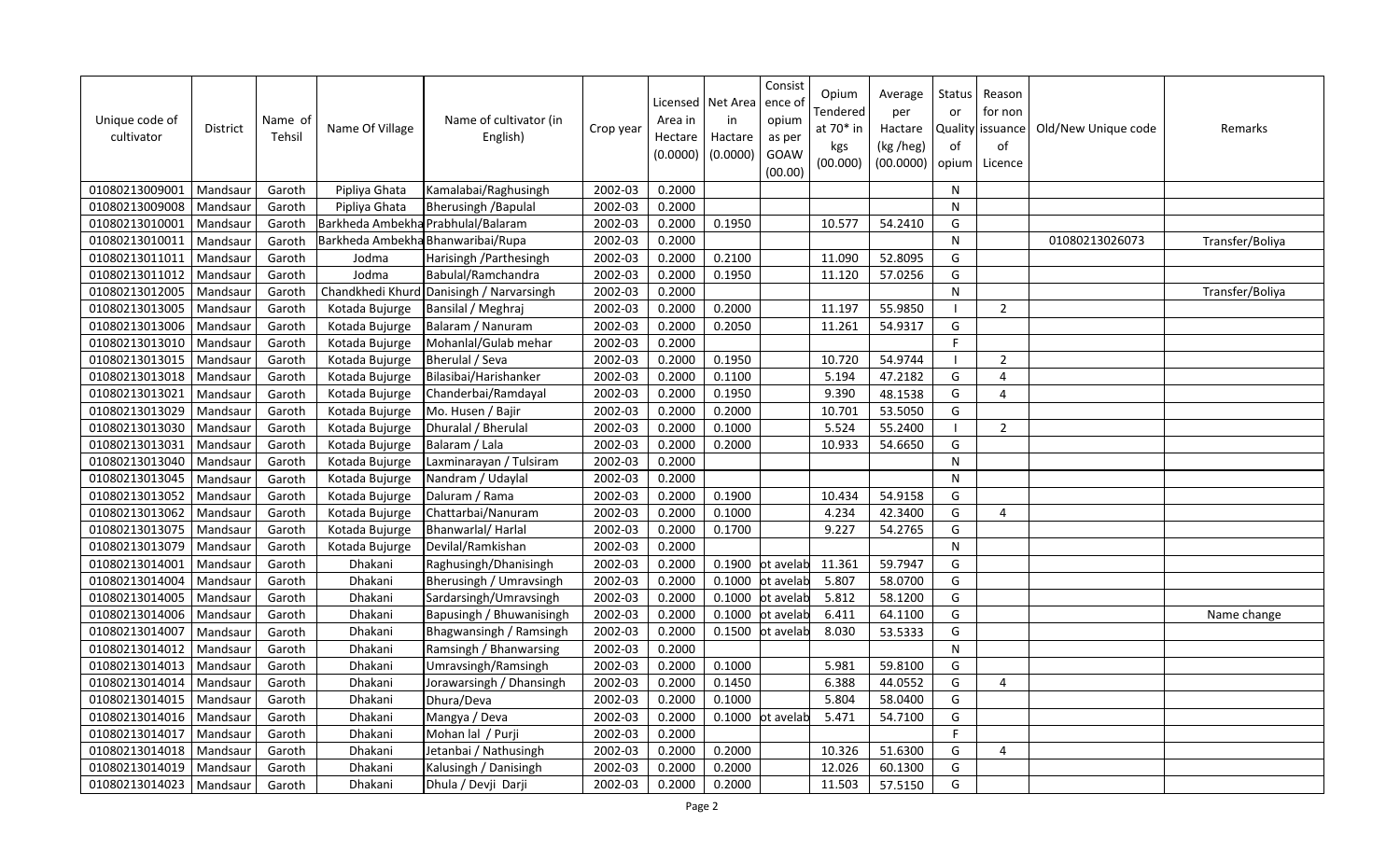| Unique code of<br>cultivator | District | Name of<br>Tehsil | Name Of Village                  | Name of cultivator (in<br>English)         | Crop year | Area in<br>Hectare<br>(0.0000) | Licensed   Net Area<br>in<br>Hactare<br>(0.0000) | Consist<br>ence of<br>opium<br>as per<br>GOAW<br>(00.00) | Opium<br>Tendered<br>at 70* in<br>kgs<br>(00.000) | Average<br>per<br>Hactare<br>(kg /heg)<br>(00.0000) | Status<br>or<br>of<br>opium | Reason<br>for non<br>Quality issuance<br>of<br>Licence | Old/New Unique code | Remarks     |
|------------------------------|----------|-------------------|----------------------------------|--------------------------------------------|-----------|--------------------------------|--------------------------------------------------|----------------------------------------------------------|---------------------------------------------------|-----------------------------------------------------|-----------------------------|--------------------------------------------------------|---------------------|-------------|
| 01080213014024               | Mandsaur | Garoth            | Dhakani                          | Dhapubai / Fakira                          | 2002-03   | 0.2000                         | 0.2000                                           |                                                          | 11.518                                            | 57.5900                                             | G                           |                                                        |                     |             |
| 01080213014025               | Mandsaur | Garoth            | Dhakani                          | Mangilal / Onkar                           | 2002-03   | 0.2000                         | 0.1050                                           |                                                          | 5.706                                             | 54.3429                                             | G                           |                                                        |                     |             |
| 01080213014034               | Mandsaur | Garoth            | Dhakani                          | Ratansingh / Bhuwanisingh                  | 2002-03   | 0.2000                         | 0.1000                                           |                                                          | 5.555                                             | 55.5500                                             | G                           |                                                        |                     |             |
| 01080213014035               | Mandsaur | Garoth            | Dhakani                          | Pursingh/Gamersingh                        | 2002-03   | 0.2000                         | 0.1050                                           |                                                          | 6.777                                             | 64.5429                                             | G                           |                                                        |                     |             |
| 01080213014036               | Mandsaur | Garoth            | Dhakani                          | Umravsingh/Bherusingh                      | 2002-03   | 0.2000                         | 0.2000                                           |                                                          | 10.556                                            | 52.7800                                             | G                           |                                                        |                     |             |
| 01080213014038               | Mandsaur | Garoth            | Dhakani                          | Tufansingh/Anarsingh                       | 2002-03   | 0.2000                         | 0.1000                                           |                                                          | 5.878                                             | 58.7800                                             | G                           |                                                        |                     |             |
| 01080213014039               | Mandsaur | Garoth            | Dhakani                          | Deva/Kuka                                  | 2002-03   | 0.2000                         | 0.1000                                           |                                                          | 5.209                                             | 52.0900                                             | G                           |                                                        |                     |             |
| 01080213014040               | Mandsaur | Garoth            | Dhakani                          | Uda/Deva                                   | 2002-03   | 0.2000                         | 0.1000                                           |                                                          | 5.927                                             | 59.2700                                             | G                           |                                                        |                     |             |
| 01080213014043               | Mandsaur | Garoth            | Dhakani                          | Bhagatram/Kanha ji                         | 2002-03   | 0.2000                         | 0.0900                                           |                                                          | 5.093                                             | 56.5889                                             | G                           |                                                        |                     |             |
| 01080213014044               | Mandsaur | Garoth            | Dhakani                          | Mangya/Bhuvan Lohar                        | 2002-03   | 0.2000                         | 0.2000                                           |                                                          | 11.755                                            | 58.7750                                             | G                           |                                                        |                     |             |
| 01080213014045               | Mandsau  | Garoth            | Dhakani                          | Kanheyalal/Bheru ji                        | 2002-03   | 0.2000                         | 0.1000                                           |                                                          | 5.394                                             | 53.9400                                             | G                           |                                                        |                     |             |
| 01080213014046               | Mandsaur | Garoth            | Dhakani                          | Ganesh/Kuka                                | 2002-03   | 0.2000                         | 0.1000                                           |                                                          | 5.635                                             | 56.3500                                             | G                           |                                                        |                     |             |
| 01080213014048               | Mandsau  | Garoth            | Dhakani                          | Hindusingh/Bhavanisingh                    | 2002-03   | 0.2000                         | 0.1000                                           |                                                          | 5.643                                             | 56.4300                                             | G                           |                                                        |                     |             |
| 01080213014049               | Mandsaur | Garoth            | Dhakani                          | Sajjansingh/Bherusingh                     | 2002-03   | 0.2000                         | 0.1950                                           |                                                          | 2.102                                             | 10.7795                                             | G                           | $\overline{4}$                                         |                     |             |
| 01080213014052               | Mandsau  | Garoth            | Dhakani                          | Prabhulal/Puralal Kalal                    | 2002-03   | 0.2000                         | 0.1400                                           |                                                          | 7.793                                             | 55.6643                                             | G                           |                                                        |                     |             |
| 01080213014055               | Mandsaur | Garoth            | Dhakani                          | Nanuram/Onkar ji                           | 2002-03   | 0.2000                         | 0.1950                                           |                                                          | 11.559                                            | 59.2769                                             | G                           |                                                        |                     |             |
| 01080213014056               | Mandsaur | Garoth            | Dhakani                          | Nirbhayram/Chuna                           | 2002-03   | 0.2000                         | 0.2000                                           |                                                          | 10.684                                            | 53.4200                                             | G                           |                                                        |                     |             |
| 01080213014057               | Mandsaur | Garoth            | Dhakani                          | Fatehsingh/Bapulal                         | 2002-03   | 0.2000                         | 0.2000                                           |                                                          | 10.534                                            | 52.6700                                             | G                           |                                                        |                     |             |
| 01080213014059               | Mandsaur | Garoth            | Dhakani                          | Bagdiram/Deva ji                           | 2002-03   | 0.2000                         | 0.0950                                           |                                                          | 5.373                                             | 56.5579                                             | G                           |                                                        |                     |             |
| 01080213014062               | Mandsaur | Garoth            | Dhakani                          | Hindusingh/Bherusingh                      | 2002-03   | 0.2000                         | 0.2000                                           |                                                          | 10.952                                            | 54.7600                                             | G                           |                                                        |                     |             |
| 01080213014064               | Mandsaur | Garoth            | Dhakani                          | Amarlal/Pura ji                            | 2002-03   | 0.2000                         | 0.1400                                           |                                                          | 7.954                                             | 56.8143                                             | G                           |                                                        |                     |             |
| 01080213014065               | Mandsaur | Garoth            | Dhakani                          | Reshambai/Kalusingh                        | 2002-03   | 0.2000                         | 0.1950                                           |                                                          | 10.342                                            | 53.0359                                             | G                           |                                                        |                     |             |
| 01080213014066               | Mandsaur | Garoth            | Dhakani                          | Kishanlal/Mehtabsingh                      | 2002-03   | 0.2000                         | 0.1850                                           |                                                          | 3.055                                             | 16.5135                                             | G                           | 4                                                      |                     |             |
| 01080213014067               | Mandsaur | Garoth            | Dhakani                          | Kalibai/Parvatsingh                        | 2002-03   | 0.2000                         | 0.1850                                           |                                                          | 1.586                                             | 8.5730                                              | G                           | $\overline{4}$                                         |                     |             |
| 01080213014069               | Mandsaur | Garoth            | Dhakani                          | Kelashnath/Kalunath                        | 2002-03   | 0.2000                         | 0.1000                                           |                                                          | 5.451                                             | 54.5100                                             | G                           |                                                        |                     |             |
| 01080213014070               | Mandsaur | Garoth            | Dhakani                          | Sadhunath/Kalunath                         | 2002-03   | 0.2000                         | 0.1900                                           |                                                          | 10.350                                            | 54.4737                                             | G                           |                                                        |                     |             |
| 01080213014071               | Mandsaur | Garoth            | Dhakani                          | Gopalsingh/Raghusingh                      | 2002-03   | 0.2000                         | 0.2100                                           |                                                          | 11.423                                            | 54.3952                                             | G                           |                                                        |                     |             |
| 01080213014073               | Mandsaur | Garoth            | Dhakani                          | Ramchandra/Mangilal Meha                   | 2002-03   | 0.2000                         |                                                  |                                                          |                                                   |                                                     | $\mathsf{N}$                |                                                        |                     |             |
| 01080213014075               | Mandsaur | Garoth            | Dhakani                          | Sartanbai/Ratanlal                         | 2002-03   | 0.2000                         | 0.1000                                           |                                                          | 5.913                                             | 59.1300                                             | G                           |                                                        |                     |             |
| 01080213015001               | Mandsau  | Garoth            | Pipliya Mitteshah                | Indersingh / Madhosingh                    | 2002-03   | 0.2000                         | 0.1000                                           |                                                          | 5.945                                             | 59.4500                                             | G                           |                                                        |                     |             |
| 01080213015002               | Mandsaur | Garoth            |                                  | Pipliya Mitteshah Asratbai / Kishansingh   | 2002-03   | 0.2000                         |                                                  |                                                          |                                                   |                                                     | ${\sf N}$                   |                                                        |                     |             |
| 01080213015003               | Mandsau  | Garoth            |                                  | Pipliya Mitteshah Laxminarayan / Bhagirath | 2002-03   | 0.2000                         | 0.2000                                           |                                                          | 11.535                                            | 57.6750                                             | G                           |                                                        |                     |             |
| 01080213015004               | Mandsaur | Garoth            | Pipliya Mitteshah   Balu / Bheru |                                            | 2002-03   | 0.2000                         | 0.1000                                           |                                                          | 5.511                                             | 55.1100                                             | G                           |                                                        |                     |             |
| 01080213015005               | Mandsau  | Garoth            |                                  | Pipliya Mitteshah Joravarsingh/Ramsingh    | 2002-03   | 0.2000                         | 0.0950                                           |                                                          | 5.207                                             | 54.8105                                             | G                           |                                                        |                     | Name change |
| 01080213015006               | Mandsaur | Garoth            |                                  | Pipliya Mitteshah   Kishanlal Bherusingh   | 2002-03   | 0.2000                         | 0.1500                                           |                                                          | 8.672                                             | 57.8133                                             | G                           |                                                        |                     |             |
| 01080213015012               | Mandsaur | Garoth            |                                  | Pipliya Mitteshah Dhapubai / Bherusingh    | 2002-03   | 0.2000                         | 0.1000                                           |                                                          | 5.500                                             | 55.0000                                             | G                           |                                                        |                     |             |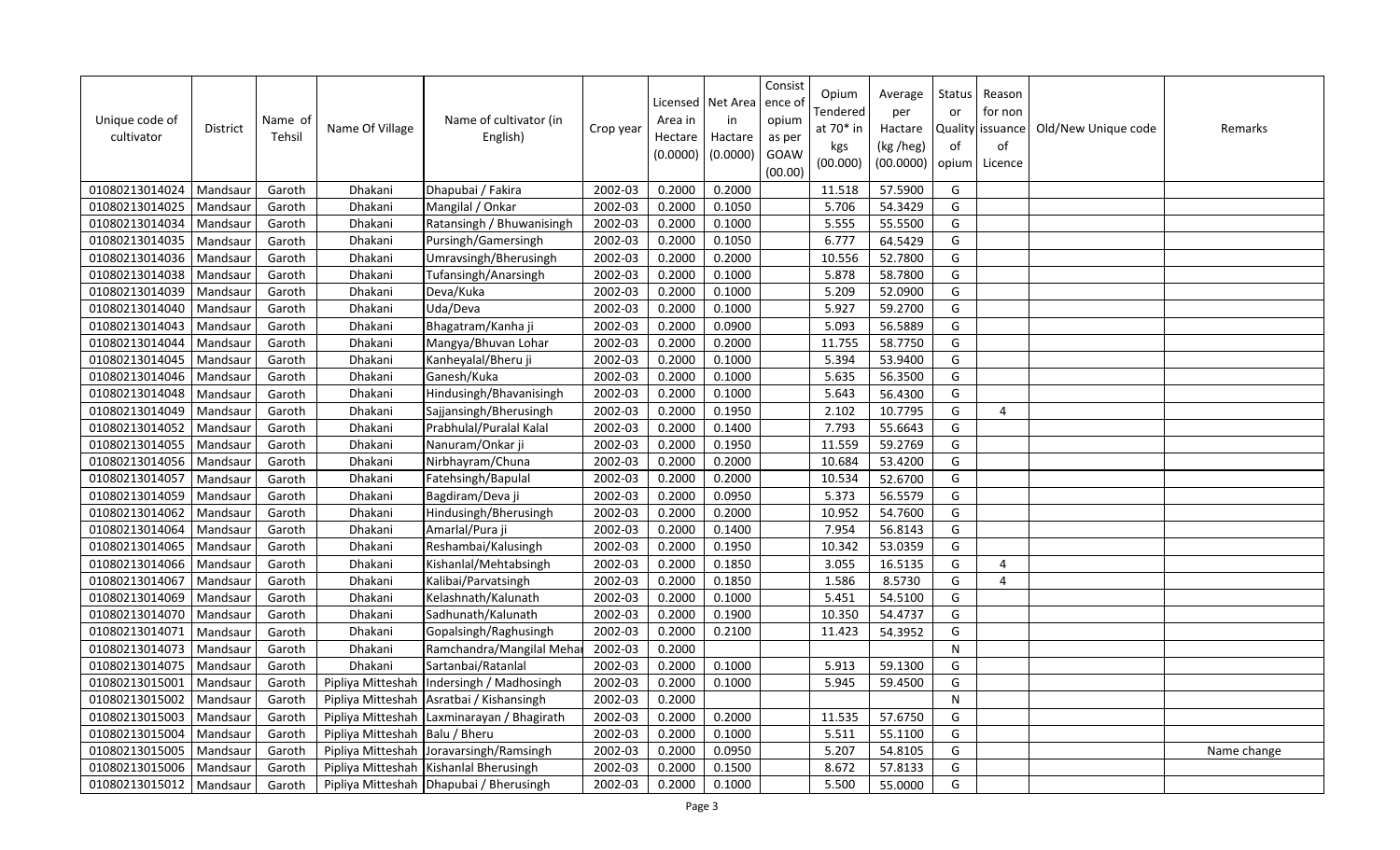| Unique code of<br>cultivator | <b>District</b> | Name of<br>Tehsil | Name Of Village   | Name of cultivator (in<br>English) | Crop year | Area in<br>Hectare<br>(0.0000) | Licensed   Net Area<br>in<br>Hactare<br>(0.0000) | Consist<br>ence o<br>opium<br>as per<br>GOAW<br>(00.00) | Opium<br>Tendered<br>at 70* in<br>kgs<br>(00.000) | Average<br>per<br>Hactare<br>(kg /heg)<br>(00.0000) | Status<br>or<br>Quality<br>of<br>opium | Reason<br>for non<br>lissuance<br>of<br>Licence | Old/New Unique code | Remarks            |
|------------------------------|-----------------|-------------------|-------------------|------------------------------------|-----------|--------------------------------|--------------------------------------------------|---------------------------------------------------------|---------------------------------------------------|-----------------------------------------------------|----------------------------------------|-------------------------------------------------|---------------------|--------------------|
| 01080213015024               | Mandsaur        | Garoth            | Pipliya Mitteshah | Parvatsingh/Rughnathsingh          | 2002-03   | 0.2000                         | 0.1950                                           |                                                         | 10.600                                            | 54.3590                                             | G                                      |                                                 |                     |                    |
| 01080213015026               | Mandsaur        | Garoth            | Pipliya Mitteshah | Kalusingh/Pursingh                 | 2002-03   | 0.2000                         | 0.0900                                           |                                                         | 4.958                                             | 55.0889                                             | G                                      |                                                 |                     | Transfer/Antraliya |
| 01080213017002               | Mandsaur        | Garoth            | Barkheda loya     | Balaram / Ramprahlad               | 2002-03   | 0.2000                         | 0.1900                                           |                                                         | 10.522                                            | 55.3789                                             | G                                      |                                                 |                     |                    |
| 01080213017003               | Mandsaur        | Garoth            | Barkheda loya     | Harishanker / Ramprahlad           | 2002-03   | 0.2000                         | 0.1900                                           |                                                         | 9.340                                             | 49.1579                                             |                                        | $\overline{2}$                                  |                     |                    |
| 01080213017004               | Mandsaur        | Garoth            | Barkheda loya     | Ratanlal / Premchandra             | 2002-03   | 0.2000                         | 0.1200                                           |                                                         | 6.745                                             | 56.2083                                             | G                                      |                                                 |                     |                    |
| 01080213017005               | Mandsaur        | Garoth            | Barkheda loya     | Rampratap / Kanhiram               | 2002-03   | 0.2000                         | 0.1500                                           |                                                         | 8.921                                             | 59.4733                                             | G                                      |                                                 |                     |                    |
| 01080213017007               | Mandsaur        | Garoth            | Barkheda loya     | Badrilal/ Gangaram                 | 2002-03   | 0.2000                         | 0.1000                                           |                                                         | 4.592                                             | 45.9200                                             | $\blacksquare$                         | $\overline{2}$                                  |                     |                    |
| 01080213017009               | Mandsaur        | Garoth            | Barkheda loya     | Indersingh / Bherusingh            | 2002-03   | 0.2000                         | 0.1850                                           |                                                         | 10.365                                            | 56.0270                                             | G                                      |                                                 |                     |                    |
| 01080213017010               | Mandsaur        | Garoth            | Barkheda loya     | Shree ram / Bhagatram              | 2002-03   | 0.2000                         | 0.0950                                           |                                                         | 5.312                                             | 55.9158                                             | G                                      |                                                 |                     |                    |
| 01080213017013               | Mandsaur        | Garoth            | Barkheda loya     | Laxminarayan / Kanheyalal          | 2002-03   | 0.2000                         | 0.2000                                           |                                                         | 11.016                                            | 55.0800                                             | G                                      |                                                 |                     |                    |
| 01080213017014               | Mandsaur        | Garoth            | Barkheda loya     | Radhesyam / Badrilal               | 2002-03   | 0.2000                         | 0.1500                                           |                                                         | 6.615                                             | 44.1000                                             | - 1                                    | $\overline{2}$                                  |                     |                    |
| 01080213017015               | Mandsaur        | Garoth            | Barkheda loya     | Kesrimal / Bhagatram               | 2002-03   | 0.2000                         | 0.1300                                           |                                                         | 7.114                                             | 54.7231                                             | G                                      |                                                 |                     |                    |
| 01080213017019               | Mandsaur        | Garoth            | Barkheda loya     | Banshilal / Devbaksh               | 2002-03   | 0.2000                         | 0.1500                                           |                                                         | 8.454                                             | 56.3600                                             | G                                      |                                                 |                     |                    |
| 01080213017020               | Mandsaur        | Garoth            | Barkheda loya     | Bhagirath / Bhagwan                | 2002-03   | 0.2000                         |                                                  |                                                         |                                                   |                                                     | $\mathsf{N}$                           |                                                 |                     |                    |
| 01080213017021               | Mandsaur        | Garoth            | Barkheda loya     | Bhawar bai/ Satynarayan            | 2002-03   | 0.2000                         | 0.0700                                           |                                                         | 4.071                                             | 58.1571                                             | G                                      |                                                 |                     |                    |
| 01080213017024               | Mandsaur        | Garoth            | Barkheda loya     | Nirbhaysingh / Bhuvaniram          | 2002-03   | 0.2000                         | 0.1000                                           |                                                         | 5.804                                             | 58.0400                                             | G                                      |                                                 |                     |                    |
| 01080213017026               | Mandsaur        | Garoth            | Barkheda loya     | Onkarlal / Meghraj                 | 2002-03   | 0.2000                         | 0.1850                                           |                                                         | 12.444                                            | 67.2649                                             | G                                      |                                                 |                     |                    |
| 01080213017027               | Mandsaur        | Garoth            | Barkheda loya     | Rambhajan/Satynarayan              | 2002-03   | 0.2000                         | 0.1000                                           |                                                         | 5.571                                             | 55.7100                                             | G                                      |                                                 |                     |                    |
| 01080213017028               | Mandsaur        | Garoth            | Barkheda loya     | Radheshyam / Chainram              | 2002-03   | 0.2000                         |                                                  |                                                         |                                                   |                                                     | $\mathsf{N}$                           |                                                 |                     | Transfer/Dalmu     |
| 01080213017029               | Mandsaur        | Garoth            | Barkheda loya     | Ramgopal / Ratanlal                | 2002-03   | 0.2000                         | 0.1000                                           |                                                         | 5.615                                             | 56.1500                                             | G                                      |                                                 |                     |                    |
| 01080213017030               | Mandsaur        | Garoth            | Barkheda loya     | Sarekunwar / Sitaram               | 2002-03   | 0.2000                         | 0.0950                                           |                                                         | 5.280                                             | 55.5789                                             | G                                      |                                                 |                     |                    |
| 01080213017035               | Mandsaur        | Garoth            | Barkheda loya     | Tejram / Shobharam                 | 2002-03   | 0.2000                         | 0.1000                                           |                                                         | 5.661                                             | 56.6100                                             | G                                      |                                                 |                     |                    |
| 01080213017040               | Mandsaur        | Garoth            | Barkheda loya     | Premnarayan / Gopilal              | 2002-03   | 0.2000                         |                                                  |                                                         |                                                   |                                                     | $\mathsf{N}$                           |                                                 |                     |                    |
| 01080213017041               | Mandsaur        | Garoth            | Barkheda loya     | Tejram / Gopilal                   | 2002-03   | 0.2000                         | 0.1000                                           |                                                         | 5.420                                             | 54.2000                                             | G                                      |                                                 |                     |                    |
| 01080213017042               | Mandsaur        | Garoth            | Barkheda loya     | Shivnarayan / Gopilal              | 2002-03   | 0.2000                         | 0.0500                                           |                                                         | 2.491                                             | 49.8200                                             | G                                      | 4                                               |                     |                    |
| 01080213017046               | Mandsaur        | Garoth            | Barkheda loya     | Kanheyalal/Nanuram                 | 2002-03   | 0.2000                         |                                                  |                                                         |                                                   |                                                     | $\mathsf{N}$                           |                                                 |                     |                    |
| 01080213017052               | Mandsaur        | Garoth            | Barkheda loya     | Rameshvar/Jagannath                | 2002-03   | 0.2000                         | 0.1550                                           |                                                         | 8.576                                             | 55.3290                                             | G                                      |                                                 |                     |                    |
| 01080213017053               | Mandsaur        | Garoth            | Barkheda loya     | Ramnarayan / Dolatram              | 2002-03   | 0.2000                         | 0.0800                                           |                                                         | 4.527                                             | 56.5875                                             | G                                      |                                                 |                     |                    |
| 01080213017054               | Mandsaur        | Garoth            | Barkheda loya     | Manoharlal/Mangilal                | 2002-03   | 0.2000                         |                                                  |                                                         |                                                   |                                                     | N                                      |                                                 |                     |                    |
| 01080213017055               | Mandsaur        | Garoth            | Barkheda loya     | Kishorilal/Laxmichand              | 2002-03   | 0.2000                         | 0.1950                                           |                                                         | 2.570                                             | 13.1795                                             | G                                      | 4                                               |                     |                    |
| 01080213017056               | Mandsaur        | Garoth            | Barkheda loya     | Jankilal/Madandas                  | 2002-03   | 0.2000                         | 0.1600                                           |                                                         | 8.923                                             | 55.7688                                             | G                                      |                                                 |                     |                    |
| 01080213017063               | Mandsaur        | Garoth            | Barkheda loya     | Ramgopal/Devilal Bagri             | 2002-03   | 0.2000                         | 0.1000                                           |                                                         | 6.181                                             | 61.8100                                             | G                                      |                                                 |                     |                    |
| 01080213017065               | Mandsaur        | Garoth            | Barkheda loya     | Ramkishan/Hiralal                  | 2002-03   | 0.2000                         |                                                  |                                                         |                                                   |                                                     | F                                      |                                                 |                     |                    |
| 01080213017066               | Mandsaur        | Garoth            | Barkheda loya     | Sureshchandra/Ramprahlad           | 2002-03   | 0.2000                         | 0.1900                                           |                                                         | 10.393                                            | 54.7000                                             | G                                      |                                                 |                     |                    |
| 01080213017067               | Mandsaur        | Garoth            | Barkheda loya     | Harishankar/Nanuram                | 2002-03   | 0.2000                         | 0.1900                                           |                                                         | 10.146                                            | 53.4000                                             | G                                      |                                                 |                     |                    |
| 01080213017068               | Mandsaur        | Garoth            | Barkheda loya     | Radheshyam/Mohanlal                | 2002-03   | 0.2000                         | 0.1000                                           |                                                         | 5.822                                             | 58.2200                                             | G                                      |                                                 | 01080213032194      | Transfer/garoth    |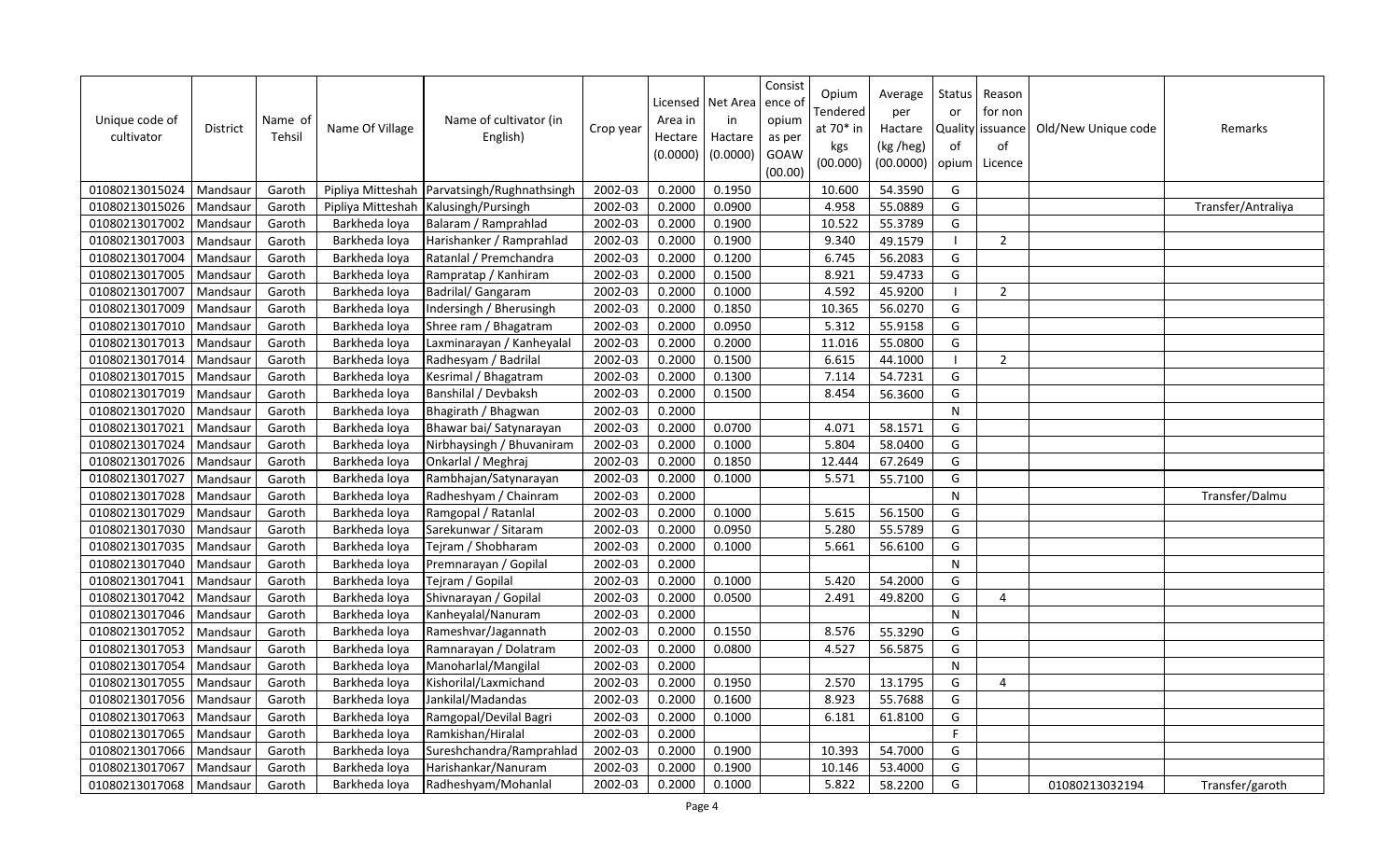| Unique code of<br>cultivator | <b>District</b> | Name of<br>Tehsil | Name Of Village  | Name of cultivator (in<br>English) | Crop year | Area in<br>Hectare<br>(0.0000) | Licensed   Net Area   ence of<br>in<br>Hactare<br>(0.0000) | Consist<br>opium<br>as per<br>GOAW<br>(00.00) | Opium<br>Tendered<br>at 70* in<br>kgs<br>(00.000) | Average<br>per<br>Hactare<br>(kg /heg)<br>(00.0000) | Status  <br>or<br>of<br>opium | Reason<br>for non<br>Quality issuance<br>of<br>Licence | Old/New Unique code | Remarks                  |
|------------------------------|-----------------|-------------------|------------------|------------------------------------|-----------|--------------------------------|------------------------------------------------------------|-----------------------------------------------|---------------------------------------------------|-----------------------------------------------------|-------------------------------|--------------------------------------------------------|---------------------|--------------------------|
| 01080213017069               | Mandsaur        | Garoth            | Barkheda loya    | Rajendra Kumar/Kishan              | 2002-03   | 0.2000                         | 0.1400                                                     |                                               | 7.734                                             | 55.2429                                             | G                             |                                                        |                     |                          |
| 01080213017070               | Mandsaur        | Garoth            | Barkheda loya    | Babulal/Balaram                    | 2002-03   | 0.2000                         | 0.1000                                                     |                                               | 5.571                                             | 55.7100                                             | G                             |                                                        |                     | Transfer/garoth          |
| 01080213017071               | Mandsaur        | Garoth            | Barkheda loya    | Rameshchandra/Devilala             | 2002-03   | 0.2000                         | 0.0950                                                     |                                               | 5.933                                             | 62.4526                                             | G                             |                                                        |                     |                          |
| 01080213017072               | Mandsaur        | Garoth            | Barkheda loya    | Narayansingh/Karansingh            | 2002-03   | 0.2000                         | 0.1050                                                     |                                               | 2.133                                             | 20.3143                                             | G                             | 4                                                      |                     |                          |
| 01080213017073               | Mandsaur        | Garoth            | Barkheda loya    | Nandlal/Shankarlal kumhar          | 2002-03   | 0.2000                         | 0.0650                                                     |                                               | 3.667                                             | 56.4154                                             | G                             |                                                        |                     | Transfer/Banjari         |
| 01080213017074               | Mandsaur        | Garoth            | Barkheda loya    | Ramlal/Dola ji                     | 2002-03   | 0.2000                         |                                                            |                                               |                                                   |                                                     | N                             |                                                        |                     |                          |
| 01080213017077               | Mandsaur        | Garoth            | Barkheda lova    | Radheshyam/Gangaram                | 2002-03   | 0.2000                         | 0.1600                                                     |                                               | 8.781                                             | 54.8813                                             | G                             |                                                        |                     | Transfer/jodmi           |
| 01080213018002               | Mandsaur        | Garoth            | Fulkheda         | Sardarsingh/Dhokalsingh            | 2002-03   | 0.2000                         |                                                            |                                               |                                                   |                                                     | N                             |                                                        |                     |                          |
| 01080213021003               | Mandsaur        | Garoth            | Chiknya          | Parwatsingh / Patesingh            | 2002-03   | 0.2000                         | 0.2050                                                     |                                               | 12.115                                            | 59.0976                                             | G                             |                                                        |                     |                          |
| 01080213021004               | Mandsaur        | Garoth            | Chiknya          | Laxmansingh/Harisingh              | 2002-03   | 0.2000                         | 0.1900                                                     |                                               | 10.620                                            | 55.8947                                             | G                             |                                                        |                     |                          |
| 01080213021027               | Mandsaur        | Garoth            | Chiknya          | Motilal / Fatehsingh               | 2002-03   | 0.2000                         | 0.2050                                                     |                                               | 8.625                                             | 42.0732                                             |                               | $\overline{2}$                                         |                     |                          |
| 01080213021029               | Mandsaur        | Garoth            | Chiknya          | Hadmatsingh / Indersingh           | 2002-03   | 0.2000                         | 0.1950                                                     |                                               | 2.725                                             | 13.9744                                             | G                             | 4                                                      |                     |                          |
| 01080213021031               | Mandsaur        | Garoth            | Chiknya          | Mangilal/Pura                      | 2002-03   | 0.2000                         | 0.2050                                                     |                                               | 2.374                                             | 11.5805                                             | G                             | 4                                                      |                     |                          |
| 01080213021033               | Mandsaur        | Garoth            | Chiknya          | Chandarsingh/Devilal               | 2002-03   | 0.2000                         | 0.2000                                                     |                                               | 11.079                                            | 55.3950                                             | G                             |                                                        | 01080214039023      |                          |
| 01080213021035               | Mandsaur        | Garoth            | Chiknya          | Sardarsingh/Tejsingh               | 2002-03   | 0.2000                         | 0.1100                                                     |                                               | 6.115                                             | 55.5909                                             | G                             |                                                        |                     | Transfer/Rehtadi MDS III |
| 01080213023005               | Mandsaur        | Garoth            | Lakhakhedi       | Kanheyalal/Kaluram                 | 2002-03   | 0.2000                         |                                                            |                                               |                                                   |                                                     | $\mathsf{N}$                  |                                                        |                     | Transfer/Pipliya ghata   |
| 01080213023008               | Mandsaur        | Garoth            | Lakhakhedi       | Kishanlal/Kaluram                  | 2002-03   | 0.2000                         |                                                            |                                               |                                                   |                                                     | N                             |                                                        |                     | Transfer/Pipliya ghata   |
| 01080213023009               | Mandsaur        | Garoth            | Lakhakhedi       | Ramkaran / Badrilal                | 2002-03   | 0.2000                         |                                                            |                                               |                                                   |                                                     | $\mathsf{N}$                  |                                                        |                     | Transfer/Arnya charan    |
| 01080213023013               | Mandsaur        | Garoth            | Lakhakhedi       | Ghisibai/Udayram                   | 2002-03   | 0.2000                         |                                                            |                                               |                                                   |                                                     | N                             |                                                        |                     | Transfer/Mordi           |
| 01080213024001               | Mandsaur        | Garoth            | Bardiya Istmurar | Devilal / Nandlal                  | 2002-03   | 0.2000                         | 0.1750                                                     |                                               | 9.340                                             | 53.3714                                             | G                             |                                                        |                     |                          |
| 01080213024005               | Mandsaur        | Garoth            | Bardiya Istmurar | Kasturibai / Kanwarlal             | 2002-03   | 0.2000                         | 0.1450                                                     |                                               | 7.852                                             | 54.1517                                             | G                             |                                                        |                     |                          |
| 01080213024006               | Mandsaur        | Garoth            | Bardiya Istmurar | Nandubai / Kashiram                | 2002-03   | 0.2000                         | 0.1000                                                     |                                               | 5.549                                             | 55.4900                                             | G                             |                                                        |                     |                          |
| 01080213024007               | Mandsaur        | Garoth            | Bardiya Istmurar | Mangilal / Hariram                 | 2002-03   | 0.2000                         | 0.1400                                                     |                                               | 7.411                                             | 52.9357                                             | G                             |                                                        |                     |                          |
| 01080213024008               | Mandsaur        | Garoth            | Bardiya Istmurar | Amarlal / Jagannath                | 2002-03   | 0.2000                         | 0.1950                                                     |                                               | 13.249                                            | 67.9436                                             | G                             |                                                        |                     |                          |
| 01080213024010               | Mandsaur        | Garoth            | Bardiya Istmurar | Ramsingh / Kanaji                  | 2002-03   | 0.2000                         | 0.1500                                                     |                                               | 8.740                                             | 58.2667                                             | G                             |                                                        |                     |                          |
| 01080213024012               | Mandsaur        | Garoth            | Bardiya Istmurar | Shivlal / Gokul                    | 2002-03   | 0.2000                         | 0.2050                                                     |                                               | 9.762                                             | 47.6195                                             | G                             | 4                                                      |                     |                          |
| 01080213024013               | Mandsaur        | Garoth            | Bardiya Istmurar | Sukhlal / Dulichand                | 2002-03   | 0.2000                         | 0.1950                                                     |                                               | 11.205                                            | 57.4615                                             | G                             |                                                        |                     |                          |
| 01080213024014               | Mandsaur        | Garoth            | Bardiya Istmurar | Dhapubai / Bheruji                 | 2002-03   | 0.2000                         | 0.1100                                                     |                                               | 5.843                                             | 53.1182                                             | G                             |                                                        |                     |                          |
| 01080213024015               | Mandsaur        | Garoth            | Bardiya Istmurar | Champalal / Dhura ji               | 2002-03   | 0.2000                         | 0.1000                                                     |                                               | 5.363                                             | 53.6300                                             | G                             |                                                        |                     |                          |
| 01080213024019               | Mandsaur        | Garoth            | Bardiya Istmurar | Ratan / Ghansi                     | 2002-03   | 0.2000                         | 0.1400                                                     |                                               | 8.119                                             | 57.9929                                             | G                             |                                                        |                     |                          |
| 01080213024021               | Mandsaur        | Garoth            | Bardiya Istmurar | Shyamalal / Bherulal               | 2002-03   | 0.2000                         | 0.1450                                                     |                                               | 9.108                                             | 62.8138                                             | G                             |                                                        |                     |                          |
| 01080213024028               | Mandsaur        | Garoth            | Bardiya Istmurar | Bhagwansingh / Bherusingh          | 2002-03   | 0.2000                         | 0.1000                                                     |                                               | 5.353                                             | 53.5300                                             | G                             |                                                        |                     |                          |
| 01080213024032               | Mandsaur        | Garoth            | Bardiya Istmurar | Dayaram / Kanaji                   | 2002-03   | 0.2000                         |                                                            |                                               |                                                   |                                                     | $\mathsf{N}$                  |                                                        |                     |                          |
| 01080213024035               | Mandsau         | Garoth            | Bardiya Istmurar | Shankarlal / Khemraj               | 2002-03   | 0.2000                         | 0.1000                                                     |                                               | 5.477                                             | 54.7700                                             | G                             |                                                        |                     |                          |
| 01080213024040               | Mandsaur        | Garoth            | Bardiya Istmurar | Khemraj / Devilal                  | 2002-03   | 0.2000                         | 0.2000                                                     |                                               | 2.861                                             | 14.3050                                             | G                             | 4                                                      |                     |                          |
| 01080213024044               | Mandsaur        | Garoth            | Bardiya Istmurar | Rama / Laxman                      | 2002-03   | 0.2000                         | 0.0950                                                     |                                               | 5.869                                             | 61.7789                                             | G                             |                                                        |                     |                          |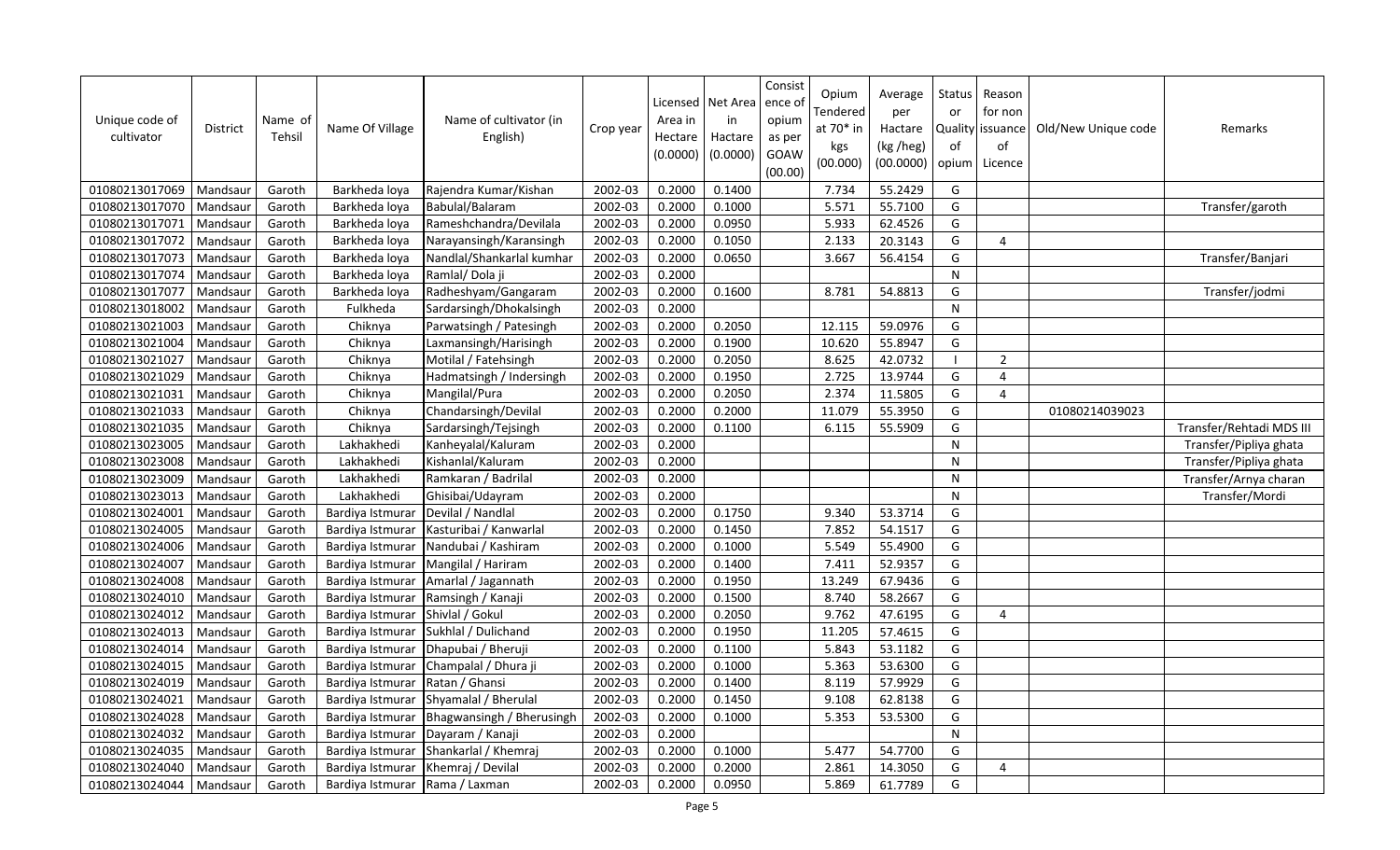| Unique code of<br>cultivator | <b>District</b> | Name of<br>Tehsil | Name Of Village | Name of cultivator (in<br>English) | Crop year | Area in<br>Hectare<br>(0.0000) | Licensed   Net Area<br>in<br>Hactare<br>(0.0000) | Consist<br>ence of<br>opium<br>as per<br>GOAW<br>(00.00) | Opium<br>Tendered<br>at 70* in<br>kgs<br>(00.000) | Average<br>per<br>Hactare<br>(kg /heg)<br>(00.0000) | Status<br>or<br>of<br>opium | Reason<br>for non<br>Quality issuance<br>of<br>Licence | Old/New Unique code | Remarks             |
|------------------------------|-----------------|-------------------|-----------------|------------------------------------|-----------|--------------------------------|--------------------------------------------------|----------------------------------------------------------|---------------------------------------------------|-----------------------------------------------------|-----------------------------|--------------------------------------------------------|---------------------|---------------------|
| 01080213025011               | Mandsaur        | Garoth            | Khajuri Doda    | Nanibai/Pursingh                   | 2002-03   | 0.2000                         |                                                  |                                                          |                                                   |                                                     | N                           |                                                        |                     |                     |
| 01080213025015               | Mandsaur        | Garoth            | Khajuri Doda    | Harilal / Uda                      | 2002-03   | 0.2000                         | 0.1850                                           |                                                          | 3.540                                             | 19.1351                                             | G                           | $\overline{4}$                                         |                     |                     |
| 01080213025029               | Mandsaur        | Garoth            | Khajuri Doda    | Narayan / Rupa                     | 2002-03   | 0.2000                         | 0.1000                                           |                                                          | 5.420                                             | 54.2000                                             | G                           |                                                        |                     |                     |
| 01080213025030               | Mandsaur        | Garoth            | Khajuri Doda    | Fatesingh / Kalusingh              | 2002-03   | 0.2000                         | 0.1000                                           |                                                          | 2.749                                             | 27.4900                                             | G                           | 4                                                      |                     |                     |
| 01080213026001               | Mandsaur        | Garoth            | Boliya          | Sitabai / Bheru                    | 2002-03   | 0.2000                         |                                                  |                                                          |                                                   |                                                     | N                           |                                                        |                     |                     |
| 01080213026008               | Mandsaur        | Garoth            | Boliya          | Amarta Bai / Narayan               | 2002-03   | 0.2000                         |                                                  |                                                          |                                                   |                                                     | N                           |                                                        |                     |                     |
| 01080213026011               | Mandsaur        | Garoth            | Boliya          | Chainsukh/ Bhuwaniram              | 2002-03   | 0.2000                         |                                                  |                                                          |                                                   |                                                     | $\mathsf{N}$                |                                                        |                     |                     |
| 01080213026012               | Mandsaur        | Garoth            | Boliya          | Daulal / Shivkishan                | 2002-03   | 0.2000                         | 0.0950                                           |                                                          | 5.827                                             | 61.3368                                             | G                           |                                                        |                     |                     |
| 01080213026014               | Mandsaur        | Garoth            | <b>Boliya</b>   | Prabhulal / Bherulal               | 2002-03   | 0.2000                         | 0.1500                                           |                                                          | 8.068                                             | 53.7867                                             | G                           |                                                        |                     |                     |
| 01080213026019               | Mandsaur        | Garoth            | Boliya          | Nanuram / Bhanwarlal               | 2002-03   | 0.2000                         |                                                  |                                                          |                                                   |                                                     | N                           |                                                        |                     |                     |
| 01080213026023               | Mandsau         | Garoth            | Boliya          | Kankubai/kana                      | 2002-03   | 0.2000                         |                                                  |                                                          |                                                   |                                                     | N                           |                                                        |                     |                     |
| 01080213026025               | Mandsaur        | Garoth            | <b>Boliva</b>   | Prakashchandra/Hansraj             | 2002-03   | 0.2000                         |                                                  |                                                          |                                                   |                                                     | N                           |                                                        |                     |                     |
| 01080213026028               | Mandsau         | Garoth            | Boliya          | Kanchanbai/Hiralal                 | 2002-03   | 0.2000                         |                                                  |                                                          |                                                   |                                                     | $\mathsf{N}$                |                                                        |                     |                     |
| 01080213026031               | Mandsaur        | Garoth            | Boliya          | Satish/Mannalal                    | 2002-03   | 0.2000                         | 0.2000                                           |                                                          | 10.636                                            | 53.1800                                             | G                           |                                                        |                     |                     |
| 01080213026042               | Mandsau         | Garoth            | Boliya          | Mohanlal/Ramchandra                | 2002-03   | 0.2000                         | 0.1000                                           |                                                          | 5.515                                             | 55.1500                                             | G                           |                                                        |                     |                     |
| 01080213026043               | Mandsaur        | Garoth            | Boliya          | Shankerlal / Bhanwarlal            | 2002-03   | 0.2000                         | 0.0950                                           |                                                          | 5.800                                             | 61.0526                                             | G                           |                                                        |                     |                     |
| 01080213026048               | Mandsaur        | Garoth            | Boliya          | Vardichand / Uda                   | 2002-03   | 0.2000                         | 0.0950                                           |                                                          | 5.493                                             | 57.8211                                             | G                           |                                                        |                     |                     |
| 01080213026051               | Mandsaur        | Garoth            | Boliya          | Nandram / Narayan                  | 2002-03   | 0.2000                         |                                                  |                                                          |                                                   |                                                     | N                           |                                                        |                     |                     |
| 01080213026055               | Mandsaur        | Garoth            | Boliya          | Bhavarlal/Salagram                 | 2002-03   | 0.2000                         |                                                  |                                                          |                                                   |                                                     | N                           |                                                        |                     |                     |
| 01080213026056               | Mandsaur        | Garoth            | Boliya          | Hiralal / Kanheyalal               | 2002-03   | 0.2000                         |                                                  |                                                          |                                                   |                                                     | $\mathsf{N}$                |                                                        | 01080213187040      | Transfer/Vishnya    |
| 01080213026058               | Mandsaur        | Garoth            | Boliya          | Ghisibai / Maganlal                | 2002-03   | 0.2000                         | 0.1000                                           |                                                          | 5.834                                             | 58.3400                                             | G                           |                                                        |                     |                     |
| 01080213026061               | Mandsaur        | Garoth            | Boliya          | Goverdhansingh/Mangusing           | 2002-03   | 0.2000                         | 0.1000                                           |                                                          | 5.362                                             | 53.6200                                             | G                           |                                                        |                     |                     |
| 01080213026064               | Mandsaur        | Garoth            | Boliya          | Chaganlal/Dhannalal                | 2002-03   | 0.2000                         | 0.1050                                           |                                                          | 5.916                                             | 56.3429                                             | G                           |                                                        |                     | Transfer/Surakhedi  |
| 01080213027003               | Mandsaur        | Garoth            | Pawati          | Ramlal/Hindusingh                  | 2002-03   | 0.2000                         |                                                  |                                                          |                                                   |                                                     | ${\sf N}$                   |                                                        |                     |                     |
| 01080213027006               | Mandsaur        | Garoth            | Pawati          | Bhuvanisingh/Bhana ji              | 2002-03   | 0.2000                         | 0.1050                                           |                                                          | 6.005                                             | 57.1905                                             | G                           |                                                        |                     |                     |
| 01080213027012               | Mandsaur        | Garoth            | Pawati          | Radheshyam/Shankaralal             | 2002-03   | 0.2000                         | 0.1550                                           |                                                          | 8.213                                             | 52.9871                                             | G                           |                                                        |                     |                     |
| 01080213027022               | Mandsaur        | Garoth            | Pawati          | Sardarsingh/Harisingh              | 2002-03   | 0.2000                         | 0.2050                                           |                                                          | 11.223                                            | 54.7463                                             | G                           |                                                        |                     |                     |
| 01080213027028               | Mandsaur        | Garoth            | Pawati          | Partha / Pyara                     | 2002-03   | 0.2000                         | 0.1000                                           |                                                          | 5.640                                             | 56.4000                                             | G                           |                                                        |                     |                     |
| 01080213027033               | Mandsaur        | Garoth            | Pawati          | Hariram/Kacharu                    | 2002-03   | 0.2000                         |                                                  |                                                          |                                                   |                                                     | ${\sf N}$                   |                                                        |                     |                     |
| 01080213027038               | Mandsau         | Garoth            | Pawati          | Bhawanisingh/Joravarsingh          | 2002-03   | 0.2000                         | 0.1600                                           |                                                          | 8.450                                             | 52.8125                                             | G                           |                                                        |                     |                     |
| 01080213027052               | Mandsaur        | Garoth            | Pawati          | Mangilal/Nathu Taili               | 2002-03   | 0.2000                         | 0.1050                                           |                                                          | 4.551                                             | 43.3429                                             | G                           | 4                                                      |                     |                     |
| 01080213027065               | Mandsau         | Garoth            | Pawati          | Bhulibai/Amarsingh                 | 2002-03   | 0.2000                         | 0.1150                                           |                                                          | 6.071                                             | 52.7913                                             | G                           |                                                        |                     |                     |
| 01080213027067               | Mandsaur        | Garoth            | Pawati          | Satynarayan/Kalu                   | 2002-03   | 0.2000                         |                                                  |                                                          |                                                   |                                                     | ${\sf N}$                   |                                                        | 01080213166048      | Transfer/Punyakhedi |
| 01080213027069               | Mandsau         | Garoth            | Pawati          | Bhagwansingh/Madhosingh            | 2002-03   | 0.2000                         | 0.1050                                           |                                                          | 3.961                                             | 37.7238                                             | G                           | 4                                                      |                     |                     |
| 01080213028001               | Mandsaur        | Garoth            | Ratikhedi       | Mansingh / Udaysingh               | 2002-03   | 0.2000                         | 0.2000                                           |                                                          | 12.054                                            | 60.2700                                             | G                           |                                                        |                     |                     |
| 01080213028002               | Mandsaur        | Garoth            | Ratikhedi       | Pursingh / Motilal                 | 2002-03   | 0.2000                         | 0.2000                                           |                                                          | 10.816                                            | 54.0800                                             | G                           |                                                        |                     |                     |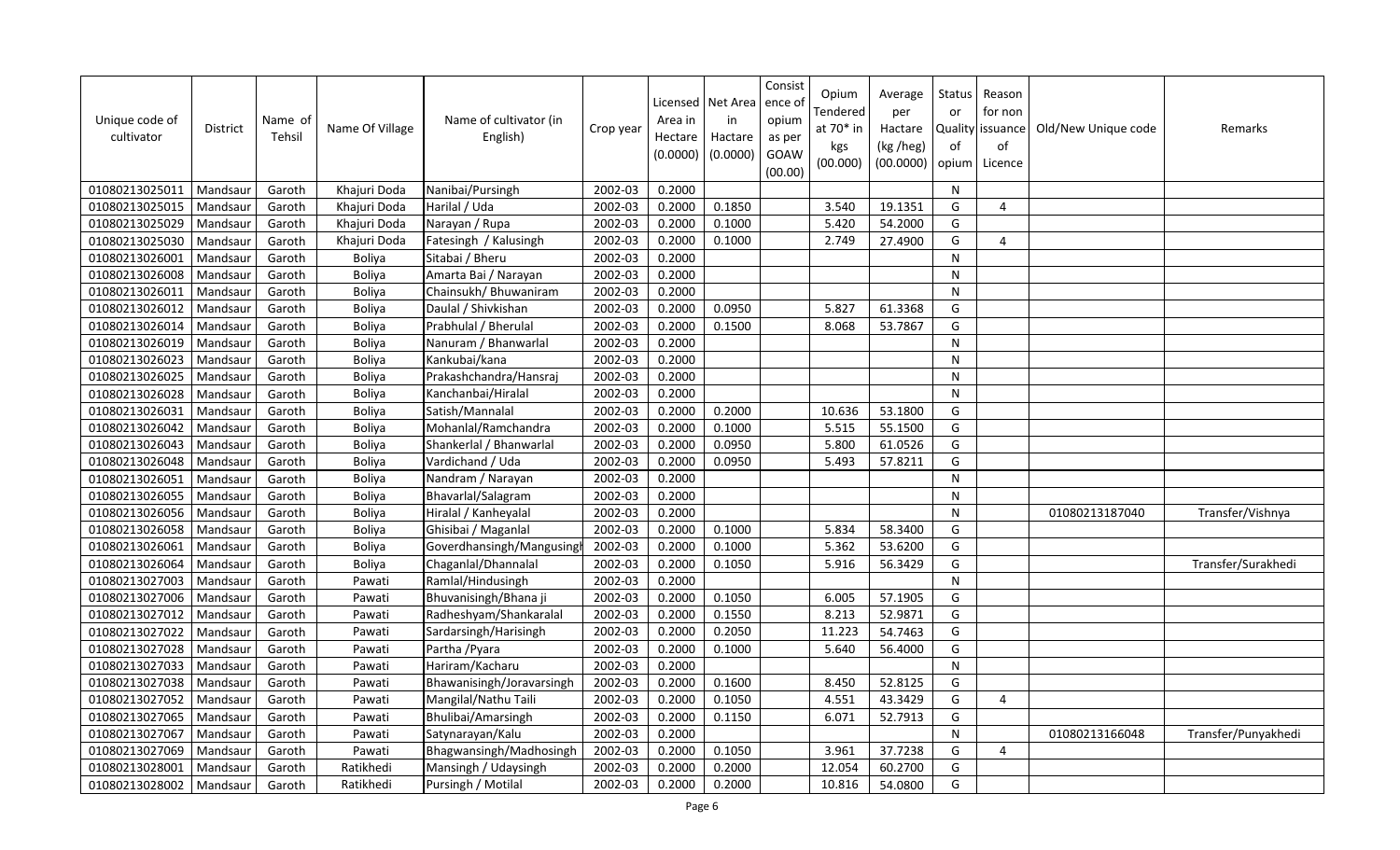| Unique code of<br>cultivator | <b>District</b> | Name of<br>Tehsil | Name Of Village | Name of cultivator (in<br>English) | Crop year | Licensed<br>Area in<br>Hectare<br>(0.0000) | Net Area<br>in<br>Hactare<br>(0.0000) | Consist<br>ence of<br>opium<br>as per<br><b>GOAW</b><br>(00.00) | Opium<br>Tendered<br>at 70* in<br>kgs<br>(00.000) | Average<br>per<br>Hactare<br>(kg /heg)<br>(00.0000) | <b>Status</b><br>or<br>Quality<br>of<br>opium | Reason<br>for non<br>issuance<br>of<br>Licence | Old/New Unique code | Remarks                                     |
|------------------------------|-----------------|-------------------|-----------------|------------------------------------|-----------|--------------------------------------------|---------------------------------------|-----------------------------------------------------------------|---------------------------------------------------|-----------------------------------------------------|-----------------------------------------------|------------------------------------------------|---------------------|---------------------------------------------|
| 01080213028006               | Mandsaur        | Garoth            | Ratikhedi       | Fatesingh / Hindusingh             | 2002-03   | 0.2000                                     | 0.1000                                |                                                                 | 2.992                                             | 29.9200                                             | G                                             | $\overline{4}$                                 |                     |                                             |
| 01080213028009               | Mandsaur        | Garoth            | Ratikhedi       | Sajjanbai / Motilal                | 2002-03   | 0.2000                                     | 0.2000                                |                                                                 | 11.782                                            | 58.9100                                             | G                                             |                                                | 01080213030008      |                                             |
| 01080213030001               | Mandsaur        | Garoth            | Lambikhedi      | Sodansingh / Rughnath              | 2002-03   | 0.2000                                     | 0.1800                                |                                                                 | 8.495                                             | 47.1944                                             | G                                             | $\boldsymbol{\Delta}$                          |                     |                                             |
| 01080213030011               | Mandsaur        | Garoth            | Lambikhedi      | Devisingh / Fatesingh              | 2002-03   | 0.2000                                     | 0.1800                                |                                                                 | 9.051                                             | 50.2833                                             | G                                             | 4                                              |                     |                                             |
| 01080213030015               | Mandsaur        | Garoth            | Lambikhedi      | Bhagvansingh/Harisingh             | 2002-03   | 0.2000                                     | 0.1850                                |                                                                 | 9.917                                             | 53.6054                                             | G                                             |                                                | 01080213037024      | Transfer/Kurlasi                            |
| 01080213030016               | Mandsaur        | Garoth            | Lambikhedi      | Sodansingh/Lalsingh                | 2002-03   | 0.2000                                     | 0.2000                                |                                                                 | 10.801                                            | 54.0050                                             | G                                             |                                                | 01080213063028      |                                             |
| 01080213031003               | Mandsaur        | Garoth            | Rupra           | Mangilal / Motilal                 | 2002-03   | 0.2000                                     | 0.1100                                |                                                                 | 1.107                                             | 10.0636                                             | $\blacksquare$                                | $\overline{2}$                                 |                     |                                             |
| 01080213031007               | Mandsaur        | Garoth            | Rupra           | Girvarsingh / Pursingh             | 2002-03   | 0.2000                                     | 0.1150                                |                                                                 | 5.194                                             | 45.1652                                             | G                                             | $\overline{4}$                                 |                     |                                             |
| 01080213031009               | Mandsaur        | Garoth            | Rupra           | Dulesingh / Kansingh               | 2002-03   | 0.3000                                     | 0.1000                                |                                                                 | 5.656                                             | 56.5600                                             | G                                             |                                                |                     |                                             |
| 01080213032003               | Mandsaur        | Garoth            | Garoth          | Purchand/Ramkishan                 | 2002-03   | 0.2000                                     |                                       |                                                                 |                                                   |                                                     | ${\sf N}$                                     |                                                |                     |                                             |
| 01080213032005               | Mandsaur        | Garoth            | Garoth          | Devilal/Laxman                     | 2002-03   | 0.2000                                     |                                       |                                                                 |                                                   |                                                     | N                                             |                                                |                     | Transfer & Name<br>change/Pawati            |
| 01080213032008               | Mandsaur        | Garoth            | Garoth          | Balaram/Khumanji                   | 2002-03   | 0.2000                                     |                                       |                                                                 |                                                   |                                                     | ${\sf N}$                                     |                                                |                     |                                             |
| 01080213032014               | Mandsaur        | Garoth            | Garoth          | Jagnnath/Kanhiyalal                | 2002-03   | 0.2000                                     |                                       |                                                                 |                                                   |                                                     | N                                             |                                                |                     | Transfer/Pratappura MDS III<br>THE. Suwasra |
| 01080213032018               | Mandsaur        | Garoth            | Garoth          | Kishanlal / Kanwarlal              | 2002-03   | 0.2000                                     |                                       |                                                                 |                                                   |                                                     | N                                             |                                                |                     |                                             |
| 01080213032019               | Mandsaur        | Garoth            | Garoth          | Bhuwanishanker / Badrilal          | 2002-03   | 0.2000                                     | 0.1000                                |                                                                 | 6.441                                             | 64.4100                                             | G                                             |                                                |                     |                                             |
| 01080213032020               | Mandsaur        | Garoth            | Garoth          | Onkarlal/Badrilal                  | 2002-03   | 0.2000                                     |                                       |                                                                 |                                                   |                                                     | $\overline{N}$                                |                                                |                     |                                             |
| 01080213032026               | Mandsaur        | Garoth            | Garoth          | Daluram / Ramlal                   | 2002-03   | 0.2000                                     |                                       |                                                                 |                                                   |                                                     | ${\sf N}$                                     |                                                |                     | Transfer/barkheda loya                      |
| 01080213032027               | Mandsaur        | Garoth            | Garoth          | Balaram/Rampratap                  | 2002-03   | 0.2000                                     | 0.1500                                |                                                                 | 9.057                                             | 60.3800                                             | G                                             |                                                |                     |                                             |
| 01080213032028               | Mandsaur        | Garoth            | Garoth          | Satyanarayan / Onkarlal            | 2002-03   | 0.2000                                     | 0.1500                                |                                                                 | 7.859                                             | 52.3933                                             | - 1                                           | $\overline{2}$                                 |                     |                                             |
| 01080213032029               | Mandsaur        | Garoth            | Garoth          | Balaram / Bhanvarlal               | 2002-03   | 0.2000                                     | 0.1000                                |                                                                 | 5.581                                             | 55.8100                                             | G                                             |                                                |                     |                                             |
| 01080213032033               | Mandsaur        | Garoth            | Garoth          | Mangibai / Ganeshram               | 2002-03   | 0.2000                                     | 0.1000                                |                                                                 | 6.030                                             | 60.3000                                             | G                                             |                                                |                     |                                             |
| 01080213032035               | Mandsaur        | Garoth            | Garoth          | Kishorilal / Bherulal              | 2002-03   | 0.2000                                     | 0.1500                                |                                                                 | 8.711                                             | 58.0733                                             | G                                             |                                                |                     |                                             |
| 01080213032040               | Mandsaur        | Garoth            | Garoth          | Chunnilal / Hiralal                | 2002-03   | 0.2000                                     |                                       |                                                                 |                                                   |                                                     | N                                             |                                                |                     |                                             |
| 01080213032050               | Mandsaur        | Garoth            | Garoth          | Bherulal / Dola ji                 | 2002-03   | 0.2000                                     |                                       |                                                                 |                                                   |                                                     | N                                             |                                                |                     |                                             |
| 01080213032052               | Mandsaur        | Garoth            | Garoth          | Devilal/Berulal                    | 2002-03   | 0.2000                                     |                                       |                                                                 |                                                   |                                                     | N                                             |                                                |                     |                                             |
| 01080213032053               | Mandsaur        | Garoth            | Garoth          | Kanhiyalal/Ramlal                  | 2002-03   | 0.2000                                     |                                       |                                                                 |                                                   |                                                     | N                                             |                                                |                     | Transfer/babulda                            |
| 01080213032058               | Mandsaur        | Garoth            | Garoth          | Gangabai / Gangaram                | 2002-03   | 0.2000                                     |                                       |                                                                 |                                                   |                                                     | N                                             |                                                |                     |                                             |
| 01080213032059               | Mandsaur        | Garoth            | Garoth          | Janibai/ Rajaram                   | 2002-03   | 0.2000                                     |                                       |                                                                 |                                                   |                                                     | N                                             |                                                |                     |                                             |
| 01080213032088               | Mandsaur        | Garoth            | Garoth          | Kanheyalal / Ramkishan             | 2002-03   | 0.2000                                     |                                       |                                                                 |                                                   |                                                     | N                                             |                                                |                     |                                             |
| 01080213032101               | Mandsaur        | Garoth            | Garoth          | Parwatibai / Chothmal              | 2002-03   | 0.2000                                     |                                       |                                                                 |                                                   |                                                     | ${\sf N}$                                     |                                                |                     |                                             |
| 01080213032109               | Mandsaur        | Garoth            | Garoth          | Nandubai/Berulal                   | 2002-03   | 0.2000                                     |                                       |                                                                 |                                                   |                                                     | N                                             |                                                |                     |                                             |
| 01080213032110               | Mandsaur        | Garoth            | Garoth          | Prabhulal / Dolatram               | 2002-03   | 0.2000                                     |                                       |                                                                 |                                                   |                                                     | ${\sf N}$                                     |                                                |                     |                                             |
| 01080213032112               | Mandsaur        | Garoth            | Garoth          | Devilal / Nanda                    | 2002-03   | 0.2000                                     |                                       |                                                                 |                                                   |                                                     | N                                             |                                                |                     |                                             |
| 01080213032115               | Mandsaur        | Garoth            | Garoth          | Bhanvar / Uda Sagai                | 2002-03   | 0.2000                                     |                                       |                                                                 |                                                   |                                                     | ${\sf N}$                                     |                                                |                     | Transfer/Mordi                              |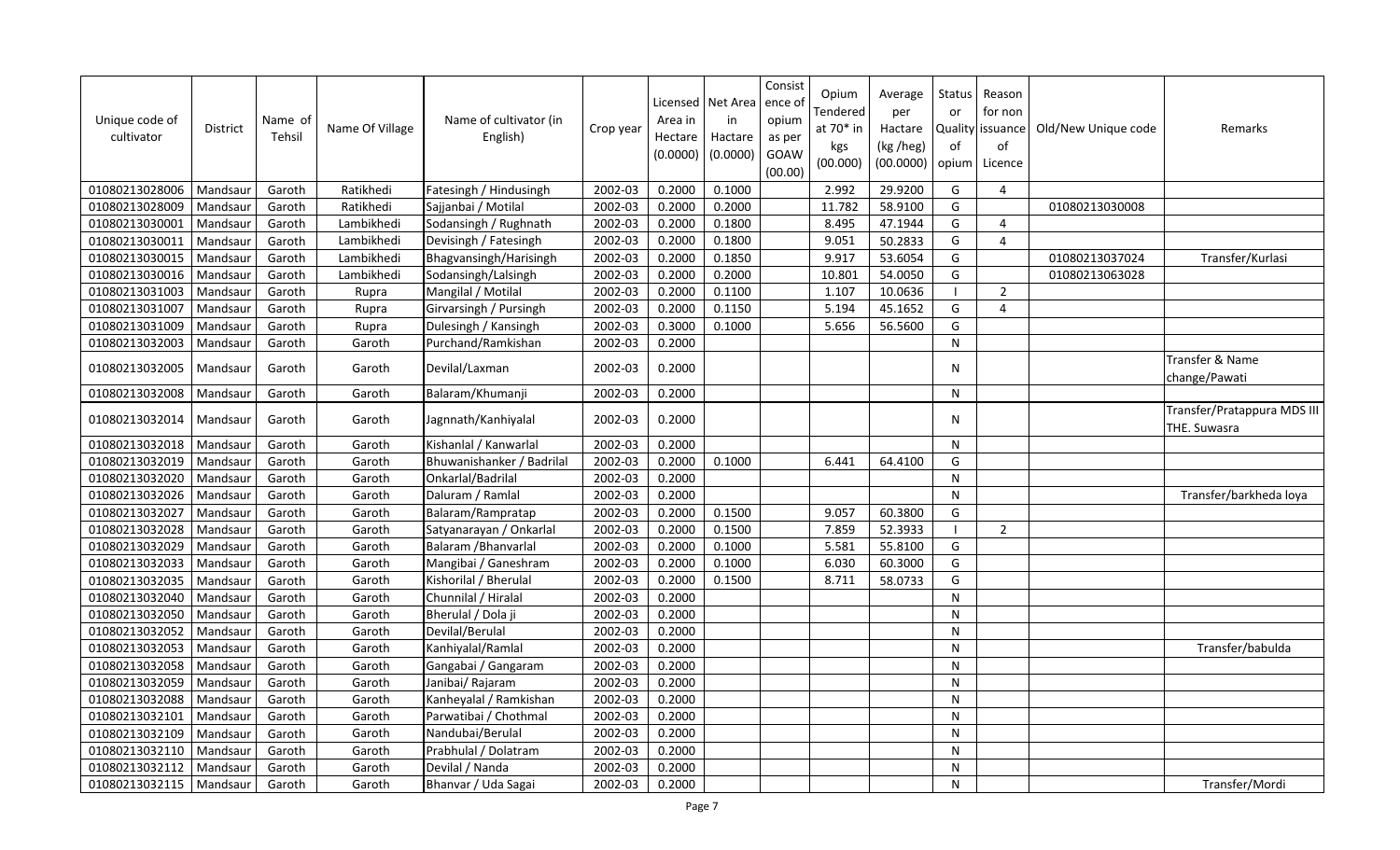| Unique code of<br>cultivator | <b>District</b> | Name of<br>Tehsil | Name Of Village                       | Name of cultivator (in<br>English)         | Crop year | Area in<br>Hectare<br>(0.0000) | Licensed   Net Area<br>in<br>Hactare<br>(0.0000) | Consist<br>ence o<br>opium<br>as per<br>GOAW<br>(00.00) | Opium<br>Tendered<br>at 70* in<br>kgs<br>(00.000) | Average<br>per<br>Hactare<br>(kg /heg)<br>(00.0000) | Status I<br>or<br>of | Reason<br>for non<br>Quality issuance<br>of<br>opium   Licence | Old/New Unique code | Remarks                |
|------------------------------|-----------------|-------------------|---------------------------------------|--------------------------------------------|-----------|--------------------------------|--------------------------------------------------|---------------------------------------------------------|---------------------------------------------------|-----------------------------------------------------|----------------------|----------------------------------------------------------------|---------------------|------------------------|
| 01080213032118               | Mandsaur        | Garoth            | Garoth                                | Ramchandra/ Laxman                         | 2002-03   | 0.2000                         |                                                  |                                                         |                                                   |                                                     | N                    |                                                                |                     | Transfer/Mordi         |
| 01080213032122               | Mandsaur        | Garoth            | Garoth                                | Nanuram / Bherulal Patidar                 | 2002-03   | 0.2000                         |                                                  |                                                         |                                                   |                                                     | N                    |                                                                |                     |                        |
| 01080213032131               | Mandsaur        | Garoth            | Garoth                                | Omprakash / Nanda                          | 2002-03   | 0.2000                         |                                                  |                                                         |                                                   |                                                     | $\mathsf{N}$         |                                                                |                     | Transfer/Ari           |
| 01080213032136               | Mandsaur        | Garoth            | Garoth                                | Nanuram / Badrilal                         | 2002-03   | 0.2000                         |                                                  |                                                         |                                                   |                                                     | N                    |                                                                |                     |                        |
| 01080213032138               | Mandsaur        | Garoth            | Garoth                                | Danisingh/Hindusingh                       | 2002-03   | 0.2000                         |                                                  |                                                         |                                                   |                                                     | N                    |                                                                |                     | Transfer/Fulkheda      |
| 01080213032139               | Mandsaur        | Garoth            | Garoth                                | Gitabai/ Sodansingh                        | 2002-03   | 0.2000                         |                                                  |                                                         |                                                   |                                                     | N                    |                                                                |                     | Transfer/Fulkheda      |
| 01080213032149               | Mandsaur        | Garoth            | Garoth                                | Laxminarayan/Okarlal                       | 2002-03   | 0.2000                         | 0.1450                                           |                                                         | 9.585                                             | 66.1034                                             | G                    |                                                                |                     |                        |
| 01080213032157               | Mandsaur        | Garoth            | Garoth                                | Narsinghlal / Nanda                        | 2002-03   | 0.2000                         |                                                  |                                                         |                                                   |                                                     | $\mathsf{N}$         |                                                                |                     | Transfer/babulda       |
| 01080213032160               | Mandsaur        | Garoth            | Garoth                                | Motilal / Shankar                          | 2002-03   | 0.2000                         |                                                  |                                                         |                                                   |                                                     | N                    |                                                                |                     |                        |
| 01080213032178               | Mandsaur        | Garoth            | Garoth                                | Radhakishan / Hiralal                      | 2002-03   | 0.2000                         | 0.1100                                           |                                                         | 6.254                                             | 56.8545                                             | G                    |                                                                |                     |                        |
| 01080213032179               | Mandsaur        | Garoth            | Garoth                                | Aasharam / Kanwarlal                       | 2002-03   | 0.2000                         | 0.1500                                           |                                                         | 7.399                                             | 49.3267                                             |                      | $\overline{2}$                                                 |                     |                        |
| 01080213032181               | Mandsaur        | Garoth            | Garoth                                | Nanalal / Kanwrlal                         | 2002-03   | 0.2000                         |                                                  |                                                         |                                                   |                                                     | N                    |                                                                |                     | Transfer/Barkheda loya |
| 01080213032190               | Mandsaur        | Garoth            | Garoth                                | Bhagatram / Devlal                         | 2002-03   | 0.2000                         | 0.1750                                           |                                                         | 9.823                                             | 56.1314                                             | G                    |                                                                |                     |                        |
| 01080213032192               | Mandsaur        | Garoth            | Garoth                                | Chunnilal/Kanvarlal                        | 2002-03   | 0.2000                         |                                                  |                                                         |                                                   |                                                     | N                    |                                                                |                     | Tranasfer/Didor        |
| 01080213032193               | Mandsaur        | Garoth            | Garoth                                | Nanalal/Kanvarlal (New)                    | 2002-03   | 0.2000                         | 0.1550                                           |                                                         | 7.982                                             | 51.4968                                             | G                    | 4                                                              |                     |                        |
| 01080213032195               | Mandsaur        | Garoth            | Garoth                                | Kaluram/Hiralal                            | 2002-03   | 0.2000                         | 0.1100                                           |                                                         | 6.118                                             | 55.6182                                             | G                    |                                                                |                     |                        |
| 01080213032196               | Mandsaur        | Garoth            | Garoth                                | Balaram/Udayram                            | 2002-03   | 0.2000                         | 0.1100                                           |                                                         | 6.114                                             | 55.5818                                             | G                    |                                                                | 01080213017038      |                        |
| 01080213033001               | Mandsaur        | Garoth            |                                       | kundaliya Charanda Kanheyalal / Jagannath  | 2002-03   | 0.2000                         | 0.1900                                           |                                                         | 11.061                                            | 58.2158                                             | G                    |                                                                |                     |                        |
| 01080213033002               | Mandsaur        | Garoth            |                                       | kundaliya Charanda Balaram / Kashiram      | 2002-03   | 0.2000                         | 0.1850                                           |                                                         | 10.804                                            | 58.4000                                             | G                    |                                                                |                     |                        |
| 01080213033004               | Mandsau         | Garoth            |                                       | kundaliya Charanda Ramratan / Kashiram     | 2002-03   | 0.2000                         | 0.1000                                           |                                                         | 5.458                                             | 54.5800                                             | G                    |                                                                |                     |                        |
| 01080213033005               | Mandsaur        | Garoth            |                                       | Kundaliya Charanda Laxminarayan / Kashiram | 2002-03   | 0.2000                         | 0.1000                                           |                                                         | 5.687                                             | 56.8700                                             | G                    |                                                                |                     |                        |
| 01080213033006               | Mandsaur        | Garoth            | kundaliya Charanda Bhulibai/Kavarlal  |                                            | 2002-03   | 0.2000                         |                                                  |                                                         |                                                   |                                                     | N                    |                                                                |                     |                        |
| 01080213033008               | Mandsaur        | Garoth            |                                       | kundaliya Charanda Satynarayan / Dolatram  | 2002-03   | 0.2000                         | 0.1450                                           |                                                         | 8.969                                             | 61.8552                                             | G                    |                                                                |                     |                        |
| 01080213033012               | Mandsaur        | Garoth            | kundaliya Charanda Ganpat Dolatram    |                                            | 2002-03   | 0.2000                         | 0.1950                                           |                                                         | 12.453                                            | 63.8615                                             | G                    |                                                                |                     |                        |
| 01080213033016               | Mandsaur        | Garoth            | kundaliya Charanda Kisan/Kalu         |                                            | 2002-03   | 0.2000                         | 0.1900                                           |                                                         | 10.310                                            | 54.2632                                             | G                    |                                                                |                     |                        |
| 01080213033019               | Mandsaur        | Garoth            | kundaliya Charanda: Tejram/Doltram    |                                            | 2002-03   | 0.2000                         | 0.2050                                           |                                                         | 11.997                                            | 58.5220                                             | G                    |                                                                |                     |                        |
| 01080213033020               | Mandsaur        | Garoth            |                                       | kundaliya Charanda: Chainram / Dolatram    | 2002-03   | 0.2000                         | 0.2000                                           |                                                         | 10.772                                            | 53.8600                                             | G                    |                                                                |                     |                        |
| 01080213033021               | Mandsaur        | Garoth            |                                       | kundaliya Charanda Ramgopal / Devbaksh     | 2002-03   | 0.2000                         | 0.1000                                           |                                                         | 5.387                                             | 53.8700                                             | G                    |                                                                |                     |                        |
| 01080213033023               | Mandsaur        | Garoth            | kundaliya Charanda Shriram/Dolatram   |                                            | 2002-03   | 0.2000                         | 0.1950                                           |                                                         | 11.529                                            | 59.1231                                             | G                    |                                                                |                     |                        |
| 01080213033024               | Mandsaur        | Garoth            |                                       | kundaliya Charanda Balaram/Bhagwandas      | 2002-03   | 0.2000                         | 0.1950                                           |                                                         | 11.310                                            | 58.0000                                             | G                    |                                                                |                     |                        |
| 01080213033025               | Mandsaur        | Garoth            |                                       | kundaliya Charanda: Banshilal/Dolatram     | 2002-03   | 0.2000                         | 0.1950                                           |                                                         | 12.099                                            | 62.0462                                             | G                    |                                                                |                     |                        |
| 01080213033026               | Mandsaur        | Garoth            | kundaliya Charanda Shyamlal/Tejram    |                                            | 2002-03   | 0.2000                         | 0.2050                                           |                                                         | 3.270                                             | 15.9512                                             | G                    | 4                                                              |                     |                        |
| 01080213033028               | Mandsaur        | Garoth            |                                       | kundaliya Charanda Ramchandra/Bhagwandas   | 2002-03   | 0.2000                         | 0.0950                                           |                                                         | 5.406                                             | 56.9053                                             | G                    |                                                                |                     |                        |
| 01080213033029               | Mandsaur        | Garoth            |                                       | kundaliya Charanda Premnarayan/Rupa ji     | 2002-03   | 0.2000                         | 0.1050                                           |                                                         | 1.710                                             | 16.2857                                             | G                    | 4                                                              |                     |                        |
| 01080213033030               | Mandsaur        | Garoth            | kundaliya Charanda Kaluram/Prathviraj |                                            | 2002-03   | 0.2000                         | 0.1000                                           |                                                         | 5.527                                             | 55.2700                                             | G                    |                                                                |                     |                        |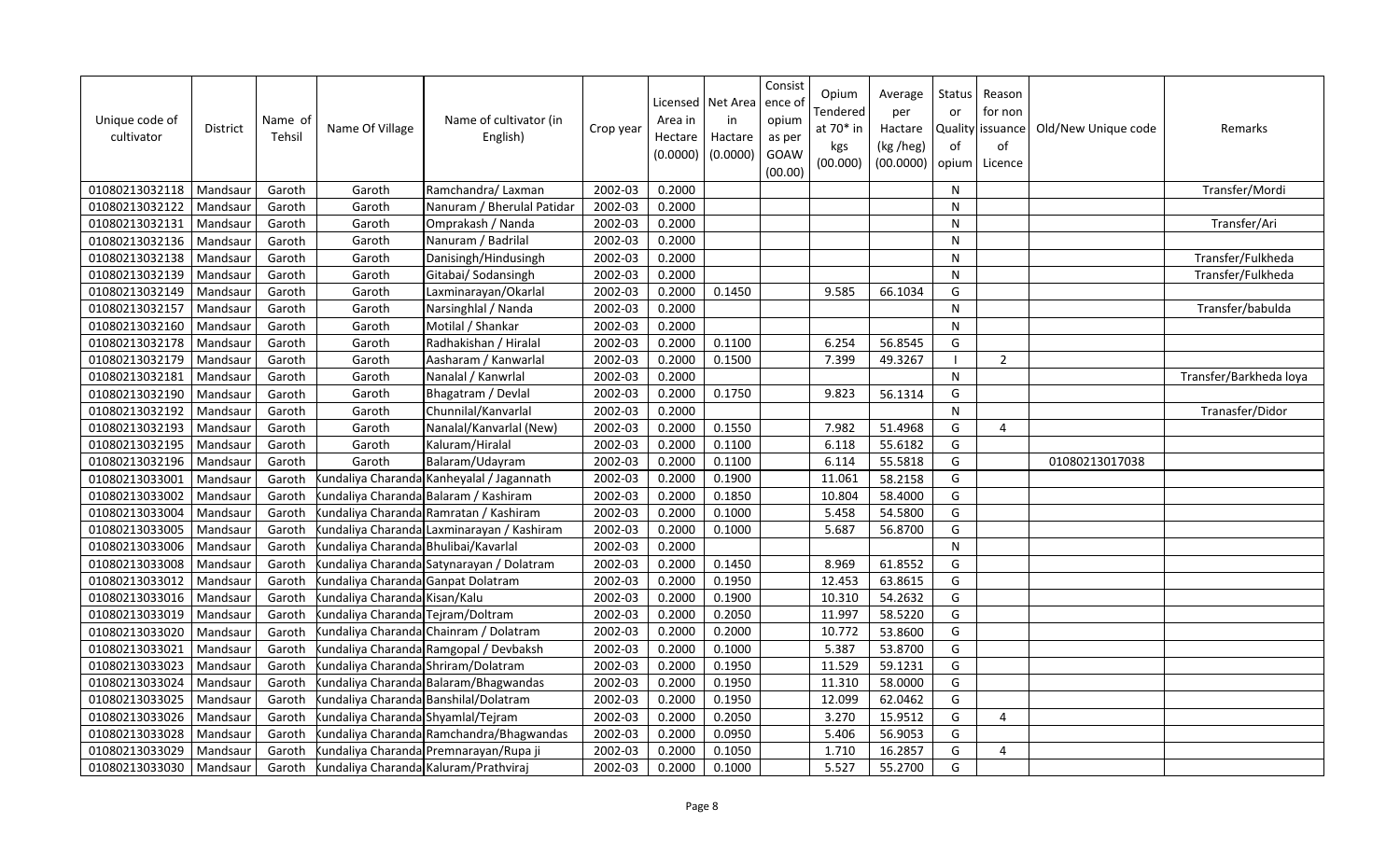| Unique code of<br>cultivator | <b>District</b> | Name of<br>Tehsil | Name Of Village                 | Name of cultivator (in<br>English)   | Crop year | Area in<br>Hectare<br>(0.0000) | Licensed   Net Area<br>in<br>Hactare<br>(0.0000) | Consist<br>ence o<br>opium<br>as per<br>GOAW<br>(00.00) | Opium<br>Fendered<br>at 70* in<br>kgs<br>(00.000) | Average<br>per<br>Hactare<br>(kg /heg)<br>(00.0000) | Status<br>or<br>of<br>opium l | Reason<br>for non<br>Quality issuance<br>of<br>Licence | Old/New Unique code | Remarks                   |
|------------------------------|-----------------|-------------------|---------------------------------|--------------------------------------|-----------|--------------------------------|--------------------------------------------------|---------------------------------------------------------|---------------------------------------------------|-----------------------------------------------------|-------------------------------|--------------------------------------------------------|---------------------|---------------------------|
| 01080213033031               | Mandsaur        | Garoth            | <b>Kundaliya Charanda</b>       | Shyamlal/Nanuram joshi               | 2002-03   | 0.2000                         | 0.1000                                           |                                                         | 5.366                                             | 53.6600                                             | G                             |                                                        | 01080213017057      | Transfer/Molakhedi bujurg |
| 01080213033032               | Mandsaur        | Garoth            |                                 | undaliya Charanda Jagdish/Ramnarayan | 2002-03   | 0.2000                         | 0.1000                                           |                                                         | 1.655                                             | 16.5500                                             | G                             | 4                                                      | 01080213017037      |                           |
| 01080213033033               | Mandsaur        | Garoth            | undaliya Charanda Ramesh/Ramdas |                                      | 2002-03   | 0.2000                         |                                                  |                                                         |                                                   |                                                     | F.                            |                                                        | 01080214049011      | Transfer/Kanvali          |
| 01080213034004               | Mandsaur        | Garoth            | Dolri                           | Magilal/Uda                          | 2002-03   | 0.2000                         | 0.1050                                           |                                                         | 5.676                                             | 54.0571                                             | G                             |                                                        |                     |                           |
| 01080213035001               | Mandsaur        | Garoth            | Jhirnya                         | Banesingh / Joravarsingh             | 2002-03   | 0.2000                         |                                                  | 0.1000 ot avelab                                        | 5.264                                             | 52.6400                                             | G                             |                                                        |                     |                           |
| 01080213035002               | Mandsaur        | Garoth            | Jhirnya                         | Sare Kunverbai / Gumansing           | 2002-03   | 0.2000                         | 0.1000                                           | ot avelab                                               | 5.520                                             | 55.2000                                             | G                             |                                                        |                     |                           |
| 01080213035003               | Mandsaur        | Garoth            | Jhirnya                         | Sajjansingh / Dalpatsingh            | 2002-03   | 0.2000                         | 0.2000                                           | ot avelab                                               | 11.413                                            | 57.0650                                             | G                             |                                                        |                     |                           |
| 01080213035005               | Mandsaur        | Garoth            | Jhirnya                         | Gordansingh / Bapulal                | 2002-03   | 0.2000                         | 0.2000                                           | ot avelab                                               | 10.482                                            | 52.4100                                             | G                             |                                                        |                     |                           |
| 01080213037009               | Mandsaur        | Garoth            | Kurlasi                         | Bhuwanisingh / Kansingh              | 2002-03   | 0.2000                         | 0.0950                                           |                                                         | 5.998                                             | 63.1368                                             | G                             |                                                        |                     |                           |
| 01080213038001               | Mandsaur        | Garoth            | Aankali Shivdas                 | Ramgopal / Hariramdas                | 2002-03   | 0.2000                         | 0.1600                                           |                                                         | 8.860                                             | 55.3750                                             | G                             |                                                        |                     |                           |
| 01080213038003               | Mandsaur        | Garoth            | Aankali Shivdas                 | Bhanwarbai / Saligram                | 2002-03   | 0.2000                         | 0.2000                                           |                                                         | 12.899                                            | 64.4950                                             | G                             |                                                        |                     |                           |
| 01080213038004               | Mandsaur        | Garoth            | Aankali Shivdas                 | Indersingh / Kalusingh               | 2002-03   | 0.2000                         | 0.1500                                           |                                                         | 10.521                                            | 70.1400                                             | G                             |                                                        |                     |                           |
| 01080213038005               | Mandsaur        | Garoth            | Aankali Shivdas                 | Radhu / Kachru                       | 2002-03   | 0.2000                         | 0.1450                                           |                                                         | 8.501                                             | 58.6276                                             | G                             |                                                        |                     |                           |
| 01080213038006               | Mandsaur        | Garoth            | Aankali Shivdas                 | Bhuvanisingh / Laxmansingh           | 2002-03   | 0.2000                         | 0.1650                                           |                                                         | 9.905                                             | 60.0303                                             | G                             |                                                        |                     |                           |
| 01080213038008               | Mandsaur        | Garoth            | Aankali Shivdas                 | Rughnathsingh / Shivsingh            | 2002-03   | 0.2000                         | 0.1550                                           |                                                         | 9.056                                             | 58.4258                                             | G                             |                                                        |                     |                           |
| 01080213038011               | Mandsaur        | Garoth            | Aankali Shivdas                 | Narayan / Gulab                      | 2002-03   | 0.2000                         |                                                  |                                                         |                                                   |                                                     | N                             |                                                        |                     | Transfer/Ankali diwan     |
| 01080213038012               | Mandsaur        | Garoth            | Aankali Shivdas                 | Gangaram / Nanuram                   | 2002-03   | 0.2000                         | 0.1550                                           |                                                         | 9.654                                             | 62.2839                                             | G                             |                                                        |                     |                           |
| 01080213038014               | Mandsaur        | Garoth            | Aankali Shivdas                 | Chatarbai / Mangilal                 | 2002-03   | 0.2000                         | 0.1000                                           |                                                         | 5.597                                             | 55.9700                                             | G                             |                                                        |                     |                           |
| 01080213038015               | Mandsaur        | Garoth            | Aankali Shivdas                 | Tarabai / Nathusingh                 | 2002-03   | 0.2000                         | 0.1500                                           |                                                         | 9.698                                             | 64.6533                                             | G                             |                                                        |                     |                           |
| 01080213038017               | Mandsaur        | Garoth            | Aankali Shivdas                 | Harisingh / Nirbhaysingh             | 2002-03   | 0.2000                         | 0.1300                                           |                                                         | 6.567                                             | 50.5154                                             | G                             | 4                                                      |                     |                           |
| 01080213038019               | Mandsaur        | Garoth            | Aankali Shivdas                 | Bhanvarbai / Ramsingh                | 2002-03   | 0.2000                         |                                                  |                                                         |                                                   |                                                     | N                             | 4                                                      |                     |                           |
| 01080213038022               | Mandsaur        | Garoth            | Aankali Shivdas                 | Bhagvansingh / Bherusingh            | 2002-03   | 0.2000                         | 0.0950                                           |                                                         | 5.667                                             | 59.6526                                             | G                             |                                                        |                     |                           |
| 01080213038023               | Mandsaur        | Garoth            | Aankali Shivdas                 | Chandersingh / Bhanvarsingh          | 2002-03   | 0.2000                         | 0.1950                                           |                                                         | 9.509                                             | 48.7641                                             | G                             | 4                                                      |                     |                           |
| 01080213038026               | Mandsaur        | Garoth            | Aankali Shivdas                 | Rughanathsingh / Ramsingh            | 2002-03   | 0.2000                         | 0.2000                                           |                                                         | 10.875                                            | 54.3750                                             | G                             |                                                        |                     |                           |
| 01080213038027               | Mandsaur        | Garoth            | Aankali Shivdas                 | Ramlal / Madhosingh                  | 2002-03   | 0.2000                         | 0.1950                                           |                                                         | 11.752                                            | 60.2667                                             | G                             |                                                        |                     |                           |
| 01080213038032               | Mandsaur        | Garoth            | Aankali Shivdas                 | Kishanlal / Nanuram                  | 2002-03   | 0.2000                         |                                                  |                                                         |                                                   |                                                     | ${\sf N}$                     |                                                        |                     |                           |
| 01080213038033               | Mandsaur        | Garoth            | Aankali Shivdas                 | Maganbai/Fatesingh                   | 2002-03   | 0.2000                         | 0.2000                                           |                                                         | 12.049                                            | 60.2450                                             | G                             |                                                        | 01080213041003      |                           |
| 01080213039002               | Mandsaur        | Garoth            | Hanumantya                      | Harisingh / Chandersingh             | 2002-03   | 0.2000                         | 0.2000                                           |                                                         | 9.938                                             | 49.6900                                             | G                             | 4                                                      |                     |                           |
| 01080213039003               | Mandsaur        | Garoth            | Hanumantya                      | Bherulal / Dev ji                    | 2002-03   | 0.2000                         | 0.2000                                           |                                                         | 9.681                                             | 48.4050                                             | G                             | 4                                                      |                     |                           |
| 01080213039004               | Mandsaur        | Garoth            | Hanumantya                      | Karansingh / Nathusingh              | 2002-03   | 0.2000                         | 0.2100                                           |                                                         | 11.636                                            | 55.4095                                             | G                             |                                                        |                     |                           |
| 01080213039007               | Mandsaur        | Garoth            | Hanumantya                      | Fulchand / Bherulal                  | 2002-03   | 0.2000                         | 0.0750                                           |                                                         | 3.573                                             | 47.6400                                             | G                             | 4                                                      |                     |                           |
| 01080213039014               | Mandsaur        | Garoth            | Hanumantya                      | Hiralal / Rajaram                    | 2002-03   | 0.2000                         |                                                  |                                                         |                                                   |                                                     | N                             |                                                        |                     | Transfer/Ankali diwan     |
| 01080213039020               | Mandsaur        | Garoth            | Hanumantya                      | Gordanlal / Bherulal                 | 2002-03   | 0.2000                         |                                                  |                                                         |                                                   |                                                     | N                             |                                                        |                     |                           |
| 01080213039033               | Mandsaur        | Garoth            | Hanumantya                      | Bhimsingh / Babru                    | 2002-03   | 0.2000                         |                                                  |                                                         |                                                   |                                                     | N                             |                                                        |                     | Transfer/Chakhedi MDS III |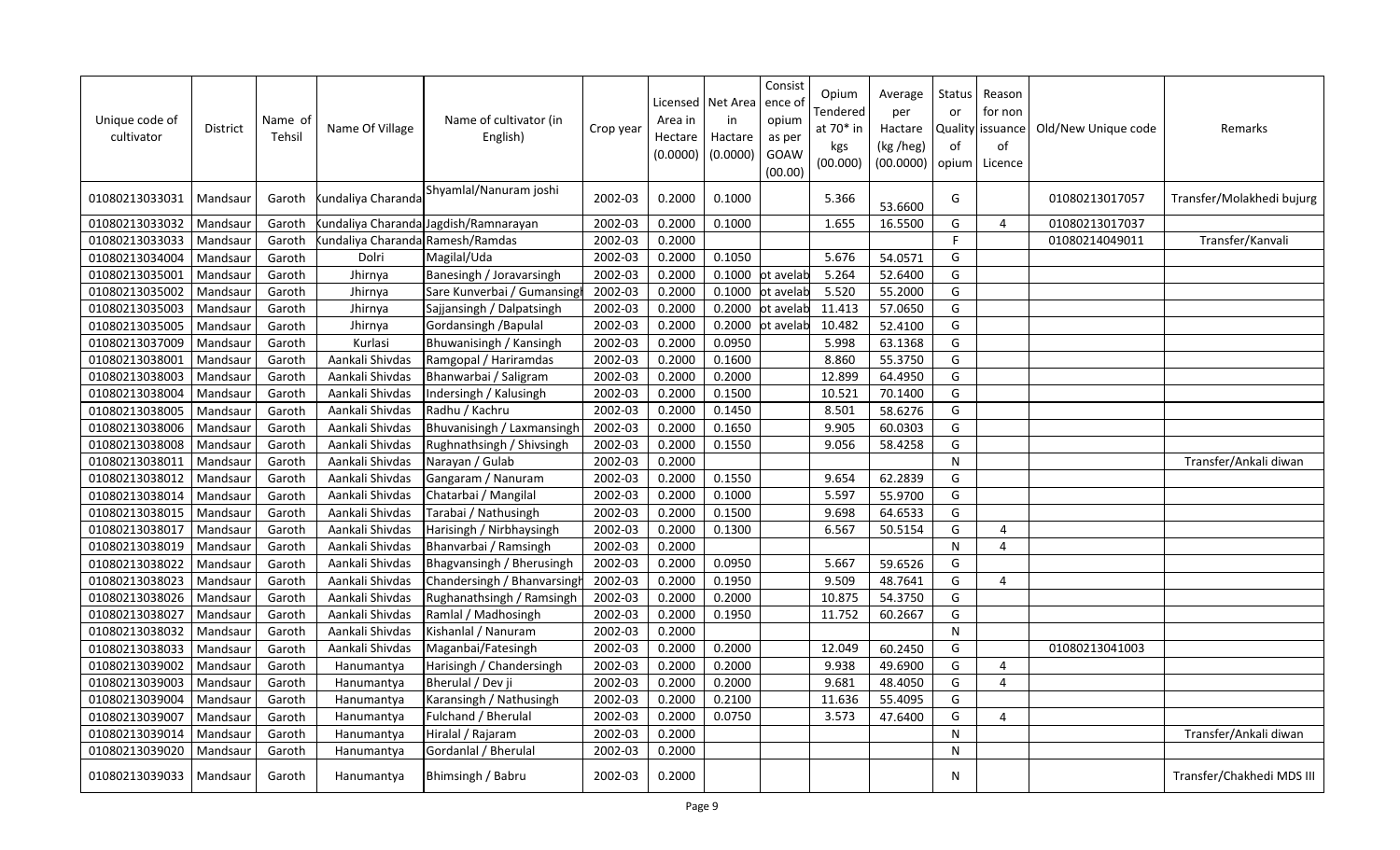| Unique code of<br>cultivator | <b>District</b> | Name of<br>Tehsil | Name Of Village                      | Name of cultivator (in<br>English)      | Crop year | Area in<br>Hectare<br>(0.0000) | Licensed   Net Area<br>in<br>Hactare<br>(0.0000) | Consist<br>ence o<br>opium<br>as per<br>GOAW<br>(00.00) | Opium<br>Tendered<br>at 70* in<br>kgs<br>(00.000) | Average<br>per<br>Hactare<br>(kg /heg)<br>(00.0000) | Status<br>or<br>Quality<br>of<br>opium | Reason<br>for non<br>lissuance<br>of<br>Licence | Old/New Unique code | Remarks                                  |
|------------------------------|-----------------|-------------------|--------------------------------------|-----------------------------------------|-----------|--------------------------------|--------------------------------------------------|---------------------------------------------------------|---------------------------------------------------|-----------------------------------------------------|----------------------------------------|-------------------------------------------------|---------------------|------------------------------------------|
| 01080213039039               | Mandsaur        | Garoth            | Hanumantya                           | Sartanbai / Bherusingh                  | 2002-03   | 0.2000                         | 0.2100                                           |                                                         | 11.393                                            | 54.2524                                             | G                                      |                                                 |                     |                                          |
| 01080213039043               | Mandsaur        | Garoth            | Hanumantya                           | Daryavbai/Onkarlal                      | 2002-03   | 0.2000                         |                                                  |                                                         |                                                   |                                                     | N                                      |                                                 |                     |                                          |
| 01080213039058               | Mandsaur        | Garoth            | Hanumantya                           | Jujharsingh/Sukhlal                     | 2002-03   | 0.2000                         | 0.1650                                           |                                                         | 9.024                                             | 54.6909                                             | G                                      |                                                 |                     | transfer/Chakhedi MDS III                |
| 01080213040001               | Mandsaur        | Garoth            | Parasali                             | Narvarsingh / Kalusing                  | 2002-03   | 0.2000                         | 0.1950                                           |                                                         | 11.500                                            | 58.9744                                             | G                                      |                                                 |                     |                                          |
| 01080213040009               | Mandsaur        | Garoth            | Parasali                             | Pursingh / Hindusingh                   | 2002-03   | 0.2000                         | 0.2000                                           |                                                         | 12.500                                            | 62.5000                                             | G                                      |                                                 |                     |                                          |
| 01080213041009               | Mandsaur        | Garoth            |                                      | Chandkhedi bujurg Nathusingh/Dhulsingh  | 2002-03   | 0.2000                         | 0.1700                                           |                                                         | 10.495                                            | 61.7353                                             | G                                      |                                                 |                     | transfer/Ankali diwan                    |
| 01080213041019               | Mandsaur        | Garoth            |                                      | Chandkhedi bujurg Bherusingh/Karansingh | 2002-03   | 0.2000                         | 0.2050                                           |                                                         | 13.323                                            | 64.9902                                             | G                                      |                                                 | 01080213043087      |                                          |
| 01080213041021               | Mandsaur        | Garoth            |                                      | Chandkhedi bujurg Tofansingh/Kishanlal  | 2002-03   | 0.2000                         | 0.2050                                           |                                                         | 11.680                                            | 56.9756                                             | G                                      |                                                 |                     | transfer/Sagoriya jagir                  |
| 01080213041022               | Mandsaur        | Garoth            | Chandkhedi bujurg Mangilal/Kishanlal |                                         | 2002-03   | 0.2000                         | 0.2000                                           |                                                         | 11.015                                            | 55.0750                                             | G                                      |                                                 |                     | transfer/Khakhari                        |
| 01080213041023               | Mandsaur        | Garoth            |                                      | Chandkhedi bujurg Narsingh/Kishanlal    | 2002-03   | 0.2000                         | 0.2000                                           |                                                         | 11.363                                            | 56.8150                                             | G                                      |                                                 | 01080213043094      |                                          |
| 01080213042034               | Mandsaur        | Garoth            | Guradiya Mata                        | Bhanvarbai / Radhosingh                 | 2002-03   | 0.2000                         | 0.1100                                           |                                                         | 2.116                                             | 19.2364                                             | G                                      | 4                                               |                     |                                          |
| 01080213042035               | Mandsaur        | Garoth            | Guradiya Mata                        | Pursingh / Hindusingh                   | 2002-03   | 0.2000                         | 0.1000                                           |                                                         | 5.764                                             | 57.6400                                             | G                                      |                                                 |                     |                                          |
| 01080213042040               | Mandsaur        | Garoth            | Guradiya Mata                        | Arjunsingh/Radhusingh                   | 2002-03   | 0.2000                         | 0.1000                                           |                                                         | 1.844                                             | 18.4400                                             | G                                      | 4                                               |                     |                                          |
| 01080213042043               | Mandsaur        | Garoth            | Guradiya Mata                        | Shambhusingh/Kishansingh                | 2002-03   | 0.2000                         | 0.2000                                           |                                                         | 5.063                                             | 25.3150                                             | G                                      | 4                                               |                     |                                          |
| 01080213042044               | Mandsaur        | Garoth            | Guradiya Mata                        | Javansingh/Vaktavarsingh                | 2002-03   | 0.2000                         | 0.1050                                           |                                                         | 5.512                                             | 52.4952                                             | G                                      |                                                 |                     |                                          |
| 01080213042045               | Mandsaur        | Garoth            | Guradiya Mata                        | Vikramsingh/Vaktavarsingh               | 2002-03   | 0.2000                         | 0.1050                                           |                                                         | 5.945                                             | 56.6190                                             | G                                      |                                                 |                     |                                          |
| 01080213042046               | Mandsaur        | Garoth            | Guradiya Mata                        | Jasvantsingh/Vaktavarsingh              | 2002-03   | 0.2000                         | 0.1000                                           |                                                         | 2.482                                             | 24.8200                                             | G                                      | 4                                               |                     |                                          |
| 01080213042050               | Mandsaur        | Garoth            | Guradiya Mata                        | Sajjansingh/Gumansingh                  | 2002-03   | 0.2000                         | 0.2000                                           |                                                         | 11.243                                            | 56.2150                                             | G                                      |                                                 |                     |                                          |
| 01080213042051               | Mandsaur        | Garoth            | Guradiya Mata                        | Tofansingh/Nathusingh                   | 2002-03   | 0.2000                         |                                                  |                                                         |                                                   |                                                     | $\mathsf{N}$                           |                                                 |                     |                                          |
| 01080213042052               | Mandsaur        | Garoth            | Guradiya Mata                        | Khmansingh/Sardarsingh                  | 2002-03   | 0.2000                         | 0.1000                                           |                                                         | 5.604                                             | 56.0400                                             | G                                      |                                                 |                     |                                          |
| 01080213042054               | Mandsaur        | Garoth            | Guradiya Mata                        | Arjunsingh/Bhanvarsingh                 | 2002-03   | 0.2000                         | 0.1100                                           |                                                         | 5.559                                             | 50.5364                                             | G                                      | 4                                               |                     |                                          |
| 01080213042057               | Mandsaur        | Garoth            | Guradiya Mata                        | Hukumsingh/Karansingh                   | 2002-03   | 0.2000                         | 0.1000                                           |                                                         | 5.565                                             | 55.6500                                             | G                                      |                                                 |                     |                                          |
| 01080213042074               | Mandsaur        | Garoth            | Guradiya Mata                        | Motilal/Pyarji                          | 2002-03   | 0.2000                         | 0.1000                                           |                                                         | 4.900                                             | 49.0000                                             | G                                      | 4                                               |                     |                                          |
| 01080213042078               | Mandsaur        | Garoth            | Guradiya Mata                        | Narayansingh/Onkarsingh                 | 2002-03   | 0.2000                         | 0.1000                                           |                                                         | 5.730                                             | 57.3000                                             | G                                      |                                                 | pre 98              | Transfer/Kilgari                         |
| 01080213043001               | Mandsaur        | Garoth            | Sagoriya Jagir                       | Devisingh / Harisingh                   | 2002-03   | 0.2000                         | 0.2050                                           |                                                         | 13.734                                            | 66.9951                                             | G                                      |                                                 |                     |                                          |
| 01080213043002               | Mandsaur        | Garoth            | Sagoriya Jagir                       | Omprakash/Devilal                       | 2002-03   | 0.2000                         | 0.1000                                           |                                                         | 6.385                                             | 63.8500                                             | G                                      |                                                 |                     |                                          |
| 01080213043003               | Mandsaur        | Garoth            | Sagoriya Jagir                       | Nathu/ Magan kumavat                    | 2002-03   | 0.2000                         | 0.1000                                           |                                                         | 6.039                                             | 60.3900                                             | G                                      |                                                 |                     |                                          |
| 01080213043004               | Mandsaur        | Garoth            | Sagoriya Jagir                       | Ranchor / Keshuram                      | 2002-03   | 0.2000                         | 0.1500                                           |                                                         | 10.032                                            | 66.8800                                             | G                                      |                                                 |                     |                                          |
| 01080213043005               | Mandsaur        | Garoth            | Sagoriya Jagir                       | Dhura / Moda kumavat                    | 2002-03   | 0.2000                         | 0.2050                                           |                                                         | 13.322                                            | 64.9854                                             | G                                      |                                                 |                     |                                          |
| 01080213043006               | Mandsaur        | Garoth            | Sagoriya Jagir                       | Udayram / Dhura                         | 2002-03   | 0.2000                         | 0.1900                                           |                                                         | 12.877                                            | 67.7737                                             | G                                      |                                                 |                     | Transfer/Jamuniya meena &<br>Name change |
| 01080213043007               | Mandsaur        | Garoth            | Sagoriya Jagir                       | Bhagubai/Prabhulal                      | 2002-03   | 0.2000                         | 0.1800                                           |                                                         | 11.141                                            | 61.8944                                             | G                                      |                                                 |                     |                                          |
| 01080213043008               | Mandsaur        | Garoth            | Sagoriya Jagir                       | Bhulibai / Hiralal                      | 2002-03   | 0.2000                         | 0.1700                                           |                                                         | 10.622                                            | 62.4824                                             | G                                      |                                                 |                     |                                          |
| 01080213043009               | Mandsaur        | Garoth            | Sagoriya Jagir                       | Janibai / Mangilal                      | 2002-03   | 0.2000                         | 0.1500                                           |                                                         | 9.545                                             | 63.6333                                             | G                                      |                                                 |                     |                                          |
| 01080213043010               | Mandsaur        | Garoth            | Sagoriya Jagir                       | Bawarbai/ Hindusingh                    | 2002-03   | 0.2000                         | 0.2000                                           |                                                         | 12.184                                            | 60.9200                                             | G                                      |                                                 |                     |                                          |
| 01080213043011               | Mandsaur        | Garoth            | Sagoriya Jagir                       | Kasturibai / Nathu                      | 2002-03   | 0.2000                         | 0.1450                                           |                                                         | 9.312                                             | 64.2207                                             | G                                      |                                                 |                     | Name change                              |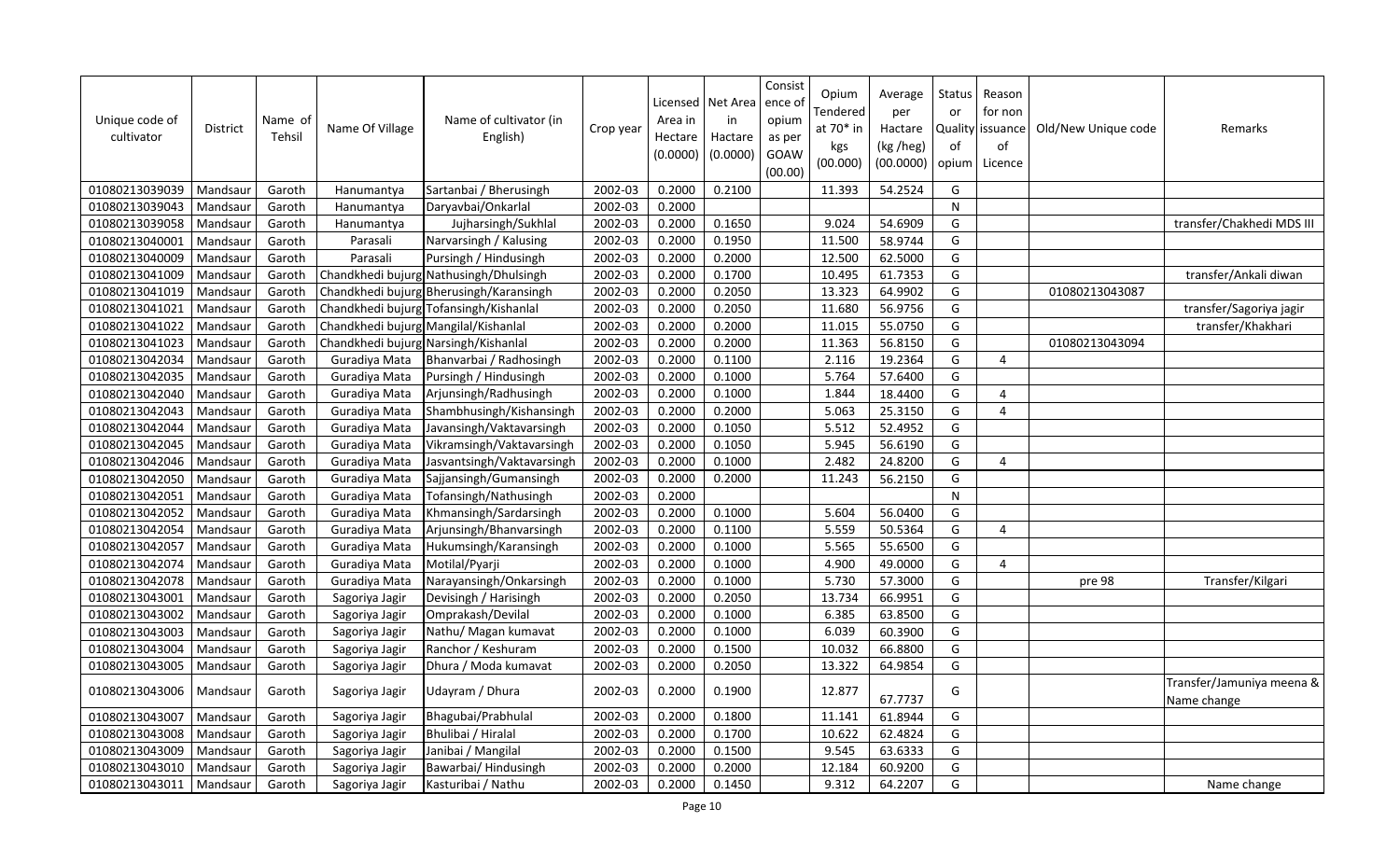| Unique code of<br>cultivator | <b>District</b> | Name of<br>Tehsil | Name Of Village | Name of cultivator (in<br>English) | Crop year | Area in<br>Hectare<br>(0.0000) | Licensed   Net Area<br>in<br>Hactare<br>(0.0000) | Consist<br>ence o<br>opium<br>as per<br>GOAW<br>(00.00) | Opium<br>Tendered<br>at $70*$ in<br>kgs<br>(00.000) | Average<br>per<br>Hactare<br>(kg /heg)<br>(00.0000) | Status<br>or<br>Quality<br>of<br>opium | Reason<br>for non<br>lissuance<br>of<br>Licence | Old/New Unique code | Remarks                   |
|------------------------------|-----------------|-------------------|-----------------|------------------------------------|-----------|--------------------------------|--------------------------------------------------|---------------------------------------------------------|-----------------------------------------------------|-----------------------------------------------------|----------------------------------------|-------------------------------------------------|---------------------|---------------------------|
| 01080213043012               | Mandsaur        | Garoth            | Sagoriya Jagir  | Nirbhayram / Jayram                | 2002-03   | 0.2000                         | 0.1000                                           |                                                         | 6.410                                               | 64.1000                                             | G                                      |                                                 |                     | Transfer/jamuniya Meena   |
| 01080213043013               | Mandsaur        | Garoth            | Sagoriya Jagir  | Nanda/Narayan                      | 2002-03   | 0.2000                         | 0.1350                                           |                                                         | 8.697                                               | 64.4222                                             | G                                      |                                                 |                     |                           |
| 01080213043014               | Mandsaur        | Garoth            | Sagoriya Jagir  | Prahlad/Harisingh                  | 2002-03   | 0.2000                         | 0.1850                                           |                                                         | 11.392                                              | 61.5784                                             | G                                      |                                                 |                     |                           |
| 01080213043016               | Mandsaur        | Garoth            | Sagoriya Jagir  | Janibai / Kashiram                 | 2002-03   | 0.2000                         | 0.1000                                           |                                                         | 6.199                                               | 61.9900                                             | G                                      |                                                 |                     |                           |
| 01080213043017               | Mandsaur        | Garoth            | Sagoriya Jagir  | Bhuwan / Bheru                     | 2002-03   | 0.2000                         | 0.1400                                           |                                                         | 10.018                                              | 71.5571                                             | G                                      |                                                 |                     |                           |
| 01080213043018               | Mandsaur        | Garoth            | Sagoriya Jagir  | Bhuwan / Varda                     | 2002-03   | 0.2000                         | 0.1600                                           |                                                         | 9.788                                               | 61.1750                                             | G                                      |                                                 |                     |                           |
| 01080213043019               | Mandsaur        | Garoth            | Sagoriya Jagir  | Jagannath/Babru                    | 2002-03   | 0.2000                         | 0.1900                                           |                                                         | 11.334                                              | 59.6526                                             | G                                      |                                                 |                     |                           |
| 01080213043020               | Mandsaur        | Garoth            | Sagoriya Jagir  | Nandram / Dhura Kumhar             | 2002-03   | 0.2000                         | 0.1050                                           |                                                         | 6.399                                               | 60.9429                                             | G                                      |                                                 |                     | Name change               |
| 01080213043023               | Mandsaur        | Garoth            | Sagoriya Jagir  | Nandram / Bhura                    | 2002-03   | 0.2000                         | 0.2050                                           |                                                         | 12.019                                              | 58.6293                                             | G                                      |                                                 |                     |                           |
| 01080213043024               | Mandsaur        | Garoth            | Sagoriya Jagir  | Puralal / Shankarlal               | 2002-03   | 0.2000                         | 0.0950                                           |                                                         | 5.681                                               | 59.8000                                             | G                                      |                                                 |                     |                           |
| 01080213043027               | Mandsaur        | Garoth            | Sagoriya Jagir  | Mohan / Ramkishan                  | 2002-03   | 0.2000                         | 0.1500                                           |                                                         | 8.546                                               | 56.9733                                             | G                                      |                                                 |                     |                           |
| 01080213043028               | Mandsaur        | Garoth            | Sagoriya Jagir  | Govind/ Gangaram                   | 2002-03   | 0.2000                         | 0.1550                                           |                                                         | 8.835                                               | 57.0000                                             | G                                      |                                                 |                     |                           |
| 01080213043029               | Mandsaur        | Garoth            | Sagoriya Jagir  | Bhuvanishanker / Onkarlal          | 2002-03   | 0.2000                         | 0.1500                                           |                                                         | 8.616                                               | 57.4400                                             | G                                      |                                                 |                     |                           |
| 01080213043032               | Mandsaur        | Garoth            | Sagoriya Jagir  | Shyamlal / Onkarlal                | 2002-03   | 0.2000                         | 0.1500                                           |                                                         | 9.070                                               | 60.4667                                             | G                                      |                                                 |                     |                           |
| 01080213043033               | Mandsaur        | Garoth            | Sagoriya Jagir  | Mohan / Dhanna                     | 2002-03   | 0.2000                         | 0.0950                                           |                                                         | 5.416                                               | 57.0105                                             | G                                      |                                                 |                     |                           |
| 01080213043034               | Mandsaur        | Garoth            | Sagoriya Jagir  | Mangilal / Nanuram                 | 2002-03   | 0.2000                         | 0.0850                                           |                                                         | 5.152                                               | 60.6118                                             | G                                      |                                                 |                     |                           |
| 01080213043035               | Mandsaur        | Garoth            | Sagoriya Jagir  | Vardichandra/ Nathu                | 2002-03   | 0.2000                         | 0.1600                                           |                                                         | 9.239                                               | 57.7438                                             | G                                      |                                                 |                     | Transfer/Jhagriya MDS III |
| 01080213043036               | Mandsaur        | Garoth            | Sagoriya Jagir  | Ramlal / Narayan                   | 2002-03   | 0.2000                         | 0.2000                                           |                                                         | 9.954                                               | 49.7700                                             | G                                      | 4                                               |                     |                           |
| 01080213043037               | Mandsaur        | Garoth            | Sagoriya Jagir  | Magan / Dhura                      | 2002-03   | 0.2000                         | 0.1450                                           |                                                         | 9.169                                               | 63.2345                                             | G                                      |                                                 |                     |                           |
| 01080213043038               | Mandsaur        | Garoth            | Sagoriya Jagir  | Amarsingh / Ramsingh               | 2002-03   | 0.2000                         | 0.0950                                           |                                                         | 4.680                                               | 49.2632                                             | G                                      | 4                                               |                     |                           |
| 01080213043039               | Mandsaur        | Garoth            | Sagoriya Jagir  | Kalusingh / Kansingh               | 2002-03   | 0.2000                         | 0.1950                                           |                                                         | 11.853                                              | 60.7846                                             | G                                      |                                                 |                     |                           |
| 01080213043040               | Mandsaur        | Garoth            | Sagoriya Jagir  | Mangilal / Gamer                   | 2002-03   | 0.2000                         | 0.1850                                           |                                                         | 3.079                                               | 16.6432                                             | G                                      | 4                                               |                     |                           |
| 01080213043041               | Mandsaur        | Garoth            | Sagoriya Jagir  | Nathu/ Dhura                       | 2002-03   | 0.2000                         | 0.0950                                           |                                                         | 6.262                                               | 65.9158                                             | G                                      |                                                 |                     |                           |
| 01080213043043               | Mandsaur        | Garoth            | Sagoriya Jagir  | Viram / Bheru                      | 2002-03   | 0.2000                         |                                                  |                                                         |                                                     |                                                     | $\mathsf{N}$                           |                                                 |                     |                           |
| 01080213043044               | Mandsaur        | Garoth            | Sagoriya Jagir  | Karibai / Bhagwan                  | 2002-03   | 0.2000                         | 0.2050                                           |                                                         | 12.121                                              | 59.1268                                             | G                                      |                                                 |                     |                           |
| 01080213043045               | Mandsaur        | Garoth            | Sagoriya Jagir  | Kanha / Dhura                      | 2002-03   | 0.2000                         | 0.2000                                           |                                                         | 12.039                                              | 60.1950                                             | G                                      |                                                 |                     |                           |
| 01080213043048               | Mandsaur        | Garoth            | Sagoriya Jagir  | Bawanisankar/Laxman                | 2002-03   | 0.2000                         | 0.1650                                           |                                                         | 9.699                                               | 58.7818                                             | G                                      |                                                 |                     |                           |
| 01080213043049               | Mandsaur        | Garoth            | Sagoriya Jagir  | Chunnilal / Ratanlal               | 2002-03   | 0.2000                         | 0.1400                                           |                                                         | 8.967                                               | 64.0500                                             | G                                      |                                                 |                     |                           |
| 01080213043050               | Mandsaur        | Garoth            | Sagoriya Jagir  | Kanchan bai / Mangilal             | 2002-03   | 0.2000                         | 0.1700                                           |                                                         | 9.910                                               | 58.2941                                             | G                                      |                                                 |                     |                           |
| 01080213043051               | Mandsaur        | Garoth            | Sagoriya Jagir  | Balakbai/Bapulal                   | 2002-03   | 0.2000                         | 0.1000                                           |                                                         | 6.374                                               | 63.7400                                             | G                                      |                                                 |                     |                           |
| 01080213043054               | Mandsaur        | Garoth            | Sagoriya Jagir  | Kanchanbai/Bhavanishankar          | 2002-03   | 0.2000                         | 0.2000                                           |                                                         | 12.046                                              | 60.2300                                             | G                                      |                                                 |                     |                           |
| 01080213043057               | Mandsaur        | Garoth            | Sagoriya Jagir  | Mangibai / Hiralala                | 2002-03   | 0.2000                         | 0.1000                                           |                                                         | 6.068                                               | 60.6800                                             | G                                      |                                                 |                     |                           |
| 01080213043058               | Mandsaur        | Garoth            | Sagoriya Jagir  | Danisingh/Harisingh                | 2002-03   | 0.2000                         | 0.2000                                           |                                                         | 12.016                                              | 60.0800                                             | G                                      |                                                 |                     |                           |
| 01080213043059               | Mandsaur        | Garoth            | Sagoriya Jagir  | Balaram / Shivram                  | 2002-03   | 0.2000                         | 0.1700                                           |                                                         | 10.713                                              | 63.0188                                             | G                                      |                                                 |                     |                           |
| 01080213043060               | Mandsaur        | Garoth            | Sagoriya Jagir  | Devilal / Bapulal                  | 2002-03   | 0.2000                         | 0.2000                                           |                                                         | 12.756                                              | 63.7800                                             | G                                      |                                                 |                     |                           |
| 01080213043062               | Mandsaur        | Garoth            | Sagoriya Jagir  | Kushalbai/Udayram                  | 2002-03   | 0.2000                         | 0.0950                                           |                                                         | 5.858                                               | 61.6632                                             | G                                      |                                                 |                     |                           |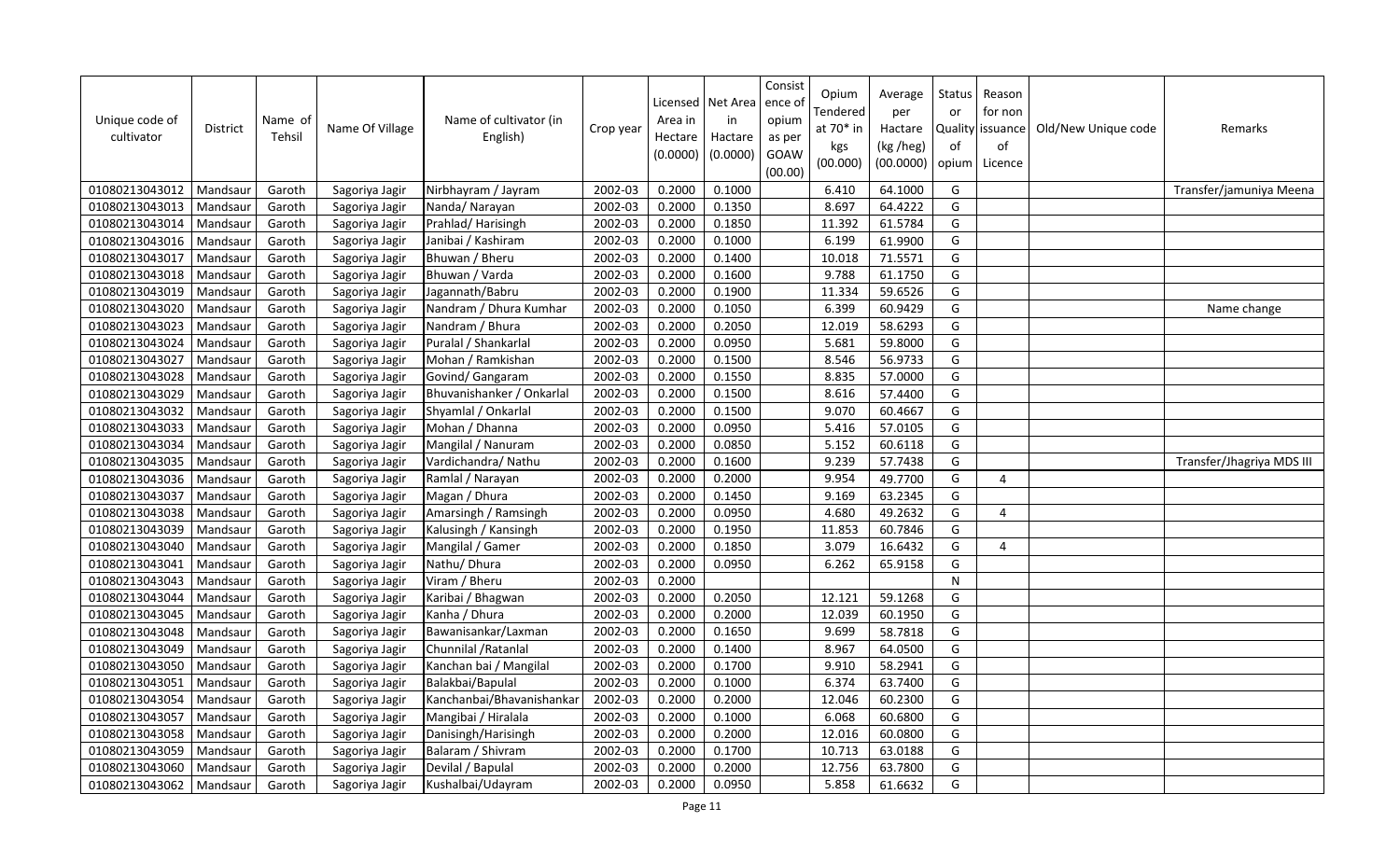| Unique code of<br>cultivator | <b>District</b> | Name of<br>Tehsil | Name Of Village | Name of cultivator (in<br>English) | Crop year | Area in<br>Hectare<br>(0.0000) | Licensed   Net Area<br>in<br>Hactare<br>(0.0000) | Consist<br>ence of<br>opium<br>as per<br>GOAW<br>(00.00) | Opium<br>Tendered<br>at 70* in<br>kgs<br>(00.000) | Average<br>per<br>Hactare<br>(kg /heg)<br>(00.0000) | Status<br>or<br>Quality<br>of<br>opium | Reason<br>for non<br>issuance<br>of<br>Licence | Old/New Unique code | Remarks                 |
|------------------------------|-----------------|-------------------|-----------------|------------------------------------|-----------|--------------------------------|--------------------------------------------------|----------------------------------------------------------|---------------------------------------------------|-----------------------------------------------------|----------------------------------------|------------------------------------------------|---------------------|-------------------------|
| 01080213043063               | Mandsaur        | Garoth            | Sagoriya Jagir  | Dhapubai / Champalal               | 2002-03   | 0.2000                         | 0.1000                                           |                                                          | 6.088                                             | 60.8800                                             | G                                      |                                                |                     |                         |
| 01080213043064               | Mandsaur        | Garoth            | Sagoriya Jagir  | Nathulal / Bahadursingh            | 2002-03   | 0.2000                         |                                                  |                                                          |                                                   |                                                     | F.                                     |                                                |                     |                         |
| 01080213043066               | Mandsaur        | Garoth            | Sagoriya Jagir  | Sakhibai / Dhura ji                | 2002-03   | 0.2000                         | 0.2000                                           |                                                          | 11.743                                            | 58.7150                                             | G                                      |                                                |                     |                         |
| 01080213043068               | Mandsaur        | Garoth            | Sagoriya Jagir  | Kamlabai/Ramsingh                  | 2002-03   | 0.2000                         | 0.2000                                           |                                                          | 9.898                                             | 49.4900                                             | G                                      | 4                                              |                     |                         |
| 01080213043069               | Mandsaur        | Garoth            | Sagoriya Jagir  | Kansingh / Raysingh                | 2002-03   | 0.2000                         |                                                  |                                                          |                                                   |                                                     | ${\sf N}$                              |                                                |                     |                         |
| 01080213043073               | Mandsaur        | Garoth            | Sagoriya Jagir  | Balaram / Bheru                    | 2002-03   | 0.2000                         | 0.2000                                           |                                                          | 11.188                                            | 55.9400                                             | G                                      |                                                |                     |                         |
| 01080213043074               | Mandsaur        | Garoth            | Sagoriya Jagir  | Balaram / Babru                    | 2002-03   | 0.2000                         | 0.1000                                           |                                                          | 5.557                                             | 55.5700                                             | G                                      |                                                |                     |                         |
| 01080213043075               | Mandsaur        | Garoth            | Sagoriya Jagir  | Nandubai / Deva                    | 2002-03   | 0.2000                         | 0.1100                                           |                                                          | 6.635                                             | 60.3182                                             | G                                      |                                                |                     |                         |
| 01080213043077               | Mandsaur        | Garoth            | Sagoriya Jagir  | Kamalabai / Mangilal               | 2002-03   | 0.2000                         | 0.1650                                           |                                                          | 9.687                                             | 58.7091                                             | G                                      |                                                |                     |                         |
| 01080213043079               | Mandsaur        | Garoth            | Sagoriya Jagir  | Shivnarayan/Nanuram                | 2002-03   | 0.2000                         | 0.1050                                           |                                                          | 6.302                                             | 60.0190                                             | G                                      |                                                |                     |                         |
| 01080213043080               | Mandsau         | Garoth            | Sagoriya Jagir  | Kaluram/Laxman                     | 2002-03   | 0.2000                         | 0.1100                                           |                                                          | 6.651                                             | 60.4636                                             | G                                      |                                                |                     |                         |
| 01080213043081               | Mandsaur        | Garoth            | Sagoriya Jagir  | Gangaram/Deva ji                   | 2002-03   | 0.2000                         | 0.1000                                           |                                                          | 6.582                                             | 65.8200                                             | G                                      |                                                |                     |                         |
| 01080213043082               | Mandsaur        | Garoth            | Sagoriya Jagir  | Laxminarayan/Devilal               | 2002-03   | 0.2000                         | 0.1050                                           |                                                          | 6.600                                             | 62.8571                                             | G                                      |                                                |                     |                         |
| 01080213043083               | Mandsaur        | Garoth            | Sagoriya Jagir  | Bapulal/Jayram                     | 2002-03   | 0.2000                         | 0.1200                                           |                                                          | 7.668                                             | 63.9000                                             | G                                      |                                                |                     |                         |
| 01080213043085               | Mandsau         | Garoth            | Sagoriya Jagir  | Radheshyam/Onkarlal                | 2002-03   | 0.2000                         | 0.1550                                           |                                                          | 9.476                                             | 61.1355                                             | G                                      |                                                |                     |                         |
| 01080213043086               | Mandsaur        | Garoth            | Sagoriya Jagir  | Dulesingh/Kansingh                 | 2002-03   | 0.2000                         | 0.1950                                           |                                                          | 11.163                                            | 57.2462                                             | G                                      |                                                |                     |                         |
| 01080213043088               | Mandsaur        | Garoth            | Sagoriya Jagir  | Manoharbai/Sardarsingh             | 2002-03   | 0.2000                         | 0.1100                                           |                                                          | 6.388                                             | 58.0727                                             | G                                      |                                                |                     |                         |
| 01080213043089               | Mandsaur        | Garoth            | Sagoriya Jagir  | Radheshyam/Shalagram               | 2002-03   | 0.2000                         | 0.1000                                           |                                                          | 6.019                                             | 60.1900                                             | G                                      |                                                |                     |                         |
| 01080213043090               | Mandsaur        | Garoth            | Sagoriya Jagir  | Gangaram/Bhanvarsingh              | 2002-03   | 0.2000                         | 0.1000                                           |                                                          | 5.479                                             | 54.7900                                             | G                                      |                                                |                     |                         |
| 01080213043091               | Mandsaur        | Garoth            | Sagoriya Jagir  | Rameshvar/Dola ji                  | 2002-03   | 0.2000                         | 0.1500                                           |                                                          | 9.370                                             | 62.4667                                             | G                                      |                                                |                     |                         |
| 01080213043092               | Mandsaur        | Garoth            | Sagoriya Jagir  | Rameshvar/Gulab ji                 | 2002-03   | 0.2000                         | 0.1200                                           |                                                          | 7.111                                             | 59.2583                                             | G                                      |                                                |                     |                         |
| 01080213043093               | Mandsaur        | Garoth            | Sagoriya Jagir  | Balaram/Shivlal                    | 2002-03   | 0.2000                         | 0.1100                                           |                                                          | 7.050                                             | 64.0909                                             | G                                      |                                                |                     |                         |
| 01080213043095               | Mandsaur        | Garoth            | Sagoriya Jagir  | Chunnilal/Kana ji                  | 2002-03   | 0.2000                         | 0.2000                                           |                                                          | 11.972                                            | 59.8600                                             | G                                      |                                                |                     |                         |
| 01080213043096               | Mandsaur        | Garoth            | Sagoriya Jagir  | Dayaram/Nanuram                    | 2002-03   | 0.2000                         | 0.1500                                           |                                                          | 9.482                                             | 63.2133                                             | G                                      |                                                |                     |                         |
| 01080213043098               | Mandsaur        | Garoth            | Sagoriya Jagir  | Devilal/Nanda ji                   | 2002-03   | 0.2000                         | 0.2000                                           |                                                          | 11.275                                            | 56.3750                                             | G                                      |                                                |                     |                         |
| 01080213043099               | Mandsaur        | Garoth            | Sagoriya Jagir  | Hiralal/Jujhar ji                  | 2002-03   | 0.2000                         | 0.2000                                           |                                                          | 11.810                                            | 59.0500                                             | G                                      |                                                |                     |                         |
| 01080213043102               | Mandsaur        | Garoth            | Sagoriya Jagir  | Balaram/Champa ji                  | 2002-03   | 0.2000                         | 0.1000                                           |                                                          | 5.510                                             | 55.1000                                             | G                                      |                                                |                     |                         |
| 01080213043104               | Mandsaur        | Garoth            | Sagoriya Jagir  | Bhuvan/Babru ji                    | 2002-03   | 0.2000                         | 0.1000                                           |                                                          | 5.516                                             | 55.1600                                             | G                                      |                                                |                     |                         |
| 01080213043105               | Mandsaur        | Garoth            | Sagoriya Jagir  | Ratannath/Amarnath                 | 2002-03   | 0.2000                         | 0.1000                                           |                                                          | 5.982                                             | 59.8200                                             | G                                      |                                                |                     |                         |
| 01080213043107               | Mandsau         | Garoth            | Sagoriya Jagir  | Mangilal/Karansingh                | 2002-03   | 0.2000                         | 0.1800                                           |                                                          | 11.200                                            | 62.2222                                             | G                                      |                                                |                     |                         |
| 01080213043109               | Mandsaur        | Garoth            | Sagoriya Jagir  | Bhure kha/ Pir kha                 | 2002-03   | 0.2000                         | 0.2050                                           |                                                          | 12.985                                            | 63.3415                                             | G                                      |                                                |                     |                         |
| 01080213043110               | Mandsau         | Garoth            | Sagoriya Jagir  | Narayansingh/Prahlad singh         | 2002-03   | 0.2000                         | 0.1750                                           |                                                          | 10.461                                            | 59.7771                                             | G                                      |                                                |                     |                         |
| 01080213043112               | Mandsaur        | Garoth            | Sagoriya Jagir  | Hiralal/Kanhiram                   | 2002-03   | 0.2000                         | 0.1500                                           |                                                          | 8.952                                             | 59.6800                                             | G                                      |                                                |                     |                         |
| 01080213043114               | Mandsau         | Garoth            | Sagoriya Jagir  | Gangaram/Bhanvarlal                | 2002-03   | 0.2000                         | 0.1800                                           |                                                          | 10.244                                            | 56.9111                                             | G                                      |                                                |                     |                         |
| 01080213043115               | Mandsaur        | Garoth            | Sagoriya Jagir  | Kamlashankar/Narayan jang          | 2002-03   | 0.2000                         | 0.2050                                           |                                                          | 11.389                                            | 55.5561                                             | G                                      |                                                |                     | Transfer/Baguniya       |
| 01080213043116               | Mandsaur        | Garoth            | Sagoriya Jagir  | Gordanlal/Ratanlal                 | 2002-03   | 0.2000                         | 0.1100                                           |                                                          | 6.889                                             | 62.6273                                             | G                                      |                                                |                     | Transfer/Ankali shivdas |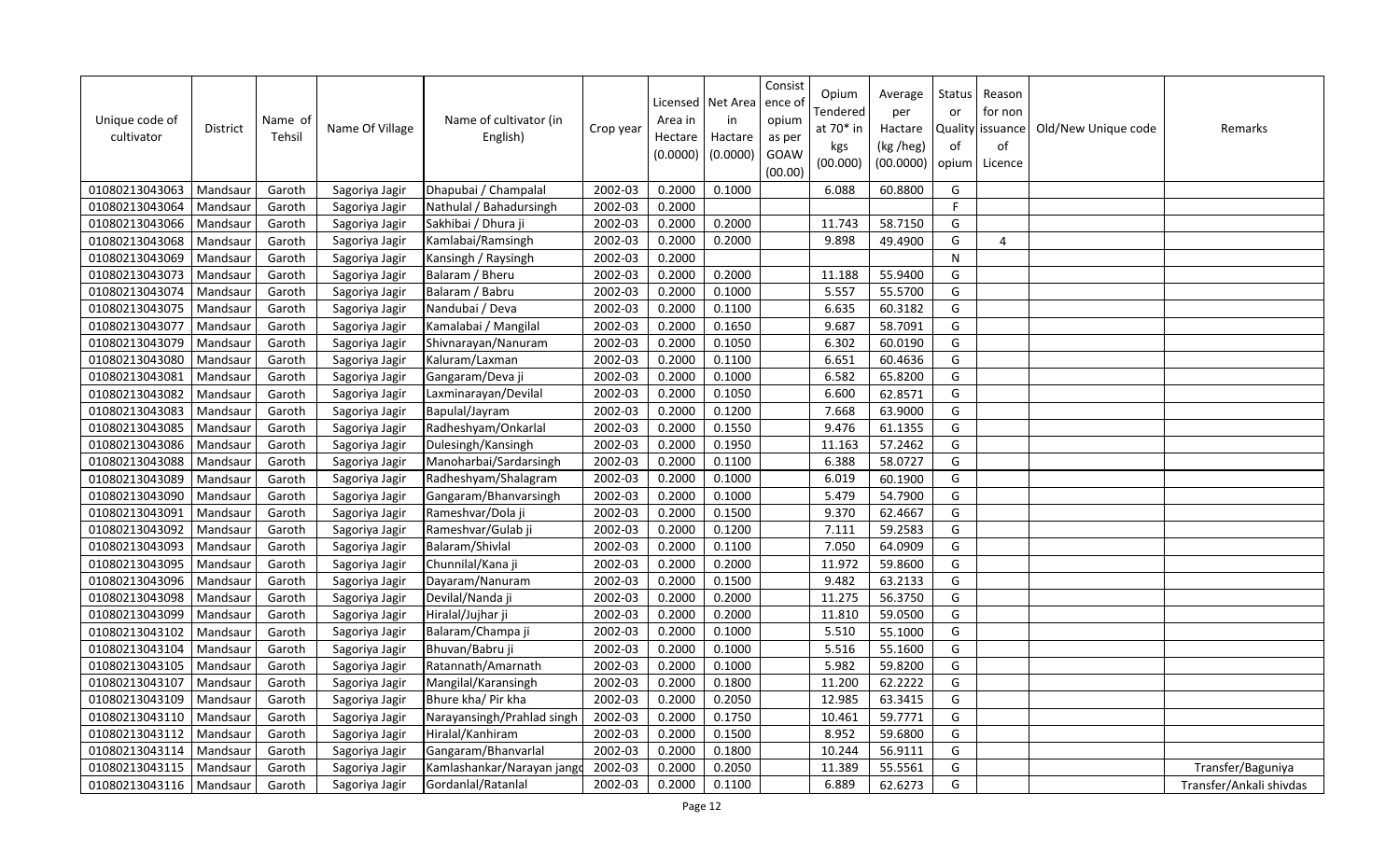| Unique code of<br>cultivator | <b>District</b> | Name of<br>Tehsil | Name Of Village | Name of cultivator (in<br>English) | Crop year | Area in<br>Hectare<br>(0.0000) | Licensed   Net Area<br>in<br>Hactare<br>(0.0000) | Consist<br>ence of<br>opium<br>as per<br>GOAW<br>(00.00) | Opium<br>Tendered<br>at 70* in<br>kgs<br>(00.000) | Average<br>per<br>Hactare<br>(kg /heg)<br>(00.0000) | Status<br>or<br>Quality<br>of<br>opium | Reason<br>for non<br>issuance<br>of<br>Licence | Old/New Unique code | Remarks           |
|------------------------------|-----------------|-------------------|-----------------|------------------------------------|-----------|--------------------------------|--------------------------------------------------|----------------------------------------------------------|---------------------------------------------------|-----------------------------------------------------|----------------------------------------|------------------------------------------------|---------------------|-------------------|
| 01080213043117               | Mandsaur        | Garoth            | Sagoriya Jagir  | Karu/Prabhulal                     | 2002-03   | 0.2000                         | 0.2000                                           |                                                          | 9.695                                             | 48.4750                                             | G                                      | 4                                              |                     |                   |
| 01080213043118               | Mandsaur        | Garoth            | Sagoriya Jagir  | Onkarlal/Dhul ji                   | 2002-03   | 0.2000                         | 0.2000                                           |                                                          | 12.611                                            | 63.0550                                             | G                                      |                                                |                     |                   |
| 01080213043119               | Mandsaur        | Garoth            | Sagoriya Jagir  | Gordhanlal/Kashiram                | 2002-03   | 0.2000                         | 0.1500                                           |                                                          | 9.182                                             | 61.2133                                             | G                                      |                                                |                     |                   |
| 01080213043120               | Mandsaur        | Garoth            | Sagoriya Jagir  | Balaram/Bhanvarlal                 | 2002-03   | 0.2000                         | 0.1750                                           |                                                          | 10.663                                            | 60.9314                                             | G                                      |                                                |                     |                   |
| 01080213043121               | Mandsaur        | Garoth            | Sagoriya Jagir  | Shyamlal/Hiralal                   | 2002-03   | 0.2000                         | 0.2050                                           |                                                          | 11.719                                            | 57.1659                                             | G                                      |                                                |                     |                   |
| 01080213043122               | Mandsaur        | Garoth            | Sagoriya Jagir  | Gopal/Nanalal                      | 2002-03   | 0.2000                         | 0.2000                                           |                                                          | 12.537                                            | 62.6850                                             | G                                      |                                                |                     |                   |
| 01080213043123               | Mandsaur        | Garoth            | Sagoriya Jagir  | Mangilal/Rupa ji                   | 2002-03   | 0.2000                         | 0.0950                                           |                                                          | 6.739                                             | 70.9368                                             | G                                      |                                                |                     |                   |
| 01080213043125               | Mandsaur        | Garoth            | Sagoriya Jagir  | Parmanand/Bapulal                  | 2002-03   | 0.2000                         | 0.2000                                           |                                                          | 12.613                                            | 63.0650                                             | G                                      |                                                |                     |                   |
| 01080213043126               | Mandsaur        | Garoth            | Sagoriya Jagir  | Basantilal/Jayram                  | 2002-03   | 0.2000                         | 0.1700                                           |                                                          | 10.446                                            | 61.4471                                             | G                                      |                                                |                     |                   |
| 01080213043127               | Mandsaur        | Garoth            | Sagoriya Jagir  | Devisingh/Kacharusingh             | 2002-03   | 0.2000                         | 0.0950                                           |                                                          | 5.402                                             | 56.8632                                             | G                                      |                                                |                     |                   |
| 01080213043129               | Mandsau         | Garoth            | Sagoriya Jagir  | Pannalal/Prabhulal                 | 2002-03   | 0.2000                         | 0.1900                                           |                                                          | 11.581                                            | 60.9526                                             | G                                      |                                                |                     |                   |
| 01080213043130               | Mandsaur        | Garoth            | Sagoriya Jagir  | Janibai/Dhanna ji                  | 2002-03   | 0.2000                         | 0.1900                                           |                                                          | 12.806                                            | 67.4000                                             | G                                      |                                                |                     |                   |
| 01080213043131               | Mandsaur        | Garoth            | Sagoriya Jagir  | Ratanlal/Nanda                     | 2002-03   | 0.2000                         | 0.1550                                           |                                                          | 9.150                                             | 59.0323                                             | G                                      |                                                | 01080213079009      |                   |
| 01080213043132               | Mandsaur        | Garoth            | Sagoriya Jagir  | Bhanwarlal/Kanheyalal              | 2002-03   | 0.2000                         | 0.1000                                           |                                                          | 6.208                                             | 62.0800                                             | G                                      |                                                |                     | Transfer/Shamgarh |
| 01080213043133               | Mandsau         | Garoth            | Sagoriya Jagir  | Satynarayan/Bhera                  | 2002-03   | 0.2000                         | 0.0900                                           |                                                          | 5.543                                             | 61.5889                                             | G                                      |                                                |                     |                   |
| 01080213044001               | Mandsaur        | Garoth            | Khajuripanth    | Bapulal / Nanuram                  | 2002-03   | 0.2000                         | 0.1900                                           |                                                          | 10.460                                            | 55.0526                                             | G                                      |                                                |                     |                   |
| 01080213044002               | Mandsaur        | Garoth            | Khajuripanth    | Nurmohammad / Allabaksh            | 2002-03   | 0.2000                         | 0.1950                                           |                                                          | 11.510                                            | 59.0256                                             | G                                      |                                                |                     |                   |
| 01080213044003               | Mandsaur        | Garoth            | Khajuripanth    | Kanchanbai/Ramnarayan              | 2002-03   | 0.2000                         | 0.1400                                           |                                                          | 8.106                                             | 57.9000                                             | G                                      |                                                |                     |                   |
| 01080213044004               | Mandsaur        | Garoth            | Khajuripanth    | Shivlal / Jagannath                | 2002-03   | 0.2000                         | 0.1450                                           |                                                          | 8.688                                             | 59.9172                                             | G                                      |                                                |                     |                   |
| 01080213044006               | Mandsaur        | Garoth            | Khajuripanth    | Balibai / Ramratan                 | 2002-03   | 0.2000                         | 0.2000                                           |                                                          | 10.675                                            | 53.3750                                             | G                                      |                                                |                     |                   |
| 01080213044007               | Mandsaur        | Garoth            | Khajuripanth    | Devilal / Kashiram                 | 2002-03   | 0.2000                         | 0.1400                                           |                                                          | 8.464                                             | 60.4571                                             | G                                      |                                                |                     | Name change       |
| 01080213044008               | Mandsaur        | Garoth            | Khajuripanth    | Sitabai/ Kaluram                   | 2002-03   | 0.2000                         | 0.1400                                           |                                                          | 7.808                                             | 55.7714                                             | G                                      |                                                |                     | Name change       |
| 01080213044009               | Mandsaur        | Garoth            | Khajuripanth    | Dhapubai / Gangaram                | 2002-03   | 0.2000                         | 0.1050                                           |                                                          | 5.668                                             | 53.9810                                             | G                                      |                                                |                     |                   |
| 01080213044010               | Mandsaur        | Garoth            | Khajuripanth    | Ramkishan / Hariram                | 2002-03   | 0.2000                         | 0.2000                                           |                                                          | 11.375                                            | 56.8750                                             | G                                      |                                                |                     |                   |
| 01080213044011               | Mandsaur        | Garoth            | Khajuripanth    | Ramibai / Rupa                     | 2002-03   | 0.2000                         | 0.1000                                           |                                                          | 5.463                                             | 54.6300                                             | G                                      |                                                |                     |                   |
| 01080213044012               | Mandsaur        | Garoth            | Khajuripanth    | Kanvarlal / Champalal              | 2002-03   | 0.2000                         | 0.1950                                           |                                                          | 10.340                                            | 53.0256                                             | G                                      |                                                |                     |                   |
| 01080213044013               | Mandsaur        | Garoth            | Khajuripanth    | Mangibai/Devilal                   | 2002-03   | 0.2000                         | 0.1950                                           |                                                          | 11.128                                            | 57.0667                                             | G                                      |                                                |                     |                   |
| 01080213044014               | Mandsau         | Garoth            | Khajuripanth    | Satynarayan / Bapulal              | 2002-03   | 0.2000                         | 0.1450                                           |                                                          | 8.375                                             | 57.7586                                             | G                                      |                                                |                     |                   |
| 01080213044015               | Mandsau         | Garoth            | Khajuripanth    | Kanchan bai / Ramlal               | 2002-03   | 0.2000                         | 0.2000                                           |                                                          | 12.455                                            | 62.2750                                             | G                                      |                                                |                     |                   |
| 01080213044016               | Mandsaur        | Garoth            | Khajuripanth    | Lekhraj/Kishanlal                  | 2002-03   | 0.2000                         | 0.1000                                           |                                                          | 5.446                                             | 54.4600                                             | G                                      |                                                |                     |                   |
| 01080213044017               | Mandsaur        | Garoth            | Khajuripanth    | Kishorilal / Badrilal              | 2002-03   | 0.2000                         | 0.1450                                           |                                                          | 8.080                                             | 55.7241                                             | G                                      |                                                |                     |                   |
| 01080213044022               | Mandsau         | Garoth            | Khajuripanth    | Shankarlal / Puralal               | 2002-03   | 0.2000                         | 0.1000                                           |                                                          | 5.396                                             | 53.9600                                             | G                                      |                                                |                     |                   |
| 01080213044023               | Mandsaur        | Garoth            | Khajuripanth    | Karulal / Parmanand                | 2002-03   | 0.2000                         | 0.2000                                           |                                                          | 11.751                                            | 58.7550                                             | G                                      |                                                |                     |                   |
| 01080213044024               | Mandsaur        | Garoth            | Khajuripanth    | Bherulal / Hariram                 | 2002-03   | 0.2000                         | 0.1000                                           |                                                          | 5.378                                             | 53.7800                                             | G                                      |                                                |                     |                   |
| 01080213044025               | Mandsaur        | Garoth            | Khajuripanth    | Mathuralal / Shivlal               | 2002-03   | 0.2000                         | 0.2050                                           |                                                          | 12.039                                            | 58.7268                                             | G                                      |                                                |                     |                   |
| 01080213044026               | Mandsaur        | Garoth            | Khajuripanth    | Karulal / Kashiram                 | 2002-03   | 0.2000                         | 0.1600                                           |                                                          | 8.103                                             | 50.6438                                             | G                                      | $\overline{4}$                                 |                     |                   |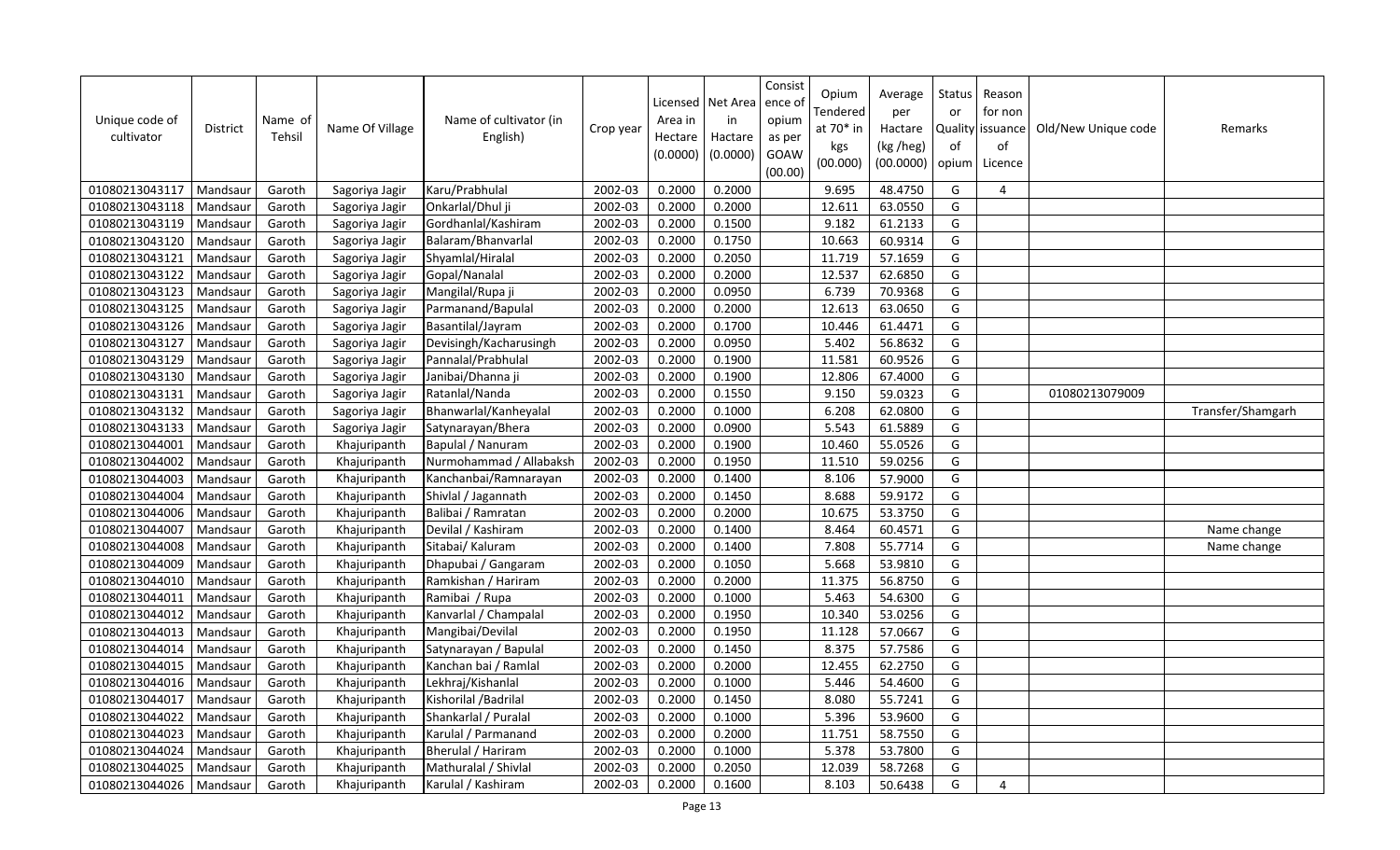| Unique code of<br>cultivator | <b>District</b> | Name of<br>Tehsil | Name Of Village | Name of cultivator (in<br>English) | Crop year | Area in<br>Hectare<br>(0.0000) | Licensed   Net Area<br>in<br>Hactare<br>(0.0000) | Consist<br>ence o<br>opium<br>as per<br>GOAW<br>(00.00) | Opium<br>Tendered<br>at 70* in<br>kgs<br>(00.000) | Average<br>per<br>Hactare<br>(kg /heg)<br>(00.0000) | Status<br>or<br>Quality<br>of<br>opium | Reason<br>for non<br>lissuance<br>of<br>Licence | Old/New Unique code | Remarks                             |
|------------------------------|-----------------|-------------------|-----------------|------------------------------------|-----------|--------------------------------|--------------------------------------------------|---------------------------------------------------------|---------------------------------------------------|-----------------------------------------------------|----------------------------------------|-------------------------------------------------|---------------------|-------------------------------------|
| 01080213044027               | Mandsaur        | Garoth            | Khajuripanth    | Kailashbai / Nanuram               | 2002-03   | 0.2000                         | 0.2000                                           |                                                         | 12.559                                            | 62.7950                                             | G                                      |                                                 |                     |                                     |
| 01080213044028               | Mandsaur        | Garoth            | Khajuripanth    | Mangibai /Purji                    | 2002-03   | 0.2000                         | 0.2000                                           |                                                         | 10.911                                            | 54.5550                                             | G                                      |                                                 |                     |                                     |
| 01080213044029               | Mandsaur        | Garoth            | Khajuripanth    | Shivlal / Kashiram                 | 2002-03   | 0.2000                         | 0.1900                                           |                                                         | 10.943                                            | 57.5947                                             | G                                      |                                                 |                     |                                     |
| 01080213044030               | Mandsaur        | Garoth            | Khajuripanth    | Kashiram / Nanuram                 | 2002-03   | 0.2000                         | 0.1800                                           |                                                         | 10.306                                            | 57.2556                                             | G                                      |                                                 |                     |                                     |
| 01080213044031               | Mandsaur        | Garoth            | Khajuripanth    | Shrilal / Devilal                  | 2002-03   | 0.2000                         | 0.1950                                           |                                                         | 11.850                                            | 60.7692                                             | G                                      |                                                 |                     |                                     |
| 01080213044032               | Mandsaur        | Garoth            | Khajuripanth    | Ratanlal/Amara Dhakad              | 2002-03   | 0.2000                         | 0.1950                                           |                                                         | 11.418                                            | 58.5538                                             | G                                      |                                                 |                     | Name change                         |
| 01080213044034               | Mandsaur        | Garoth            | Khajuripanth    | Nathulal / Hariram                 | 2002-03   | 0.2000                         | 0.1000                                           |                                                         | 6.010                                             | 60.1000                                             | G                                      |                                                 |                     | Transfer & Name<br>change/Kherkhedi |
| 01080213044035               | Mandsaur        | Garoth            | Khajuripanth    | Nathibai / Tarachand               | 2002-03   | 0.2000                         | 0.1000                                           |                                                         | 5.419                                             | 54.1900                                             | G                                      |                                                 |                     |                                     |
| 01080213044036               | Mandsaur        | Garoth            | Khajuripanth    | Savirtibai / Bhanvarlal            | 2002-03   | 0.2000                         | 0.1750                                           |                                                         | 9.920                                             | 56.6857                                             | G                                      |                                                 |                     |                                     |
| 01080213044037               | Mandsaur        | Garoth            | Khajuripanth    | Bhuwan / Gangaram                  | 2002-03   | 0.2000                         | 0.1950                                           |                                                         | 12.059                                            | 61.8410                                             | G                                      |                                                 |                     |                                     |
| 01080213044039               | Mandsaur        | Garoth            | Khajuripanth    | Sampatbai / Bapulal                | 2002-03   | 0.2000                         | 0.1900                                           |                                                         | 11.579                                            | 60.9421                                             | G                                      |                                                 |                     |                                     |
| 01080213044040               | Mandsaur        | Garoth            | Khajuripanth    | Motiram / Bapulal                  | 2002-03   | 0.2000                         | 0.1950                                           |                                                         | 10.397                                            | 53.3179                                             | G                                      |                                                 |                     |                                     |
| 01080213044041               | Mandsaur        | Garoth            | Khajuripanth    | Mangilal / Kishan                  | 2002-03   | 0.2000                         | 0.1550                                           |                                                         | 8.310                                             | 53.6129                                             | G                                      |                                                 |                     |                                     |
| 01080213044042               | Mandsaur        | Garoth            | Khajuripanth    | Bhagirath / Ramlal                 | 2002-03   | 0.2000                         | 0.1500                                           |                                                         | 7.596                                             | 50.6400                                             | G                                      | 4                                               |                     |                                     |
| 01080213044044               | Mandsaur        | Garoth            | Khajuripanth    | Jamaklal / Shalgram jain           | 2002-03   | 0.2000                         | 0.1900                                           |                                                         | 11.654                                            | 61.3368                                             | G                                      |                                                 |                     |                                     |
| 01080213044045               | Mandsaur        | Garoth            | Khajuripanth    | Badrilal / Bhuvan Dhakad           | 2002-03   | 0.2000                         | 0.1050                                           |                                                         | 6.258                                             | 59.6000                                             | G                                      |                                                 |                     |                                     |
| 01080213044046               | Mandsaur        | Garoth            | Khajuripanth    | Parmanand / Devilal                | 2002-03   | 0.2000                         | 0.2000                                           |                                                         | 11.730                                            | 58.6500                                             | G                                      |                                                 |                     |                                     |
| 01080213044047               | Mandsaur        | Garoth            | Khajuripanth    | Ramchandra / Kashiram              | 2002-03   | 0.2000                         | 0.2000                                           |                                                         | 3.820                                             | 19.1000                                             | G                                      | 4                                               |                     |                                     |
| 01080213044048               | Mandsaur        | Garoth            | Khajuripanth    | Ramchandra / Onkarlal              | 2002-03   | 0.2000                         | 0.1900                                           |                                                         | 11.731                                            | 61.7421                                             | G                                      |                                                 |                     | Transfer/Runija MDSIII              |
| 01080213044050               | Mandsaur        | Garoth            | Khajuripanth    | Dhapubai / Shambhulal              | 2002-03   | 0.2000                         | 0.1850                                           |                                                         | 9.353                                             | 50.5568                                             | G                                      | 4                                               |                     |                                     |
| 01080213044051               | Mandsaur        | Garoth            | Khajuripanth    | Pursingh / Badrilal                | 2002-03   | 0.2000                         | 0.2000                                           |                                                         | 12.025                                            | 60.1250                                             | G                                      |                                                 |                     |                                     |
| 01080213044052               | Mandsaur        | Garoth            | Khajuripanth    | Govind / Badrinarayan              | 2002-03   | 0.2000                         | 0.1900                                           |                                                         | 10.211                                            | 53.7421                                             | G                                      |                                                 |                     |                                     |
| 01080213044053               | Mandsaur        | Garoth            | Khajuripanth    | Satynarayan / Devilal              | 2002-03   | 0.2000                         | 0.1500                                           |                                                         | 8.913                                             | 59.4200                                             | G                                      |                                                 |                     |                                     |
| 01080213044054               | Mandsaur        | Garoth            | Khajuripanth    | Suhagbai / Shankarlal              | 2002-03   | 0.2000                         | 0.2050                                           |                                                         | 12.155                                            | 59.2927                                             | G                                      |                                                 |                     |                                     |
| 01080213044055               | Mandsaur        | Garoth            | Khajuripanth    | Shambhulal / Bhanvarla             | 2002-03   | 0.2000                         | 0.2000                                           |                                                         | 11.359                                            | 56.7950                                             | G                                      |                                                 |                     |                                     |
| 01080213044056               | Mandsaur        | Garoth            | Khajuripanth    | Laxminarayan / Motiram             | 2002-03   | 0.2000                         | 0.1050                                           |                                                         | 5.963                                             | 56.7905                                             | G                                      |                                                 |                     |                                     |
| 01080213044057               | Mandsaur        | Garoth            | Khajuripanth    | Sitabai/Ramesvar                   | 2002-03   | 0.2000                         | 0.2000                                           |                                                         | 11.358                                            | 56.7900                                             | G                                      |                                                 |                     |                                     |
| 01080213044058               | Mandsaur        | Garoth            | Khajuripanth    | Puralal / Hariram                  | 2002-03   | 0.2000                         | 0.1350                                           |                                                         | 7.570                                             | 56.0741                                             | G                                      |                                                 |                     |                                     |
| 01080213044059               | Mandsaur        | Garoth            | Khajuripanth    | Suhagbai / Ramchandra              | 2002-03   | 0.2000                         | 0.2000                                           |                                                         | 11.362                                            | 56.8100                                             | G                                      |                                                 |                     |                                     |
| 01080213044060               | Mandsaur        | Garoth            | Khajuripanth    | Balalshankar / Bhanvarlal          | 2002-03   | 0.2000                         | 0.2050                                           |                                                         | 11.811                                            | 57.6146                                             | G                                      |                                                 |                     |                                     |
| 01080213044061               | Mandsaur        | Garoth            | Khajuripanth    | Bagdiram / Bhuvan                  | 2002-03   | 0.2000                         | 0.2000                                           |                                                         | 12.256                                            | 61.2800                                             | G                                      |                                                 |                     |                                     |
| 01080213044062               | Mandsaur        | Garoth            | Khajuripanth    | Kishan lal / Gangaram              | 2002-03   | 0.2000                         | 0.1050                                           |                                                         | 6.514                                             | 62.0381                                             | G                                      |                                                 |                     |                                     |
| 01080213044064               | Mandsaur        | Garoth            | Khajuripanth    | Harisingh / Shankarsingh           | 2002-03   | 0.2000                         | 0.1500                                           |                                                         | 8.814                                             | 58.7600                                             | G                                      |                                                 |                     |                                     |
| 01080213044067               | Mandsaur        | Garoth            | Khajuripanth    | Bhanvarlal / Bherulal              | 2002-03   | 0.2000                         | 0.2000                                           |                                                         | 12.275                                            | 61.3750                                             | G                                      |                                                 |                     |                                     |
| 01080213044068               | Mandsaur        | Garoth            | Khajuripanth    | Ratanibai / Mangilal               | 2002-03   | 0.2000                         | 0.1000                                           |                                                         | 5.387                                             | 53.8700                                             | G                                      |                                                 |                     |                                     |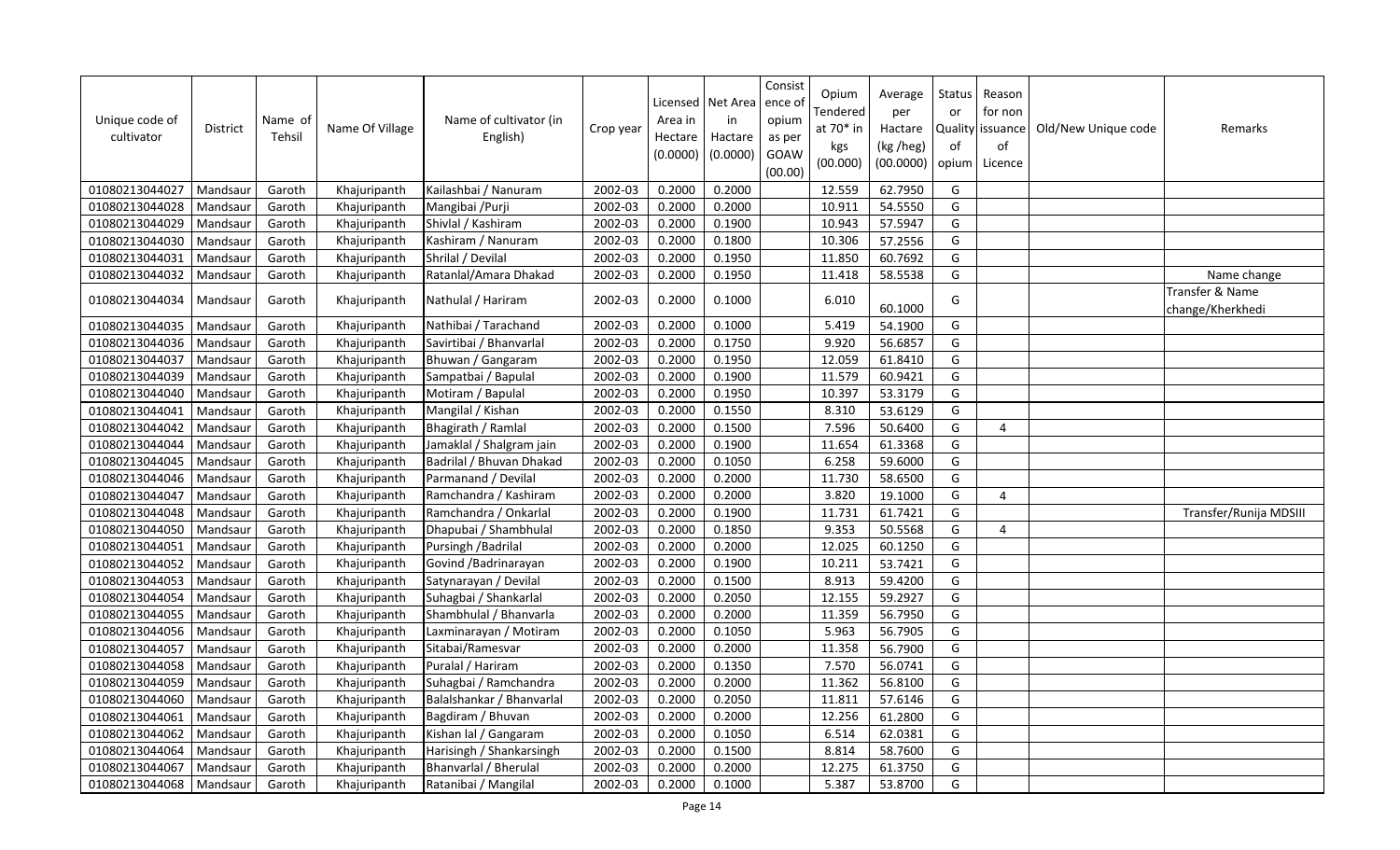| Unique code of<br>cultivator | <b>District</b> | Name of<br>Tehsil | Name Of Village | Name of cultivator (in<br>English) | Crop year | Licensed<br>Area in<br>Hectare<br>(0.0000) | Net Area<br>in<br>Hactare<br>(0.0000) | Consist<br>ence of<br>opium<br>as per<br>GOAW<br>(00.00) | Opium<br>Tendered<br>at 70* in<br>kgs<br>(00.000) | Average<br>per<br>Hactare<br>(kg /heg)<br>(00.0000) | <b>Status</b><br>or<br>Quality<br>of<br>opium | Reason<br>for non<br>issuance<br>of<br>Licence | Old/New Unique code | Remarks            |
|------------------------------|-----------------|-------------------|-----------------|------------------------------------|-----------|--------------------------------------------|---------------------------------------|----------------------------------------------------------|---------------------------------------------------|-----------------------------------------------------|-----------------------------------------------|------------------------------------------------|---------------------|--------------------|
| 01080213044069               | Mandsaur        | Garoth            | Khajuripanth    | Balashankar / Jagannath            | 2002-03   | 0.2000                                     | 0.1450                                |                                                          | 8.716                                             | 60.1103                                             | G                                             |                                                |                     |                    |
| 01080213044072               | Mandsaur        | Garoth            | Khajuripanth    | Bhuvan / Shivlal                   | 2002-03   | 0.2000                                     | 0.1900                                |                                                          | 11.291                                            | 59.4263                                             | G                                             |                                                |                     |                    |
| 01080213044073               | Mandsaur        | Garoth            | Khajuripanth    | Kanvarlal / Kashiram               | 2002-03   | 0.2000                                     | 0.1850                                |                                                          | 3.596                                             | 19.4378                                             | G                                             | $\overline{4}$                                 |                     |                    |
| 01080213044074               | Mandsaur        | Garoth            | Khajuripanth    | Kishan lal / Kashiram              | 2002-03   | 0.2000                                     | 0.1000                                |                                                          | 6.188                                             | 61.8800                                             | G                                             |                                                |                     | Transfer/Kherkhedi |
| 01080213044075               | Mandsaur        | Garoth            | Khajuripanth    | Emambaksh / Allabaksh              | 2002-03   | 0.2000                                     | 0.1500                                |                                                          | 8.419                                             | 56.1267                                             | G                                             |                                                |                     |                    |
| 01080213044076               | Mandsaur        | Garoth            | Khajuripanth    | Balaram / Purji                    | 2002-03   | 0.2000                                     | 0.1050                                |                                                          | 6.262                                             | 59.6381                                             | G                                             |                                                |                     |                    |
| 01080213044077               | Mandsaur        | Garoth            | Khajuripanth    | Chandmohamad / Allabaksh           | 2002-03   | 0.2000                                     | 0.2000                                |                                                          | 11.829                                            | 59.1450                                             | G                                             |                                                |                     |                    |
| 01080213044078               | Mandsaur        | Garoth            | Khajuripanth    | Bherulal / Gopal                   | 2002-03   | 0.2000                                     | 0.1000                                |                                                          | 4.832                                             | 48.3200                                             | G                                             | 4                                              |                     |                    |
| 01080213044081               | Mandsaur        | Garoth            | Khajuripanth    | Bheru / Hiralal                    | 2002-03   | 0.2000                                     | 0.1100                                |                                                          | 6.306                                             | 57.3273                                             | G                                             |                                                |                     |                    |
| 01080213044082               | Mandsaur        | Garoth            | Khajuripanth    | Prabhulal/ Bhagvan                 | 2002-03   | 0.2000                                     | 0.1000                                |                                                          | 5.764                                             | 57.6400                                             | G                                             |                                                |                     |                    |
| 01080213044083               | Mandsaur        | Garoth            | Khajuripanth    | Radheshyam/Bherunath               | 2002-03   | 0.2000                                     | 0.1450                                |                                                          | 8.864                                             | 61.1310                                             | G                                             |                                                |                     |                    |
| 01080213044085               | Mandsaur        | Garoth            | Khajuripanth    | Bhanwarlal(Dattak p.)/ Bheru       | 2002-03   | 0.2000                                     | 0.1000                                |                                                          | 5.679                                             | 56.7900                                             | G                                             |                                                |                     |                    |
| 01080213044086               | Mandsaur        | Garoth            | Khajuripanth    | Badrilal / Amara                   | 2002-03   | 0.2000                                     | 0.1400                                |                                                          | 9.069                                             | 64.7786                                             | G                                             |                                                |                     |                    |
| 01080213044087               | Mandsaur        | Garoth            | Khajuripanth    | Ramchandra / Moti                  | 2002-03   | 0.2000                                     | 0.1900                                |                                                          | 3.939                                             | 20.7316                                             | G                                             | 4                                              |                     |                    |
| 01080213044088               | Mandsaur        | Garoth            | Khajuripanth    | Partha / Pura                      | 2002-03   | 0.2000                                     | 0.0950                                |                                                          | 5.621                                             | 59.1684                                             | G                                             |                                                |                     |                    |
| 01080213044090               | Mandsaur        | Garoth            | Khajuripanth    | Mangilal / Bhanvarlal              | 2002-03   | 0.2000                                     | 0.1050                                |                                                          | 5.829                                             | 55.5143                                             | G                                             |                                                |                     |                    |
| 01080213044092               | Mandsaur        | Garoth            | Khajuripanth    | Pyaribai / Devilal                 | 2002-03   | 0.2000                                     | 0.2000                                |                                                          | 11.864                                            | 59.3200                                             | G                                             |                                                |                     |                    |
| 01080213044093               | Mandsaur        | Garoth            | Khajuripanth    | Devilal / Dulichand                | 2002-03   | 0.2000                                     | 0.1050                                |                                                          | 6.169                                             | 58.7524                                             | G                                             |                                                |                     |                    |
| 01080213044094               | Mandsaur        | Garoth            | Khajuripanth    | Kanheyalal / Devilal               | 2002-03   | 0.2000                                     | 0.2000                                |                                                          | 11.000                                            | 55.0000                                             | G                                             |                                                |                     |                    |
| 01080213044095               | Mandsaur        | Garoth            | Khajuripanth    | Kaluram / Nanuram                  | 2002-03   | 0.2000                                     | 0.1500                                |                                                          | 9.039                                             | 60.2600                                             | G                                             |                                                |                     |                    |
| 01080213044096               | Mandsaur        | Garoth            | Khajuripanth    | Bhuribai / Shalagram               | 2002-03   | 0.2000                                     | 0.0900                                |                                                          | 5.390                                             | 59.8889                                             | G                                             |                                                |                     |                    |
| 01080213044098               | Mandsaur        | Garoth            | Khajuripanth    | Badrilal / Bhanvarlal              | 2002-03   | 0.2000                                     | 0.1950                                |                                                          | 12.070                                            | 61.8974                                             | G                                             |                                                |                     |                    |
| 01080213044099               | Mandsaur        | Garoth            | Khajuripanth    | Nannibai / Khaju                   | 2002-03   | 0.2000                                     | 0.0850                                |                                                          | 4.773                                             | 56.1529                                             | G                                             |                                                |                     |                    |
| 01080213044101               | Mandsaur        | Garoth            | Khajuripanth    | Nathulal / Purji                   | 2002-03   | 0.2000                                     | 0.1950                                |                                                          | 10.890                                            | 55.8462                                             | G                                             |                                                |                     |                    |
| 01080213044102               | Mandsaur        | Garoth            | Khajuripanth    | Onkarlal / Bherulal                | 2002-03   | 0.2000                                     | 0.1000                                |                                                          | 5.540                                             | 55.4000                                             | G                                             |                                                |                     |                    |
| 01080213044103               | Mandsaur        | Garoth            | Khajuripanth    | Mangilal / Harchandra              | 2002-03   | 0.2000                                     | 0.1500                                |                                                          | 9.014                                             | 60.0933                                             | G                                             |                                                |                     |                    |
| 01080213044104               | Mandsaur        | Garoth            | Khajuripanth    | Balaram / Kishanlal                | 2002-03   | 0.2000                                     | 0.1000                                |                                                          | 5.953                                             | 59.5300                                             | G                                             |                                                |                     |                    |
| 01080213044106               | Mandsaur        | Garoth            | Khajuripanth    | Kesharbai / Jagannath              | 2002-03   | 0.2000                                     | 0.1000                                |                                                          | 6.016                                             | 60.1600                                             | G                                             |                                                |                     |                    |
| 01080213044107               | Mandsaur        | Garoth            | Khajuripanth    | Bapulal / Nanuram                  | 2002-03   | 0.2000                                     | 0.1950                                |                                                          | 11.516                                            | 59.0564                                             | G                                             |                                                |                     |                    |
| 01080213044108               | Mandsaur        | Garoth            | Khajuripanth    | Ramkubai/Parbhulal                 | 2002-03   | 0.2000                                     | 0.1000                                |                                                          | 5.900                                             | 59.0000                                             | G                                             |                                                |                     |                    |
| 01080213044110               | Mandsaur        | Garoth            | Khajuripanth    | Parbhulal / Onkarlal               | 2002-03   | 0.2000                                     | 0.2000                                |                                                          | 11.227                                            | 56.1350                                             | G                                             |                                                |                     |                    |
| 01080213044111               | Mandsaur        | Garoth            | Khajuripanth    | Pursingh/Parbhulal                 | 2002-03   | 0.2000                                     | 0.2000                                |                                                          | 11.915                                            | 59.5750                                             | G                                             |                                                |                     |                    |
| 01080213044112               | Mandsaur        | Garoth            | Khajuripanth    | Kesharbai / Prabhulal              | 2002-03   | 0.2000                                     | 0.0950                                |                                                          | 5.529                                             | 58.2000                                             | G                                             |                                                |                     |                    |
| 01080213044113               | Mandsaur        | Garoth            | Khajuripanth    | Prabhulal / Ramji Dhakad           | 2002-03   | 0.2000                                     | 0.1550                                |                                                          | 8.336                                             | 53.7806                                             | G                                             |                                                |                     | Name change        |
| 01080213044114               | Mandsaur        | Garoth            | Khajuripanth    | Prabhulal / Nanuram                | 2002-03   | 0.2000                                     | 0.1500                                |                                                          | 9.331                                             | 62.2067                                             | G                                             |                                                |                     |                    |
| 01080213044117               | Mandsaur        | Garoth            | Khajuripanth    | Karulal / Sitaram                  | 2002-03   | 0.2000                                     | 0.1550                                |                                                          | 8.559                                             | 55.2194                                             | G                                             |                                                |                     |                    |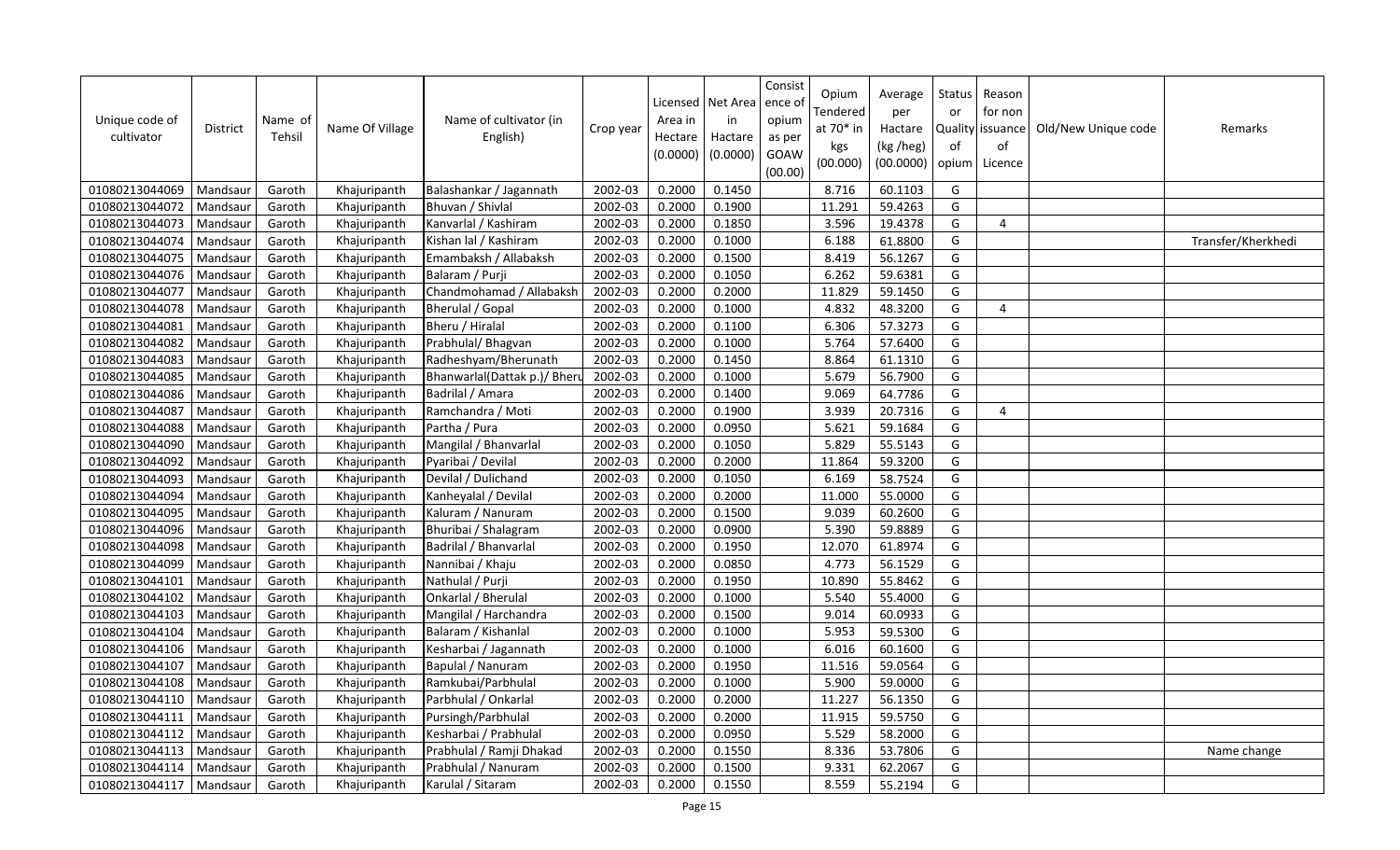| Unique code of<br>cultivator | <b>District</b> | Name of<br>Tehsil | Name Of Village | Name of cultivator (in<br>English) | Crop year | Area in<br>Hectare<br>(0.0000) | Licensed   Net Area<br>in<br>Hactare<br>(0.0000) | Consist<br>ence o<br>opium<br>as per<br>GOAW<br>(00.00) | Opium<br>Tendered<br>at $70*$ in<br>kgs<br>(00.000) | Average<br>per<br>Hactare<br>(kg /heg)<br>(00.0000) | Status<br>or<br>Quality<br>of<br>opium | Reason<br>for non<br>lissuance<br>of<br>Licence | Old/New Unique code | Remarks                                        |
|------------------------------|-----------------|-------------------|-----------------|------------------------------------|-----------|--------------------------------|--------------------------------------------------|---------------------------------------------------------|-----------------------------------------------------|-----------------------------------------------------|----------------------------------------|-------------------------------------------------|---------------------|------------------------------------------------|
| 01080213044119               | Mandsaur        | Garoth            | Khajuripanth    | Kanchanbai/Bapulal                 | 2002-03   | 0.2000                         | 0.0900                                           |                                                         | 5.573                                               | 61.9222                                             | G                                      |                                                 |                     |                                                |
| 01080213044120               | Mandsaur        | Garoth            | Khajuripanth    | Ashok kumar / Ramchandra           | 2002-03   | 0.2000                         | 0.1100                                           |                                                         | 6.219                                               | 56.5364                                             | G                                      |                                                 |                     |                                                |
| 01080213044121               | Mandsaur        | Garoth            | Khajuripanth    | Ramlal / Khemaji                   | 2002-03   | 0.2000                         | 0.2000                                           |                                                         | 11.761                                              | 58.8050                                             | G                                      |                                                 |                     |                                                |
| 01080213044123               | Mandsaur        | Garoth            | Khajuripanth    | Hariram / Panna                    | 2002-03   | 0.2000                         | 0.1900                                           |                                                         | 10.900                                              | 57.3684                                             | G                                      |                                                 |                     |                                                |
| 01080213044130               | Mandsaur        | Garoth            | Khajuripanth    | Magibai /devilal                   | 2002-03   | 0.2000                         | 0.1950                                           |                                                         | 11.708                                              | 60.0410                                             | G                                      |                                                 |                     |                                                |
| 01080213044134               | Mandsaur        | Garoth            | Khajuripanth    | Gopal/Ramlal                       | 2002-03   | 0.2000                         | 0.1900                                           |                                                         | 10.455                                              | 55.0263                                             | G                                      |                                                 |                     | Transfer/Dhakad Khedi<br><b>MDSIII</b>         |
| 01080213044135               | Mandsaur        | Garoth            | Khajuripanth    | Ramkuvarbai/Hiralal                | 2002-03   | 0.2000                         | 0.0950                                           |                                                         | 5.187                                               | 54.6000                                             | G                                      |                                                 |                     | Transfer/Bardiya istmurar                      |
| 01080213044140               | Mandsaur        | Garoth            | Khajuripanth    | Bagdiram / Purji                   | 2002-03   | 0.2000                         | 0.1950                                           |                                                         | 10.733                                              | 55.0410                                             | G                                      |                                                 |                     |                                                |
| 01080213044142               | Mandsaur        | Garoth            | Khajuripanth    | Sartanbai/Nathulal                 | 2002-03   | 0.2000                         | 0.1000                                           |                                                         | 5.704                                               | 57.0400                                             | G                                      |                                                 |                     | Transfer/Surjna Juna                           |
| 01080213044144               | Mandsaur        | Garoth            | Khajuripanth    | Nanuram / Jaichand                 | 2002-03   | 0.2000                         | 0.1400                                           |                                                         | 8.252                                               | 58.9429                                             | G                                      |                                                 |                     | Name change                                    |
| 01080213044146               | Mandsaur        | Garoth            | Khajuripanth    | Shankarlal / Purji                 | 2002-03   | 0.2000                         | 0.1900                                           |                                                         | 10.529                                              | 55.4158                                             | G                                      |                                                 |                     |                                                |
| 01080213044147               | Mandsaur        | Garoth            | Khajuripanth    | Hiralal / Uda                      | 2002-03   | 0.2000                         | 0.1500                                           |                                                         | 8.162                                               | 54.4133                                             | G                                      |                                                 |                     |                                                |
| 01080213044149               | Mandsaur        | Garoth            | Khajuripanth    | Jagdish/Ramchandra                 | 2002-03   | 0.2000                         | 0.1450                                           |                                                         | 8.787                                               | 60.6000                                             | G                                      |                                                 |                     | Transfer/Kheda THE.<br><b>Malhargad MDSIII</b> |
| 01080213044151               | Mandsaur        | Garoth            | Khajuripanth    | Ramprasad/Kanheyalal               | 2002-03   | 0.2000                         | 0.1550                                           |                                                         | 9.074                                               | 58.5419                                             | G                                      |                                                 |                     |                                                |
| 01080213044152               | Mandsaur        | Garoth            | Khajuripanth    | Udaylal/Karulal                    | 2002-03   | 0.2000                         | 0.1500                                           |                                                         | 8.349                                               | 55.6600                                             | G                                      |                                                 |                     |                                                |
| 01080213044153               | Mandsaur        | Garoth            | Khajuripanth    | Shambhulal/Ramchandra              | 2002-03   | 0.2000                         | 0.1000                                           |                                                         | 4.790                                               | 47.9000                                             | G                                      | 4                                               |                     |                                                |
| 01080213044155               | Mandsaur        | Garoth            | Khajuripanth    | Ramgopal/Balashankar               | 2002-03   | 0.2000                         | 0.2000                                           |                                                         | 10.864                                              | 54.3200                                             | G                                      |                                                 |                     |                                                |
| 01080213044156               | Mandsaur        | Garoth            | Khajuripanth    | Devishankar/Bhanvarlal             | 2002-03   | 0.2000                         | 0.1850                                           |                                                         | 9.691                                               | 52.3838                                             | G                                      |                                                 |                     |                                                |
| 01080213044157               | Mandsaur        | Garoth            | Khajuripanth    | Jagdish/Karulal                    | 2002-03   | 0.2000                         | 0.1500                                           |                                                         | 7.913                                               | 52.7533                                             | G                                      |                                                 |                     |                                                |
| 01080213044158               | Mandsaur        | Garoth            | Khajuripanth    | Sambhulal/Sitaram                  | 2002-03   | 0.2000                         | 0.1000                                           |                                                         | 5.353                                               | 53.5300                                             | G                                      |                                                 |                     |                                                |
| 01080213044159               | Mandsaur        | Garoth            | Khajuripanth    | Ramprasad/ramchandji               | 2002-03   | 0.2000                         | 0.1900                                           |                                                         | 11.471                                              | 60.3737                                             | G                                      |                                                 |                     |                                                |
| 01080213044160               | Mandsaur        | Garoth            | Khajuripanth    | Balaram/Prabhulal                  | 2002-03   | 0.2000                         | 0.1050                                           |                                                         | 6.255                                               | 59.5714                                             | G                                      |                                                 |                     |                                                |
| 01080213044161               | Mandsaur        | Garoth            | Khajuripanth    | Jankibai/ Badrilal                 | 2002-03   | 0.2000                         | 0.2050                                           |                                                         | 11.618                                              | 56.6732                                             | G                                      |                                                 |                     |                                                |
| 01080213044162               | Mandsaur        | Garoth            | Khajuripanth    | Karulal/Nathu ji                   | 2002-03   | 0.2000                         | 0.1500                                           |                                                         | 8.105                                               | 54.0333                                             | G                                      |                                                 |                     |                                                |
| 01080213044163               | Mandsaur        | Garoth            | Khajuripanth    | Radheshyam/Ramchandra              | 2002-03   | 0.2000                         | 0.2000                                           |                                                         | 4.607                                               | 23.0350                                             | G                                      | 4                                               |                     |                                                |
| 01080213044164               | Mandsaur        | Garoth            | Khajuripanth    | Nandkishor/Banshilal               | 2002-03   | 0.2000                         | 0.1900                                           |                                                         | 11.869                                              | 62.4684                                             | G                                      |                                                 |                     |                                                |
| 01080213044165               | Mandsaur        | Garoth            | Khajuripanth    | Amarlal/Onkarlal                   | 2002-03   | 0.2000                         | 0.1000                                           |                                                         | 6.091                                               | 60.9100                                             | G                                      |                                                 |                     |                                                |
| 01080213044166               | Mandsaur        | Garoth            | Khajuripanth    | Amarlal/Bherulal                   | 2002-03   | 0.2000                         | 0.1000                                           |                                                         | 5.669                                               | 56.6900                                             | G                                      |                                                 |                     |                                                |
| 01080213044167               | Mandsaur        | Garoth            | Khajuripanth    | Alauddin/Husain                    | 2002-03   | 0.2000                         | 0.1000                                           |                                                         | 5.492                                               | 54.9200                                             | G                                      |                                                 |                     |                                                |
| 01080213044168               | Mandsaur        | Garoth            | Khajuripanth    | Radheshyam/Kashiram                | 2002-03   | 0.2000                         | 0.0800                                           |                                                         | 3.856                                               | 48.2000                                             | G                                      | 4                                               |                     |                                                |
| 01080213044169               | Mandsaur        | Garoth            | Khajuripanth    | Shivsingh/Bherusingh               | 2002-03   | 0.2000                         | 0.0900                                           |                                                         | 5.097                                               | 56.6333                                             | G                                      |                                                 |                     |                                                |
| 01080213044170               | Mandsaur        | Garoth            | Khajuripanth    | Satnarayan/Ramchandra              | 2002-03   | 0.2000                         | 0.1950                                           |                                                         | 4.304                                               | 22.0718                                             | G                                      | 4                                               |                     |                                                |
| 01080213044172               | Mandsaur        | Garoth            | Khajuripanth    | Rameshvar/Karulal                  | 2002-03   | 0.2000                         | 0.2000                                           |                                                         | 10.879                                              | 54.3950                                             | G                                      |                                                 |                     |                                                |
| 01080213044174               | Mandsaur        | Garoth            | Khajuripanth    | Kanheyalal/Bhuvan                  | 2002-03   | 0.2000                         | 0.1950                                           |                                                         | 11.293                                              | 57.9128                                             | G                                      |                                                 |                     |                                                |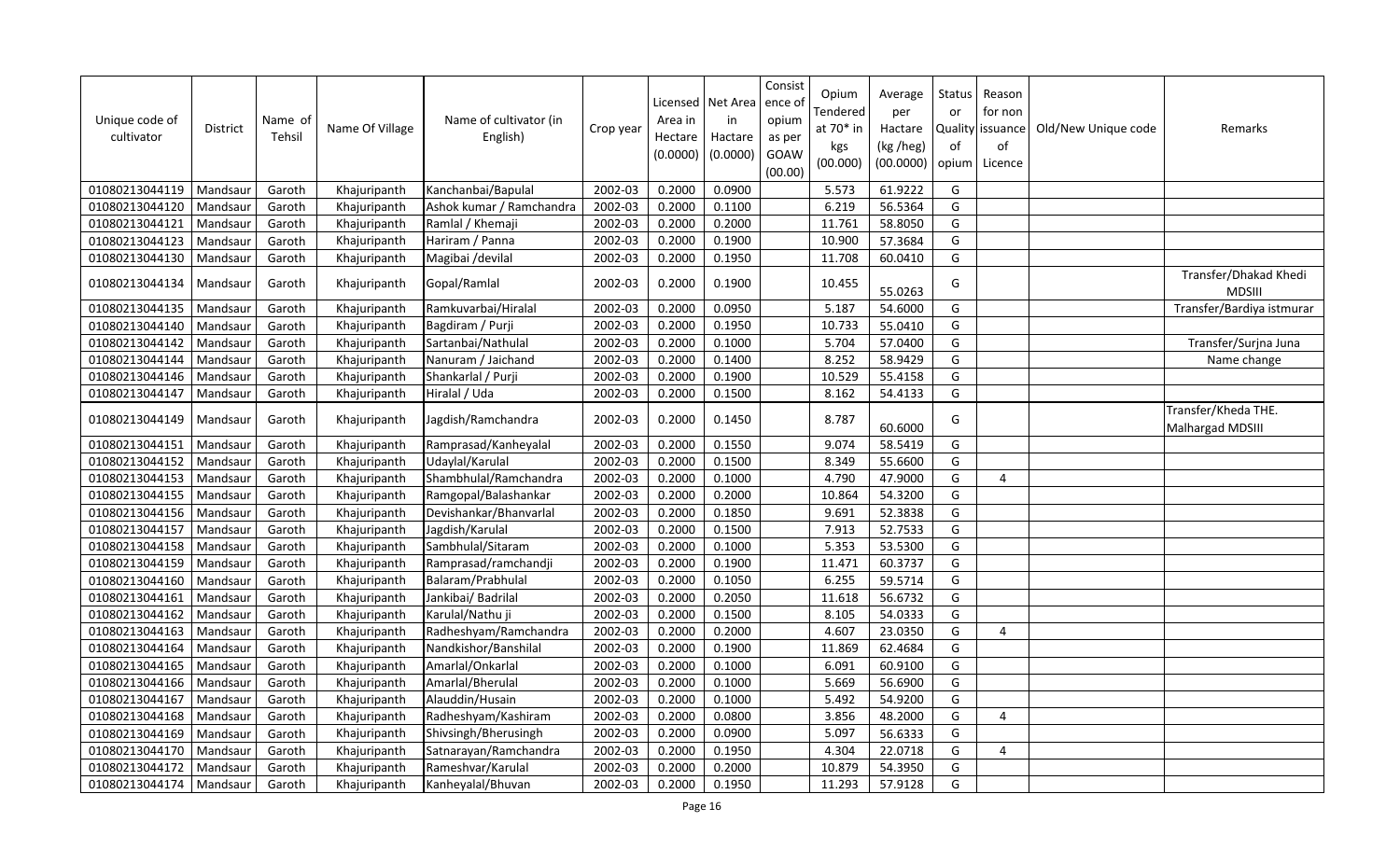| Unique code of<br>cultivator | <b>District</b> | Name of<br>Tehsil | Name Of Village | Name of cultivator (in<br>English) | Crop year | Area in<br>Hectare<br>(0.0000) | Licensed   Net Area<br>in<br>Hactare<br>(0.0000) | Consist<br>ence o<br>opium<br>as per<br>GOAW<br>(00.00) | Opium<br>Tendered<br>at 70* in<br>kgs<br>(00.000) | Average<br>per<br>Hactare<br>(kg /heg)<br>(00.0000) | Status<br>or<br>Quality<br>of<br>opium | Reason<br>for non<br>lissuance<br>of<br>Licence | Old/New Unique code | Remarks                   |
|------------------------------|-----------------|-------------------|-----------------|------------------------------------|-----------|--------------------------------|--------------------------------------------------|---------------------------------------------------------|---------------------------------------------------|-----------------------------------------------------|----------------------------------------|-------------------------------------------------|---------------------|---------------------------|
| 01080213044175               | Mandsaur        | Garoth            | Khajuripanth    | Laxminarayan/Kishanlal             | 2002-03   | 0.2000                         | 0.1950                                           |                                                         | 4.706                                             | 24.1333                                             | G                                      | 4                                               |                     |                           |
| 01080213044176               | Mandsaur        | Garoth            | Khajuripanth    | Bapulal/Umrav ji                   | 2002-03   | 0.2000                         | 0.1500                                           |                                                         | 9.043                                             | 60.2867                                             | G                                      |                                                 |                     |                           |
| 01080213044177               | Mandsaur        | Garoth            | Khajuripanth    | Karulal/Nathulal                   | 2002-03   | 0.2000                         | 0.1850                                           |                                                         | 11.236                                            | 60.7351                                             | G                                      |                                                 |                     |                           |
| 01080213044179               | Mandsaur        | Garoth            | Khajuripanth    | Radheshyam/Jagannath               | 2002-03   | 0.2000                         | 0.1700                                           |                                                         | 9.565                                             | 56.2647                                             | G                                      |                                                 |                     | Transfer/Bardiya istmurar |
| 01080213044181               | Mandsaur        | Garoth            | Khajuripanth    | Satynarayan/Nathulal               | 2002-03   | 0.2000                         | 0.2100                                           |                                                         | 10.579                                            | 50.3762                                             | G                                      | 4                                               |                     |                           |
| 01080213044183               | Mandsaur        | Garoth            | Khajuripanth    | Laxman/Gopilal                     | 2002-03   | 0.2000                         | 0.1100                                           |                                                         | 5.549                                             | 50.4455                                             | G                                      | 4                                               |                     |                           |
| 01080213044184               | Mandsaur        | Garoth            | Khajuripanth    | Ghisa/Babru Bagari                 | 2002-03   | 0.2000                         | 0.0950                                           |                                                         | 5.407                                             | 56.9158                                             | G                                      |                                                 |                     | Name change               |
| 01080213044186               | Mandsaur        | Garoth            | Khajuripanth    | Devilal/Karulal                    | 2002-03   | 0.2000                         | 0.1400                                           |                                                         | 7.322                                             | 52.3000                                             | G                                      |                                                 |                     |                           |
| 01080213044187               | Mandsaur        | Garoth            | Khajuripanth    | Krishnavallabh/Parmanand           | 2002-03   | 0.2000                         | 0.1950                                           |                                                         | 11.729                                            | 60.1487                                             | G                                      |                                                 |                     |                           |
| 01080213044189               | Mandsaur        | Garoth            | Khajuripanth    | Shyamlal/Ramlal Bagari             | 2002-03   | 0.2000                         | 0.1000                                           |                                                         | 5.223                                             | 52.2300                                             | G                                      |                                                 |                     | Transfer/Ankali Diwan     |
| 01080213044190               | Mandsaur        | Garoth            | Khajuripanth    | Mangilal/Bheru ji Balai            | 2002-03   | 0.2000                         | 0.0950                                           |                                                         | 5.756                                             | 60.5895                                             | G                                      |                                                 |                     |                           |
| 01080213044191               | Mandsaur        | Garoth            | Khajuripanth    | Nandlal/Ratanlal                   | 2002-03   | 0.2000                         | 0.0950                                           |                                                         | 5.082                                             | 53.4947                                             | G                                      |                                                 |                     | Transfer/Kotda Khurd      |
| 01080213044192               | Mandsaur        | Garoth            | Khajuripanth    | Balu/Kanha                         | 2002-03   | 0.2000                         | 0.2000                                           |                                                         | 11.975                                            | 59.8750                                             | G                                      |                                                 |                     |                           |
| 01080213044195               | Mandsaur        | Garoth            | Khajuripanth    | Shrilal/Shankarlal                 | 2002-03   | 0.2000                         | 0.2050                                           |                                                         | 11.228                                            | 54.7707                                             | G                                      |                                                 |                     |                           |
| 01080213044196               | Mandsaur        | Garoth            | Khajuripanth    | Bhuvanishankar/Mathuralal          | 2002-03   | 0.2000                         | 0.1100                                           |                                                         | 5.897                                             | 53.6091                                             | G                                      |                                                 |                     |                           |
| 01080213044198               | Mandsaur        | Garoth            | Khajuripanth    | Nandlal/Mangilal                   | 2002-03   | 0.2000                         | 0.1700                                           |                                                         | 9.179                                             | 53.9941                                             | G                                      |                                                 |                     |                           |
| 01080213044199               | Mandsaur        | Garoth            | Khajuripanth    | Shambhulal/Vardichand              | 2002-03   | 0.2000                         | 0.2000                                           |                                                         | 10.842                                            | 54.2100                                             | G                                      |                                                 |                     |                           |
| 01080213044200               | Mandsaur        | Garoth            | Khajuripanth    | Ramgopal/Pursingh                  | 2002-03   | 0.2000                         | 0.1950                                           |                                                         | 12.220                                            | 62.6667                                             | G                                      |                                                 |                     |                           |
| 01080213044201               | Mandsaur        | Garoth            | Khajuripanth    | Shrilal/Nathulal                   | 2002-03   | 0.2000                         | 0.1100                                           |                                                         | 6.290                                             | 57.1818                                             | G                                      |                                                 |                     |                           |
| 01080213044203               | Mandsaur        | Garoth            | Khajuripanth    | Prabhulal/Kashiram                 | 2002-03   | 0.2000                         | 0.2000                                           |                                                         | 11.598                                            | 57.9900                                             | G                                      |                                                 |                     |                           |
| 01080213044204               | Mandsaur        | Garoth            | Khajuripanth    | Nathulal/Onkarlal                  | 2002-03   | 0.2000                         | 0.1850                                           |                                                         | 11.763                                            | 63.5838                                             | G                                      |                                                 |                     |                           |
| 01080213044206               | Mandsaur        | Garoth            | Khajuripanth    | Babulal/Bhagirath                  | 2002-03   | 0.2000                         | 0.1850                                           |                                                         | 9.203                                             | 49.7459                                             | G                                      |                                                 |                     |                           |
| 01080213044207               | Mandsaur        | Garoth            | Khajuripanth    | Nathulal/Bhuvan                    | 2002-03   | 0.2000                         | 0.0950                                           |                                                         | 5.015                                             | 52.7895                                             | G                                      |                                                 |                     | Transfer/Jodma            |
| 01080213044209               | Mandsaur        | Garoth            | Khajuripanth    | Udayram/Nirbhayram                 | 2002-03   | 0.2000                         | 0.1950                                           |                                                         | 10.364                                            | 53.1487                                             | G                                      |                                                 |                     | Transfer/Gelana MDS III   |
| 01080213044210               | Mandsaur        | Garoth            | Khajuripanth    | Onkarlal/Jagannath                 | 2002-03   | 0.2000                         | 0.2000                                           |                                                         | 12.062                                            | 60.3100                                             | G                                      |                                                 |                     |                           |
| 01080213044211               | Mandsaur        | Garoth            | Khajuripanth    | Badrilal/Rakhilal                  | 2002-03   | 0.2000                         | 0.1900                                           |                                                         | 10.472                                            | 55.1158                                             | G                                      |                                                 |                     |                           |
| 01080213044213               | Mandsaur        | Garoth            | Khajuripanth    | Nanuram/Bhagwan                    | 2002-03   | 0.2000                         | 0.1050                                           |                                                         | 6.407                                             | 61.0190                                             | G                                      |                                                 |                     |                           |
| 01080213044214               | Mandsaur        | Garoth            | Khajuripanth    | Bhuvanishankar/Shivlal             | 2002-03   | 0.2000                         | 0.1000                                           |                                                         | 5.280                                             | 52.8000                                             | G                                      |                                                 |                     | Transfer/Runija MDS III   |
| 01080213044215               | Mandsaur        | Garoth            | Khajuripanth    | Gebhiali/Molabaksh                 | 2002-03   | 0.2000                         | 0.1950                                           |                                                         | 11.898                                            | 61.0154                                             | G                                      |                                                 |                     |                           |
| 01080213044216               | Mandsaur        | Garoth            | Khajuripanth    | Govindram/Sitaram                  | 2002-03   | 0.2000                         | 0.1550                                           |                                                         | 9.348                                             | 60.3097                                             | G                                      |                                                 |                     |                           |
| 01080213044217               | Mandsaur        | Garoth            | Khajuripanth    | Ramlal/Puralal                     | 2002-03   | 0.2000                         | 0.2000                                           |                                                         | 11.673                                            | 58.3650                                             | G                                      |                                                 | 01080213146025      |                           |
| 01080213044218               | Mandsaur        | Garoth            | Khajuripanth    | Kashiram/Kuka ji                   | 2002-03   | 0.2000                         | 0.1900                                           |                                                         | 11.992                                            | 63.1158                                             | G                                      |                                                 | 01080214002063      | Transfer/Lotkhedi         |
| 01080213044219               | Mandsaur        | Garoth            | Khajuripanth    | Jagannath/Harlal                   | 2002-03   | 0.2000                         | 0.1950                                           |                                                         | 11.718                                            | 60.0923                                             | G                                      |                                                 | 01080214031102      |                           |
| 01080213044220               | Mandsaur        | Garoth            | Khajuripanth    | Keshuram/Prabhulal                 | 2002-03   | 0.2000                         | 0.1900                                           |                                                         | 11.236                                            | 59.1368                                             | G                                      |                                                 | 01080213163051      | Transfer/ralayati         |
| 01080213044221               | Mandsaur        | Garoth            | Khajuripanth    | Ramsukhbai/Shivlal                 | 2002-03   | 0.2000                         | 0.0950                                           |                                                         | 6.209                                             | 65.3579                                             | G                                      |                                                 | 01080213128035      | Transfer/Asawati          |
| 01080213044222               | Mandsaur        | Garoth            | Khajuripanth    | Kashibai/Narayan                   | 2002-03   | 0.2000                         | 0.1500                                           |                                                         | 9.421                                             | 62.8067                                             | G                                      |                                                 | 01080213138023      | Transfer/Runija MDSIII    |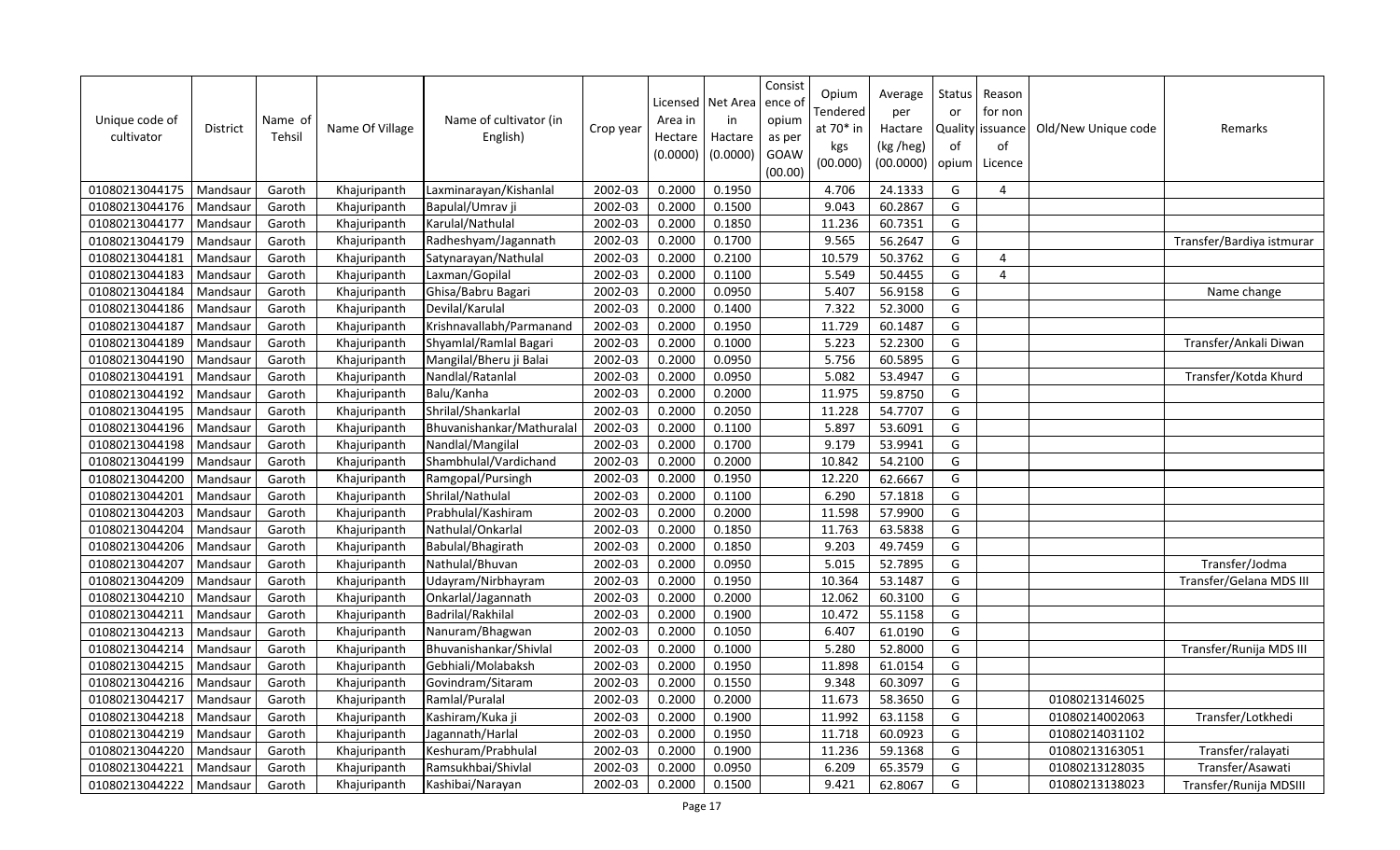| Unique code of<br>cultivator | <b>District</b> | Name of<br>Tehsil | Name Of Village | Name of cultivator (in<br>English) | Crop year | Area in<br>Hectare<br>(0.0000) | Licensed   Net Area<br>in<br>Hactare<br>(0.0000) | Consist<br>ence o<br>opium<br>as per<br>GOAW<br>(00.00) | Opium<br>Tendered<br>at 70* in<br>kgs<br>(00.000) | Average<br>per<br>Hactare<br>(kg /heg)<br>(00.0000) | Status<br>or<br>of<br>opium | Reason<br>for non<br>Quality issuance<br>of<br>Licence | Old/New Unique code | Remarks                               |
|------------------------------|-----------------|-------------------|-----------------|------------------------------------|-----------|--------------------------------|--------------------------------------------------|---------------------------------------------------------|---------------------------------------------------|-----------------------------------------------------|-----------------------------|--------------------------------------------------------|---------------------|---------------------------------------|
| 01080213044223               | Mandsaur        | Garoth            | Khajuripanth    | Bagdiram/Kaluram                   | 2002-03   | 0.2000                         | 0.1000                                           |                                                         | 5.952                                             | 59.5200                                             | G                           |                                                        | 01080213130010      |                                       |
| 01080213044224               | Mandsaur        | Garoth            | Khajuripanth    | Madanlal/Kashiram                  | 2002-03   | 0.2000                         | 0.0900                                           |                                                         | 5.597                                             | 62.1889                                             | G                           |                                                        | 01080213128014      | Transfer/Barkheda Gangasa             |
| 01080213044225               | Mandsaur        | Garoth            | Khajuripanth    | Shaligram/Rama                     | 2002-03   | 0.2000                         | 0.1000                                           |                                                         | 5.511                                             | 55.1100                                             | G                           |                                                        | 01050210150152      | Transfer & Name<br>change/MDS III Ara |
| 01080213044226               | Mandsaur        | Garoth            | Khajuripanth    | Rukmanbai/Ramchandra               | 2002-03   | 0.2000                         | 0.1950                                           |                                                         | 11.555                                            | 59.2564                                             | G                           |                                                        | 01050210150097      |                                       |
| 01080213044227               | Mandsaur        | Garoth            | Khajuripanth    | Kashiram/Onkarlal                  | 2002-03   | 0.2000                         | 0.0950                                           |                                                         | 6.010                                             | 63.2632                                             | G                           |                                                        | 01080213120079      | Transfer/Denthli khurd                |
| 01080213045002               | Mandsaur        | Garoth            | Manki           | Rughnathsingh/Lalsingh             | 2002-03   | 0.2000                         | 0.1150                                           |                                                         | 5.421                                             | 47.1391                                             | G                           | 4                                                      |                     |                                       |
| 01080213046003               | Mandsaur        | Garoth            | Khankhri        | Shivlal/Bhuvanisingh               | 2002-03   | 0.2000                         | 0.1900                                           |                                                         | 10.027                                            | 52.7737                                             | G                           |                                                        |                     |                                       |
| 01080213046008               | Mandsaur        | Garoth            | Khankhri        | Chandarsingh/Ramsingh              | 2002-03   | 0.2000                         | 0.2050                                           |                                                         | 10.489                                            | 51.1659                                             | G                           | $\Delta$                                               |                     |                                       |
| 01080213047001               | Mandsaur        | Garoth            | Dasoriya        | Parvatibai / Balaram               | 2002-03   | 0.2000                         | 0.1000                                           |                                                         | 5.346                                             | 53.4600                                             | G                           |                                                        |                     |                                       |
| 01080213047002               | Mandsaur        | Garoth            | Dasoriya        | Ramsingh / Harisingh               | 2002-03   | 0.2000                         | 0.1050                                           |                                                         | 5.464                                             | 52.0381                                             | G                           |                                                        |                     |                                       |
| 01080213047003               | Mandsaur        | Garoth            | Dasoriya        | Fuchand / Bapulal                  | 2002-03   | 0.2000                         | 0.1000                                           |                                                         | 5.550                                             | 55.5000                                             | G                           |                                                        |                     |                                       |
| 01080213047004               | Mandsaur        | Garoth            | Dasoriya        | Banshilal / Kanheyalal             | 2002-03   | 0.2000                         | 0.1000                                           |                                                         | 5.418                                             | 54.1800                                             | G                           |                                                        |                     |                                       |
| 01080213047005               | Mandsaur        | Garoth            | Dasoriya        | Tolaram / Ghisaram                 | 2002-03   | 0.2000                         | 0.1050                                           |                                                         | 5.614                                             | 53.4667                                             | G                           |                                                        |                     |                                       |
| 01080213047007               | Mandsaur        | Garoth            | Dasoriya        | Bhagatram/Ramdyal                  | 2002-03   | 0.2000                         | 0.1800                                           |                                                         | 10.029                                            | 55.7167                                             | G                           |                                                        |                     |                                       |
| 01080213047008               | Mandsaur        | Garoth            | Dasoriya        | laxminarayan / Keshuram            | 2002-03   | 0.2000                         | 0.1000                                           |                                                         | 5.940                                             | 59.4000                                             | G                           |                                                        |                     |                                       |
| 01080213047009               | Mandsaur        | Garoth            | Dasoriya        | Ayodhyabai/Bherulal                | 2002-03   | 0.2000                         | 0.1850                                           |                                                         | 10.225                                            | 55.2703                                             | G                           |                                                        |                     |                                       |
| 01080213047010               | Mandsaur        | Garoth            | Dasoriya        | Ramkaran / Dhulji                  | 2002-03   | 0.2000                         | 0.1250                                           |                                                         | 6.781                                             | 54.2480                                             | G                           |                                                        |                     |                                       |
| 01080213047011               | Mandsaur        | Garoth            | Dasoriya        | Rampralad / Ramnarayan             | 2002-03   | 0.2000                         | 0.0950                                           |                                                         | 5.374                                             | 56.5684                                             | G                           |                                                        |                     |                                       |
| 01080213047012               | Mandsaur        | Garoth            | Dasoriya        | Ramshukh / Rughnath                | 2002-03   | 0.2000                         | 0.0950                                           |                                                         | 5.223                                             | 54.9789                                             | G                           |                                                        |                     |                                       |
| 01080213047015               | Mandsaur        | Garoth            | Dasoriya        | Kashiram / Shalgram                | 2002-03   | 0.2000                         | 0.0950                                           |                                                         | 5.208                                             | 54.8211                                             | G                           |                                                        |                     |                                       |
| 01080213047017               | Mandsaur        | Garoth            | Dasoriya        | Gangaram / Kaluram                 | 2002-03   | 0.2000                         | 0.1050                                           |                                                         | 5.709                                             | 54.3714                                             | G                           |                                                        |                     |                                       |
| 01080213047018               | Mandsaur        | Garoth            | Dasoriya        | Bhuvaniram / Ramdayal              | 2002-03   | 0.2000                         | 0.1950                                           |                                                         | 10.961                                            | 56.2103                                             | G                           |                                                        |                     |                                       |
| 01080213047019               | Mandsaur        | Garoth            | Dasoriya        | Surajmal / Ramdayal                | 2002-03   | 0.2000                         | 0.1000                                           |                                                         | 2.667                                             | 26.6700                                             | G                           | 4                                                      |                     |                                       |
| 01080213047022               | Mandsaur        | Garoth            | Dasoriya        | Chodhram / Ghansiram               | 2002-03   | 0.2000                         | 0.0950                                           |                                                         | 2.793                                             | 29.4000                                             | G                           | 4                                                      |                     |                                       |
| 01080213047024               | Mandsaur        | Garoth            | Dasoriya        | Ramvilas / Tulsiram                | 2002-03   | 0.2000                         | 0.2000                                           |                                                         | 10.942                                            | 54.7100                                             | G                           |                                                        |                     |                                       |
| 01080213047027               | Mandsaur        | Garoth            | Dasoriya        | Kishanlal / Kalusingh              | 2002-03   | 0.2000                         | 0.1000                                           |                                                         | 5.606                                             | 56.0600                                             | G                           |                                                        |                     |                                       |
| 01080213047033               | Mandsaur        | Garoth            | Dasoriya        | Puralal / Mangilal                 | 2002-03   | 0.2000                         | 0.1000                                           |                                                         | 5.580                                             | 55.8000                                             | G                           |                                                        |                     |                                       |
| 01080213047034               | Mandsaur        | Garoth            | Dasoriya        | Rambaksh/Chainram                  | 2002-03   | 0.2000                         | 0.1500                                           |                                                         | 9.069                                             | 60.4600                                             | G                           |                                                        |                     |                                       |
| 01080213047035               | Mandsaur        | Garoth            | Dasoriya        | Balkishan / Ramprahlad             | 2002-03   | 0.2000                         | 0.1000                                           |                                                         | 5.739                                             | 57.3900                                             | G                           |                                                        |                     |                                       |
| 01080213047036               | Mandsaur        | Garoth            | Dasoriya        | Basantilal / Amratram              | 2002-03   | 0.2000                         | 0.1550                                           |                                                         | 8.034                                             | 51.8323                                             | G                           | 4                                                      |                     |                                       |
| 01080213047037               | Mandsaur        | Garoth            | Dasoriya        | Balaram / Ramlal                   | 2002-03   | 0.2000                         | 0.1100                                           |                                                         | 6.622                                             | 60.2000                                             | G                           |                                                        |                     |                                       |
| 01080213047042               | Mandsaur        | Garoth            | Dasoriya        | Arjunsingh/Kalusingh               | 2002-03   | 0.2000                         | 0.1900                                           |                                                         | 9.928                                             | 52.2526                                             | G                           |                                                        |                     |                                       |
| 01080213047046               | Mandsaur        | Garoth            | Dasoriya        | Kanhiram / Ramdayal                | 2002-03   | 0.2000                         | 0.1000                                           |                                                         | 5.716                                             | 57.1600                                             | G                           |                                                        |                     |                                       |
| 01080213047047               | Mandsaur        | Garoth            | Dasoriya        | Chainram / Nanalal                 | 2002-03   | 0.2000                         | 0.1050                                           |                                                         | 5.412                                             | 51.5429                                             | G                           | 4                                                      |                     |                                       |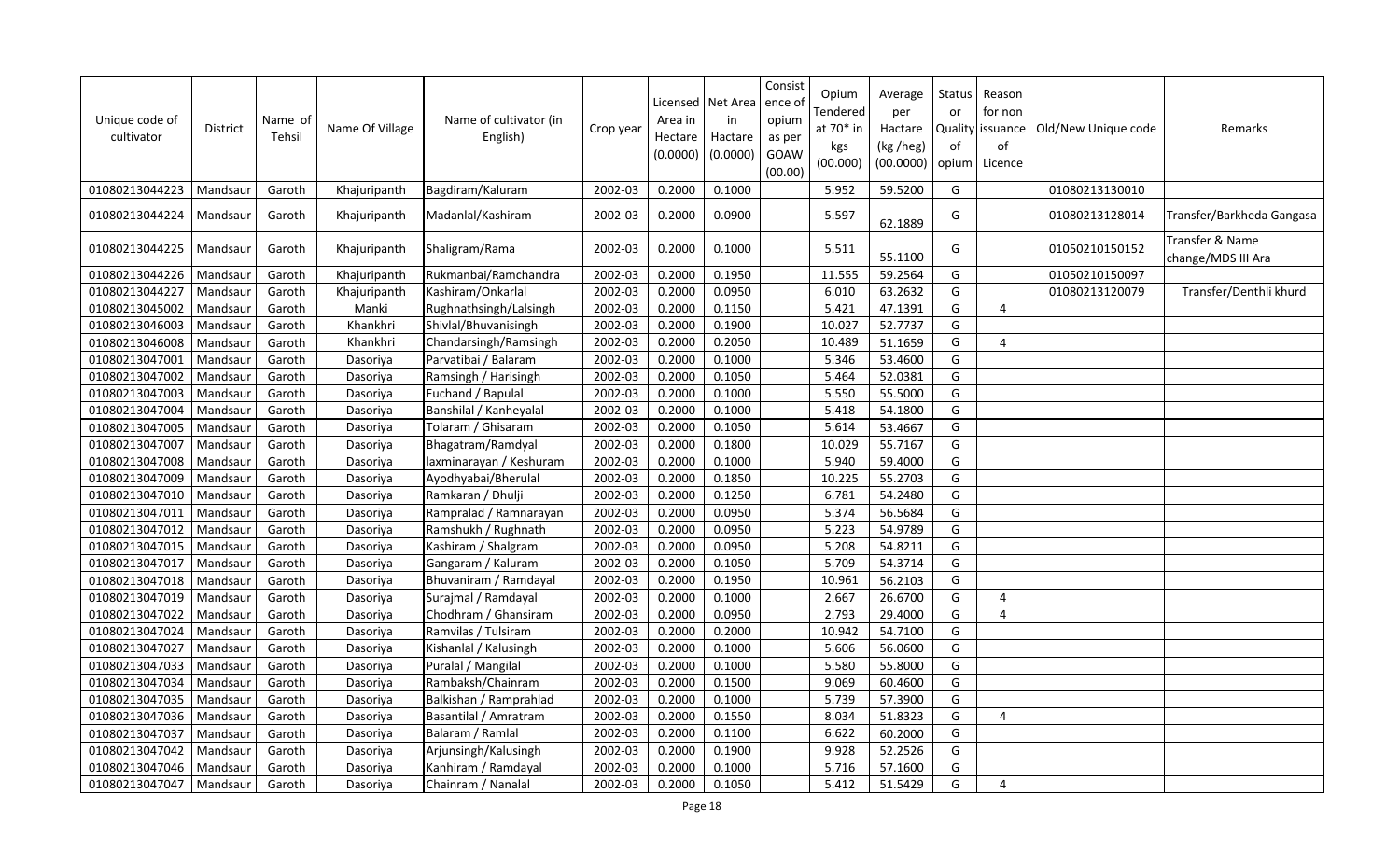| Unique code of<br>cultivator | <b>District</b> | Name of<br>Tehsil | Name Of Village | Name of cultivator (in<br>English) | Crop year | Area in<br>Hectare<br>(0.0000) | Licensed   Net Area  <br>in<br>Hactare<br>(0.0000) | Consist<br>ence o<br>opium<br>as per<br>GOAW<br>(00.00) | Opium<br>Tendered<br>at 70* in<br>kgs<br>(00.000) | Average<br>per<br>Hactare<br>(kg /heg)<br>(00.0000) | Status<br>or<br>of<br>opium | Reason<br>for non<br>Quality issuance<br>of<br>Licence | Old/New Unique code | Remarks                                         |
|------------------------------|-----------------|-------------------|-----------------|------------------------------------|-----------|--------------------------------|----------------------------------------------------|---------------------------------------------------------|---------------------------------------------------|-----------------------------------------------------|-----------------------------|--------------------------------------------------------|---------------------|-------------------------------------------------|
| 01080213047048               | Mandsaur        | Garoth            | Dasoriya        | Ramprasad / Dayaram                | 2002-03   | 0.2000                         | 0.0950                                             |                                                         | 5.575                                             | 58.6842                                             | G                           |                                                        |                     |                                                 |
| 01080213047054               | Mandsaur        | Garoth            | Dasoriya        | Jankilal / Ramdayal                | 2002-03   | 0.2000                         | 0.1000                                             |                                                         | 5.554                                             | 55.5400                                             | G                           |                                                        |                     |                                                 |
| 01080213047059               | Mandsaur        | Garoth            | Dasoriya        | Onkar / Partha                     | 2002-03   | 0.2000                         | 0.1600                                             |                                                         | 8.535                                             | 53.3438                                             | G                           |                                                        |                     |                                                 |
| 01080213047061               | Mandsaur        | Garoth            | Dasoriya        | Bhuvanisingh / Udaysingh           | 2002-03   | 0.2000                         | 0.1050                                             |                                                         | 5.846                                             | 55.6762                                             | G                           |                                                        |                     |                                                 |
| 01080213047065               | Mandsaur        | Garoth            | Dasoriya        | Ramniwas/Bapulal                   | 2002-03   | 0.2000                         | 0.1000                                             |                                                         | 5.788                                             | 57.8800                                             | G                           |                                                        |                     |                                                 |
| 01080213053001               | Mandsaur        | Garoth            | Dhabla gujar    | Ramnarayan / Gulab                 | 2002-03   | 0.2000                         | 0.2050                                             |                                                         | 12.761                                            | 62.2488                                             | G                           |                                                        |                     |                                                 |
| 01080213053002               | Mandsaur        | Garoth            | Dhabla gujar    | Kaluram / Madholal                 | 2002-03   | 0.2000                         | 0.2000                                             |                                                         | 10.815                                            | 54.0750                                             | G                           |                                                        |                     |                                                 |
| 01080213053004               | Mandsaur        | Garoth            | Dhabla gujar    | Satynarayan / Ramlal               | 2002-03   | 0.2000                         | 0.2050                                             |                                                         | 11.368                                            | 55.4537                                             | G                           |                                                        |                     |                                                 |
| 01080213053005               | Mandsaur        | Garoth            | Dhabla gujar    | Bhuwaniram / Hiralal               | 2002-03   | 0.2000                         | 0.1600                                             |                                                         | 9.758                                             | 60.9875                                             | G                           |                                                        |                     | Transfer/Hanumantya                             |
| 01080213053007               | Mandsaur        | Garoth            | Dhabla gujar    | Hajarilal / Kaluram                | 2002-03   | 0.2000                         | 0.1850                                             |                                                         | 9.830                                             | 53.1351                                             | G                           |                                                        |                     |                                                 |
| 01080213053008               | Mandsaur        | Garoth            | Dhabla gujar    | Banshilal / Ratanlal               | 2002-03   | 0.2000                         | 0.2050                                             |                                                         | 11.015                                            | 53.7317                                             | G                           |                                                        |                     |                                                 |
| 01080213053009               | Mandsaur        | Garoth            | Dhabla gujar    | Deubai/Bhanvarsingh                | 2002-03   | 0.2000                         | 0.2050                                             |                                                         | 12.016                                            | 58.6146                                             | G                           |                                                        |                     | Transfer/Hanumantya                             |
| 01080213053011               | Mandsaur        | Garoth            | Dhabla gujar    | Dhapubai / Pannalal                | 2002-03   | 0.2000                         | 0.1800                                             |                                                         | 9.950                                             | 55.2778                                             | G                           |                                                        |                     |                                                 |
| 01080213053012               | Mandsaur        | Garoth            | Dhabla gujar    | Ramsvrup / Kaluram                 | 2002-03   | 0.2000                         | 0.2050                                             |                                                         | 11.020                                            | 53.7561                                             | G                           |                                                        |                     |                                                 |
| 01080213053016               | Mandsaur        | Garoth            | Dhabla gujar    | Unkar / Bhuvan                     | 2002-03   | 0.2000                         |                                                    |                                                         |                                                   |                                                     | F                           |                                                        |                     | Transfer/Guradiya Vijay The.<br>Sitamau MDS III |
| 01080213053019               | Mandsaur        | Garoth            | Dhabla gujar    | Sardarbai / Ratanlal               | 2002-03   | 0.2000                         | 0.0950                                             |                                                         | 5.724                                             | 60.2526                                             | G                           |                                                        |                     |                                                 |
| 01080213053020               | Mandsaur        | Garoth            | Dhabla gujar    | Ramprasad / Ramnarayan             | 2002-03   | 0.2000                         | 0.1800                                             |                                                         | 10.008                                            | 55.6000                                             | G                           |                                                        |                     |                                                 |
| 01080213053024               | Mandsaur        | Garoth            | Dhabla gujar    | Rohit kumar / (Dattak) Bhara       | 2002-03   | 0.2000                         | 0.1900                                             |                                                         | 11.192                                            | 58.9053                                             | G                           |                                                        |                     | Transfer/Guradiya Pratap<br>MDS III             |
| 01080213053025               | Mandsaur        | Garoth            | Dhabla gujar    | <b>Bapulal /Mangilal</b>           | 2002-03   | 0.2000                         | 0.1550                                             |                                                         | 9.072                                             | 58.5290                                             | G                           |                                                        |                     | Transfer/Hanumantya                             |
| 01080213053026               | Mandsaur        | Garoth            | Dhabla gujar    | Surajbai / Kalu ji                 | 2002-03   | 0.2000                         | 0.1450                                             |                                                         | 4.495                                             | 31.0000                                             | G                           | 4                                                      |                     |                                                 |
| 01080213053030               | Mandsaur        | Garoth            | Dhabla gujar    | Naharsingh / Ramlal                | 2002-03   | 0.2000                         | 0.1800                                             |                                                         | 10.180                                            | 56.5556                                             | G                           |                                                        |                     | Transfer/Chakhedi MDS III                       |
| 01080213053032               | Mandsaur        | Garoth            | Dhabla gujar    | Raghusingh / Nanuram               | 2002-03   | 0.2000                         | 0.2000                                             |                                                         | 11.410                                            | 57.0500                                             | G                           |                                                        |                     |                                                 |
| 01080213053035               | Mandsaur        | Garoth            | Dhabla gujar    | Shankarlal / Nandlal               | 2002-03   | 0.2000                         | 0.1100                                             |                                                         | 5.953                                             | 54.1182                                             | G                           |                                                        |                     | Transfer/Pharasali                              |
| 01080213053036               | Mandsaur        | Garoth            | Dhabla gujar    | Nandram/jagnnath                   | 2002-03   | 0.2000                         | 0.0950                                             |                                                         | 5.087                                             | 53.5474                                             | G                           |                                                        |                     |                                                 |
| 01080213053037               | Mandsaur        | Garoth            | Dhabla gujar    | Bhuvaniram / Kanvarlal             | 2002-03   | 0.2000                         | 0.1050                                             |                                                         | 6.223                                             | 59.2667                                             | G                           |                                                        |                     | Transfer/hanumantya                             |
| 01080213053038               | Mandsaur        | Garoth            | Dhabla gujar    | Bhanvarsingh / Ramsingh            | 2002-03   | 0.2000                         | 0.1950                                             |                                                         | 12.390                                            | 63.5385                                             | G                           |                                                        |                     |                                                 |
| 01080213053041               | Mandsaur        | Garoth            | Dhabla gujar    | Raghunathsingh / Nanuram           | 2002-03   | 0.2000                         |                                                    |                                                         |                                                   |                                                     | F                           |                                                        |                     | Transfer/Dhamniya mdsIII                        |
| 01080213053042               | Mandsaur        | Garoth            | Dhabla gujar    | Basantilal/Hamer ji                | 2002-03   | 0.2000                         | 0.1950                                             |                                                         | 11.778                                            | 60.4000                                             | G                           |                                                        |                     | Transfer/Shivgad The.<br>Sitamau                |
| 01080213053044               | Mandsaur        | Garoth            | Dhabla gujar    | Nathulal / Ramlal                  | 2002-03   | 0.2000                         | 0.1100                                             |                                                         | 5.936                                             | 53.9636                                             | G                           |                                                        |                     |                                                 |
| 01080213053045               | Mandsaur        | Garoth            | Dhabla gujar    | Parvatsingh / Dhulji               | 2002-03   | 0.2000                         | 0.1400                                             |                                                         | 7.654                                             | 54.6714                                             | G                           |                                                        |                     | Transfer/Chakhedi MDS III                       |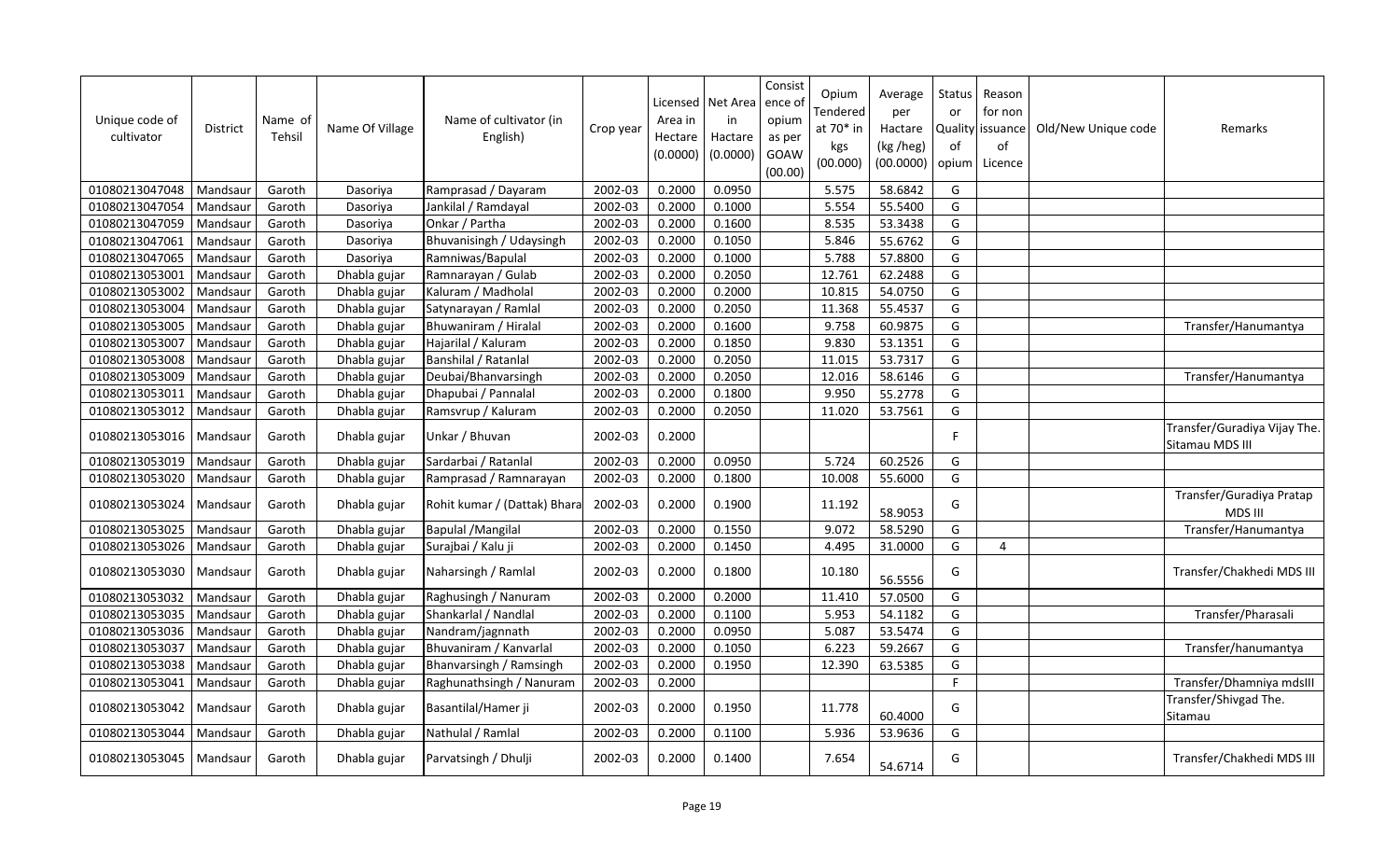| Unique code of<br>cultivator | <b>District</b> | Name of<br>Tehsil | Name Of Village | Name of cultivator (in<br>English) | Crop year | Area in<br>Hectare<br>(0.0000) | Licensed   Net Area<br>in<br>Hactare<br>(0.0000) | Consist<br>ence o<br>opium<br>as per<br>GOAW<br>(00.00) | Opium<br>Tendered<br>at 70* in<br>kgs<br>(00.000) | Average<br>per<br>Hactare<br>(kg /heg)<br>(00.0000) | <b>Status</b><br>or<br>Quality<br>of<br>opium | Reason<br>for non<br>issuance<br>of<br>Licence | Old/New Unique code | Remarks                                    |
|------------------------------|-----------------|-------------------|-----------------|------------------------------------|-----------|--------------------------------|--------------------------------------------------|---------------------------------------------------------|---------------------------------------------------|-----------------------------------------------------|-----------------------------------------------|------------------------------------------------|---------------------|--------------------------------------------|
| 01080213053049               | Mandsaur        | Garoth            | Dhabla gujar    | Harisingh / Ramlal                 | 2002-03   | 0.2000                         | 0.0650                                           |                                                         | 3.525                                             | 54.2308                                             | G                                             |                                                |                     | Transfer/Bardiya gujar MDS<br>Ш            |
| 01080213053051               | Mandsaur        | Garoth            | Dhabla gujar    | Kishanlal / Ramlal                 | 2002-03   | 0.2000                         | 0.1000                                           |                                                         | 5.582                                             | 55.8200                                             | G                                             |                                                |                     |                                            |
| 01080213053053               | Mandsaur        | Garoth            | Dhabla gujar    | Bhuvaniram / Onkarlal              | 2002-03   | 0.2000                         | 0.1000                                           |                                                         | 5.412                                             | 54.1200                                             | G                                             |                                                |                     | Transfer/Chakhedi MDS III                  |
| 01080213053055               | Mandsaur        | Garoth            | Dhabla gujar    | Fatehsingh / Ramlal                | 2002-03   | 0.2000                         | 0.1950                                           |                                                         | 10.406                                            | 53.3641                                             | G                                             |                                                |                     |                                            |
| 01080213053056               | Mandsaur        | Garoth            | Dhabla gujar    | Laxminarayan / Hiralal             | 2002-03   | 0.2000                         | 0.1900                                           |                                                         | 10.968                                            | 57.7263                                             | G                                             |                                                |                     |                                            |
| 01080213053058               | Mandsaur        | Garoth            | Dhabla gujar    | Narmadabai / Bhuvaniram            | 2002-03   | 0.2000                         | 0.1000                                           |                                                         | 6.323                                             | 63.2300                                             | G                                             |                                                |                     | Transfer/Ranayra MDS III                   |
| 01080213053060               | Mandsaur        | Garoth            | Dhabla gujar    | Raghusingh/Bapulal                 | 2002-03   | 0.2000                         | 0.1050                                           |                                                         | 6.333                                             | 60.3143                                             | G                                             |                                                |                     | Transfer/Rahimgad MDS III<br>& Name change |
| 01080213053061               | Mandsaur        | Garoth            | Dhabla gujar    | Keshuram/Dhurilal                  | 2002-03   | 0.2000                         | 0.1950                                           |                                                         | 10.324                                            | 52.9436                                             | G                                             |                                                |                     |                                            |
| 01080213053063               | Mandsaur        | Garoth            | Dhabla gujar    | Padambai / Harisingh               | 2002-03   | 0.2000                         | 0.1000                                           |                                                         | 5.583                                             | 55.8300                                             | G                                             |                                                |                     | Transfer/Dhabla Mahesh<br>MDS III          |
| 01080213053065               | Mandsaur        | Garoth            | Dhabla gujar    | Bhagwansingh/Bhag ji               | 2002-03   | 0.2000                         | 0.1000                                           |                                                         | 5.846                                             | 58.4600                                             | G                                             |                                                |                     | Transfer/Chakhedi MDS III                  |
| 01080213053079               | Mandsaur        | Garoth            | Dhabla gujar    | Badrilal/Kishanlal                 | 2002-03   | 0.2000                         |                                                  |                                                         |                                                   |                                                     | F                                             |                                                | 01080213147064      | Transfer/Chachavda                         |
| 01080213053084               | Mandsaur        | Garoth            | Dhabla gujar    | Bhanvarbai / Onkarlal              | 2002-03   | 0.2000                         | 0.2050                                           |                                                         | 11.980                                            | 58.4390                                             | G                                             |                                                |                     |                                            |
| 01080213053085               | Mandsaur        | Garoth            | Dhabla gujar    | Kanchanbai/Dula ji                 | 2002-03   | 0.2000                         | 0.1000                                           |                                                         | 6.639                                             | 66.3900                                             | G                                             |                                                | 01080213078003      |                                            |
| 01080213053086               | Mandsau         | Garoth            | Dhabla gujar    | Ghansi/Partha                      | 2002-03   | 0.2000                         | 0.1500                                           |                                                         | 8.464                                             | 56.4267                                             | G                                             |                                                | 01080213039057      | 01080213039057                             |
| 01080213054015               | Mandsaur        | Garoth            | Kharkheda       | Harisingh/Devisingh                | 2002-03   | 0.2000                         |                                                  |                                                         |                                                   |                                                     | $\mathsf{N}$                                  |                                                |                     |                                            |
| 01080213055002               | Mandsaur        | Garoth            | Barkheda uda    | Hiralal/Pyarji                     | 2002-03   | 0.2000                         | 0.1000                                           |                                                         | 5.996                                             | 59.9600                                             | G                                             |                                                |                     | Transfer/Bokhedi Ghata                     |
| 01080213055012               | Mandsaur        | Garoth            | Barkheda uda    | <b>Bherulal/Motilal</b>            | 2002-03   | 0.2000                         | 0.1900                                           |                                                         | 10.744                                            | 56.5474                                             | G                                             |                                                |                     |                                            |
| 01080213055016               | Mandsau         | Garoth            | Barkheda uda    | Ramnarayan/Bapulal                 | 2002-03   | 0.2000                         |                                                  |                                                         |                                                   |                                                     | N                                             |                                                |                     | Transfer/Chachavada                        |
| 01080213055020               | Mandsaur        | Garoth            | Barkheda uda    | Ramlal/Hansraj                     | 2002-03   | 0.2000                         | 0.1500                                           |                                                         | 8.205                                             | 54.7000                                             | G                                             |                                                |                     |                                            |
| 01080213055021               | Mandsaur        | Garoth            | Barkheda uda    | Prabhulal/Kanji                    | 2002-03   | 0.2000                         | 0.0950                                           |                                                         | 5.279                                             | 55.5684                                             | G                                             |                                                |                     |                                            |
| 01080213055023               | Mandsaur        | Garoth            | Barkheda uda    | Tulsiram/Rughnath                  | 2002-03   | 0.2000                         |                                                  |                                                         |                                                   |                                                     | $\mathsf{N}$                                  |                                                |                     | Transfer/Dalmu                             |
| 01080213055024               | Mandsaur        | Garoth            | Barkheda uda    | Ramsingh/Mangilal                  | 2002-03   | 0.2000                         | 0.1000                                           |                                                         | 5.361                                             | 53.6100                                             | G                                             |                                                |                     | Transfer/Padasali                          |
| 01080213058001               | Mandsaur        | Garoth            | Takravad        | Kana/Kalu                          | 2002-03   | 0.2000                         | 0.1250                                           |                                                         | 7.234                                             | 57.8720                                             | G                                             |                                                |                     |                                            |
| 01080213058002               | Mandsaur        | Garoth            | Takravad        | Janibai/Uda                        | 2002-03   | 0.2000                         | 0.1350                                           |                                                         | 8.231                                             | 60.9704                                             | G                                             |                                                |                     |                                            |
| 01080213058005               | Mandsaur        | Garoth            | Takravad        | Prahlad/Sitaram                    | 2002-03   | 0.2000                         | 0.1200                                           |                                                         | 6.233                                             | 51.9417                                             | G                                             | 4                                              |                     |                                            |
| 01080213060003               | Mandsau         | Garoth            | Kuravan         | Bhagwan/Kalu                       | 2002-03   | 0.2000                         | 0.1050                                           |                                                         | 5.813                                             | 55.3619                                             | G                                             |                                                |                     |                                            |
| 01080213060004               | Mandsaur        | Garoth            | Kuravan         | Satyanarayan/Babru                 | 2002-03   | 0.2000                         |                                                  |                                                         |                                                   |                                                     | $\mathsf{F}$                                  |                                                |                     |                                            |
| 01080213060009               | Mandsaur        | Garoth            | Kuravan         | Bhanvar Bai/Abhaysingh             | 2002-03   | 0.2000                         | 0.1050                                           |                                                         | 5.524                                             | 52.6095                                             | G                                             |                                                |                     |                                            |
| 01080213060021               | Mandsaur        | Garoth            | Kuravan         | Naghukunwar/Nageshwar              | 2002-03   | 0.2000                         | 0.1400                                           |                                                         | 5.398                                             | 38.5571                                             | G                                             | 4                                              |                     |                                            |
| 01080213060031               | Mandsaur        | Garoth            | Kuravan         | Radhashyam/Narsingh                | 2002-03   | 0.2000                         |                                                  |                                                         |                                                   |                                                     | N                                             |                                                |                     |                                            |
| 01080213060035               | Mandsaur        | Garoth            | Kuravan         | Ramlal/Raghnath                    | 2002-03   | 0.2000                         |                                                  |                                                         |                                                   |                                                     | $\mathsf F$                                   |                                                |                     |                                            |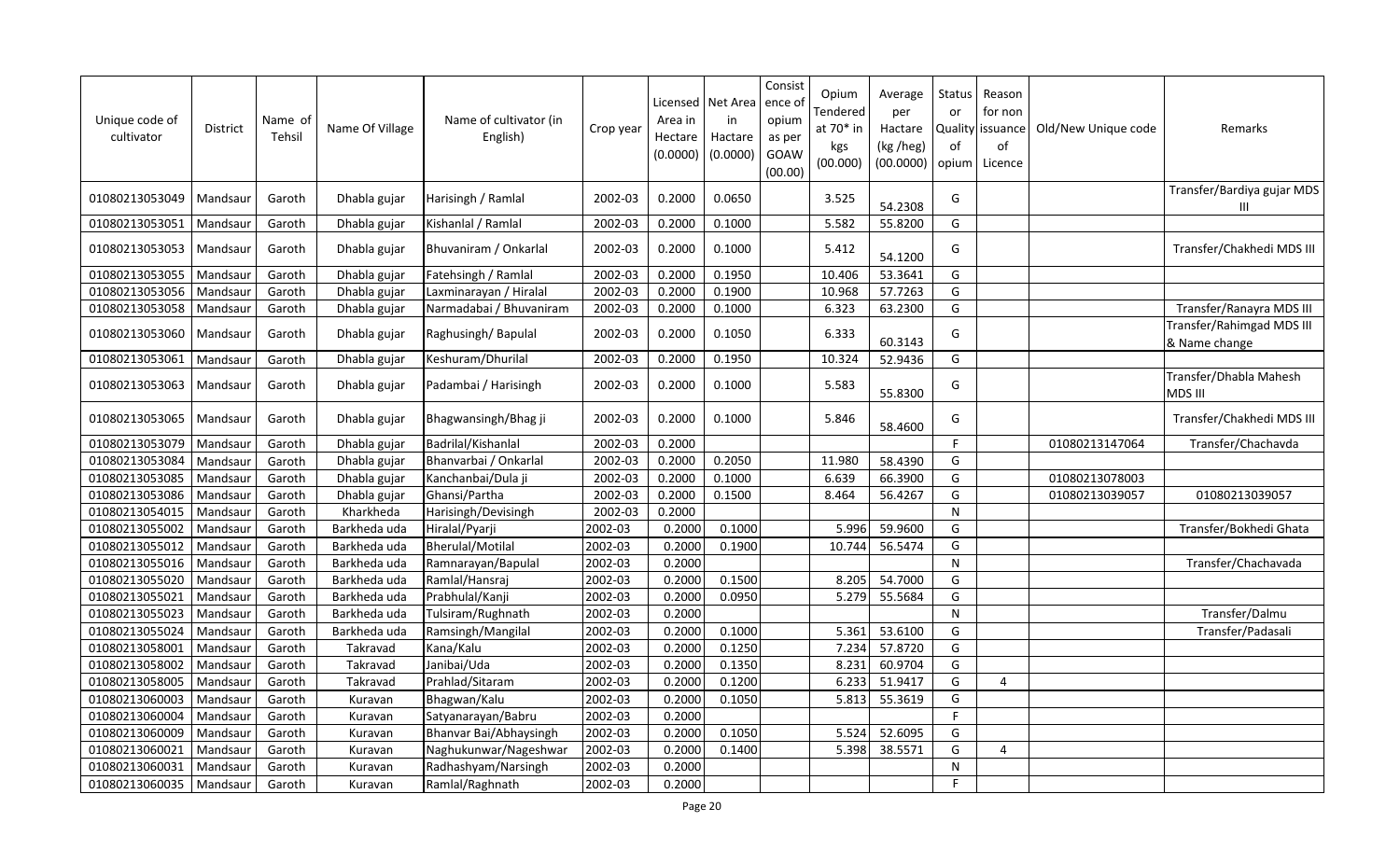| Unique code of<br>cultivator | District | Name of<br>Tehsil | Name Of Village | Name of cultivator (in<br>English) | Crop year | Area in<br>Hectare<br>(0.0000) | Licensed   Net Area<br>in<br>Hactare<br>(0.0000) | Consist<br>ence of<br>opium<br>as per<br>GOAW<br>(00.00) | Opium<br>Tendered<br>at 70* in<br>kgs<br>(00.000) | Average<br>per<br>Hactare<br>(kg /heg)<br>(00.0000) | Status<br>or<br><b>Quality</b><br>of<br>opium | Reason<br>for non<br>issuance<br>of<br>Licence | Old/New Unique code | Remarks |
|------------------------------|----------|-------------------|-----------------|------------------------------------|-----------|--------------------------------|--------------------------------------------------|----------------------------------------------------------|---------------------------------------------------|-----------------------------------------------------|-----------------------------------------------|------------------------------------------------|---------------------|---------|
| 01080213060049               | Mandsaur | Garoth            | Kuravan         | Hiralal/Nanuram                    | 2002-03   | 0.2000                         | 0.1050                                           |                                                          | 6.582                                             | 62.6857                                             | G                                             |                                                |                     |         |
| 01080213060052               | Mandsaur | Garoth            | Kuravan         | Khushalkanvar/Ramsingh             | 2002-03   | 0.2000                         | 0.1200                                           |                                                          | 6.598                                             | 54.9833                                             | G                                             |                                                |                     |         |
| 01080213060059               | Mandsaur | Garoth            | Kuravan         | Ukarlal/Vardichand                 | 2002-03   | 0.2000                         | 0.1050                                           |                                                          | 6.087                                             | 57.9714                                             | G                                             |                                                |                     |         |
| 01080213060117               | Mandsaur | Garoth            | Kuravan         | Bherusingh/Fojsingh                | 2002-03   | 0.2000                         | 0.1000                                           |                                                          | 5.718                                             | 57.1800                                             | G                                             |                                                |                     |         |
| 01080213060121               | Mandsaur | Garoth            | Kuravan         | Manoharsingh/Bhanvarsingh 2002-03  |           | 0.2000                         | 0.1050                                           |                                                          | 5.903                                             | 56.2190                                             | G                                             |                                                |                     |         |
| 01080213060122               | Mandsaur | Garoth            | Kuravan         | Radheshyam/Ramkishan               | 2002-03   | 0.2000                         |                                                  |                                                          |                                                   |                                                     | F.                                            |                                                |                     |         |
| 01080213061002               | Mandsaur | Garoth            | Bani            | Rajendrasingh/Shankarsingh 2002-03 |           | 0.2000                         | 0.2000                                           |                                                          | 10.624                                            | 53.1200                                             | G                                             |                                                |                     |         |
| 01080213061005               | Mandsaur | Garoth            | Bani            | Bhagwanbai/Shivsingh               | 2002-03   | 0.2000                         | 0.1950                                           |                                                          | 11.963                                            | 61.3487                                             | G                                             |                                                |                     |         |
| 01080213061008               | Mandsaur | Garoth            | Bani            | Uda/Kachru                         | 2002-03   | 0.2000                         | 0.1900                                           |                                                          | 10.813                                            | 56.9105                                             | G                                             |                                                |                     |         |
| 01080213061048               | Mandsaur | Garoth            | Bani            | Amarsingh/Kalusingh                | 2002-03   | 0.2000                         |                                                  |                                                          |                                                   |                                                     | $\mathsf F$                                   |                                                |                     |         |
| 01080213062003               | Mandsau  | Garoth            | Aamli           | Parwatsingh/Nathusingh             | 2002-03   | 0.2000                         | 0.1000                                           |                                                          | 5.723                                             | 57.2300                                             | G                                             |                                                |                     |         |
| 01080213062008               | Mandsau  | Garoth            | Aamli           | Nathusingh/Bhanwarsingh            | 2002-03   | 0.2000                         | 0.2000                                           |                                                          | 11.905                                            | 59.5250                                             | G                                             |                                                |                     |         |
| 01080213062009               | Mandsau  | Garoth            | Aamli           | Sardarsingh/Jorawarsingh           | 2002-03   | 0.2000                         | 0.1850                                           |                                                          | 11.537                                            | 62.3622                                             | G                                             |                                                |                     |         |
| 01080213062010               | Mandsaur | Garoth            | Aamli           | Ratan Bai/Gangaram                 | 2002-03   | 0.2000                         | 0.2000                                           |                                                          | 11.840                                            | 59.2000                                             | G                                             |                                                |                     |         |
| 01080213063001               | Mandsau  | Garoth            | Bapcha          | Bajesingh/Kishanlal                | 2002-03   | 0.2000                         | 0.1900                                           |                                                          | 3.384                                             | 17.8105                                             | G                                             | $\overline{4}$                                 |                     |         |
| 01080213063006               | Mandsaur | Garoth            | Bapcha          | Naharsingh/Bhanwarsingh            | 2002-03   | 0.2000                         | 0.1900                                           |                                                          | 2.286                                             | 12.0316                                             | G                                             | $\overline{4}$                                 |                     |         |
| 01080213063010               | Mandsaur | Garoth            | Bapcha          | Kalusingh/Dhulsingh                | 2002-03   | 0.2000                         | 0.1950                                           |                                                          | 2.407                                             | 12.3436                                             | G                                             | $\Delta$                                       |                     |         |
| 01080213063011               | Mandsaur | Garoth            | Bapcha          | Bhanwarkunwar/Amarsingh            | 2002-03   | 0.2000                         | 0.1850                                           |                                                          | 2.236                                             | 12.0865                                             | G                                             | 4                                              |                     |         |
| 01080213063016               | Mandsaur | Garoth            | Bapcha          | Sitabai/Unkarpuri                  | 2002-03   | 0.2000                         |                                                  |                                                          |                                                   |                                                     | F.                                            |                                                |                     |         |
| 01080213063018               | Mandsaur | Garoth            | Bapcha          | Ramchandra/Udayram                 | 2002-03   | 0.2000                         | 0.2050                                           |                                                          | 11.492                                            | 56.0585                                             | G                                             |                                                |                     |         |
| 01080213063022               | Mandsaur | Garoth            | Bapcha          | Narendrasingh/Naharsingh           | 2002-03   | 0.2000                         | 0.1850                                           |                                                          | 10.400                                            | 56.2162                                             | G                                             |                                                |                     |         |
| 01080213063023               | Mandsaur | Garoth            | Bapcha          | Sarvansingh/Bhagwansingh           | 2002-03   | 0.2000                         | 0.1950                                           |                                                          | 10.950                                            | 56.1538                                             | G                                             |                                                |                     |         |
| 01080213063024               | Mandsaur | Garoth            | Bapcha          | Laxmansingh/Amarsingh              | 2002-03   | 0.2000                         | 0.1900                                           |                                                          | 10.298                                            | 54.2000                                             | G                                             |                                                |                     |         |
| 01080213063027               | Mandsaur | Garoth            | Bapcha          | Jawansingh/Nirbhaysingh            | 2002-03   | 0.2000                         | 0.1900                                           |                                                          | 10.987                                            | 57.8263                                             | G                                             |                                                |                     |         |
| 01080213063032               | Mandsaur | Garoth            | Bapcha          | Mangibai/Mangilal                  | 2002-03   | 0.2000                         | 0.1950                                           |                                                          | 11.509                                            | 59.0205                                             | G                                             |                                                |                     |         |
| 01080213063035               | Mandsaur | Garoth            | Bapcha          | Ransingh/Pyarsingh                 | 2002-03   | 0.2000                         | 0.1900                                           |                                                          | 9.979                                             | 52.5211                                             | G                                             |                                                |                     |         |
| 01080213063036               | Mandsaur | Garoth            | Bapcha          | Sardarsingh/Dhulsingh              | 2002-03   | 0.2000                         | 0.1900                                           |                                                          | 2.786                                             | 14.6632                                             | G                                             | $\overline{4}$                                 |                     |         |
| 01080213063038               | Mandsau  | Garoth            | Bapcha          | Hariram/Bhuwanji                   | 2002-03   | 0.2000                         | 0.2000                                           |                                                          | 11.316                                            | 56.5800                                             | G                                             |                                                |                     |         |
| 01080213063039               | Mandsau  | Garoth            | Bapcha          | Balibai/Devilal                    | 2002-03   | 0.2000                         | 0.1950                                           |                                                          | 10.329                                            | 52.9692                                             | G                                             |                                                |                     |         |
| 01080213063048               | Mandsaur | Garoth            | Bapcha          | Bherulal/Bhaggaji                  | 2002-03   | 0.2000                         | 0.1900                                           |                                                          | 10.549                                            | 55.5211                                             | G                                             |                                                |                     |         |
| 01080213063049               | Mandsaur | Garoth            | Bapcha          | Madansingh/Bhagwansingh            | 2002-03   | 0.2000                         | 0.1900                                           |                                                          | 2.988                                             | 15.7263                                             | G                                             | $\overline{4}$                                 |                     |         |
| 01080213063052               | Mandsau  | Garoth            | Bapcha          | Balvantsingh/Pyarsingh             | 2002-03   | 0.2000                         | 0.1950                                           |                                                          | 10.017                                            | 51.3692                                             | G                                             | $\boldsymbol{\Delta}$                          |                     |         |
| 01080213063059               | Mandsaur | Garoth            | Bapcha          | Bhimsingh/Bhagwansingh             | 2002-03   | 0.2000                         | 0.1950                                           |                                                          | 2.650                                             | 13.5897                                             | G                                             | $\overline{4}$                                 |                     |         |
| 01080213063063               | Mandsaur | Garoth            | Bapcha          | Dayaram/Heeraji                    | 2002-03   | 0.2000                         | 0.1900                                           |                                                          | 2.667                                             | 14.0368                                             | G                                             | $\overline{4}$                                 |                     |         |
| 01080213063066               | Mandsaur | Garoth            | Bapcha          | Arjunsingh/Karansingh              | 2002-03   | 0.2000                         | 0.1900                                           |                                                          | 1.963                                             | 10.3316                                             | G                                             | $\boldsymbol{\Delta}$                          |                     |         |
| 01080213063070               | Mandsaur | Garoth            | Bapcha          | Gopalsingh/Karansingh              | 2002-03   | 0.2000                         | 0.1850                                           |                                                          | 10.026                                            | 54.1946                                             | G                                             |                                                |                     |         |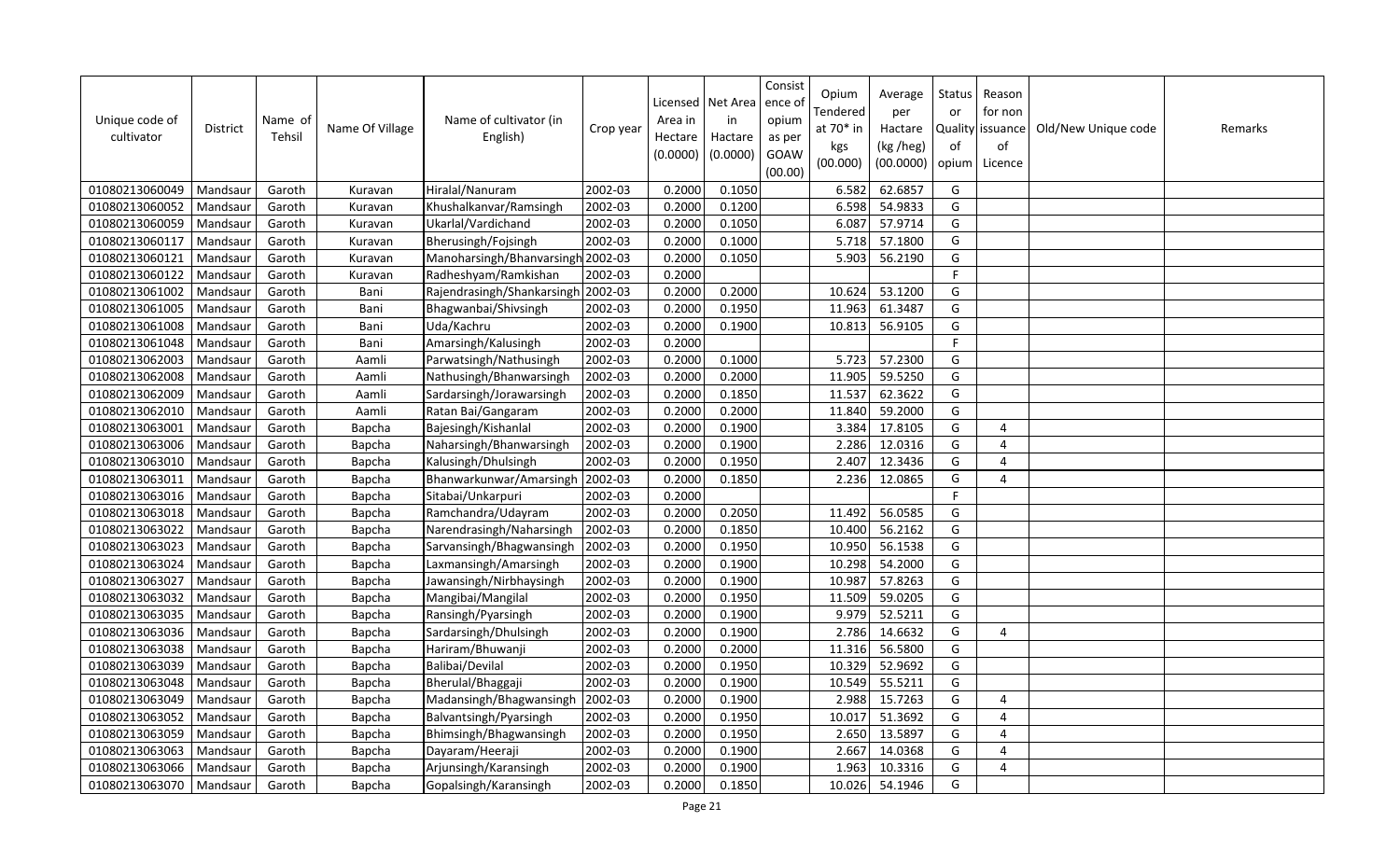| Unique code of<br>cultivator | <b>District</b> | Name of<br>Tehsil | Name Of Village | Name of cultivator (in<br>English) | Crop year | Area in<br>Hectare<br>(0.0000) | Licensed   Net Area<br>in<br>Hactare<br>(0.0000) | Consist<br>ence of<br>opium<br>as per<br>GOAW<br>(00.00) | Opium<br>Tendered<br>at 70* in<br>kgs<br>(00.000) | Average<br>per<br>Hactare<br>(kg /heg)<br>(00.0000) | Status<br>or<br>Quality<br>of<br>opium | Reason<br>for non<br>issuance<br>of<br>Licence | Old/New Unique code | Remarks                  |
|------------------------------|-----------------|-------------------|-----------------|------------------------------------|-----------|--------------------------------|--------------------------------------------------|----------------------------------------------------------|---------------------------------------------------|-----------------------------------------------------|----------------------------------------|------------------------------------------------|---------------------|--------------------------|
| 01080213063072               | Mandsaur        | Garoth            | Bapcha          | Pursingh/Bhuwansingh               | 2002-03   | 0.2000                         | 0.0900                                           |                                                          | 5.434                                             | 60.3778                                             | G                                      |                                                |                     |                          |
| 01080213063073               | Mandsaur        | Garoth            | Bapcha          | Banesingh/Kishorsingh              | 2002-03   | 0.2000                         | 0.1900                                           |                                                          | 2.869                                             | 15.1000                                             | G                                      | $\boldsymbol{\Delta}$                          |                     |                          |
| 01080213063074               | Mandsaur        | Garoth            | Bapcha          | Shankarlal/Mangilal                | 2002-03   | 0.2000                         | 0.1900                                           |                                                          | 11.056                                            | 58.1895                                             | G                                      |                                                |                     |                          |
| 01080213063075               | Mandsaur        | Garoth            | Bapcha          | Mangilal/Dhulaji                   | 2002-03   | 0.2000                         | 0.2000                                           |                                                          | 10.577                                            | 52.8850                                             | G                                      |                                                |                     |                          |
| 01080213063076               | Mandsaur        | Garoth            | Bapcha          | Raghuveersingh/Bhanwarsin 2002-03  |           | 0.2000                         | 0.1750                                           |                                                          | 2.526                                             | 14.4343                                             | G                                      | $\overline{4}$                                 |                     |                          |
| 01080213063077               | Mandsaur        | Garoth            | Bapcha          | Prabhulal/Bheruji                  | 2002-03   | 0.2000                         | 0.2000                                           |                                                          | 2.274                                             | 11.3700                                             | G                                      | $\boldsymbol{\Delta}$                          |                     |                          |
| 01080213063078               | Mandsaur        | Garoth            | Bapcha          | Amarsingh/Bapulal                  | 2002-03   | 0.2000                         | 0.1950                                           |                                                          | 2.850                                             | 14.6154                                             | G                                      | $\overline{4}$                                 |                     |                          |
| 01080213063079               | Mandsaur        | Garoth            | Bapcha          | Arjunsingh/Anarsingh               | 2002-03   | 0.2000                         | 0.1000                                           |                                                          | 5.325                                             | 53.2500                                             | G                                      |                                                |                     |                          |
| 01080213063080               | Mandsaur        | Garoth            | Bapcha          | Shankarsingh/Pursingh              | 2002-03   | 0.2000                         | 0.1000                                           |                                                          | 5.692                                             | 56.9200                                             | G                                      |                                                |                     |                          |
| 01080213063081               | Mandsaur        | Garoth            | Bapcha          | Ramgopal/Ratanlal                  | 2002-03   | 0.2000                         | 0.1950                                           |                                                          | 2.719                                             | 13.9436                                             | G                                      | $\overline{4}$                                 |                     |                          |
| 01080213063084               | Mandsau         | Garoth            | Bapcha          | Gumansingh/Hindusingh              | 2002-03   | 0.2000                         | 0.1000                                           |                                                          | 4.959                                             | 49.5900                                             | G                                      | $\overline{4}$                                 | 01080213188022      |                          |
| 01080213063085               | Mandsaur        | Garoth            | Bapcha          | Mansingh/Madansingh                | 2002-03   | 0.2000                         | 0.1100                                           |                                                          | 5.241                                             | 47.6455                                             | G                                      | $\overline{4}$                                 | 01020104043045      |                          |
| 01080213063086               | Mandsaur        | Garoth            | Bapcha          | Bherulal/Naggaji                   | 2002-03   | 0.2000                         | 0.1900                                           |                                                          | 9.644                                             | 50.7579                                             | G                                      | $\overline{4}$                                 | 01050211046014      |                          |
| 01080213064008               | Mandsaur        | Garoth            | Ranayara        | Vijaysingh/Harisingh               | 2002-03   | 0.2000                         |                                                  |                                                          |                                                   |                                                     | N                                      |                                                |                     |                          |
| 01080213065002               | Mandsau         | Garoth            | Gagsi           | Mangilal/Fatahsingh                | 2002-03   | 0.2000                         | 0.1800                                           |                                                          | 10.340                                            | 57.4444                                             | G                                      |                                                |                     |                          |
| 01080213065005               | Mandsaur        | Garoth            | Gagsi           | Bherusingh/Fatahsingh              | 2002-03   | 0.2000                         | 0.1900                                           |                                                          | 11.662                                            | 61.3789                                             | G                                      |                                                |                     |                          |
| 01080213065006               | Mandsaur        | Garoth            | Gagsi           | Mangilal/Gopal                     | 2002-03   | 0.2000                         | 0.1850                                           |                                                          | 9.712                                             | 52.4973                                             | G                                      |                                                |                     |                          |
| 01080213065009               | Mandsaur        | Garoth            | Gagsi           | Parmanand/Kashuram                 | 2002-03   | 0.2000                         | 0.1600                                           |                                                          | 8.723                                             | 54.5188                                             | G                                      |                                                |                     |                          |
| 01080213065012               | Mandsaur        | Garoth            | Gagsi           | Gangabai/Laxman                    | 2002-03   | 0.2000                         | 0.2000                                           |                                                          | 11.885                                            | 59.4250                                             | G                                      |                                                |                     |                          |
| 01080213066001               | Mandsaur        | Garoth            | Lalpura         | Nanuram/Unkar                      | 2002-03   | 0.2000                         | 0.1000                                           |                                                          | 5.854                                             | 58.5400                                             | G                                      |                                                |                     |                          |
| 01080213066004               | Mandsaur        | Garoth            | Lalpura         | Ganga bai/Hindusingh               | 2002-03   | 0.2000                         |                                                  |                                                          |                                                   |                                                     | F.                                     |                                                |                     |                          |
| 01080213066006               | Mandsaur        | Garoth            | Lalpura         | Ganga bai/Pursingh                 | 2002-03   | 0.2000                         |                                                  |                                                          |                                                   |                                                     | ${\sf N}$                              |                                                |                     |                          |
| 01080213066007               | Mandsaur        | Garoth            | Lalpura         | Ratansingh/Swaropsingh             | 2002-03   | 0.2000                         | 0.1000                                           |                                                          | 5.948                                             | 59.4800                                             | G                                      |                                                |                     |                          |
| 01080213066009               | Mandsaur        | Garoth            | Lalpura         | Sankarsingh/Anarsingh              | 2002-03   | 0.2000                         | 0.1450                                           |                                                          | 8.104                                             | 55.8897                                             | G                                      |                                                |                     |                          |
| 01080213066010               | Mandsaur        | Garoth            | Lalpura         | Mangilal/Nanuram                   | 2002-03   | 0.2000                         |                                                  |                                                          |                                                   |                                                     | ${\sf N}$                              |                                                |                     |                          |
| 01080213066014               | Mandsaur        | Garoth            | Lalpura         | Pyara/Shivlal                      | 2002-03   | 0.2000                         | 0.1000                                           |                                                          | 5.737                                             | 57.3700                                             | G                                      |                                                |                     |                          |
| 01080213066015               | Mandsaur        | Garoth            | Lalpura         | Shankar/Puraji                     | 2002-03   | 0.2000                         |                                                  |                                                          |                                                   |                                                     | ${\sf N}$                              |                                                |                     |                          |
| 01080213067006               | Mandsau         | Garoth            | Asawati         | Mangibai/Motilal                   | 2002-03   | 0.2000                         | 0.2050                                           |                                                          | 11.577                                            | 56.4732                                             | G                                      |                                                |                     |                          |
| 01080213067032               | Mandsau         | Garoth            | Asawati         | Kishanlal/Lalsingh                 | 2002-03   | 0.2000                         | 0.2000                                           |                                                          | 6.204                                             | 31.0200                                             | G                                      | $\overline{4}$                                 |                     |                          |
| 01080213067032               | Mandsaur        | Garoth            | Asawati         | Ramsingh/Nathusingh                | 2002-03   | 0.2000                         | 0.1850                                           |                                                          | 3.671                                             | 19.8432                                             | G                                      | $\boldsymbol{\Delta}$                          |                     |                          |
| 01080213067034               | Mandsaur        | Garoth            | Asawati         | Bherusingh/Fatahsingh              | 2002-03   | 0.2000                         | 0.1950                                           |                                                          | 9.311                                             | 47.7487                                             | G                                      | $\overline{4}$                                 |                     |                          |
| 01080213067035               | Mandsau         | Garoth            | Asawati         | Mangilal/Samda                     | 2002-03   | 0.2000                         | 0.1000                                           |                                                          | 5.633                                             | 56.3300                                             | G                                      |                                                |                     |                          |
| 01080213067052               | Mandsaur        | Garoth            | Asawati         | Basanti Bai/Amarsingh              | 2002-03   | 0.2000                         | 0.0950                                           |                                                          | 1.285                                             | 13.5263                                             | G                                      | $\overline{4}$                                 |                     |                          |
| 01080213067055               | Mandsaur        | Garoth            | Asawati         | Kalusingh/Lalsingh                 | 2002-03   | 0.2000                         | 0.1000                                           |                                                          | 5.689                                             | 56.8900                                             | G                                      |                                                |                     | Transfer/Barkheda rathor |
| 01080213067056               | Mandsaur        | Garoth            | Asawati         | Shankarsingh/Bharusingh            | 2002-03   | 0.2000                         | 0.1500                                           |                                                          | 8.415                                             | 56.1000                                             | G                                      |                                                |                     |                          |
| 01080213067059               | Mandsaur        | Garoth            | Asawati         | Kaniram/Pura                       | 2002-03   | 0.2000                         | 0.0950                                           |                                                          | 5.819                                             | 61.2526                                             | G                                      |                                                |                     |                          |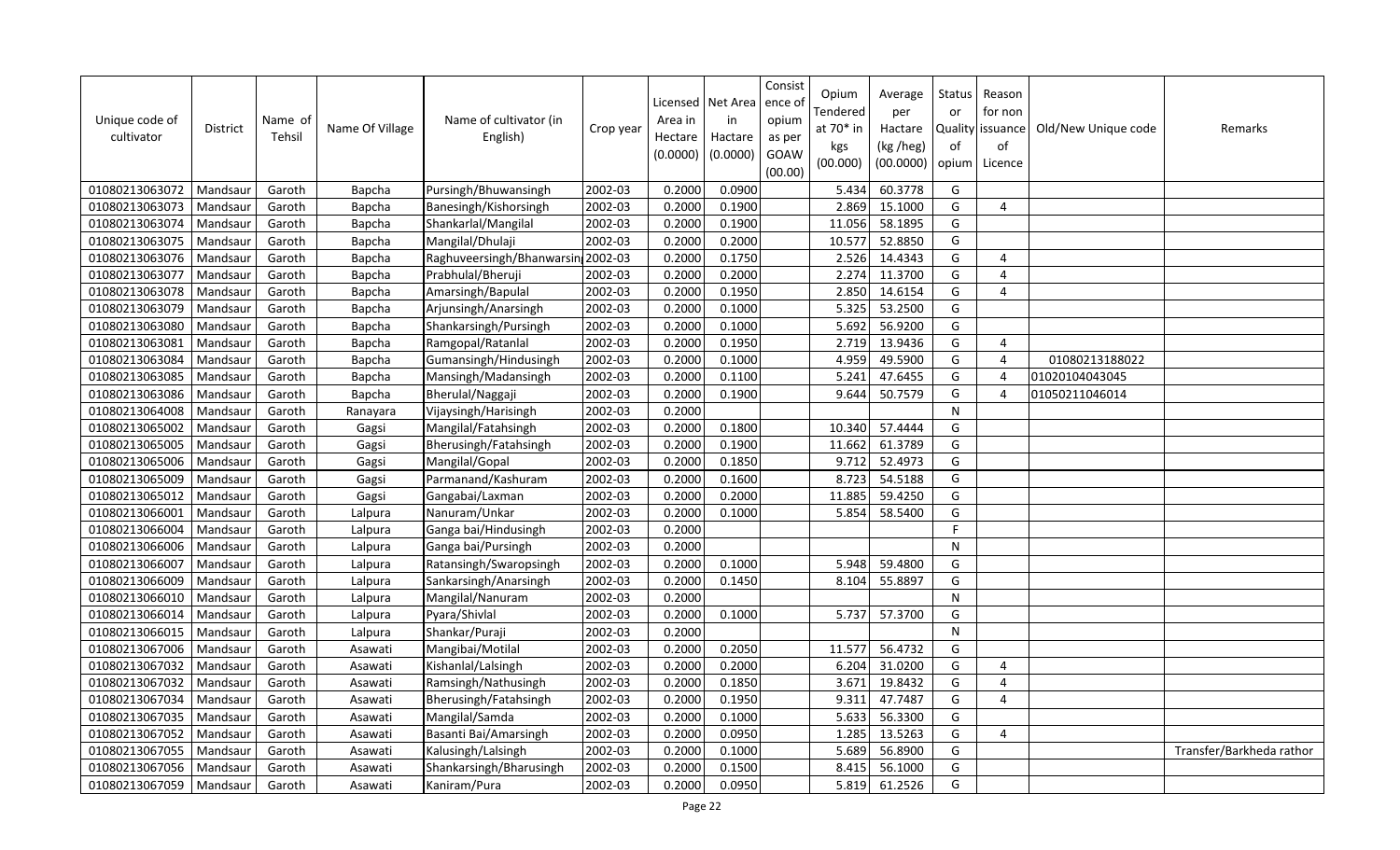| Unique code of<br>cultivator | District | Name of<br>Tehsil | Name Of Village | Name of cultivator (in<br>English) | Crop year | Area in<br>Hectare<br>(0.0000) | Licensed   Net Area<br>in<br>Hactare<br>(0.0000) | Consist<br>ence o<br>opium<br>as per<br>GOAW<br>(00.00) | Opium<br>Tendered<br>at 70* in<br>kgs<br>(00.000) | Average<br>per<br>Hactare<br>(kg /heg)<br>(00.0000) | Status<br>or<br>Quality<br>of<br>opium | Reason<br>for non<br>issuance<br>of<br>Licence | Old/New Unique code | Remarks              |
|------------------------------|----------|-------------------|-----------------|------------------------------------|-----------|--------------------------------|--------------------------------------------------|---------------------------------------------------------|---------------------------------------------------|-----------------------------------------------------|----------------------------------------|------------------------------------------------|---------------------|----------------------|
| 01080213067061               | Mandsaur | Garoth            | Asawati         | Ganesh Bai/Gulab                   | 2002-03   | 0.2000                         | 0.2050                                           |                                                         | 8.340                                             | 40.6829                                             | G                                      | 4                                              |                     |                      |
| 01080213067062               | Mandsaur | Garoth            | Asawati         | Chatarbai/Shankarsingh             | 2002-03   | 0.2000                         |                                                  |                                                         |                                                   |                                                     | F.                                     |                                                |                     |                      |
| 01080213067065               | Mandsaur | Garoth            | Asawati         | Sohanbai/Bhagwan                   | 2002-03   | 0.2000                         | 0.1950                                           |                                                         | 11.357                                            | 58.2410                                             | G                                      |                                                |                     |                      |
| 01080213067069               | Mandsaur | Garoth            | Asawati         | Badrilal/Ganga                     | 2002-03   | 0.2000                         | 0.1850                                           |                                                         | 2.719                                             | 14.6973                                             | G                                      | $\overline{4}$                                 |                     |                      |
| 01080213067070               | Mandsaur | Garoth            | Asawati         | Shivsingh/Mahtabsingh              | 2002-03   | 0.2000                         | 0.1000                                           |                                                         | 5.685                                             | 56.8500                                             | G                                      |                                                |                     |                      |
| 01080213067071               | Mandsaur | Garoth            | Asawati         | Devisingh/Ramsingh                 | 2002-03   | 0.2000                         | 0.1750                                           |                                                         | 9.493                                             | 54.2457                                             | G                                      |                                                |                     | Transfer/Bavdikheda  |
| 01080213067073               | Mandsaur | Garoth            | Asawati         | Sajjansingh/Dhulsingh              | 2002-03   | 0.2000                         | 0.2000                                           |                                                         | 3.178                                             | 15.8900                                             | G                                      | $\overline{4}$                                 | 01080213042072      |                      |
| 01080213067074               | Mandsaur | Garoth            | Asawati         | Dalesingh/Narsingh                 | 2002-03   | 0.2000                         | 0.2050                                           |                                                         | 4.395                                             | 21.4390                                             | G                                      | 4                                              | 01080213042076      |                      |
| 01080213067075               | Mandsaur | Garoth            | Asawati         | Toriram/Girdhari                   | 2002-03   | 0.2000                         | 0.1500                                           |                                                         | 9.388                                             | 62.5867                                             | G                                      |                                                | 01080213103011      | Transfer/kherkhedi   |
| 01080213067076               | Mandsaur | Garoth            | Asawati         | Sambhulal/Kaluram                  | 2002-03   | 0.2000                         | 0.1550                                           |                                                         | 9.678                                             | 62.4387                                             | G                                      |                                                | 01080213103062      |                      |
| 01080213067077               | Mandsaur | Garoth            | Asawati         | Raghusingh/Kalusingh               | 2002-03   | 0.2000                         | 0.1000                                           |                                                         | 5.829                                             | 58.2900                                             | G                                      |                                                | 01080213066017      |                      |
| 01080213067078               | Mandsaur | Garoth            | Asawati         | Hindusingh/Kasharsingh             | 2002-03   | 0.2000                         | 0.2000                                           |                                                         | 10.815                                            | 54.0750                                             | G                                      |                                                | 01080213068006      | Transfer/Bavdikheda  |
| 01080213067079               | Mandsaur | Garoth            | Asawati         | Gumansingh/Gamersingh              | 2002-03   | 0.2000                         | 0.1300                                           |                                                         | 7.264                                             | 55.8769                                             | G                                      |                                                | 01080213069015      | Transfer/Bavdikheda  |
| 01080213067080               | Mandsaur | Garoth            | Asawati         | Gamersingh/Mahtabsingh             | 2002-03   | 0.2000                         | 0.1000                                           |                                                         | 5.691                                             | 56.9100                                             | G                                      |                                                | 01080213069018      | Transfer/Bavdikheda  |
| 01080213067081               | Mandsaur | Garoth            | Asawati         | Bharatbai/Tejsingh                 | 2002-03   | 0.2000                         | 0.1000                                           |                                                         | 5.616                                             | 56.1600                                             | G                                      |                                                | 01080213069014      | Transfer/Bavdikheda  |
| 01080213067082               | Mandsaur | Garoth            | Asawati         | Mangilal/Harisingh                 | 2002-03   | 0.2000                         | 0.1050                                           |                                                         | 6.224                                             | 59.2762                                             | G                                      |                                                | 01080213068007      | Transfer/Bavdikheda  |
| 01080213068005               | Mandsaur | Garoth            | Bavdikheda      | Kalusingh/Harisingh                | 2002-03   | 0.2000                         | 0.1300                                           |                                                         | 7.634                                             | 58.7231                                             | G                                      |                                                |                     |                      |
| 01080213069002               | Mandsaur | Garoth            | Gopalpura       | Mohan/Hira                         | 2002-03   | 0.2000                         |                                                  |                                                         |                                                   |                                                     | $\mathsf{N}$                           |                                                |                     |                      |
| 01080213069004               | Mandsaur | Garoth            | Gopalpura       | Ranjitsingh/Karansingh             | 2002-03   | 0.2000                         |                                                  |                                                         |                                                   |                                                     | F                                      |                                                |                     |                      |
| 01080213069005               | Mandsaur | Garoth            | Gopalpura       | Narayan/panna                      | 2002-03   | 0.2000                         |                                                  |                                                         |                                                   |                                                     | N                                      |                                                |                     |                      |
| 01080213069016               | Mandsaur | Garoth            | Gopalpura       | Parvatsingh/Mahtabsingh            | 2002-03   | 0.2000                         | 0.0950                                           |                                                         | 5.680                                             | 59.7895                                             | G                                      |                                                |                     | Transfer/Bavdi kheda |
| 01080213069019               | Mandsaur | Garoth            | Gopalpura       | Mansingh/Motisingh                 | 2002-03   | 0.2000                         |                                                  |                                                         |                                                   |                                                     | $\mathsf{N}$                           |                                                |                     |                      |
| 01080213070004               | Mandsaur | Garoth            | Varni           | Ramsingh/Girvarsingh               | 2002-03   | 0.2000                         |                                                  |                                                         |                                                   |                                                     | F.                                     |                                                |                     |                      |
| 01080213070012               | Mandsaur | Garoth            | Varni           | Karansingh/Udaysingh               | 2002-03   | 0.2000                         | 0.1750                                           |                                                         | 7.300                                             | 41.7143                                             | G                                      |                                                |                     |                      |
| 01080213071003               | Mandsaur | Garoth            | Bhatuni         | Hariram/Ratanlal                   | 2002-03   | 0.2000                         |                                                  |                                                         |                                                   |                                                     | F.                                     |                                                |                     |                      |
| 01080213071005               | Mandsaur | Garoth            | Bhatuni         | Dungersingh/Kishanlal              | 2002-03   | 0.2000                         |                                                  |                                                         |                                                   |                                                     | $\mathsf{N}$                           |                                                |                     | Transfer/Gopal pura  |
| 01080213071007               | Mandsaur | Garoth            | Bhatuni         | Devilal/Bagga                      | 2002-03   | 0.2000                         | 0.1650                                           |                                                         | 9.207                                             | 55.8000                                             | G                                      |                                                |                     |                      |
| 01080213071024               | Mandsaur | Garoth            | Bhatuni         | Bherusingh/Bhuvanisingh            | 2002-03   | 0.2000                         |                                                  |                                                         |                                                   |                                                     | $\mathsf{N}$                           |                                                |                     | Transfer/Banjari     |
| 01080213072001               | Mandsaur | Garoth            | Garda           | Devbai/Kalu                        | 2002-03   | 0.2000                         |                                                  |                                                         |                                                   |                                                     | $\mathsf{N}$                           |                                                |                     |                      |
| 01080213072006               | Mandsaur | Garoth            | Garda           | Maganlal/Bagdu                     | 2002-03   | 0.2000                         |                                                  |                                                         |                                                   |                                                     | N                                      |                                                |                     |                      |
| 01080213072008               | Mandsaur | Garoth            | Garda           | Shankar/Pyara                      | 2002-03   | 0.2000                         |                                                  |                                                         |                                                   |                                                     | $\mathsf{N}$                           |                                                |                     |                      |
| 01080213072009               | Mandsaur | Garoth            | Garda           | Narayansingh/Mansingh              | 2002-03   | 0.2000                         |                                                  |                                                         |                                                   |                                                     | $\mathsf{N}$                           |                                                |                     |                      |
| 01080213073001               | Mandsaur | Garoth            | Banjari 1       | Rughnathsingh/Pyarsingh            | 2002-03   | 0.2000                         |                                                  |                                                         |                                                   |                                                     | F                                      |                                                | 01080213066016      |                      |
| 01080213073009               | Mandsaur | Garoth            | Banjari 1       | Satyanarayan/Hindusingh            | 2002-03   | 0.2000                         |                                                  |                                                         |                                                   |                                                     | N                                      |                                                |                     |                      |
| 01080213073010               | Mandsaur | Garoth            | Banjari 1       | Mangusingh/Bhagwansingh            | 2002-03   | 0.2000                         | 0.0900                                           |                                                         | 5.428                                             | 60.3111                                             | G                                      |                                                |                     |                      |
| 01080213074005               | Mandsaur | Garoth            | Gatiya          | Ramlal/Bherulal                    | 2002-03   | 0.2000                         | 0.1500                                           |                                                         | 8.486                                             | 56.5733                                             | G                                      |                                                |                     |                      |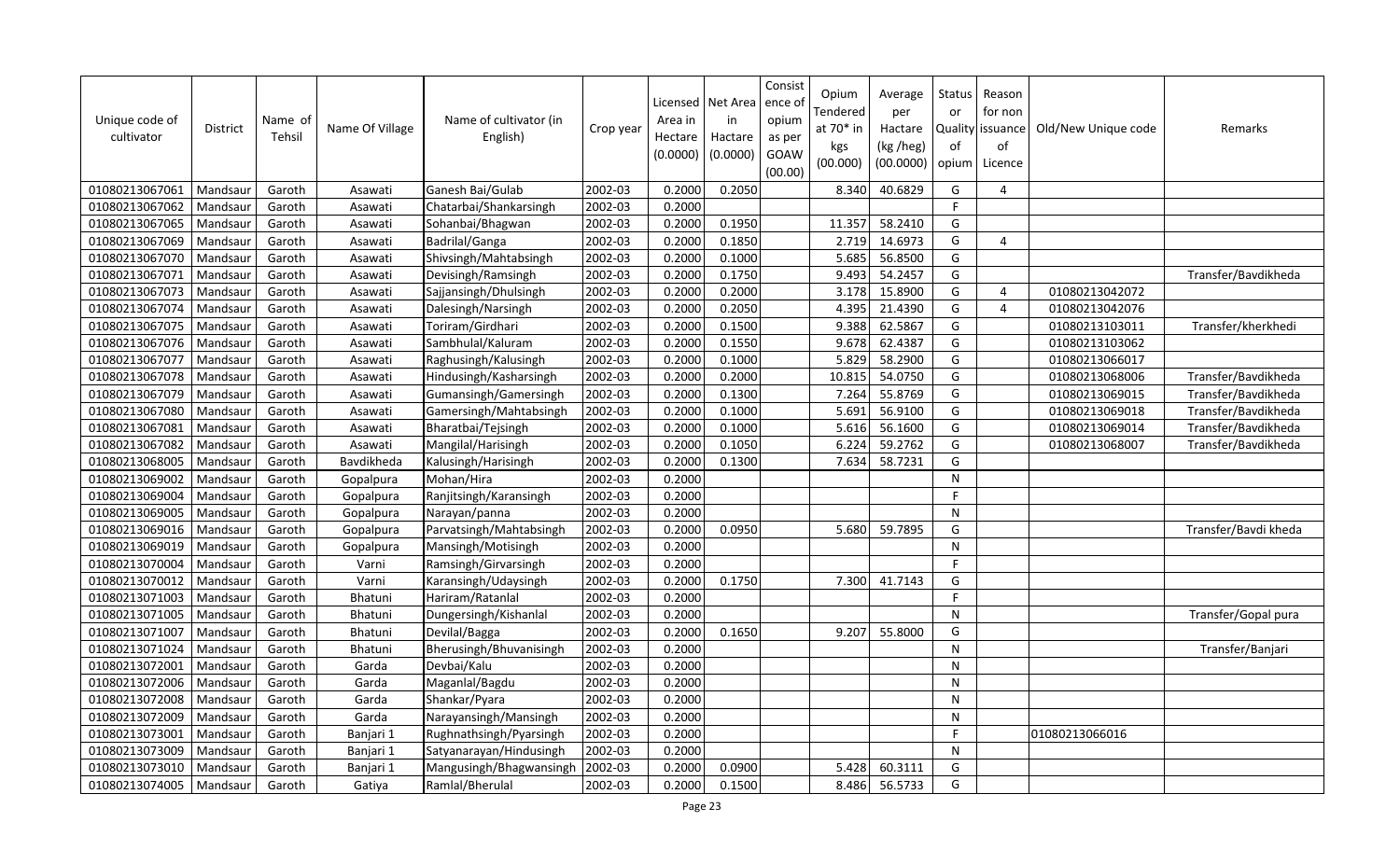| Unique code of<br>cultivator | <b>District</b> | Name of<br>Tehsil | Name Of Village | Name of cultivator (in<br>English)   | Crop year | Area in<br>Hectare<br>(0.0000) | Licensed   Net Area<br>in<br>Hactare<br>(0.0000) | Consist<br>ence of<br>opium<br>as per<br>GOAW<br>(00.00) | Opium<br>Tendered<br>at $70*$ in<br>kgs<br>(00.000) | Average<br>per<br>Hactare<br>(kg /heg)<br>(00.0000) | Status<br>or<br>of<br>opium | Reason<br>for non<br>Quality issuance<br>of<br>Licence | Old/New Unique code | Remarks |
|------------------------------|-----------------|-------------------|-----------------|--------------------------------------|-----------|--------------------------------|--------------------------------------------------|----------------------------------------------------------|-----------------------------------------------------|-----------------------------------------------------|-----------------------------|--------------------------------------------------------|---------------------|---------|
| 01080213074007               | Mandsaur        | Garoth            | Gatiya          | Nandubai/Ukar                        | 2002-03   | 0.2000                         | 0.2000                                           |                                                          | 11.436                                              | 57.1800                                             | G                           |                                                        |                     |         |
| 01080213074008               | Mandsaur        | Garoth            | Gatiya          | Ramlal/Swarop                        | 2002-03   | 0.2000                         | 0.1500                                           |                                                          | 8.585                                               | 57.2333                                             | G                           |                                                        |                     |         |
| 01080213074009               | Mandsaur        | Garoth            | Gatiya          | Karibai/Nanuram                      | 2002-03   | 0.2000                         | 0.2000                                           |                                                          | 11.110                                              | 55.5500                                             | G                           |                                                        |                     |         |
| 01080213074014               | Mandsaur        | Garoth            | Gatiya          | Bhagatbai/Prabhulal                  | 2002-03   | 0.2000                         | 0.2000                                           |                                                          | 11.622                                              | 58.1100                                             | G                           |                                                        |                     |         |
| 01080213074017               | Mandsaur        | Garoth            | Gatiya          | Prabhulal/Ukarlal                    | 2002-03   | 0.2000                         | 0.2000                                           |                                                          | 11.408                                              | 57.0400                                             | G                           |                                                        |                     |         |
| 01080213074019               | Mandsaur        | Garoth            | Gatiya          | Nagga/Ukar                           | 2002-03   | 0.2000                         | 0.2000                                           |                                                          | 10.002                                              | 50.0100                                             | G                           | $\boldsymbol{\Delta}$                                  |                     |         |
| 01080213075001               | Mandsau         | Garoth            | Kilgari         | Nansingh/Devisingh                   | 2002-03   | 0.2000                         | 0.2000                                           |                                                          | 10.934                                              | 54.6700                                             | G                           |                                                        |                     |         |
| 01080213075004               | Mandsaur        | Garoth            | Kilgari         | Devisingh/Mahtabsingh                | 2002-03   | 0.2000                         | 0.2000                                           |                                                          | 10.955                                              | 54.7750                                             | G                           |                                                        |                     |         |
| 01080213075007               | Mandsau         | Garoth            | Kilgari         | Bhuwansingh/Devisingh                | 2002-03   | 0.2000                         | 0.1950                                           |                                                          | 2.702                                               | 13.8564                                             | G                           | $\overline{4}$                                         |                     |         |
| 01080213075010               | Mandsaur        | Garoth            | Kilgari         | Mansingh/Jujarsingh                  | 2002-03   | 0.2000                         | 0.2000                                           |                                                          | 11.483                                              | 57.4150                                             | G                           |                                                        |                     |         |
| 01080213075011               | Mandsau         | Garoth            | Kilgari         | Lalsingh/Devisingh                   | 2002-03   | 0.2000                         | 0.2000                                           |                                                          | 2.940                                               | 14.7000                                             | G                           | $\overline{4}$                                         |                     |         |
| 01080213075014               | Mandsau         | Garoth            | Kilgari         | Dulesingh/Chatersingh                | 2002-03   | 0.2000                         | 0.2000                                           |                                                          | 11.813                                              | 59.0650                                             | G                           |                                                        |                     |         |
| 01080213075020               | Mandsau         | Garoth            | Kilgari         | Bhagatkunwar/Ramsingh                | 2002-03   | 0.2000                         | 0.2000                                           |                                                          | 11.509                                              | 57.5450                                             | G                           |                                                        |                     |         |
| 01080213075026               | Mandsaur        | Garoth            | Kilgari         | Dungersingh/Mangusingh               | 2002-03   | 0.2000                         | 0.1900                                           |                                                          | 10.851                                              | 57.1105                                             | G                           |                                                        |                     |         |
| 01080213075036               | Mandsau         | Garoth            | Kilgari         | Dulesingh/Ramsingh                   | 2002-03   | 0.2000                         | 0.2000                                           |                                                          | 11.422                                              | 57.1100                                             | G                           |                                                        |                     |         |
| 01080213075038               | Mandsaur        | Garoth            | Kilgari         | Manoharsingh/Swaropsingh             | 2002-03   | 0.2000                         | 0.1850                                           |                                                          | 10.713                                              | 57.9081                                             | G                           |                                                        |                     |         |
| 01080213075047               | Mandsaur        | Garoth            | Kilgari         | Bherusingh/Tejsingh                  | 2002-03   | 0.2000                         | 0.2000                                           |                                                          | 10.490                                              | 52.4500                                             | G                           |                                                        |                     |         |
| 01080213075048               | Mandsaur        | Garoth            | Kilgari         | Sajjansingh/Bhuwanisingh             | 2002-03   | 0.2000                         | 0.1900                                           |                                                          | 11.040                                              | 58.1053                                             | G                           |                                                        |                     |         |
| 01080213075051               | Mandsau         | Garoth            | Kilgari         | Angrejkunwar/Madhosingh              | 2002-03   | 0.2000                         | 0.2000                                           |                                                          | 10.686                                              | 53.4300                                             | G                           |                                                        |                     |         |
| 01080213075053               | Mandsaur        | Garoth            | Kilgari         | Gopalsingh/Bherusingh                | 2002-03   | 0.2000                         | 0.1900                                           |                                                          | 10.905                                              | 57.3947                                             | G                           |                                                        | 01080213042063      |         |
| 01080213075054               | Mandsaur        | Garoth            | Kilgari         | Naharsingh/Balvantsingh              | 2002-03   | 0.2000                         | 0.2000                                           |                                                          | 11.359                                              | 56.7950                                             | G                           |                                                        | 01080213042022      |         |
| 01080213076001               | Mandsaur        | Garoth            | Aawra           | Mohanlal/Jagdish                     | 2002-03   | 0.2000                         | 0.1400                                           |                                                          | 8.720                                               | 62.2857                                             | G                           |                                                        |                     |         |
| 01080213076002               | Mandsaur        | Garoth            | Aawra           | Dannalal/Seva                        | 2002-03   | 0.2000                         | 0.1500                                           |                                                          | 8.899                                               | 59.3267                                             | G                           |                                                        |                     |         |
| 01080213076004               | Mandsau         | Garoth            | Aawra           | Hiralal/Mangilal                     | 2002-03   | 0.2000                         | 0.1550                                           |                                                          | 9.106                                               | 58.7484                                             | G                           |                                                        |                     |         |
| 01080213076005               | Mandsaur        | Garoth            | Aawra           | Mathurabai/Mangilal                  | 2002-03   | 0.2000                         |                                                  |                                                          |                                                     |                                                     | ${\sf N}$                   |                                                        |                     |         |
| 01080213076006               | Mandsaur        | Garoth            | Aawra           | Kalu/Champa                          | 2002-03   | 0.2000                         | 0.1000                                           |                                                          | 5.550                                               | 55.5000                                             | G                           |                                                        |                     |         |
| 01080213076007               | Mandsaur        | Garoth            | Aawra           | Bherulal/Shankar                     | 2002-03   | 0.2000                         | 0.0950                                           |                                                          | 5.516                                               | 58.0632                                             | G                           |                                                        |                     |         |
| 01080213076011               | Mandsau         | Garoth            | Aawra           | Balu/Magan                           | 2002-03   | 0.2000                         | 0.2000                                           |                                                          | 11.203                                              | 56.0150                                             | G                           |                                                        |                     |         |
| 01080213076012               | Mandsaur        | Garoth            | Aawra           | Gopal/Gorishankar                    | 2002-03   | 0.2000                         | 0.1000                                           |                                                          | 5.545                                               | 55.4500                                             | G                           |                                                        |                     |         |
| 01080213076015               | Mandsau         | Garoth            | Aawra           | Bhagirath/Nanuram                    | 2002-03   | 0.2000                         | 0.1950                                           |                                                          | 11.134                                              | 57.0974                                             | G                           |                                                        |                     |         |
| 01080213076018               | Mandsaur        | Garoth            | Aawra           | Mangilal/Kishanlal                   | 2002-03   | 0.2000                         |                                                  |                                                          |                                                     |                                                     | F                           |                                                        |                     |         |
| 01080213076021               | Mandsau         | Garoth            | Aawra           | Omprakash/Basantilal                 | 2002-03   | 0.2000                         | 0.1000                                           |                                                          | 5.568                                               | 55.6800                                             | G                           |                                                        |                     |         |
| 01080213076022               | Mandsau         | Garoth            | Aawra           | Gitabai/Devilal                      | 2002-03   | 0.2000                         | 0.1000                                           |                                                          | 5.552                                               | 55.5200                                             | G                           |                                                        | 01080213094008      |         |
| 01080213077001               | Mandsau         | Garoth            | Dhamniya Dewan  | Bhanwarbai/Nandram                   | 2002-03   | 0.2000                         | 0.2000                                           |                                                          | 12.051                                              | 60.2550                                             | G                           |                                                        |                     |         |
| 01080213077006               | Mandsaur        | Garoth            | Dhamniya Dewan  | Nandlal/Ramdayal                     | 2002-03   | 0.2000                         | 0.1000                                           |                                                          | 5.121                                               | 51.2100                                             | G                           | 4                                                      |                     |         |
| 01080213077007               | Mandsaur        | Garoth            |                 | Dhamniya Dewan   Kanhiyalal/Girdhari | 2002-03   | 0.2000                         | 0.1000                                           |                                                          | 5.810                                               | 58.1000                                             | G                           |                                                        |                     |         |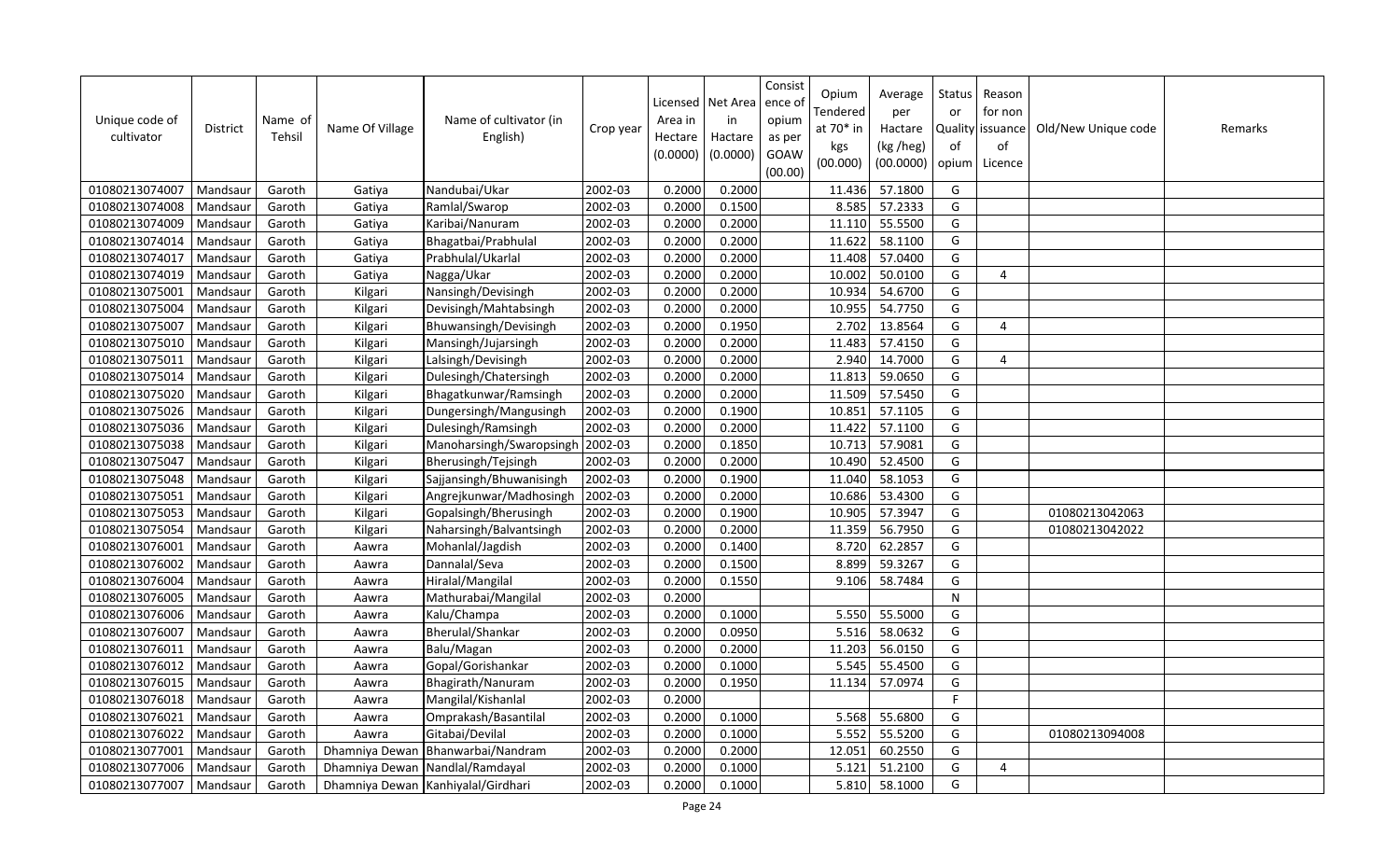| Unique code of<br>cultivator | District | Name of<br>Tehsil | Name Of Village | Name of cultivator (in<br>English) | Crop year | Area in<br>Hectare<br>(0.0000) | Licensed   Net Area<br>in<br>Hactare<br>(0.0000) | Consist<br>ence o<br>opium<br>as per<br>GOAW<br>(00.00) | Opium<br>Fendered<br>at $70*$ in<br>kgs<br>(00.000) | Average<br>per<br>Hactare<br>(kg /heg)<br>(00.0000) | Status<br>or<br>οf<br>opium | Reason<br>for non<br>Quality issuance<br>of<br>Licence | Old/New Unique code | Remarks                                    |
|------------------------------|----------|-------------------|-----------------|------------------------------------|-----------|--------------------------------|--------------------------------------------------|---------------------------------------------------------|-----------------------------------------------------|-----------------------------------------------------|-----------------------------|--------------------------------------------------------|---------------------|--------------------------------------------|
| 01080213077011               | Mandsaur | Garoth            | Dhamniya Dewan  | Shambhulal/Ramchandra              | 2002-03   | 0.2000                         | 0.2100                                           |                                                         | 11.244                                              | 53.5429                                             | G                           |                                                        |                     |                                            |
| 01080213077012               | Mandsaur | Garoth            | Dhamniya Dewan  | Rampratap/Nanalal                  | 2002-03   | 0.2000                         | 0.1050                                           |                                                         | 5.955                                               | 56.7143                                             | G                           |                                                        |                     |                                            |
| 01080213077029               | Mandsaur | Garoth            | Dhamniya Dewan  | Ramnarayan/Nanalal                 | 2002-03   | 0.2000                         | 0.1850                                           |                                                         | 11.254                                              | 60.8324                                             | G                           |                                                        |                     |                                            |
| 01080213077038               | Mandsaur | Garoth            | Dhamniya Dewan  | Jawaharlal/Satyanarayan            | 2002-03   | 0.2000                         | 0.1550                                           |                                                         | 8.663                                               | 55.8903                                             | G                           |                                                        |                     |                                            |
| 01080213077039               | Mandsaur | Garoth            | Dhamniya Dewan  | Basantilal/Heeralal                | 2002-03   | 0.2000                         | 0.0900                                           |                                                         | 4.931                                               | 54.7889                                             | G                           |                                                        |                     |                                            |
| 01080213077041               | Mandsaur | Garoth            | Dhamniya Dewan  | Normohmmad/Karimji                 | 2002-03   | 0.2000                         | 0.1500                                           |                                                         | 8.067                                               | 53.7800                                             | G                           |                                                        |                     |                                            |
| 01080213077042               | Mandsaur | Garoth            | Dhamniya Dewan  | Fidahusan/Normohmmad               | 2002-03   | 0.2000                         | 0.1500                                           |                                                         | 8.292                                               | 55.2800                                             | G                           |                                                        |                     |                                            |
| 01080213078004               | Mandsaur | Garoth            | Shamgarh        | Kanhiyalal/Dolatram                | 2002-03   | 0.2000                         |                                                  |                                                         |                                                     |                                                     | N                           |                                                        |                     | Transfer/Kherkhedi                         |
| 01080213078005               | Mandsaur | Garoth            | Shamgarh        | Prahlad/Dhurilal                   | 2002-03   | 0.2000                         | 0.1850                                           |                                                         | 9.840                                               | 53.1892                                             | G                           |                                                        |                     |                                            |
| 01080213078008               | Mandsaur | Garoth            | Shamgarh        | Kanhiyalal/Ramkishan               | 2002-03   | 0.2000                         |                                                  |                                                         |                                                     |                                                     | $\overline{N}$              |                                                        |                     | Transfer/Parasli                           |
| 01080213078009               | Mandsaur | Garoth            | Shamgarh        | Kamlabai/Shankarlal                | 2002-03   | 0.2000                         | 0.2050                                           |                                                         | 11.964                                              | 58.3610                                             | G                           |                                                        |                     | Transfer/Mordi                             |
| 01080213078010               | Mandsaur | Garoth            | Shamgarh        | Ramchandra/Harlal                  | 2002-03   | 0.2000                         |                                                  |                                                         |                                                     |                                                     | N                           |                                                        |                     | Transfer/mordi                             |
| 01080213078011               | Mandsaur | Garoth            | Shamgarh        | Lalchand/Nanalal                   | 2002-03   | 0.2000                         | 0.1500                                           |                                                         | 8.828                                               | 58.8533                                             | G                           |                                                        |                     | Transfer/Khajuripanth                      |
| 01080213078012               | Mandsaur | Garoth            | Shamgarh        | Ramgopal/Nanuram                   | 2002-03   | 0.2000                         |                                                  |                                                         |                                                     |                                                     | N                           |                                                        |                     | Transfer/Bardia Istumurar                  |
| 01080213078015               | Mandsaur | Garoth            | Shamgarh        | Kaluram/Nanalal                    | 2002-03   | 0.2000                         | 0.1850                                           |                                                         | 10.053                                              | 54.3405                                             | G                           |                                                        |                     |                                            |
| 01080213078019               | Mandsaur | Garoth            | Shamgarh        | Narsinghlal/Sukhlal                | 2002-03   | 0.2000                         |                                                  |                                                         |                                                     |                                                     | N                           |                                                        |                     | Transfer/mordi                             |
| 01080213078023               | Mandsaur | Garoth            | Shamgarh        | Mainabai/Mangilal                  | 2002-03   | 0.2000                         |                                                  |                                                         |                                                     |                                                     | N                           |                                                        |                     | Transfer/mordi                             |
| 01080213078024               | Mandsaur | Garoth            | Shamgarh        | Mathuralal/Shivalal                | 2002-03   | 0.2000                         |                                                  |                                                         |                                                     |                                                     | N                           |                                                        |                     | Transfer/Hanumantya                        |
| 01080213078031               | Mandsaur | Garoth            | Shamgarh        | Balaram/Dhulji                     | 2002-03   | 0.2000                         | 0.2000                                           |                                                         | 12.751                                              | 63.7550                                             | G                           |                                                        |                     |                                            |
| 01080213078033               | Mandsaur | Garoth            | Shamgarh        | Dhuribai/Ambaram                   | 2002-03   | 0.2000                         |                                                  |                                                         |                                                     |                                                     | N                           |                                                        |                     | Transfer/Pratappura the.<br>Sitamau, M-III |
| 01080213078035               | Mandsaur | Garoth            | Shamgarh        | Motilal/Devilal                    | 2002-03   | 0.2000                         | 0.1950                                           |                                                         | 10.516                                              | 53.9282                                             | G                           |                                                        |                     |                                            |
| 01080213078039               | Mandsaur | Garoth            | Shamgarh        | Rashambai/Mannalal                 | 2002-03   | 0.2000                         | 0.1950                                           |                                                         | 10.755                                              | 55.1538                                             | G                           |                                                        |                     |                                            |
| 01080213078042               | Mandsaur | Garoth            | Shamgarh        | Munnibai/Badrilal                  | 2002-03   | 0.2000                         |                                                  |                                                         |                                                     |                                                     | N                           |                                                        |                     | Transfer/Mordi                             |
| 01080213078053               | Mandsaur | Garoth            | Shamgarh        | Gitabai/Lalchand                   | 2002-03   | 0.2000                         | 0.1950                                           |                                                         | 10.575                                              | 54.2308                                             | G                           |                                                        |                     |                                            |
| 01080213078056               | Mandsaur | Garoth            | Shamgarh        | Satyanarayan/Bhagirath             | 2002-03   | 0.2000                         |                                                  |                                                         |                                                     |                                                     | N                           |                                                        |                     | Transfer/Pratappura M-III                  |
| 01080213078057               | Mandsaur | Garoth            | Shamgarh        | Madarbaksha/Fakirmohama            | 2002-03   | 0.2000                         | 0.0900                                           |                                                         | 2.494                                               | 27.7111                                             | G                           | 4                                                      |                     |                                            |
| 01080213078061               | Mandsaur | Garoth            | Shamgarh        | Kashuram/Ramkishan                 | 2002-03   | 0.2000                         |                                                  |                                                         |                                                     |                                                     | N                           |                                                        |                     | Transfer/mordi                             |
| 01080213078063               | Mandsaur | Garoth            | Shamgarh        | Satyanarayan/Nanalal               | 2002-03   | 0.2000                         |                                                  |                                                         |                                                     |                                                     | N                           |                                                        |                     | Transfer/Prasali & Name<br>change          |
| 01080213078064               | Mandsaur | Garoth            | Shamgarh        | Prabhulal/Daluram                  | 2002-03   | 0.2000                         |                                                  |                                                         |                                                     |                                                     | N                           |                                                        |                     | Transfer/takrawad                          |
| 01080213078067               | Mandsaur | Garoth            | Shamgarh        | Kanhiyalal/Madhulal                | 2002-03   | 0.2000                         |                                                  |                                                         |                                                     |                                                     | N                           |                                                        |                     | Transfer/Mordi                             |
| 01080213078070               | Mandsaur | Garoth            | Shamgarh        | Kanhiyalal/Chotelal                | 2002-03   | 0.2000                         |                                                  |                                                         |                                                     |                                                     | N                           |                                                        |                     | Transfer/Pratappura M-III                  |
| 01080213078074               | Mandsaur | Garoth            | Shamgarh        | Kailashchandra/Bhawanishar 2002-03 |           | 0.2000                         |                                                  |                                                         |                                                     |                                                     | N                           |                                                        |                     | Transfer/Manpura M-III                     |
| 01080213078077               | Mandsau  | Garoth            | Shamgarh        | Radhakishan/Badrilal               | 2002-03   | 0.2000                         |                                                  |                                                         |                                                     |                                                     | N                           |                                                        |                     |                                            |
| 01080213078083               | Mandsaur | Garoth            | Shamgarh        | Badhnath/Shivnarayan               | 2002-03   | 0.2000                         |                                                  |                                                         |                                                     |                                                     | N                           |                                                        |                     | Transfer/Pratappura M-III                  |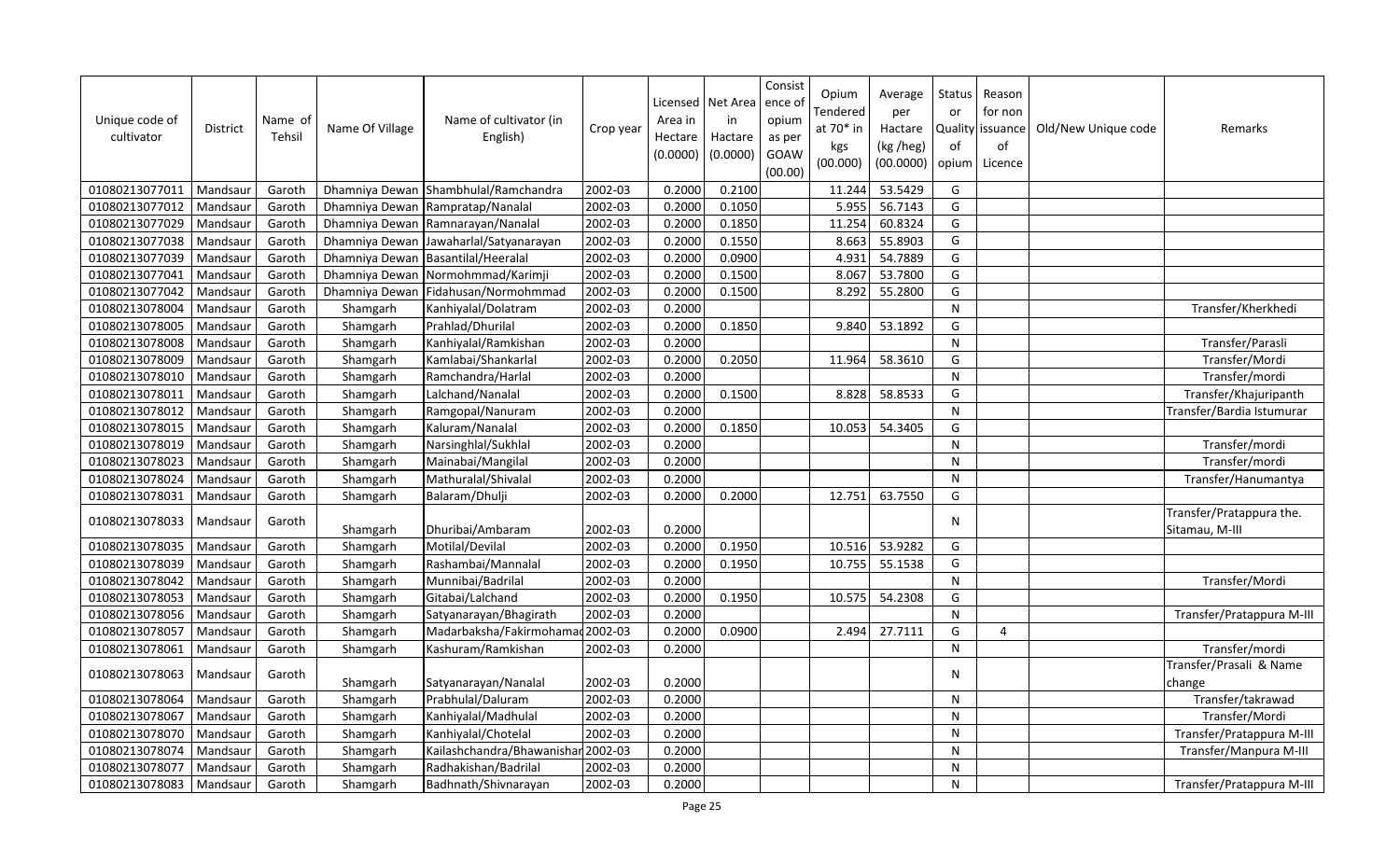| Unique code of<br>cultivator | <b>District</b> | Name of<br>Tehsil | Name Of Village | Name of cultivator (in<br>English) | Crop year | Area in<br>Hectare<br>(0.0000) | Licensed   Net Area<br>in<br>Hactare<br>(0.0000) | Consist<br>ence of<br>opium<br>as per<br>GOAW<br>(00.00) | Opium<br>Tendered<br>at 70* in<br>kgs<br>(00.000) | Average<br>per<br>Hactare<br>(kg /heg)<br>(00.0000) | Status<br>or<br>Quality<br>of<br>opium | Reason<br>for non<br>issuance<br>of<br>Licence | Old/New Unique code | Remarks                                     |
|------------------------------|-----------------|-------------------|-----------------|------------------------------------|-----------|--------------------------------|--------------------------------------------------|----------------------------------------------------------|---------------------------------------------------|-----------------------------------------------------|----------------------------------------|------------------------------------------------|---------------------|---------------------------------------------|
| 01080213078085               | Mandsaur        | Garoth            | Shamgarh        | Parasram/Devilal                   | 2002-03   | 0.2000                         |                                                  |                                                          |                                                   |                                                     | N                                      |                                                |                     | Transfer/Mordi                              |
| 01080213078087               | Mandsaur        | Garoth            | Shamgarh        | Unkarlal/Bapulal                   | 2002-03   | 0.2000                         |                                                  |                                                          |                                                   |                                                     | N                                      |                                                |                     | no previous record issued<br>with below two |
| 01080213079001               | Mandsaur        | Garoth            | Chayan          | Kishanlal/Madhosingh               | 2002-03   | 0.2000                         | 0.1900                                           |                                                          | 9.458                                             | 49.7789                                             | G                                      | 4                                              |                     |                                             |
| 01080213079029               | Mandsaur        | Garoth            | Chayan          | Mathuralal/Daluram                 | 2002-03   | 0.2000                         |                                                  |                                                          |                                                   |                                                     | N                                      |                                                |                     | Transfer/Dhalmu                             |
| 01080213079030               | Mandsaur        | Garoth            | Chayan          | Sultansingh/Girversingh            | 2002-03   | 0.2000                         | 0.1000                                           |                                                          | 5.855                                             | 58.5500                                             | G                                      |                                                | 01080213078051      |                                             |
| 01080213079031               | Mandsaur        | Garoth            | Chayan          | Sevaram/Chanda                     | 2002-03   | 0.2000                         | 0.2000                                           |                                                          | 11.520                                            | 57.6000                                             | G                                      |                                                | 01080213078046      | name change                                 |
| 01080213079032               | Mandsaur        | Garoth            | Chayan          | Mansingh/Indersingh                | 2002-03   | 0.2000                         | 0.0950                                           |                                                          | 5.124                                             | 53.9368                                             | G                                      |                                                |                     | Transfer/Aankli shivdas                     |
| 01080213080001               | Mandsaur        | Garoth            | Jamuniya Meena  | Bhawaribai/Mannalal                | 2002-03   | 0.2000                         | 0.1100                                           |                                                          | 5.843                                             | 53.1182                                             | G                                      |                                                |                     |                                             |
| 01080213080002               | Mandsaur        | Garoth            | Jamuniya Meena  | Mangilal/Bhanwarlal                | 2002-03   | 0.2000                         | 0.2000                                           |                                                          | 9.535                                             | 47.6750                                             | G                                      | $\boldsymbol{\Delta}$                          |                     |                                             |
| 01080213080006               | Mandsaur        | Garoth            | Jamuniya Meena  | Ramkishan/Nanalal                  | 2002-03   | 0.2000                         | 0.1900                                           |                                                          | 8.904                                             | 46.8632                                             | G                                      | 4                                              |                     |                                             |
| 01080213080009               | Mandsaur        | Garoth            | Jamuniya Meena  | Kishanlal/Bhura                    | 2002-03   | 0.2000                         | 0.1350                                           |                                                          | 6.928                                             | 51.3185                                             | G                                      | 4                                              |                     |                                             |
| 01080213080013               | Mandsaur        | Garoth            | Jamuniya Meena  | Bagdiram/Bapulal                   | 2002-03   | 0.2000                         | 0.2100                                           |                                                          | 9.999                                             | 47.6143                                             | G                                      | 4                                              |                     |                                             |
| 01080213080016               | Mandsaur        | Garoth            | Jamuniya Meena  | Prabhulal/Mangilal                 | 2002-03   | 0.2000                         | 0.1100                                           |                                                          | 5.791                                             | 52.6455                                             | G                                      |                                                |                     | Transfer/Molakhedi khurd                    |
| 01080213080018               | Mandsaur        | Garoth            | Jamuniya Meena  | Sitaram/Ramnarayan                 | 2002-03   | 0.2000                         | 0.2100                                           |                                                          | 9.953                                             | 47.3952                                             | G                                      | 4                                              |                     |                                             |
| 01080213080020               | Mandsaur        | Garoth            | Jamuniya Meena  | Shankarlal/Dhannalal               | 2002-03   | 0.2000                         | 0.1100                                           |                                                          | 5.909                                             | 53.7182                                             | G                                      |                                                |                     |                                             |
| 01080213080021               | Mandsaur        | Garoth            | Jamuniya Meena  | Karansingh/Amratram                | 2002-03   | 0.2000                         | 0.0950                                           |                                                          | 5.353                                             | 56.3474                                             | G                                      |                                                |                     | Transfer/Panvadi                            |
| 01080213080024               | Mandsaur        | Garoth            | Jamuniya Meena  | Harisingh/Bhuwanisingh             | 2002-03   | 0.2000                         | 0.1000                                           |                                                          | 5.055                                             | 50.5500                                             | G                                      | 4                                              |                     |                                             |
| 01080213080025               | Mandsaur        | Garoth            | Jamuniya Meena  | Nanalal/Rupabai                    | 2002-03   | 0.2000                         | 0.1200                                           |                                                          | 7.010                                             | 58.4167                                             | G                                      |                                                |                     | Transfer/Ankya MDS III                      |
| 01080213080026               | Mandsaur        | Garoth            | Jamuniya Meena  | Narmadabai/Sitaram                 | 2002-03   | 0.2000                         | 0.2000                                           |                                                          | 10.392                                            | 51.9600                                             | G                                      | $\overline{4}$                                 |                     |                                             |
| 01080213080028               | Mandsaur        | Garoth            | Jamuniya Meena  | Prabhulal/Kashiram                 | 2002-03   | 0.2000                         | 0.2050                                           |                                                          | 10.631                                            | 51.8585                                             | G                                      | $\Delta$                                       |                     |                                             |
| 01080213080029               | Mandsaur        | Garoth            | Jamuniya Meena  | Girdharilal/Vishram                | 2002-03   | 0.2000                         | 0.1000                                           |                                                          | 5.366                                             | 53.6600                                             | G                                      |                                                |                     |                                             |
| 01080213080030               | Mandsaur        | Garoth            | Jamuniya Meena  | Lalsingh/Kalusingh                 | 2002-03   | 0.2000                         | 0.0950                                           |                                                          | 5.139                                             | 54.0947                                             | G                                      |                                                | 01080213078020      |                                             |
| 01080213080031               | Mandsaur        | Garoth            | Jamuniya Meena  | Shankar/Mokha                      | 2002-03   | 0.2000                         | 0.0950                                           |                                                          | 5.057                                             | 53.2316                                             | G                                      |                                                | 01080213116009      | Transfer/Panvadi                            |
| 01080213080032               | Mandsaur        | Garoth            | Jamuniya Meena  | Shyamlal/Udayram                   | 2002-03   | 0.2000                         | 0.1500                                           |                                                          | 8.543                                             | 56.9533                                             | G                                      |                                                | 01080213043124      |                                             |
| 01080213081001               | Mandsaur        | Garoth            | Bhagori         | Lilabai/Amarsingh                  | 2002-03   | 0.2000                         | 0.2000                                           |                                                          | 11.762                                            | 58.8100                                             | G                                      |                                                |                     |                                             |
| 01080213081002               | Mandsaur        | Garoth            | Bhagori         | Bhimsingh/Bherusingh               | 2002-03   | 0.2000                         | 0.1850                                           |                                                          | 10.801                                            | 58.3838                                             | G                                      |                                                |                     |                                             |
| 01080213081004               | Mandsaur        | Garoth            | Bhagori         | Jamnabai/Shivsingh                 | 2002-03   | 0.2000                         | 0.1650                                           |                                                          | 9.232                                             | 55.9515                                             | G                                      |                                                |                     |                                             |
| 01080213081005               | Mandsaur        | Garoth            | Bhagori         | Gangaram/Bhuwanisingh              | 2002-03   | 0.2000                         | 0.1900                                           |                                                          | 12.071                                            | 63.5316                                             | G                                      |                                                |                     |                                             |
| 01080213081006               | Mandsaur        | Garoth            | Bhagori         | Shankarlal/Devji                   | 2002-03   | 0.2000                         | 0.1950                                           |                                                          | 11.741                                            | 60.2103                                             | G                                      |                                                |                     |                                             |
| 01080213081007               | Mandsaur        | Garoth            | Bhagori         | Inderbai/Bapulal                   | 2002-03   | 0.2000                         | 0.1450                                           |                                                          | 8.818                                             | 60.8138                                             | G                                      |                                                |                     | name change                                 |
| 01080213081008               | Mandsaur        | Garoth            | Bhagori         | Kana/Deva                          | 2002-03   | 0.2000                         | 0.1800                                           |                                                          | 11.615                                            | 64.5278                                             | G                                      |                                                |                     |                                             |
| 01080213081009               | Mandsaur        | Garoth            | Bhagori         | Bhuwan/Devaji                      | 2002-03   | 0.2000                         | 0.1900                                           |                                                          | 11.096                                            | 58.4000                                             | G                                      |                                                |                     |                                             |
| 01080213081010               | Mandsaur        | Garoth            | Bhagori         | Harisingh/Kasharsingh              | 2002-03   | 0.2000                         | 0.1850                                           |                                                          | 11.828                                            | 63.9351                                             | G                                      |                                                |                     |                                             |
| 01080213081011               | Mandsaur        | Garoth            | Bhagori         | Gangabai/Gokulsingh                | 2002-03   | 0.2000                         | 0.1600                                           |                                                          | 10.081                                            | 63.0063                                             | G                                      |                                                |                     |                                             |
| 01080213081012               | Mandsaur        | Garoth            | Bhagori         | Narmadabai/Nanalal                 | 2002-03   | 0.2000                         | 0.2000                                           |                                                          | 13.260                                            | 66.3000                                             | G                                      |                                                |                     |                                             |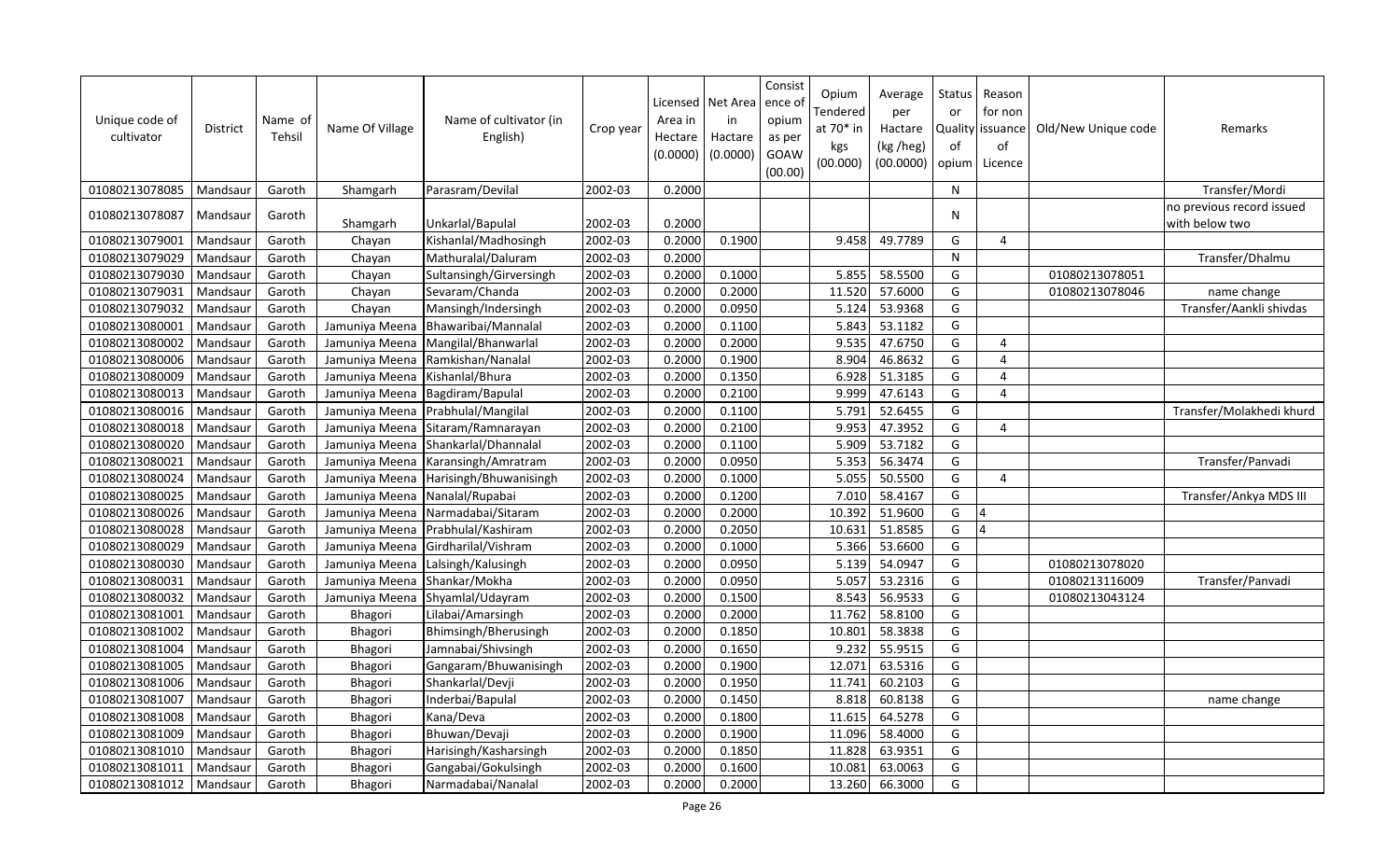| Unique code of<br>cultivator | <b>District</b> | Name of<br>Tehsil | Name Of Village | Name of cultivator (in<br>English) | Crop year | Area in<br>Hectare<br>(0.0000) | Licensed   Net Area<br>in<br>Hactare<br>(0.0000) | Consist<br>ence o<br>opium<br>as per<br>GOAW<br>(00.00) | Opium<br>Tendered<br>at 70* in<br>kgs<br>(00.000) | Average<br>per<br>Hactare<br>(kg /heg)<br>(00.0000) | Status<br>or<br>of<br>opium | Reason<br>for non<br>Quality issuance<br>of<br>Licence | Old/New Unique code | Remarks               |
|------------------------------|-----------------|-------------------|-----------------|------------------------------------|-----------|--------------------------------|--------------------------------------------------|---------------------------------------------------------|---------------------------------------------------|-----------------------------------------------------|-----------------------------|--------------------------------------------------------|---------------------|-----------------------|
| 01080213081013               | Mandsaur        | Garoth            | Bhagori         | Mansingh/Bhanwarsingh              | 2002-03   | 0.2000                         | 0.2000                                           |                                                         | 12.111                                            | 60.5550                                             | G                           |                                                        |                     |                       |
| 01080213081014               | Mandsaur        | Garoth            | Bhagori         | Kachrusingh/Girwarsingh            | 2002-03   | 0.2000                         | 0.1850                                           |                                                         | 11.464                                            | 61.9676                                             | G                           |                                                        |                     |                       |
| 01080213081015               | Mandsaur        | Garoth            | Bhagori         | Bhagwansingh/Raghusingh            | 2002-03   | 0.2000                         | 0.1950                                           |                                                         | 11.856                                            | 60.8000                                             | G                           |                                                        |                     |                       |
| 01080213081016               | Mandsaur        | Garoth            | Bhagori         | Amratram/Shankarlal                | 2002-03   | 0.2000                         | 0.1850                                           |                                                         | 11.653                                            | 62.9892                                             | G                           |                                                        |                     |                       |
| 01080213081017               | Mandsaur        | Garoth            | Bhagori         | Kishanlal/Girwarsingh              | 2002-03   | 0.2000                         | 0.1850                                           |                                                         | 10.526                                            | 56.8973                                             | G                           |                                                        |                     |                       |
| 01080213081018               | Mandsaur        | Garoth            | Bhagori         | Balusingh/Girwarsingh              | 2002-03   | 0.2000                         | 0.1900                                           |                                                         | 12.261                                            | 64.5316                                             | G                           |                                                        |                     |                       |
| 01080213081020               | Mandsau         | Garoth            | Bhagori         | Nainsingh/Raghusingh               | 2002-03   | 0.2000                         | 0.1950                                           |                                                         | 11.654                                            | 59.7641                                             | G                           |                                                        |                     |                       |
| 01080213081022               | Mandsaur        | Garoth            | Bhagori         | Ramsingh/Salagram                  | 2002-03   | 0.2000                         | 0.2050                                           |                                                         | 11.714                                            | 57.1415                                             | G                           |                                                        |                     |                       |
| 01080213081025               | Mandsau         | Garoth            | Bhagori         | Badrilal/Nanda                     | 2002-03   | 0.2000                         | 0.1550                                           |                                                         | 8.677                                             | 55.9806                                             | G                           |                                                        |                     | Transfer/Bakana       |
| 01080213081026               | Mandsaur        | Garoth            | Bhagori         | Mangilal/Harisingh                 | 2002-03   | 0.2000                         | 0.1550                                           |                                                         | 9.345                                             | 60.2903                                             | G                           |                                                        |                     |                       |
| 01080213081027               | Mandsau         | Garoth            | Bhagori         | Kishanlal/Nirbaysingh              | 2002-03   | 0.2000                         | 0.1900                                           |                                                         | 11.339                                            | 59.6789                                             | G                           |                                                        |                     |                       |
| 01080213081028               | Mandsaur        | Garoth            | Bhagori         | Bhadursingh/Bhawarsingh            | 2002-03   | 0.2000                         | 0.1900                                           |                                                         | 11.454                                            | 60.2842                                             | G                           |                                                        |                     |                       |
| 01080213081029               | Mandsau         | Garoth            | Bhagori         | Balaram/Bhuwaniram                 | 2002-03   | 0.2000                         | 0.1900                                           |                                                         | 10.781                                            | 56.7421                                             | G                           |                                                        |                     |                       |
| 01080213081030               | Mandsaur        | Garoth            | Bhagori         | Mittusingh/Bhagwansingh            | 2002-03   | 0.2000                         | 0.1950                                           |                                                         | 11.533                                            | 59.1436                                             | G                           |                                                        |                     |                       |
| 01080213081032               | Mandsau         | Garoth            | Bhagori         | Fatehsingh/Kanwarlal               | 2002-03   | 0.2000                         | 0.1950                                           |                                                         | 11.825                                            | 60.6410                                             | G                           |                                                        |                     |                       |
| 01080213081034               | Mandsaur        | Garoth            | Bhagori         | Bahadursingh/Harisingh             | 2002-03   | 0.2000                         | 0.1900                                           |                                                         | 11.472                                            | 60.3789                                             | G                           |                                                        |                     |                       |
| 01080213081035               | Mandsau         | Garoth            | Bhagori         | Rughnathsingh/Shivsingh            | 2002-03   | 0.2000                         | 0.1900                                           |                                                         | 11.790                                            | 62.0526                                             | G                           |                                                        |                     |                       |
| 01080213081036               | Mandsaur        | Garoth            | Bhagori         | Laxmansingh/Raghusingh             | 2002-03   | 0.2000                         | 0.2000                                           |                                                         | 11.650                                            | 58.2500                                             | G                           |                                                        |                     |                       |
| 01080213081037               | Mandsaur        | Garoth            | Bhagori         | Gokulsingh/Dalesingh               | 2002-03   | 0.2000                         | 0.0900                                           |                                                         | 5.503                                             | 61.1444                                             | G                           |                                                        |                     |                       |
| 01080213081038               | Mandsau         | Garoth            | Bhagori         | Hiralal/Sankarlal                  | 2002-03   | 0.2000                         | 0.2050                                           |                                                         | 12.383                                            | 60.4049                                             | G                           |                                                        |                     |                       |
| 01080213081039               | Mandsaur        | Garoth            | Bhagori         | Ramsingh/Bapulal                   | 2002-03   | 0.2000                         | 0.1500                                           |                                                         | 8.658                                             | 57.7200                                             | G                           |                                                        |                     |                       |
| 01080213081040               | Mandsaur        | Garoth            | Bhagori         | Ukarlal/Kanaji                     | 2002-03   | 0.2000                         | 0.1850                                           |                                                         | 10.888                                            | 58.8541                                             | G                           |                                                        |                     |                       |
| 01080213081043               | Mandsaur        | Garoth            | Bhagori         | Gangaram/Dulesingh                 | 2002-03   | 0.2000                         | 0.1800                                           |                                                         | 10.274                                            | 57.0778                                             | G                           |                                                        |                     |                       |
| 01080213081044               | Mandsau         | Garoth            | Bhagori         | Shankarsingh/Bherusingh            | 2002-03   | 0.2000                         | 0.2000                                           |                                                         | 11.958                                            | 59.7900                                             | G                           |                                                        |                     |                       |
| 01080213081045               | Mandsaur        | Garoth            | Bhagori         | Bhagirath/Sevaji                   | 2002-03   | 0.2000                         | 0.1500                                           |                                                         | 9.119                                             | 60.7933                                             | G                           |                                                        |                     |                       |
| 01080213081046               | Mandsau         | Garoth            | Bhagori         | Ramchandra/Godaji                  | 2002-03   | 0.2000                         | 0.1600                                           |                                                         | 9.367                                             | 58.5438                                             | G                           |                                                        |                     |                       |
| 01080213081047               | Mandsaur        | Garoth            | Bhagori         | Kachrusingh/Bhuwanisingh           | 2002-03   | 0.2000                         | 0.1950                                           |                                                         | 11.769                                            | 60.3538                                             | G                           |                                                        |                     |                       |
| 01080213081048               | Mandsau         | Garoth            | Bhagori         | Mangilal/Kishanlal                 | 2002-03   | 0.2000                         | 0.1900                                           |                                                         | 10.186                                            | 53.6105                                             | G                           |                                                        |                     |                       |
| 01080213081049               | Mandsaur        | Garoth            | Bhagori         | Sukhlal/Shankarlal                 | 2002-03   | 0.2000                         | 0.2000                                           |                                                         | 11.254                                            | 56.2700                                             | G                           |                                                        |                     |                       |
| 01080213081050               | Mandsau         | Garoth            | Bhagori         | Kailash/Shankarlal                 | 2002-03   | 0.2000                         | 0.1900                                           |                                                         | 10.689                                            | 56.2579                                             | G                           |                                                        |                     |                       |
| 01080213081051               | Mandsaur        | Garoth            | Bhagori         | Gokulsingh/Salagaram               | 2002-03   | 0.2000                         | 0.2000                                           |                                                         | 11.231                                            | 56.1550                                             | G                           |                                                        |                     |                       |
| 01080213081052               | Mandsaur        | Garoth            | Bhagori         | Fatehsingh/Bherusingh              | 2002-03   | 0.2000                         | 0.1900                                           |                                                         | 10.559                                            | 55.5737                                             | G                           |                                                        | 01080213053013      | Transfer/Dhabla Gujar |
| 01080213082001               | Mandsaur        | Garoth            | Bardiyapuna     | Gangaram/Badrilal                  | 2002-03   | 0.2000                         | 0.2000                                           |                                                         | 12.062                                            | 60.3100                                             | G                           |                                                        |                     |                       |
| 01080213082003               | Mandsau         | Garoth            | Bardiyapuna     | Raghusingh/Bhawarsingh             | 2002-03   | 0.2000                         | 0.0850                                           |                                                         | 5.170                                             | 60.8235                                             | G                           |                                                        |                     |                       |
| 01080213082004               | Mandsaur        | Garoth            | Bardiyapuna     | Mohanlal/Badrilal                  | 2002-03   | 0.2000                         | 0.2000                                           |                                                         | 11.193                                            | 55.9650                                             | G                           |                                                        |                     |                       |
| 01080213082006               | Mandsaur        | Garoth            | Bardiyapuna     | Motisingh/Bhuwansingh              | 2002-03   | 0.2000                         | 0.2000                                           |                                                         | 9.149                                             | 45.7450                                             | G                           | $\overline{4}$                                         |                     |                       |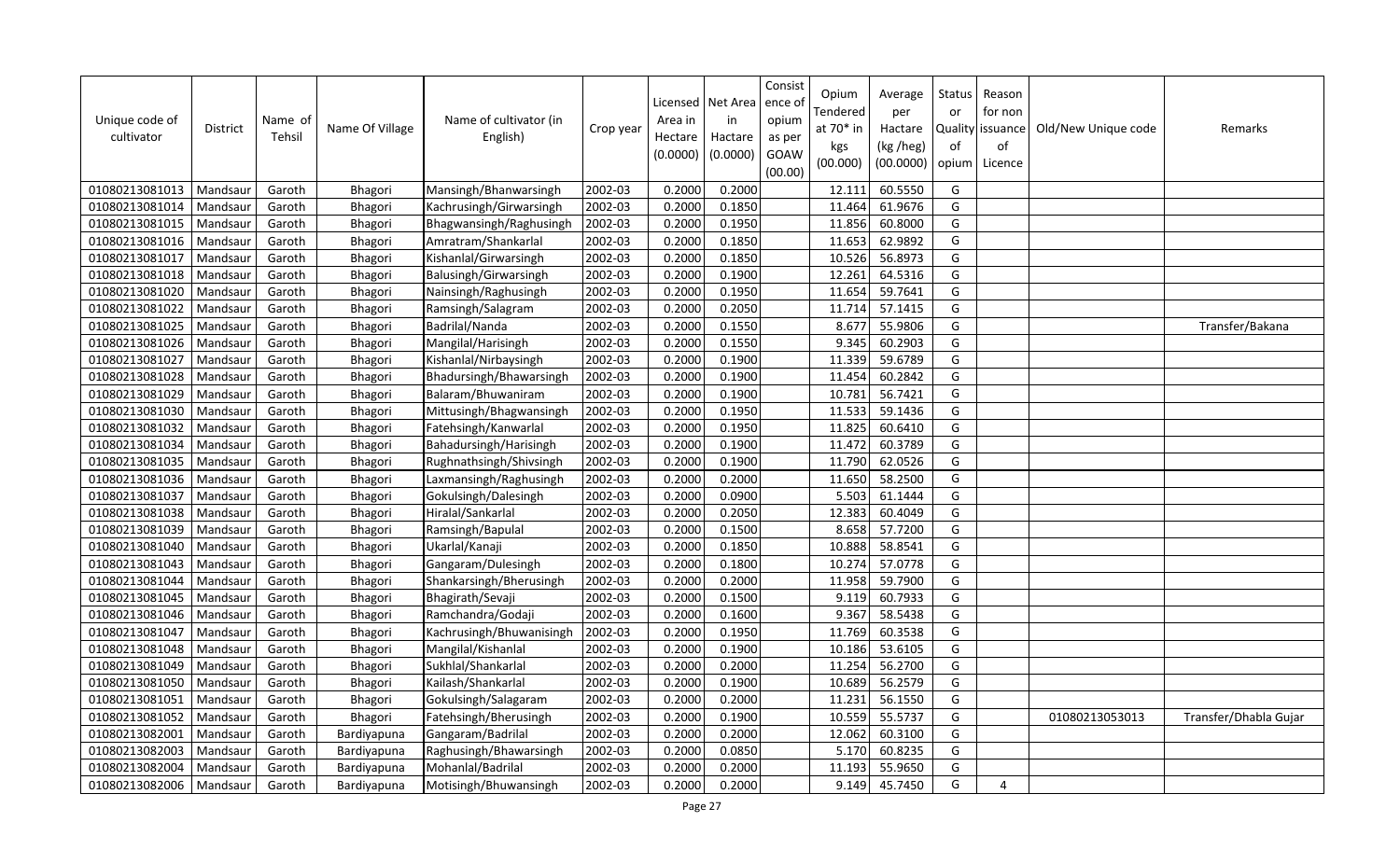| Unique code of<br>cultivator | <b>District</b> | Name of<br>Tehsil | Name Of Village | Name of cultivator (in<br>English) | Crop year | Licensed   Net Area<br>Area in<br>Hectare<br>(0.0000) | in<br>Hactare<br>(0.0000) | Consist<br>ence of<br>opium<br>as per<br>GOAW<br>(00.00) | Opium<br>Tendered<br>at 70* in<br>kgs<br>(00.000) | Average<br>per<br>Hactare<br>(kg /heg)<br>(00.0000) | Status<br>or<br>of<br>opium | Reason<br>for non<br>Quality issuance<br>of<br>Licence | Old/New Unique code | Remarks                             |
|------------------------------|-----------------|-------------------|-----------------|------------------------------------|-----------|-------------------------------------------------------|---------------------------|----------------------------------------------------------|---------------------------------------------------|-----------------------------------------------------|-----------------------------|--------------------------------------------------------|---------------------|-------------------------------------|
| 01080213082011               | Mandsaur        | Garoth            | Bardiyapuna     | Narayansingh/Jorawarsingh          | 2002-03   | 0.2000                                                | 0.2000                    |                                                          | 12.363                                            | 61.8150                                             | G                           |                                                        | 01080213088028      | Transfer/Kundla bujurg              |
| 01080213082016               | Mandsaur        | Garoth            | Bardiyapuna     | Gopalsingh/Ramsingh                | 2002-03   | 0.2000                                                | 0.2050                    |                                                          | 9.832                                             | 47.9610                                             | G                           | 4                                                      |                     |                                     |
| 01080213082017               | Mandsaur        | Garoth            | Bardiyapuna     | Shivlal/ Bherulal                  | 2002-03   | 0.2000                                                | 0.1950                    |                                                          | 10.835                                            | 55.5641                                             | G                           |                                                        | 01080213165016      | Transfer/Panwadi                    |
| 01080213082018               | Mandsaur        | Garoth            | Bardiyapuna     | Satyanarayan / Kachru              | 2002-03   | 0.2000                                                | 0.1000                    |                                                          | 5.750                                             | 57.5000                                             | G                           |                                                        | 01080213113077      | Transfer/Sathkheda                  |
| 01080213084002               | Mandsaur        | Garoth            | Melkhada        | Kanhiyalal/Bhuwanishankar          | 2002-03   | 0.2000                                                | 0.1450                    |                                                          | 8.186                                             | 56.4552                                             | G                           |                                                        |                     |                                     |
| 01080213084006               | Mandsaur        | Garoth            | Melkhada        | Motisingh/Kalusingh                | 2002-03   | 0.2000                                                | 0.1200                    |                                                          | 6.825                                             | 56.8750                                             | G                           |                                                        |                     | Transfer/Chachavda                  |
| 01080213084007               | Mandsaur        | Garoth            | Melkhada        | Radheshyam/Champalal               | 2002-03   | 0.2000                                                | 0.1450                    |                                                          | 8.771                                             | 60.4897                                             | G                           |                                                        |                     | name change                         |
| 01080213084009               | Mandsaur        | Garoth            | Melkhada        | Karim Baks/Husan Baks              | 2002-03   | 0.2000                                                |                           |                                                          |                                                   |                                                     | $\mathsf{N}$                |                                                        |                     | Transfer/MDS III Runija             |
| 01080213084014               | Mandsaur        | Garoth            | Melkhada        | Kaluram/Devji                      | 2002-03   | 0.2000                                                | 0.0900                    |                                                          | 5.254                                             | 58.3778                                             | G                           |                                                        |                     |                                     |
| 01080213084016               | Mandsaur        | Garoth            | Melkhada        | Ahmadnur/Allanur                   | 2002-03   | 0.2000                                                | 0.1000                    |                                                          | 5.667                                             | 56.6700                                             | G                           |                                                        |                     |                                     |
| 01080213084018               | Mandsaur        | Garoth            | Melkhada        | Kaluram/Ramlal                     | 2002-03   | 0.2000                                                | 0.1100                    |                                                          | 6.749                                             | 61.3545                                             | G                           |                                                        |                     |                                     |
| 01080213084020               | Mandsaur        | Garoth            | Melkhada        | Nanibai/Ramlal                     | 2002-03   | 0.2000                                                | 0.1000                    |                                                          | 6.081                                             | 60.8100                                             | G                           |                                                        |                     | name change                         |
| 01080213084033               | Mandsaur        | Garoth            | Melkhada        | Pervaks/Allaudden                  | 2002-03   | 0.2000                                                |                           |                                                          |                                                   |                                                     | N                           |                                                        |                     |                                     |
| 01080213084035               | Mandsaur        | Garoth            | Melkhada        | Kankubai/Mangilal                  | 2002-03   | 0.2000                                                | 0.1100                    |                                                          | 6.367                                             | 57.8818                                             | G                           |                                                        |                     | name change                         |
| 01080213084043               | Mandsaur        | Garoth            | Melkhada        | Dhapubai/Nanalal                   | 2002-03   | 0.2000                                                | 0.1650                    |                                                          | 9.712                                             | 58.8606                                             | G                           |                                                        |                     |                                     |
| 01080213084045               | Mandsaur        | Garoth            | Melkhada        | Satyanarayan/Ramlal                | 2002-03   | 0.2000                                                | 0.1000                    |                                                          | 5.557                                             | 55.5700                                             | G                           |                                                        |                     |                                     |
| 01080213084047               | Mandsaur        | Garoth            | Melkhada        | Gelibai/Devilal                    | 2002-03   | 0.2000                                                |                           |                                                          |                                                   |                                                     | N                           |                                                        |                     |                                     |
| 01080213085004               | Mandsaur        | Garoth            | Sakriyakhadi 1  | Wajesingh/Ramsingh                 | 2002-03   | 0.2000                                                | 0.1000                    |                                                          | 6.615                                             | 66.1500                                             | G                           |                                                        |                     | Transfer/Nipaniya                   |
| 01080213085005               | Mandsaur        | Garoth            | Sakriyakhadi 1  | Kishanlal/Pannaji                  | 2002-03   | 0.2000                                                | 0.1000                    |                                                          | 6.461                                             | 64.6100                                             | G                           |                                                        |                     |                                     |
| 01080213086011               | Mandsaur        | Garoth            | Manpura         | Kasharbai/Mangilal                 | 2002-03   | 0.2000                                                | 0.205                     |                                                          | 10.670                                            | 52.0488                                             | G                           |                                                        |                     |                                     |
| 01080213087001               | Mandsaur        | Garoth            | Kundlakhurd     | Uda/Pura                           | 2002-03   | 0.2000                                                | 0.1900                    |                                                          | 11.795                                            | 62.0789                                             | G                           |                                                        |                     |                                     |
| 01080213087005               | Mandsaur        | Garoth            | Kundlakhurd     | Mangilal/Ghasi                     | 2002-03   | 0.2000                                                | 0.1900                    |                                                          | 11.619                                            | 61.1526                                             | G                           |                                                        |                     |                                     |
| 01080213087006               | Mandsaur        | Garoth            | Kundlakhurd     | Bhuwanibai/Ruphlal                 | 2002-03   | 0.2000                                                | 0.1000                    |                                                          | 5.349                                             | 53.4900                                             | G                           |                                                        |                     | name change                         |
| 01080213087010               | Mandsaur        | Garoth            | Kundlakhurd     | Pursingh/Shivlal                   | 2002-03   | 0.2000                                                | 0.1700                    |                                                          | 9.414                                             | 55.3765                                             | G                           |                                                        |                     |                                     |
| 01080213087011               | Mandsaur        | Garoth            | Kundlakhurd     | Pyara/Laxman                       | 2002-03   | 0.2000                                                | 0.1950                    |                                                          | 12.163                                            | 62.3744                                             | G                           |                                                        |                     |                                     |
| 01080213087012               | Mandsaur        | Garoth            | Kundlakhurd     | Nanda/Nanuram                      | 2002-03   | 0.2000                                                | 0.1900                    |                                                          | 10.416                                            | 54.8211                                             | G                           |                                                        |                     |                                     |
| 01080213087014               | Mandsaur        | Garoth            | Kundlakhurd     | Nainsingh/Ukarlal                  | 2002-03   | 0.2000                                                | 0.2000                    |                                                          | 10.615                                            | 53.0750                                             | G                           |                                                        |                     |                                     |
| 01080213087017               | Mandsaur        | Garoth            | Kundlakhurd     | Mansingh/Gangaram                  | 2002-03   | 0.2000                                                | 0.1900                    |                                                          | 10.368                                            | 54.5684                                             | G                           |                                                        |                     |                                     |
| 01080213087023               | Mandsaur        | Garoth            | Kundlakhurd     | Raghusingh/Mahtabsingh             | 2002-03   | 0.2000                                                | 0.2000                    |                                                          | 11.666                                            | 58.3300                                             | G                           |                                                        |                     | Transfer & name change<br>Bhamkhedi |
| 01080213087024               | Mandsaur        | Garoth            | Kundlakhurd     | Raghusingh/Shivlal                 | 2002-03   | 0.2000                                                | 0.1950                    |                                                          | 5.260                                             | 26.9744                                             | G                           | $\overline{4}$                                         |                     |                                     |
| 01080213087026               | Mandsaur        | Garoth            | Kundlakhurd     | Narayan/Seva                       | 2002-03   | 0.2000                                                | 0.1900                    |                                                          | 10.620                                            | 55.8947                                             | G                           |                                                        |                     |                                     |
| 01080213087027               | Mandsaur        | Garoth            | Kundlakhurd     | Balvantsingh/Ukarsingh             | 2002-03   | 0.2000                                                | 0.1950                    |                                                          | 11.986                                            | 61.4667                                             | G                           |                                                        |                     |                                     |
| 01080213087028               | Mandsaur        | Garoth            | Kundlakhurd     | Kaisharsingh/Sultansingh           | 2002-03   | 0.2000                                                | 0.1450                    |                                                          | 7.865                                             | 54.2414                                             | G                           |                                                        |                     |                                     |
| 01080213087030               | Mandsaur        | Garoth            | Kundlakhurd     | Sajjanbai/Sultansingh              | 2002-03   | 0.2000                                                | 0.1850                    |                                                          | 10.326                                            | 55.8162                                             | G                           |                                                        |                     |                                     |
| 01080213087031               | Mandsaur        | Garoth            | Kundlakhurd     | Hiralal/Hamraj                     | 2002-03   | 0.2000                                                | 0.1950                    |                                                          | 10.404                                            | 53.3538                                             | G                           |                                                        |                     |                                     |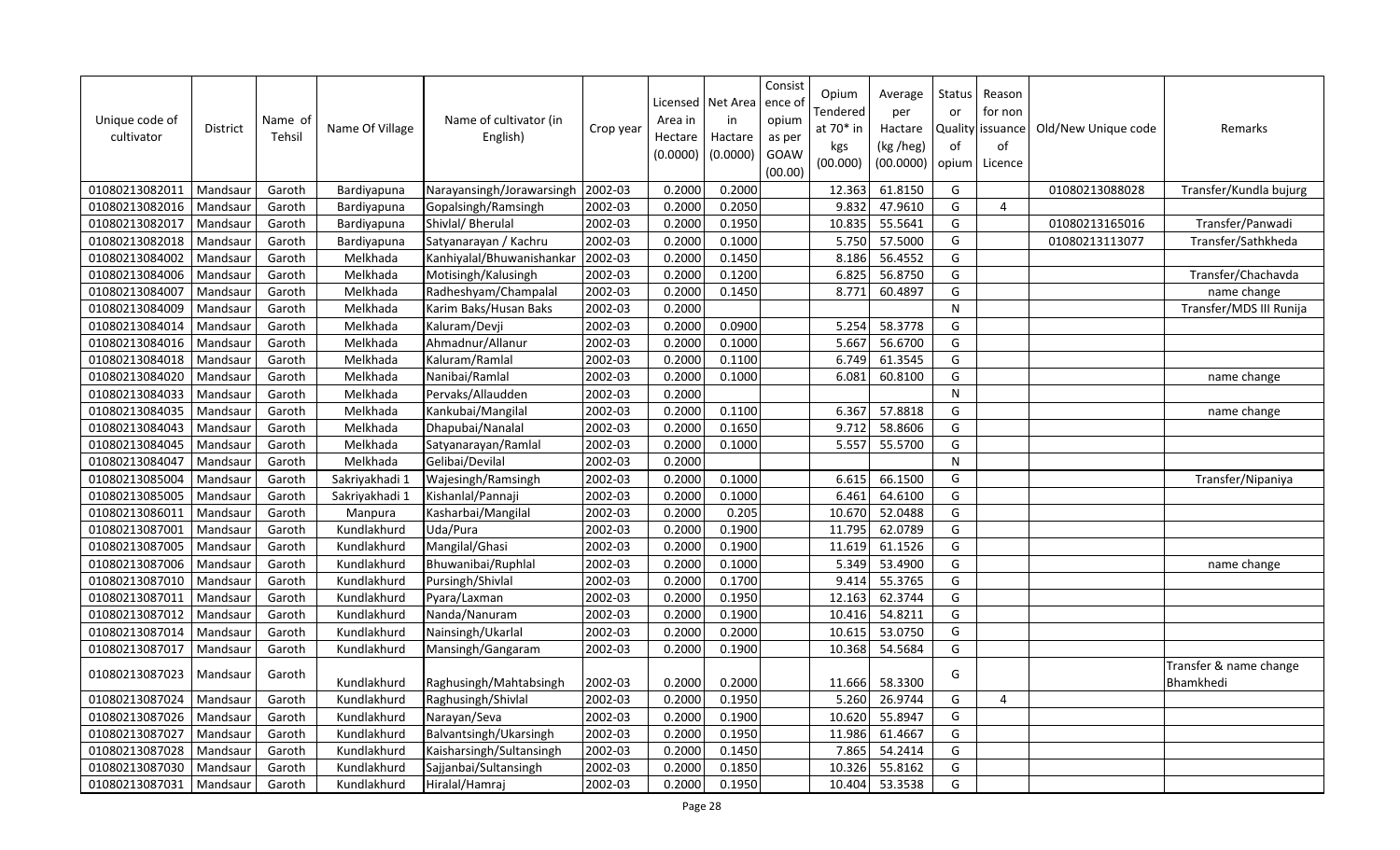| Unique code of<br>cultivator | <b>District</b> | Name of<br>Tehsil | Name Of Village | Name of cultivator (in<br>English) | Crop year | Area in<br>Hectare<br>(0.0000) | Licensed   Net Area<br>in<br>Hactare<br>(0.0000) | Consist<br>ence of<br>opium<br>as per<br>GOAW<br>(00.00) | Opium<br>Tendered<br>at 70* in<br>kgs<br>(00.000) | Average<br>per<br>Hactare<br>(kg /heg)<br>(00.0000) | Status<br>or<br>Quality<br>of<br>opium | Reason<br>for non<br>issuance<br>of<br>Licence | Old/New Unique code | Remarks |
|------------------------------|-----------------|-------------------|-----------------|------------------------------------|-----------|--------------------------------|--------------------------------------------------|----------------------------------------------------------|---------------------------------------------------|-----------------------------------------------------|----------------------------------------|------------------------------------------------|---------------------|---------|
| 01080213087032               | Mandsaur        | Garoth            | Kundlakhurd     | Rama/Chunniya                      | 2002-03   | 0.2000                         | 0.1700                                           |                                                          | 10.219                                            | 60.1118                                             | G                                      |                                                |                     |         |
| 01080213087033               | Mandsaur        | Garoth            | Kundlakhurd     | Laxman/Kishan                      | 2002-03   | 0.2000                         | 0.1800                                           |                                                          | 9.829                                             | 54.6056                                             | G                                      |                                                | 01080213042077      |         |
| 01080213088010               | Mandsaur        | Garoth            | Kundlabujurg    | Rukmanibai/Parvatsingh             | 2002-03   | 0.2000                         |                                                  |                                                          |                                                   |                                                     | F                                      |                                                |                     |         |
| 01080213088023               | Mandsaur        | Garoth            | Kundlabujurg    | Harisingh/Dhanji                   | 2002-03   | 0.2000                         | 0.1950                                           |                                                          | 10.402                                            | 53.3436                                             | G                                      |                                                |                     |         |
| 01080213090002               | Mandsaur        | Garoth            | Nipaniya        | Mangilal/Ramsingh                  | 2002-03   | 0.2000                         | 0.2000                                           |                                                          | 11.965                                            | 59.8250                                             | G                                      |                                                |                     |         |
| 01080213090003               | Mandsaur        | Garoth            | Nipaniya        | Lilabai/Jujarsingh                 | 2002-03   | 0.2000                         | 0.1000                                           |                                                          | 5.392                                             | 53.9200                                             | G                                      |                                                |                     |         |
| 01080213090015               | Mandsaur        | Garoth            | Nipaniya        | Ramsingh/Jorawarsingh              | 2002-03   | 0.2000                         | 0.1000                                           |                                                          | 5.832                                             | 58.3200                                             | G                                      |                                                |                     |         |
| 01080213090016               | Mandsaur        | Garoth            | Nipaniya        | Bhuwanisingh/Anarsingh             | 2002-03   | 0.2000                         | 0.1000                                           |                                                          | 5.743                                             | 57.4300                                             | G                                      |                                                |                     |         |
| 01080213090019               | Mandsaur        | Garoth            | Nipaniya        | Amarsingh/Harisingh                | 2002-03   | 0.2000                         | 0.1450                                           |                                                          | 8.394                                             | 57.8897                                             | G                                      |                                                |                     |         |
| 01080213090020               | Mandsaur        | Garoth            | Nipaniya        | Parvatsingh/Fatehsingh             | 2002-03   | 0.2000                         | 0.1000                                           |                                                          | 6.158                                             | 61.5800                                             | G                                      |                                                |                     |         |
| 01080213090022               | Mandsau         | Garoth            | Nipaniya        | Devisingh/Bhagwansingh             | 2002-03   | 0.2000                         | 0.1000                                           |                                                          | 5.653                                             | 56.5300                                             | G                                      |                                                |                     |         |
| 01080213090024               | Mandsau         | Garoth            | Nipaniya        | Sajjansingh/Bherusingh             | 2002-03   | 0.2000                         | 0.1500                                           |                                                          | 8.628                                             | 57.5200                                             | G                                      |                                                |                     |         |
| 01080213091001               | Mandsaur        | Garoth            | Pichla          | Shriram/Baluji                     | 2002-03   | 0.2000                         |                                                  |                                                          |                                                   |                                                     | ${\sf N}$                              |                                                |                     |         |
| 01080213091005               | Mandsaur        | Garoth            | Pichla          | Dalsingh/Kaniram                   | 2002-03   | 0.2000                         |                                                  |                                                          |                                                   |                                                     | F                                      |                                                |                     |         |
| 01080213091007               | Mandsau         | Garoth            | Pichla          | Gumansingh/Nanalal                 | 2002-03   | 0.2000                         |                                                  |                                                          |                                                   |                                                     | N                                      |                                                |                     |         |
| 01080213091015               | Mandsaur        | Garoth            | Pichla          | Gopalsingh/Bherusingh              | 2002-03   | 0.2000                         | 0.0950                                           |                                                          | 4.170                                             | 43.8947                                             | G                                      | $\overline{4}$                                 |                     |         |
| 01080213091017               | Mandsaur        | Garoth            | Pichla          | Puralal/Shivlal                    | 2002-03   | 0.2000                         |                                                  |                                                          |                                                   |                                                     | N                                      |                                                |                     |         |
| 01080213091018               | Mandsaur        | Garoth            | Pichla          | Umravsingh/Nanalal                 | 2002-03   | 0.2000                         |                                                  |                                                          |                                                   |                                                     | N                                      |                                                |                     |         |
| 01080213091019               | Mandsaur        | Garoth            | Pichla          | Hajarilal/Kaniram                  | 2002-03   | 0.2000                         | 0.1000                                           |                                                          | 5.672                                             | 56.7200                                             | G                                      |                                                |                     |         |
| 01080213091020               | Mandsaur        | Garoth            | Pichla          | Ghasibai/Bagdu                     | 2002-03   | 0.2000                         |                                                  |                                                          |                                                   |                                                     | ${\sf N}$                              |                                                |                     |         |
| 01080213091024               | Mandsaur        | Garoth            | Pichla          | Kanchan/Chothmal                   | 2002-03   | 0.2000                         |                                                  |                                                          |                                                   |                                                     | N                                      |                                                |                     |         |
| 01080213091030               | Mandsaur        | Garoth            | Pichla          | Raghu/Bhavsingh                    | 2002-03   | 0.2000                         |                                                  |                                                          |                                                   |                                                     | ${\sf N}$                              |                                                |                     |         |
| 01080213091031               | Mandsaur        | Garoth            | Pichla          | Gorilal/Kaniram                    | 2002-03   | 0.2000                         |                                                  |                                                          |                                                   |                                                     | $\mathsf{N}$                           |                                                |                     |         |
| 01080213092001               | Mandsaur        | Garoth            | Barkhadanayak   | Nainsingh/Bherusingh               | 2002-03   | 0.2000                         | 0.1900                                           |                                                          | 11.011                                            | 57.9526                                             | G                                      |                                                |                     |         |
| 01080213092021               | Mandsaur        | Garoth            | Barkhadanayak   | Sitaram/Seva                       | 2002-03   | 0.2000                         | 0.1900                                           |                                                          | 10.062                                            | 52.9579                                             | G                                      |                                                |                     |         |
| 01080213093007               | Mandsaur        | Garoth            | Salri           | Rodhsingh/Narvarsingh              | 2002-03   | 0.2000                         | 0.1000                                           |                                                          | 5.732                                             | 57.3200                                             | G                                      |                                                |                     |         |
| 01080213093011               | Mandsaur        | Garoth            | Salri           | Ramsingh/Sajjansingh               | 2002-03   | 0.2000                         | 0.1500                                           |                                                          | 8.194                                             | 54.6267                                             | G                                      |                                                |                     |         |
| 01080213093012               | Mandsau         | Garoth            | Salri           | Kalusingh/Bhawarsingh              | 2002-03   | 0.2000                         | 0.1500                                           |                                                          | 8.400                                             | 56.0000                                             | G                                      |                                                |                     |         |
| 01080213093013               | Mandsau         | Garoth            | Salri           | Ramkunwarbai/Gumansingh            | 2002-03   | 0.2000                         | 0.1000                                           |                                                          | 5.646                                             | 56.4600                                             | G                                      |                                                |                     |         |
| 01080213093014               | Mandsaur        | Garoth            | Salri           | Pursingh/Indrasingh                | 2002-03   | 0.2000                         | 0.1500                                           |                                                          | 8.713                                             | 58.0867                                             | G                                      |                                                |                     |         |
| 01080213093016               | Mandsaur        | Garoth            | Salri           | Pursingh/Ghesulal                  | 2002-03   | 0.2000                         | 0.0950                                           |                                                          | 5.546                                             | 58.3789                                             | G                                      |                                                |                     |         |
| 01080213093020               | Mandsau         | Garoth            | Salri           | Gokulsingh/Kishanlal               | 2002-03   | 0.2000                         | 0.1000                                           |                                                          | 5.632                                             | 56.3200                                             | G                                      |                                                |                     |         |
| 01080213093022               | Mandsaur        | Garoth            | Salri           | Umravsingh/Harisingh               | 2002-03   | 0.2000                         | 0.0950                                           |                                                          | 5.601                                             | 58.9579                                             | G                                      |                                                |                     |         |
| 01080213094001               | Mandsaur        | Garoth            | Chandwasa       | Fhulbai/Shankarsingh               | 2002-03   | 0.2000                         |                                                  |                                                          |                                                   |                                                     | N                                      |                                                |                     |         |
| 01080213094006               | Mandsaur        | Garoth            | Chandwasa       | Gulabbai/Dhura                     | 2002-03   | 0.2000                         | 0.1000                                           |                                                          | 5.955                                             | 59.5500                                             | G                                      |                                                |                     |         |
| 01080213094007               | Mandsaur        | Garoth            | Chandwasa       | Nanuram/Bhera                      | 2002-03   | 0.2000                         | 0.1000                                           |                                                          | 5.157                                             | 51.5700                                             | G                                      | $\overline{4}$                                 |                     |         |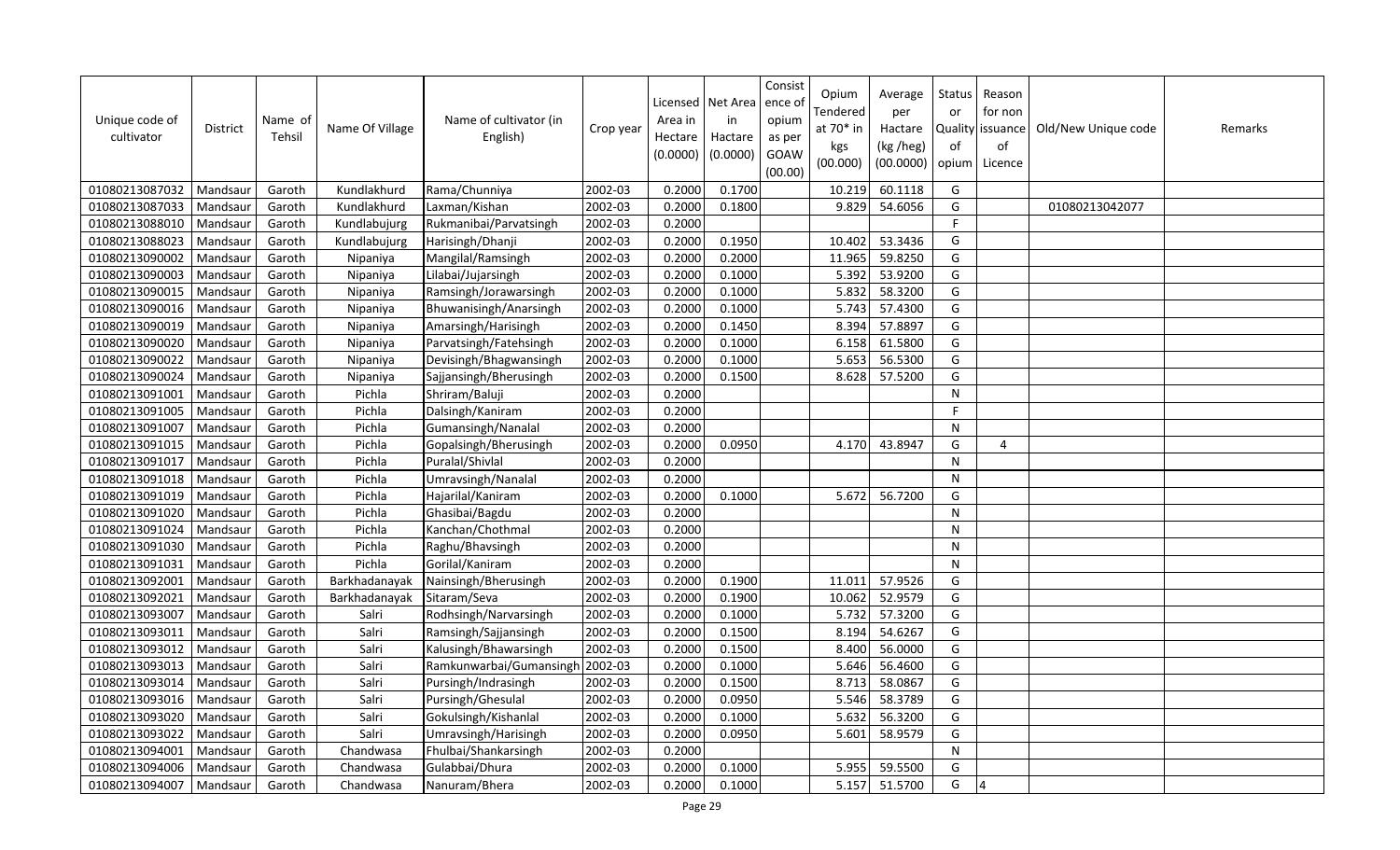| Unique code of<br>cultivator | District | Name of<br>Tehsil | Name Of Village | Name of cultivator (in<br>English)         | Crop year | Area in<br>Hectare<br>(0.0000) | Licensed   Net Area<br>in<br>Hactare<br>(0.0000) | Consist<br>ence of<br>opium<br>as per<br>GOAW<br>(00.00) | Opium<br>Tendered<br>at 70* in<br>kgs<br>(00.000) | Average<br>per<br>Hactare<br>(kg /heg)<br>(00.0000) | Status<br>or<br>Quality<br>of<br>opium | Reason<br>for non<br>issuance<br>of<br>Licence | Old/New Unique code | Remarks            |
|------------------------------|----------|-------------------|-----------------|--------------------------------------------|-----------|--------------------------------|--------------------------------------------------|----------------------------------------------------------|---------------------------------------------------|-----------------------------------------------------|----------------------------------------|------------------------------------------------|---------------------|--------------------|
| 01080213094009               | Mandsaur | Garoth            | Chandwasa       | Ramsukh/Bherulal                           | 2002-03   | 0.2000                         |                                                  |                                                          |                                                   |                                                     | N                                      |                                                |                     |                    |
| 01080213094012               | Mandsaur | Garoth            | Chandwasa       | Rameshchand/Tarachand                      | 2002-03   | 0.2000                         | 0.1500                                           |                                                          | 8.959                                             | 59.7267                                             | G                                      |                                                |                     |                    |
| 01080213094014               | Mandsaur | Garoth            | Chandwasa       | Abdulkarim/Gafurkha                        | 2002-03   | 0.2000                         | 0.1500                                           |                                                          | 8.706                                             | 58.0400                                             | G                                      |                                                |                     |                    |
| 01080213094017               | Mandsaur | Garoth            | Chandwasa       | Delipkumar/Rupa                            | 2002-03   | 0.2000                         | 0.1050                                           |                                                          | 5.588                                             | 53.2190                                             | G                                      |                                                |                     |                    |
| 01080213094021               | Mandsaur | Garoth            | Chandwasa       | Gangabai/Mangilal                          | 2002-03   | 0.2000                         | 0.0950                                           |                                                          | 5.354                                             | 56.3579                                             | G                                      |                                                |                     |                    |
| 01080213094022               | Mandsaur | Garoth            | Chandwasa       | Dhuribai/Motilal                           | 2002-03   | 0.2000                         | 0.1550                                           |                                                          | 8.764                                             | 56.5419                                             | G                                      |                                                |                     |                    |
| 01080213094023               | Mandsaur | Garoth            | Chandwasa       | Premnarayan/Surajpuri                      | 2002-03   | 0.2000                         |                                                  |                                                          |                                                   |                                                     | $\mathsf{N}$                           |                                                |                     |                    |
| 01080213094030               | Mandsaur | Garoth            | Chandwasa       | Satayanarayan/Pura                         | 2002-03   | 0.2000                         |                                                  |                                                          |                                                   |                                                     | $\mathsf{N}$                           |                                                |                     |                    |
| 01080213094033               | Mandsaur | Garoth            | Chandwasa       | Kachrulal/Kanhiyalal                       | 2002-03   | 0.2000                         | 0.1000                                           |                                                          | 5.219                                             | 52.1900                                             | G                                      |                                                |                     |                    |
| 01080213094035               | Mandsaur | Garoth            | Chandwasa       | Rughnath/Nanda                             | 2002-03   | 0.2000                         |                                                  |                                                          |                                                   |                                                     | $\mathsf F$                            |                                                |                     |                    |
| 01080213094042               | Mandsau  | Garoth            | Chandwasa       | Dhannibai/Panibai                          | 2002-03   | 0.2000                         |                                                  |                                                          |                                                   |                                                     | ${\sf N}$                              |                                                |                     |                    |
| 01080213094046               | Mandsaur | Garoth            | Chandwasa       | Juzar/Shankar                              | 2002-03   | 0.2000                         | 0.1000                                           |                                                          | 5.393                                             | 53.9300                                             | G                                      |                                                |                     |                    |
| 01080213094047               | Mandsaur | Garoth            | Chandwasa       | Laxman/Shankarlal                          | 2002-03   | 0.2000                         | 0.1000                                           |                                                          | 5.506                                             | 55.0600                                             | G                                      |                                                |                     |                    |
| 01080213094048               | Mandsaur | Garoth            | Chandwasa       | Shankarlal/Dola                            | 2002-03   | 0.2000                         |                                                  |                                                          |                                                   |                                                     | N                                      |                                                |                     |                    |
| 01080213094054               | Mandsau  | Garoth            | Chandwasa       | Surjibai/Satyanarayan                      | 2002-03   | 0.2000                         | 0.1000                                           |                                                          | 5.581                                             | 55.8100                                             | G                                      |                                                |                     |                    |
| 01080213094055               | Mandsaur | Garoth            | Chandwasa       | Shivkaran/Satyanarayan                     | 2002-03   | 0.2000                         |                                                  |                                                          |                                                   |                                                     | $\mathsf{N}$                           |                                                |                     | Transfer/Kherkhedi |
| 01080213094059               | Mandsaur | Garoth            | Chandwasa       | Mohanlal/Bherulal                          | 2002-03   | 0.2000                         |                                                  |                                                          |                                                   |                                                     | N                                      |                                                |                     |                    |
| 01080213094064               | Mandsaur | Garoth            | Chandwasa       | Bhuwanibai/Mangilal                        | 2002-03   | 0.2000                         |                                                  |                                                          |                                                   |                                                     | $\mathsf{F}$                           |                                                |                     |                    |
| 01080213094065               | Mandsaur | Garoth            | Chandwasa       | Bhuwanishankar/Nathulal                    | 2002-03   | 0.2000                         | 0.1000                                           |                                                          | 6.049                                             | 60.4900                                             | G                                      |                                                |                     |                    |
| 01080213094066               | Mandsaur | Garoth            | Chandwasa       | Laxminarayan/Puralal                       | 2002-03   | 0.2000                         | 0.0950                                           |                                                          | 4.885                                             | 51.4211                                             | G                                      | $\overline{A}$                                 |                     |                    |
| 01080213094067               | Mandsaur | Garoth            | Chandwasa       | Girdharilal/Pannalal                       | 2002-03   | 0.2000                         |                                                  |                                                          |                                                   |                                                     | N                                      |                                                |                     |                    |
| 01080213094070               | Mandsaur | Garoth            | Chandwasa       | Prabhudas/Dharamdas                        | 2002-03   | 0.2000                         | 0.1000                                           |                                                          | 6.303                                             | 63.0300                                             | G                                      |                                                |                     |                    |
| 01080213094076               | Mandsaur | Garoth            | Chandwasa       | Ashokkumar/Mohanlal                        | 2002-03   | 0.2000                         | 0.1950                                           |                                                          | 10.325                                            | 52.9487                                             | G                                      |                                                |                     |                    |
| 01080213094079               | Mandsaur | Garoth            | Chandwasa       | Bhagwansingh/Khumansingh 2002-03           |           | 0.2000                         |                                                  |                                                          |                                                   |                                                     | N                                      |                                                |                     |                    |
| 01080213094080               | Mandsaur | Garoth            | Chandwasa       | Gumansingh/Ramsingh                        | 2002-03   | 0.2000                         | 0.1500                                           |                                                          | 8.236                                             | 54.9067                                             | G                                      |                                                |                     |                    |
| 01080213095001               | Mandsaur | Garoth            |                 | chandwasa Ka Khadi Gangaram/Ramsingh       | 2002-03   | 0.2000                         | 0.2000                                           |                                                          | 12.508                                            | 62.5400                                             | G                                      |                                                |                     |                    |
| 01080213095004               | Mandsaur | Garoth            |                 | Chandwasa Ka Khadi Kachrusingh/Kishanlal   | 2002-03   | 0.2000                         | 0.2000                                           |                                                          | 11.781                                            | 58.9050                                             | G                                      |                                                |                     |                    |
| 01080213095005               | Mandsau  | Garoth            |                 | Chandwasa Ka Khad Gopalsingh/Pursingh      | 2002-03   | 0.2000                         | 0.1000                                           |                                                          | 6.068                                             | 60.6800                                             | G                                      |                                                |                     |                    |
| 01080213095006               | Mandsau  | Garoth            |                 | handwasa Ka Khad Bhawarbai/Pursingh        | 2002-03   | 0.2000                         | 0.1000                                           |                                                          | 6.004                                             | 60.0400                                             | G                                      |                                                |                     |                    |
| 01080213095009               | Mandsaur | Garoth            |                 | Chandwasa Ka Khadi Yashwantsingh/Dalesingh | 2002-03   | 0.2000                         | 0.2050                                           |                                                          | 11.606                                            | 56.6146                                             | G                                      | $\overline{4}$                                 |                     |                    |
| 01080213096004               | Mandsaur | Garoth            | Tolakhadi       | Kanwarlal/Kishan                           | 2002-03   | 0.2000                         | 0.1000                                           |                                                          | 6.031                                             | 60.3100                                             | G                                      |                                                |                     |                    |
| 01080213096005               | Mandsau  | Garoth            | Tolakhadi       | Safi mo./Sakur mo.                         | 2002-03   | 0.2000                         | 0.1500                                           |                                                          | 8.245                                             | 54.9667                                             | G                                      |                                                |                     |                    |
| 01080213096008               | Mandsaur | Garoth            | Tolakhadi       | Nandubai/Dalu                              | 2002-03   | 0.2000                         | 0.1000                                           |                                                          | 4.811                                             | 48.1100                                             | G                                      | $\overline{4}$                                 |                     |                    |
| 01080213096015               | Mandsaur | Garoth            | Tolakhadi       | Dhapubai/Mangilal                          | 2002-03   | 0.2000                         | 0.0950                                           |                                                          | 5.250                                             | 55.2632                                             | G                                      |                                                |                     |                    |
| 01080213097001               | Mandsaur | Garoth            | Bhundiya        | Mohanlal/Ukarlal                           | 2002-03   | 0.2000                         | 0.1500                                           |                                                          | 8.593                                             | 57.2867                                             | G                                      |                                                |                     |                    |
| 01080213097002               | Mandsaur | Garoth            | Bhundiya        | Nandubai/Bhagwan                           | 2002-03   | 0.2000                         | 0.2000                                           |                                                          | 10.594                                            | 52.9700                                             | G                                      |                                                |                     |                    |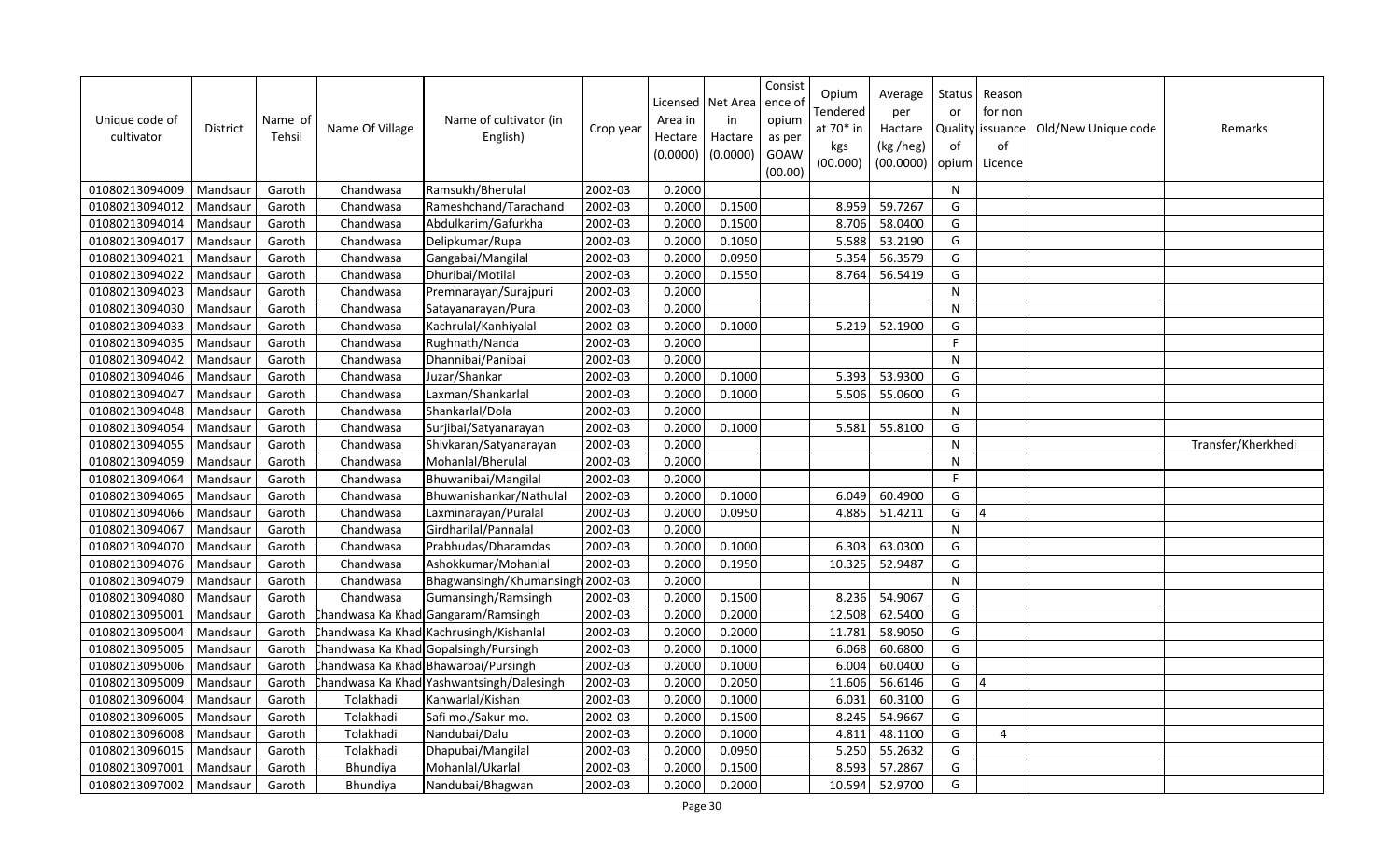| Unique code of<br>cultivator | <b>District</b> | Name of<br>Tehsil | Name Of Village | Name of cultivator (in<br>English) | Crop year | Licensed<br>Area in<br>Hectare<br>(0.0000) | Net Area<br>in<br>Hactare<br>(0.0000) | Consist<br>ence of<br>opium<br>as per<br><b>GOAW</b><br>(00.00) | Opium<br>Tendered<br>at 70* in<br>kgs<br>(00.000) | Average<br>per<br>Hactare<br>(kg /heg)<br>(00.0000) | <b>Status</b><br>or<br>of<br>opium | Reason<br>for non<br>Quality issuance<br>of<br>Licence | Old/New Unique code | Remarks                        |
|------------------------------|-----------------|-------------------|-----------------|------------------------------------|-----------|--------------------------------------------|---------------------------------------|-----------------------------------------------------------------|---------------------------------------------------|-----------------------------------------------------|------------------------------------|--------------------------------------------------------|---------------------|--------------------------------|
| 01080213097003               | Mandsaur        | Garoth            | Bhundiya        | Shambhusingh/Madhusingh 2002-03    |           | 0.2000                                     | 0.2000                                |                                                                 | 12.080                                            | 60.4000                                             | G                                  |                                                        |                     |                                |
| 01080213097004               | Mandsaur        | Garoth            | Bhundiya        | Chandersingh/Ramsingh              | 2002-03   | 0.2000                                     | 0.1000                                |                                                                 | 5.721                                             | 57.2100                                             | G                                  |                                                        |                     |                                |
| 01080213097007               | Mandsaur        | Garoth            | Bhundiya        | Parvatsingh/Shivsingh              | 2002-03   | 0.2000                                     | 0.1000                                |                                                                 | 5.820                                             | 58.2000                                             | G                                  |                                                        |                     |                                |
| 01080213097009               | Mandsaur        | Garoth            | Bhundiya        | Shivdas/Balmukanddas               | 2002-03   | 0.2000                                     | 0.1950                                |                                                                 | 10.407                                            | 53.3692                                             | G                                  |                                                        |                     |                                |
| 01080213097010               | Mandsaur        | Garoth            | Bhundiya        | Bhagwansingh/Ukarsingh             | 2002-03   | 0.2000                                     | 0.2000                                |                                                                 | 11.536                                            | 57.6800                                             | G                                  |                                                        |                     |                                |
| 01080213097012               | Mandsaur        | Garoth            | Bhundiya        | Samantsingh/Ramsingh               | 2002-03   | 0.2000                                     | 0.1700                                |                                                                 | 9.248                                             | 54.4000                                             | G                                  |                                                        |                     |                                |
| 01080213097016               | Mandsaur        | Garoth            | Bhundiya        | Pursingh/Bapulal                   | 2002-03   | 0.2000                                     | 0.1950                                |                                                                 | 10.793                                            | 55.3487                                             | G                                  |                                                        |                     | Transfer/bagunia               |
| 01080213097018               | Mandsaur        | Garoth            | Bhundiya        | Kalusingh/Parvatsingh              | 2002-03   | 0.2000                                     | 0.1450                                |                                                                 | 8.009                                             | 55.2345                                             | G                                  |                                                        |                     |                                |
| 01080213097024               | Mandsaur        | Garoth            | Bhundiya        | Shambhusingh/Dhulsingh             | 2002-03   | 0.2000                                     | 0.2000                                |                                                                 | 10.684                                            | 53.4200                                             | G                                  |                                                        |                     |                                |
| 01080213097027               | Mandsaur        | Garoth            | Bhundiya        | Bhawarlal/Narsinghlal              | 2002-03   | 0.2000                                     | 0.1500                                |                                                                 | 8.785                                             | 58.5667                                             | G                                  |                                                        |                     |                                |
| 01080213097028               | Mandsaur        | Garoth            | Bhundiya        | Kalusingh/Nathusingh               | 2002-03   | 0.2000                                     | 0.1500                                |                                                                 | 8.477                                             | 56.5133                                             | G                                  |                                                        |                     | Transfer/chandwasa ka<br>kheda |
| 01080213097029               | Mandsaur        | Garoth            | Bhundiya        | Arjunsingh/Bhuwanisingh            | 2002-03   | 0.2000                                     | 0.1600                                |                                                                 | 9.212                                             | 57.5750                                             | G                                  |                                                        |                     | Transfer/bagunia               |
| 01080213098001               | Mandsaur        | Garoth            | Agar            | Kasturibai/Ratanlal                | 2002-03   | 0.2000                                     | 0.0950                                |                                                                 | 5.194                                             | 54.6737                                             | G                                  |                                                        |                     |                                |
| 01080213098002               | Mandsaur        | Garoth            | Agar            | Ramsingh/Kachru                    | 2002-03   | 0.2000                                     | 0.0950                                |                                                                 | 5.462                                             | 57.4947                                             | G                                  |                                                        |                     |                                |
| 01080213098005               | Mandsaur        | Garoth            | Agar            | Nathulal/Mangilal                  | 2002-03   | 0.2000                                     | 0.1000                                |                                                                 | 5.931                                             | 59.3100                                             | G                                  |                                                        |                     |                                |
| 01080213098007               | Mandsaur        | Garoth            | Agar            | Bhawarlal/Kasiram                  | 2002-03   | 0.2000                                     | 0.0950                                |                                                                 | 5.106                                             | 53.7474                                             | G                                  |                                                        |                     | name change                    |
| 01080213098009               | Mandsaur        | Garoth            | Agar            | Ramsukhibai/Motilal                | 2002-03   | 0.2000                                     |                                       |                                                                 |                                                   |                                                     | N                                  |                                                        |                     |                                |
| 01080213098011               | Mandsaur        | Garoth            | Agar            | Rukmanibai/Bardilal                | 2002-03   | 0.2000                                     |                                       |                                                                 |                                                   |                                                     | N                                  |                                                        |                     |                                |
| 01080213098015               | Mandsaur        | Garoth            | Agar            | Banshilal/Balu                     | 2002-03   | 0.2000                                     | 0.0950                                |                                                                 | 5.621                                             | 59.1684                                             | G                                  |                                                        |                     |                                |
| 01080213098017               | Mandsaur        | Garoth            | Agar            | Ukarlal/Kalu                       | 2002-03   | 0.2000                                     | 0.1650                                |                                                                 | 10.557                                            | 63.9818                                             | G                                  |                                                        |                     |                                |
| 01080213098018               | Mandsaur        | Garoth            | Agar            | Shambhulal/Ramlal                  | 2002-03   | 0.2000                                     | 0.2000                                |                                                                 | 10.492                                            | 52.4600                                             | G                                  |                                                        |                     |                                |
| 01080213098020               | Mandsaur        | Garoth            | Agar            | Balaram/Cunnilal                   | 2002-03   | 0.2000                                     |                                       |                                                                 |                                                   |                                                     | ${\sf N}$                          |                                                        |                     |                                |
| 01080213098022               | Mandsaur        | Garoth            | Agar            | Laxminarayan/Cunnilal              | 2002-03   | 0.2000                                     | 0.1900                                |                                                                 | 10.372                                            | 54.5895                                             | G                                  |                                                        |                     |                                |
| 01080213098030               | Mandsaur        | Garoth            | Agar            | Gitabai/Shankarlal                 | 2002-03   | 0.2000                                     | 0.1000                                |                                                                 | 4.824                                             | 48.2400                                             | G                                  | 4                                                      |                     |                                |
| 01080213098036               | Mandsaur        | Garoth            | Agar            | Kaluram/Bhanwarlal                 | 2002-03   | 0.2000                                     | 0.1000                                |                                                                 | 5.489                                             | 54.8900                                             | G                                  |                                                        |                     |                                |
| 01080213098037               | Mandsaur        | Garoth            | Agar            | Laxminarayan/Ramnarayan            | 2002-03   | 0.2000                                     | 0.2000                                |                                                                 | 10.762                                            | 53.8100                                             | G                                  |                                                        |                     |                                |
| 01080213098039               | Mandsaur        | Garoth            | Agar            | Aasharam/Narsinghlal               | 2002-03   | 0.2000                                     | 0.1050                                |                                                                 | 5.986                                             | 57.0095                                             | G                                  |                                                        |                     |                                |
| 01080213098046               | Mandsaur        | Garoth            | Agar            | Udaylal/Ratanlal                   | 2002-03   | 0.2000                                     | 0.1550                                |                                                                 | 8.449                                             | 54.5097                                             | G                                  |                                                        |                     |                                |
| 01080213098047               | Mandsaur        | Garoth            | Agar            | Karibai/Bherulal                   | 2002-03   | 0.2000                                     | 0.1000                                |                                                                 | 4.361                                             | 43.6100                                             | G                                  | 4                                                      |                     |                                |
| 01080213098048               | Mandsaur        | Garoth            | Agar            | Gopal/Baluji                       | 2002-03   | 0.2000                                     | 0.1000                                |                                                                 | 5.666                                             | 56.6600                                             | G                                  |                                                        |                     |                                |
| 01080213098049               | Mandsaur        | Garoth            | Agar            | Shivram/Hariram                    | 2002-03   | 0.2000                                     | 0.1000                                |                                                                 | 5.935                                             | 59.3500                                             | G                                  |                                                        |                     |                                |
| 01080213098050               | Mandsaur        | Garoth            | Agar            | Udayram/Kishanlal                  | 2002-03   | 0.2000                                     | 0.0950                                |                                                                 | 5.412                                             | 56.9684                                             | G                                  |                                                        |                     |                                |
| 01080213098051               | Mandsaur        | Garoth            | Agar            | Kaluram/Tulsiram                   | 2002-03   | 0.2000                                     |                                       |                                                                 |                                                   |                                                     | ${\sf N}$                          |                                                        |                     |                                |
| 01080213098052               | Mandsaur        | Garoth            | Agar            | Shivnarayan/Rajaram                | 2002-03   | 0.2000                                     | 0.1000                                |                                                                 | 5.234                                             | 52.3400                                             | G                                  |                                                        |                     |                                |
| 01080213098053               | Mandsaur        | Garoth            | Agar            | Gangaram/Kishanji                  | 2002-03   | 0.2000                                     | 0.1000                                |                                                                 | 5.617                                             | 56.1700                                             | G                                  |                                                        |                     |                                |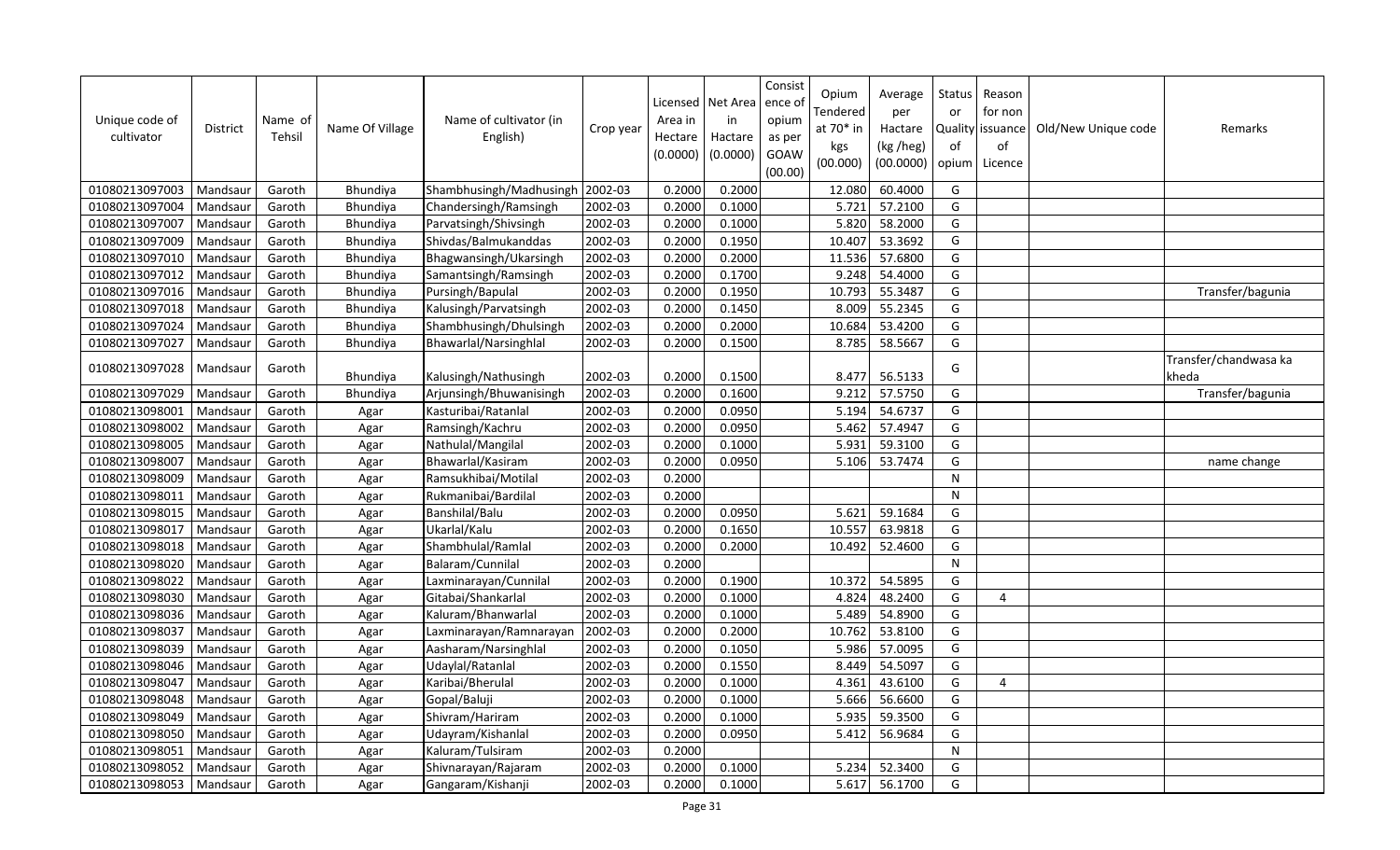| Unique code of<br>cultivator | <b>District</b> | Name of<br>Tehsil | Name Of Village | Name of cultivator (in<br>English) | Crop year | Area in<br>Hectare<br>(0.0000) | Licensed   Net Area<br>in<br>Hactare<br>(0.0000) | Consist<br>ence of<br>opium<br>as per<br>GOAW<br>(00.00) | Opium<br>Tendered<br>at 70* in<br>kgs<br>(00.000) | Average<br>per<br>Hactare<br>(kg /heg)<br>(00.0000) | Status<br>or<br>Quality<br>of<br>opium | Reason<br>for non<br>issuance<br>of<br>Licence | Old/New Unique code | Remarks               |
|------------------------------|-----------------|-------------------|-----------------|------------------------------------|-----------|--------------------------------|--------------------------------------------------|----------------------------------------------------------|---------------------------------------------------|-----------------------------------------------------|----------------------------------------|------------------------------------------------|---------------------|-----------------------|
| 01080213098054               | Mandsaur        | Garoth            | Agar            | Dayaram/Puralal                    | 2002-03   | 0.2000                         | 0.1400                                           |                                                          | 7.471                                             | 53.3643                                             | G                                      |                                                |                     |                       |
| 01080213098056               | Mandsaur        | Garoth            | Agar            | Basantilal/Mangilal                | 2002-03   | 0.2000                         | 0.2050                                           |                                                          | 5.130                                             | 25.0244                                             | G                                      | 4                                              |                     |                       |
| 01080213098057               | Mandsaur        | Garoth            | Agar            | Ramkaran/Kanwarlal                 | 2002-03   | 0.2000                         | 0.1850                                           |                                                          | 9.601                                             | 51.8973                                             | G                                      | 4                                              |                     |                       |
| 01080213098058               | Mandsaur        | Garoth            | Agar            | Satyanarayan/Lalji                 | 2002-03   | 0.2000                         |                                                  |                                                          |                                                   |                                                     | N                                      |                                                |                     |                       |
| 01080213098059               | Mandsaur        | Garoth            | Agar            | Shankarlal/Mangilal                | 2002-03   | 0.2000                         |                                                  |                                                          |                                                   |                                                     | $\mathsf{N}$                           |                                                |                     |                       |
| 01080213098060               | Mandsaur        | Garoth            | Agar            | Nandlal/Bhonilal                   | 2002-03   | 0.2000                         | 0.0950                                           |                                                          | 5.359                                             | 56.4105                                             | G                                      |                                                |                     |                       |
| 01080213098061               | Mandsaur        | Garoth            | Agar            | Bherulal/Bagdiram                  | 2002-03   | 0.2000                         | 0.1050                                           |                                                          | 5.907                                             | 56.2571                                             | G                                      |                                                |                     |                       |
| 01080213098062               | Mandsaur        | Garoth            | Agar            | Shankarlal/Kishor                  | 2002-03   | 0.2000                         | 0.1000                                           |                                                          | 5.683                                             | 56.8300                                             | G                                      |                                                |                     |                       |
| 01080213098063               | Mandsau         | Garoth            | Agar            | Ramdayal/Kanwarlal                 | 2002-03   | 0.2000                         | 0.1050                                           |                                                          | 5.049                                             | 48.0857                                             | G                                      | $\overline{4}$                                 |                     |                       |
| 01080213098064               | Mandsaur        | Garoth            | Agar            | Prahlad/Devilal                    | 2002-03   | 0.2000                         | 0.1000                                           |                                                          | 5.070                                             | 50.7000                                             | G                                      | $\overline{4}$                                 |                     |                       |
| 01080213098065               | Mandsau         | Garoth            | Agar            | Puskar/Devilal                     | 2002-03   | 0.2000                         | 0.1000                                           |                                                          | 4.917                                             | 49.1700                                             | G                                      | $\overline{4}$                                 |                     |                       |
| 01080213098068               | Mandsau         | Garoth            | Agar            | Bherulal/Mangilal                  | 2002-03   | 0.2000                         | 0.1900                                           |                                                          | 9.996                                             | 52.6105                                             | G                                      |                                                |                     |                       |
| 01080213098070               | Mandsaur        | Garoth            | Agar            | Ramgopal/Bagdiram                  | 2002-03   | 0.2000                         | 0.1000                                           |                                                          | 5.395                                             | 53.9500                                             | G                                      |                                                |                     |                       |
| 01080213098071               | Mandsaur        | Garoth            | Agar            | Bagdiram/Mangilal                  | 2002-03   | 0.2000                         | 0.1450                                           |                                                          | 7.952                                             | 54.8414                                             | G                                      |                                                |                     |                       |
| 01080213098072               | Mandsau         | Garoth            | Agar            | Sitaram/Chunnya                    | 2002-03   | 0.2000                         | 0.1100                                           |                                                          | 6.295                                             | 57.2273                                             | G                                      |                                                |                     |                       |
| 01080213098073               | Mandsaur        | Garoth            | Agar            | Samandbai/Amra                     | 2002-03   | 0.2000                         | 0.1050                                           |                                                          | 6.709                                             | 63.8952                                             | G                                      |                                                |                     |                       |
| 01080213098075               | Mandsaur        | Garoth            | Agar            | Bherulal/Laxminarayan              | 2002-03   | 0.2000                         | 0.1150                                           |                                                          | 5.968                                             | 51.8957                                             | G                                      | 4                                              |                     |                       |
| 01080213098076               | Mandsaur        | Garoth            | Agar            | Kanyabai/Prahlad                   | 2002-03   | 0.2000                         | 0.1000                                           |                                                          | 4.903                                             | 49.0300                                             | G                                      | 4                                              |                     |                       |
| 01080213098077               | Mandsaur        | Garoth            | Agar            | Bherulal/Aamarchand                | 2002-03   | 0.2000                         | 0.1000                                           |                                                          | 5.449                                             | 54.4900                                             | G                                      |                                                |                     |                       |
| 01080213099002               | Mandsaur        | Garoth            | Hatai           | Ramnarayan/Ukarlal                 | 2002-03   | 0.2000                         | 0.1000                                           |                                                          | 5.550                                             | 55.5000                                             | G                                      |                                                |                     |                       |
| 01080213099005               | Mandsaur        | Garoth            | Hatai           | Ramlal/Mangilal                    | 2002-03   | 0.2000                         | 0.2000                                           |                                                          | 11.162                                            | 55.8100                                             | G                                      |                                                |                     |                       |
| 01080213099006               | Mandsaur        | Garoth            | Hatai           | Satyanarayan/Bhagwansingh 2002-03  |           | 0.2000                         | 0.1950                                           |                                                          | 11.698                                            | 59.9897                                             | G                                      |                                                |                     |                       |
| 01080213099007               | Mandsaur        | Garoth            | Hatai           | Ramsingh/kalusingh                 | 2002-03   | 0.2000                         | 0.2000                                           |                                                          | 11.971                                            | 59.8550                                             | G                                      |                                                |                     |                       |
| 01080213099009               | Mandsaur        | Garoth            | Hatai           | Harisingh/Nirbhaysingh             | 2002-03   | 0.2000                         | 0.1950                                           |                                                          | 10.707                                            | 54.9077                                             | G                                      |                                                |                     |                       |
| 01080213099010               | Mandsaur        | Garoth            | Hatai           | Mangilal/Heera                     | 2002-03   | 0.2000                         | 0.1000                                           |                                                          | 5.601                                             | 56.0100                                             | G                                      |                                                |                     | Transfer/Kherkhedi    |
| 01080213099011               | Mandsaur        | Garoth            | Hatai           | Govardhansingh/Madhavsing          | 2002-03   | 0.2000                         | 0.1500                                           |                                                          | 8.062                                             | 53.7467                                             | G                                      |                                                |                     |                       |
| 01080213099013               | Mandsaur        | Garoth            | Hatai           | Kalusingh/Pursingh                 | 2002-03   | 0.2000                         | 0.1500                                           |                                                          | 8.588                                             | 57.2533                                             | G                                      |                                                |                     |                       |
| 01080213099014               | Mandsau         | Garoth            | Hatai           | Sitaram/Jagannath                  | 2002-03   | 0.2000                         | 0.1000                                           |                                                          | 5.412                                             | 54.1200                                             | G                                      |                                                |                     | Transfer/Ankali Diwan |
| 01080213099015               | Mandsau         | Garoth            | Hatai           | Kanhiyalal/Jagannath               | 2002-03   | 0.2000                         | 0.1000                                           |                                                          | 5.297                                             | 52.9700                                             | G                                      |                                                |                     |                       |
| 01080213099016               | Mandsau         | Garoth            | Hatai           | Gangabai/Bhonisingh                | 2002-03   | 0.2000                         | 0.1950                                           |                                                          | 10.363                                            | 53.1436                                             | G                                      |                                                |                     |                       |
| 01080213099017               | Mandsaur        | Garoth            | Hatai           | Raghuveersingh/Devisingh           | 2002-03   | 0.2000                         | 0.1150                                           |                                                          | 6.305                                             | 54.8261                                             | G                                      |                                                |                     |                       |
| 01080213099020               | Mandsau         | Garoth            | Hatai           | Shivsingh/Satyanarayan             | 2002-03   | 0.2000                         | 0.1950                                           |                                                          | 10.773                                            | 55.2462                                             | G                                      |                                                |                     |                       |
| 01080213099021               | Mandsaur        | Garoth            | Hatai           | Shankarsingh/Pursingh              | 2002-03   | 0.2000                         | 0.2000                                           |                                                          | 11.205                                            | 56.0250                                             | G                                      |                                                |                     |                       |
| 01080213099022               | Mandsaur        | Garoth            | Hatai           | Narayansingh/Ramsingh              | 2002-03   | 0.2000                         | 0.2000                                           |                                                          | 11.399                                            | 56.9950                                             | G                                      |                                                |                     |                       |
| 01080213099023               | Mandsaur        | Garoth            | Hatai           | Laxman/Puraji                      | 2002-03   | 0.2000                         | 0.1000                                           |                                                          | 5.398                                             | 53.9800                                             | G                                      |                                                |                     |                       |
| 01080213099024               | Mandsaur        | Garoth            | Hatai           | Chatribai/Fatta                    | 2002-03   | 0.2000                         | 0.1450                                           |                                                          | 8.144                                             | 56.1655                                             | G                                      |                                                |                     |                       |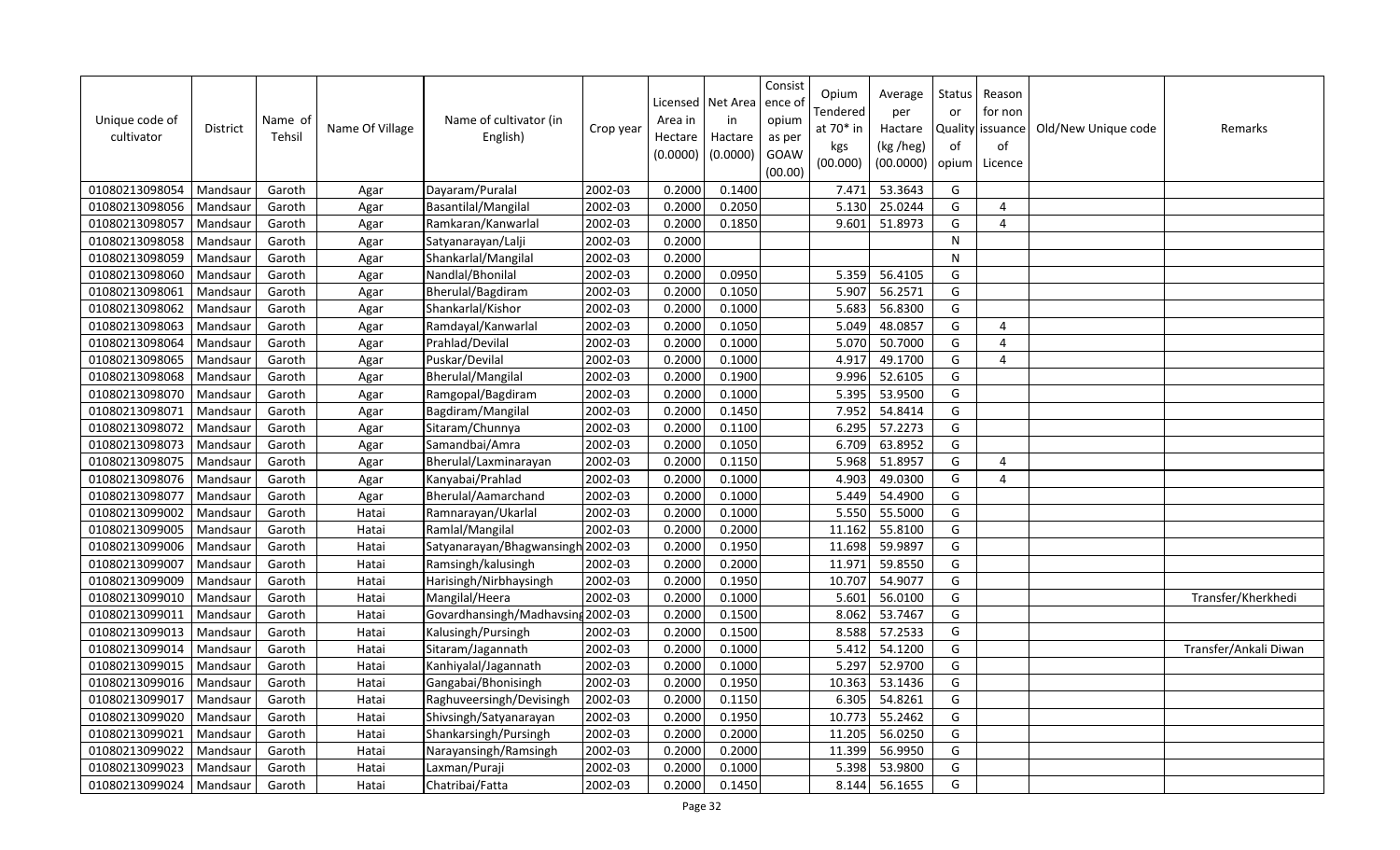| Unique code of<br>cultivator | <b>District</b> | Name of<br>Tehsil | Name Of Village | Name of cultivator (in<br>English) | Crop year | Licensed<br>Area in<br>Hectare<br>(0.0000) | Net Area<br>in<br>Hactare<br>(0.0000) | Consist<br>ence of<br>opium<br>as per<br>GOAW<br>(00.00) | Opium<br>Tendered<br>at 70* in<br>kgs<br>(00.000) | Average<br>per<br>Hactare<br>(kg /heg)<br>(00.0000) | Status<br>or<br>of<br>opium | Reason<br>for non<br>Quality issuance<br>of<br>Licence | Old/New Unique code | Remarks           |
|------------------------------|-----------------|-------------------|-----------------|------------------------------------|-----------|--------------------------------------------|---------------------------------------|----------------------------------------------------------|---------------------------------------------------|-----------------------------------------------------|-----------------------------|--------------------------------------------------------|---------------------|-------------------|
| 01080213099025               | Mandsaur        | Garoth            | Hatai           | Dashratsingh/Devisingh             | 2002-03   | 0.2000                                     | 0.1600                                |                                                          | 8.507                                             | 53.1688                                             | G                           |                                                        |                     |                   |
| 01080213099026               | Mandsaur        | Garoth            | Hatai           | Dhapubai/Dhulji                    | 2002-03   | 0.2000                                     | 0.1500                                |                                                          | 8.312                                             | 55.4133                                             | G                           |                                                        |                     |                   |
| 01080213099027               | Mandsaur        | Garoth            | Hatai           | Unkarlal/Dhura                     | 2002-03   | 0.2000                                     | 0.1100                                |                                                          | 6.018                                             | 54.7091                                             | G                           |                                                        |                     |                   |
| 01080213101004               | Mandsaur        | Garoth            | Panderiya       | Unkarlal/Shankarlal                | 2002-03   | 0.2000                                     | 0.2000                                |                                                          | 12.400                                            | 62.0000                                             | G                           |                                                        |                     |                   |
| 01080213101009               | Mandsaur        | Garoth            | Panderiya       | Bamnibai/Mangilal                  | 2002-03   | 0.2000                                     | 0.2000                                |                                                          | 11.936                                            | 59.6800                                             | G                           |                                                        |                     |                   |
| 01080213101010               | Mandsaur        | Garoth            | Panderiya       | Rupa/Bera                          | 2002-03   | 0.2000                                     | 0.2000                                |                                                          | 11.069                                            | 55.3450                                             | G                           |                                                        |                     |                   |
| 01080213101011               | Mandsaur        | Garoth            | Panderiya       | Mohammad/Roshan                    | 2002-03   | 0.2000                                     | 0.1950                                |                                                          | 10.776                                            | 55.2615                                             | G                           |                                                        | 01080213113055      |                   |
| 01080213101012               | Mandsaur        | Garoth            | Panderiya       | Ramibai/Rughnath                   | 2002-03   | 0.2000                                     | 0.2000                                |                                                          | 10.982                                            | 54.9100                                             | G                           |                                                        | 01080213104041      | Transfer/Baguniya |
| 01080213102001               | Mandsau         | Garoth            | Ari             | Kaluram/Hansraj                    | 2002-03   | 0.2000                                     | 0.1500                                |                                                          | 8.414                                             | 56.0933                                             | G                           |                                                        |                     |                   |
| 01080213102002               | Mandsaur        | Garoth            | Ari             | Bhoniram/Ramniwas                  | 2002-03   | 0.2000                                     | 0.2000                                |                                                          | 12.539                                            | 62.6950                                             | G                           |                                                        |                     |                   |
| 01080213102008               | Mandsau         | Garoth            | Ari             | Ramnarayan/Nanda                   | 2002-03   | 0.2000                                     | 0.1950                                |                                                          | 11.059                                            | 56.7128                                             | G                           |                                                        |                     |                   |
| 01080213102009               | Mandsaur        | Garoth            | Ari             | Kanhiyalal/Devilal                 | 2002-03   | 0.2000                                     | 0.1950                                |                                                          | 11.711                                            | 60.0564                                             | G                           |                                                        |                     |                   |
| 01080213102010               | Mandsau         | Garoth            | Ari             | Redheshyam/Puralal                 | 2002-03   | 0.2000                                     | 0.1950                                |                                                          | 11.214                                            | 57.5077                                             | G                           |                                                        |                     |                   |
| 01080213102012               | Mandsaur        | Garoth            | Ari             | Mangilal/Kanwarlal                 | 2002-03   | 0.2000                                     | 0.1900                                |                                                          | 11.711                                            | 61.6368                                             | G                           |                                                        |                     |                   |
| 01080213102014               | Mandsau         | Garoth            | Ari             | Amratram/Lalji                     | 2002-03   | 0.2000                                     | 0.1050                                |                                                          | 5.945                                             | 56.6190                                             | G                           |                                                        |                     |                   |
| 01080213102018               | Mandsaur        | Garoth            | Ari             | Puralal/Ukarlal                    | 2002-03   | 0.2000                                     | 0.2000                                |                                                          | 11.482                                            | 57.4100                                             | G                           |                                                        |                     |                   |
| 01080213102019               | Mandsaur        | Garoth            | Ari             | Rampratap/Chunnilal                | 2002-03   | 0.2000                                     | 0.1000                                |                                                          | 5.562                                             | 55.6200                                             | G                           |                                                        | 01080213104094      |                   |
| 01080213102020               | Mandsaur        | Garoth            | Ari             | Devilal/Kashiram                   | 2002-03   | 0.2000                                     | 0.1950                                |                                                          | 10.713                                            | 54.9385                                             | G                           |                                                        | 01080213104014      | Transfer/Baguniya |
| 01080213102021               | Mandsau         | Garoth            | Ari             | Motilal/Narayan                    | 2002-03   | 0.2000                                     | 0.1800                                |                                                          | 9.996                                             | 55.5333                                             | G                           |                                                        | 01080213104022      |                   |
| 01080213102022               | Mandsaur        | Garoth            | Ari             | Durgabai/Bhawanishankar            | 2002-03   | 0.2000                                     | 0.1000                                |                                                          | 5.520                                             | 55.2000                                             | G                           |                                                        | 01080213104034      | Transfer/Baguniya |
| 01080213102023               | Mandsaur        | Garoth            | Ari             | Radheshyam/Udaylal                 | 2002-03   | 0.2000                                     |                                       |                                                          |                                                   |                                                     | E                           |                                                        | 01080213104038      |                   |
| 01080213102024               | Mandsaur        | Garoth            | Ari             | Ramgopal/Bherulal                  | 2002-03   | 0.2000                                     | 0.1400                                |                                                          | 8.135                                             | 58.1071                                             | G                           |                                                        | 01080213104073      |                   |
| 01080213102025               | Mandsaur        | Garoth            | Ari             | Mangilal/Narayan                   | 2002-03   | 0.2000                                     | 0.1400                                |                                                          | 8.374                                             | 59.8143                                             | G                           |                                                        | 01080213104088      | Transfer/Baguniya |
| 01080213102026               | Mandsau         | Garoth            | Ari             | Shivbaks/Rama                      | 2002-03   | 0.2000                                     | 0.1900                                |                                                          | 11.386                                            | 59.9263                                             | G                           |                                                        | 01080213104103      |                   |
| 01080213102027               | Mandsaur        | Garoth            | Ari             | Laxminarayan/Kishanlal             | 2002-03   | 0.2000                                     | 0.1900                                |                                                          | 8.356                                             | 43.9789                                             | G                           | $\overline{4}$                                         | 01080213104107      |                   |
| 01080213102028               | Mandsaur        | Garoth            | Ari             | Ratanlal/Moti                      | 2002-03   | 0.2000                                     | 0.2000                                |                                                          | 11.444                                            | 57.2200                                             | G                           |                                                        | 01080213104115      |                   |
| 01080213102029               | Mandsaur        | Garoth            | Ari             | Nathulal/Kashiram                  | 2002-03   | 0.2000                                     | 0.1000                                |                                                          | 5.309                                             | 53.0900                                             | G                           |                                                        | 01080213104064      |                   |
| 01080213102030               | Mandsaur        | Garoth            | Ari             | Harlal/Madho                       | 2002-03   | 0.2000                                     | 0.0950                                |                                                          | 5.274                                             | 55.5158                                             | G                           |                                                        | 01080213104108      |                   |
| 01080213102031               | Mandsaur        | Garoth            | Ari             | Goverdhan/Kanhiyalal               | 2002-03   | 0.2000                                     | 0.2050                                |                                                          | 11.597                                            | 56.5707                                             | G                           |                                                        | 01080213104100      |                   |
| 01080213103001               | Mandsau         | Garoth            | Kherkhedi       | Bagdiram/Bapulal                   | 2002-03   | 0.2000                                     | 0.1450                                |                                                          | 8.424                                             | 58.0966                                             | G                           |                                                        |                     |                   |
| 01080213103002               | Mandsaur        | Garoth            | Kherkhedi       | Kashiram/Mathuralal                | 2002-03   | 0.2000                                     | 0.1000                                |                                                          | 5.855                                             | 58.5500                                             | G                           |                                                        |                     |                   |
| 01080213103003               | Mandsau         | Garoth            | Kherkhedi       | Shambhulal/Kaluram                 | 2002-03   | 0.2000                                     | 0.1900                                |                                                          | 11.630                                            | 61.2105                                             | G                           |                                                        |                     |                   |
| 01080213103004               | Mandsaur        | Garoth            | Kherkhedi       | Dhapubai/Salagram                  | 2002-03   | 0.2000                                     | 0.1400                                |                                                          | 8.772                                             | 62.6571                                             | G                           |                                                        |                     |                   |
| 01080213103005               | Mandsau         | Garoth            | Kherkhedi       | Puralal/Devkishan                  | 2002-03   | 0.2000                                     | 0.2050                                |                                                          | 11.169                                            | 54.4829                                             | G                           |                                                        |                     |                   |
| 01080213103006               | Mandsaur        | Garoth            | Kherkhedi       | Nirbhayram/Pyara                   | 2002-03   | 0.2000                                     | 0.1000                                |                                                          | 5.318                                             | 53.1800                                             | G                           |                                                        |                     |                   |
| 01080213103007               | Mandsaur        | Garoth            | Kherkhedi       | Shrilal/Bhanwarlal                 | 2002-03   | 0.2000                                     | 0.1000                                |                                                          | 6.127                                             | 61.2700                                             | G                           |                                                        |                     |                   |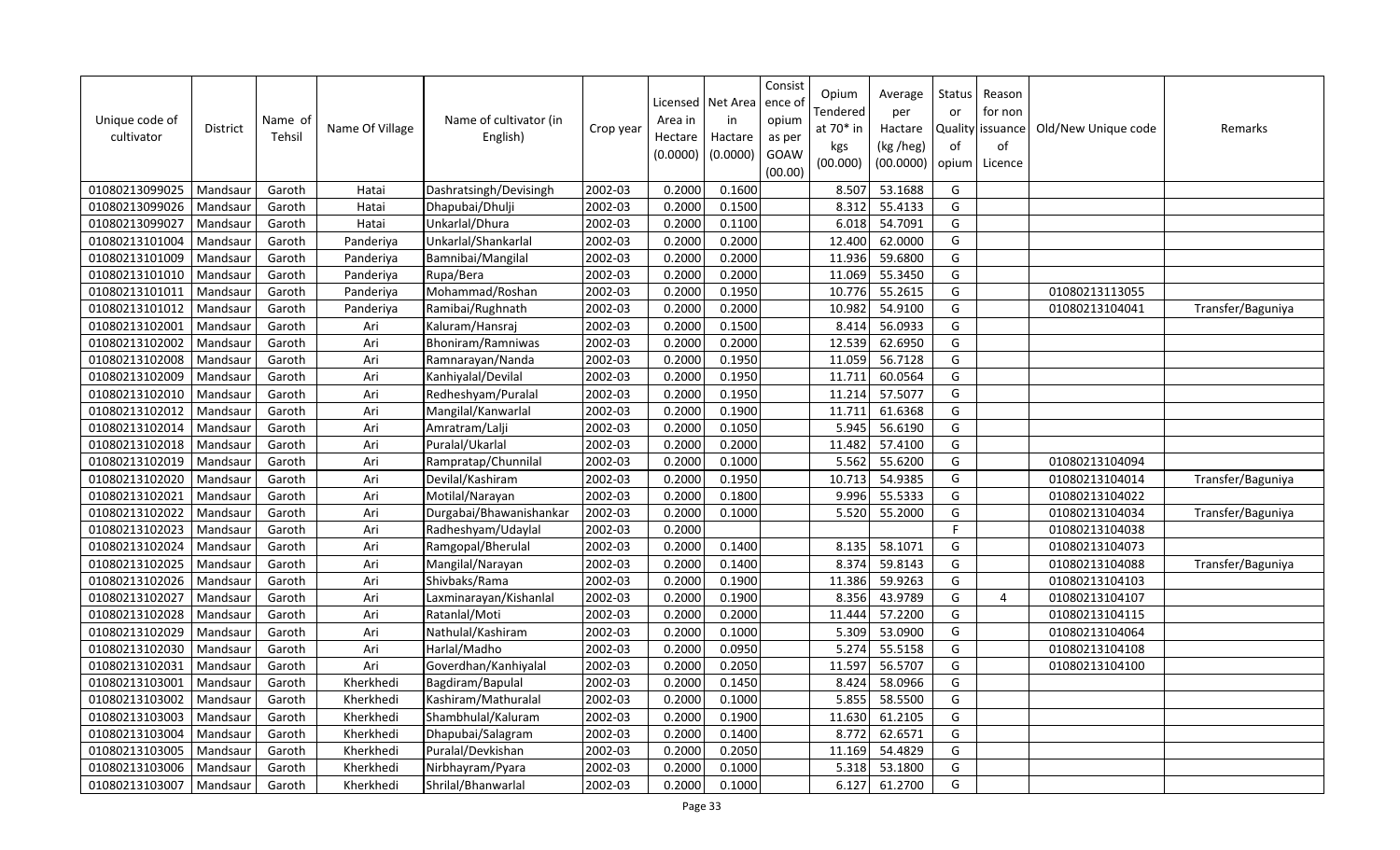| Unique code of<br>cultivator | <b>District</b> | Name of<br>Tehsil | Name Of Village | Name of cultivator (in<br>English) | Crop year | Area in<br>Hectare<br>(0.0000) | Licensed   Net Area<br>in<br>Hactare<br>(0.0000) | Consist<br>ence of<br>opium<br>as per<br>GOAW<br>(00.00) | Opium<br>Tendered<br>at 70* in<br>kgs<br>(00.000) | Average<br>per<br>Hactare<br>(kg /heg)<br>(00.0000) | Status<br>or<br>Quality<br>of<br>opium | Reason<br>for non<br>issuance<br>of<br>Licence | Old/New Unique code | Remarks     |
|------------------------------|-----------------|-------------------|-----------------|------------------------------------|-----------|--------------------------------|--------------------------------------------------|----------------------------------------------------------|---------------------------------------------------|-----------------------------------------------------|----------------------------------------|------------------------------------------------|---------------------|-------------|
| 01080213103008               | Mandsaur        | Garoth            | Kherkhedi       | Motilal/Seva                       | 2002-03   | 0.2000                         | 0.2000                                           |                                                          | 12.241                                            | 61.2050                                             | G                                      |                                                |                     |             |
| 01080213103009               | Mandsaur        | Garoth            | Kherkhedi       | Ratanbai/Kashiram                  | 2002-03   | 0.2000                         | 0.1500                                           |                                                          | 8.801                                             | 58.6733                                             | G                                      |                                                |                     |             |
| 01080213103010               | Mandsaur        | Garoth            | Kherkhedi       | Bhawarlal/Uderam                   | 2002-03   | 0.2000                         | 0.1950                                           |                                                          | 11.523                                            | 59.0923                                             | G                                      |                                                |                     |             |
| 01080213103012               | Mandsaur        | Garoth            | Kherkhedi       | Shivnarayan/Laxman                 | 2002-03   | 0.2000                         | 0.1000                                           |                                                          | 5.858                                             | 58.5800                                             | G                                      |                                                |                     |             |
| 01080213103013               | Mandsaur        | Garoth            | Kherkhedi       | Bhuwaniram/Hariram                 | 2002-03   | 0.2000                         | 0.1600                                           |                                                          | 9.372                                             | 58.5750                                             | G                                      |                                                |                     |             |
| 01080213103015               | Mandsaur        | Garoth            | Kherkhedi       | Gitabai/Shankar                    | 2002-03   | 0.2000                         | 0.1000                                           |                                                          | 5.827                                             | 58.2700                                             | G                                      |                                                |                     |             |
| 01080213103016               | Mandsaur        | Garoth            | Kherkhedi       | Bhanwarlal/Gangaram                | 2002-03   | 0.2000                         | 0.1050                                           |                                                          | 6.186                                             | 58.9143                                             | G                                      |                                                |                     |             |
| 01080213103017               | Mandsaur        | Garoth            | Kherkhedi       | Devubai/Devilal                    | 2002-03   | 0.2000                         | 0.1500                                           |                                                          | 9.652                                             | 64.3467                                             | G                                      |                                                |                     |             |
| 01080213103018               | Mandsaur        | Garoth            | Kherkhedi       | Shambhulal/Shankar                 | 2002-03   | 0.2000                         | 0.1550                                           |                                                          | 8.899                                             | 57.4129                                             | G                                      |                                                |                     |             |
| 01080213103019               | Mandsaur        | Garoth            | Kherkhedi       | Prabhulal/Wjeram                   | 2002-03   | 0.2000                         | 0.1350                                           |                                                          | 7.804                                             | 57.8074                                             | G                                      |                                                |                     |             |
| 01080213103020               | Mandsau         | Garoth            | Kherkhedi       | Nanibai/Bherulal                   | 2002-03   | 0.2000                         | 0.1500                                           |                                                          | 8.988                                             | 59.9200                                             | G                                      |                                                |                     |             |
| 01080213103021               | Mandsaur        | Garoth            | Kherkhedi       | Prabhulal/Gangaram                 | 2002-03   | 0.2000                         | 0.1100                                           |                                                          | 6.069                                             | 55.1727                                             | G                                      |                                                |                     |             |
| 01080213103022               | Mandsaur        | Garoth            | Kherkhedi       | Ukarlal/Gangaram                   | 2002-03   | 0.2000                         | 0.1050                                           |                                                          | 6.266                                             | 59.6762                                             | G                                      |                                                |                     |             |
| 01080213103023               | Mandsaur        | Garoth            | Kherkhedi       | Dudhilal/Bhuwanilal                | 2002-03   | 0.2000                         | 0.1100                                           |                                                          | 6.738                                             | 61.2545                                             | G                                      |                                                |                     |             |
| 01080213103024               | Mandsau         | Garoth            | Kherkhedi       | Shankarlal/Deva                    | 2002-03   | 0.2000                         | 0.1000                                           |                                                          | 6.036                                             | 60.3600                                             | G                                      |                                                |                     |             |
| 01080213103025               | Mandsaur        | Garoth            | Kherkhedi       | Shivnarayan/Bhawarlal              | 2002-03   | 0.2000                         | 0.1900                                           |                                                          | 11.723                                            | 61.7000                                             | G                                      |                                                |                     |             |
| 01080213103026               | Mandsaur        | Garoth            | Kherkhedi       | Shivnarayan/Devilal                | 2002-03   | 0.2000                         | 0.1500                                           |                                                          | 8.099                                             | 53.9933                                             | G                                      |                                                |                     |             |
| 01080213103027               | Mandsaur        | Garoth            | Kherkhedi       | Gopilal/Kashiram                   | 2002-03   | 0.2000                         | 0.1500                                           |                                                          | 9.426                                             | 62.8400                                             | G                                      |                                                |                     |             |
| 01080213103028               | Mandsaur        | Garoth            | Kherkhedi       | Balashankar/Deubai                 | 2002-03   | 0.2000                         | 0.0900                                           |                                                          | 5.827                                             | 64.7444                                             | G                                      |                                                |                     |             |
| 01080213103029               | Mandsaur        | Garoth            | Kherkhedi       | Devilal/Kalu                       | 2002-03   | 0.2000                         | 0.1550                                           |                                                          | 9.166                                             | 59.1355                                             | G                                      |                                                |                     |             |
| 01080213103030               | Mandsaur        | Garoth            | Kherkhedi       | Kishanlal/Girdhari                 | 2002-03   | 0.2000                         | 0.1600                                           |                                                          | 9.736                                             | 60.8500                                             | G                                      |                                                |                     |             |
| 01080213103031               | Mandsaur        | Garoth            | Kherkhedi       | Devilal/Badrilal                   | 2002-03   | 0.2000                         | 0.1100                                           |                                                          | 6.187                                             | 56.2455                                             | G                                      |                                                |                     |             |
| 01080213103032               | Mandsaur        | Garoth            | Kherkhedi       | Ranchorpuri/Shankarpuri            | 2002-03   | 0.2000                         | 0.2000                                           |                                                          | 12.389                                            | 61.9450                                             | G                                      |                                                |                     |             |
| 01080213103033               | Mandsaur        | Garoth            | Kherkhedi       | Parasram/Atmaram                   | 2002-03   | 0.2000                         | 0.1900                                           |                                                          | 12.359                                            | 65.0474                                             | G                                      |                                                |                     |             |
| 01080213103035               | Mandsaur        | Garoth            | Kherkhedi       | Bhuwanibai/Bhuwaniram              | 2002-03   | 0.2000                         | 0.1100                                           |                                                          | 6.309                                             | 57.3545                                             | G                                      |                                                |                     |             |
| 01080213103036               | Mandsaur        | Garoth            | Kherkhedi       | Shankar/Balaji                     | 2002-03   | 0.2000                         | 0.1900                                           |                                                          | 11.787                                            | 62.0368                                             | G                                      |                                                |                     |             |
| 01080213103037               | Mandsaur        | Garoth            | Kherkhedi       | Shambhupuri/Kasarpuri              | 2002-03   | 0.2000                         | 0.1050                                           |                                                          | 6.398                                             | 60.9333                                             | G                                      |                                                |                     |             |
| 01080213103038               | Mandsau         | Garoth            | Kherkhedi       | Kishanlal/Jagannath                | 2002-03   | 0.2000                         | 0.1550                                           |                                                          | 9.867                                             | 63.6581                                             | G                                      |                                                |                     |             |
| 01080213103039               | Mandsaur        | Garoth            | Kherkhedi       | Narsingh/Bherulal                  | 2002-03   | 0.2000                         | 0.1500                                           |                                                          | 9.039                                             | 60.2600                                             | G                                      |                                                |                     |             |
| 01080213103040               | Mandsaur        | Garoth            | Kherkhedi       | Ramdayal/Bapulal                   | 2002-03   | 0.2000                         | 0.2000                                           |                                                          | 11.500                                            | 57.5000                                             | G                                      |                                                |                     |             |
| 01080213103041               | Mandsaur        | Garoth            | Kherkhedi       | Prayagbai/Kishanlal                | 2002-03   | 0.2000                         | 0.1050                                           |                                                          | 6.070                                             | 57.8095                                             | G                                      |                                                |                     |             |
| 01080213103042               | Mandsau         | Garoth            | Kherkhedi       | Sitabai/Ramnarayan                 | 2002-03   | 0.2000                         | 0.0950                                           |                                                          | 5.539                                             | 58.3053                                             | G                                      |                                                |                     |             |
| 01080213103043               | Mandsaur        | Garoth            | Kherkhedi       | Bagdiram/Heera                     | 2002-03   | 0.2000                         | 0.0900                                           |                                                          | 5.466                                             | 60.7333                                             | G                                      |                                                |                     |             |
| 01080213103044               | Mandsaur        | Garoth            | Kherkhedi       | Puralal/Modiram                    | 2002-03   | 0.2000                         | 0.0950                                           |                                                          | 6.371                                             | 67.0632                                             | G                                      |                                                |                     | name change |
| 01080213103045               | Mandsaur        | Garoth            | Kherkhedi       | Mangibai/Kishanlal                 | 2002-03   | 0.2000                         | 0.1000                                           |                                                          | 5.955                                             | 59.5500                                             | G                                      |                                                |                     |             |
| 01080213103046               | Mandsaur        | Garoth            | Kherkhedi       | Ramchandra/Kashiram                | 2002-03   | 0.2000                         | 0.1500                                           |                                                          | 9.203                                             | 61.3533                                             | G                                      |                                                |                     |             |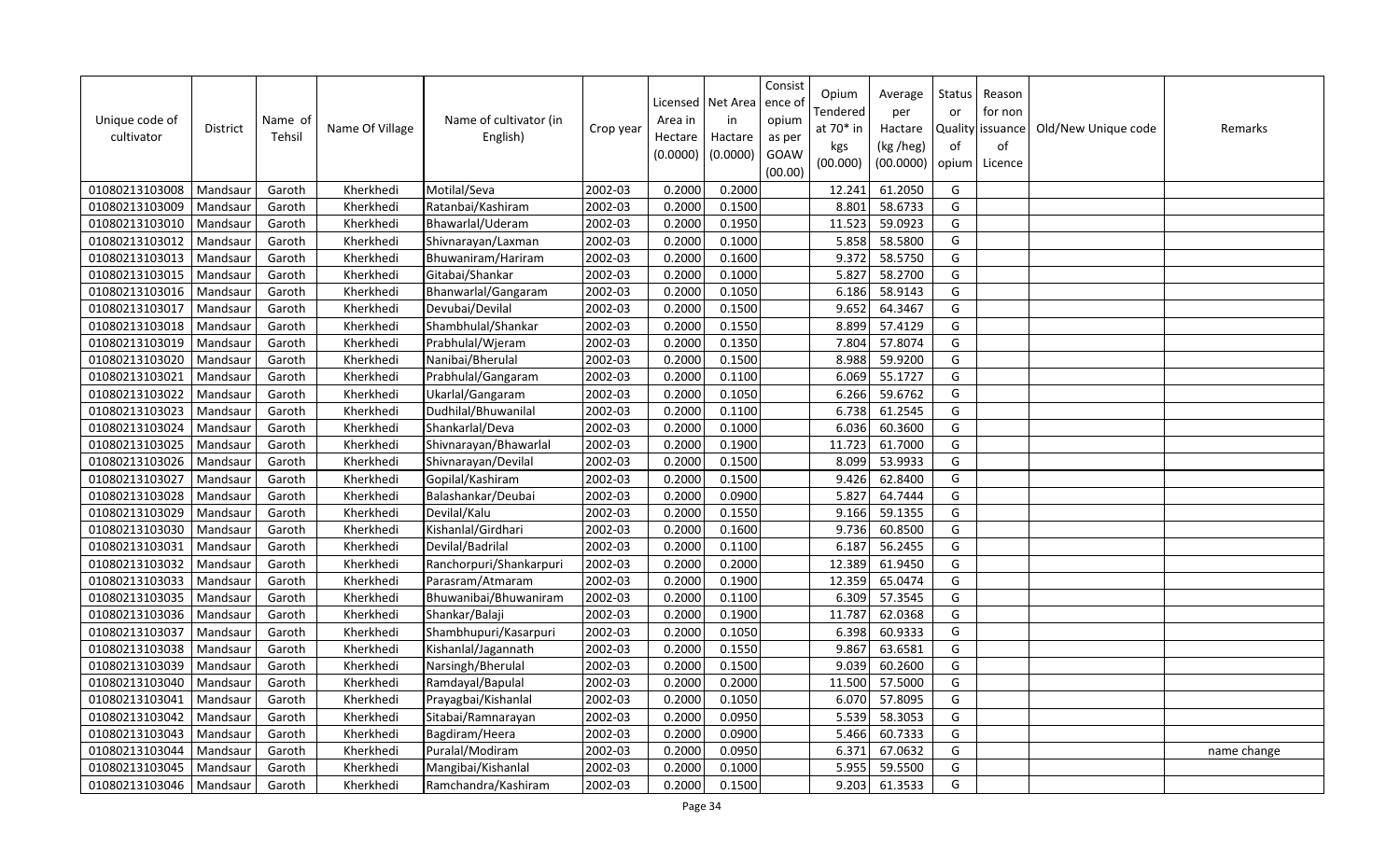| Unique code of<br>cultivator | <b>District</b> | Name of<br>Tehsil | Name Of Village | Name of cultivator (in<br>English) | Crop year            | Licensed<br>Area in<br>Hectare<br>(0.0000) | Net Area<br>in<br>Hactare<br>(0.0000) | Consist<br>ence of<br>opium<br>as per<br>GOAW<br>(00.00) | Opium<br>Tendered<br>at $70*$ in<br>kgs<br>(00.000) | Average<br>per<br>Hactare<br>(kg /heg)<br>(00.0000) | <b>Status</b><br>or<br><b>Quality</b><br>of<br>opium | Reason<br>for non<br>issuance<br>of<br>Licence | Old/New Unique code | Remarks                   |
|------------------------------|-----------------|-------------------|-----------------|------------------------------------|----------------------|--------------------------------------------|---------------------------------------|----------------------------------------------------------|-----------------------------------------------------|-----------------------------------------------------|------------------------------------------------------|------------------------------------------------|---------------------|---------------------------|
| 01080213103047               | Mandsaur        | Garoth            | Kherkhedi       | Bhuwan/Nanuram                     | 2002-03              | 0.2000                                     | 0.1150                                |                                                          | 6.542                                               | 56.8870                                             | G                                                    |                                                |                     |                           |
| 01080213103048               | Mandsaur        | Garoth            | Kherkhedi       | Prabhulal/Ramlal                   | 2002-03              | 0.2000                                     | 0.1500                                |                                                          | 8.807                                               | 58.7133                                             | G                                                    |                                                |                     |                           |
| 01080213103049               | Mandsaur        | Garoth            | Kherkhedi       | Kailashpuri/Kasarpuri              | 2002-03              | 0.2000                                     | 0.1900                                |                                                          | 11.975                                              | 63.0263                                             | G                                                    |                                                |                     |                           |
| 01080213103050               | Mandsaur        | Garoth            | Kherkhedi       | Shrilal/Devilal                    | 2002-03              | 0.2000                                     | 0.2050                                |                                                          | 12.897                                              | 62.9122                                             | G                                                    |                                                |                     |                           |
| 01080213103051               | Mandsaur        | Garoth            | Kherkhedi       | Prabhulal/Devilal                  | 2002-03              | 0.2000                                     | 0.1000                                |                                                          | 6.080                                               | 60.8000                                             | G                                                    |                                                |                     |                           |
| 01080213103052               | Mandsaur        | Garoth            | Kherkhedi       | Kishanlal/Kalu                     | 2002-03              | 0.2000                                     | 0.1950                                |                                                          | 11.602                                              | 59.4974                                             | G                                                    |                                                |                     |                           |
| 01080213103053               | Mandsaur        | Garoth            | Kherkhedi       | Gitabai/Heera                      | 2002-03              | 0.2000                                     | 0.1000                                |                                                          | 6.212                                               | 62.1200                                             | G                                                    |                                                |                     |                           |
| 01080213103054               | Mandsaur        | Garoth            | Kherkhedi       | Bhulibai/Devilal                   | 2002-03              | 0.2000                                     | 0.1900                                |                                                          | 11.088                                              | 58.3579                                             | G                                                    |                                                |                     |                           |
| 01080213103055               | Mandsaur        | Garoth            | Kherkhedi       | Devilal/Kaishuram                  | 2002-03              | 0.2000                                     | 0.1000                                |                                                          | 6.312                                               | 63.1200                                             | G                                                    |                                                |                     |                           |
| 01080213103056               | Mandsaur        | Garoth            | Kherkhedi       | Mangibai/Ramlal                    | 2002-03              | 0.2000                                     | 0.2000                                |                                                          | 12.324                                              | 61.6200                                             | G                                                    |                                                |                     |                           |
| 01080213103057               | Mandsaur        | Garoth            | Kherkhedi       | Kalu/Deva                          | 2002-03              | 0.2000                                     | 0.1550                                |                                                          | 9.424                                               | 60.8000                                             | G                                                    |                                                |                     |                           |
| 01080213103058               | Mandsaur        | Garoth            | Kherkhedi       | Nandlal/Prabhulal                  | 2002-03              | 0.2000                                     | 0.0950                                |                                                          | 5.759                                               | 60.6211                                             | G                                                    |                                                |                     |                           |
| 01080213103060               | Mandsaur        | Garoth            | Kherkhedi       | Radhibai/Jagannath                 | 2002-03              | 0.2000                                     | 0.1550                                |                                                          | 8.400                                               | 54.1935                                             | G                                                    |                                                |                     |                           |
| 01080213103063               | Mandsaur        | Garoth            | Kherkhedi       | Shankarsingh/Dalesingh             | 2002-03              | 0.2000                                     | 0.1000                                |                                                          | 5.444                                               | 54.4400                                             | G                                                    |                                                | 01080213093018      |                           |
| 01080213103064               | Mandsaur        | Garoth            | Kherkhedi       | Narayan/Bhagga                     | 2002-03              | 0.2000                                     |                                       |                                                          |                                                     |                                                     | F                                                    |                                                | 01080213074015      | Transfer/Ghatiya          |
| 01080213103065               | Mandsaur        | Garoth            | Kherkhedi       | Roduram/Ramratan                   | 2002-03              | 0.2000                                     | 0.1950                                |                                                          | 11.433                                              | 58.6308                                             | G                                                    |                                                |                     | from Dhakad pipliya M-III |
| 01080213103066               | Mandsaur        | Garoth            | Kherkhedi       | Nandubai/Ramratan                  | 2002-03              | 0.2000                                     | 0.1150                                |                                                          | 6.566                                               | 57.0957                                             | G                                                    |                                                |                     | from Dhakad pipliya M-III |
| 01080213103067               | Mandsaur        | Garoth            | Kherkhedi       | Mangilal/Rodaji                    | 2002-03              | 0.2000                                     | 0.0950                                |                                                          | 6.045                                               | 63.6316                                             | G                                                    |                                                |                     | irom Ari Sitamau, M-III   |
| 01080213104001               | Mandsaur        | Garoth            | Baguniya        | Bharulal/Gyarsiram                 | 2002-03              | 0.2000                                     | 0.1700                                |                                                          | 9.994                                               | 58.7882                                             | G                                                    |                                                |                     |                           |
| 01080213104002               | Mandsaur        | Garoth            | Baguniya        | Keshar/Bhuwan                      | 2002-03              | 0.2000                                     |                                       |                                                          |                                                     |                                                     | F                                                    |                                                |                     |                           |
| 01080213104003               | Mandsaur        | Garoth            | Baguniya        | Narsingh/Jaikishan                 | 2002-03              | 0.2000                                     |                                       |                                                          |                                                     |                                                     | N                                                    |                                                |                     | Transfer/Bhundiya         |
| 01080213104004               | Mandsaur        | Garoth            | Baguniya        | Prakashchandra/Sitaram             | 2002-03              | 0.2000                                     | 0.1000                                |                                                          | 5.279                                               | 52.7900                                             | G                                                    |                                                |                     |                           |
| 01080213104005               | Mandsaur        | Garoth            | Baguniya        | Prabhulal/Deva                     | 2002-03              | 0.2000                                     | 0.1050                                |                                                          | 5.180                                               | 49.3333                                             | G                                                    | 4                                              |                     |                           |
| 01080213104007               | Mandsaur        | Garoth            | Baguniya        | Kanchanbai/Bhanwarlal              | 2002-03              | 0.2000                                     | 0.1150                                |                                                          | 6.139                                               | 53.3826                                             | G                                                    |                                                |                     |                           |
| 01080213104008               | Mandsaur        | Garoth            | Baguniya        | Pratap/Shoji                       | $\overline{2002-03}$ | 0.2000                                     |                                       |                                                          |                                                     |                                                     | ${\sf N}$                                            |                                                |                     |                           |
| 01080213104010               | Mandsaur        | Garoth            | Baguniya        | Aatmaram/Kaishuram                 | 2002-03              | 0.2000                                     | 0.1000                                |                                                          | 5.319                                               | 53.1900                                             | G                                                    |                                                |                     | Transfer/Ari              |
| 01080213104011               | Mandsaur        | Garoth            | Baguniya        | Bhaga/Megha                        | 2002-03              | 0.2000                                     |                                       |                                                          |                                                     |                                                     | ${\sf N}$                                            |                                                |                     |                           |
| 01080213104013               | Mandsaur        | Garoth            | Baguniya        | Kankubai/Ganpatram                 | 2002-03              | 0.2000                                     | 0.1550                                |                                                          | 9.170                                               | 59.1613                                             | G                                                    |                                                |                     |                           |
| 01080213104016               | Mandsaur        | Garoth            | Baguniya        | Kalawtibai/Mangilal                | 2002-03              | 0.2000                                     |                                       |                                                          |                                                     |                                                     | ${\sf N}$                                            |                                                |                     |                           |
| 01080213104017               | Mandsaur        | Garoth            | Baguniya        | Yunusmohammad/Badar                | 2002-03              | 0.2000                                     | 0.1950                                |                                                          | 12.000                                              | 61.5385                                             | G                                                    |                                                |                     |                           |
| 01080213104018               | Mandsaur        | Garoth            | Baguniya        | Mansingh/Bhagga                    | 2002-03              | 0.2000                                     |                                       |                                                          |                                                     |                                                     | ${\sf N}$                                            |                                                |                     |                           |
| 01080213104020               | Mandsaur        | Garoth            | Baguniya        | Shivkaran/Balaram                  | 2002-03              | 0.2000                                     | 0.1950                                |                                                          | 13.071                                              | 67.0308                                             | G                                                    |                                                |                     |                           |
| 01080213104021               | Mandsaur        | Garoth            | Baguniya        | Deepa/Ghasi                        | 2002-03              | 0.2000                                     | 0.1050                                |                                                          | 5.561                                               | 52.9619                                             | G                                                    |                                                |                     |                           |
| 01080213104023               | Mandsaur        | Garoth            | Baguniya        | Shantibai/Mangilal                 | 2002-03              | 0.2000                                     | 0.2050                                |                                                          | 12.231                                              | 59.6634                                             | G                                                    |                                                |                     |                           |
| 01080213104024               | Mandsaur        | Garoth            | Baguniya        | Samantsingh/Harisingh              | 2002-03              | 0.2000                                     | 0.1500                                |                                                          | 9.116                                               | 60.7733                                             | G                                                    |                                                |                     |                           |
| 01080213104025               | Mandsaur        | Garoth            | Baguniya        | Bahadurkha/Gulabkha                | 2002-03              | 0.2000                                     | 0.1000                                |                                                          | 5.762                                               | 57.6200                                             | G                                                    |                                                |                     |                           |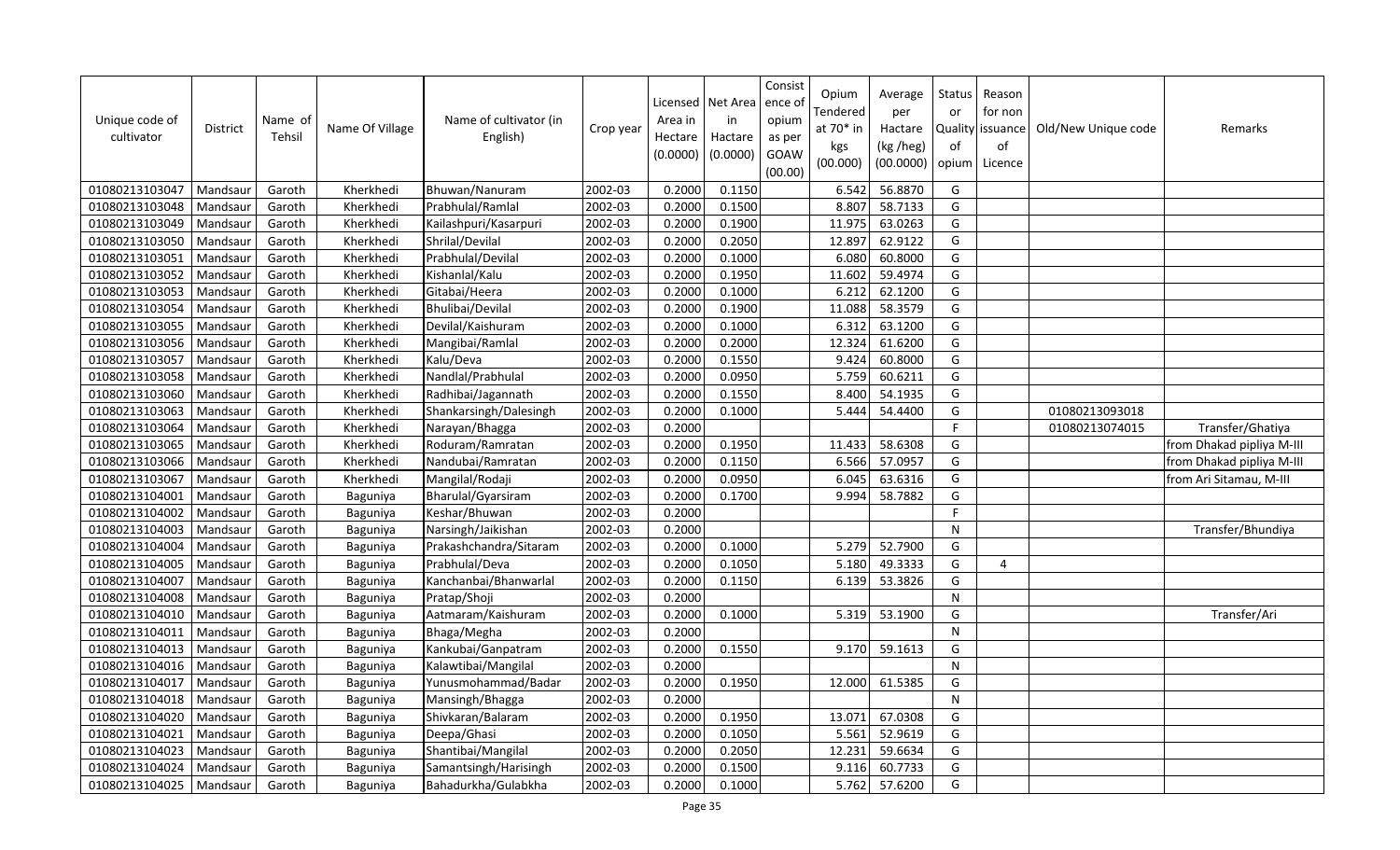| Unique code of<br>cultivator | <b>District</b> | Name of<br>Tehsil | Name Of Village                     | Name of cultivator (in<br>English)       | Crop year            | Licensed<br>Area in<br>Hectare<br>(0.0000) | Net Area<br>in<br>Hactare<br>(0.0000) | Consist<br>ence of<br>opium<br>as per<br>GOAW<br>(00.00) | Opium<br>Tendered<br>at 70* in<br>kgs<br>(00.000) | Average<br>per<br>Hactare<br>(kg /heg)<br>(00.0000) | <b>Status</b><br>or<br>of<br>opium | Reason<br>for non<br>Quality issuance<br>of<br>Licence | Old/New Unique code | Remarks             |
|------------------------------|-----------------|-------------------|-------------------------------------|------------------------------------------|----------------------|--------------------------------------------|---------------------------------------|----------------------------------------------------------|---------------------------------------------------|-----------------------------------------------------|------------------------------------|--------------------------------------------------------|---------------------|---------------------|
| 01080213104026               | Mandsaur        | Garoth            | Baguniya                            | Jatanbai/Mohanlal                        | 2002-03              | 0.2000                                     | 0.1100                                |                                                          | 5.995                                             | 54.5000                                             | G                                  |                                                        |                     |                     |
| 01080213104027               | Mandsaur        | Garoth            | Baguniya                            | Narmadabai/Kana                          | 2002-03              | 0.2000                                     |                                       |                                                          |                                                   |                                                     | ${\sf N}$                          |                                                        |                     |                     |
| 01080213104028               | Mandsaur        | Garoth            | Baguniya                            | Ajijkha/Gulabji                          | 2002-03              | 0.2000                                     | 0.1350                                |                                                          | 8.012                                             | 59.3481                                             | G                                  |                                                        |                     |                     |
| 01080213104030               | Mandsaur        | Garoth            | Baguniya                            | Nanhekha/Rodekha                         | 2002-03              | 0.2000                                     | 0.1050                                |                                                          | 5.668                                             | 53.9810                                             | G                                  |                                                        |                     |                     |
| 01080213104033               | Mandsaur        | Garoth            | Baguniya                            | Goru/Heera                               | 2002-03              | 0.2000                                     | 0.1200                                |                                                          | 6.278                                             | 52.3167                                             | G                                  |                                                        |                     |                     |
| 01080213104035               | Mandsaur        | Garoth            | Baguniya                            | Goverdhan/Bhansingh                      | 2002-03              | 0.2000                                     | 0.1000                                |                                                          | 5.279                                             | 52.7900                                             | G                                  |                                                        |                     |                     |
| 01080213104037               | Mandsaur        | Garoth            | Baguniya                            | Rameshwar/Radhelal                       | 2002-03              | 0.2000                                     | 0.1000                                |                                                          | 5.276                                             | 52.7600                                             | G                                  |                                                        |                     |                     |
| 01080213104040               | Mandsaur        | Garoth            | Baguniya                            | Bapu/Megha                               | 2002-03              | 0.2000                                     | 0.1500                                |                                                          | 8.143                                             | 54.2867                                             | G                                  |                                                        |                     |                     |
| 01080213104043               | Mandsaur        | Garoth            | Baguniya                            | Devisingh/Amarsingh                      | 2002-03              | 0.2000                                     | 0.1600                                |                                                          | 8.626                                             | 53.9125                                             | G                                  |                                                        |                     |                     |
| 01080213104044               | Mandsaur        | Garoth            | Baguniya                            | Ibrahim/Amirkha                          | 2002-03              | 0.2000                                     | 0.1000                                |                                                          | 5.146                                             | 51.4600                                             | G                                  | $\boldsymbol{\Delta}$                                  |                     |                     |
| 01080213104048               | Mandsaur        | Garoth            | Baguniya                            | Mohammad Husan/Haderji                   | 2002-03              | 0.2000                                     | 0.2000                                |                                                          | 11.219                                            | 56.0950                                             | G                                  |                                                        |                     |                     |
| 01080213104049               | Mandsaur        | Garoth            | Baguniya                            | Goverdhanlal/Kishan                      | 2002-03              | 0.2000                                     | 0.1000                                |                                                          | 5.334                                             | 53.3400                                             | G                                  |                                                        |                     |                     |
| 01080213104050               | Mandsaur        | Garoth            | Baguniya                            | Khudbaksh/Amirji                         | 2002-03              | 0.2000                                     | 0.0950                                |                                                          | 5.205                                             | 54.7895                                             | G                                  |                                                        |                     |                     |
| 01080213104051               | Mandsaur        | Garoth            | Baguniya                            | Bapulal/Rampratap                        | 2002-03              | 0.2000                                     | 0.1500                                |                                                          | 7.994                                             | 53.2933                                             | G                                  |                                                        |                     |                     |
| 01080213104052               | Mandsaur        | Garoth            | Baguniya                            | Sardarbai/Bagdiram                       | 2002-03              | 0.2000                                     | 0.1000                                |                                                          | 5.536                                             | 55.3600                                             | G                                  |                                                        |                     |                     |
| 01080213104053               | Mandsaur        | Garoth            | Baguniya                            | Kishorlal/Bhawarlal                      | 2002-03              | 0.2000                                     | 0.1000                                |                                                          | 5.427                                             | 54.2700                                             | G                                  |                                                        |                     |                     |
| 01080213104067               | Mandsaur        | Garoth            | Baguniya                            | Bhawarlal/Devilal                        | 2002-03              | 0.2000                                     | 0.1000                                |                                                          | 5.415                                             | 54.1500                                             | G                                  |                                                        |                     |                     |
| 01080213104069               | Mandsaur        | Garoth            | Baguniya                            | Karibai/Heera                            | 2002-03              | 0.2000                                     | 0.1000                                |                                                          | 5.389                                             | 53.8900                                             | G                                  |                                                        |                     |                     |
| 01080213104072               | Mandsaur        | Garoth            | Baguniya                            | Lakkha/Bhavsingh                         | 2002-03              | 0.2000                                     | 0.0950                                |                                                          | 5.228                                             | 55.0316                                             | G                                  |                                                        |                     |                     |
| 01080213104076               | Mandsaur        | Garoth            | Baguniya                            | Satyanarayan/Kaishuram                   | 2002-03              | 0.2000                                     | 0.1050                                |                                                          | 5.614                                             | 53.4667                                             | G                                  |                                                        |                     |                     |
| 01080213104078               | Mandsaur        | Garoth            | Baguniya                            | Mukandlal/Dhulji                         | 2002-03              | 0.2000                                     | 0.1100                                |                                                          | 6.051                                             | 55.0091                                             | G                                  |                                                        |                     | Transfer/Pandeeriya |
| 01080213104081               | Mandsaur        | Garoth            | Baguniya                            | Gafurkha/Nurmohammad                     | 2002-03              | 0.2000                                     | 0.1000                                |                                                          | 5.406                                             | 54.0600                                             | G                                  |                                                        |                     |                     |
| 01080213104085               | Mandsaur        | Garoth            | Baguniya                            | Gujjibai/Bagga                           | 2002-03              | 0.2000                                     |                                       |                                                          |                                                   |                                                     | ${\sf N}$                          |                                                        |                     |                     |
| 01080213104089               | Mandsaur        | Garoth            | Baguniya                            | Gitabai/Nandram                          | 2002-03              | 0.2000                                     | 0.2000                                |                                                          | 10.927                                            | 54.6350                                             | G                                  |                                                        |                     |                     |
| 01080213104091               | Mandsaur        | Garoth            | Baguniya                            | Mangilal/Badrilal                        | $\overline{2002-03}$ | 0.2000                                     |                                       |                                                          |                                                   |                                                     | ${\sf N}$                          |                                                        |                     |                     |
| 01080213104092               | Mandsaur        | Garoth            | Baguniya                            | Gabba/Mangu                              | 2002-03              | 0.2000                                     | 0.1000                                |                                                          | 5.600                                             | 56.0000                                             | G                                  |                                                        |                     |                     |
| 01080213104095               | Mandsaur        | Garoth            | Baguniya                            | Gopal/Mukandlal                          | 2002-03              | 0.2000                                     | 0.1000                                |                                                          | 5.648                                             | 56.4800                                             | G                                  |                                                        |                     |                     |
| 01080213104097               | Mandsaur        | Garoth            | Baguniya                            | Pushkar/Heeralal                         | 2002-03              | 0.2000                                     | 0.1950                                |                                                          | 10.547                                            | 54.0872                                             | G                                  |                                                        |                     |                     |
| 01080213104099               | Mandsaur        | Garoth            | Baguniya                            | Dayalsingh/Madansingh                    | 2002-03              | 0.2000                                     | 0.1500                                |                                                          | 8.699                                             | 57.9933                                             | G                                  |                                                        |                     |                     |
| 01080213104106               | Mandsaur        | Garoth            | Baguniya                            | Chunnilal/Mannalal                       | 2002-03              | 0.2000                                     | 0.1000                                |                                                          | 5.476                                             | 54.7600                                             | G                                  |                                                        |                     |                     |
| 01080213104111               | Mandsaur        | Garoth            | Baguniya                            | Janibai/Bihari                           | 2002-03              | 0.2000                                     | 0.1500                                |                                                          | 8.511                                             | 56.7400                                             | G                                  |                                                        |                     |                     |
| 01080213104113               | Mandsaur        | Garoth            | Baguniya                            | Lalaram/Shankarlal                       | 2002-03              | 0.2000                                     | 0.1000                                |                                                          | 5.524                                             | 55.2400                                             | G                                  |                                                        |                     |                     |
| 01080213104114               | Mandsaur        | Garoth            | Baguniya                            | Bihari/Rupa                              | 2002-03              | 0.2000                                     | 0.1600                                |                                                          | 9.368                                             | 58.5500                                             | G                                  |                                                        |                     |                     |
| 01080213104117               | Mandsaur        | Garoth            | Baguniya                            | Shoji/Parthi                             | 2002-03              | 0.2000                                     |                                       |                                                          |                                                   |                                                     | F.                                 |                                                        |                     |                     |
| 01080213105001               | Mandsaur        | Garoth            |                                     | rdiya Istamurar Und Hindusingh/Dhulsingh | 2002-03              | 0.2000                                     | 0.1600                                |                                                          | 8.921                                             | 55.7563                                             | G                                  |                                                        |                     | name change         |
| 01080213105002               | Mandsaur        | Garoth            | rdiya Istamurar Und Raghulal/Sevaji |                                          | 2002-03              | 0.2000                                     | 0.1500                                |                                                          | 8.820                                             | 58.8000                                             | G                                  |                                                        |                     |                     |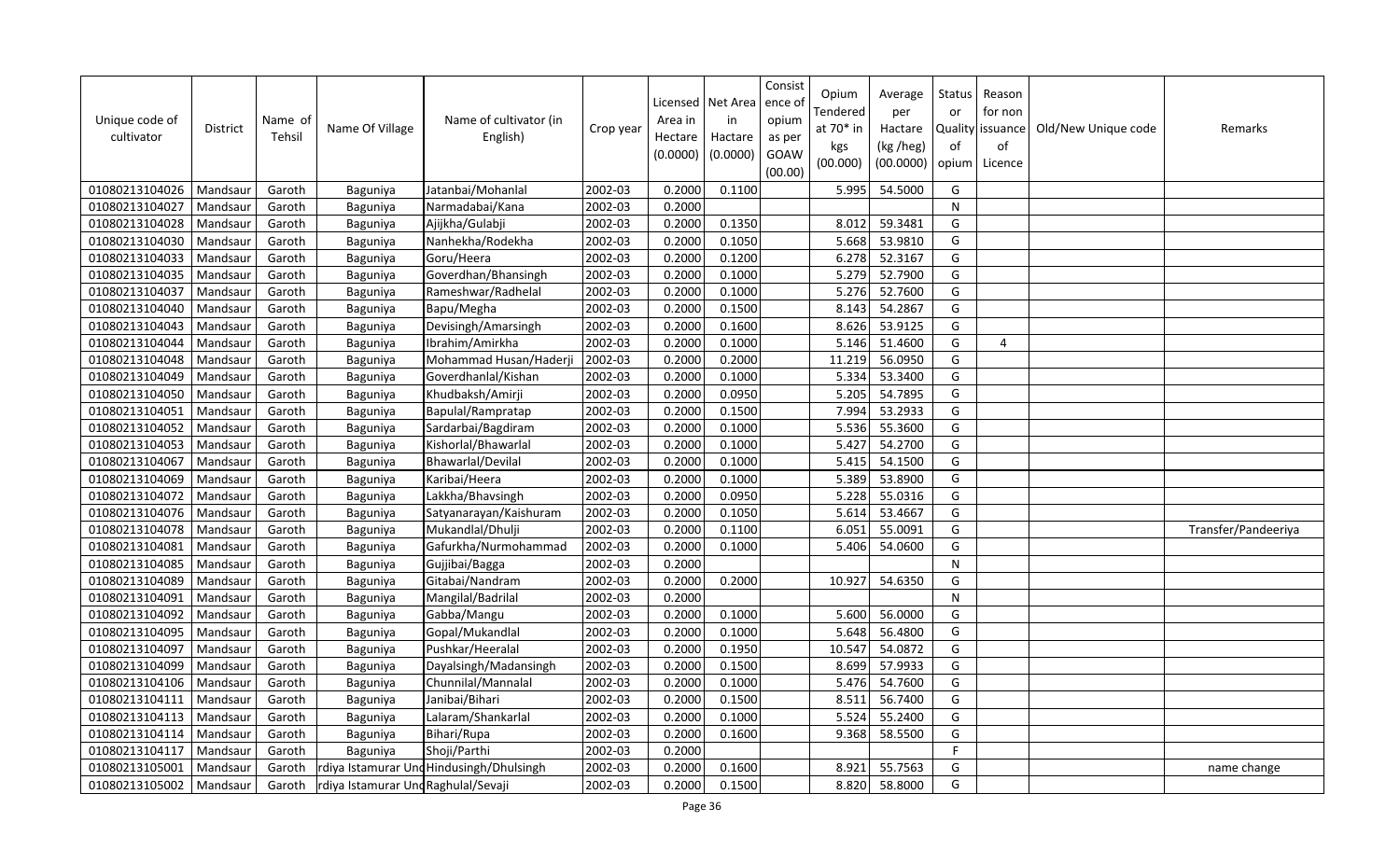| Unique code of<br>cultivator | <b>District</b> | Name of<br>Tehsil | Name Of Village | Name of cultivator (in<br>English)          | Crop year | Area in<br>Hectare<br>(0.0000) | Licensed   Net Area<br>in<br>Hactare<br>(0.0000) | Consist<br>ence of<br>opium<br>as per<br>GOAW<br>(00.00) | Opium<br>Tendered<br>at 70* in<br>kgs<br>(00.000) | Average<br>per<br>Hactare<br>(kg /heg)<br>(00.0000) | Status<br>or<br>of<br>opium | Reason<br>for non<br>Quality issuance<br>of<br>Licence | Old/New Unique code | Remarks            |
|------------------------------|-----------------|-------------------|-----------------|---------------------------------------------|-----------|--------------------------------|--------------------------------------------------|----------------------------------------------------------|---------------------------------------------------|-----------------------------------------------------|-----------------------------|--------------------------------------------------------|---------------------|--------------------|
| 01080213105005               | Mandsaur        | Garoth            |                 | rdiya Istamurar Und Udaysingh/Hindusingh    | 2002-03   | 0.2000                         | 0.1450                                           |                                                          | 8.404                                             | 57.9586                                             | G                           |                                                        |                     |                    |
| 01080213105007               | Mandsaur        | Garoth            |                 | rdiya Istamurar Und Dhapubai/Mangilal       | 2002-03   | 0.2000                         | 0.1500                                           |                                                          | 7.673                                             | 51.1533                                             | G                           | $\overline{4}$                                         |                     |                    |
| 01080213105015               | Mandsaur        | Garoth            |                 | rdiya Istamurar Und Sajjansingh/Mahtabsingh | 2002-03   | 0.2000                         | 0.1950                                           |                                                          | 3.375                                             | 17.3077                                             | G                           | $\overline{4}$                                         | 01080213069017      |                    |
| 01080213106002               | Mandsaur        | Garoth            | Sankriyakhadi 2 | Shriram/Kishordas                           | 2002-03   | 0.2000                         | 0.1050                                           |                                                          | 6.234                                             | 59.3714                                             | G                           |                                                        |                     |                    |
| 01080213106012               | Mandsaur        | Garoth            | Sankriyakhadi 2 | Kalawatibai/Aatmaram                        | 2002-03   | 0.2000                         | 0.0900                                           |                                                          | 1.936                                             | 21.5111                                             | G                           | $\overline{4}$                                         |                     |                    |
| 01080213106017               | Mandsaur        | Garoth            | Sankriyakhadi 2 | Satyanarayan/Kanji                          | 2002-03   | 0.2000                         | 0.1950                                           |                                                          | 10.512                                            | 53.9077                                             | G                           |                                                        |                     |                    |
| 01080213107001               | Mandsau         | Garoth            | Hatuniya        | Kanhiyalal/Bhawarlal                        | 2002-03   | 0.2000                         | 0.1000                                           |                                                          | 6.761                                             | 67.6100                                             | G                           |                                                        |                     |                    |
| 01080213107007               | Mandsaur        | Garoth            | Hatuniya        | Ambaram/Satyanarayan                        | 2002-03   | 0.2000                         | 0.2000                                           |                                                          | 12.880                                            | 64.4000                                             | G                           |                                                        |                     |                    |
| 01080213107008               | Mandsau         | Garoth            | Hatuniya        | Hiralal/Bhagirath                           | 2002-03   | 0.2000                         | 0.1000                                           |                                                          | 5.559                                             | 55.5900                                             | G                           |                                                        |                     |                    |
| 01080213108002               | Mandsaur        | Garoth            | Ruparal         | Nanda/Pura                                  | 2002-03   | 0.2000                         | 0.1900                                           |                                                          | 12.100                                            | 63.6842                                             | G                           |                                                        |                     |                    |
| 01080213108003               | Mandsau         | Garoth            | Ruparal         | Ratanlal/Uda                                | 2002-03   | 0.2000                         | 0.1850                                           |                                                          | 9.813                                             | 53.0432                                             | G                           |                                                        |                     |                    |
| 01080213108004               | Mandsaur        | Garoth            | Ruparal         | Kanwarlal/Pura                              | 2002-03   | 0.2000                         | 0.2000                                           |                                                          | 11.958                                            | 59.7900                                             | G                           |                                                        |                     |                    |
| 01080213108006               | Mandsau         | Garoth            | Ruparal         | Bhaglibai/Raja                              | 2002-03   | 0.2000                         | 0.2000                                           |                                                          | 11.113                                            | 55.5650                                             | G                           |                                                        |                     |                    |
| 01080213108007               | Mandsaur        | Garoth            | Ruparal         | Ramnarayan/Kalu                             | 2002-03   | 0.2000                         | 0.2000                                           |                                                          | 12.379                                            | 61.8950                                             | G                           |                                                        |                     |                    |
| 01080213108008               | Mandsaur        | Garoth            | Ruparal         | Kalu/Kaniram                                | 2002-03   | 0.2000                         | 0.1400                                           |                                                          | 8.054                                             | 57.5286                                             | G                           |                                                        |                     |                    |
| 01080213108009               | Mandsaur        | Garoth            | Ruparal         | Kasrilal/Ramlal                             | 2002-03   | 0.2000                         | 0.1950                                           |                                                          | 11.685                                            | 59.9231                                             | G                           |                                                        |                     |                    |
| 01080213108010               | Mandsaur        | Garoth            | Ruparal         | Vardibai/Bhavsingh                          | 2002-03   | 0.2000                         |                                                  |                                                          |                                                   |                                                     | F                           |                                                        |                     |                    |
| 01080213108011               | Mandsaur        | Garoth            | Ruparal         | Moti/Bheru                                  | 2002-03   | 0.2000                         | 0.1950                                           |                                                          | 11.203                                            | 57.4513                                             | G                           |                                                        |                     |                    |
| 01080213108013               | Mandsaur        | Garoth            | Ruparal         | Kashuram/Pura                               | 2002-03   | 0.2000                         | 0.1000                                           |                                                          | 5.463                                             | 54.6300                                             | G                           |                                                        |                     |                    |
| 01080213108014               | Mandsau         | Garoth            | Ruparal         | Prabhulal/Bheru                             | 2002-03   | 0.2000                         | 0.1000                                           |                                                          | 5.811                                             | 58.1100                                             | G                           |                                                        |                     |                    |
| 01080213108020               | Mandsaur        | Garoth            | Ruparal         | Bhawarlal/Devilal                           | 2002-03   | 0.2000                         | 0.2000                                           |                                                          | 11.746                                            | 58.7300                                             | G                           |                                                        |                     |                    |
| 01080213108021               | Mandsaur        | Garoth            | Ruparal         | Gitabai/Kanwarlal                           | 2002-03   | 0.2000                         | 0.2050                                           |                                                          | 11.488                                            | 56.0390                                             | G                           |                                                        |                     |                    |
| 01080213108022               | Mandsaur        | Garoth            | Ruparal         | Sunderbai/Swarop                            | 2002-03   | 0.2000                         | 0.1800                                           |                                                          | 9.541                                             | 53.0056                                             | G                           |                                                        |                     | Transfer/Banjari   |
| 01080213108023               | Mandsau         | Garoth            | Ruparal         | Nanda/Ramchandra                            | 2002-03   | 0.2000                         | 0.1450                                           |                                                          | 8.735                                             | 60.2414                                             | G                           |                                                        | 01080213150007      |                    |
| 01080213108024               | Mandsaur        | Garoth            | Ruparal         | Kanha/Mangilal                              | 2002-03   | 0.2000                         | 0.1050                                           |                                                          | 5.797                                             | 55.2095                                             | G                           |                                                        | 01080213107006      |                    |
| 01080213108025               | Mandsau         | Garoth            | Ruparal         | Gangaram/Bhagwan                            | 2002-03   | 0.2000                         | 0.1050                                           |                                                          | 5.815                                             | 55.3810                                             | G                           |                                                        | 01080213156022      | Transfer/Udlakhedi |
| 01080213108026               | Mandsaur        | Garoth            | Ruparal         | Lilabai/Motiji                              | 2002-03   | 0.2000                         | 0.1050                                           |                                                          | 6.261                                             | 59.6286                                             | G                           |                                                        | 01080213156003      | Transfer/Udlakhedi |
| 01080213109001               | Mandsau         | Garoth            | Padasali        | Bagdiram/Lala                               | 2002-03   | 0.2000                         | 0.2000                                           |                                                          | 12.797                                            | 63.9850                                             | G                           |                                                        |                     |                    |
| 01080213109002               | Mandsaur        | Garoth            | Padasali        | Moti/Kalu                                   | 2002-03   | 0.2000                         | 0.2050                                           |                                                          | 11.326                                            | 55.2488                                             | G                           |                                                        |                     |                    |
| 01080213109004               | Mandsau         | Garoth            | Padasali        | Shyamlal/Jagannath                          | 2002-03   | 0.2000                         | 0.1450                                           |                                                          | 6.576                                             | 45.3517                                             | G                           | $\boldsymbol{\Delta}$                                  |                     |                    |
| 01080213109005               | Mandsaur        | Garoth            | Padasali        | Mohanbai/Kanwarlal                          | 2002-03   | 0.2000                         | 0.2000                                           |                                                          | 11.122                                            | 55.6100                                             | G                           |                                                        |                     |                    |
| 01080213109006               | Mandsaur        | Garoth            | Padasali        | Basantibai/Kaniram                          | 2002-03   | 0.2000                         | 0.1850                                           |                                                          | 10.294                                            | 55.6432                                             | G                           |                                                        |                     |                    |
| 01080213109007               | Mandsaur        | Garoth            | Padasali        | Gokul/Gulalb                                | 2002-03   | 0.2000                         | 0.1900                                           |                                                          | 10.474                                            | 55.1263                                             | G                           |                                                        |                     |                    |
| 01080213109008               | Mandsau         | Garoth            | Padasali        | Bheru/Kalu                                  | 2002-03   | 0.2000                         | 0.2000                                           |                                                          | 11.185                                            | 55.9250                                             | G                           |                                                        |                     |                    |
| 01080213109009               | Mandsaur        | Garoth            | Padasali        | Mangibai/Lakhmiram                          | 2002-03   | 0.2000                         | 0.1550                                           |                                                          | 8.609                                             | 55.5419                                             | G                           |                                                        |                     |                    |
| 01080213109011               | Mandsaur        | Garoth            | Padasali        | Balaram/Suratram                            | 2002-03   | 0.2000                         | 0.1450                                           |                                                          | 8.611                                             | 59.3862                                             | G                           |                                                        |                     |                    |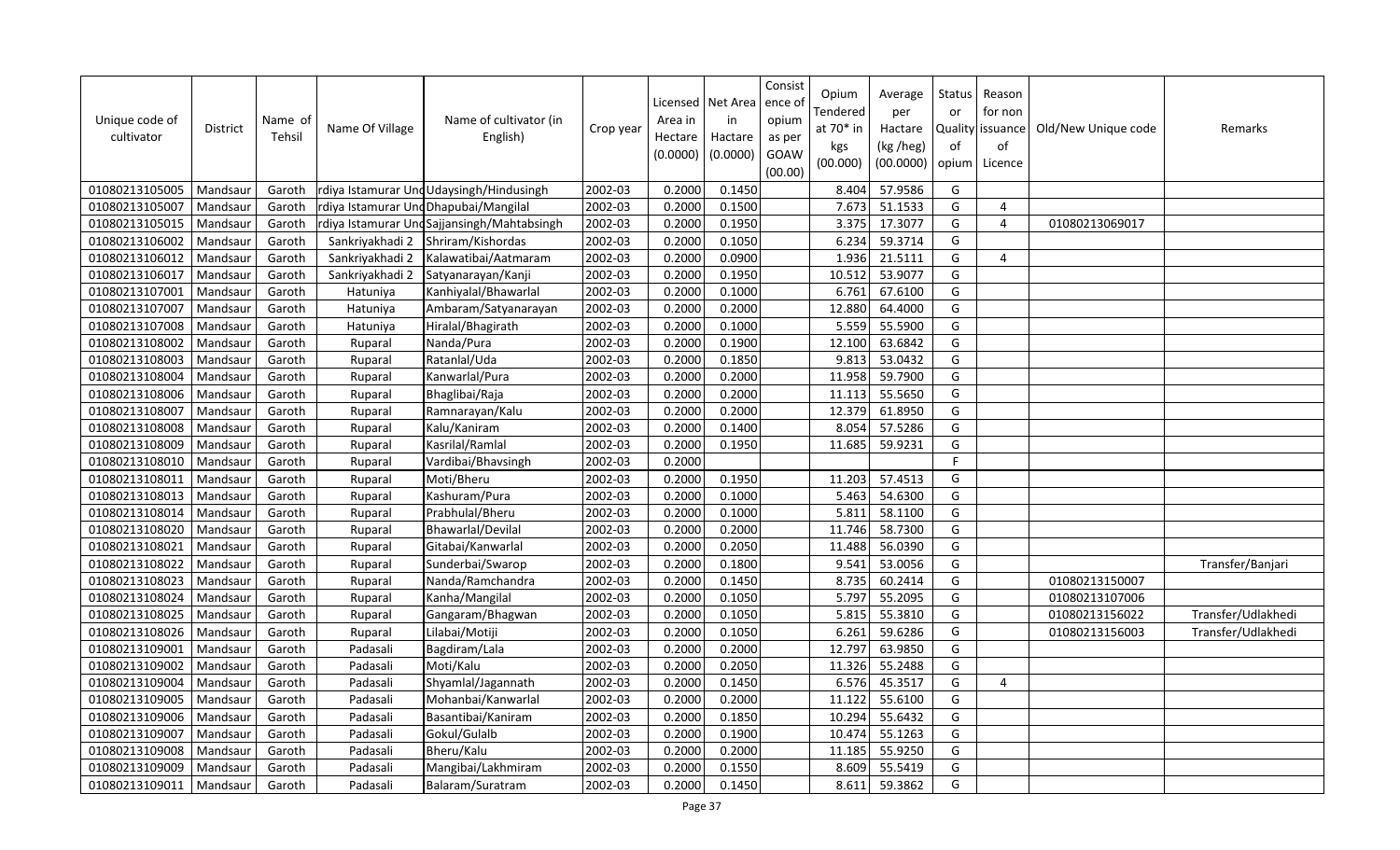| Unique code of<br>cultivator | District | Name of<br>Tehsil | Name Of Village | Name of cultivator (in<br>English) | Crop year | Area in<br>Hectare<br>(0.0000) | Licensed   Net Area<br>in<br>Hactare<br>(0.0000) | Consist<br>ence of<br>opium<br>as per<br>GOAW<br>(00.00) | Opium<br>Tendered<br>at 70* in<br>kgs<br>(00.000) | Average<br>per<br>Hactare<br>(kg /heg)<br>(00.0000) | Status<br>or<br><b>Quality</b><br>of<br>opium | Reason<br>for non<br>issuance<br>of<br>Licence | Old/New Unique code | Remarks |
|------------------------------|----------|-------------------|-----------------|------------------------------------|-----------|--------------------------------|--------------------------------------------------|----------------------------------------------------------|---------------------------------------------------|-----------------------------------------------------|-----------------------------------------------|------------------------------------------------|---------------------|---------|
| 01080213109012               | Mandsaur | Garoth            | Padasali        | Samandibai/Kachru                  | 2002-03   | 0.2000                         | 0.1950                                           |                                                          | 11.102                                            | 56.9333                                             | G                                             |                                                |                     |         |
| 01080213109013               | Mandsaur | Garoth            | Padasali        | Bhagirath/Bhanwarlal               | 2002-03   | 0.2000                         | 0.1500                                           |                                                          | 8.657                                             | 57.7133                                             | G                                             |                                                |                     |         |
| 01080213109014               | Mandsaur | Garoth            | Padasali        | Kisanlal/Chunnilal                 | 2002-03   | 0.2000                         | 0.1500                                           |                                                          | 8.281                                             | 55.2067                                             | G                                             |                                                |                     |         |
| 01080213109016               | Mandsaur | Garoth            | Padasali        | Udayram/Kalu                       | 2002-03   | 0.2000                         | 0.2100                                           |                                                          | 12.226                                            | 58.2190                                             | G                                             |                                                |                     |         |
| 01080213109017               | Mandsaur | Garoth            | Padasali        | Prabhulal/Mohanlal                 | 2002-03   | 0.2000                         | 0.2000                                           |                                                          | 10.514                                            | 52.5700                                             | G                                             |                                                |                     |         |
| 01080213109018               | Mandsaur | Garoth            | Padasali        | Kanhiyalal/Ramnarayan              | 2002-03   | 0.2000                         | 0.0950                                           |                                                          | 5.825                                             | 61.3158                                             | G                                             |                                                |                     |         |
| 01080213109019               | Mandsau  | Garoth            | Padasali        | Shankarlal/Uda                     | 2002-03   | 0.2000                         | 0.1900                                           |                                                          | 10.513                                            | 55.3316                                             | G                                             |                                                |                     |         |
| 01080213109020               | Mandsaur | Garoth            | Padasali        | Deubai/Bhagirath                   | 2002-03   | 0.2000                         | 0.1900                                           |                                                          | 10.242                                            | 53.9053                                             | G                                             |                                                |                     |         |
| 01080213109021               | Mandsau  | Garoth            | Padasali        | Kalawatibai/Bhanwarlal             | 2002-03   | 0.2000                         | 0.0850                                           |                                                          | 4.972                                             | 58.4941                                             | G                                             |                                                |                     |         |
| 01080213109022               | Mandsaur | Garoth            | Padasali        | Ramlal/Tulsiram                    | 2002-03   | 0.2000                         | 0.1550                                           |                                                          | 8.714                                             | 56.2194                                             | G                                             |                                                |                     |         |
| 01080213109024               | Mandsau  | Garoth            | Padasali        | Bagdiram/Dalu                      | 2002-03   | 0.2000                         | 0.1850                                           |                                                          | 8.237                                             | 44.5243                                             | G                                             | $\overline{4}$                                 |                     |         |
| 01080213109026               | Mandsau  | Garoth            | Padasali        | Ganpatlal/Balmukand                | 2002-03   | 0.2000                         | 0.1000                                           |                                                          | 5.590                                             | 55.9000                                             | G                                             |                                                |                     |         |
| 01080213109027               | Mandsau  | Garoth            | Padasali        | Sunderbai/Devilal                  | 2002-03   | 0.2000                         | 0.1900                                           |                                                          | 10.458                                            | 55.0421                                             | G                                             |                                                |                     |         |
| 01080213109028               | Mandsaur | Garoth            | Padasali        | Mathribai/Shivlal                  | 2002-03   | 0.2000                         | 0.2000                                           |                                                          | 11.420                                            | 57.1000                                             | G                                             |                                                |                     |         |
| 01080213109032               | Mandsaur | Garoth            | Padasali        | Kanhiyalal/Kaluram                 | 2002-03   | 0.2000                         | 0.2000                                           |                                                          | 11.324                                            | 56.6200                                             | G                                             |                                                |                     |         |
| 01080213109035               | Mandsaur | Garoth            | Padasali        | Kanwarlal/Amarlal                  | 2002-03   | 0.2000                         | 0.2000                                           |                                                          | 11.291                                            | 56.4550                                             | G                                             |                                                |                     |         |
| 01080213109036               | Mandsaur | Garoth            | Padasali        | Mohanlal/Bapulal                   | 2002-03   | 0.2000                         | 0.1050                                           |                                                          | 5.743                                             | 54.6952                                             | G                                             |                                                |                     |         |
| 01080213109037               | Mandsaur | Garoth            | Padasali        | Badrilal/Harlal                    | 2002-03   | 0.2000                         | 0.1450                                           |                                                          | 8.565                                             | 59.0690                                             | G                                             |                                                |                     |         |
| 01080213109038               | Mandsaur | Garoth            | Padasali        | Mangilal/Hansraj                   | 2002-03   | 0.2000                         | 0.1900                                           |                                                          | 10.334                                            | 54.3895                                             | G                                             |                                                |                     |         |
| 01080213109039               | Mandsaur | Garoth            | Padasali        | Rameshchandra/Bhawarlal            | 2002-03   | 0.2000                         | 0.0950                                           |                                                          | 5.337                                             | 56.1789                                             | G                                             |                                                |                     |         |
| 01080213109040               | Mandsaur | Garoth            | Padasali        | Bherulal/Kaniram                   | 2002-03   | 0.2000                         | 0.1950                                           |                                                          | 10.293                                            | 52.7846                                             | G                                             |                                                |                     |         |
| 01080213109041               | Mandsau  | Garoth            | Padasali        | Balaram/Bhuwaniram                 | 2002-03   | 0.2000                         | 0.1450                                           |                                                          | 7.292                                             | 50.2897                                             | G                                             | $\overline{a}$                                 |                     |         |
| 01080213109042               | Mandsaur | Garoth            | Padasali        | Puralal/Harilal                    | 2002-03   | 0.2000                         | 0.1950                                           |                                                          | 11.401                                            | 58.4667                                             | G                                             |                                                |                     |         |
| 01080213109043               | Mandsau  | Garoth            | Padasali        | Nandlal/Harlal                     | 2002-03   | 0.2000                         | 0.2000                                           |                                                          | 12.003                                            | 60.0150                                             | G                                             |                                                |                     |         |
| 01080213109044               | Mandsau  | Garoth            | Padasali        | Heeralal/Bhuwanji                  | 2002-03   | 0.2000                         | 0.2000                                           |                                                          | 10.498                                            | 52.4900                                             | G                                             |                                                |                     |         |
| 01080213109045               | Mandsau  | Garoth            | Padasali        | Bherulal/Bhagirath                 | 2002-03   | 0.2000                         | 0.1850                                           |                                                          | 10.948                                            | 59.1784                                             | G                                             |                                                |                     |         |
| 01080213109046               | Mandsaur | Garoth            | Padasali        | Ghanshyam/Kaluram                  | 2002-03   | 0.2000                         | 0.2000                                           |                                                          | 11.822                                            | 59.1100                                             | G                                             |                                                |                     |         |
| 01080213109047               | Mandsaur | Garoth            | Padasali        | Devilal/Puralal                    | 2002-03   | 0.2000                         | 0.1000                                           |                                                          | 5.563                                             | 55.6300                                             | G                                             |                                                |                     |         |
| 01080213109050               | Mandsaur | Garoth            | Padasali        | Mohanlal/Devilal                   | 2002-03   | 0.2000                         | 0.0800                                           |                                                          | 4.208                                             | 52.6000                                             | G                                             |                                                |                     |         |
| 01080213109051               | Mandsaur | Garoth            | Padasali        | Ghanshyamdas/Balmukundd 2002-03    |           | 0.2000                         | 0.0850                                           |                                                          | 4.585                                             | 53.9412                                             | G                                             |                                                |                     |         |
| 01080213109052               | Mandsaur | Garoth            | Padasali        | Shambhulal/Devilal                 | 2002-03   | 0.2000                         | 0.1800                                           |                                                          | 9.573                                             | 53.1833                                             | G                                             |                                                |                     |         |
| 01080213109054               | Mandsaur | Garoth            | Padasali        | Shobharam/Kaluram                  | 2002-03   | 0.2000                         | 0.2000                                           |                                                          | 11.383                                            | 56.9150                                             | G                                             |                                                |                     |         |
| 01080213109055               | Mandsaur | Garoth            | Padasali        | Kanwarlal/Udayram                  | 2002-03   | 0.2000                         | 0.2000                                           |                                                          | 11.091                                            | 55.4550                                             | G                                             |                                                |                     |         |
| 01080213109056               | Mandsaur | Garoth            | Padasali        | Harisingh/Kaluram                  | 2002-03   | 0.2000                         | 0.2000                                           |                                                          | 11.330                                            | 56.6500                                             | G                                             |                                                |                     |         |
| 01080213109057               | Mandsaur | Garoth            | Padasali        | Parasram/Madhuji                   | 2002-03   | 0.2000                         | 0.1550                                           |                                                          | 8.265                                             | 53.3226                                             | G                                             |                                                |                     |         |
| 01080213109059               | Mandsaur | Garoth            | Padasali        | Narsingh/Bapulal                   | 2002-03   | 0.2000                         | 0.2000                                           |                                                          | 10.826                                            | 54.1300                                             | G                                             |                                                |                     |         |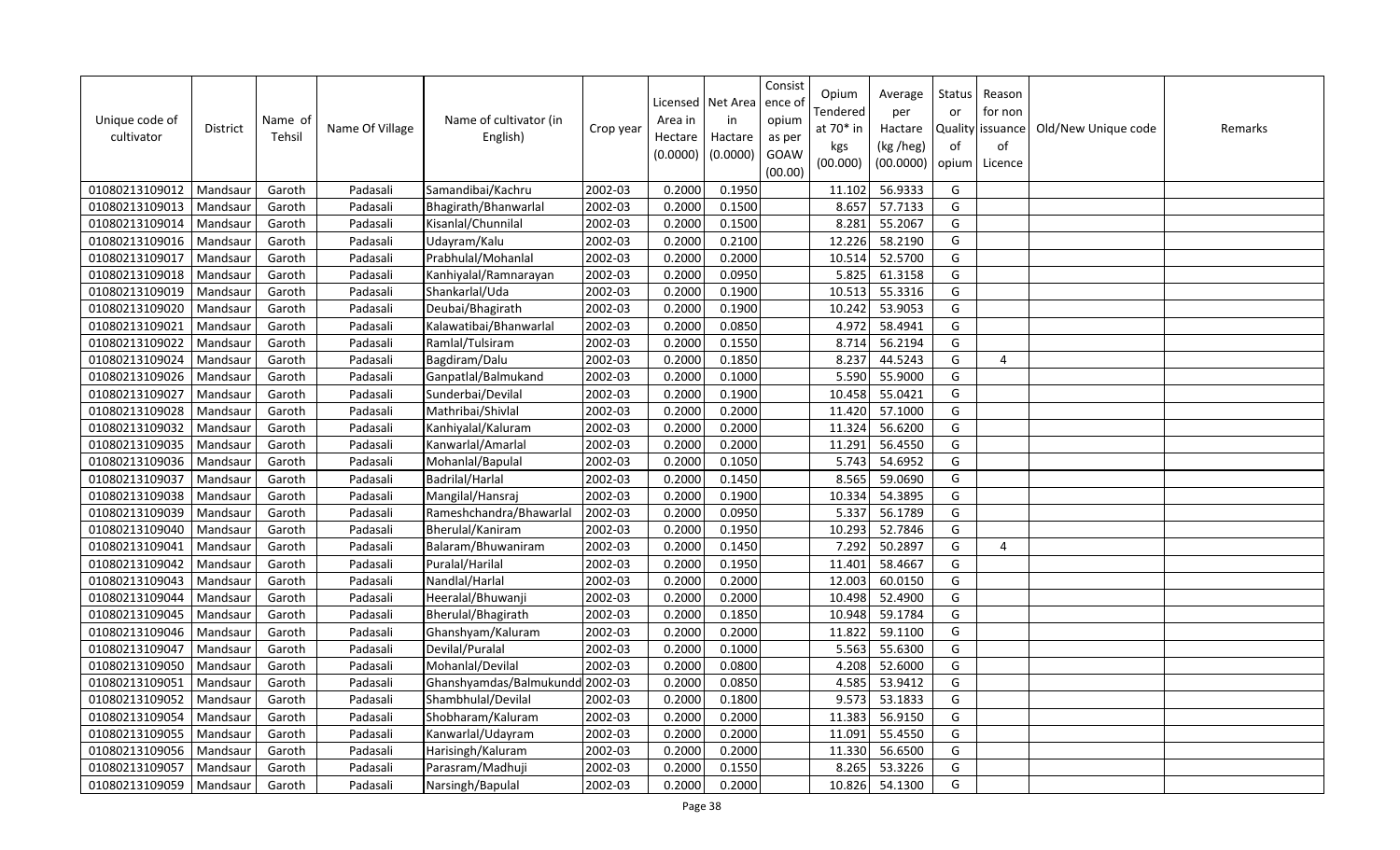| Unique code of<br>cultivator | <b>District</b> | Name of<br>Tehsil | Name Of Village | Name of cultivator (in<br>English) | Crop year | Licensed<br>Area in<br>Hectare<br>(0.0000) | Net Area<br>in<br>Hactare<br>(0.0000) | Consist<br>ence of<br>opium<br>as per<br>GOAW<br>(00.00) | Opium<br>Tendered<br>at 70* in<br>kgs<br>(00.000) | Average<br>per<br>Hactare<br>(kg /heg)<br>(00.0000) | <b>Status</b><br>or<br>of<br>opium | Reason<br>for non<br>Quality issuance<br>of<br>Licence | Old/New Unique code | Remarks                   |
|------------------------------|-----------------|-------------------|-----------------|------------------------------------|-----------|--------------------------------------------|---------------------------------------|----------------------------------------------------------|---------------------------------------------------|-----------------------------------------------------|------------------------------------|--------------------------------------------------------|---------------------|---------------------------|
| 01080213109062               | Mandsaur        | Garoth            | Padasali        | Hamraj/Ramlal                      | 2002-03   | 0.2000                                     | 0.1850                                |                                                          | 10.835                                            | 58.5676                                             | G                                  |                                                        |                     |                           |
| 01080213109064               | Mandsaur        | Garoth            | Padasali        | Ramsingh/Kachrulal                 | 2002-03   | 0.2000                                     | 0.2000                                |                                                          | 11.304                                            | 56.5200                                             | G                                  |                                                        |                     |                           |
| 01080213109067               | Mandsaur        | Garoth            | Padasali        | Kanwarlal/Sitaram                  | 2002-03   | 0.2000                                     | 0.2000                                |                                                          | 10.490                                            | 52.4500                                             | G                                  |                                                        |                     |                           |
| 01080213109069               | Mandsaur        | Garoth            | Padasali        | Ranglal/Bhagirath                  | 2002-03   | 0.2000                                     | 0.2050                                |                                                          | 11.346                                            | 55.3463                                             | G                                  |                                                        |                     | Transfer/Lakhamkhedi      |
| 01080213109070               | Mandsaur        | Garoth            | Padasali        | Nandlal/Ukarlal                    | 2002-03   | 0.2000                                     | 0.1450                                |                                                          | 7.945                                             | 54.7931                                             | G                                  |                                                        |                     |                           |
| 01080213109071               | Mandsaur        | Garoth            | Padasali        | Banshilal/Nagga                    | 2002-03   | 0.2000                                     | 0.1900                                |                                                          | 9.723                                             | 51.1737                                             | G                                  | 4                                                      |                     |                           |
| 01080213109072               | Mandsaur        | Garoth            | Padasali        | Gopal/Satyanarayan                 | 2002-03   | 0.2000                                     | 0.1750                                |                                                          | 9.412                                             | 53.7829                                             | G                                  |                                                        |                     |                           |
| 01080213109074               | Mandsaur        | Garoth            | Padasali        | Lalaram/Heeralal                   | 2002-03   | 0.2000                                     | 0.1000                                |                                                          | 6.401                                             | 64.0100                                             | G                                  |                                                        |                     |                           |
| 01080213109075               | Mandsaur        | Garoth            | Padasali        | Jagannath/Seva                     | 2002-03   | 0.2000                                     | 0.0950                                |                                                          | 5.337                                             | 56.1789                                             | G                                  |                                                        |                     |                           |
| 01080213109076               | Mandsaur        | Garoth            | Padasali        | Shyamlal/Madhuji                   | 2002-03   | 0.2000                                     | 0.2000                                |                                                          | 10.692                                            | 53.4600                                             | G                                  |                                                        |                     |                           |
| 01080213109078               | Mandsaur        | Garoth            | Padasali        | Puralal/Kasiram                    | 2002-03   | 0.2000                                     | 0.0950                                |                                                          | 5.410                                             | 56.9474                                             | G                                  |                                                        |                     |                           |
| 01080213109080               | Mandsaur        | Garoth            | Padasali        | Bhagwansingh/Motilal               | 2002-03   | 0.2000                                     | 0.2000                                |                                                          | 10.578                                            | 52.8900                                             | G                                  |                                                        |                     |                           |
| 01080213109081               | Mandsaur        | Garoth            | Padasali        | Shankarlal/Balaram                 | 2002-03   | 0.2000                                     | 0.1050                                |                                                          | 5.813                                             | 55.3619                                             | G                                  |                                                        |                     |                           |
| 01080213109082               | Mandsaur        | Garoth            | Padasali        | Prabhulal/Kaluram                  | 2002-03   | 0.2000                                     | 0.2050                                |                                                          | 11.291                                            | 55.0780                                             | G                                  |                                                        |                     |                           |
| 01080213109083               | Mandsaur        | Garoth            | Padasali        | Bherulal/Kashiram                  | 2002-03   | 0.2000                                     | 0.1900                                |                                                          | 10.614                                            | 55.8632                                             | G                                  |                                                        |                     |                           |
| 01080213109085               | Mandsaur        | Garoth            | Padasali        | Bherulal/Amra                      | 2002-03   | 0.2000                                     | 0.1800                                |                                                          | 4.358                                             | 24.2111                                             | G                                  | $\overline{4}$                                         |                     |                           |
| 01080213109087               | Mandsaur        | Garoth            | Padasali        | Gorilal/Dhuraji                    | 2002-03   | 0.2000                                     | 0.1500                                |                                                          | 8.212                                             | 54.7467                                             | G                                  |                                                        |                     | Transfer/Bakana           |
| 01080213109089               | Mandsaur        | Garoth            | Padasali        | Kishanlal/Karulal                  | 2002-03   | 0.2000                                     | 0.1500                                |                                                          | 8.160                                             | 54.4000                                             | G                                  |                                                        |                     | Transfer/M-III, Palakhedi |
| 01080213109090               | Mandsaur        | Garoth            | Padasali        | Nandlal/Unkarlal                   | 2002-03   | 0.2000                                     | 0.1850                                |                                                          | 10.708                                            | 57.8811                                             | G                                  |                                                        | 01080213055013      |                           |
| 01080213110001               | Mandsaur        | Garoth            | Mordi           | Shantilal/Shriram                  | 2002-03   | 0.2000                                     | 0.2000                                |                                                          | 10.880                                            | 54.4000                                             | G                                  |                                                        |                     |                           |
| 01080213110002               | Mandsaur        | Garoth            | Mordi           | Gitabai/Chanram                    | 2002-03   | 0.2000                                     | 0.1900                                |                                                          | 11.472                                            | 60.3789                                             | G                                  |                                                        |                     |                           |
| 01080213110003               | Mandsaur        | Garoth            | Mordi           | Mohanlal/Shankarlal                | 2002-03   | 0.2000                                     | 0.1900                                |                                                          | 11.841                                            | 62.3211                                             | G                                  |                                                        |                     |                           |
| 01080213110004               | Mandsaur        | Garoth            | Mordi           | Amratram/Bhuwaniram                | 2002-03   | 0.2000                                     | 0.2000                                |                                                          | 11.690                                            | 58.4500                                             | G                                  |                                                        |                     |                           |
| 01080213110005               | Mandsaur        | Garoth            | Mordi           | Mohanbai/Shankarlal                | 2002-03   | 0.2000                                     | 0.1600                                |                                                          | 9.707                                             | 60.6688                                             | G                                  |                                                        |                     |                           |
| 01080213110006               | Mandsaur        | Garoth            | Mordi           | Sampatbai/Prabhulal                | 2002-03   | 0.2000                                     | 0.1900                                |                                                          | 11.253                                            | 59.2263                                             | G                                  |                                                        |                     |                           |
| 01080213110007               | Mandsaur        | Garoth            | Mordi           | Dhapubai/Shivlal                   | 2002-03   | 0.2000                                     | 0.1500                                |                                                          | 8.308                                             | 55.3867                                             | G                                  |                                                        |                     |                           |
| 01080213110008               | Mandsaur        | Garoth            | Mordi           | Ambadan/Devidan                    | 2002-03   | 0.2000                                     | 0.1850                                |                                                          | 11.308                                            | 61.1243                                             | G                                  |                                                        |                     |                           |
| 01080213110009               | Mandsaur        | Garoth            | Mordi           | Shankardan/Devidan                 | 2002-03   | 0.2000                                     | 0.1500                                |                                                          | 8.858                                             | 59.0533                                             | G                                  |                                                        |                     |                           |
| 01080213110010               | Mandsaur        | Garoth            | Mordi           | Gangabai/Bhanwarlal                | 2002-03   | 0.2000                                     | 0.1900                                |                                                          | 10.969                                            | 57.7316                                             | G                                  |                                                        |                     |                           |
| 01080213110011               | Mandsaur        | Garoth            | Mordi           | Madhusingh/Sardarsingh             | 2002-03   | 0.2000                                     | 0.1000                                |                                                          | 5.409                                             | 54.0900                                             | G                                  |                                                        |                     |                           |
| 01080213110012               | Mandsaur        | Garoth            | Mordi           | Munshilal/Shankarlal               | 2002-03   | 0.2000                                     | 0.1500                                |                                                          | 8.810                                             | 58.7333                                             | G                                  |                                                        |                     |                           |
| 01080213110013               | Mandsaur        | Garoth            | Mordi           | Hiralal/Bhawarlal                  | 2002-03   | 0.2000                                     | 0.1500                                |                                                          | 9.050                                             | 60.3333                                             | G                                  |                                                        |                     |                           |
| 01080213110014               | Mandsaur        | Garoth            | Mordi           | Shobharam/Tulsiram                 | 2002-03   | 0.2000                                     | 0.2000                                |                                                          | 11.491                                            | 57.4550                                             | G                                  |                                                        |                     |                           |
| 01080213110015               | Mandsaur        | Garoth            | Mordi           | Motyabai/Mangilal                  | 2002-03   | 0.2000                                     | 0.1950                                |                                                          | 12.116                                            | 62.1333                                             | G                                  |                                                        |                     |                           |
| 01080213110016               | Mandsaur        | Garoth            | Mordi           | Hamersingh/Sardarsingh             | 2002-03   | 0.2000                                     | 0.1450                                |                                                          | 8.125                                             | 56.0345                                             | G                                  |                                                        |                     |                           |
| 01080213110017               | Mandsaur        | Garoth            | Mordi           | Dayaram/Nathuram                   | 2002-03   | 0.2000                                     | 0.2000                                |                                                          | 11.208                                            | 56.0400                                             | G                                  |                                                        |                     |                           |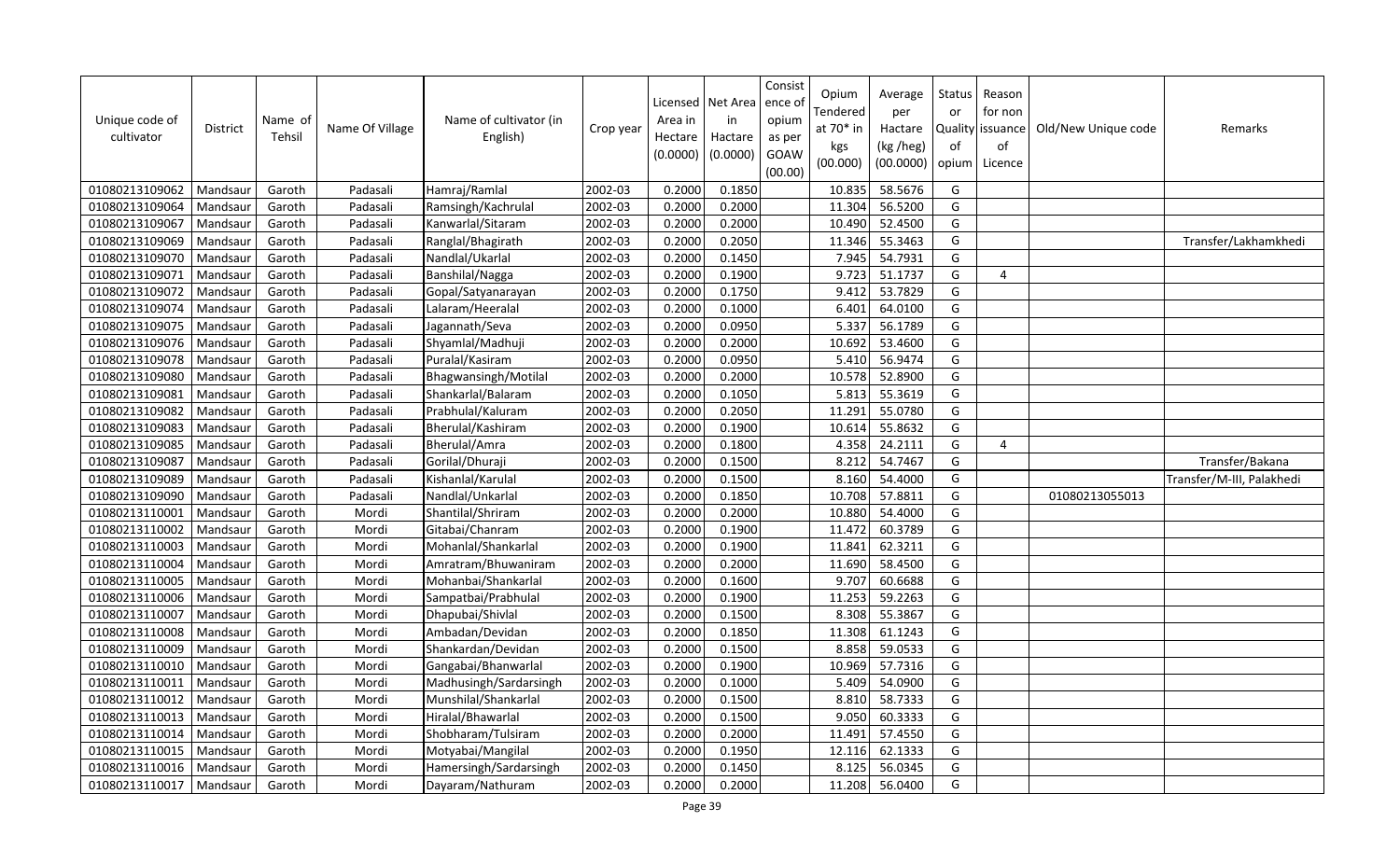| Unique code of<br>cultivator | <b>District</b> | Name of<br>Tehsil | Name Of Village | Name of cultivator (in<br>English) | Crop year | Area in<br>Hectare<br>(0.0000) | Licensed   Net Area<br>in<br>Hactare<br>(0.0000) | Consist<br>ence of<br>opium<br>as per<br>GOAW<br>(00.00) | Opium<br>Tendered<br>at 70* in<br>kgs<br>(00.000) | Average<br>per<br>Hactare<br>(kg /heg)<br>(00.0000) | Status<br>or<br>Quality<br>of<br>opium | Reason<br>for non<br>issuance<br>of<br>Licence | Old/New Unique code | Remarks              |
|------------------------------|-----------------|-------------------|-----------------|------------------------------------|-----------|--------------------------------|--------------------------------------------------|----------------------------------------------------------|---------------------------------------------------|-----------------------------------------------------|----------------------------------------|------------------------------------------------|---------------------|----------------------|
| 01080213110018               | Mandsaur        | Garoth            | Mordi           | Ramprasad/Pannalal                 | 2002-03   | 0.2000                         | 0.1550                                           |                                                          | 8.698                                             | 56.1161                                             | G                                      |                                                |                     |                      |
| 01080213110019               | Mandsaur        | Garoth            | Mordi           | Bherulal/Salagram                  | 2002-03   | 0.2000                         | 0.1050                                           |                                                          | 6.157                                             | 58.6381                                             | G                                      |                                                |                     |                      |
| 01080213110020               | Mandsaur        | Garoth            | Mordi           | Jetram/Suratram                    | 2002-03   | 0.2000                         | 0.1000                                           |                                                          | 5.805                                             | 58.0500                                             | G                                      |                                                |                     |                      |
| 01080213110021               | Mandsaur        | Garoth            | Mordi           | Jankilal/Shankarlal                | 2002-03   | 0.2000                         | 0.1500                                           |                                                          | 9.219                                             | 61.4600                                             | G                                      |                                                |                     |                      |
| 01080213110022               | Mandsaur        | Garoth            | Mordi           | Ratanlal/Ramlal                    | 2002-03   | 0.2000                         | 0.2000                                           |                                                          | 12.349                                            | 61.7450                                             | G                                      |                                                |                     |                      |
| 01080213110023               | Mandsaur        | Garoth            | Mordi           | Sajjansingh/Bhawarsingh            | 2002-03   | 0.2000                         | 0.1900                                           |                                                          | 11.991                                            | 63.1105                                             | G                                      |                                                |                     |                      |
| 01080213110024               | Mandsaur        | Garoth            | Mordi           | Laxminarayan/Ukarlal               | 2002-03   | 0.2000                         | 0.1550                                           |                                                          | 9.653                                             | 62.2774                                             | G                                      |                                                |                     | Transfer/Lakhamkhedi |
| 01080213110025               | Mandsaur        | Garoth            | Mordi           | Kachru/Kishan                      | 2002-03   | 0.2000                         | 0.2050                                           |                                                          | 12.074                                            | 58.8976                                             | G                                      |                                                |                     |                      |
| 01080213110026               | Mandsau         | Garoth            | Mordi           | Shambhusingh/Bhawarsingh 2002-03   |           | 0.2000                         | 0.1900                                           |                                                          | 11.543                                            | 60.7526                                             | G                                      |                                                |                     |                      |
| 01080213110027               | Mandsaur        | Garoth            | Mordi           | Hajarilal/Chunnilal                | 2002-03   | 0.2000                         | 0.1900                                           |                                                          | 12.010                                            | 63.2105                                             | G                                      |                                                |                     |                      |
| 01080213110028               | Mandsau         | Garoth            | Mordi           | Bhagwatibai/Shankarlal             | 2002-03   | 0.2000                         | 0.1050                                           |                                                          | 5.721                                             | 54.4857                                             | G                                      |                                                |                     |                      |
| 01080213110029               | Mandsaur        | Garoth            | Mordi           | Kaluram/Bagdiram                   | 2002-03   | 0.2000                         | 0.2000                                           |                                                          | 10.784                                            | 53.9200                                             | G                                      |                                                |                     |                      |
| 01080213110030               | Mandsaur        | Garoth            | Mordi           | Kamlabai/Bagdiram                  | 2002-03   | 0.2000                         | 0.1900                                           |                                                          | 10.463                                            | 55.0684                                             | G                                      |                                                |                     |                      |
| 01080213110031               | Mandsaur        | Garoth            | Mordi           | Laxminarayan/Heeralal              | 2002-03   | 0.2000                         | 0.1500                                           |                                                          | 8.278                                             | 55.1867                                             | G                                      |                                                |                     |                      |
| 01080213110032               | Mandsau         | Garoth            | Mordi           | Ghanshyam/Hajarilal                | 2002-03   | 0.2000                         | 0.1550                                           |                                                          | 8.688                                             | 56.0516                                             | G                                      |                                                |                     |                      |
| 01080213110033               | Mandsaur        | Garoth            | Mordi           | Mangilal/Amratram                  | 2002-03   | 0.2000                         | 0.1900                                           |                                                          | 10.326                                            | 54.3474                                             | G                                      |                                                |                     |                      |
| 01080213110035               | Mandsaur        | Garoth            | Mordi           | Parvatsingh/Bhanwarsingh           | 2002-03   | 0.2000                         | 0.1900                                           |                                                          | 11.044                                            | 58.1263                                             | G                                      |                                                |                     |                      |
| 01080213110036               | Mandsaur        | Garoth            | Mordi           | Dolatram/Chunnilal                 | 2002-03   | 0.2000                         | 0.1550                                           |                                                          | 8.603                                             | 55.5032                                             | G                                      |                                                |                     |                      |
| 01080213110037               | Mandsau         | Garoth            | Mordi           | Radheshyam/Shankarlal              | 2002-03   | 0.2000                         | 0.1950                                           |                                                          | 11.858                                            | 60.8103                                             | G                                      |                                                |                     |                      |
| 01080213110038               | Mandsaur        | Garoth            | Mordi           | Babulal/Shivlal                    | 2002-03   | 0.2000                         | 0.1600                                           |                                                          | 8.594                                             | 53.7125                                             | G                                      |                                                |                     |                      |
| 01080213110039               | Mandsau         | Garoth            | Mordi           | Lalitshankar/Shriram               | 2002-03   | 0.2000                         | 0.1950                                           |                                                          | 10.454                                            | 53.6103                                             | G                                      |                                                |                     |                      |
| 01080213110040               | Mandsaur        | Garoth            | Mordi           | Chandidan/Sardarsingh              | 2002-03   | 0.2000                         | 0.2050                                           |                                                          | 11.105                                            | 54.1707                                             | G                                      |                                                |                     |                      |
| 01080213110041               | Mandsaur        | Garoth            | Mordi           | Madhu/Nanda                        | 2002-03   | 0.2000                         | 0.1900                                           |                                                          | 10.996                                            | 57.8737                                             | G                                      |                                                |                     |                      |
| 01080213110042               | Mandsaur        | Garoth            | Mordi           | Jamnashankar/Ratanlal              | 2002-03   | 0.2000                         | 0.1900                                           |                                                          | 9.857                                             | 51.8789                                             | G                                      | $\overline{4}$                                 |                     |                      |
| 01080213110043               | Mandsaur        | Garoth            | Mordi           | Kanhiyalal/Shriram                 | 2002-03   | 0.2000                         | 0.1900                                           |                                                          | 11.477                                            | 60.4053                                             | G                                      |                                                |                     |                      |
| 01080213110044               | Mandsaur        | Garoth            | Mordi           | Dhuradas/Shankardas                | 2002-03   | 0.2000                         | 0.1000                                           |                                                          | 5.513                                             | 55.1300                                             | G                                      |                                                |                     |                      |
| 01080213110045               | Mandsaur        | Garoth            | Mordi           | Ramprahlad/Bagdiram                | 2002-03   | 0.2000                         | 0.1950                                           |                                                          | 10.665                                            | 54.6923                                             | G                                      |                                                |                     |                      |
| 01080213110046               | Mandsaur        | Garoth            | Mordi           | Shankarlal/Mangilal                | 2002-03   | 0.2000                         | 0.2000                                           |                                                          | 10.567                                            | 52.8350                                             | G                                      |                                                |                     |                      |
| 01080213110047               | Mandsaur        | Garoth            | Mordi           | Ghanshyam/Shivlal                  | 2002-03   | 0.2000                         | 0.2000                                           |                                                          | 11.310                                            | 56.5500                                             | G                                      |                                                |                     |                      |
| 01080213110048               | Mandsau         | Garoth            | Mordi           | Naharsingh/Sardarsingh             | 2002-03   | 0.2000                         | 0.2050                                           |                                                          | 11.988                                            | 58.4780                                             | G                                      |                                                |                     |                      |
| 01080213110049               | Mandsaur        | Garoth            | Mordi           | Hariwallab/Prabhulal               | 2002-03   | 0.2000                         | 0.1450                                           |                                                          | 8.440                                             | 58.2069                                             | G                                      |                                                |                     |                      |
| 01080213110050               | Mandsau         | Garoth            | Mordi           | Ghasilal/Deva                      | 2002-03   | 0.2000                         | 0.2000                                           |                                                          | 10.862                                            | 54.3100                                             | G                                      |                                                |                     |                      |
| 01080213110051               | Mandsau         | Garoth            | Mordi           | Janibai/Lala                       | 2002-03   | 0.2000                         | 0.1500                                           |                                                          | 8.238                                             | 54.9200                                             | G                                      |                                                | 01080213159012      |                      |
| 01080213110052               | Mandsau         | Garoth            | Mordi           | Kalusingh/Ramsingh                 | 2002-03   | 0.2000                         | 0.2000                                           |                                                          | 11.456                                            | 57.2800                                             | G                                      |                                                | 01080213155023      | Transfer/Lakhamkhedi |
| 01080213110053               | Mandsaur        | Garoth            | Mordi           | Kanhiyalal/Udayram                 | 2002-03   | 0.2000                         | 0.1900                                           |                                                          | 11.779                                            | $\overline{61.9947}$                                | G                                      |                                                | 01080213155034      |                      |
| 01080213110054               | Mandsaur        | Garoth            | Mordi           | Ramsingh/Amarsingh                 | 2002-03   | 0.2000                         | 0.1950                                           |                                                          | 11.856                                            | 60.8000                                             | G                                      |                                                | 01080213154006      | Transfer/Kotdi       |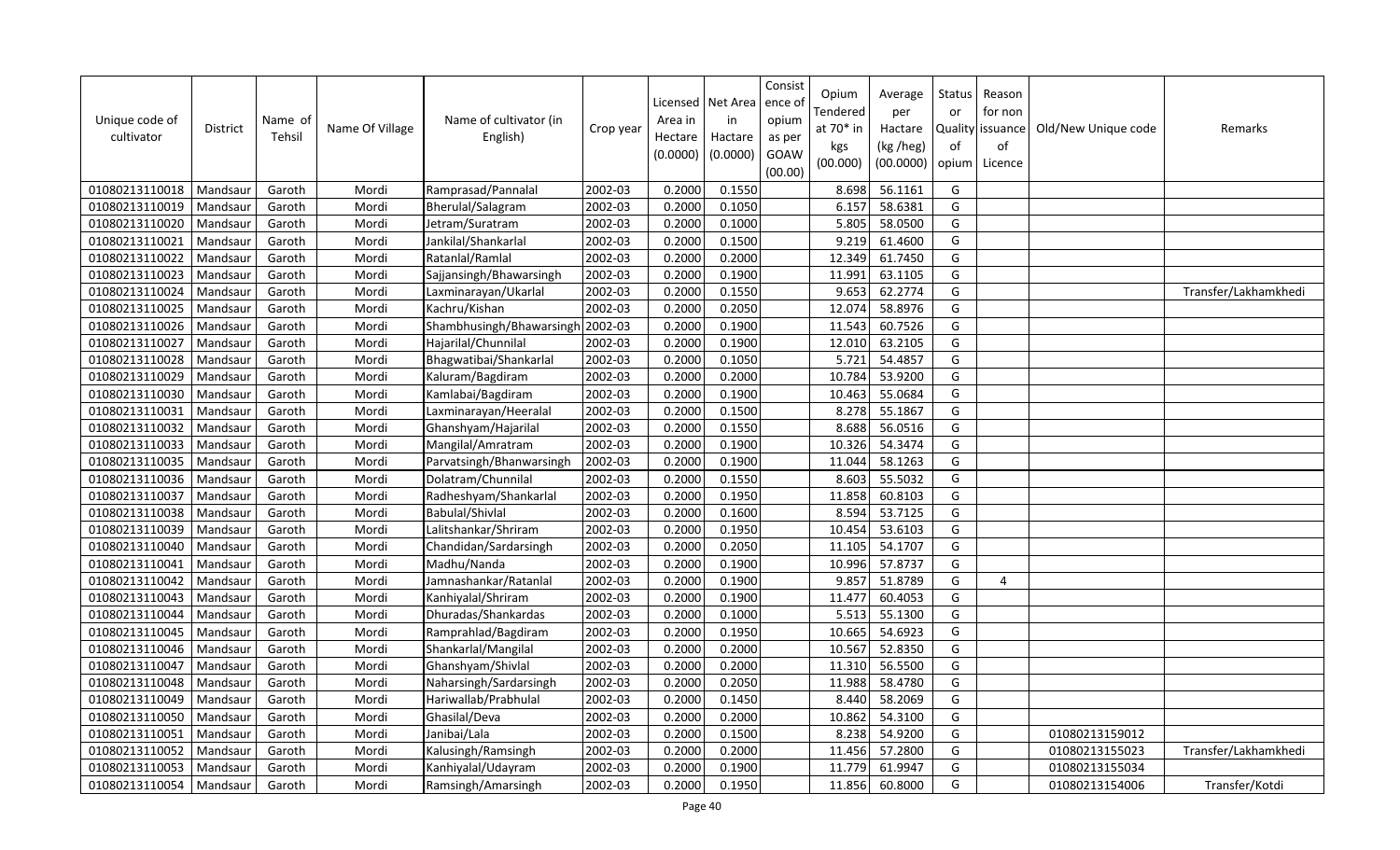| Unique code of<br>cultivator | <b>District</b> | Name of<br>Tehsil | Name Of Village | Name of cultivator (in<br>English) | Crop year | Area in<br>Hectare<br>(0.0000) | Licensed   Net Area<br>in<br>Hactare<br>(0.0000) | Consist<br>ence o<br>opium<br>as per<br>GOAW<br>(00.00) | Opium<br><b>Tendered</b><br>at 70* in<br>kgs<br>(00.000) | Average<br>per<br>Hactare<br>(kg /heg)<br>(00.0000) | Status<br>or<br>Quality<br>of<br>opium | Reason<br>for non<br>issuance<br>of<br>Licence | Old/New Unique code | Remarks                           |
|------------------------------|-----------------|-------------------|-----------------|------------------------------------|-----------|--------------------------------|--------------------------------------------------|---------------------------------------------------------|----------------------------------------------------------|-----------------------------------------------------|----------------------------------------|------------------------------------------------|---------------------|-----------------------------------|
| 01080213110055               | Mandsaur        | Garoth            | Mordi           | Salagram/Gamer                     | 2002-03   | 0.2000                         | 0.1900                                           |                                                         | 11.301                                                   | 59.4789                                             | G                                      |                                                | 01080213151026      |                                   |
| 01080213110056               | Mandsaur        | Garoth            | Mordi           | Kanhiyalal/Pannalal                | 2002-03   | 0.2000                         | 0.2000                                           |                                                         | 12.564                                                   | 62.8200                                             | G                                      |                                                | 01080213153003      |                                   |
| 01080213111002               | Mandsaur        | Garoth            | Devri           | Shankarsingh/Nathusingh            | 2002-03   | 0.2000                         | 0.2100                                           |                                                         | 12.402                                                   | 59.0571                                             | G                                      |                                                |                     |                                   |
| 01080213111003               | Mandsaur        | Garoth            | Devri           | Mansingh/Bhuwansingh               | 2002-03   | 0.2000                         | 0.2100                                           |                                                         | 11.593                                                   | $\overline{55.2048}$                                | G                                      |                                                |                     |                                   |
| 01080213112013               | Mandsaur        | Garoth            | Semli Rupa      | Rugnathsingh / Dhokalsingh         | 2002-03   | 0.2000                         | 0.2000                                           |                                                         | 4.391                                                    | 21.9550                                             | G                                      | 4                                              |                     |                                   |
| 01080213112016               | Mandsaur        | Garoth            | Semli Rupa      | Ratanlal /Baldev                   | 2002-03   | 0.2000                         | 0.2000                                           |                                                         | 10.826                                                   | 54.1300                                             | G                                      |                                                |                     |                                   |
| 01080213112024               | Mandsaur        | Garoth            | Semli Rupa      | Balvantsingh/Mohansingh            | 2002-03   | 0.2000                         |                                                  |                                                         |                                                          |                                                     | $\mathsf{N}$                           |                                                |                     |                                   |
| 01080213113002               | Mandsaur        | Garoth            | Sathkheda       | Amratram / Nanuram                 | 2002-03   | 0.2000                         | 0.2050                                           |                                                         | 11.084                                                   | 54.0683                                             | G                                      |                                                |                     |                                   |
| 01080213113003               | Mandsaur        | Garoth            | Sathkheda       | Devbai / Kaniram                   | 2002-03   | 0.2000                         | 0.1550                                           |                                                         | 8.198                                                    | 52.8903                                             | G                                      |                                                |                     |                                   |
| 01080213113006               | Mandsaur        | Garoth            | Sathkheda       | Ramgopal / Hiralal                 | 2002-03   | 0.2000                         | 0.1600                                           |                                                         | 6.912                                                    | 43.2000                                             | G                                      | $\overline{a}$                                 |                     |                                   |
| 01080213113008               | Mandsaur        | Garoth            | Sathkheda       | Kaisharbai/Jagannath               | 2002-03   | 0.2000                         | 0.1900                                           |                                                         | 9.893                                                    | 52.0684                                             | G                                      |                                                | 01080213158042      | Transfer/Molakhedi khurd          |
| 01080213113010               | Mandsaur        | Garoth            | Sathkheda       | Devilal / Nanuram                  | 2002-03   | 0.2000                         | 0.1500                                           |                                                         | 8.431                                                    | 56.2067                                             | G                                      |                                                |                     | Transfer/Kherkhedi                |
| 01080213113012               | Mandsaur        | Garoth            | Sathkheda       | Devkishan / Onkar                  | 2002-03   | 0.2000                         | 0.1950                                           |                                                         | 10.192                                                   | 52.2667                                             | G                                      |                                                |                     |                                   |
| 01080213113013               | Mandsaur        | Garoth            | Sathkheda       | Onkarlal / Kalu                    | 2002-03   | 0.2000                         | 0.1350                                           |                                                         | 8.295                                                    | 61.4444                                             | G                                      |                                                |                     | Transfer/Kherkhedi                |
| 01080213113014               | Mandsaur        | Garoth            | Sathkheda       | Mangilal / Bhuwan                  | 2002-03   | 0.2000                         |                                                  |                                                         |                                                          |                                                     | $\mathsf{N}$                           |                                                |                     | Transfer/Dethali khurd            |
| 01080213113015               | Mandsaur        | Garoth            | Sathkheda       | Onkarlal / Nanuram                 | 2002-03   | 0.2000                         | 0.0850                                           |                                                         | 4.49                                                     | 52.8353                                             | G                                      |                                                |                     | Transfer/Dalmu                    |
| 01080213113018               | Mandsaur        | Garoth            | Sathkheda       | Hiralal /Maadho                    | 2002-03   | 0.2000                         | 0.1000                                           |                                                         | 4.015                                                    | 40.1500                                             | G                                      | 4                                              |                     |                                   |
| 01080213113022               | Mandsaur        | Garoth            | Sathkheda       | Ramnarayan/Devilal                 | 2002-03   | 0.2000                         | 0.2100                                           |                                                         | 11.678                                                   | 55.6095                                             | G                                      |                                                |                     |                                   |
| 01080213113024               | Mandsaur        | Garoth            | Sathkheda       | Ramchandra / Bapulal               | 2002-03   | 0.2000                         | 0.0950                                           |                                                         | 5.023                                                    | 52.8737                                             | G                                      |                                                |                     |                                   |
| 01080213113027               | Mandsaur        | Garoth            | Sathkheda       | Devilal / Nanda                    | 2002-03   | 0.2000                         | 0.1000                                           |                                                         | 5.238                                                    | 52.3800                                             | G                                      |                                                |                     | Transfer/Punyakhedi               |
| 01080213113033               | Mandsaur        | Garoth            | Sathkheda       | Ramsukhibai/Mangilal               | 2002-03   | 0.2000                         | 0.1000                                           |                                                         | 5.840                                                    | 58.4000                                             | G                                      |                                                |                     |                                   |
| 01080213113034               | Mandsaur        | Garoth            | Sathkheda       | Bhanwarlal /Devilal                | 2002-03   | 0.2000                         | 0.0950                                           |                                                         | 5.394                                                    | 56.7789                                             | G                                      |                                                |                     |                                   |
| 01080213113043               | Mandsaur        | Garoth            | Sathkheda       | Kanchanbai / Rameshchand           | 2002-03   | 0.2000                         | 0.1950                                           |                                                         | 10.097                                                   | 51.7795                                             | G                                      | 4                                              |                     |                                   |
| 01080213113044               | Mandsaur        | Garoth            | Sathkheda       | Satyavatibai / Nanalal             | 2002-03   | 0.2000                         | 0.1950                                           |                                                         | 8.837                                                    | 45.3179                                             | G                                      | $\overline{4}$                                 |                     |                                   |
| 01080213113046               | Mandsaur        | Garoth            | Sathkheda       | Udayram/Bhuwaniram                 | 2002-03   | 0.2000                         | 0.1950                                           |                                                         | 10.339                                                   | 53.0205                                             | G                                      |                                                |                     | Transfer/Gopalpura(Sathkhe<br>da) |
| 01080213113047               | Mandsaur        | Garoth            | Sathkheda       | Kalu /Deva                         | 2002-03   | 0.2000                         |                                                  |                                                         |                                                          |                                                     | $\mathsf{N}$                           |                                                |                     |                                   |
| 01080213113051               | Mandsaur        | Garoth            | Sathkheda       | Puralal /Laxman                    | 2002-03   | 0.2000                         |                                                  |                                                         |                                                          |                                                     | $\mathsf{N}$                           |                                                |                     | Transfer/Dalmu                    |
| 01080213113053               | Mandsaur        | Garoth            | Sathkheda       | <b>Badrilal / Hiralal</b>          | 2002-03   | 0.2000                         | 0.1550                                           |                                                         | 8.101                                                    | 52.2645                                             | G                                      |                                                |                     |                                   |
| 01080213113058               | Mandsaur        | Garoth            | Sathkheda       | Kanchanbai / Bagdiram              | 2002-03   | 0.2000                         | 0.2000                                           |                                                         | 11.951                                                   | 59.7550                                             | G                                      |                                                |                     |                                   |
| 01080213113062               | Mandsaur        | Garoth            | Sathkheda       | Gafur Khan / Abdul                 | 2002-03   | 0.2000                         | 0.1400                                           |                                                         | 7.546                                                    | 53.9000                                             | G                                      |                                                |                     |                                   |
| 01080213113067               | Mandsaur        | Garoth            | Sathkheda       | Mohanlal /Nanalal                  | 2002-03   | 0.2000                         |                                                  |                                                         |                                                          |                                                     | $\mathsf{N}$                           |                                                |                     | Transfer/Kundla Khurd             |
| 01080213113068               | Mandsaur        | Garoth            | Sathkheda       | Mangilal/Bhuwaniram                | 2002-03   | 0.2000                         | 0.1000                                           |                                                         | 5.277                                                    | 52.7700                                             | G                                      |                                                |                     |                                   |
| 01080213113069               | Mandsaur        | Garoth            | Sathkheda       | Gani Mo. / Peerbaksh               | 2002-03   | 0.2000                         | 0.1950                                           |                                                         | 11.191                                                   | 57.3897                                             | G                                      |                                                |                     |                                   |
| 01080213113070               | Mandsaur        | Garoth            | Sathkheda       | Gujribai / Mangilal                | 2002-03   | 0.2000                         | 0.0900                                           |                                                         | 4.851                                                    | 53.9000                                             | G                                      |                                                |                     |                                   |
| 01080213113073               | Mandsaur        | Garoth            | Sathkheda       | Kishanbai/Shankarlal               | 2002-03   | 0.2000                         | 0.1000                                           |                                                         | 5.555                                                    | 55.5500                                             | G                                      |                                                |                     |                                   |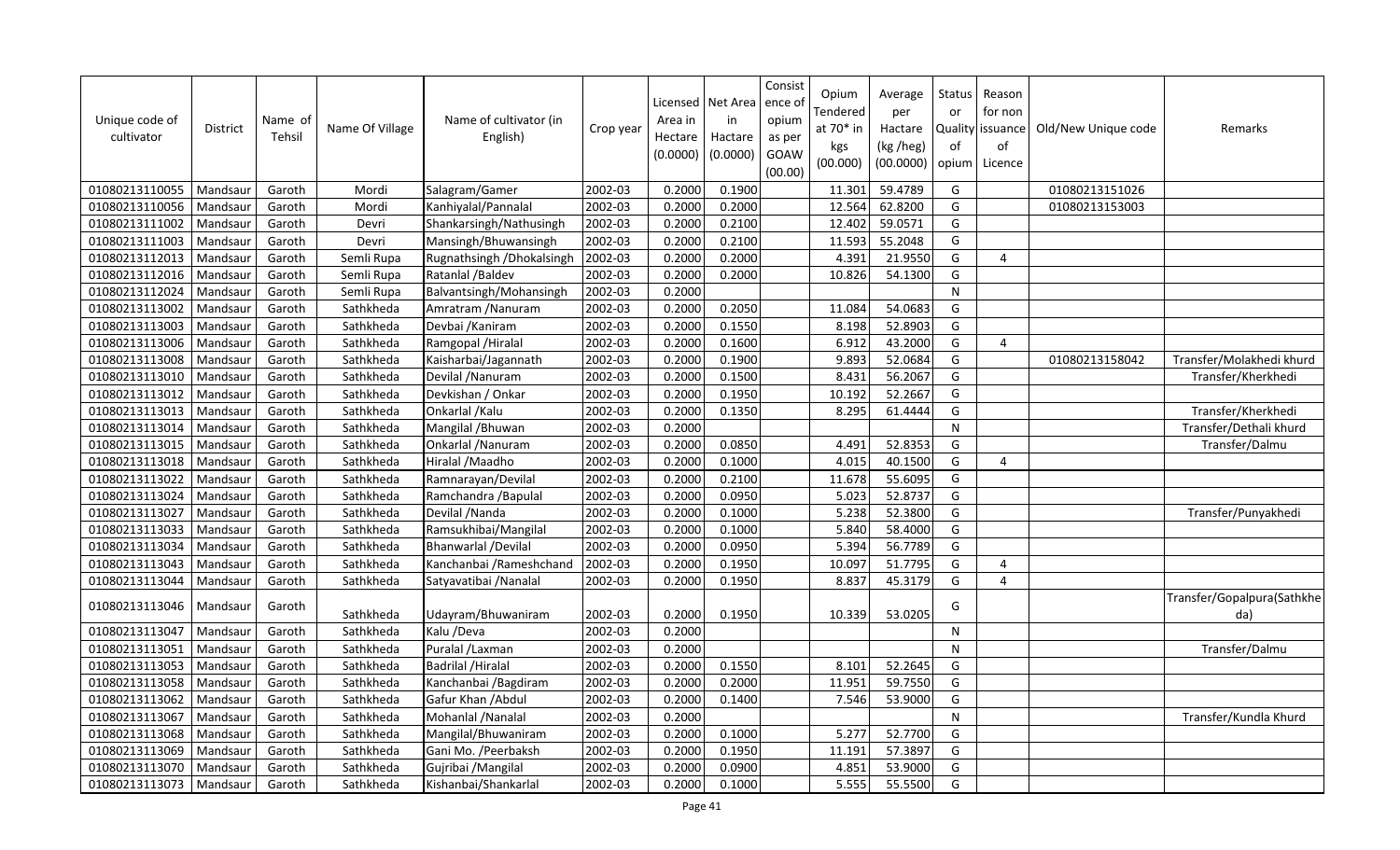| Unique code of<br>cultivator | <b>District</b> | Name of<br>Tehsil | Name Of Village                      | Name of cultivator (in<br>English)          | Crop year | Area in<br>Hectare<br>(0.0000) | Licensed   Net Area<br>in<br>Hactare<br>(0.0000) | Consist<br>ence of<br>opium<br>as per<br>GOAW<br>(00.00) | Opium<br><b>Tendered</b><br>at $70*$ in<br>kgs<br>(00.000) | Average<br>per<br>Hactare<br>(kg /heg)<br>(00.0000) | Status<br>or<br>of<br>opium | Reason<br>for non<br>Quality issuance<br>of<br>Licence | Old/New Unique code | Remarks                |
|------------------------------|-----------------|-------------------|--------------------------------------|---------------------------------------------|-----------|--------------------------------|--------------------------------------------------|----------------------------------------------------------|------------------------------------------------------------|-----------------------------------------------------|-----------------------------|--------------------------------------------------------|---------------------|------------------------|
| 01080213113074               | Mandsaur        | Garoth            | Sathkheda                            | Keshuram Nanda                              | 2002-03   | 0.2000                         |                                                  |                                                          |                                                            |                                                     | N                           |                                                        |                     | Transfer/Semli Rupa    |
| 01080213113076               | Mandsaur        | Garoth            | Sathkheda                            | Bacchibai/Pannalal                          | 2002-03   | 0.2000                         | 0.1000                                           |                                                          | 5.429                                                      | 54.2900                                             | G                           |                                                        |                     |                        |
| 01080213113078               | Mandsaur        | Garoth            | Sathkheda                            | Kailashchandra/Ramnarayan 2002-03           |           | 0.2000                         | 0.1600                                           |                                                          | 7.946                                                      | 49.6625                                             | G                           | 4                                                      |                     |                        |
| 01080213113079               | Mandsaur        | Garoth            | Sathkheda                            | Nanuram/Nanda                               | 2002-03   | 0.2000                         | 0.1650                                           |                                                          | 8.844                                                      | 53.6000                                             | G                           |                                                        |                     | Transfer/Ranayra       |
| 01080213114001               | Mandsaur        | Garoth            | Guradiya Narsingh Aambabai/Hardev    |                                             | 2002-03   | 0.2000                         |                                                  |                                                          |                                                            |                                                     | N                           |                                                        |                     |                        |
| 01080213114002               | Mandsaur        | Garoth            |                                      | Guradiya Narsingh Bhuwanishankar / Kashiram | 2002-03   | 0.2000                         |                                                  |                                                          |                                                            |                                                     | N                           |                                                        |                     |                        |
| 01080213114004               | Mandsaur        | Garoth            | Guradiya Narsingh Gangaram / Hiralal |                                             | 2002-03   | 0.2000                         | 0.1000                                           |                                                          | 5.826                                                      | 58.2600                                             | G                           |                                                        |                     |                        |
| 01080213114005               | Mandsaur        | Garoth            |                                      | Guradiya Narsingh Satyanarayan / Kashiram   | 2002-03   | 0.2000                         |                                                  |                                                          |                                                            |                                                     | $\mathsf{N}$                |                                                        |                     |                        |
| 01080213114008               | Mandsaur        | Garoth            | Guradiya Narsingh Ratnlal / Sitaram  |                                             | 2002-03   | 0.2000                         |                                                  |                                                          |                                                            |                                                     | $\mathsf{N}$                |                                                        |                     | Transfer/Chandvasa     |
| 01080213114009               | Mandsaur        | Garoth            |                                      | Guradiya Narsingh Shivnarayan / Parasram    | 2002-03   | 0.2000                         |                                                  |                                                          |                                                            |                                                     | N                           |                                                        | 01080213129035      | Transfer/Gariyakhedi   |
| 01080213114012               | Mandsaur        | Garoth            |                                      | Guradiya Narsingh Keshrilal / Laxmichand    | 2002-03   | 0.2000                         | 0.0750                                           |                                                          | 4.156                                                      | 55.4133                                             | G                           |                                                        |                     | Transfer/Chachavda     |
| 01080213114013               | Mandsaur        | Garoth            |                                      | Guradiya Narsingh Omprakash / Rambaksh      | 2002-03   | 0.2000                         | 0.1000                                           |                                                          | 5.785                                                      | 57.8500                                             | G                           |                                                        |                     | Transfer/Chachavda     |
| 01080213114014               | Mandsaur        | Garoth            |                                      | Guradiya Narsingh Laxminarayan / Kaluram    | 2002-03   | 0.2000                         |                                                  |                                                          |                                                            |                                                     | N                           |                                                        |                     |                        |
| 01080213114015               | Mandsaur        | Garoth            |                                      | Guradiya Narsingh Kanchanbai / Ramprasad    | 2002-03   | 0.2000                         |                                                  |                                                          |                                                            |                                                     | ${\sf N}$                   |                                                        |                     | Transfer/Chachavda     |
| 01080213114016               | Mandsaur        | Garoth            |                                      | Guradiya Narsingh Ramkishan / Ramniwas      | 2002-03   | 0.2000                         |                                                  |                                                          |                                                            |                                                     | F.                          |                                                        |                     |                        |
| 01080213114017               | Mandsaur        | Garoth            |                                      | Guradiya Narsingh Ramchandra / Nandram      | 2002-03   | 0.2000                         | 0.1000                                           |                                                          | 5.599                                                      | 55.9900                                             | G                           |                                                        |                     |                        |
| 01080213114018               | Mandsaur        | Garoth            | Guradiya Narsingh Dayaram / Kachru   |                                             | 2002-03   | 0.2000                         |                                                  |                                                          |                                                            |                                                     | N                           |                                                        |                     | Transfer/Barkheda loya |
| 01080213114019               | Mandsaur        | Garoth            |                                      | Guradiya Narsingh Ramgopal / Ramdayal       | 2002-03   | 0.2000                         | 0.1000                                           |                                                          | 5.774                                                      | 57.7400                                             | G                           |                                                        |                     | Transfer/Panvadi       |
| 01080213114023               | Mandsaur        | Garoth            |                                      | Guradiya Narsingh Radheshyam / Bherulal     | 2002-03   | 0.2000                         | 0.2050                                           |                                                          | 11.592                                                     | 56.5463                                             | G                           |                                                        |                     |                        |
| 01080213114024               | Mandsaur        | Garoth            |                                      | Guradiya Narsingh Kanwarlal / Bherulal      | 2002-03   | 0.2000                         |                                                  |                                                          |                                                            |                                                     | N                           |                                                        |                     |                        |
| 01080213114027               | Mandsaur        | Garoth            |                                      | Guradiya Narsingh Udayram / Keshuram        | 2002-03   | 0.2000                         | 0.1150                                           |                                                          | 6.463                                                      | 56.2000                                             | G                           |                                                        |                     |                        |
| 01080213114028               | Mandsaur        | Garoth            | Guradiya Narsingh Puralal / Kaluram  |                                             | 2002-03   | 0.2000                         |                                                  |                                                          |                                                            |                                                     | $\mathsf{N}$                |                                                        |                     | Transfer/Chachavda     |
| 01080213114030               | Mandsaur        | Garoth            | Guradiya Narsingh Kaluram / Bherulal |                                             | 2002-03   | 0.2000                         |                                                  |                                                          |                                                            |                                                     | N                           |                                                        |                     | Transfer/Dethli bujurg |
| 01080213114031               | Mandsaur        | Garoth            |                                      | Guradiya Narsingh Ramkishan / Ramniwas      | 2002-03   | 0.2000                         |                                                  |                                                          |                                                            |                                                     | N                           |                                                        |                     | Transfer/Dethli bujurg |
| 01080213114033               | Mandsaur        | Garoth            |                                      | Guradiya Narsingh Udayram / Kashiram        | 2002-03   | 0.2000                         |                                                  |                                                          |                                                            |                                                     | ${\sf N}$                   |                                                        |                     | Transfer/Chachavda     |
| 01080213114038               | Mandsaur        | Garoth            | Guradiya Narsingh Gattubai / Kaluram |                                             | 2002-03   | 0.2000                         |                                                  |                                                          |                                                            |                                                     | N                           |                                                        |                     | Transfer/Dalmu         |
| 01080213114041               | Mandsaur        | Garoth            |                                      | Guradiya Narsingh Laxminarayan / Keshuram   | 2002-03   | 0.2000                         |                                                  |                                                          |                                                            |                                                     | N                           |                                                        |                     |                        |
| 01080213114043               | Mandsaur        | Garoth            |                                      | Guradiya Narsingh Ramkanyabai / Mangilal    | 2002-03   | 0.2000                         | 0.1000                                           |                                                          | 5.238                                                      | 52.3800                                             | G                           |                                                        |                     |                        |
| 01080213114044               | Mandsaur        | Garoth            |                                      | Guradiya Narsingh Bhagatram / Bherulal      | 2002-03   | 0.2000                         |                                                  |                                                          |                                                            |                                                     | $\mathsf{N}$                |                                                        |                     | Transfer/Chachavda     |
| 01080213114045               | Mandsaur        | Garoth            | Guradiya Narsingh Devilal / Magan    |                                             | 2002-03   | 0.2000                         |                                                  |                                                          |                                                            |                                                     | N                           |                                                        |                     | Transfer/Dethli bujurg |
| 01080213115003               | Mandsaur        | Garoth            | Dhamniya Jhali                       | Gopal / Hiralal                             | 2002-03   | 0.2000                         |                                                  |                                                          |                                                            |                                                     | ${\sf N}$                   |                                                        | 01080213120100      | Transfer/Dethli khurd  |
| 01080213115004               | Mandsaur        | Garoth            | Dhamniya Jhali                       | Mahadev / Bhuwaniram                        | 2002-03   | 0.2000                         |                                                  |                                                          |                                                            |                                                     | N                           |                                                        |                     |                        |
| 01080213115007               | Mandsaur        | Garoth            | Dhamniya Jhali                       | Onkarlal /Salagram                          | 2002-03   | 0.2000                         |                                                  |                                                          |                                                            |                                                     | N                           |                                                        |                     |                        |
| 01080213115009               | Mandsaur        | Garoth            | Dhamniya Jhali                       | Devbai /Dulichand                           | 2002-03   | 0.2000                         |                                                  |                                                          |                                                            |                                                     | N                           |                                                        |                     | Name change            |
| 01080213115010               | Mandsaur        | Garoth            | Dhamniya Jhali                       | Onkarlal / Nanalal                          | 2002-03   | 0.2000                         | 0.2000                                           |                                                          | 10.696                                                     | 53.4800                                             | G                           |                                                        |                     |                        |
| 01080213116006               | Mandsaur        | Garoth            | Pipliya Raja                         | Tankubai /Kaluram                           | 2002-03   | 0.2000                         | 0.1000                                           |                                                          | 5.764                                                      | 57.6400                                             | G                           |                                                        |                     |                        |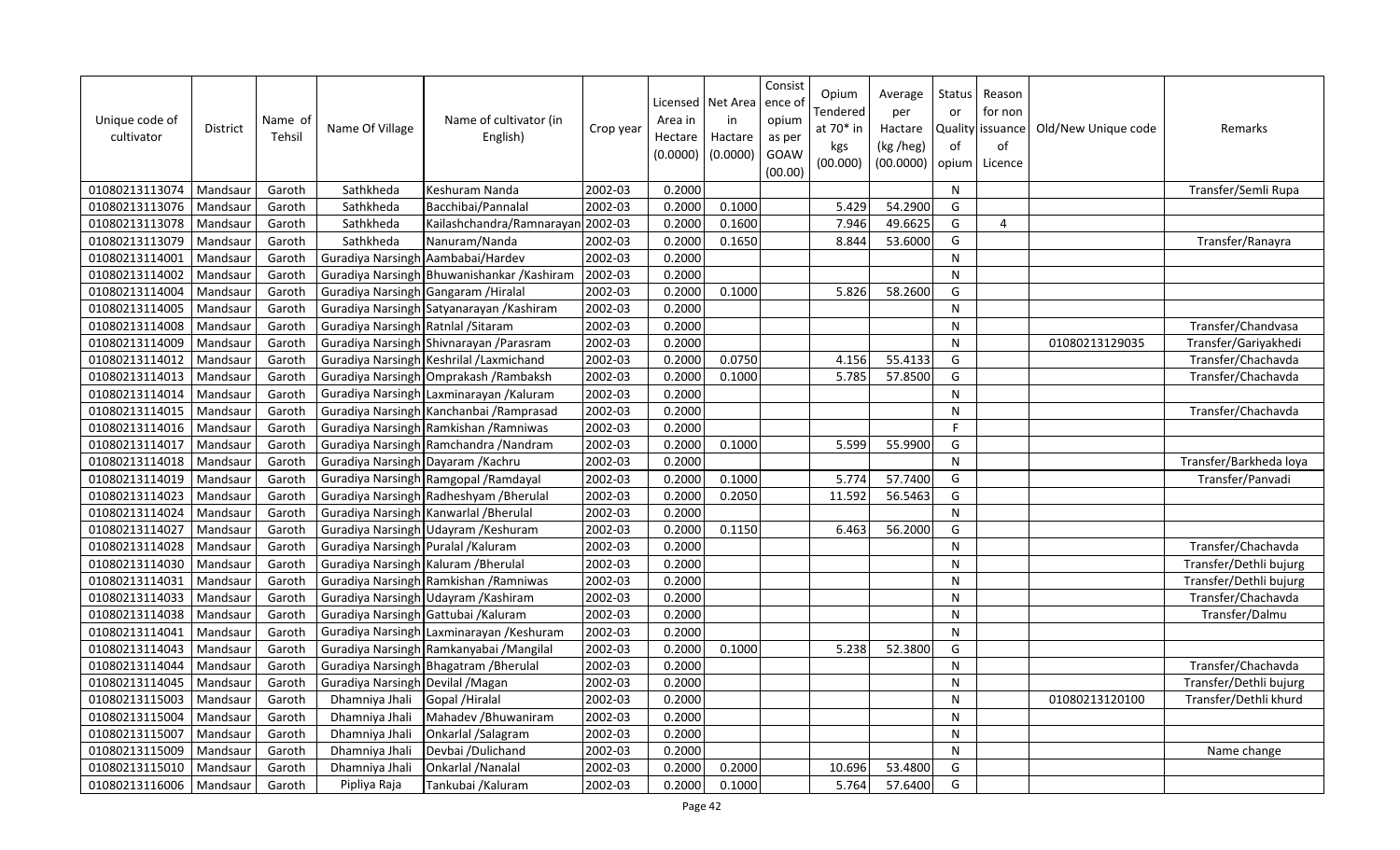| Unique code of<br>cultivator | <b>District</b> | Name of<br>Tehsil | Name Of Village | Name of cultivator (in<br>English) | Crop year | Area in<br>Hectare<br>(0.0000) | Licensed   Net Area<br>in<br>Hactare<br>(0.0000) | Consist<br>ence of<br>opium<br>as per<br>GOAW<br>(00.00) | Opium<br>Tendered<br>at 70* in<br>kgs<br>(00.000) | Average<br>per<br>Hactare<br>(kg /heg)<br>(00.0000) | <b>Status</b><br>or<br><b>Quality</b><br>of<br>opium | Reason<br>for non<br>issuance<br>of<br>Licence | Old/New Unique code | Remarks               |
|------------------------------|-----------------|-------------------|-----------------|------------------------------------|-----------|--------------------------------|--------------------------------------------------|----------------------------------------------------------|---------------------------------------------------|-----------------------------------------------------|------------------------------------------------------|------------------------------------------------|---------------------|-----------------------|
| 01080213117001               | Mandsaur        | Garoth            | Karadiya        | Hiralal /Mannalal                  | 2002-03   | 0.2000                         | 0.1850                                           |                                                          | 10.549                                            | 57.0216                                             | G                                                    |                                                |                     |                       |
| 01080213117002               | Mandsaur        | Garoth            | Karadiya        | Mangilal / Bheru                   | 2002-03   | 0.2000                         | 0.1500                                           |                                                          | 8.861                                             | 59.0733                                             | G                                                    |                                                |                     |                       |
| 01080213117003               | Mandsaur        | Garoth            | Karadiya        | Tanwarsingh / Kalusingh            | 2002-03   | 0.2000                         | 0.0950                                           |                                                          | 6.022                                             | 63.3895                                             | G                                                    |                                                |                     |                       |
| 01080213117007               | Mandsaur        | Garoth            | Karadiya        | Bhulibai / Gopal                   | 2002-03   | 0.2000                         | 0.1550                                           |                                                          | 8.628                                             | 55.6645                                             | G                                                    |                                                |                     |                       |
| 01080213117009               | Mandsaur        | Garoth            | Karadiya        | <b>Bhanwarlal / Gopal</b>          | 2002-03   | 0.2000                         | 0.2050                                           |                                                          | 3.210                                             | 15.6585                                             | G                                                    | 4                                              |                     |                       |
| 01080213117012               | Mandsaur        | Garoth            | Karadiya        | Hudibai/Rughnath                   | 2002-03   | 0.2000                         | 0.2000                                           |                                                          | 11.268                                            | 56.3400                                             | G                                                    |                                                |                     | Transfer/Gariyakhedi  |
| 01080213117013               | Mandsaur        | Garoth            | Karadiya        | Ramnarayan / Pura                  | 2002-03   | 0.2000                         | 0.1050                                           |                                                          | 5.758                                             | 54.8381                                             | G                                                    |                                                |                     |                       |
| 01080213118002               | Mandsaur        | Garoth            | Dalmu           | Ramprahlad / Rodilal               | 2002-03   | 0.2000                         | 0.1000                                           |                                                          | 5.408                                             | 54.0800                                             | G                                                    |                                                |                     |                       |
| 01080213118004               | Mandsaur        | Garoth            | Dalmu           | Ramkaran / Kishanlal               | 2002-03   | 0.2000                         | 0.1000                                           |                                                          | 5.045                                             | 50.4500                                             | G                                                    | 4                                              |                     |                       |
| 01080213118015               | Mandsaur        | Garoth            | Dalmu           | Kalawatibai/Ramnarayan             | 2002-03   | 0.2000                         | 0.1850                                           |                                                          | 9.817                                             | 53.0649                                             | G                                                    |                                                |                     |                       |
| 01080213118016               | Mandsaur        | Garoth            | Dalmu           | Nandubai / Keshuram                | 2002-03   | 0.2000                         |                                                  |                                                          |                                                   |                                                     | $\overline{N}$                                       |                                                |                     |                       |
| 01080213118022               | Mandsaur        | Garoth            | Dalmu           | Bhuwaniram / Kashiram              | 2002-03   | 0.2000                         | 0.1350                                           |                                                          | 6.029                                             | 44.6593                                             | G                                                    | $\overline{4}$                                 |                     |                       |
| 01080213118026               | Mandsaur        | Garoth            | Dalmu           | Shyamsundar / Ramnivas             | 2002-03   | 0.2000                         |                                                  |                                                          |                                                   |                                                     | ${\sf N}$                                            |                                                |                     |                       |
| 01080213118029               | Mandsaur        | Garoth            | Dalmu           | Prabhulal / Uda                    | 2002-03   | 0.2000                         | 0.1950                                           |                                                          | 11.014                                            | 56.4821                                             | G                                                    |                                                |                     |                       |
| 01080213118030               | Mandsaur        | Garoth            | Dalmu           | Roda / Chaturbhuj                  | 2002-03   | 0.2000                         | 0.1950                                           |                                                          | 10.972                                            | 56.2667                                             | G                                                    |                                                |                     |                       |
| 01080213118032               | Mandsaur        | Garoth            | Dalmu           | Hiralal / Kashiram                 | 2002-03   | 0.2000                         |                                                  |                                                          |                                                   |                                                     | ${\sf N}$                                            |                                                |                     | Transfer/Gariya khedi |
| 01080213118037               | Mandsaur        | Garoth            | Dalmu           | Salagram / Mohanlal                | 2002-03   | 0.2000                         | 0.2000                                           |                                                          | 10.812                                            | 54.0600                                             | G                                                    |                                                |                     |                       |
| 01080213118038               | Mandsaur        | Garoth            | Dalmu           | Phulbai / Udayram                  | 2002-03   | 0.2000                         |                                                  |                                                          |                                                   |                                                     | N                                                    |                                                |                     |                       |
| 01080213118043               | Mandsaur        | Garoth            | Dalmu           | Gopal / Nanuram                    | 2002-03   | 0.2000                         | 0.2000                                           |                                                          | 10.585                                            | 52.9250                                             | G                                                    |                                                |                     |                       |
| 01080213118047               | Mandsaur        | Garoth            | Dalmu           | Kanheyalal /Jagannath              | 2002-03   | 0.2000                         | 0.2000                                           |                                                          | 11.188                                            | 55.9400                                             | G                                                    |                                                |                     |                       |
| 01080213118050               | Mandsaur        | Garoth            | Dalmu           | Bapulal/Balu                       | 2002-03   | 0.2000                         | 0.2000                                           |                                                          | 11.734                                            | 58.6700                                             | G                                                    |                                                | 01080213115001      |                       |
| 01080213119001               | Mandsaur        | Garoth            | Denthli Bujurg  | Badrilal / Kishanlal               | 2002-03   | 0.2000                         | 0.2000                                           |                                                          | 11.338                                            | 56.6900                                             | G                                                    |                                                |                     |                       |
| 01080213119002               | Mandsaur        | Garoth            | Denthli Bujurg  | Badrilal / Meghraj                 | 2002-03   | 0.2000                         | 0.1000                                           |                                                          | 6.528                                             | 65.2800                                             | G                                                    |                                                |                     |                       |
| 01080213119004               | Mandsaur        | Garoth            | Denthli Bujurg  | <b>Badrilal / Hiralal</b>          | 2002-03   | 0.2000                         | 0.1000                                           |                                                          | 6.055                                             | 60.5500                                             | G                                                    |                                                |                     |                       |
| 01080213119006               | Mandsaur        | Garoth            | Denthli Bujurg  | Nandlal / Rampratap                | 2002-03   | 0.2000                         | 0.1100                                           |                                                          | 6.110                                             | 55.5455                                             | G                                                    |                                                |                     |                       |
| 01080213119009               | Mandsaur        | Garoth            | Denthli Bujurg  | Kaniram /Bapulal                   | 2002-03   | 0.2000                         | 0.1700                                           |                                                          | 10.249                                            | 60.2882                                             | G                                                    |                                                |                     |                       |
| 01080213119010               | Mandsaur        | Garoth            | Denthli Bujurg  | Ramchandribai / Bherulal           | 2002-03   | 0.2000                         | 0.2050                                           |                                                          | 11.582                                            | 56.4976                                             | G                                                    |                                                |                     |                       |
| 01080213119011               | Mandsaur        | Garoth            | Denthli Bujurg  | Nanalal / Bheru                    | 2002-03   | 0.2000                         | 0.1750                                           |                                                          | 9.850                                             | 56.2857                                             | G                                                    |                                                |                     |                       |
| 01080213119013               | Mandsaur        | Garoth            | Denthli Bujurg  | Kanheyalal / Mangilal              | 2002-03   | 0.2000                         | 0.2050                                           |                                                          | 11.124                                            | 54.2634                                             | G                                                    |                                                |                     |                       |
| 01080213119019               | Mandsaur        | Garoth            | Denthli Bujurg  | Kanheyalal / Bherulal              | 2002-03   | 0.2000                         | 0.1050                                           |                                                          | 6.045                                             | 57.5714                                             | G                                                    |                                                |                     |                       |
| 01080213119022               | Mandsaur        | Garoth            | Denthli Bujurg  | Ramnarayan / Atmaram               | 2002-03   | 0.2000                         | 0.1600                                           |                                                          | 9.165                                             | 57.2813                                             | G                                                    |                                                |                     |                       |
| 01080213119027               | Mandsaur        | Garoth            | Denthli Bujurg  | Mohanlal / Narayan                 | 2002-03   | 0.2000                         | 0.1050                                           |                                                          | 5.672                                             | 54.0190                                             | G                                                    |                                                |                     |                       |
| 01080213119028               | Mandsaur        | Garoth            | Denthli Bujurg  | Rajaram / Bhanwarlal               | 2002-03   | 0.2000                         | 0.1150                                           |                                                          | 6.150                                             | 53.4783                                             | G                                                    |                                                |                     |                       |
| 01080213119036               | Mandsaur        | Garoth            | Denthli Bujurg  | Bhanwarlal / Nanuram               | 2002-03   | 0.2000                         | 0.2050                                           |                                                          | 11.268                                            | 54.9659                                             | G                                                    |                                                |                     |                       |
| 01080213119037               | Mandsaur        | Garoth            | Denthli Bujurg  | Atmaram / Sevaram                  | 2002-03   | 0.2000                         | 0.1150                                           |                                                          | 6.449                                             | 56.0783                                             | G                                                    |                                                |                     |                       |
| 01080213119039               | Mandsaur        | Garoth            | Denthli Bujurg  | Sardarbai/Mangu                    | 2002-03   | 0.2000                         |                                                  |                                                          |                                                   |                                                     | N                                                    |                                                |                     |                       |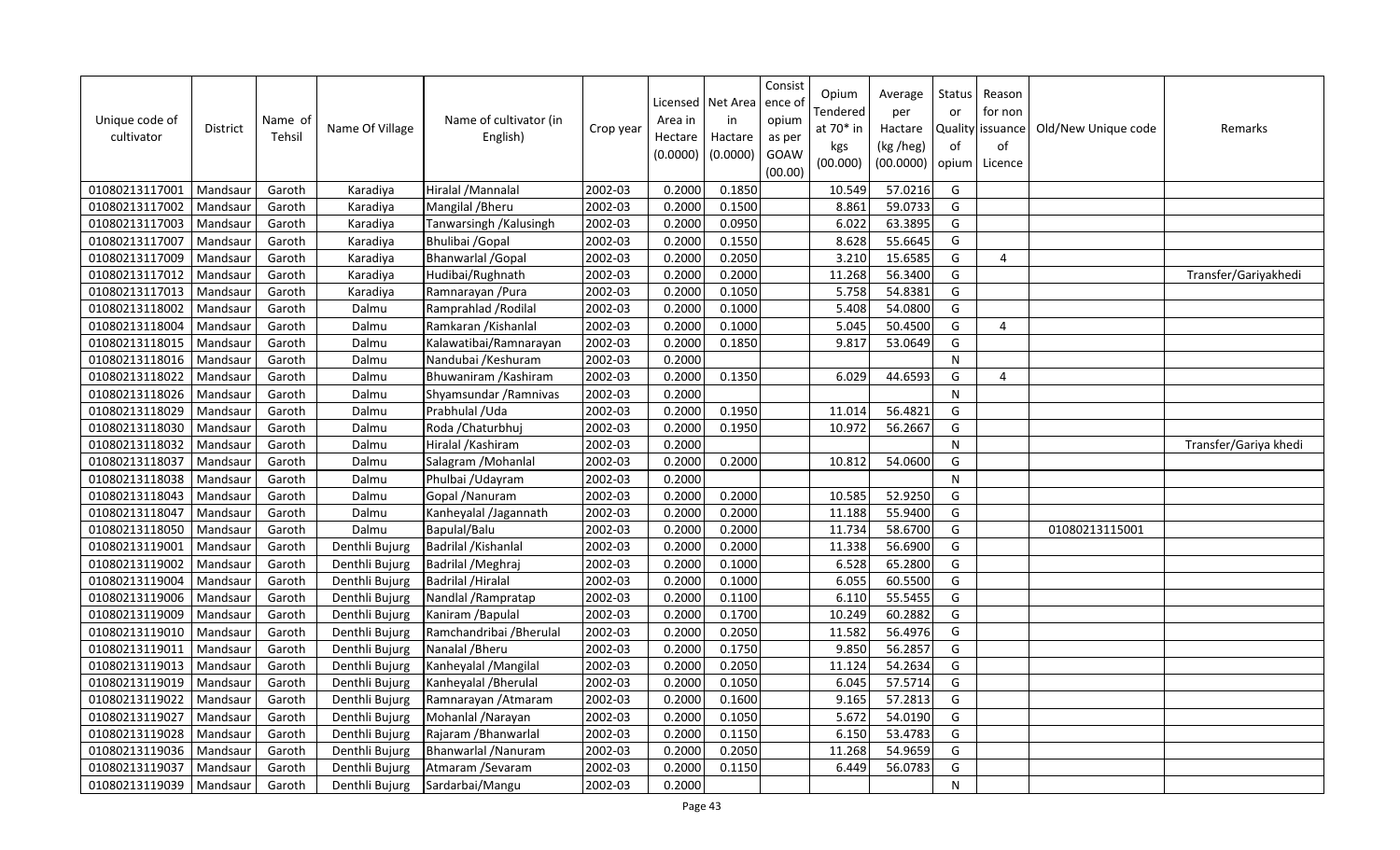| Unique code of<br>cultivator | <b>District</b> | Name of<br>Tehsil | Name Of Village | Name of cultivator (in<br>English) | Crop year | Area in<br>Hectare<br>(0.0000) | Licensed   Net Area<br>in<br>Hactare<br>(0.0000) | Consist<br>ence o<br>opium<br>as per<br>GOAW<br>(00.00) | Opium<br>Tendered<br>at 70* in<br>kgs<br>(00.000) | Average<br>per<br>Hactare<br>(kg /heg)<br>(00.0000) | Status<br>or<br>of<br>opium | Reason<br>for non<br>Quality issuance<br>of<br>Licence | Old/New Unique code | Remarks                   |
|------------------------------|-----------------|-------------------|-----------------|------------------------------------|-----------|--------------------------------|--------------------------------------------------|---------------------------------------------------------|---------------------------------------------------|-----------------------------------------------------|-----------------------------|--------------------------------------------------------|---------------------|---------------------------|
| 01080213119041               | Mandsaur        | Garoth            | Denthli Bujurg  | Ladhuram / Dhanna                  | 2002-03   | 0.2000                         | 0.1050                                           |                                                         | 5.619                                             | 53.5143                                             | G                           |                                                        |                     |                           |
| 01080213119046               | Mandsaur        | Garoth            | Denthli Bujurg  | Tulsiram/Basantilal                | 2002-03   | 0.2000                         | 0.1500                                           |                                                         | 8.694                                             | 57.9600                                             | G                           |                                                        | 01080213017012      | Transfer/Barkheda loya    |
| 01080213119047               | Mandsaur        | Garoth            | Denthli Bujurg  | Kishorilal/Chotelal                | 2002-03   | 0.2000                         | 0.2000                                           |                                                         | 12.371                                            | 61.8550                                             | G                           |                                                        | 01080213017032      |                           |
| 01080213119048               | Mandsaur        | Garoth            | Denthli Bujurg  | Tejram/Heeralal                    | 2002-03   | 0.2000                         | 0.1500                                           |                                                         | 8.321                                             | 55.4733                                             | G                           |                                                        | 01080213017062      |                           |
| 01080213120001               | Mandsaur        | Garoth            | Denthli Khurd   | Tulsibai / Onkar                   | 2002-03   | 0.2000                         |                                                  |                                                         |                                                   |                                                     | F.                          |                                                        |                     |                           |
| 01080213120002               | Mandsaur        | Garoth            | Denthli Khurd   | Radhibai /kishan                   | 2002-03   | 0.2000                         | 0.2000                                           |                                                         | 10.975                                            | 54.8750                                             | G                           |                                                        |                     |                           |
| 01080213120003               | Mandsaur        | Garoth            | Denthli Khurd   | Pura / Ramchandra                  | 2002-03   | 0.2000                         |                                                  |                                                         |                                                   |                                                     | F                           |                                                        |                     |                           |
| 01080213120004               | Mandsaur        | Garoth            | Denthli Khurd   | Karmabai /Devilal                  | 2002-03   | 0.2000                         | 0.1000                                           |                                                         | 5.128                                             | 51.2800                                             | G                           | 4                                                      |                     |                           |
| 01080213120005               | Mandsaur        | Garoth            | Denthli Khurd   | Kashiram /Hiralal                  | 2002-03   | 0.2000                         | 0.2000                                           |                                                         | 10.219                                            | 51.0950                                             | G                           | 4                                                      |                     |                           |
| 01080213120006               | Mandsaur        | Garoth            | Denthli Khurd   | Bagdiram / Devilal                 | 2002-03   | 0.2000                         | 0.2000                                           |                                                         | 10.951                                            | 54.7550                                             | G                           |                                                        |                     |                           |
| 01080213120007               | Mandsaur        | Garoth            | Denthli Khurd   | Bagdiram Kalu                      | 2002-03   | 0.2000                         | 0.1000                                           |                                                         | 5.725                                             | 57.2500                                             | G                           |                                                        |                     |                           |
| 01080213120008               | Mandsaur        | Garoth            | Denthli Khurd   | Hiralal /Sukhalal                  | 2002-03   | 0.2000                         | 0.1800                                           |                                                         | 8.690                                             | 48.2778                                             | G                           | 4                                                      |                     |                           |
| 01080213120009               | Mandsaur        | Garoth            | Denthli Khurd   | Mangibai /Salagram                 | 2002-03   | 0.2000                         | 0.2000                                           |                                                         | 8.674                                             | 43.3700                                             | G                           | $\overline{4}$                                         |                     |                           |
| 01080213120011               | Mandsaur        | Garoth            | Denthli Khurd   | Nandubai/Devilal                   | 2002-03   | 0.2000                         | 0.1500                                           |                                                         | 9.374                                             | 62.4933                                             | G                           |                                                        |                     |                           |
| 01080213120016               | Mandsaur        | Garoth            | Denthli Khurd   | Ghisibai / Mangilal                | 2002-03   | 0.2000                         | 0.1950                                           |                                                         | 10.473                                            | 53.7077                                             | G                           |                                                        |                     |                           |
| 01080213120017               | Mandsaur        | Garoth            | Denthli Khurd   | Onkarlal /Jagannath                | 2002-03   | 0.2000                         | 0.2000                                           |                                                         | 11.086                                            | 55.4300                                             | G                           |                                                        |                     |                           |
| 01080213120018               | Mandsaur        | Garoth            | Denthli Khurd   | Narayan /Jagannath                 | 2002-03   | 0.2000                         | 0.2000                                           |                                                         | 10.896                                            | 54.4800                                             | G                           |                                                        |                     |                           |
| 01080213120019               | Mandsaur        | Garoth            | Denthli Khurd   | Rameshvar / Nanda                  | 2002-03   | 0.2000                         | 0.2050                                           |                                                         | 12.003                                            | 58.5512                                             | G                           |                                                        |                     |                           |
| 01080213120020               | Mandsaur        | Garoth            | Denthli Khurd   | Laxminarayan / Nanuram Chd 2002-03 |           | 0.2000                         | 0.2100                                           |                                                         | 11.626                                            | 55.3619                                             | G                           |                                                        |                     |                           |
| 01080213120021               | Mandsaur        | Garoth            | Denthli Khurd   | Satyanarayan/Basantilal            | 2002-03   | 0.2000                         | 0.0950                                           |                                                         | 5.559                                             | 58.5158                                             | G                           |                                                        |                     |                           |
| 01080213120024               | Mandsaur        | Garoth            | Denthli Khurd   | <b>Bherulal / Nanalal</b>          | 2002-03   | 0.2000                         | 0.1000                                           |                                                         | 5.463                                             | 54.6300                                             | G                           |                                                        |                     |                           |
| 01080213120033               | Mandsaur        | Garoth            | Denthli Khurd   | Gopal / Kashiram                   | 2002-03   | 0.2000                         |                                                  |                                                         |                                                   |                                                     | F                           |                                                        |                     | Transfer/Barkheda Gangasa |
| 01080213120035               | Mandsaur        | Garoth            | Denthli Khurd   | Sitaram / Bhuwan                   | 2002-03   | 0.2000                         | 0.1900                                           |                                                         | 10.340                                            | 54.4211                                             | G                           |                                                        |                     | Name change               |
| 01080213120036               | Mandsaur        | Garoth            | Denthli Khurd   | Mohanbai /Jagdish                  | 2002-03   | 0.2000                         | 0.1950                                           |                                                         | 10.870                                            | 55.7436                                             | G                           |                                                        |                     |                           |
| 01080213120037               | Mandsaur        | Garoth            | Denthli Khurd   | Nanibai /Jagannath                 | 2002-03   | 0.2000                         | 0.1900                                           |                                                         | 9.743                                             | 51.2789                                             | G                           | 4                                                      |                     |                           |
| 01080213120038               | Mandsaur        | Garoth            | Denthli Khurd   | Janibai / Magan                    | 2002-03   | 0.2000                         | 0.1050                                           |                                                         | 5.290                                             | 50.3810                                             | G                           | $\overline{4}$                                         |                     |                           |
| 01080213120039               | Mandsaur        | Garoth            | Denthli Khurd   | Ramlal /Motiram                    | 2002-03   | 0.2000                         | 0.1950                                           |                                                         | 11.231                                            | 57.5949                                             | G                           |                                                        |                     |                           |
| 01080213120040               | Mandsaur        | Garoth            | Denthli Khurd   | Radheshyam / Motiram               | 2002-03   | 0.2000                         | 0.1950                                           |                                                         | 11.461                                            | 58.7744                                             | G                           |                                                        |                     |                           |
| 01080213120041               | Mandsaur        | Garoth            | Denthli Khurd   | Mangilal /Premchandra              | 2002-03   | 0.2000                         | 0.2050                                           |                                                         | 11.836                                            | 57.7366                                             | G                           |                                                        |                     |                           |
| 01080213120042               | Mandsaur        | Garoth            | Denthli Khurd   | Rameshvar / Shankarlal             | 2002-03   | 0.2000                         | 0.1000                                           |                                                         | 5.906                                             | 59.0600                                             | G                           |                                                        |                     |                           |
| 01080213120043               | Mandsaur        | Garoth            | Denthli Khurd   | Shambhulal / Badrilal              | 2002-03   | 0.2000                         | 0.1900                                           |                                                         | 10.689                                            | 56.2579                                             | G                           |                                                        |                     |                           |
| 01080213120044               | Mandsaur        | Garoth            | Denthli Khurd   | Ramsukh / Badrilal                 | 2002-03   | 0.2000                         | 0.1100                                           |                                                         | 5.675                                             | 51.5909                                             | G                           | 4                                                      |                     |                           |
| 01080213120047               | Mandsaur        | Garoth            | Denthli Khurd   | Kanheyalal /Jagannath              | 2002-03   | 0.2000                         | 0.2050                                           |                                                         | 10.853                                            | 52.9415                                             | G                           |                                                        |                     | Name change               |
| 01080213120048               | Mandsaur        | Garoth            | Denthli Khurd   | Dolatram / Parbhulal               | 2002-03   | 0.2000                         | 0.2050                                           |                                                         | 11.225                                            | 54.7561                                             | G                           |                                                        |                     |                           |
| 01080213120049               | Mandsaur        | Garoth            | Denthli Khurd   | Kashibai / Bheru ji                | 2002-03   | 0.2000                         | 0.1050                                           |                                                         | 6.339                                             | 60.3714                                             | G                           |                                                        |                     |                           |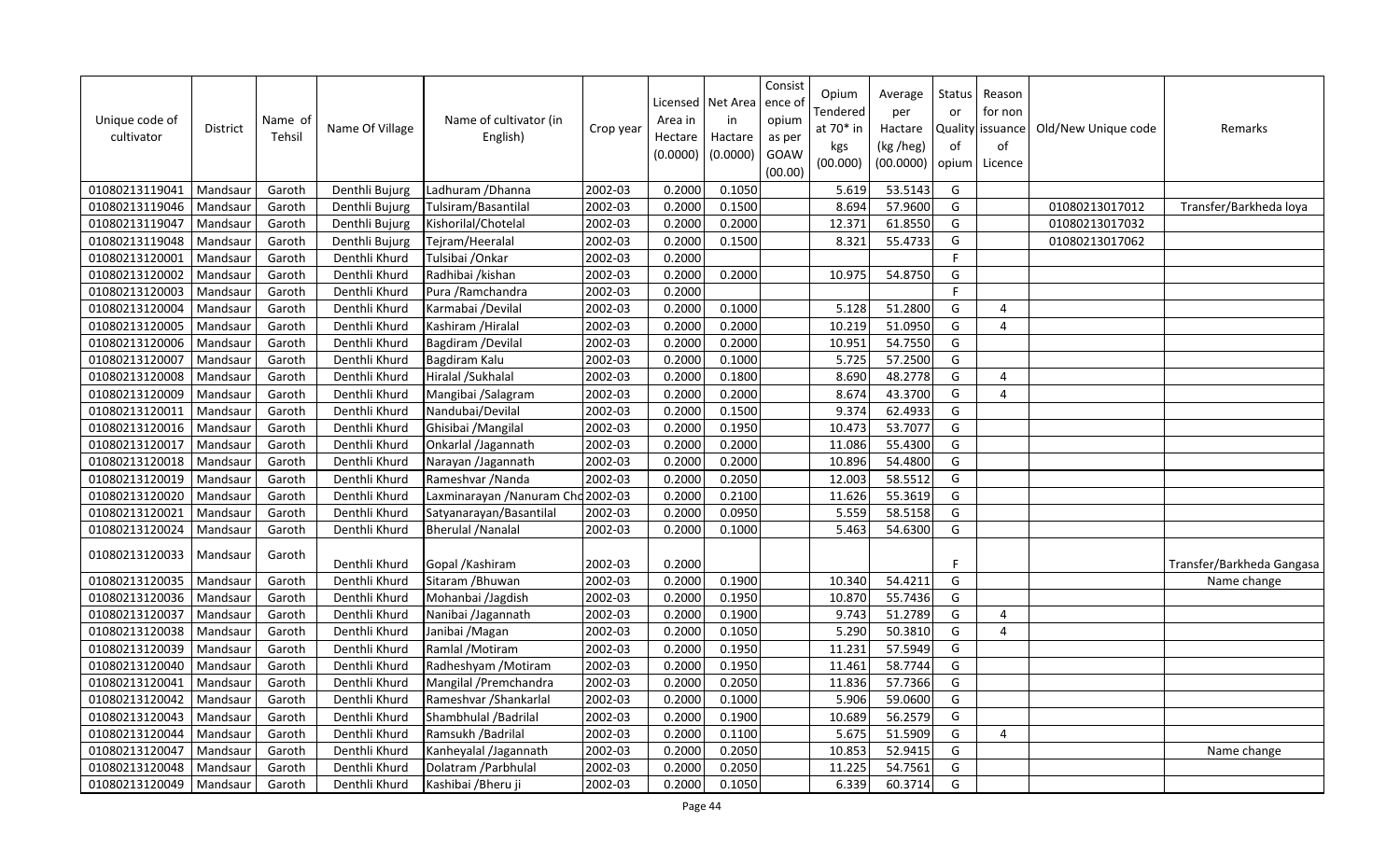| Unique code of<br>cultivator | <b>District</b> | Name of<br>Tehsil | Name Of Village | Name of cultivator (in<br>English) | Crop year | Area in<br>Hectare<br>(0.0000) | Licensed   Net Area<br>in<br>Hactare<br>(0.0000) | Consist<br>ence of<br>opium<br>as per<br>GOAW<br>(00.00) | Opium<br>Tendered<br>at 70* in<br>kgs<br>(00.000) | Average<br>per<br>Hactare<br>(kg /heg)<br>(00.0000) | Status<br>or<br>of<br>opium | Reason<br>for non<br>Quality issuance<br>of<br>Licence | Old/New Unique code | Remarks                 |
|------------------------------|-----------------|-------------------|-----------------|------------------------------------|-----------|--------------------------------|--------------------------------------------------|----------------------------------------------------------|---------------------------------------------------|-----------------------------------------------------|-----------------------------|--------------------------------------------------------|---------------------|-------------------------|
| 01080213120050               | Mandsaur        | Garoth            | Denthli Khurd   | Balashankar / Natulal              | 2002-03   | 0.2000                         | 0.0900                                           |                                                          | 4.916                                             | 54.6222                                             | G                           |                                                        |                     |                         |
| 01080213120051               | Mandsaur        | Garoth            | Denthli Khurd   | Shankarlal / Prabhulal             | 2002-03   | 0.2000                         | 0.2000                                           |                                                          | 12.762                                            | 63.8100                                             | G                           |                                                        |                     |                         |
| 01080213120053               | Mandsaur        | Garoth            | Denthli Khurd   | Nathulal /Salagram                 | 2002-03   | 0.2000                         | 0.2000                                           |                                                          | 11.028                                            | 55.1400                                             | G                           |                                                        |                     |                         |
| 01080213120054               | Mandsaur        | Garoth            | Denthli Khurd   | Bapulal / Kishanlal                | 2002-03   | 0.2000                         | 0.1550                                           |                                                          | 8.669                                             | 55.9290                                             | G                           |                                                        |                     |                         |
| 01080213120055               | Mandsaur        | Garoth            | Denthli Khurd   | <b>Badrilal / Bherulal</b>         | 2002-03   | 0.2000                         | 0.2050                                           |                                                          | 11.656                                            | 56.8585                                             | G                           |                                                        |                     |                         |
| 01080213120057               | Mandsaur        | Garoth            | Denthli Khurd   | Devilal /Jagannath                 | 2002-03   | 0.2000                         | 0.1400                                           |                                                          | 8.110                                             | 57.9286                                             | G                           |                                                        |                     |                         |
| 01080213120058               | Mandsau         | Garoth            | Denthli Khurd   | Radheshyam / Kaniram               | 2002-03   | 0.2000                         | 0.1950                                           |                                                          | 11.655                                            | 59.7692                                             | G                           |                                                        |                     |                         |
| 01080213120059               | Mandsaur        | Garoth            | Denthli Khurd   | Kanchanbai / Karulal               | 2002-03   | 0.2000                         | 0.2100                                           |                                                          | 11.521                                            | 54.8619                                             | G                           |                                                        |                     |                         |
| 01080213120061               | Mandsau         | Garoth            | Denthli Khurd   | shambhulal / Ramchandra            | 2002-03   | 0.2000                         | 0.2000                                           |                                                          | 10.876                                            | 54.3800                                             | G                           |                                                        |                     |                         |
| 01080213120062               | Mandsaur        | Garoth            | Denthli Khurd   | Sundarlal / Nanuram                | 2002-03   | 0.2000                         | 0.1900                                           |                                                          | 11.159                                            | 58.7316                                             | G                           |                                                        |                     |                         |
| 01080213120063               | Mandsau         | Garoth            | Denthli Khurd   | Karulal / Bheru ji                 | 2002-03   | 0.2000                         | 0.1900                                           |                                                          | 11.475                                            | 60.3947                                             | G                           |                                                        |                     |                         |
| 01080213120064               | Mandsaur        | Garoth            | Denthli Khurd   | Ramprasad / Atmaram                | 2002-03   | 0.2000                         | 0.1000                                           |                                                          | 5.510                                             | 55.1000                                             | G                           |                                                        |                     |                         |
| 01080213120065               | Mandsau         | Garoth            | Denthli Khurd   | Ramkishan/Motiram                  | 2002-03   | 0.2000                         | 0.1900                                           |                                                          | 9.763                                             | 51.3842                                             | G                           | $\overline{4}$                                         |                     |                         |
| 01080213120068               | Mandsaur        | Garoth            | Denthli Khurd   | Bhagirath / Badrilal               | 2002-03   | 0.2000                         | 0.2000                                           |                                                          | 10.278                                            | 51.3900                                             | G                           | $\overline{4}$                                         |                     |                         |
| 01080213120070               | Mandsaur        | Garoth            | Denthli Khurd   | kedarlal / Premchandra             | 2002-03   | 0.2000                         | 0.2000                                           |                                                          | 11.964                                            | 59.8200                                             | G                           |                                                        |                     |                         |
| 01080213120073               | Mandsaur        | Garoth            | Denthli Khurd   | Durgashankar / Bagdiram            | 2002-03   | 0.2000                         | 0.2000                                           |                                                          | 11.355                                            | 56.7750                                             | G                           |                                                        |                     |                         |
| 01080213120074               | Mandsaur        | Garoth            | Denthli Khurd   | Satyanarayan / Kishanlal           | 2002-03   | 0.2000                         | 0.1800                                           |                                                          | 9.108                                             | 50.6000                                             | G                           | $\overline{4}$                                         |                     |                         |
| 01080213120075               | Mandsaur        | Garoth            | Denthli Khurd   | Uderam /Laxman                     | 2002-03   | 0.2000                         | 0.2050                                           |                                                          | 11.279                                            | 55.0195                                             | G                           |                                                        |                     |                         |
| 01080213120076               | Mandsaur        | Garoth            | Denthli Khurd   | Bapulal /Kanheyalal                | 2002-03   | 0.2000                         | 0.1500                                           |                                                          | 7.832                                             | 52.2133                                             | G                           |                                                        |                     |                         |
| 01080213120077               | Mandsaur        | Garoth            | Denthli Khurd   | Janibai /Devilal                   | 2002-03   | 0.2000                         | 0.1900                                           |                                                          | 10.709                                            | 56.3632                                             | G                           |                                                        |                     |                         |
| 01080213120078               | Mandsaur        | Garoth            | Denthli Khurd   | Prabhulal / Gopal                  | 2002-03   | 0.2000                         | 0.1950                                           |                                                          | 12.273                                            | 62.9385                                             | G                           |                                                        |                     |                         |
| 01080213120080               | Mandsaur        | Garoth            | Denthli Khurd   | Prabhulal / Nanuram                | 2002-03   | 0.2000                         | 0.1350                                           |                                                          | 7.527                                             | 55.7556                                             | G                           |                                                        |                     |                         |
| 01080213120081               | Mandsaur        | Garoth            | Denthli Khurd   | Radhehyam / Kishanlal              | 2002-03   | 0.2000                         | 0.2000                                           |                                                          | 11.006                                            | 55.0300                                             | G                           |                                                        |                     |                         |
| 01080213120083               | Mandsau         | Garoth            | Denthli Khurd   | Bhagirath / Kishanlal              | 2002-03   | 0.2000                         | 0.2000                                           |                                                          | 11.776                                            | 58.8800                                             | G                           |                                                        |                     |                         |
| 01080213120084               | Mandsaur        | Garoth            | Denthli Khurd   | Karulal / Kishanlal                | 2002-03   | 0.2000                         | 0.2000                                           |                                                          | 11.162                                            | 55.8100                                             | G                           |                                                        |                     |                         |
| 01080213120086               | Mandsau         | Garoth            | Denthli Khurd   | Tulsiram / Bhona                   | 2002-03   | 0.2000                         | 0.2050                                           |                                                          | 10.816                                            | 52.7610                                             | G                           |                                                        |                     |                         |
| 01080213120087               | Mandsaur        | Garoth            | Denthli Khurd   | Ramlal / Narayan                   | 2002-03   | 0.2000                         | 0.2050                                           |                                                          | 11.204                                            | 54.6537                                             | G                           |                                                        |                     |                         |
| 01080213120088               | Mandsau         | Garoth            | Denthli Khurd   | Balashankar / Onkarlal             | 2002-03   | 0.2000                         | 0.2000                                           |                                                          | 11.000                                            | 55.0000                                             | G                           |                                                        |                     |                         |
| 01080213120090               | Mandsau         | Garoth            | Denthli Khurd   | Omprakash/Prabhulal                | 2002-03   | 0.2000                         | 0.1600                                           |                                                          | 2.153                                             | 13.4563                                             | G                           | $\overline{4}$                                         |                     |                         |
| 01080213120091               | Mandsau         | Garoth            | Denthli Khurd   | Mahronbai/Ajijkha                  | 2002-03   | 0.2000                         | 0.1200                                           |                                                          | 6.612                                             | 55.1000                                             | G                           |                                                        |                     |                         |
| 01080213120092               | Mandsaur        | Garoth            | Denthli Khurd   | Dalsharkha/Mamurkha                | 2002-03   | 0.2000                         | 0.1550                                           |                                                          | 8.653                                             | 55.8258                                             | G                           |                                                        |                     |                         |
| 01080213120094               | Mandsau         | Garoth            | Denthli Khurd   | Bhanwarlal/Swarop                  | 2002-03   | 0.2000                         | 0.1800                                           |                                                          | 10.302                                            | 57.2333                                             | G                           |                                                        | 01080213128034      | Transfer/Runija MDS III |
| 01080213120095               | Mandsaur        | Garoth            | Denthli Khurd   | Jankilal/Kashuram                  | 2002-03   | 0.2000                         | 0.2000                                           |                                                          | 11.120                                            | 55.6000                                             | G                           |                                                        | 01080213119025      |                         |
| 01080213120096               | Mandsaur        | Garoth            | Denthli Khurd   | Basantilal/Ratanlal                | 2002-03   | 0.2000                         | 0.2050                                           |                                                          | 11.331                                            | 55.2732                                             | G                           |                                                        | 01080213115011      |                         |
| 01080213121001               | Mandsaur        | Garoth            | Narayani        | Hiralal / Gopal                    | 2002-03   | 0.2000                         | 0.1700                                           |                                                          | 9.105                                             | 53.5588                                             | G                           |                                                        |                     |                         |
| 01080213121002               | Mandsaur        | Garoth            | Narayani        | DurgaShankar / Bhuwan              | 2002-03   | 0.2000                         | 0.1600                                           |                                                          | 9.572                                             | 59.8250                                             | G                           |                                                        |                     |                         |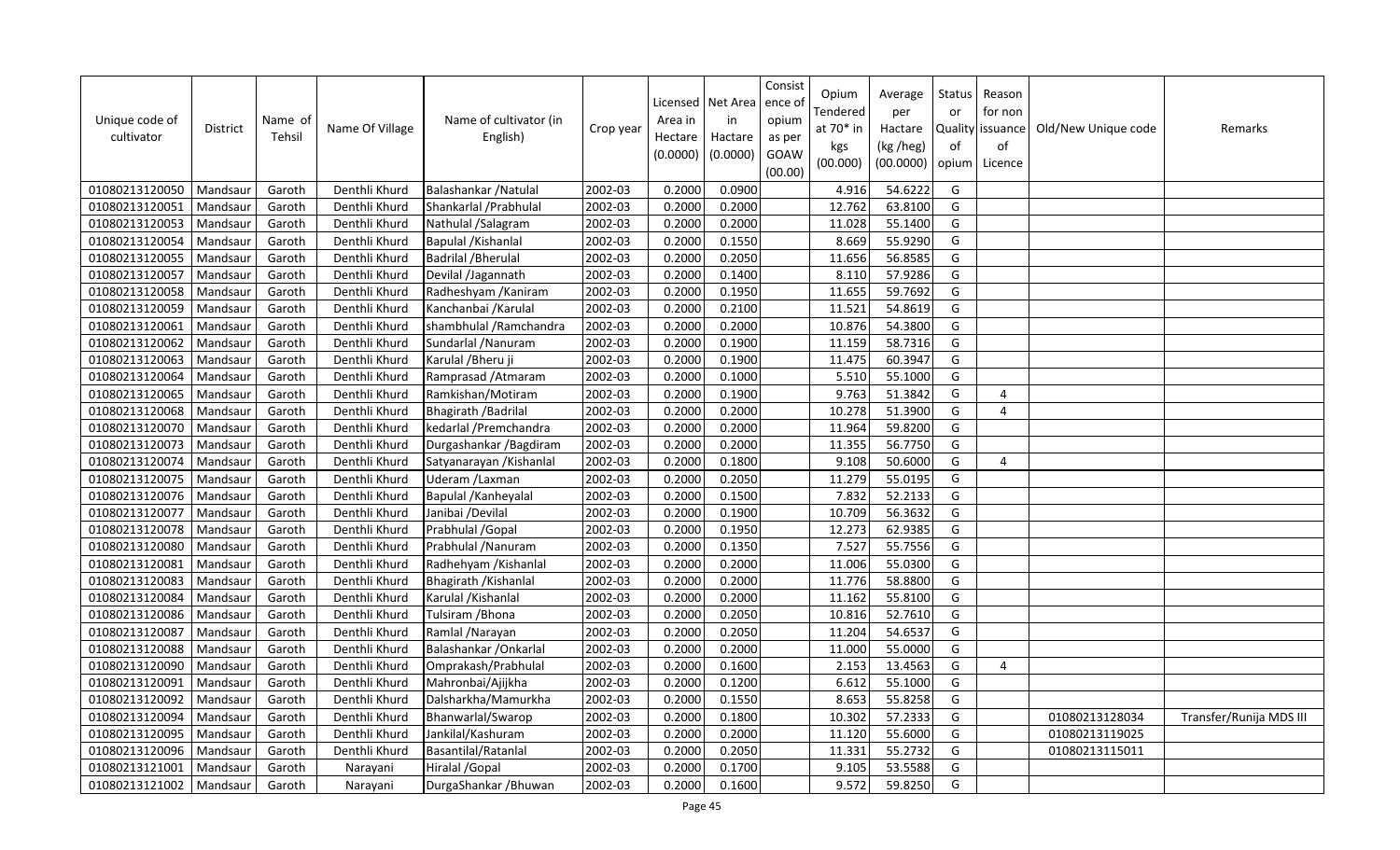| Unique code of<br>cultivator | District | Name of<br>Tehsil | Name Of Village | Name of cultivator (in<br>English) | Crop year | Area in<br>Hectare<br>(0.0000) | Licensed   Net Area<br>in<br>Hactare<br>(0.0000) | Consist<br>ence of<br>opium<br>as per<br>GOAW<br>(00.00) | Opium<br>Tendered<br>at 70* in<br>kgs<br>(00.000) | Average<br>per<br>Hactare<br>(kg /heg)<br>(00.0000) | Status<br>or<br>of<br>opium | Reason<br>for non<br>Quality issuance<br>of<br>Licence | Old/New Unique code | Remarks           |
|------------------------------|----------|-------------------|-----------------|------------------------------------|-----------|--------------------------------|--------------------------------------------------|----------------------------------------------------------|---------------------------------------------------|-----------------------------------------------------|-----------------------------|--------------------------------------------------------|---------------------|-------------------|
| 01080213121003               | Mandsaur | Garoth            | Narayani        | Bhanwarlal /kishanlal              | 2002-03   | 0.2000                         | 0.1850                                           |                                                          | 9.758                                             | 52.7459                                             | G                           |                                                        |                     |                   |
| 01080213121005               | Mandsaur | Garoth            | Narayani        | Shankar / Uda Gujar                | 2002-03   | 0.2000                         | 0.0950                                           |                                                          | 5.448                                             | 57.3474                                             | G                           |                                                        |                     |                   |
| 01080213121008               | Mandsaur | Garoth            | Narayani        | Bulakbai / Kishanlal               | 2002-03   | 0.2000                         | 0.1050                                           |                                                          | 6.108                                             | 58.1714                                             | G                           |                                                        |                     |                   |
| 01080213121009               | Mandsaur | Garoth            | Narayani        | Prabhulal / Motilal                | 2002-03   | 0.2000                         | 0.1000                                           |                                                          | 5.057                                             | 50.5700                                             | G                           | $\overline{4}$                                         |                     |                   |
| 01080213121011               | Mandsaur | Garoth            | Narayani        | Karulal / Amarlal                  | 2002-03   | 0.2000                         | 0.2000                                           |                                                          | 10.728                                            | 53.6400                                             | G                           |                                                        |                     |                   |
| 01080213121012               | Mandsaur | Garoth            | Narayani        | Ramesh / Sitaram                   | 2002-03   | 0.2000                         | 0.0950                                           |                                                          | 4.976                                             | 52.3789                                             | G                           |                                                        |                     |                   |
| 01080213121013               | Mandsau  | Garoth            | Narayani        | Kankubai / Ramlal                  | 2002-03   | 0.2000                         | 0.1600                                           |                                                          | 8.520                                             | 53.2500                                             | G                           |                                                        |                     |                   |
| 01080213121014               | Mandsaur | Garoth            | Narayani        | Narayan / Maadhu                   | 2002-03   | 0.2000                         | 0.1950                                           |                                                          | 10.872                                            | 55.7538                                             | G                           |                                                        |                     |                   |
| 01080213121016               | Mandsau  | Garoth            | Narayani        | Bhana / Teja                       | 2002-03   | 0.2000                         | 0.1900                                           |                                                          | 9.989                                             | 52.5737                                             | G                           |                                                        |                     |                   |
| 01080213121017               | Mandsaur | Garoth            | Narayani        | Magan / Dhura                      | 2002-03   | 0.2000                         | 0.1950                                           |                                                          | 10.307                                            | 52.8564                                             | G                           |                                                        |                     |                   |
| 01080213121018               | Mandsau  | Garoth            | Narayani        | Bapulal / Dhuralal                 | 2002-03   | 0.2000                         | 0.1000                                           |                                                          | 5.155                                             | 51.5500                                             | G                           | 4                                                      |                     |                   |
| 01080213121019               | Mandsaur | Garoth            | Narayani        | Banshi / Uda                       | 2002-03   | 0.2000                         | 0.1950                                           |                                                          | 10.356                                            | 53.1077                                             | G                           |                                                        |                     |                   |
| 01080213121020               | Mandsau  | Garoth            | Narayani        | Badrilal / Partha                  | 2002-03   | 0.2000                         | 0.1550                                           |                                                          | 8.229                                             | 53.0903                                             | G                           |                                                        |                     |                   |
| 01080213121021               | Mandsaur | Garoth            | Narayani        | Ramkishan/Durgashankar             | 2002-03   | 0.2000                         | 0.2050                                           |                                                          | 10.920                                            | 53.2683                                             | G                           |                                                        |                     |                   |
| 01080213121022               | Mandsau  | Garoth            | Narayani        | Mangilal/Nanuram                   | 2002-03   | 0.2000                         | 0.2000                                           |                                                          | 10.525                                            | 52.6250                                             | G                           |                                                        |                     |                   |
| 01080213121023               | Mandsaur | Garoth            | Narayani        | Ratanlal/Bhanwarlal                | 2002-03   | 0.2000                         | 0.1000                                           |                                                          | 5.344                                             | 53.4400                                             | G                           |                                                        |                     |                   |
| 01080213121024               | Mandsaur | Garoth            | Narayani        | Badrilal/Unkarlal                  | 2002-03   | 0.2000                         | 0.1100                                           |                                                          | 5.864                                             | 53.3091                                             | G                           |                                                        |                     |                   |
| 01080213121025               | Mandsaur | Garoth            | Narayani        | Motiram/Harlal                     | 2002-03   | 0.2000                         | 0.1550                                           |                                                          | 8.170                                             | 52.7097                                             | G                           |                                                        | 01080214039027      |                   |
| 01080213122003               | Mandsau  | Garoth            | GopalPura       | Devilal / Bherulal                 | 2002-03   | 0.2000                         | 0.1900                                           |                                                          | 11.140                                            | 58.6316                                             | G                           |                                                        |                     |                   |
| 01080213122004               | Mandsaur | Garoth            | GopalPura       | Ratanbai / Mangibai                | 2002-03   | 0.2000                         | 0.1750                                           |                                                          | 10.129                                            | 57.8800                                             | G                           |                                                        |                     |                   |
| 01080213122007               | Mandsaur | Garoth            | GopalPura       | Rameshchandra / Gangaram           | 2002-03   | 0.2000                         | 0.1850                                           |                                                          | 10.366                                            | 56.0324                                             | G                           |                                                        |                     |                   |
| 01080213122008               | Mandsaur | Garoth            | GopalPura       | Bhanwaribai / Shankarlal           | 2002-03   | 0.2000                         | 0.1000                                           |                                                          | 4.565                                             | 45.6500                                             | G                           | $\overline{4}$                                         |                     |                   |
| 01080213122009               | Mandsaur | Garoth            | GopalPura       | Bapulal / Ratan                    | 2002-03   | 0.2000                         | 0.0900                                           |                                                          | 4.929                                             | 54.7667                                             | G                           |                                                        |                     |                   |
| 01080213122010               | Mandsau  | Garoth            | GopalPura       | Narayan / Khemraj                  | 2002-03   | 0.2000                         | 0.0550                                           |                                                          | 2.959                                             | 53.8000                                             | G                           |                                                        |                     | transfer/Khadavda |
| 01080213123001               | Mandsaur | Garoth            | Khadavda        | Ramnarayan / Bherulal              | 2002-03   | 0.2000                         | 0.0950                                           |                                                          | 5.271                                             | 55.4842                                             | G                           |                                                        |                     |                   |
| 01080213123002               | Mandsaur | Garoth            | Khadavda        | Nandubai / Dhannalal               | 2002-03   | 0.2000                         | 0.1000                                           |                                                          | 5.592                                             | 55.9200                                             | G                           |                                                        |                     |                   |
| 01080213123003               | Mandsaur | Garoth            | Khadavda        | Kanheyalal Puralal                 | 2002-03   | 0.2000                         | 0.1000                                           |                                                          | 5.610                                             | 56.1000                                             | G                           |                                                        |                     |                   |
| 01080213123005               | Mandsaur | Garoth            | Khadavda        | Ramnarayan / Mathura               | 2002-03   | 0.2000                         | 0.2000                                           |                                                          | 11.140                                            | 55.7000                                             | G                           |                                                        |                     |                   |
| 01080213123007               | Mandsaur | Garoth            | Khadavda        | Mohanlal /Fakirchand               | 2002-03   | 0.2000                         | 0.2000                                           |                                                          | 11.309                                            | 56.5450                                             | G                           |                                                        |                     |                   |
| 01080213123010               | Mandsau  | Garoth            | Khadavda        | Radheshyam /Nandram                | 2002-03   | 0.2000                         | 0.1000                                           |                                                          | 5.889                                             | 58.8900                                             | G                           |                                                        |                     |                   |
| 01080213124001               | Mandsaur | Garoth            | Semrol          | Basantibai / Nandram               | 2002-03   | 0.2000                         | 0.1050                                           |                                                          | 6.144                                             | 58.5143                                             | G                           |                                                        |                     | Transfer/Khadavda |
| 01080213124003               | Mandsau  | Garoth            | Semrol          | Deepa / Hira                       | 2002-03   | 0.2000                         |                                                  |                                                          |                                                   |                                                     | $\overline{\mathsf{N}}$     |                                                        |                     |                   |
| 01080213124006               | Mandsau  | Garoth            | Semrol          | Mahendra Kumar / Kishanlal         | 2002-03   | 0.2000                         | 0.2050                                           |                                                          | 10.823                                            | 52.7951                                             | G                           |                                                        |                     |                   |
| 01080213124010               | Mandsau  | Garoth            | Semrol          | Bhoniram / Gopal                   | 2002-03   | 0.2000                         | 0.1050                                           |                                                          | 5.976                                             | 56.9143                                             | G                           |                                                        |                     |                   |
| 01080213124013               | Mandsaur | Garoth            | Semrol          | Bherulal / Bhona                   | 2002-03   | 0.2000                         | 0.1250                                           |                                                          | 6.927                                             | 55.4160                                             | G                           |                                                        |                     |                   |
| 01080213125002               | Mandsaur | Garoth            | Chapliya Khedi  | Ramnarayan / Nanuram               | 2002-03   | 0.2000                         | 0.1050                                           |                                                          | 1.084                                             | 10.3238                                             | G                           | 4                                                      |                     |                   |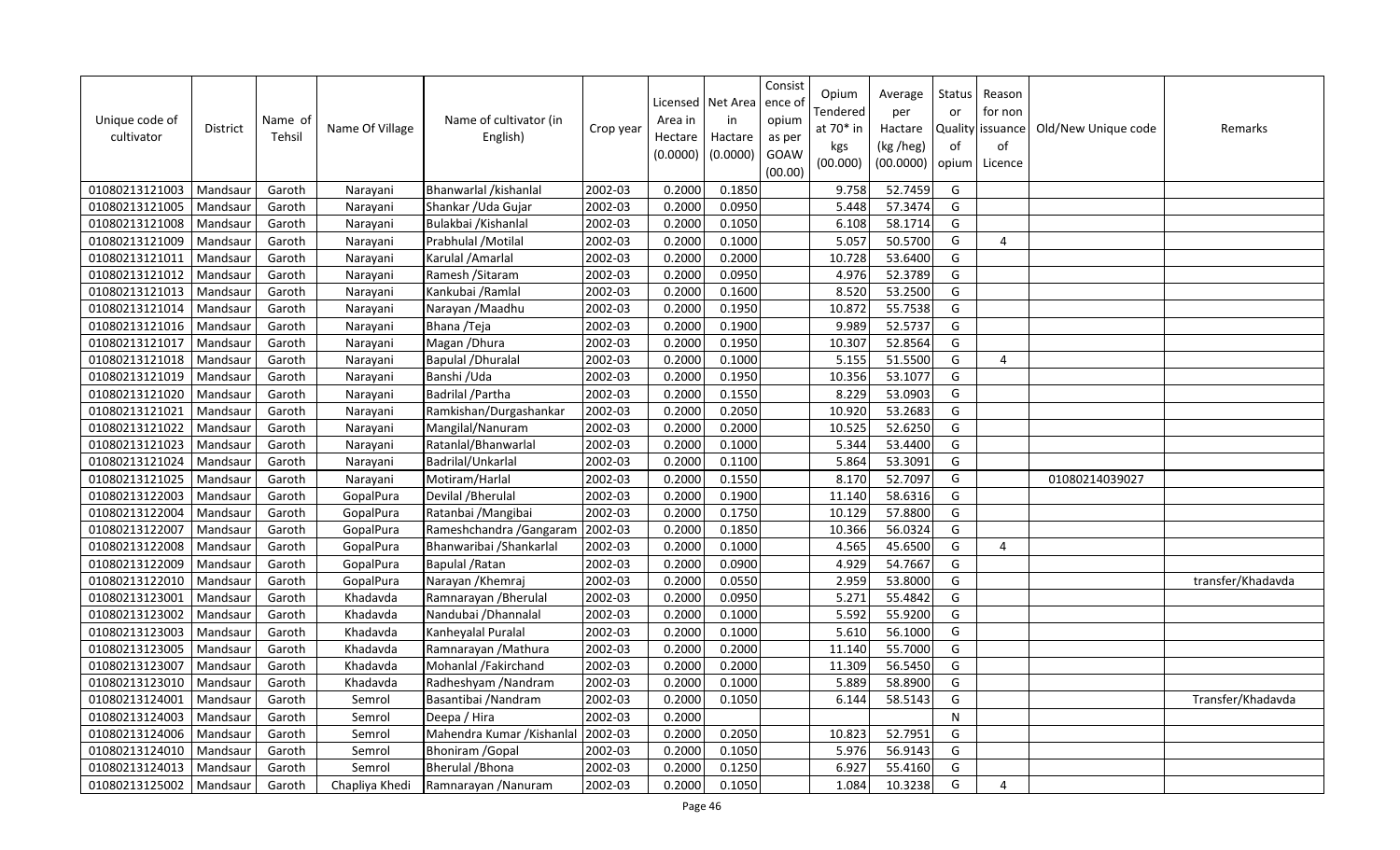| Unique code of<br>cultivator | <b>District</b> | Name of<br><b>Tehsil</b> | Name Of Village                    | Name of cultivator (in<br>English)      | Crop year | Area in<br>Hectare<br>(0.0000) | Licensed   Net Area<br>in<br>Hactare<br>(0.0000) | Consist<br>ence o<br>opium<br>as per<br>GOAW<br>(00.00) | Opium<br>Tendered<br>at 70* in<br>kgs<br>(00.000) | Average<br>per<br>Hactare<br>(kg /heg)<br>(00.0000) | <b>Status</b><br>or<br>of<br>opium | Reason<br>for non<br>Quality issuance<br>of<br>Licence | Old/New Unique code | Remarks                     |
|------------------------------|-----------------|--------------------------|------------------------------------|-----------------------------------------|-----------|--------------------------------|--------------------------------------------------|---------------------------------------------------------|---------------------------------------------------|-----------------------------------------------------|------------------------------------|--------------------------------------------------------|---------------------|-----------------------------|
| 01080213125003               | Mandsaur        | Garoth                   | Chapliya Khedi                     | Dulichand / Hema                        | 2002-03   | 0.2000                         | 0.1100                                           |                                                         | 5.809                                             | 52.8091                                             | G                                  |                                                        |                     |                             |
| 01080213125004               | Mandsaur        | Garoth                   | Chapliya Khedi                     | Dhapubai/Rama                           | 2002-03   | 0.2000                         | 0.1100                                           |                                                         | 5.951                                             | 54.1000                                             | G                                  |                                                        |                     |                             |
| 01080213125010               | Mandsaur        | Garoth                   | Chapliya Khedi                     | Shivsingh /Devisingh                    | 2002-03   | 0.2000                         | 0.1700                                           |                                                         | 8.977                                             | 52.8059                                             | G                                  |                                                        |                     |                             |
| 01080213126012               | Mandsaur        | Garoth                   | Pipal Kheda                        | Bhagwan / Champalal                     | 2002-03   | 0.2000                         | 0.2050                                           |                                                         | 9.496                                             | 46.3220                                             | G                                  | 4                                                      |                     |                             |
| 01080213126014               | Mandsaur        | Garoth                   | Pipal Kheda                        | Nanuram / Bhanwarlal                    | 2002-03   | 0.2000                         |                                                  |                                                         |                                                   |                                                     | N                                  |                                                        |                     |                             |
| 01080213126018               | Mandsaur        | Garoth                   | Pipal Kheda                        | Chatra / Uda                            | 2002-03   | 0.2000                         | 0.1050                                           |                                                         | 5.325                                             | 50.7143                                             | G                                  | 4                                                      |                     |                             |
| 01080213126019               | Mandsaur        | Garoth                   | Pipal Kheda                        | Mangilal /Gabba                         | 2002-03   | 0.2000                         |                                                  |                                                         |                                                   |                                                     | N                                  |                                                        |                     |                             |
| 01080213128002               | Mandsaur        | Garoth                   | Barkheda Gangasa Devilal / Khema   |                                         | 2002-03   | 0.2000                         | 0.1100                                           |                                                         | 6.052                                             | 55.0182                                             | G                                  |                                                        |                     |                             |
| 01080213128003               | Mandsaur        | Garoth                   |                                    | Barkheda Gangasa Prabhulal / Kashiram   | 2002-03   | 0.2000                         | 0.1700                                           |                                                         | 9.487                                             | 55.8059                                             | G                                  |                                                        |                     |                             |
| 01080213128004               | Mandsaur        | Garoth                   |                                    | Barkheda Gangasa Bagdiram/Shankar       | 2002-03   | 0.2000                         | 0.1050                                           |                                                         | 6.007                                             | 57.2095                                             | G                                  |                                                        |                     | Transfer/Khuti MDS ii       |
| 01080213128005               | Mandsaur        | Garoth                   | Barkheda Gangasa Nanubai / Roda    |                                         | 2002-03   | 0.2000                         | 0.1150                                           |                                                         | 6.686                                             | 58.1391                                             | G                                  |                                                        |                     |                             |
| 01080213128006               | Mandsaur        | Garoth                   |                                    | Barkheda Gangasa Ramgopal / Mangilal    | 2002-03   | 0.2000                         | 0.1500                                           |                                                         | 8.794                                             | 58.6267                                             | G                                  |                                                        |                     |                             |
| 01080213128007               | Mandsaur        | Garoth                   |                                    | Barkheda Gangasa Dhapubai / Ghashiram   | 2002-03   | 0.2000                         |                                                  |                                                         |                                                   |                                                     | N                                  |                                                        | 01080213121026      | Transfer/Narayani           |
| 01080213128008               | Mandsaur        | Garoth                   |                                    | Barkheda Gangasa Ramchandra / Nanuram   | 2002-03   | 0.2000                         |                                                  |                                                         |                                                   |                                                     | N                                  |                                                        |                     |                             |
| 01080213128009               | Mandsaur        | Garoth                   | Barkheda Gangasa Kalulal / Narayan |                                         | 2002-03   | 0.2000                         | 0.2050                                           |                                                         | 12.871                                            | 62.7854                                             | G                                  |                                                        |                     |                             |
| 01080213128010               | Mandsaur        | Garoth                   |                                    | Barkheda Gangasa BheruLal / Kashiram    | 2002-03   | 0.2000                         |                                                  |                                                         |                                                   |                                                     | N                                  |                                                        | 01080213067083      | Transfer/Asawati            |
| 01080213128011               | Mandsaur        | Garoth                   | Barkheda Gangasa Puralal / Motiram |                                         | 2002-03   | 0.2000                         |                                                  |                                                         |                                                   |                                                     | N                                  |                                                        | 01080213138046      | Transfer/Pipliya Jatti      |
| 01080213128012               | Mandsaur        | Garoth                   |                                    | Barkheda Gangasa Nathibai / Salagram    | 2002-03   | 0.2000                         | 0.0950                                           |                                                         | 5.696                                             | 59.9579                                             | G                                  |                                                        |                     |                             |
| 01080213128013               | Mandsaur        | Garoth                   |                                    | Barkheda Gangasa Balaram / Kashiram     | 2002-03   | 0.2000                         | 0.0500                                           |                                                         | 3.089                                             | 61.7800                                             | G                                  |                                                        |                     | Transfer/Kheda Koyla MDS II |
| 01080213128015               | Mandsaur        | Garoth                   | Barkheda Gangasa Mangilal / Nanda  |                                         | 2002-03   | 0.2000                         | 0.1900                                           |                                                         | 10.480                                            | 55.1579                                             | G                                  |                                                        |                     |                             |
| 01080213128016               | Mandsaur        | Garoth                   |                                    | Barkheda Gangasa Jagannath / Narayan    | 2002-03   | 0.2000                         |                                                  |                                                         |                                                   |                                                     | N                                  |                                                        | 01080213147069      | Transfer/Chachavda          |
| 01080213128017               | Mandsaur        | Garoth                   | Barkheda Gangasa                   | Ramdayal/Bherulal                       | 2002-03   | 0.2000                         |                                                  |                                                         |                                                   |                                                     | <sup>N</sup>                       |                                                        |                     | Transfer/Kheda Koyal MDS II |
| 01080213128018               | Mandsaur        | Garoth                   | Barkheda Gangasa Kachribai / Bheru |                                         | 2002-03   | 0.2000                         | 0.0950                                           |                                                         | 5.411                                             | 56.9579                                             | G                                  |                                                        |                     |                             |
| 01080213128019               | Mandsaur        | Garoth                   | Barkheda Gangasa Balaram / Magan   |                                         | 2002-03   | 0.2000                         | 0.2050                                           |                                                         | 11.696                                            | 57.0537                                             | G                                  |                                                        |                     |                             |
| 01080213128020               | Mandsaur        | Garoth                   |                                    | Barkheda Gangasa Mangilal / Nirbhyaram  | 2002-03   | 0.2000                         | 0.1800                                           |                                                         | 10.034                                            | 55.7444                                             | G                                  |                                                        |                     |                             |
| 01080213128021               | Mandsaur        | Garoth                   | Barkheda Gangasa Jagannath / Kalu  |                                         | 2002-03   | 0.2000                         | 0.1850                                           |                                                         | 10.344                                            | 55.9135                                             | G                                  |                                                        |                     |                             |
| 01080213128022               | Mandsaur        | Garoth                   |                                    | Barkheda Gangasa Gangaabai / Keshribai  | 2002-03   | 0.2000                         | 0.1000                                           |                                                         | 5.621                                             | 56.2100                                             | G                                  |                                                        |                     |                             |
| 01080213128023               | Mandsaur        | Garoth                   | Barkheda Gangasa Bheru / Kalu      |                                         | 2002-03   | 0.2000                         | 0.1150                                           |                                                         | 7.451                                             | 64.7913                                             | G                                  |                                                        |                     |                             |
| 01080213128024               | Mandsaur        | Garoth                   |                                    | Barkheda Gangasa Satyanarayan / Dhanraj | 2002-03   | 0.2000                         | 0.1350                                           |                                                         | 7.905                                             | 58.5556                                             | G                                  |                                                        |                     |                             |
| 01080213128025               | Mandsaur        | Garoth                   |                                    | Barkheda Gangasa Prabhulal/Nanuram      | 2002-03   | 0.2000                         | 0.1900                                           |                                                         | 10.897                                            | 57.3526                                             | G                                  |                                                        |                     |                             |
| 01080213128026               | Mandsaur        | Garoth                   |                                    | Barkheda Gangasa Mangilal / Champalal   | 2002-03   | 0.2000                         | 0.1950                                           |                                                         | 12.061                                            | 61.8513                                             | G                                  |                                                        |                     |                             |
| 01080213128028               | Mandsaur        | Garoth                   |                                    | Barkheda Gangasa Ramlal / Mathuralal    | 2002-03   | 0.2000                         | 0.2000                                           |                                                         | 10.654                                            | 53.2700                                             | G                                  |                                                        |                     |                             |
| 01080213128029               | Mandsaur        | Garoth                   | Barkheda Gangasa Mohanlal / Gulab  |                                         | 2002-03   | 0.2000                         | 0.1050                                           |                                                         | 5.742                                             | 54.6857                                             | G                                  |                                                        |                     |                             |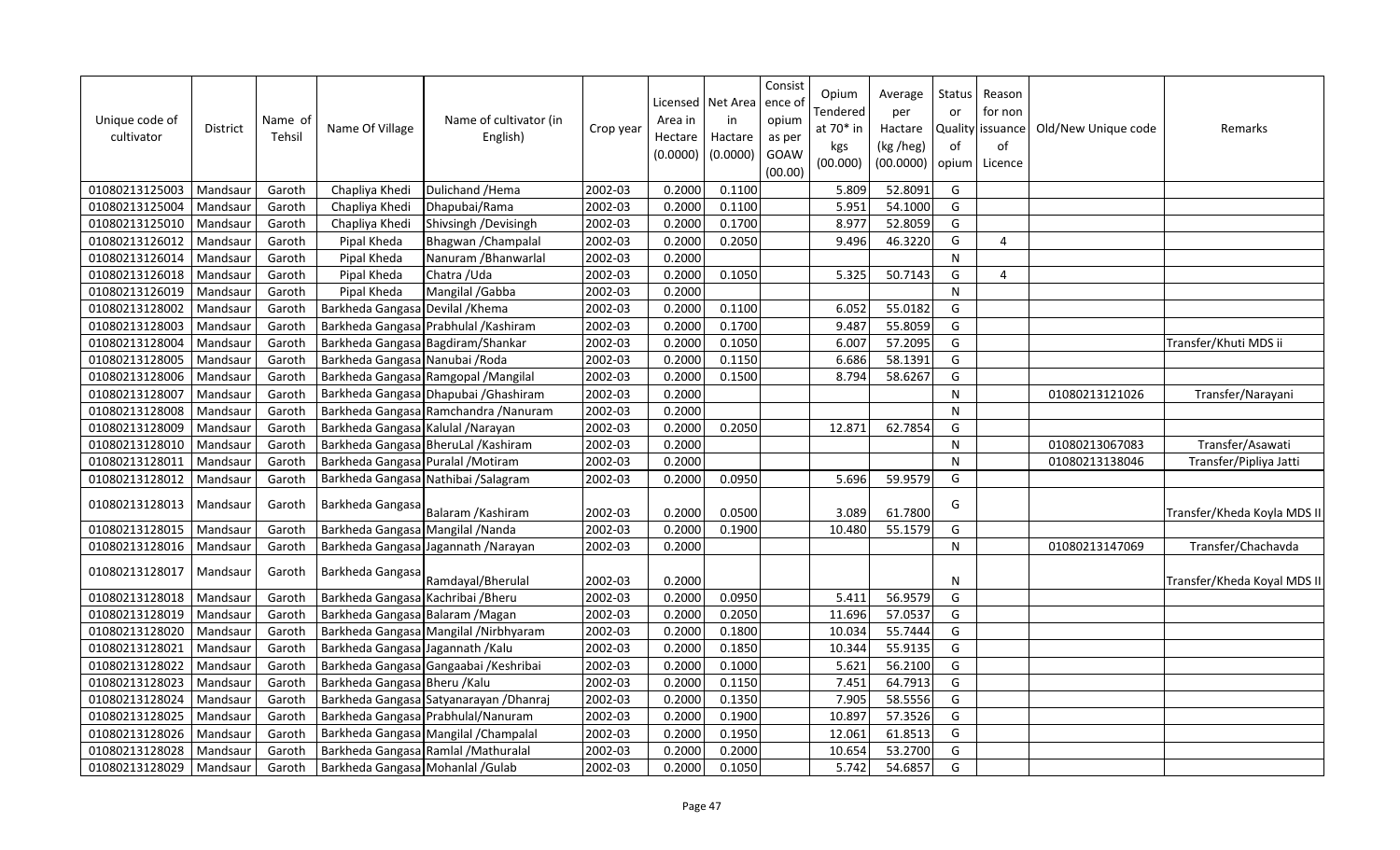| Unique code of<br>cultivator | <b>District</b> | Name of<br>Tehsil | Name Of Village                      | Name of cultivator (in<br>English)                | Crop year | Area in<br>Hectare<br>(0.0000) | Licensed   Net Area   ence o<br>in<br>Hactare<br>(0.0000) | Consist<br>opium<br>as per<br>GOAW<br>(00.00) | Opium<br>Tendered<br>at 70* in<br>kgs<br>(00.000) | Average<br>per<br>Hactare<br>(kg /heg)<br>(00.0000) | Status<br>or<br>Quality<br>of<br>opium | Reason<br>for non<br>lissuance<br>of<br>Licence | Old/New Unique code | Remarks                        |
|------------------------------|-----------------|-------------------|--------------------------------------|---------------------------------------------------|-----------|--------------------------------|-----------------------------------------------------------|-----------------------------------------------|---------------------------------------------------|-----------------------------------------------------|----------------------------------------|-------------------------------------------------|---------------------|--------------------------------|
| 01080213128030               | Mandsaur        | Garoth            | Barkheda Gangasa                     | Balashankar / Motilal                             | 2002-03   | 0.2000                         | 0.1100                                                    |                                               | 6.359                                             | 57.8091                                             | G                                      |                                                 |                     | Transfer/Kheda Koyla MDS ii    |
| 01080213128032               | Mandsaur        | Garoth            | Barkheda Gangasa Hiralal / Amarlal   |                                                   | 2002-03   | 0.2000                         | 0.1900                                                    |                                               | 12.378                                            | 65.1474                                             | G                                      |                                                 |                     |                                |
| 01080213128036               | Mandsaur        | Garoth            | Barkheda Gangasa                     | Lalaram / Motiram                                 | 2002-03   | 0.2000                         |                                                           |                                               | <b>CPS</b>                                        |                                                     | G                                      |                                                 |                     | Transfer/Dhakad Khedi MDS      |
| 01080213128037               | Mandsaur        | Garoth            |                                      | Barkheda Gangasa Ramnarayan / Nanuram             | 2002-03   | 0.2000                         | 0.2000                                                    |                                               | 11.259                                            | 56.2950                                             | G                                      |                                                 |                     |                                |
| 01080213128038               | Mandsaur        | Garoth            |                                      | Barkheda Gangasa Mathuribai / Udayram             | 2002-03   | 0.2000                         | 0.1000                                                    |                                               | 4.918                                             | 49.1800                                             | G                                      | $\overline{4}$                                  |                     |                                |
| 01080213128039               | Mandsaur        | Garoth            |                                      | Barkheda Gangasa Rameshvar / Devilal              | 2002-03   | 0.2000                         |                                                           |                                               | <b>CPS</b>                                        |                                                     | G                                      |                                                 |                     | <b>CPS</b>                     |
| 01080213128040               | Mandsaur        | Garoth            |                                      | Barkheda Gangasa Nathulal / Ummedram              | 2002-03   | 0.2000                         | 0.0900                                                    |                                               | 4.562                                             | 50.6889                                             | G                                      |                                                 |                     |                                |
| 01080213128042               | Mandsaur        | Garoth            | Barkheda Gangasa Nandlal / Balu      |                                                   | 2002-03   | 0.2000                         | 0.0550                                                    |                                               | 3.686                                             | 67.0182                                             | G                                      |                                                 |                     |                                |
| 01080213128044               | Mandsaur        | Garoth            |                                      | Barkheda Gangasa Rodkhan / Amirkhan               | 2002-03   | 0.2000                         | 0.1750                                                    |                                               | 10.241                                            | 58.5200                                             | G                                      |                                                 |                     |                                |
| 01080213128045               | Mandsaur        | Garoth            | Barkheda Gangasa Ramlal / Balu       |                                                   | 2002-03   | 0.2000                         | 0.1500                                                    |                                               | 8.665                                             | 57.7667                                             | G                                      |                                                 |                     |                                |
| 01080213128046               | Mandsaur        | Garoth            | Barkheda Gangasa Devilal / Nanda     |                                                   | 2002-03   | 0.2000                         | 0.1100                                                    |                                               | 6.278                                             | 57.0727                                             | G                                      |                                                 |                     |                                |
| 01080213128047               | Mandsaur        | Garoth            | Barkheda Gangasa Kaluram / Nanda     |                                                   | 2002-03   | 0.2000                         | 0.1100                                                    |                                               | 6.324                                             | 57.4909                                             | G                                      |                                                 | 01080213120097      | Transfer/Denthli kurd          |
| 01080213128048               | Mandsaur        | Garoth            | Barkheda Gangasa Jamnabai/Bagdu      |                                                   | 2002-03   | 0.2000                         | 0.1000                                                    |                                               | 5.854                                             | 58.5400                                             | G                                      |                                                 | 01080213099030      | Transfer/Hatai                 |
| 01080213128051               | Mandsaur        | Garoth            | Barkheda Gangasa Prabhulal / Nanda   |                                                   | 2002-03   | 0.2000                         | 0.0900                                                    |                                               | 5.687                                             | 63.1889                                             | G                                      |                                                 | 01080213144014      | Transfer/Chandrapura           |
| 01080213128052               | Mandsaur        | Garoth            | Barkheda Gangasa Bhulibai / Kashiram |                                                   | 2002-03   | 0.2000                         |                                                           |                                               |                                                   |                                                     | $\mathsf{N}$                           |                                                 | 01080213117015      | Transfer/Karadiya              |
| 01080213128053               | Mandsaur        | Garoth            |                                      | Barkheda Gangasa Mohammadkhan / Hasankhar 2002-03 |           | 0.2000                         | 0.2000                                                    |                                               | 11.413                                            | 57.0650                                             | G                                      |                                                 |                     |                                |
| 01080213128054               | Mandsau         | Garoth            | Barkheda Gangasa Balaram / Khemraj   |                                                   | 2002-03   | 0.2000                         | 0.1050                                                    |                                               | 6.359                                             | 60.5619                                             | G                                      |                                                 | 01080213119050      | Transfer/Denthli bujurg        |
| 01080213128055               | Mandsaur        | Garoth            |                                      | Barkheda Gangasa Nanhekha/Subhankha               | 2002-03   | 0.2000                         | 0.0950                                                    |                                               | 5.379                                             | 56.6211                                             | G                                      |                                                 |                     |                                |
| 01080213128057               | Mandsaur        | Garoth            |                                      | Barkheda Gangasa Chaganlal / Narsinghlal          | 2002-03   | 0.2000                         | 0.0950                                                    |                                               | 5.521                                             | 58.1158                                             | G                                      |                                                 |                     |                                |
|                              |                 |                   |                                      |                                                   |           |                                |                                                           |                                               |                                                   |                                                     |                                        |                                                 |                     | transfer & Name                |
| 01080213128059               | Mandsaur        | Garoth            | Barkheda Gangasa                     |                                                   |           |                                |                                                           |                                               |                                                   |                                                     | G                                      |                                                 | 01080213103072      | change/Kherkhedi               |
|                              |                 |                   |                                      | Nandibai / Devilal                                | 2002-03   | 0.2000                         | 0.1100                                                    |                                               | 5.927                                             | 53.8818                                             |                                        |                                                 |                     | Chandvasa                      |
| 01080213128062               | Mandsaur        | Garoth            |                                      | Barkheda Gangasa Balashankar / Devilal            | 2002-03   | 0.2000                         | 0.1050                                                    |                                               | 5.881                                             | 56.0095                                             | G                                      |                                                 | 01080213103071      | transfer/Kherkhedi             |
| 01080213128063               | Mandsaur        | Garoth            |                                      | Barkheda Gangasa Ramchandra /Jagannath            | 2002-03   | 0.2000                         | 0.2050                                                    |                                               | 12.850                                            | 62.6829                                             | G                                      |                                                 |                     |                                |
| 01080213128064               | Mandsaur        | Garoth            |                                      | Barkheda Gangasa Ramniwas / Kanheyalal            | 2002-03   | 0.2000                         | 0.1050                                                    |                                               | 6.736                                             | 64.1524                                             | G                                      |                                                 |                     |                                |
| 01080213128067               | Mandsaur        | Garoth            |                                      | Barkheda Gangasa Nanuram / Kaniram                | 2002-03   | 0.2000                         | 0.1000                                                    |                                               | 5.524                                             | 55.2400                                             | G                                      |                                                 |                     |                                |
| 01080213128068               | Mandsaur        | Garoth            |                                      | Barkheda Gangasa Ratanlal / Champalal             | 2002-03   | 0.2000                         | 0.2000                                                    |                                               | 11.235                                            | 56.1750                                             | G                                      |                                                 |                     |                                |
| 01080213128069               | Mandsaur        | Garoth            |                                      | Barkheda Gangasa Radheshyam / Puralal             | 2002-03   | 0.2000                         | 0.1050                                                    |                                               | 6.296                                             | 59.9619                                             | G                                      |                                                 | 01080213044230      | Transfer/Khajuri Panth         |
| 01080213128070               | Mandsaur        | Garoth            | Barkheda Gangasa Kalu / Amarlal      |                                                   | 2002-03   | 0.2000                         | 0.1950                                                    |                                               | 12.846                                            | 65.8769                                             | G                                      |                                                 |                     |                                |
| 01080213128072               | Mandsaur        | Garoth            | Barkheda Gangasa                     | Leelabai/Ramchandra                               | 2002-03   | 0.2000                         |                                                           |                                               |                                                   |                                                     | N                                      |                                                 |                     | Transfer/Dhakad Khedi MDS<br>Ш |
| 01080213128073               | Mandsaur        | Garoth            |                                      | Barkheda Gangasa Radhakishan / Nanalal            | 2002-03   | 0.2000                         | 0.1950                                                    |                                               | 11.099                                            | 56.9179                                             | G                                      |                                                 |                     |                                |
| 01080213128075               | Mandsaur        | Garoth            |                                      | Barkheda Gangasa Balashankar / Phoolchand         | 2002-03   | 0.2000                         | 0.0850                                                    |                                               | 4.620                                             | 54.3529                                             | G                                      |                                                 | 01080213147075      | Transfer/Chachavda             |
| 01080213128076               | Mandsaur        | Garoth            | Barkheda Gangasa Karulal / Vardilal  |                                                   | 2002-03   | 0.2000                         | 0.0900                                                    |                                               | 4.897                                             | 54.4111                                             | G                                      |                                                 |                     |                                |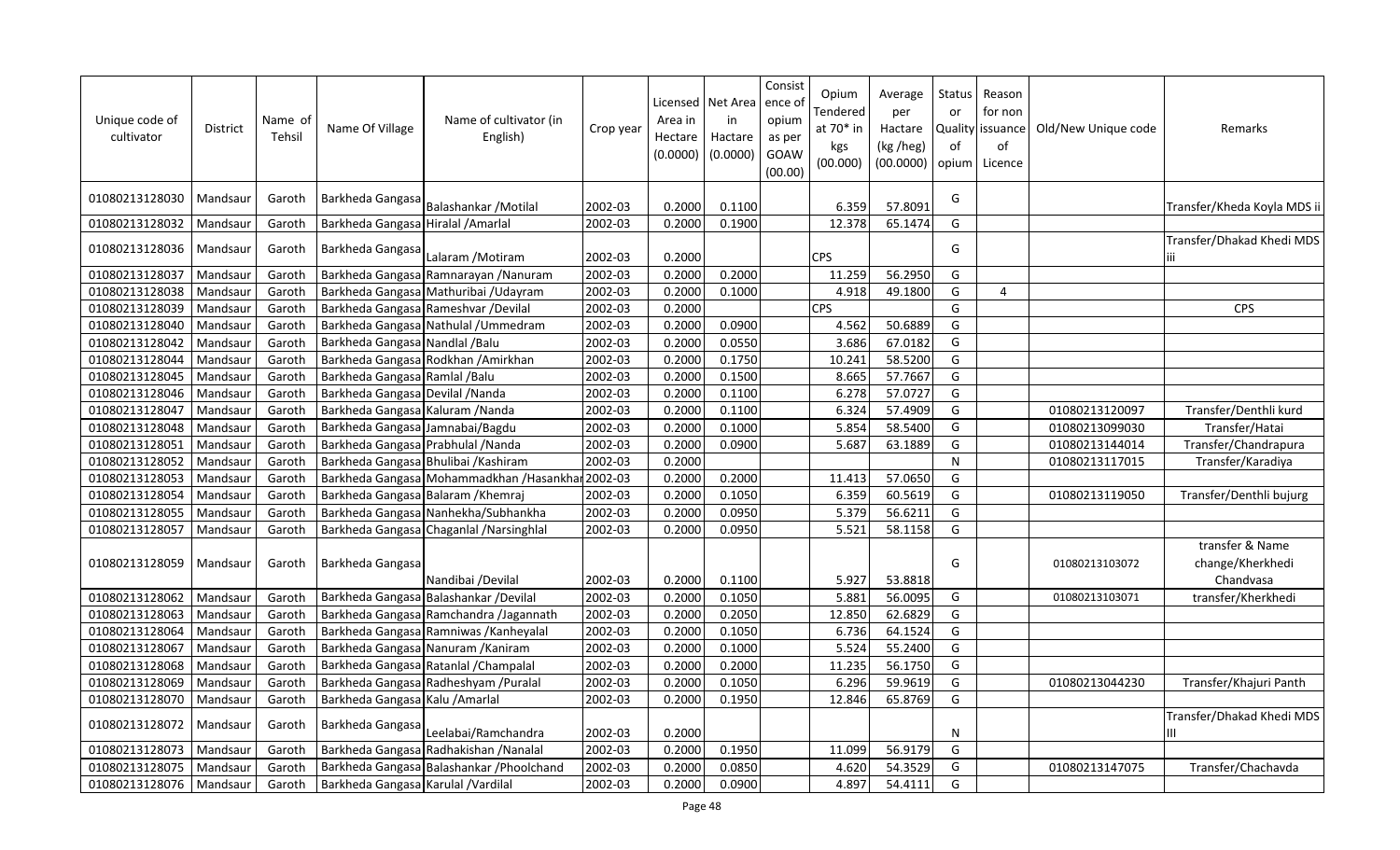| Unique code of<br>cultivator | <b>District</b> | Name of<br>Tehsil | Name Of Village                       | Name of cultivator (in<br>English)         | Crop year | Area in<br>Hectare<br>(0.0000) | Licensed   Net Area<br>in<br>Hactare<br>(0.0000) | Consist<br>ence o<br>opium<br>as per<br>GOAW<br>(00.00) | Opium<br>Tendered<br>at 70* in<br>kgs<br>(00.000) | Average<br>per<br>Hactare<br>(kg /heg)<br>(00.0000) | Status<br>or<br>of<br>opium | Reason<br>for non<br>Quality issuance<br>of<br>Licence | Old/New Unique code | Remarks                |
|------------------------------|-----------------|-------------------|---------------------------------------|--------------------------------------------|-----------|--------------------------------|--------------------------------------------------|---------------------------------------------------------|---------------------------------------------------|-----------------------------------------------------|-----------------------------|--------------------------------------------------------|---------------------|------------------------|
| 01080213128077               | Mandsaur        | Garoth            |                                       | Barkheda Gangasa Bhanwarlal / Devbakh      | 2002-03   | 0.2000                         | 0.2000                                           |                                                         | 11.090                                            | 55.4500                                             | G                           |                                                        |                     |                        |
| 01080213128079               | Mandsaur        | Garoth            | Barkheda Gangasa Nodram/Kashiram      |                                            | 2002-03   | 0.2000                         | 0.1000                                           |                                                         | 5.663                                             | 56.6300                                             | G                           |                                                        | 01080213137046      |                        |
| 01080213128081               | Mandsaur        | Garoth            |                                       | Barkheda Gangasa Parmanand / Ramgopal      | 2002-03   | 0.2000                         | 0.1350                                           |                                                         | 7.510                                             | 55.6296                                             | G                           |                                                        | 01080213121027      | Transfer/Narayani      |
| 01080213128082               | Mandsaur        | Garoth            | Barkheda Gangasa Nandlal / Ramlal     |                                            | 2002-03   | 0.2000                         | 0.1850                                           |                                                         | 9.782                                             | 52.8757                                             | G                           |                                                        |                     |                        |
| 01080213128083               | Mandsaur        | Garoth            | Barkheda Gangasa Nirbhya / Bheru ji   |                                            | 2002-03   | 0.2000                         | 0.1550                                           |                                                         | 8.256                                             | 53.2645                                             | G                           |                                                        |                     |                        |
| 01080213128084               | Mandsaur        | Garoth            |                                       | Barkheda Gangasa Ramchandra / Ramnarayan   | 2002-03   | 0.2000                         |                                                  |                                                         | <b>CPS</b>                                        |                                                     | G                           |                                                        |                     | CPS                    |
| 01080213128085               | Mandsaur        | Garoth            | Barkheda Gangasa Mo. Salim / Usman    |                                            | 2002-03   | 0.2000                         | 0.1000                                           |                                                         | 5.545                                             | 55.4500                                             | G                           |                                                        |                     |                        |
| 01080213128086               | Mandsaur        | Garoth            | Barkheda Gangasa Karulal / Mathuralal |                                            | 2002-03   | 0.2000                         | 0.1050                                           |                                                         | 5.834                                             | 55.5619                                             | G                           |                                                        |                     |                        |
| 01080213128087               | Mandsaur        | Garoth            |                                       | Barkheda Gangasa Shivshankar / Nanuram     | 2002-03   | 0.2000                         | 0.1850                                           |                                                         | 10.577                                            | 57.1730                                             | G                           |                                                        |                     |                        |
| 01080213128088               | Mandsaur        | Garoth            |                                       | Barkheda Gangasa Bhagwatibai/Puralal       | 2002-03   | 0.2000                         |                                                  |                                                         |                                                   |                                                     | $\mathsf{N}$                |                                                        | 01080213120089      | Transfer/Pipliya jatti |
| 01080213128089               | Mandsaur        | Garoth            |                                       | Barkheda Gangasa Peer Khan / Hasan Khan    | 2002-03   | 0.2000                         | 0.0850                                           |                                                         | 4.794                                             | 56.4000                                             | G                           |                                                        |                     |                        |
| 01080213128090               | Mandsaur        | Garoth            | Barkheda Gangasa Babulal / Prabhulal  |                                            | 2002-03   | 0.2000                         | 0.0750                                           |                                                         | 4.309                                             | 57.4533                                             | G                           |                                                        |                     | Transfer/Dethli Khurd  |
| 01080213128091               | Mandsaur        | Garoth            |                                       | Barkheda Gangasa Ramkishan / Keshrilal     | 2002-03   | 0.2000                         | 0.1050                                           |                                                         | 5.829                                             | 55.5143                                             | G                           |                                                        |                     |                        |
| 01080213128092               | Mandsaur        | Garoth            |                                       | Barkheda Gangasa Kankubai/Bhanwarlal       | 2002-03   | 0.2000                         | 0.0850                                           |                                                         | 4.666                                             | 54.8941                                             | G                           |                                                        |                     |                        |
| 01080213128093               | Mandsaur        | Garoth            |                                       | Barkheda Gangasa Mangilal /Jagannath       | 2002-03   | 0.2000                         | 0.1900                                           |                                                         | 10.564                                            | 55.6000                                             | G                           |                                                        |                     |                        |
| 01080213128094               | Mandsaur        | Garoth            |                                       | Barkheda Gangasa Shivnarayan / Bherulal    | 2002-03   | 0.2000                         | 0.1550                                           |                                                         | 9.403                                             | 60.6645                                             | G                           |                                                        |                     |                        |
| 01080213128095               | Mandsaur        | Garoth            | Barkheda Gangasa Kanhiyalal/Karulal   |                                            | 2002-03   | 0.2000                         | 0.1550                                           |                                                         | 8.566                                             | 55.2645                                             | G                           |                                                        |                     |                        |
| 01080213128097               | Mandsaur        | Garoth            | Barkheda Gangasa Sattarkha/Gafurkha   |                                            | 2002-03   | 0.2000                         | 0.1050                                           |                                                         | 5.990                                             | 57.0476                                             | G                           |                                                        | 01080213120093      |                        |
| 01080213128099               | Mandsaur        | Garoth            |                                       | Barkheda Gangasa Ramjani / Amir Khan       | 2002-03   | 0.2000                         | 0.1100                                           |                                                         | 6.210                                             | 56.4545                                             | G                           |                                                        |                     |                        |
| 01080213128100               | Mandsaur        | Garoth            |                                       | Barkheda Gangasa Ramchandra / Kashiram     | 2002-03   | 0.2000                         | 0.1150                                           |                                                         | 6.310                                             | 54.8696                                             | G                           |                                                        |                     |                        |
| 01080213128101               | Mandsaur        | Garoth            |                                       | Barkheda Gangasa Ramgopal / Ramnarayan     | 2002-03   | 0.2000                         | 0.1550                                           |                                                         | 8.422                                             | 54.3355                                             | G                           |                                                        |                     |                        |
| 01080213128102               | Mandsaur        | Garoth            | Barkheda Gangasa Babulal / Prabhulal  |                                            | 2002-03   | 0.2000                         | 0.1500                                           |                                                         | 8.336                                             | 55.5733                                             | G                           |                                                        |                     |                        |
| 01080213128104               | Mandsaur        | Garoth            |                                       | Barkheda Gangasa Jagdish / Laxminarayan    | 2002-03   | 0.2000                         | 0.1800                                           |                                                         | 10.291                                            | 57.1722                                             | G                           |                                                        |                     |                        |
| 01080213128105               | Mandsaur        | Garoth            |                                       | Barkheda Gangasa Koshalyabai / Karulal     | 2002-03   | 0.2000                         | 0.1900                                           |                                                         | 11.816                                            | 62.1895                                             | G                           |                                                        |                     |                        |
| 01080213128106               | Mandsaur        | Garoth            | Barkheda Gangasa Udayram / Onkarlal   |                                            | 2002-03   | 0.2000                         | 0.1050                                           |                                                         | 5.901                                             | 56.2000                                             | G                           |                                                        |                     |                        |
| 01080213128107               | Mandsaur        | Garoth            | Barkheda Gangasa Shankarlal / Karu ji |                                            | 2002-03   | 0.2000                         |                                                  |                                                         | <b>CPS</b>                                        |                                                     | G                           |                                                        |                     | CPS                    |
| 01080213128108               | Mandsaur        | Garoth            |                                       | Barkheda Gangasa Jagdish chandra / Puralal | 2002-03   | 0.2000                         | 0.0900                                           |                                                         | 5.043                                             | 56.0333                                             | G                           |                                                        |                     |                        |
| 01080213128110               | Mandsaur        | Garoth            | Barkheda Gangasa Karulal / Bhanwarlal |                                            | 2002-03   | 0.2000                         | 0.1450                                           |                                                         | 8.155                                             | 56.2414                                             | G                           |                                                        |                     |                        |
| 01080213128111               | Mandsaur        | Garoth            |                                       | Barkheda Gangasa Mangilal / Dulichand      | 2002-03   | 0.2000                         | 0.2050                                           |                                                         | 11.250                                            | 54.8780                                             | G                           |                                                        |                     |                        |
| 01080213128112               | Mandsaur        | Garoth            | Barkheda Gangasa Bhagirath / Pyar ji  |                                            | 2002-03   | 0.2000                         | 0.1000                                           |                                                         | 5.732                                             | 57.3200                                             | G                           |                                                        |                     |                        |
| 01080213128113               | Mandsaur        | Garoth            | Barkheda Gangasa Nandlal / Mohanlal   |                                            | 2002-03   | 0.2000                         | 0.1500                                           |                                                         | 8.018                                             | 53.4533                                             | G                           |                                                        |                     | Transfer/Kherkhedi     |
| 01080213128114               | Mandsaur        | Garoth            |                                       | Barkheda Gangasa Mohanbai / Ramchandra     | 2002-03   | 0.2000                         | 0.2000                                           |                                                         | 11.005                                            | 55.0250                                             | G                           |                                                        |                     |                        |
| 01080213128115               | Mandsaur        | Garoth            | Barkheda Gangasa Prabhulal / Uda      |                                            | 2002-03   | 0.2000                         | 0.1550                                           |                                                         | 8.890                                             | 57.3548                                             | G                           |                                                        |                     |                        |
| 01080213128116               | Mandsaur        | Garoth            | Barkheda Gangasa Puralal / Hiralal    |                                            | 2002-03   | 0.2000                         | 0.1050                                           |                                                         | 5.962                                             | 56.7810                                             | G                           |                                                        |                     |                        |
| 01080213128117               | Mandsaur        | Garoth            | Barkheda Gangasa Amarlal / Mangilal   |                                            | 2002-03   | 0.2000                         | 0.2000                                           |                                                         | 11.083                                            | 55.4150                                             | G                           |                                                        |                     |                        |
| 01080213128118               | Mandsaur        | Garoth            |                                       | Barkheda Gangasa Rameshvar / Bhanwarlal    | 2002-03   | 0.2000                         | 0.1550                                           |                                                         | 8.475                                             | 54.6774                                             | G                           |                                                        |                     | Transfer/Khajuri panth |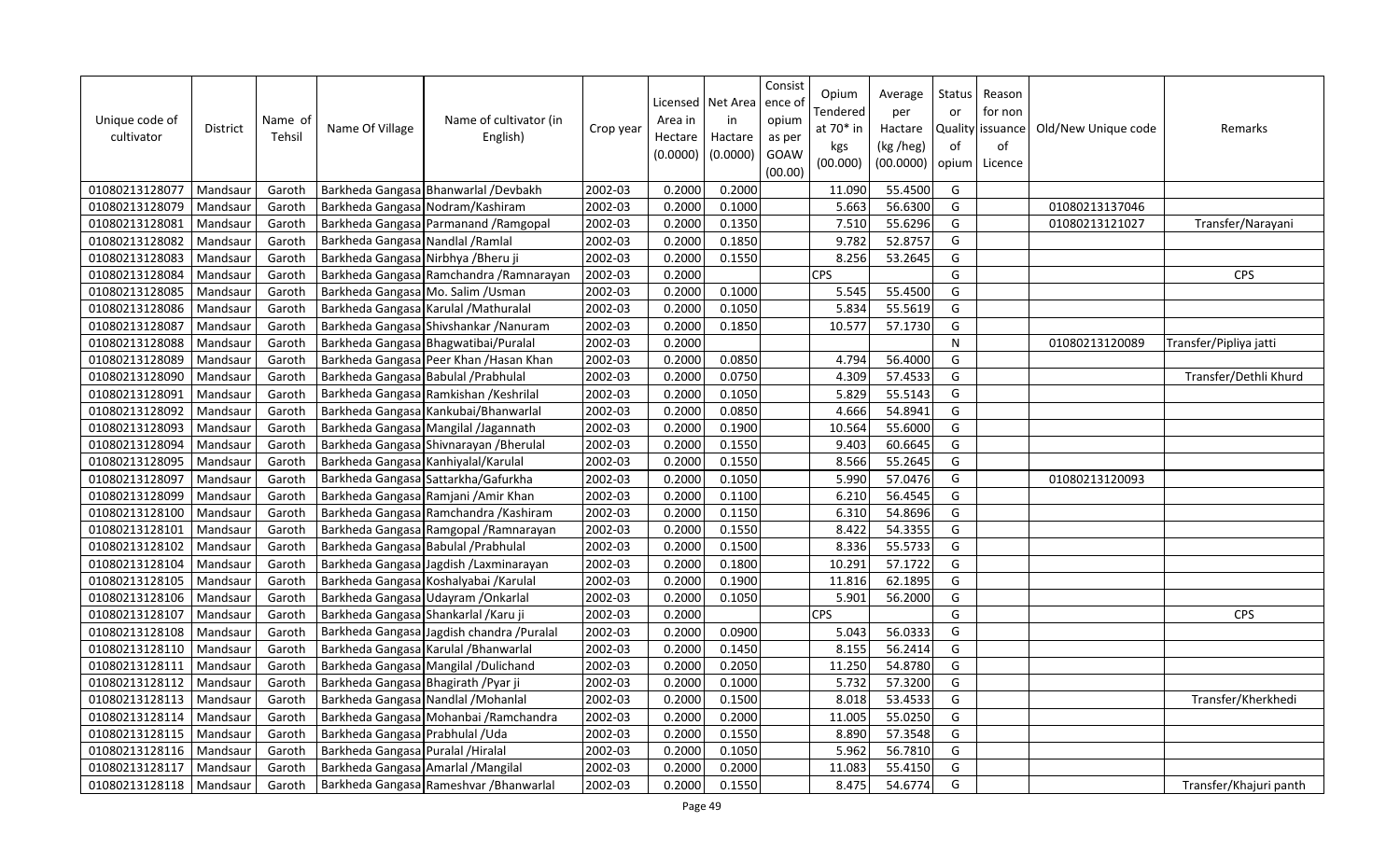| Unique code of<br>cultivator | <b>District</b> | Name of<br>Tehsil | Name Of Village                      | Name of cultivator (in<br>English)        | Crop year | Area in<br>Hectare<br>(0.0000) | Licensed   Net Area<br>in<br>Hactare<br>(0.0000) | Consist<br>ence o<br>opium<br>as per<br>GOAW<br>(00.00) | Opium<br><b>Tendered</b><br>at 70* in<br>kgs<br>(00.000) | Average<br>per<br>Hactare<br>(kg /heg)<br>(00.0000) | Status<br>or<br>Quality<br>of<br>opium | Reason<br>for non<br>lissuance<br>of<br>Licence | Old/New Unique code | Remarks                            |
|------------------------------|-----------------|-------------------|--------------------------------------|-------------------------------------------|-----------|--------------------------------|--------------------------------------------------|---------------------------------------------------------|----------------------------------------------------------|-----------------------------------------------------|----------------------------------------|-------------------------------------------------|---------------------|------------------------------------|
| 01080213128119               | Mandsaur        | Garoth            |                                      | Barkheda Gangasa Ramprasad / Bheru ji     | 2002-03   | 0.2000                         | 0.2000                                           |                                                         | 11.616                                                   | 58.0800                                             | G                                      |                                                 |                     |                                    |
| 01080213128120               | Mandsaur        | Garoth            | Barkheda Gangasa Jagdish / Prabhulal |                                           | 2002-03   | 0.2000                         |                                                  |                                                         | <b>CPS</b>                                               |                                                     | G                                      |                                                 |                     | transfer/Lotkhedi                  |
| 01080213128121               | Mandsaur        | Garoth            |                                      | Barkheda Gangasa Shivnarayan / Mangilal   | 2002-03   | 0.2000                         | 0.1700                                           |                                                         | 9.249                                                    | 54.4059                                             | G                                      |                                                 |                     |                                    |
| 01080213128122               | Mandsaur        | Garoth            |                                      | Barkheda Gangasa Bapulal / Kanheyalal     | 2002-03   | 0.2000                         | 0.1150                                           |                                                         | 6.596                                                    | 57.3565                                             | G                                      |                                                 |                     |                                    |
| 01080213128123               | Mandsaur        | Garoth            |                                      | Barkheda Gangasa Kanheyalal / Kachrulal   | 2002-03   | 0.2000                         | 0.1950                                           |                                                         | 10.813                                                   | 55.4513                                             | G                                      |                                                 |                     |                                    |
| 01080213128124               | Mandsaur        | Garoth            |                                      | Barkheda Gangasa Ghevarlal / Ummedram     | 2002-03   | 0.2000                         | 0.1900                                           |                                                         | 10.594                                                   | 55.7579                                             | G                                      |                                                 |                     |                                    |
| 01080213128125               | Mandsaur        | Garoth            | Barkheda Gangasa Sitaram / Nanuram   |                                           | 2002-03   | 0.2000                         | 0.1000                                           |                                                         | 5.371                                                    | 53.7100                                             | G                                      |                                                 |                     |                                    |
| 01080213128126               | Mandsaur        | Garoth            |                                      | Barkheda Gangasa Ranglal / Rameshvar      | 2002-03   | 0.2000                         | 0.1900                                           |                                                         | 10.640                                                   | 56.0000                                             | G                                      |                                                 |                     | Transfer/Ghatiya                   |
| 01080213128128               | Mandsaur        | Garoth            | Barkheda Gangasa Shivlal / Salagram  |                                           | 2002-03   | 0.2000                         | 0.1950                                           |                                                         | 11.808                                                   | 60.5538                                             | G                                      |                                                 |                     |                                    |
| 01080213128129               | Mandsaur        | Garoth            | Barkheda Gangasa Ganpat / Balu       |                                           | 2002-03   | 0.2000                         | 0.0600                                           |                                                         | 3.367                                                    | 56.1167                                             | G                                      |                                                 |                     | transfer/Khajuri panth             |
| 01080213128130               | Mandsaur        | Garoth            | Barkheda Gangasa Bhagwan / Puralal   |                                           | 2002-03   | 0.2000                         |                                                  |                                                         | <b>CPS</b>                                               |                                                     | G                                      |                                                 |                     |                                    |
| 01080213128131               | Mandsaur        | Garoth            | Barkheda Gangasa Karulal / Mangilal  |                                           | 2002-03   | 0.2000                         | 0.0950                                           |                                                         | 5.445                                                    | 57.3158                                             | G                                      |                                                 |                     |                                    |
| 01080213128133               | Mandsaur        | Garoth            | Barkheda Gangasa Gopal / Ghevarlal   |                                           | 2002-03   | 0.2000                         | 0.1600                                           |                                                         | 8.634                                                    | 53.9625                                             | G                                      |                                                 |                     |                                    |
| 01080213128134               | Mandsaur        | Garoth            |                                      | Barkheda Gangasa Shyamubai / Motilal      | 2002-03   | 0.2000                         |                                                  |                                                         | <b>CPS</b>                                               |                                                     | G                                      |                                                 |                     |                                    |
| 01080213128135               | Mandsaur        | Garoth            |                                      | Barkheda Gangasa Satyanarayan / Prabhulal | 2002-03   | 0.2000                         | 0.1550                                           |                                                         | 8.637                                                    | 55.7226                                             | G                                      |                                                 |                     |                                    |
| 01080213128136               | Mandsaur        | Garoth            |                                      | Barkheda Gangasa Kanheyalal / Keshrilal   | 2002-03   | 0.2000                         | 0.1000                                           |                                                         | 5.512                                                    | 55.1200                                             | G                                      |                                                 |                     | Transfer/Denthli Khurd             |
| 01080213128137               | Mandsaur        | Garoth            |                                      | Barkheda Gangasa Bhagatram/Prabhulal      | 2002-03   | 0.2000                         | 0.2000                                           |                                                         | 12.119                                                   | 60.5950                                             | G                                      |                                                 |                     |                                    |
| 01080213128138               | Mandsaur        | Garoth            |                                      | Barkheda Gangasa Shambhulal/Bhanwarlal    | 2002-03   | 0.2000                         | 0.1950                                           |                                                         | 11.801                                                   | 60.5179                                             | G                                      |                                                 |                     |                                    |
| 01080213128139               | Mandsaur        | Garoth            | Barkheda Gangasa Mangilal/Amarlal    |                                           | 2002-03   | 0.2000                         | 0.2000                                           |                                                         | 12.116                                                   | 60.5800                                             | G                                      |                                                 |                     | Transfer/Runija MDS III            |
| 01080213128140               | Mandsaur        | Garoth            |                                      | Barkheda Gangasa Ramnarayan/Prabhulal     | 2002-03   | 0.2000                         | 0.1600                                           |                                                         | 9.165                                                    | 57.2813                                             | G                                      |                                                 |                     |                                    |
| 01080213128141               | Mandsaur        | Garoth            |                                      | Barkheda Gangasa Rameshwar/Motilal        | 2002-03   | 0.2000                         | 0.0900                                           |                                                         | 5.513                                                    | 61.2556                                             | G                                      |                                                 |                     | Transfer/Denthli Khurd             |
| 01080213128143               | Mandsaur        | Garoth            | Barkheda Gangasa Roda/Kashiram       |                                           | 2002-03   | 0.2000                         | 0.1000                                           |                                                         | 5.964                                                    | 59.6400                                             | G                                      |                                                 |                     | Appeal case pre 98                 |
| 01080213128144               | Mandsaur        | Garoth            |                                      | Barkheda Gangasa Bhanwarlal/Mangilal      | 2002-03   | 0.2000                         | 0.1450                                           |                                                         | 8.367                                                    | 57.7034                                             | G                                      |                                                 |                     | Appeal case pre 98                 |
| 01080213128145               | Mandsaur        | Garoth            | Barkheda Gangasa                     | Gopal/Matharalal                          | 2002-03   | 0.2000                         | 0.0950                                           |                                                         | 5.298                                                    | 55.7684                                             | G                                      |                                                 | 01080213120101      | pre.98 &-Transfer/Denthli<br>Khurd |
| 01080213128146               | Mandsaur        | Garoth            | Barkheda Gangasa Devilal/Bherulal    |                                           | 2002-03   | 0.2000                         | 0.1050                                           |                                                         | 6.085                                                    | 57.9524                                             | G                                      |                                                 | 01080213137031      | Trasnsfer/Chandrapura              |
| 01080213129001               | Mandsaur        | Garoth            | Gariya Khedi                         | Radheyshyam/Satyanarayan                  | 2002-03   | 0.2000                         | 0.1950                                           |                                                         | 11.378                                                   | 58.3487                                             | G                                      |                                                 |                     |                                    |
| 01080213129002               | Mandsaur        | Garoth            | Gariya Khedi                         | Sitaram / Pyara                           | 2002-03   | 0.2000                         | 0.2000                                           |                                                         | 11.731                                                   | 58.6550                                             | G                                      |                                                 |                     |                                    |
| 01080213129003               | Mandsaur        | Garoth            | Gariya Khedi                         | Kanheyalal / Dhula                        | 2002-03   | 0.2000                         | 0.2000                                           |                                                         | 11.094                                                   | 55.4700                                             | G                                      |                                                 |                     |                                    |
| 01080213129005               | Mandsaur        | Garoth            | Gariya Khedi                         | Madansingh / Devisingh                    | 2002-03   | 0.2000                         | 0.1050                                           |                                                         | 4.810                                                    | 45.8095                                             | G                                      | 4                                               |                     |                                    |
| 01080213129010               | Mandsaur        | Garoth            | Gariya Khedi                         | Ramnarayan / Bherulal                     | 2002-03   | 0.2000                         | 0.1950                                           |                                                         | 10.564                                                   | 54.1744                                             | G                                      |                                                 |                     |                                    |
| 01080213129017               | Mandsaur        | Garoth            | Gariya Khedi                         | Laxman / Kalu                             | 2002-03   | 0.2000                         | 0.1000                                           |                                                         | 5.666                                                    | 56.6600                                             | G                                      |                                                 |                     |                                    |
| 01080213129021               | Mandsaur        | Garoth            | Gariya Khedi                         | Rama / Hira                               | 2002-03   | 0.2000                         | 0.1000                                           |                                                         | 5.593                                                    | 55.9300                                             | G                                      |                                                 |                     |                                    |
| 01080213129023               | Mandsaur        | Garoth            | Gariya Khedi                         | Mangya /Varda                             | 2002-03   | 0.2000                         | 0.2000                                           |                                                         | 5.667                                                    | 28.3350                                             | G                                      | 4                                               |                     |                                    |
| 01080213129024               | Mandsaur        | Garoth            | Gariya Khedi                         | Prabhulal / Raghunath                     | 2002-03   | 0.2000                         | 0.2000                                           |                                                         | 10.422                                                   | 52.1100                                             | G                                      |                                                 |                     | Transfer/Karadiya                  |
| 01080213129025               | Mandsaur        | Garoth            | Gariya Khedi                         | Laxminarayan / Bhanwarlal                 | 2002-03   | 0.2000                         | 0.1000                                           |                                                         | 5.714                                                    | 57.1400                                             | G                                      |                                                 |                     |                                    |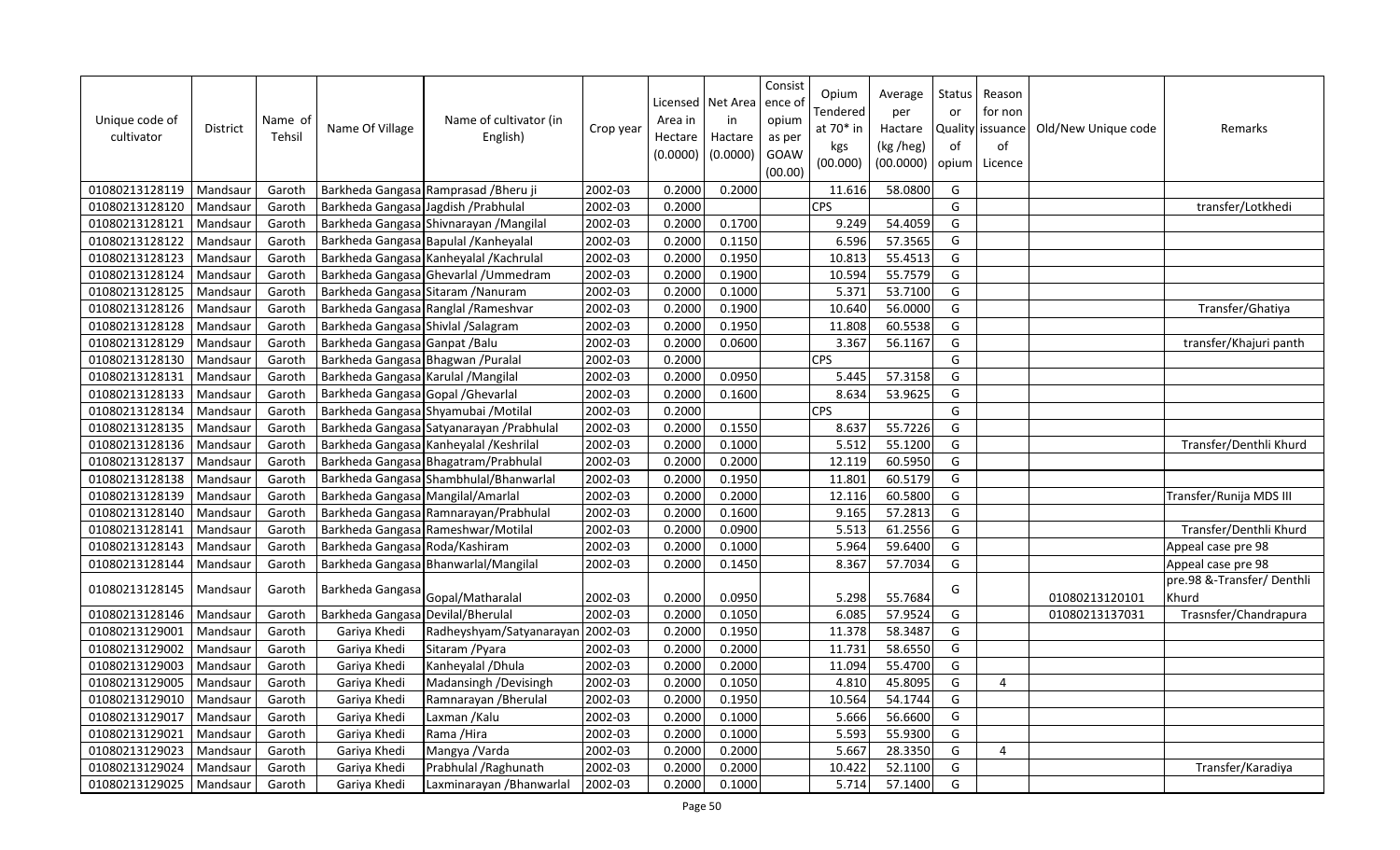| Unique code of<br>cultivator | <b>District</b> | Name of<br>Tehsil | Name Of Village | Name of cultivator (in<br>English) | Crop year | Area in<br>Hectare<br>(0.0000) | Licensed   Net Area<br>in<br>Hactare<br>(0.0000) | Consist<br>ence o<br>opium<br>as per<br>GOAW<br>(00.00) | Opium<br>Fendered<br>at 70* in<br>kgs<br>(00.000) | Average<br>per<br>Hactare<br>(kg /heg)<br>(00.0000) | Status<br>or<br>οf<br>opium | Reason<br>for non<br>Quality issuance<br>of<br>Licence | Old/New Unique code | Remarks                                       |
|------------------------------|-----------------|-------------------|-----------------|------------------------------------|-----------|--------------------------------|--------------------------------------------------|---------------------------------------------------------|---------------------------------------------------|-----------------------------------------------------|-----------------------------|--------------------------------------------------------|---------------------|-----------------------------------------------|
| 01080213129026               | Mandsaur        | Garoth            | Gariya Khedi    | Magnibai/Pannalal                  | 2002-03   | 0.2000                         | 0.2050                                           |                                                         | 10.620                                            | 51.8049                                             | G                           | 4                                                      |                     |                                               |
| 01080213129028               | Mandsaur        | Garoth            | Gariya Khedi    | Bhanwarsingh / Hamersingh          | 2002-03   | 0.2000                         | 0.1000                                           |                                                         | 5.683                                             | 56.8300                                             | G                           |                                                        |                     |                                               |
| 01080213129029               | Mandsaur        | Garoth            | Gariya Khedi    | Hariram/Rupaji                     | 2002-03   | 0.2000                         | 0.2000                                           |                                                         | 11.097                                            | 55.4850                                             | G                           |                                                        | 01080213106016      |                                               |
| 01080213129030               | Mandsaur        | Garoth            | Gariya Khedi    | Ramgopal/Balu                      | 2002-03   | 0.2000                         | 0.1850                                           |                                                         | 11.023                                            | 59.5838                                             | G                           |                                                        | 01080213121010      | Transfer/Narayani                             |
| 01080213129031               | Mandsaur        | Garoth            | Gariya Khedi    | Balaram/Bherulal                   | 2002-03   | 0.2000                         | 0.1950                                           |                                                         | 11.532                                            | 59.1385                                             | G                           |                                                        |                     | Transfer/chachavda                            |
| 01080213130003               | Mandsaur        | Garoth            | Ranayara        | Ishak Mo. / Bali Mo.               | 2002-03   | 0.2000                         |                                                  |                                                         |                                                   |                                                     | N                           |                                                        |                     | Transfer/Panderiya                            |
| 01080213130004               | Mandsaur        | Garoth            | Ranayara        | Lachhilal / Bapulal                | 2002-03   | 0.2000                         | 0.0900                                           |                                                         | 5.397                                             | 59.9667                                             | G                           |                                                        |                     |                                               |
| 01080213130005               | Mandsaur        | Garoth            | Ranayara        | Hiralal/Kashiram                   | 2002-03   | 0.2000                         | 0.1000                                           |                                                         | 5.774                                             | 57.7400                                             | G                           |                                                        |                     |                                               |
| 01080213130006               | Mandsaur        | Garoth            | Ranayara        | Devilal / Nanalal                  | 2002-03   | 0.2000                         | 0.1300                                           |                                                         | 7.858                                             | 60.4462                                             | G                           |                                                        |                     |                                               |
| 01080213130007               | Mandsaur        | Garoth            | Ranayara        | Radhabai / Nanalal                 | 2002-03   | 0.2000                         | 0.1700                                           |                                                         | 9.425                                             | 55.4412                                             | G                           |                                                        |                     |                                               |
| 01080213130009               | Mandsaur        | Garoth            | Ranayara        | Onkarlal / Maadhu                  | 2002-03   | 0.2000                         | 0.0700                                           |                                                         | 4.402                                             | 62.8857                                             | G                           |                                                        |                     |                                               |
| 01080213130013               | Mandsaur        | Garoth            | Ranayara        | Ramgopal /Laxman                   | 2002-03   | 0.2000                         |                                                  |                                                         |                                                   |                                                     | N                           |                                                        |                     | Transfer/Parasali                             |
| 01080213130015               | Mandsaur        | Garoth            | Ranayara        | Sakur / Hasan                      | 2002-03   | 0.2000                         |                                                  |                                                         |                                                   |                                                     | N                           |                                                        |                     |                                               |
| 01080213130016               | Mandsaur        | Garoth            | Ranayara        | Sitanath / Gopinath                | 2002-03   | 0.2000                         |                                                  |                                                         |                                                   |                                                     | N                           |                                                        |                     |                                               |
| 01080213130023               | Mandsaur        | Garoth            | Ranayara        | Ratan / Sitaram                    | 2002-03   | 0.2000                         | 0.0850                                           |                                                         | 4.682                                             | 55.0824                                             | G                           |                                                        |                     |                                               |
| 01080213130026               | Mandsaur        | Garoth            | Ranayara        | Ramkanyabai/Bhanwarlal             | 2002-03   | 0.2000                         | 0.1950                                           |                                                         | 10.535                                            | 54.0256                                             | G                           |                                                        |                     |                                               |
| 01080213130033               | Mandsau         | Garoth            | Ranayara        | Omprakash/Ramdayal                 | 2002-03   | 0.2000                         | 0.1350                                           |                                                         | 7.186                                             | 53.2296                                             | G                           |                                                        |                     |                                               |
| 01080213131002               | Mandsaur        | Garoth            | Bardiya Amra    | Shivnarayan/Lalaram                | 2002-03   | 0.2000                         |                                                  |                                                         |                                                   |                                                     | N                           |                                                        |                     |                                               |
| 01080213131003               | Mandsaur        | Garoth            | Bardiya Amra    | Kanheyalal /Devilal                | 2002-03   | 0.2000                         |                                                  |                                                         |                                                   |                                                     | N                           |                                                        |                     | Transfer/mordi                                |
| 01080213131006               | Mandsaur        | Garoth            | Bardiya Amra    | Ramgopal /Devilal                  | 2002-03   | 0.2000                         |                                                  |                                                         |                                                   |                                                     | N                           |                                                        |                     | Transfer/mordi                                |
| 01080213131008               | Mandsaur        | Garoth            | Bardiya Amra    | Satyanarayan/Hiralal               | 2002-03   | 0.2000                         |                                                  |                                                         |                                                   |                                                     | N                           |                                                        |                     | Transfer/kesoda                               |
| 01080213131011               | Mandsaur        | Garoth            | Bardiya Amra    | Nathulal / Ramgopal                | 2002-03   | 0.2000                         |                                                  |                                                         |                                                   |                                                     | N                           |                                                        |                     |                                               |
| 01080213131018               | Mandsaur        | Garoth            | Bardiya Amra    | Jagannath / Kalu                   | 2002-03   | 0.2000                         |                                                  |                                                         |                                                   |                                                     | N                           |                                                        |                     |                                               |
| 01080213131025               | Mandsaur        | Garoth            | Bardiya Amra    | Kishanlal / Udayram                | 2002-03   | 0.2000                         |                                                  |                                                         |                                                   |                                                     | N                           |                                                        |                     |                                               |
| 01080213131026               | Mandsaur        | Garoth            | Bardiya Amra    | Balaram/Ramlal                     | 2002-03   | 0.2000                         |                                                  |                                                         |                                                   |                                                     | N                           |                                                        |                     |                                               |
| 01080213131038               | Mandsaur        | Garoth            | Bardiya Amra    | Rampratap / Devilal                | 2002-03   | 0.2000                         | 0.2050                                           |                                                         | 10.656                                            | 51.9805                                             | - 1                         | $\overline{2}$                                         |                     |                                               |
| 01080213133009               | Mandsaur        | Garoth            | Gajja Khedi     | Udaysingh / Bherusingh             | 2002-03   | 0.2000                         | 0.1000                                           |                                                         | 4.851                                             | 48.5100                                             | G                           | 4                                                      |                     |                                               |
| 01080213133010               | Mandsaur        | Garoth            | Gajja Khedi     | Mansingh / Pholsingh               | 2002-03   | 0.2000                         |                                                  |                                                         |                                                   |                                                     | ${\sf N}$                   |                                                        |                     |                                               |
| 01080213133011               | Mandsaur        | Garoth            | Gajja Khedi     | Abhaysingh /pholsingh              | 2002-03   | 0.2000                         |                                                  |                                                         |                                                   |                                                     | N                           |                                                        |                     |                                               |
| 01080213134001               | Mandsaur        | Garoth            | Kachaliya       | Parmeshvaribai/ Bapulal            | 2002-03   | 0.2000                         |                                                  |                                                         |                                                   |                                                     | N                           |                                                        |                     |                                               |
| 01080213134002               | Mandsaur        | Garoth            | Kachaliya       | Indrabai / Modsingh                | 2002-03   | 0.2000                         |                                                  |                                                         |                                                   |                                                     | N                           |                                                        |                     | Transfer/Karadiya Pipliya(M<br>I)/Name change |
| 01080213134005               | Mandsaur        | Garoth            | Kachaliya       | Bhuwanisingh / Modsingh            | 2002-03   | 0.2000                         |                                                  |                                                         |                                                   |                                                     | N                           |                                                        |                     | Transfer/Karadiya Pipliya(M<br>I)/Name change |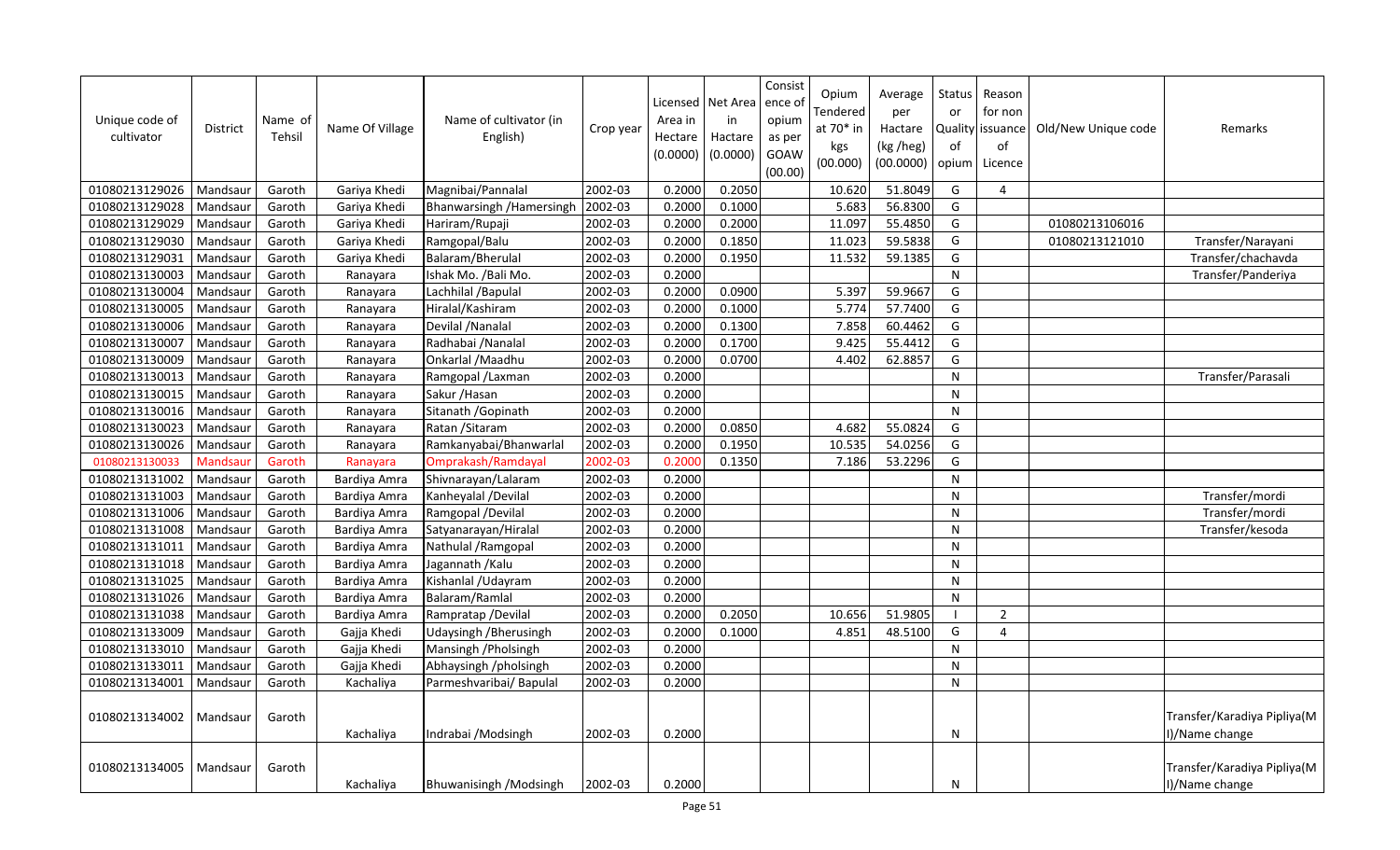| Unique code of<br>cultivator | <b>District</b> | Name of<br>Tehsil | Name Of Village                    | Name of cultivator (in<br>English)         | Crop year | Area in<br>Hectare<br>(0.0000) | Licensed Net Area<br>in<br>Hactare<br>(0.0000) | Consist<br>ence o<br>opium<br>as per<br>GOAW<br>(00.00) | Opium<br>Tendered<br>at $70*$ in<br>kgs<br>(00.000) | Average<br>per<br>Hactare<br>(kg /heg)<br>(00.0000) | Status<br>or<br>of<br>opium | Reason<br>for non<br>Quality issuance<br>of<br>Licence | Old/New Unique code | Remarks                  |
|------------------------------|-----------------|-------------------|------------------------------------|--------------------------------------------|-----------|--------------------------------|------------------------------------------------|---------------------------------------------------------|-----------------------------------------------------|-----------------------------------------------------|-----------------------------|--------------------------------------------------------|---------------------|--------------------------|
| 01080213134008               | Mandsaur        | Garoth            | Kachaliya                          | Mannalal / Motilal                         | 2002-03   | 0.2000                         | 0.1450                                         |                                                         | 8.767                                               | 60.4621                                             | G                           |                                                        |                     |                          |
| 01080213134009               | Mandsaur        | Garoth            | Kachaliya                          | Gordhan / Madhosingh                       | 2002-03   | 0.2000                         | 0.1050                                         |                                                         | 5.818                                               | 55.4095                                             | G                           |                                                        |                     |                          |
| 01080213134014               | Mandsaur        | Garoth            | Kachaliya                          | Kamalsingh/Pholsingh                       | 2002-03   | 0.2000                         | 0.1200                                         |                                                         | 6.447                                               | 53.7250                                             | G                           |                                                        |                     |                          |
| 01080213134017               | Mandsaur        | Garoth            | Kachaliya                          | Kanheyalal / Motilal                       | 2002-03   | 0.2000                         | 0.1050                                         |                                                         | 4.515                                               | 43.0000                                             | G                           | 4                                                      |                     |                          |
| 01080213134018               | Mandsaur        | Garoth            | Kachaliya                          | Bhanwarsingh / Pholsingh                   | 2002-03   | 0.2000                         | 0.1700                                         |                                                         | 9.077                                               | 53.3941                                             | G                           |                                                        |                     |                          |
| 01080213134020               | Mandsaur        | Garoth            | Kachaliya                          | Samandbai/Nanda                            | 2002-03   | 0.2000                         | 0.1050                                         |                                                         | 6.546                                               | 62.3429                                             | G                           |                                                        |                     |                          |
| 01080213134022               | Mandsaur        | Garoth            | Kachaliya                          | laxman / Pyara                             | 2002-03   | 0.2000                         |                                                |                                                         |                                                     |                                                     | N                           |                                                        |                     |                          |
| 01080213134023               | Mandsaur        | Garoth            | Kachaliya                          | Ramchandra / Pura                          | 2002-03   | 0.2000                         | 0.1000                                         |                                                         | 4.463                                               | 44.6300                                             | G                           | 4                                                      |                     |                          |
| 01080213134026               | Mandsaur        | Garoth            | Kachaliya                          | Kanchanbai / Badrilal                      | 2002-03   | 0.2000                         |                                                |                                                         |                                                     |                                                     | N                           |                                                        |                     |                          |
| 01080213134029               | Mandsaur        | Garoth            | Kachaliya                          | Kamalsingh/Udaysingh                       | 2002-03   | 0.2000                         | 0.1500                                         |                                                         | 6.601                                               | 44.0067                                             | G                           | 4                                                      | 01080213133006      |                          |
| 01080213135005               | Mandsaur        | Garoth            | Hingoriya                          | Bhanwarlal / Hajari                        | 2002-03   | 0.2000                         | 0.2000                                         |                                                         | 10.922                                              | 54.6100                                             | G                           |                                                        |                     |                          |
| 01080213136001               | Mandsaur        | Garoth            | Borkhedi                           | Ratanlal/Jagannath                         | 2002-03   | 0.2000                         | 0.2050                                         |                                                         | 11.238                                              | 54.8195                                             | G                           |                                                        |                     |                          |
| 01080213136004               | Mandsaur        | Garoth            | Borkhedi                           | Prabhulal / Ramlal                         | 2002-03   | 0.2000                         | 0.1450                                         |                                                         | 8.142                                               | 56.1517                                             | G                           |                                                        |                     |                          |
| 01080213136005               | Mandsaur        | Garoth            | Borkhedi                           | Bhanwarlal / Salagram                      | 2002-03   | 0.2000                         | 0.1500                                         |                                                         | 9.079                                               | 60.5267                                             | G                           |                                                        |                     |                          |
| 01080213136006               | Mandsaur        | Garoth            | Borkhedi                           | Rajaram/Ramlal                             | 2002-03   | 0.2000                         | 0.1450                                         |                                                         | 7.895                                               | 54.4483                                             | G                           |                                                        |                     |                          |
| 01080213136007               | Mandsaur        | Garoth            | Borkhedi                           | Prabhulal / Ramkishan                      | 2002-03   | 0.2000                         | 0.1000                                         |                                                         | 5.582                                               | 55.8200                                             | G                           |                                                        |                     |                          |
| 01080213136009               | Mandsaur        | Garoth            | Borkhedi                           | Kishanlal / Narayan                        | 2002-03   | 0.2000                         | 0.2000                                         |                                                         | 10.824                                              | 54.1200                                             | G                           |                                                        |                     |                          |
| 01080213136012               | Mandsaur        | Garoth            | Borkhedi                           | Mohanlal /Jagannath                        | 2002-03   | 0.2000                         | 0.1100                                         |                                                         | 5.933                                               | 53.9364                                             | G                           |                                                        |                     |                          |
| 01080213136015               | Mandsaur        | Garoth            | Borkhedi                           | Bansilal / Kalyan                          | 2002-03   | 0.2000                         | 0.1000                                         |                                                         | 5.706                                               | 57.0600                                             | G                           |                                                        |                     |                          |
| 01080213136016               | Mandsaur        | Garoth            | Borkhedi                           | Dulichand / Bhanwarlal                     | 2002-03   | 0.2000                         | 0.1000                                         |                                                         | 5.761                                               | 57.6100                                             | G                           |                                                        |                     |                          |
| 01080213136017               | Mandsaur        | Garoth            | Borkhedi                           | Gyarsilal /Laxminarayan                    | 2002-03   | 0.2000                         | 0.1000                                         |                                                         | 6.022                                               | 60.2200                                             | G                           |                                                        |                     |                          |
| 01080213136018               | Mandsaur        | Garoth            | Borkhedi                           | Sukhlal/Chanda                             | 2002-03   | 0.2000                         | 0.1850                                         |                                                         | 9.680                                               | 52.3243                                             | G                           |                                                        | 01080213138013      |                          |
| 01080213137004               | Mandsaur        | Garoth            | Ankya kunvarpada Bapulal / Rugnath |                                            | 2002-03   | 0.2000                         |                                                |                                                         |                                                     |                                                     | N                           |                                                        | 01080213158043      | Transfer/Molakhedi Khurd |
| 01080213137006               | Mandsaur        | Garoth            | Ankya kunvarpada Devilal / Nanuram |                                            | 2002-03   | 0.2000                         | 0.1000                                         |                                                         | 6.669                                               | 66.6900                                             | G                           |                                                        |                     |                          |
| 01080213137008               | Mandsaur        | Garoth            |                                    | Ankya kunvarpada Shivnarayan / Dhulchand   | 2002-03   | 0.2000                         | 0.1050                                         |                                                         | 5.654                                               | 53.8476                                             | G                           |                                                        | 01080213129030      | Transfer / Gariya khedi  |
| 01080213137009               | Mandsaur        | Garoth            | Ankya kunvarpada Nathu / Nanuram   |                                            | 2002-03   | 0.2000                         | 0.0950                                         |                                                         | 6.258                                               | 65.8737                                             | G                           |                                                        | 01080213155039      | Transfer/Lakhamkhedi     |
| 01080213137010               | Mandsaur        | Garoth            | Ankya kunvarpada Keshuram /Kalu    |                                            | 2002-03   | 0.2000                         |                                                |                                                         |                                                     |                                                     | $\mathsf F$                 |                                                        |                     |                          |
| 01080213137011               | Mandsaur        | Garoth            |                                    | Ankya kunvarpada Mangilal / Radhakishan    | 2002-03   | 0.2000                         | 0.1300                                         |                                                         | 7.039                                               | 54.1462                                             | G                           |                                                        |                     |                          |
| 01080213137018               | Mandsaur        | Garoth            |                                    | Ankya kunvarpada Kanheyalal / Bhanwarlal   | 2002-03   | 0.2000                         | 0.1350                                         |                                                         | 7.396                                               | 54.7852                                             | G                           |                                                        |                     |                          |
| 01080213137019               | Mandsaur        | Garoth            |                                    | Ankya kunvarpada Bhuwanishankar / Ratanlal | 2002-03   | 0.2000                         | 0.1500                                         |                                                         | 8.497                                               | 56.6467                                             | G                           |                                                        |                     |                          |
| 01080213137032               | Mandsaur        | Garoth            |                                    | Ankya kunvarpada Sajjanbai / Motiram       | 2002-03   | 0.2000                         |                                                |                                                         |                                                     |                                                     | $\mathsf{N}$                |                                                        | 01080213120102      | Transfer/Denthli khurd   |
| 01080213137033               | Mandsaur        | Garoth            |                                    | Ankya kunvarpada Jamnabai / Chitarlal      | 2002-03   | 0.2000                         | 0.2050                                         |                                                         | 10.926                                              | 53.2976                                             | G                           |                                                        |                     |                          |
| 01080213137036               | Mandsaur        | Garoth            |                                    | Ankya kunvarpada Ismail / Abdul Rehman     | 2002-03   | 0.2000                         | 0.2000                                         |                                                         | 10.687                                              | 53.4350                                             | G                           |                                                        |                     |                          |
| 01080213137041               | Mandsaur        | Garoth            |                                    | Ankya kunvarpada Tulsiram / Bherulal       | 2002-03   | 0.2000                         | 0.0700                                         |                                                         | 4.015                                               | 57.3571                                             | G                           |                                                        | 01080214031108      | Transfer/Kuntal khedi    |
| 01080213137048               | Mandsaur        | Garoth            |                                    | Ankya kunvarpada Ramkishan/Mangilal        | 2002-03   | 0.2000                         |                                                |                                                         |                                                     |                                                     | ${\sf N}$                   |                                                        |                     | Transfer/Dalmu           |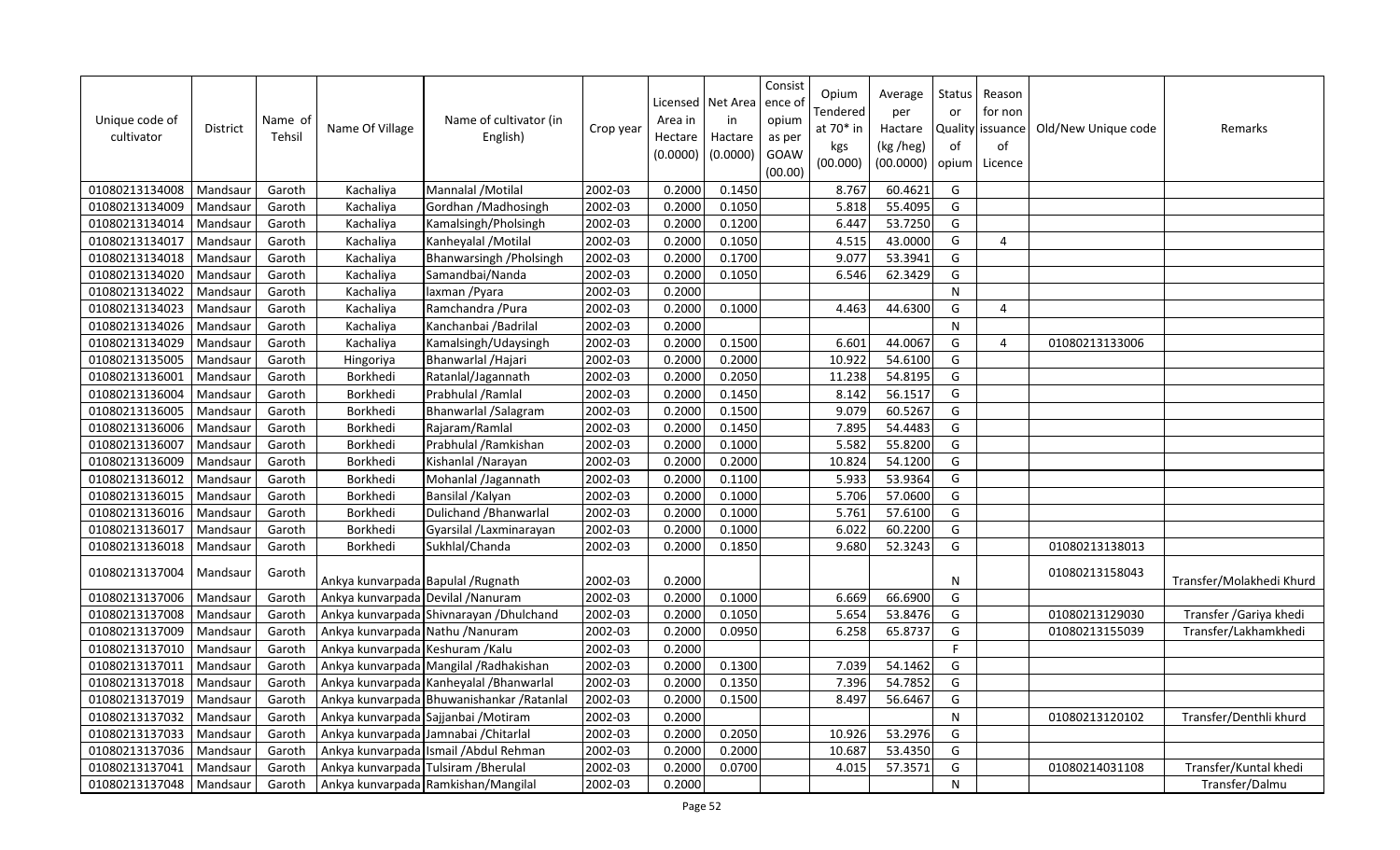| Unique code of<br>cultivator | <b>District</b> | Name of<br>Tehsil | Name Of Village | Name of cultivator (in<br>English) | Crop year | Area in<br>Hectare<br>(0.0000) | Licensed   Net Area  <br>in<br>Hactare<br>(0.0000) | Consist<br>ence o<br>opium<br>as per<br>GOAW<br>(00.00) | Opium<br>Tendered<br>at 70* in<br>kgs<br>(00.000) | Average<br>per<br>Hactare<br>(kg /heg)<br>(00.0000) | Status<br>or<br>of<br>opium | Reason<br>for non<br>Quality issuance<br>of<br>Licence | Old/New Unique code | Remarks                   |
|------------------------------|-----------------|-------------------|-----------------|------------------------------------|-----------|--------------------------------|----------------------------------------------------|---------------------------------------------------------|---------------------------------------------------|-----------------------------------------------------|-----------------------------|--------------------------------------------------------|---------------------|---------------------------|
| 01080213138002               | Mandsaur        | Garoth            | Pipliya Jatti   | Bhagwansingh / Bhanwarsing 2002-03 |           | 0.2000                         | 0.2050                                             |                                                         | 10.911                                            | 53.2244                                             | G                           |                                                        | 01080213046016      | Transfer / Khakhari       |
| 01080213138003               | Mandsaur        | Garoth            | Pipliya Jatti   | Banshilal /Jaikishan               | 2002-03   | 0.2000                         | 0.1600                                             |                                                         | 9.573                                             | 59.8313                                             | G                           |                                                        |                     |                           |
| 01080213138006               | Mandsaur        | Garoth            | Pipliya Jatti   | Satyanarayan / Bhanwarlal          | 2002-03   | 0.2000                         | 0.1550                                             |                                                         | 9.366                                             | 60.4258                                             | G                           |                                                        | 01080213123011      | Transfer/Khadavda         |
| 01080213138007               | Mandsaur        | Garoth            | Pipliya Jatti   | Ratanbai / Kishan                  | 2002-03   | 0.2000                         |                                                    |                                                         |                                                   |                                                     | N                           |                                                        |                     |                           |
| 01080213138011               | Mandsaur        | Garoth            | Pipliya Jatti   | Babulal / Ramchandra               | 2002-03   | 0.2000                         |                                                    |                                                         |                                                   |                                                     | $\mathsf{N}$                |                                                        | 01080213123012      | Transfer/Khadavda         |
| 01080213138012               | Mandsaur        | Garoth            | Pipliya Jatti   | Gangaram / Bheru                   | 2002-03   | 0.2000                         | 0.2100                                             |                                                         | 11.726                                            | 55.8381                                             | G                           |                                                        |                     |                           |
| 01080213138015               | Mandsaur        | Garoth            | Pipliya Jatti   | Basantibai /jagannath              | 2002-03   | 0.2000                         | 0.1050                                             |                                                         | 5.638                                             | 53.6952                                             | G                           |                                                        | 01080213137050      | transfer/Aakya kuvarpada  |
| 01080213138017               | Mandsaur        | Garoth            | Pipliya Jatti   | Ramsingh/Pursingh                  | 2002-03   | 0.2000                         | 0.1500                                             |                                                         | 9.166                                             | 61.1067                                             | G                           |                                                        |                     |                           |
| 01080213138020               | Mandsaur        | Garoth            | Pipliya Jatti   | Chotelal/Beja                      | 2002-03   | 0.2000                         | 0.1000                                             |                                                         | 5.493                                             | 54.9300                                             | G                           |                                                        |                     |                           |
| 01080213138024               | Mandsaur        | Garoth            | Pipliya Jatti   | Harnarayan / Nanuram               | 2002-03   | 0.2000                         | 0.1050                                             |                                                         | 5.991                                             | 57.0571                                             | G                           |                                                        |                     | Transfer/Jodma            |
| 01080213138026               | Mandsaur        | Garoth            | Pipliya Jatti   | Chunnibai / Teja                   | 2002-03   | 0.2000                         |                                                    |                                                         |                                                   |                                                     | $\mathsf{N}$                |                                                        | 01080213147086      | Transfer/Chavda           |
| 01080213138028               | Mandsaur        | Garoth            | Pipliya Jatti   | Dalibai / Shivlal                  | 2002-03   | 0.2000                         |                                                    |                                                         |                                                   |                                                     | $\mathsf{N}$                |                                                        |                     |                           |
| 01080213138030               | Mandsaur        | Garoth            | Pipliya Jatti   | Puralal / Khema                    | 2002-03   | 0.2000                         | 0.1050                                             |                                                         | 5.683                                             | 54.1238                                             | G                           |                                                        |                     |                           |
| 01080213138033               | Mandsaur        | Garoth            | Pipliya Jatti   | Balaram/Chanda                     | 2002-03   | 0.2000                         | 0.2100                                             |                                                         | 10.842                                            | 51.6286                                             | G                           | 4                                                      |                     |                           |
| 01080213138034               | Mandsaur        | Garoth            | Pipliya Jatti   | Prabhulal / Ranjeet                | 2002-03   | 0.2000                         | 0.1050                                             |                                                         | 5.357                                             | 51.0190                                             | G                           | $\overline{4}$                                         |                     |                           |
| 01080213138036               | Mandsaur        | Garoth            | Pipliya Jatti   | Pholkunwar / Shantilal             | 2002-03   | 0.2000                         |                                                    |                                                         |                                                   |                                                     | $\mathsf{N}$                |                                                        |                     |                           |
| 01080213138037               | Mandsaur        | Garoth            | Pipliya Jatti   | Mangusingh / Pursingh              | 2002-03   | 0.2000                         | 0.0950                                             |                                                         | 5.653                                             | 59.5053                                             | G                           |                                                        |                     |                           |
| 01080213138039               | Mandsaur        | Garoth            | Pipliya Jatti   | Mangilal /Lala                     | 2002-03   | 0.2000                         | 0.1500                                             |                                                         | 7.242                                             | 48.2800                                             | G                           | 4                                                      |                     |                           |
| 01080213138042               | Mandsaur        | Garoth            | Pipliya Jatti   | Prabhulal/Khama                    | 2002-03   | 0.2000                         | 0.1150                                             |                                                         | 6.712                                             | 58.3652                                             | G                           |                                                        |                     |                           |
| 01080213138043               | Mandsaur        | Garoth            | Pipliya Jatti   | Shankarlal/Narayan                 | 2002-03   | 0.2000                         | 0.1850                                             |                                                         | 9.763                                             | 52.7730                                             | G                           |                                                        | 01080213128080      | Transfer/Kherkhedi        |
| 01080213138044               | Mandsaur        | Garoth            | Pipliya Jatti   | Shantibai/Shivlal                  | 2002-03   | 0.2000                         | 0.1900                                             |                                                         | 11.618                                            | 61.1474                                             | G                           |                                                        | 01080213128127      |                           |
| 01080213138045               | Mandsaur        | Garoth            | Pipliya Jatti   | Farokkha/Chandkha                  | 2002-03   | 0.2000                         | 0.2000                                             |                                                         | 12.654                                            | 63.2700                                             | G                           |                                                        | 01080213128142      |                           |
| 01080213139002               | Mandsaur        | Garoth            | Jassa Khedi     | Sartansingh / Kansingh             | 2002-03   | 0.2000                         | 0.2050                                             |                                                         | 11.536                                            | 56.2732                                             | G                           |                                                        |                     |                           |
| 01080213139005               | Mandsaur        | Garoth            | Jassa Khedi     | Mangilal / Gopi                    | 2002-03   | 0.2000                         | 0.1050                                             |                                                         | 5.744                                             | 54.7048                                             | G                           |                                                        |                     |                           |
| 01080213139006               | Mandsaur        | Garoth            | Jassa Khedi     | Bhuwanisingh / Gopalsingh          | 2002-03   | 0.2000                         | 0.1050                                             |                                                         | 5.718                                             | 54.4571                                             | G                           |                                                        |                     |                           |
| 01080213139017               | Mandsaur        | Garoth            | Jassa Khedi     | Ramsingh / Fathesingh              | 2002-03   | 0.2000                         | 0.2000                                             |                                                         | 10.702                                            | 53.5100                                             | G                           |                                                        |                     |                           |
| 01080213139018               | Mandsaur        | Garoth            | Jassa Khedi     | Guman /Deva                        | 2002-03   | 0.2000                         | 0.1000                                             |                                                         | 6.021                                             | 60.2100                                             | G                           |                                                        | 01080213128147      | Transfer/Barkheda Gangasa |
| 01080213139021               | Mandsaur        | Garoth            | Jassa Khedi     | Mohansingh / Motisingh             | 2002-03   | 0.2000                         | 0.1500                                             |                                                         | 8.115                                             | 54.1000                                             | G                           |                                                        |                     |                           |
| 01080213139025               | Mandsaur        | Garoth            | Jassa Khedi     | Shantibai / Ramchandra             | 2002-03   | 0.2000                         | 0.1000                                             |                                                         | 5.359                                             | 53.5900                                             | G                           |                                                        |                     |                           |
| 01080213140001               | Mandsaur        | Garoth            | Varha Khedi     | Ajabbai / Bhanrsingh               | 2002-03   | 0.2000                         | 0.2000                                             |                                                         | 11.514                                            | 57.5700                                             | G                           |                                                        |                     |                           |
| 01080213140002               | Mandsaur        | Garoth            | Varha Khedi     | Devilal / Mangilal                 | 2002-03   | 0.2000                         |                                                    |                                                         |                                                   |                                                     | F                           |                                                        | 01080213109098      | Transfer/Parasali         |
| 01080213140003               | Mandsaur        | Garoth            | Varha Khedi     | Rajaram / Bhanwarlal               | 2002-03   | 0.2000                         | 0.1550                                             |                                                         | 8.469                                             | 54.6387                                             | G                           |                                                        |                     |                           |
| 01080213140005               | Mandsaur        | Garoth            | Varha Khedi     | Nathusingh / Bhanwarsingh          | 2002-03   | 0.2000                         |                                                    |                                                         |                                                   |                                                     | $\mathsf{N}$                |                                                        | 01080213050010      | Transfer/Semli diwan      |
| 01080213140006               | Mandsaur        | Garoth            | Varha Khedi     | Kaluram / Bhuwan                   | 2002-03   | 0.2000                         | 0.1050                                             |                                                         | 5.436                                             | 51.7714                                             | G                           | 4                                                      |                     |                           |
| 01080213140007               | Mandsaur        | Garoth            | Varha Khedi     | Bhuwanisingh /Devisingh            | 2002-03   | 0.2000                         | 0.1000                                             |                                                         | 5.392                                             | 53.9200                                             | G                           |                                                        |                     |                           |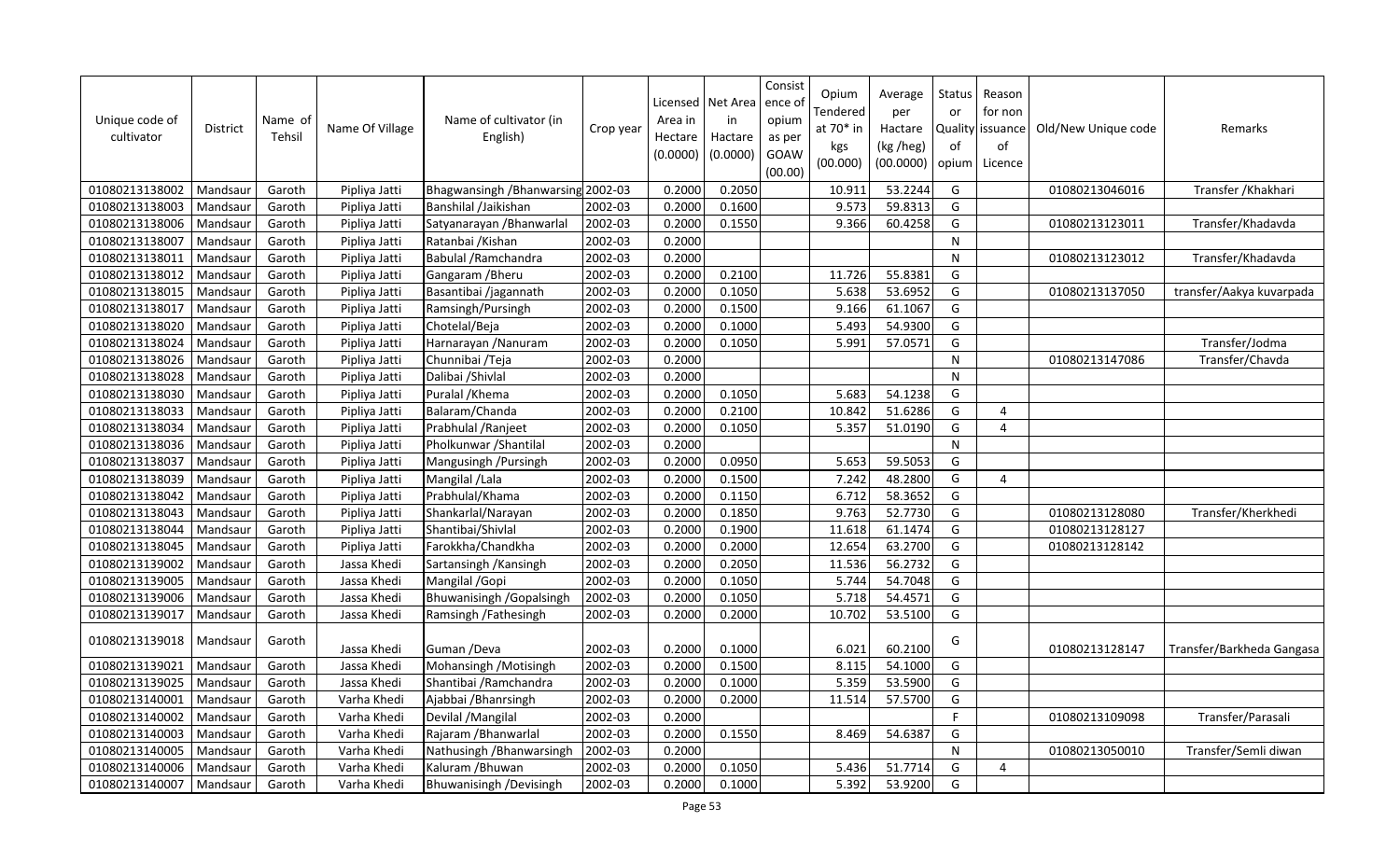| Unique code of<br>cultivator | <b>District</b> | Name of<br>Tehsil | Name Of Village  | Name of cultivator (in<br>English) | Crop year | Area in<br>Hectare<br>(0.0000) | Licensed   Net Area<br>in<br>Hactare<br>(0.0000) | Consist<br>ence o<br>opium<br>as per<br><b>GOAW</b><br>(00.00) | Opium<br><b>Tendered</b><br>at 70* in<br>kgs<br>(00.000) | Average<br>per<br>Hactare<br>(kg /heg)<br>(00.0000) | Status<br>or<br>Quality<br>of<br>opium | Reason<br>for non<br>issuance<br>of<br>Licence | Old/New Unique code | Remarks                            |
|------------------------------|-----------------|-------------------|------------------|------------------------------------|-----------|--------------------------------|--------------------------------------------------|----------------------------------------------------------------|----------------------------------------------------------|-----------------------------------------------------|----------------------------------------|------------------------------------------------|---------------------|------------------------------------|
| 01080213140008               | Mandsaur        | Garoth            | Varha Khedi      | Laxmichand/Bhanwarlal              | 2002-03   | 0.2000                         | 0.1050                                           |                                                                | 5.417                                                    | 51.5905                                             | G                                      | 4                                              | 01080213137014      |                                    |
| 01080213140009               | Mandsaur        | Garoth            | Varha Khedi      | Mangilal/Chainram                  | 2002-03   | 0.2000                         | 0.1550                                           |                                                                | 8.207                                                    | 52.9484                                             | G                                      |                                                | 01080213017048      | Transfer/Kundaliya<br>charandas    |
| 01080213142003               | Mandsaur        | Garoth            | Dhaba Kanthariya | Shivlal / Teja                     | 2002-03   | 0.2000                         | 0.2000                                           |                                                                | 10.625                                                   | 53.1250                                             | G                                      |                                                |                     |                                    |
| 01080213142007               | Mandsaur        | Garoth            | Dhaba Kanthariya | Janibai / Partha                   | 2002-03   | 0.2000                         | 0.1050                                           |                                                                | 5.462                                                    | 52.0190                                             | G                                      |                                                |                     |                                    |
| 01080213144001               | Mandsaur        | Garoth            | ChandraPura      | Shankar / Bheru ji                 | 2002-03   | 0.2000                         | 0.1000                                           |                                                                | 5.540                                                    | 55.4000                                             | G                                      |                                                | 01080213123014      | Transfer/Khadavda                  |
| 01080213144012               | Mandsaur        | Garoth            | ChandraPura      | Kashibai/Bheru                     | 2002-03   | 0.2000                         | 0.1800                                           |                                                                | 9.773                                                    | 54.2944                                             | G                                      |                                                | 01080213137016      |                                    |
| 01080213144013               | Mandsaur        | Garoth            | ChandraPura      | Puralal/Devkishan                  | 2002-03   | 0.2000                         | 0.1400                                           |                                                                | 7.213                                                    | 51.5214                                             | G                                      | 4                                              | 01080213138014      |                                    |
| 01080213145001               | Mandsaur        | Garoth            | Nariya Bujurg    | Salagram /Jagannath                | 2002-03   | 0.2000                         | 0.1900                                           |                                                                | 10.161                                                   | 53.4789                                             | G                                      |                                                | 01080213109095      | Transfer & name<br>change/Padasali |
| 01080213145002               | Mandsaur        | Garoth            | Nariya Bujurg    | Ramgopal / Kaluram                 | 2002-03   | 0.2000                         | 0.1650                                           |                                                                | 6.873                                                    | 41.6545                                             | G                                      | 4                                              |                     |                                    |
| 01080213145004               | Mandsaur        | Garoth            | Nariya Bujurg    | Satyanarayan / Nanalal             | 2002-03   | 0.2000                         |                                                  |                                                                |                                                          |                                                     | $\mathsf{N}$                           |                                                |                     |                                    |
| 01080213145005               | Mandsaur        | Garoth            | Nariya Bujurg    | Laxminarayan / Bherulal            | 2002-03   | 0.2000                         | 0.1950                                           |                                                                | 10.395                                                   | 53.3077                                             | G                                      |                                                | 01080213146118      | Transfer/Khajuri runda             |
| 01080213145011               | Mandsaur        | Garoth            | Nariya Bujurg    | Devilal / Kishanlal                | 2002-03   | 0.2000                         | 0.1950                                           |                                                                | 10.860                                                   | 55.6923                                             | G                                      |                                                | 01080214056192      | Transfer/Babulda                   |
| 01080213145013               | Mandsaur        | Garoth            | Nariya Bujurg    | Devilal / Nanuram                  | 2002-03   | 0.2000                         | 0.1350                                           |                                                                | 7.071                                                    | 52.3778                                             | G                                      |                                                |                     |                                    |
| 01080213145015               | Mandsaur        | Garoth            | Nariya Bujurg    | Ratanlal / Bherulal                | 2002-03   | 0.2000                         | 0.1050                                           |                                                                | 5.763                                                    | 54.8857                                             | G                                      |                                                |                     |                                    |
| 01080213145018               | Mandsaur        | Garoth            | Nariya Bujurg    | Devilal / Balaram                  | 2002-03   | 0.2000                         |                                                  |                                                                |                                                          |                                                     | $\mathsf{N}$                           |                                                |                     |                                    |
| 01080213145020               | Mandsaur        | Garoth            | Nariya Bujurg    | Kaluram / Bhanwarlal               | 2002-03   | 0.2000                         | 0.1950                                           |                                                                | 9.204                                                    | 47.2000                                             | G                                      | $\overline{a}$                                 |                     |                                    |
| 01080213145027               | Mandsaur        | Garoth            | Nariya Bujurg    | Rukmanibai /Balaram                | 2002-03   | 0.2000                         | 0.1950                                           |                                                                | 10.455                                                   | 53.6154                                             | G                                      |                                                |                     |                                    |
| 01080213145029               | Mandsaur        | Garoth            | Nariya Bujurg    | Amra / Nanuram                     | 2002-03   | 0.2000                         | 0.0950                                           |                                                                | 4.086                                                    | 43.0105                                             | G                                      | $\overline{4}$                                 |                     |                                    |
| 01080213145036               | Mandsaur        | Garoth            | Nariya Bujurg    | Ramgopal/Satyanarayan              | 2002-03   | 0.2000                         | 0.1600                                           |                                                                | 8.863                                                    | 55.3938                                             | G                                      |                                                | 01080214056193      | Transfer/Babulda                   |
| 01080213146001               | Mandsaur        | Garoth            | Khajuri Runda    | Shankarlal / Nanda                 | 2002-03   | 0.2000                         | 0.1250                                           |                                                                | 7.804                                                    | 62.4320                                             | G                                      |                                                | 01080213158041      | Transfer/Molakhedi khurd           |
| 01080213146002               | Mandsaur        | Garoth            | Khajuri Runda    | Rajaram / Kalu                     | 2002-03   | 0.2000                         | 0.1000                                           |                                                                | 6.402                                                    | 64.0200                                             | G                                      |                                                |                     |                                    |
| 01080213146003               | Mandsaur        | Garoth            | Khajuri Runda    | Nandubai / Badrilal                | 2002-03   | 0.2000                         | 0.1000                                           |                                                                | 5.296                                                    | 52.9600                                             | G                                      |                                                | 01080213157013      | Transfer/Bhamkhedi                 |
| 01080213146004               | Mandsaur        | Garoth            | Khajuri Runda    | Kanchanbai / Balmukund             | 2002-03   | 0.2000                         | 0.2050                                           |                                                                | 11.036                                                   | 53.8341                                             | G                                      |                                                |                     |                                    |
| 01080213146005               | Mandsaur        | Garoth            | Khajuri Runda    | Varda / Dalla                      | 2002-03   | 0.2000                         | 0.1750                                           |                                                                | 9.864                                                    | 56.3657                                             | G                                      |                                                |                     |                                    |
| 01080213146006               | Mandsaur        | Garoth            | Khajuri Runda    | Balaram / Mangilal                 | 2002-03   | 0.2000                         | 0.1500                                           |                                                                | 9.786                                                    | 65.2400                                             | G                                      |                                                |                     |                                    |
| 01080213146007               | Mandsaur        | Garoth            | Khajuri Runda    | Devilal / Hiralal                  | 2002-03   | 0.2000                         | 0.1000                                           |                                                                | 5.627                                                    | 56.2700                                             | G                                      |                                                |                     |                                    |
| 01080213146008               | Mandsaur        | Garoth            | Khajuri Runda    | Ramkishan / Balaram                | 2002-03   | 0.2000                         | 0.2000                                           |                                                                | 11.040                                                   | 55.2000                                             | G                                      |                                                |                     |                                    |
| 01080213146009               | Mandsaur        | Garoth            | Khajuri Runda    | Sardarbai /Jetram                  | 2002-03   | 0.2000                         | 0.1900                                           |                                                                | 10.591                                                   | 55.7421                                             | G                                      |                                                |                     |                                    |
| 01080213146010               | Mandsaur        | Garoth            | Khajuri Runda    | Ramnarayan / Ramkishan             | 2002-03   | 0.2000                         | 0.1950                                           |                                                                | 4.116                                                    | 21.1077                                             | G                                      | 4                                              |                     |                                    |
| 01080213146011               | Mandsaur        | Garoth            | Khajuri Runda    | Laxminarayan / Bhagirath           | 2002-03   | 0.2000                         | 0.1900                                           |                                                                | 11.028                                                   | 58.0421                                             | G                                      |                                                |                     |                                    |
| 01080213146012               | Mandsaur        | Garoth            | Khajuri Runda    | Mangilal / Kaluram                 | 2002-03   | 0.2000                         | 0.1750                                           |                                                                | 9.060                                                    | 51.7714                                             | G                                      | 4                                              |                     |                                    |
| 01080213146013               | Mandsaur        | Garoth            | Khajuri Runda    | Hariram / Bhagirath                | 2002-03   | 0.2000                         | 0.1950                                           |                                                                | 11.005                                                   | 56.4359                                             | G                                      |                                                |                     |                                    |
| 01080213146015               | Mandsaur        | Garoth            | Khajuri Runda    | Ramprasad /Laxman                  | 2002-03   | 0.2000                         | 0.1900                                           |                                                                | 10.833                                                   | 57.0158                                             | G                                      |                                                |                     |                                    |
| 01080213146016               | Mandsaur        | Garoth            | Khajuri Runda    | Shivlal/Devilal                    | 2002-03   | 0.2000                         | 0.2100                                           |                                                                | 12.435                                                   | 59.2143                                             | G                                      |                                                | 01080214031107      | Transfer/Kuntal khedi              |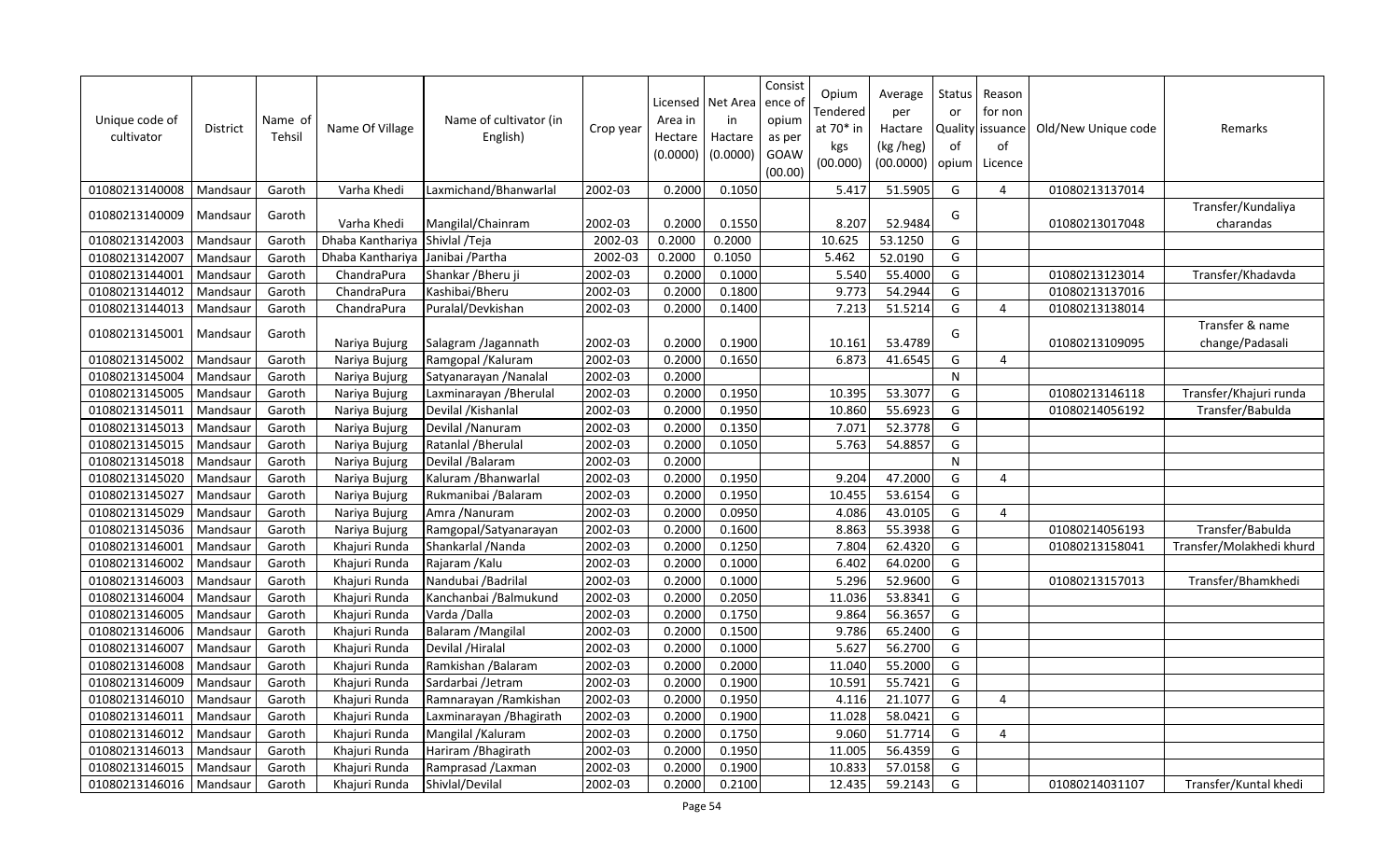| Unique code of<br>cultivator | District | Name of<br>Tehsil | Name Of Village | Name of cultivator (in<br>English) | Crop year | Area in<br>Hectare<br>(0.0000) | Licensed   Net Area<br>in<br>Hactare<br>(0.0000) | Consist<br>ence of<br>opium<br>as per<br>GOAW<br>(00.00) | Opium<br>Tendered<br>at 70* in<br>kgs<br>(00.000) | Average<br>per<br>Hactare<br>(kg /heg)<br>(00.0000) | Status<br>or<br>of<br>opium | Reason<br>for non<br>Quality issuance<br>of<br>Licence | Old/New Unique code | Remarks                    |
|------------------------------|----------|-------------------|-----------------|------------------------------------|-----------|--------------------------------|--------------------------------------------------|----------------------------------------------------------|---------------------------------------------------|-----------------------------------------------------|-----------------------------|--------------------------------------------------------|---------------------|----------------------------|
| 01080213146017               | Mandsaur | Garoth            | Khajuri Runda   | Nanda / Pura                       | 2002-03   | 0.2000                         |                                                  |                                                          |                                                   |                                                     | N                           |                                                        | 01080213150031      | Transfer/Mundla            |
| 01080213146018               | Mandsaur | Garoth            | Khajuri Runda   | Prabhulal / Puralal                | 2002-03   | 0.2000                         | 0.2000                                           |                                                          | 11.900                                            | 59.5000                                             | G                           |                                                        |                     |                            |
| 01080213146020               | Mandsaur | Garoth            | Khajuri Runda   | Poonamchand/Devilal                | 2002-03   | 0.2000                         | 0.2000                                           |                                                          | 10.721                                            | 53.6050                                             | G                           |                                                        | 01080213145037      |                            |
| 01080213146026               | Mandsaur | Garoth            | Khajuri Runda   | Nandubai / Motilal                 | 2002-03   | 0.2000                         | 0.2000                                           |                                                          | 11.884                                            | 59.4200                                             | G                           |                                                        |                     |                            |
| 01080213146028               | Mandsaur | Garoth            | Khajuri Runda   | Narsingh / Gulab                   | 2002-03   | 0.2000                         | 0.2050                                           |                                                          | 11.222                                            | 54.7415                                             | G                           |                                                        |                     |                            |
| 01080213146033               | Mandsaur | Garoth            | Khajuri Runda   | Ramchandra/Gangaram                | 2002-03   | 0.2000                         | 0.2000                                           |                                                          | 10.610                                            | 53.0500                                             | G                           | 1                                                      |                     |                            |
| 01080213146034               | Mandsaur | Garoth            | Khajuri Runda   | Parasram/Bagdiram                  | 2002-03   | 0.2000                         | 0.1900                                           |                                                          | 10.587                                            | 55.7211                                             | G                           |                                                        |                     |                            |
| 01080213146036               | Mandsaur | Garoth            | Khajuri Runda   | Mangilal / Bheru                   | 2002-03   | 0.2000                         | 0.2050                                           |                                                          | 11.278                                            | 55.0146                                             | G                           |                                                        |                     |                            |
| 01080213146039               | Mandsau  | Garoth            | Khajuri Runda   | Devilal /Harlal                    | 2002-03   | 0.2000                         | 0.1450                                           |                                                          | 8.681                                             | 59.8690                                             | G                           |                                                        |                     |                            |
| 01080213146046               | Mandsaur | Garoth            | Khajuri Runda   | Bhanwarlal / Mannalal              | 2002-03   | 0.2000                         |                                                  |                                                          |                                                   |                                                     | $\mathsf{N}$                |                                                        |                     |                            |
| 01080213146047               | Mandsau  | Garoth            | Khajuri Runda   | Radhibai /Lachhiram                | 2002-03   | 0.2000                         | 0.1050                                           |                                                          | 5.882                                             | 56.0190                                             | G                           |                                                        |                     |                            |
| 01080213146048               | Mandsaur | Garoth            | Khajuri Runda   | Kanheyalal / Uda                   | 2002-03   | 0.2000                         | 0.1100                                           |                                                          | 3.538                                             | 32.1636                                             | G                           | $\overline{4}$                                         |                     |                            |
| 01080213146049               | Mandsau  | Garoth            | Khajuri Runda   | Jatunbai/Ramjani                   | 2002-03   | 0.2000                         | 0.1350                                           |                                                          | 7.372                                             | 54.6074                                             | G                           |                                                        | 01080213027070      |                            |
| 01080213146053               | Mandsaur | Garoth            | Khajuri Runda   | Hanumantsingh / Bhuwanisin 2002-03 |           | 0.2000                         | 0.1850                                           |                                                          | 10.040                                            | 54.2703                                             | G                           |                                                        |                     |                            |
| 01080213146060               | Mandsau  | Garoth            | Khajuri Runda   | Bagdiram / Radhakishan             | 2002-03   | 0.2000                         | 0.2050                                           |                                                          | 11.377                                            | 55.4976                                             | G                           |                                                        |                     |                            |
| 01080213146062               | Mandsaur | Garoth            | Khajuri Runda   | Bagdiram / Bheru                   | 2002-03   | 0.2000                         |                                                  |                                                          |                                                   |                                                     | F                           |                                                        | 01080214002084      | Transfer/Lotkhedi          |
| 01080213146063               | Mandsaur | Garoth            | Khajuri Runda   | Gangaram / Keshuram                | 2002-03   | 0.2000                         |                                                  |                                                          |                                                   |                                                     | ${\sf N}$                   |                                                        |                     |                            |
| 01080213146068               | Mandsaur | Garoth            | Khajuri Runda   | Rukamanibai / Bagdiram             | 2002-03   | 0.2000                         | 0.2000                                           |                                                          | 10.460                                            | 52.3000                                             | G                           |                                                        | 01080213118054      | Transfer/Dalmu             |
| 01080213146074               | Mandsau  | Garoth            | Khajuri Runda   | Allabaksh / Karim                  | 2002-03   | 0.2000                         | 0.2050                                           |                                                          | 5.246                                             | 25.5902                                             | G                           | $\overline{4}$                                         |                     |                            |
| 01080213146084               | Mandsaur | Garoth            | Khajuri Runda   | Sitaram / Kalu                     | 2002-03   | 0.2000                         | 0.1050                                           |                                                          | 5.611                                             | 53.4381                                             | G                           |                                                        |                     |                            |
| 01080213146086               | Mandsaur | Garoth            | Khajuri Runda   | Ambalal / Shivlal                  | 2002-03   | 0.2000                         | 0.2100                                           |                                                          | 11.303                                            | 53.8238                                             | G                           |                                                        |                     |                            |
| 01080213146087               | Mandsaur | Garoth            | Khajuri Runda   | Ramchandra / Seva                  | 2002-03   | 0.2000                         | 0.1000                                           |                                                          | 4.693                                             | 46.9300                                             | G                           | $\overline{4}$                                         |                     |                            |
| 01080213146090               | Mandsaur | Garoth            | Khajuri Runda   | Chunnilal/Naval                    | 2002-03   | 0.2000                         | 0.1900                                           |                                                          | 8.168                                             | 42.9895                                             | G                           | 4                                                      | 01080213137049      |                            |
| 01080213146094               | Mandsaur | Garoth            | Khajuri Runda   | Keshabai / Nanuram                 | 2002-03   | 0.2000                         |                                                  |                                                          |                                                   |                                                     | ${\sf N}$                   |                                                        | 01080213147088      | Transfer/Chachavda         |
| 01080213146095               | Mandsaur | Garoth            | Khajuri Runda   | Shankarlal / Puralal               | 2002-03   | 0.2000                         | 0.2050                                           |                                                          | 11.485                                            | 56.0244                                             | G                           |                                                        |                     |                            |
| 01080213146101               | Mandsaur | Garoth            | Khajuri Runda   | Bhanwaribai / Kachrulal            | 2002-03   | 0.2000                         | 0.1950                                           |                                                          | 10.714                                            | 54.9436                                             | G                           |                                                        |                     |                            |
| 01080213146106               | Mandsaur | Garoth            | Khajuri Runda   | Nanibai / Pyara                    | 2002-03   | 0.2000                         | 0.2100                                           |                                                          | 11.241                                            | 53.5286                                             | G                           |                                                        |                     |                            |
| 01080213146107               | Mandsaur | Garoth            | Khajuri Runda   | Bhagatram / Nathu                  | 2002-03   | 0.2000                         | 0.1900                                           |                                                          | 11.349                                            | 59.7316                                             | G                           |                                                        |                     |                            |
| 01080213146110               | Mandsaur | Garoth            | Khajuri Runda   | Nandubai /Udaylal                  | 2002-03   | 0.2000                         | 0.2050                                           |                                                          | 10.558                                            | 51.5024                                             | G                           | 4                                                      |                     |                            |
| 01080213146113               | Mandsau  | Garoth            | Khajuri Runda   | Salagram/Prabhulal                 | 2002-03   | 0.2000                         | 0.2000                                           |                                                          | 11.723                                            | 58.6150                                             | G                           |                                                        |                     |                            |
| 01080213146114               | Mandsaur | Garoth            | Khajuri Runda   | Babukha/Allauddin                  | 2002-03   | 0.2000                         | 0.2000                                           |                                                          | 8.617                                             | 43.0850                                             | G                           | 4                                                      |                     |                            |
| 01080213146115               | Mandsaur | Garoth            | Khajuri Runda   | Allauddin/Wajirkha                 | 2002-03   | 0.2000                         |                                                  |                                                          |                                                   |                                                     | N                           |                                                        |                     | Transfer/Guradiya Narsingh |
| 01080213146117               | Mandsaur | Garoth            | Khajuri Runda   | Ramprasad/Salagram                 | 2002-03   | 0.2000                         | 0.2000                                           |                                                          | 10.085                                            | 50.4250                                             | G                           | 4                                                      | 01080213145010      |                            |
| 01080213147001               | Mandsaur | Garoth            | Chachavda       | Satyanarayan/Bherulal              | 2002-03   | 0.2000                         | 0.2000                                           |                                                          | 11.016                                            | 55.0800                                             | G                           |                                                        |                     |                            |
| 01080213147002               | Mandsaur | Garoth            | Chachavda       | Shantilal / Chainram               | 2002-03   | 0.2000                         | 0.1450                                           |                                                          | 8.477                                             | 58.4621                                             | G                           |                                                        |                     |                            |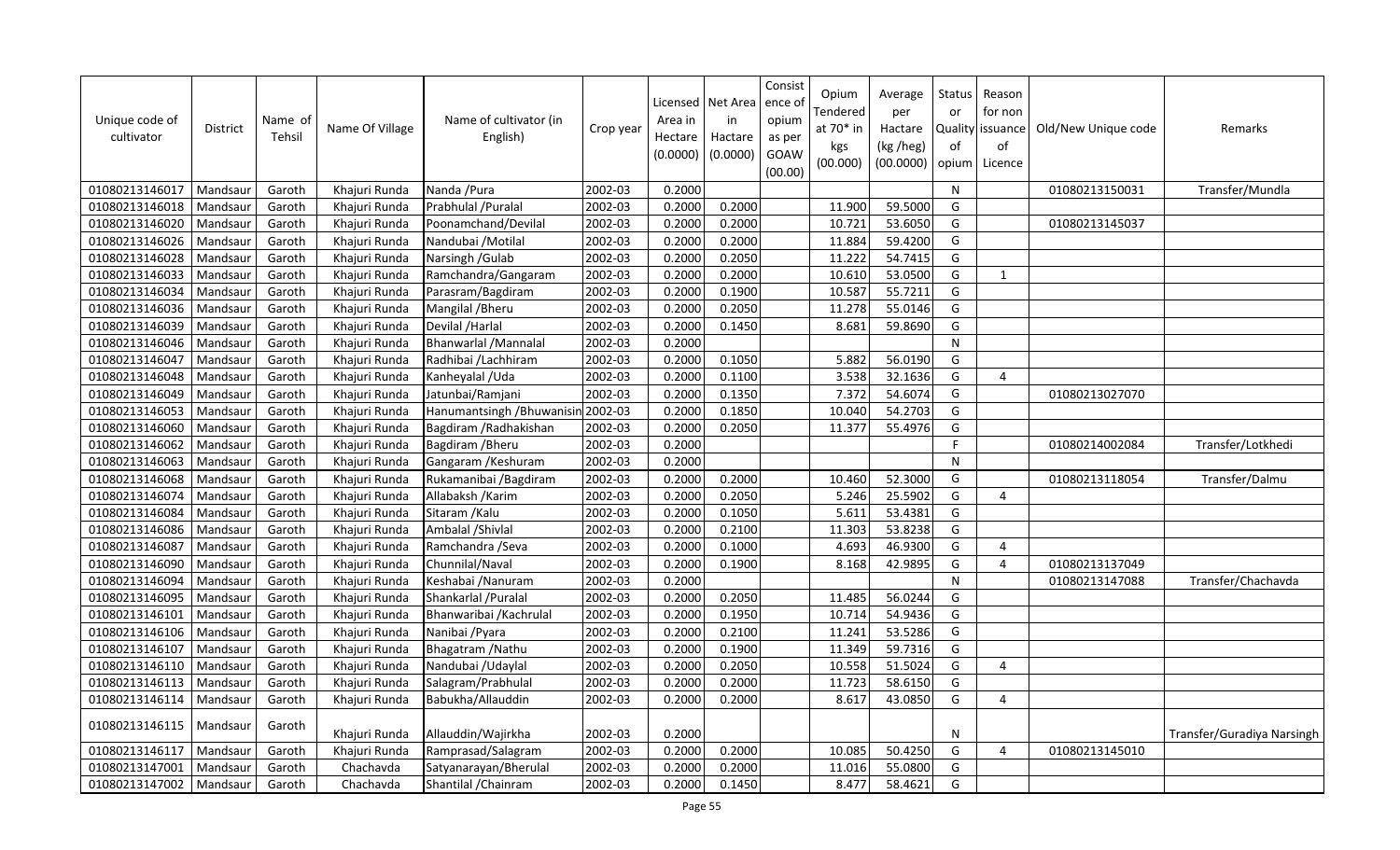| Unique code of<br>cultivator | <b>District</b> | Name of<br>Tehsil | Name Of Village | Name of cultivator (in<br>English) | Crop year | Area in<br>Hectare<br>(0.0000) | Licensed   Net Area<br>in<br>Hactare<br>(0.0000) | Consist<br>ence of<br>opium<br>as per<br>GOAW<br>(00.00) | Opium<br>Tendered<br>at 70* in<br>kgs<br>(00.000) | Average<br>per<br>Hactare<br>(kg /heg)<br>(00.0000) | Status<br>or<br>Quality<br>of<br>opium | Reason<br>for non<br>issuance<br>of<br>Licence | Old/New Unique code | Remarks |
|------------------------------|-----------------|-------------------|-----------------|------------------------------------|-----------|--------------------------------|--------------------------------------------------|----------------------------------------------------------|---------------------------------------------------|-----------------------------------------------------|----------------------------------------|------------------------------------------------|---------------------|---------|
| 01080213147004               | Mandsaur        | Garoth            | Chachavda       | Shivlal /Tulasiram                 | 2002-03   | 0.2000                         | 0.2000                                           |                                                          | 10.618                                            | 53.0900                                             | G                                      |                                                |                     |         |
| 01080213147005               | Mandsaur        | Garoth            | Chachavda       | Jetram / Bhuwaniram                | 2002-03   | 0.2000                         | 0.2050                                           |                                                          | 11.445                                            | 55.8293                                             | G                                      |                                                |                     |         |
| 01080213147006               | Mandsaur        | Garoth            | Chachavda       | Nandlal / Bherulal                 | 2002-03   | 0.2000                         | 0.2050                                           |                                                          | 11.312                                            | 55.1805                                             | G                                      |                                                |                     |         |
| 01080213147007               | Mandsaur        | Garoth            | Chachavda       | Bhagatram / Bhuwaniram             | 2002-03   | 0.2000                         | 0.2000                                           |                                                          | 11.945                                            | 59.7250                                             | G                                      |                                                |                     |         |
| 01080213147008               | Mandsaur        | Garoth            | Chachavda       | Kaluram / Bapulal                  | 2002-03   | 0.2000                         | 0.2000                                           |                                                          | 12.057                                            | 60.2850                                             | G                                      |                                                |                     |         |
| 01080213147009               | Mandsaur        | Garoth            | Chachavda       | Ramprasad / Bherulal               | 2002-03   | 0.2000                         | 0.1950                                           |                                                          | 11.826                                            | 60.6462                                             | G                                      |                                                |                     |         |
| 01080213147010               | Mandsaur        | Garoth            | Chachavda       | Banshilal / Bherulal               | 2002-03   | 0.2000                         | 0.2050                                           |                                                          | 11.286                                            | 55.0537                                             | G                                      |                                                |                     |         |
| 01080213147011               | Mandsaur        | Garoth            | Chachavda       | Geetabai/Motya                     | 2002-03   | 0.2000                         | 0.2000                                           |                                                          | 11.640                                            | 58.2000                                             | G                                      |                                                |                     |         |
| 01080213147014               | Mandsaur        | Garoth            | Chachavda       | Bapulal / Tejram                   | 2002-03   | 0.2000                         | 0.2000                                           |                                                          | 10.839                                            | 54.1950                                             | G                                      |                                                |                     |         |
| 01080213147016               | Mandsaur        | Garoth            | Chachavda       | Ramniwas / Bhuwaniram              | 2002-03   | 0.2000                         | 0.2100                                           |                                                          | 11.242                                            | 53.5333                                             | G                                      |                                                |                     |         |
| 01080213147018               | Mandsau         | Garoth            | Chachavda       | Ghanshyam/Shivram                  | 2002-03   | 0.2000                         | 0.2000                                           |                                                          | 11.416                                            | 57.0800                                             | G                                      |                                                |                     |         |
| 01080213147021               | Mandsaur        | Garoth            | Chachavda       | Bhagwanlal/Ramnarayan              | 2002-03   | 0.2000                         | 0.2000                                           |                                                          | 11.077                                            | 55.3850                                             | G                                      |                                                |                     |         |
| 01080213147032               | Mandsaur        | Garoth            | Chachavda       | kanwarlal / Hiralal                | 2002-03   | 0.2000                         | 0.1950                                           |                                                          | 10.708                                            | 54.9128                                             | G                                      |                                                |                     |         |
| 01080213147034               | Mandsaur        | Garoth            | Chachavda       | Jamnalal / Bherulal                | 2002-03   | 0.2000                         | 0.2000                                           |                                                          | 11.301                                            | 56.5050                                             | G                                      |                                                |                     |         |
| 01080213147035               | Mandsau         | Garoth            | Chachavda       | Ratanlal / Bherulal                | 2002-03   | 0.2000                         | 0.2000                                           |                                                          | 11.962                                            | 59.8100                                             | G                                      |                                                |                     |         |
| 01080213147036               | Mandsaur        | Garoth            | Chachavda       | Chainram / Shivlal                 | 2002-03   | 0.2000                         | 0.1900                                           |                                                          | 10.073                                            | 53.0158                                             | G                                      |                                                |                     |         |
| 01080213147037               | Mandsaur        | Garoth            | Chachavda       | Sitaram / Radheshyam               | 2002-03   | 0.2000                         | 0.2000                                           |                                                          | 11.023                                            | 55.1150                                             | G                                      |                                                |                     |         |
| 01080213147038               | Mandsaur        | Garoth            | Chachavda       | Badrilal / Mohanlal                | 2002-03   | 0.2000                         | 0.2050                                           |                                                          | 11.044                                            | 53.8732                                             | G                                      |                                                |                     |         |
| 01080213147039               | Mandsau         | Garoth            | Chachavda       | Radheshyam / Ramniwas              | 2002-03   | 0.2000                         | 0.2050                                           |                                                          | 11.334                                            | 55.2878                                             | G                                      |                                                |                     |         |
| 01080213147040               | Mandsaur        | Garoth            | Chachavda       | Mangilal / Kaluram                 | 2002-03   | 0.2000                         | 0.2050                                           |                                                          | 11.507                                            | 56.1317                                             | G                                      |                                                |                     |         |
| 01080213147042               | Mandsaur        | Garoth            | Chachavda       | Amratlal / Ratanlal                | 2002-03   | 0.2000                         | 0.1950                                           |                                                          | 11.635                                            | 59.6667                                             | G                                      |                                                |                     |         |
| 01080213147043               | Mandsaur        | Garoth            | Chachavda       | Manoharlal / Ramlal                | 2002-03   | 0.2000                         | 0.2050                                           |                                                          | 11.925                                            | 58.1707                                             | G                                      |                                                |                     |         |
| 01080213147045               | Mandsaur        | Garoth            | Chachavda       | Jagdish/Laxmichand                 | 2002-03   | 0.2000                         | 0.1850                                           |                                                          | 11.847                                            | 64.0378                                             | G                                      |                                                |                     |         |
| 01080213147046               | Mandsaur        | Garoth            | Chachavda       | Ganeshram / bhona ji               | 2002-03   | 0.2000                         | 0.2000                                           |                                                          | 11.741                                            | 58.7050                                             | G                                      |                                                |                     |         |
| 01080213147047               | Mandsaur        | Garoth            | Chachavda       | Mangilal /Gulab                    | 2002-03   | 0.2000                         | 0.2000                                           |                                                          | 11.164                                            | 55.8200                                             | G                                      |                                                |                     |         |
| 01080213147048               | Mandsaur        | Garoth            | Chachavda       | Mangilal / Bhona ji                | 2002-03   | 0.2000                         | 0.2000                                           |                                                          | 11.722                                            | 58.6100                                             | G                                      |                                                |                     |         |
| 01080213147049               | Mandsaur        | Garoth            | Chachavda       | Phatehram / Bhajja ji              | 2002-03   | 0.2000                         | 0.1950                                           |                                                          | 10.837                                            | 55.5744                                             | G                                      |                                                |                     |         |
| 01080213147050               | Mandsaur        | Garoth            | Chachavda       | Udelal / Phatesingh                | 2002-03   | 0.2000                         | 0.1500                                           |                                                          | 8.171                                             | 54.4733                                             | G                                      |                                                |                     |         |
| 01080213147052               | Mandsaur        | Garoth            | Chachavda       | Bhagatram/Laxmichandra             | 2002-03   | 0.2000                         | 0.2000                                           |                                                          | 11.087                                            | 55.4350                                             | G                                      |                                                |                     |         |
| 01080213147053               | Mandsau         | Garoth            | Chachavda       | Parvatibai / Bherulal              | 2002-03   | 0.2000                         | 0.2000                                           |                                                          | 10.911                                            | 54.5550                                             | G                                      |                                                |                     |         |
| 01080213147054               | Mandsaur        | Garoth            | Chachavda       | Bagdiram/Partha                    | 2002-03   | 0.2000                         | 0.2000                                           |                                                          | 10.818                                            | 54.0900                                             | G                                      |                                                | 01080213146027      |         |
| 01080213147055               | Mandsau         | Garoth            | Chachavda       | Kachru/Khama                       | 2002-03   | 0.2000                         | 0.2000                                           |                                                          | 10.616                                            | 53.0800                                             | G                                      |                                                | 01080213146066      |         |
| 01080213147056               | Mandsaur        | Garoth            | Chachavda       | Ramsukh/Unkarlal                   | 2002-03   | 0.2000                         | 0.1450                                           |                                                          | 8.124                                             | 56.0276                                             | G                                      |                                                | 01080213160005      |         |
| 01080213147057               | Mandsau         | Garoth            | Chachavda       | Ramnarayan/Unkarlal                | 2002-03   | 0.2000                         | 0.1550                                           |                                                          | 8.648                                             | 55.7935                                             | G                                      |                                                | 01080213160007      |         |
| 01080213147058               | Mandsaur        | Garoth            | Chachavda       | Bhagatram/Bhoniram                 | 2002-03   | 0.2000                         | 0.1900                                           |                                                          | 10.175                                            | 53.5526                                             | G                                      |                                                | 01080213161046      |         |
| 01080213147059               | Mandsaur        | Garoth            | Chachavda       | Bherulal/Devji                     | 2002-03   | 0.2000                         | 0.1900                                           |                                                          | 10.128                                            | 53.3053                                             | G                                      |                                                | 01080213114007      |         |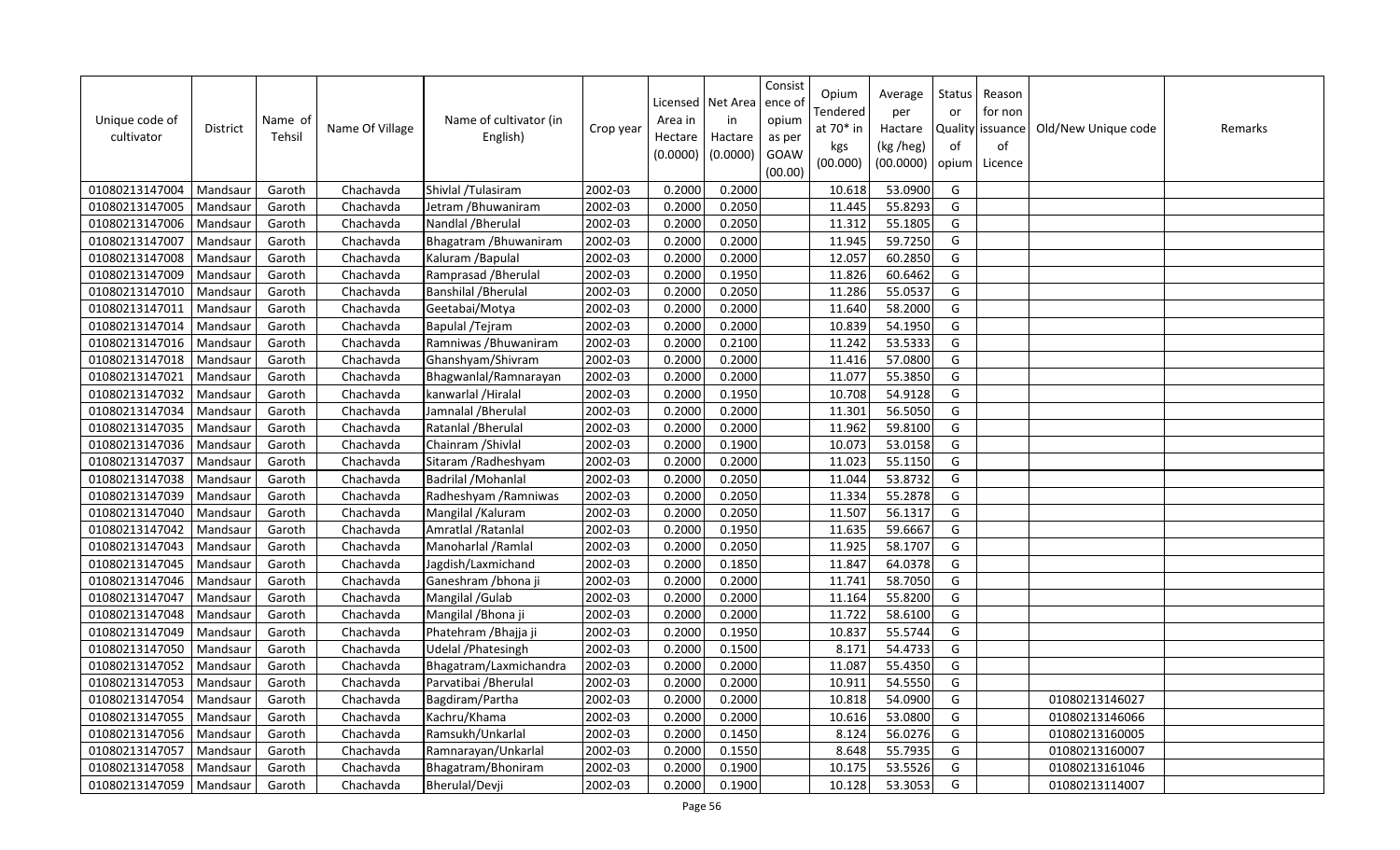| Unique code of<br>cultivator | <b>District</b> | Name of<br>Tehsil | Name Of Village | Name of cultivator (in<br>English) | Crop year | Area in<br>Hectare<br>(0.0000) | Licensed   Net Area<br>in<br>Hactare<br>(0.0000) | Consist<br>ence o<br>opium<br>as per<br>GOAW<br>(00.00) | Opium<br>Tendered<br>at 70* in<br>kgs<br>(00.000) | Average<br>per<br>Hactare<br>(kg /heg)<br>(00.0000) | Status<br>or<br>of<br>opium | Reason<br>for non<br>Quality issuance<br>of<br>Licence | Old/New Unique code | Remarks            |
|------------------------------|-----------------|-------------------|-----------------|------------------------------------|-----------|--------------------------------|--------------------------------------------------|---------------------------------------------------------|---------------------------------------------------|-----------------------------------------------------|-----------------------------|--------------------------------------------------------|---------------------|--------------------|
| 01080213147060               | Mandsaur        | Garoth            | Chachavda       | Ramgopal/Nandram                   | 2002-03   | 0.2000                         | 0.1950                                           |                                                         | 11.527                                            | 59.1128                                             | G                           |                                                        | 01080213114021      |                    |
| 01080213147061               | Mandsaur        | Garoth            | Chachavda       | Salagram/Uda                       | 2002-03   | 0.2000                         | 0.1950                                           |                                                         | 11.379                                            | 58.3538                                             | G                           |                                                        | 01080213146040      | Transfer/Babulda   |
| 01080213147062               | Mandsaur        | Garoth            | Chachavda       | Champa/Uda                         | 2002-03   | 0.2000                         | 0.1950                                           |                                                         | 10.332                                            | 52.9846                                             | G                           |                                                        | 01080213146031      |                    |
| 01080213147063               | Mandsaur        | Garoth            | Chachavda       | Motilal/Kanwarlal                  | 2002-03   | 0.2000                         | 0.2000                                           |                                                         | 11.849                                            | 59.2450                                             | G                           |                                                        | 01080213161048      |                    |
| 01080213148001               | Mandsaur        | Garoth            | Anandipura      | Hariram / Gangaram                 | 2002-03   | 0.2000                         |                                                  |                                                         |                                                   |                                                     | F.                          |                                                        |                     |                    |
| 01080213148003               | Mandsaur        | Garoth            | Anandipura      | Kishanlal / Dhannalal              | 2002-03   | 0.2000                         | 0.1900                                           |                                                         | 5.603                                             | 29.4895                                             | G                           | 4                                                      |                     |                    |
| 01080213148004               | Mandsaur        | Garoth            | Anandipura      | Roda / Manna                       | 2002-03   | 0.2000                         | 0.0950                                           |                                                         | 5.474                                             | 57.6211                                             | G                           |                                                        |                     |                    |
| 01080213148005               | Mandsaur        | Garoth            | Anandipura      | Onkarlal / Shivlal                 | 2002-03   | 0.2000                         |                                                  |                                                         |                                                   |                                                     | F.                          |                                                        |                     |                    |
| 01080213148007               | Mandsaur        | Garoth            | Anandipura      | Kanwarlal / Kalu                   | 2002-03   | 0.2000                         |                                                  |                                                         |                                                   |                                                     | $\mathsf{N}$                |                                                        |                     |                    |
| 01080213148008               | Mandsaur        | Garoth            | Anandipura      | Kanheyalal / Nathulal              | 2002-03   | 0.2000                         |                                                  |                                                         |                                                   |                                                     | F                           |                                                        |                     |                    |
| 01080213148012               | Mandsaur        | Garoth            | Anandipura      | Bhagvantibai / Ramnarayan          | 2002-03   | 0.2000                         |                                                  |                                                         |                                                   |                                                     | F.                          |                                                        |                     |                    |
| 01080213149002               | Mandsaur        | Garoth            | Borkhedi Ghata  | Narsingh / Champalal               | 2002-03   | 0.2000                         | 0.2050                                           |                                                         | 13.237                                            | 64.5707                                             | G                           |                                                        |                     |                    |
| 01080213149003               | Mandsaur        | Garoth            | Borkhedi Ghata  | Uda / Dhula                        | 2002-03   | 0.2000                         |                                                  |                                                         |                                                   |                                                     | $\mathsf{N}$                |                                                        |                     | Name Change        |
| 01080213149006               | Mandsaur        | Garoth            | Borkhedi Ghata  | <b>Bherulal / Pura</b>             | 2002-03   | 0.2000                         | 0.1950                                           |                                                         | 11.755                                            | 60.2821                                             | G                           |                                                        |                     |                    |
| 01080213149009               | Mandsaur        | Garoth            | Borkhedi Ghata  | Radheshyam /Bagdiram               | 2002-03   | 0.2000                         | 0.1850                                           |                                                         | 9.970                                             | 53.8919                                             | G                           |                                                        |                     |                    |
| 01080213150001               | Mandsaur        | Garoth            | Mundla          | Devilal / Pura                     | 2002-03   | 0.2000                         | 0.2000                                           |                                                         | 14.506                                            | 72.5300                                             | G                           |                                                        |                     |                    |
| 01080213150002               | Mandsaur        | Garoth            | Mundla          | Sitabai /Dalu                      | 2002-03   | 0.2000                         | 0.1950                                           |                                                         | 12.140                                            | 62.2564                                             | G                           |                                                        |                     |                    |
| 01080213150003               | Mandsaur        | Garoth            | Mundla          | Manoharsingh / Padamsingh          | 2002-03   | 0.2000                         | 0.1450                                           |                                                         | 9.839                                             | 67.8552                                             | G                           |                                                        |                     |                    |
| 01080213150006               | Mandsaur        | Garoth            | Mundla          | Verisalsingh / Svarupsingh         | 2002-03   | 0.2000                         | 0.1050                                           |                                                         | 6.110                                             | 58.1905                                             | G                           |                                                        |                     |                    |
| 01080213150008               | Mandsaur        | Garoth            | Mundla          | Surajmal / Nanuram                 | 2002-03   | 0.2000                         | 0.2000                                           |                                                         | 12.125                                            | 60.6250                                             | G                           |                                                        |                     |                    |
| 01080213150009               | Mandsaur        | Garoth            | Mundla          | Sitaram / Bheru                    | 2002-03   | 0.2000                         | 0.1350                                           |                                                         | 8.361                                             | 61.9333                                             | G                           |                                                        |                     |                    |
| 01080213150012               | Mandsaur        | Garoth            | Mundla          | Shambhulal / Nanuram               | 2002-03   | 0.2000                         | 0.0950                                           |                                                         | 5.379                                             | 56.6211                                             | G                           |                                                        |                     |                    |
| 01080213150014               | Mandsaur        | Garoth            | Mundla          | Ramsingh / Gokulsingh              | 2002-03   | 0.2000                         | 0.1600                                           |                                                         | 9.180                                             | 57.3750                                             | G                           |                                                        |                     |                    |
| 01080213150018               | Mandsaur        | Garoth            | Mundla          | Nanuram /Lala                      | 2002-03   | 0.2000                         | 0.1000                                           |                                                         | 5.665                                             | 56.6500                                             | G                           |                                                        |                     |                    |
| 01080213150021               | Mandsaur        | Garoth            | Mundla          | Kalusingh / Dhulsingh              | 2002-03   | 0.2000                         | 0.0900                                           |                                                         | 5.462                                             | 60.6889                                             | G                           |                                                        |                     |                    |
| 01080213150023               | Mandsaur        | Garoth            | Mundla          | Ranveersingh/Narayansingh          | 2002-03   | 0.2000                         | 0.1100                                           |                                                         | 6.178                                             | 56.1636                                             | G                           |                                                        |                     |                    |
| 01080213151001               | Mandsaur        | Garoth            | Dhabla Mohan    | Sureshchandra/Bhanwarlal           | 2002-03   | 0.2000                         | 0.1150                                           |                                                         | 6.375                                             | 55.4348                                             | G                           |                                                        |                     |                    |
| 01080213151008               | Mandsaur        | Garoth            | Dhabla Mohan    | Bherulal/Kalu                      | 2002-03   | 0.2000                         | 0.2000                                           |                                                         | 11.007                                            | 55.0350                                             | G                           |                                                        | 01080213147065      | Transfer/Chachavda |
| 01080213151015               | Mandsaur        | Garoth            | Dhabla Mohan    | Ghisibai /Deva                     | 2002-03   | 0.2000                         | 0.2000                                           |                                                         | 8.708                                             | 43.5400                                             | G                           | 4                                                      |                     |                    |
| 01080213151018               | Mandsaur        | Garoth            | Dhabla Mohan    | Narsingh / Kanheya Das             | 2002-03   | 0.2000                         |                                                  |                                                         |                                                   |                                                     | N                           |                                                        |                     |                    |
| 01080213151027               | Mandsaur        | Garoth            | Dhabla Mohan    | Ramgopal / Prabhulal               | 2002-03   | 0.2000                         | 0.1000                                           |                                                         | 5.250                                             | 52.5000                                             | G                           |                                                        |                     |                    |
| 01080213151028               | Mandsaur        | Garoth            | Dhabla Mohan    | Pyaribai / Parthi                  | 2002-03   | 0.2000                         | 0.1600                                           |                                                         | 7.635                                             | 47.7188                                             | G                           | 4                                                      |                     |                    |
| 01080213151031               | Mandsaur        | Garoth            | Dhabla Mohan    | Daluram/Gangaram                   | 2002-03   | 0.2000                         | 0.1000                                           |                                                         | 5.816                                             | 58.1600                                             | G                           |                                                        | 01080213156015      |                    |
| 01080213152001               | Mandsaur        | Garoth            | <b>Bhunki</b>   | Jetram / Kachru                    | 2002-03   | 0.2000                         | 0.1000                                           |                                                         | 5.650                                             | 56.5000                                             | G                           |                                                        |                     |                    |
| 01080213152008               | Mandsaur        | Garoth            | Bhunki          | Mangilal / Bherulal                | 2002-03   | 0.2000                         | 0.0950                                           |                                                         | 5.116                                             | 53.8526                                             | G                           |                                                        |                     |                    |
| 01080213153001               | Mandsaur        | Garoth            | <b>Bakana</b>   | Mangilal / Rama                    | 2002-03   | 0.2000                         | 0.1500                                           |                                                         | 8.531                                             | 56.8733                                             | G                           |                                                        |                     |                    |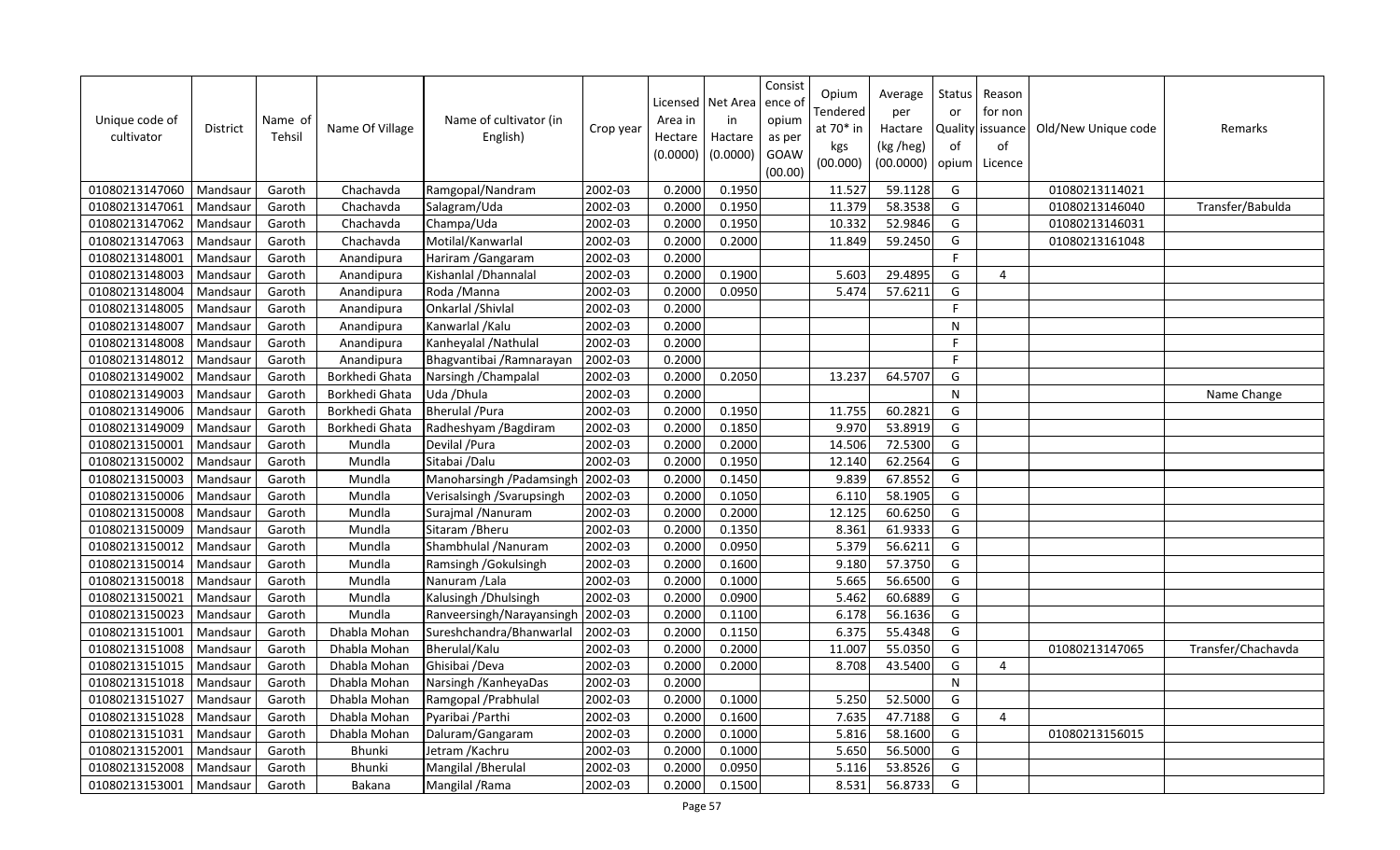| Unique code of<br>cultivator | District | Name of<br>Tehsil | Name Of Village | Name of cultivator (in<br>English) | Crop year | Area in<br>Hectare<br>(0.0000) | Licensed   Net Area<br>in<br>Hactare<br>(0.0000) | Consist<br>ence of<br>opium<br>as per<br>GOAW<br>(00.00) | Opium<br>Tendered<br>at 70* in<br>kgs<br>(00.000) | Average<br>per<br>Hactare<br>(kg /heg)<br>(00.0000) | Status<br>or<br>Quality<br>of<br>opium | Reason<br>for non<br>issuance<br>of<br>Licence | Old/New Unique code | Remarks |
|------------------------------|----------|-------------------|-----------------|------------------------------------|-----------|--------------------------------|--------------------------------------------------|----------------------------------------------------------|---------------------------------------------------|-----------------------------------------------------|----------------------------------------|------------------------------------------------|---------------------|---------|
| 01080213153004               | Mandsaur | Garoth            | Bakana          | Lalji / Bhura                      | 2002-03   | 0.2000                         | 0.2000                                           |                                                          | 11.519                                            | 57.5950                                             | G                                      |                                                |                     |         |
| 01080213153005               | Mandsaur | Garoth            | <b>Bakana</b>   | Shankarlal / Keshuram              | 2002-03   | 0.2000                         | 0.1950                                           |                                                          | 11.449                                            | 58.7128                                             | G                                      |                                                |                     |         |
| 01080213153006               | Mandsaur | Garoth            | <b>Bakana</b>   | Gorilal/Mangilal                   | 2002-03   | 0.2000                         |                                                  |                                                          |                                                   |                                                     | ${\sf N}$                              |                                                |                     |         |
| 01080213153008               | Mandsaur | Garoth            | Bakana          | Kalu / Bhuwan                      | 2002-03   | 0.2000                         | 0.0950                                           |                                                          | 5.360                                             | 56.4211                                             | G                                      |                                                |                     |         |
| 01080213153009               | Mandsaur | Garoth            | <b>Bakana</b>   | Janibai / Narayan                  | 2002-03   | 0.2000                         | 0.1950                                           |                                                          | 11.253                                            | 57.7077                                             | G                                      |                                                |                     |         |
| 01080213153010               | Mandsaur | Garoth            | Bakana          | Nathu / Bhuwan                     | 2002-03   | 0.2000                         | 0.0900                                           |                                                          | 5.961                                             | 66.2333                                             | G                                      |                                                |                     |         |
| 01080213153011               | Mandsaur | Garoth            | Bakana          | Kishanlal / Kalu                   | 2002-03   | 0.2000                         |                                                  |                                                          |                                                   |                                                     | $\mathsf{N}$                           |                                                |                     |         |
| 01080213153012               | Mandsaur | Garoth            | Bakana          | Gabba/Dhula                        | 2002-03   | 0.2000                         | 0.0950                                           |                                                          | 6.280                                             | 66.1053                                             | G                                      |                                                |                     |         |
| 01080213153015               | Mandsau  | Garoth            | Bakana          | Kankuabai / Narayan                | 2002-03   | 0.2000                         |                                                  |                                                          |                                                   |                                                     | ${\sf N}$                              |                                                |                     |         |
| 01080213153016               | Mandsaur | Garoth            | Bakana          | Bapulal / Amara                    | 2002-03   | 0.2000                         | 0.1050                                           |                                                          | 2.406                                             | 22.9143                                             | G                                      | $\overline{4}$                                 |                     |         |
| 01080213153017               | Mandsau  | Garoth            | Bakana          | Keshuram /Jagannath                | 2002-03   | 0.2000                         | 0.0900                                           |                                                          | 5.548                                             | 61.6444                                             | G                                      |                                                |                     |         |
| 01080213153020               | Mandsau  | Garoth            | Bakana          | Bherulal / Bhanwarlal              | 2002-03   | 0.2000                         | 0.1950                                           |                                                          | 11.133                                            | 57.0923                                             | G                                      |                                                |                     |         |
| 01080213153021               | Mandsau  | Garoth            | Bakana          | Kasrilal/Devilal                   | 2002-03   | 0.2000                         | 0.1950                                           |                                                          | 10.710                                            | 54.9231                                             | $\overline{\phantom{a}}$               | $\overline{2}$                                 | 01080213155033      |         |
| 01080213154001               | Mandsaur | Garoth            | Kotdi           | Bhanwarsingh / Nathusingh          | 2002-03   | 0.2000                         | 0.1950                                           |                                                          | 11.853                                            | 60.7846                                             | G                                      |                                                |                     |         |
| 01080213154003               | Mandsau  | Garoth            | Kotdi           | Madansingh / Bhonisingh            | 2002-03   | 0.2000                         | 0.1500                                           |                                                          | 8.808                                             | 58.7200                                             | G                                      |                                                |                     |         |
| 01080213154005               | Mandsaur | Garoth            | Kotdi           | Mohansingh / Nathusingh            | 2002-03   | 0.2000                         | 0.2000                                           |                                                          | 12.436                                            | 62.1800                                             | G                                      |                                                |                     |         |
| 01080213154007               | Mandsaur | Garoth            | Kotdi           | Bhawanisnigh / Bhanwarsing         | 2002-03   | 0.2000                         | 0.2000                                           |                                                          | 11.428                                            | 57.1400                                             | G                                      |                                                |                     |         |
| 01080213155001               | Mandsaur | Garoth            | Lakham Khedi    | Motilal / Nahar                    | 2002-03   | 0.2000                         | 0.1950                                           |                                                          | 10.065                                            | 51.6154                                             | G                                      | 4                                              |                     |         |
| 01080213155002               | Mandsaur | Garoth            | Lakham Khedi    | Tulsibai / Bheru                   | 2002-03   | 0.2000                         | 0.2000                                           |                                                          | 10.459                                            | 52.2950                                             | G                                      |                                                |                     |         |
| 01080213155003               | Mandsaur | Garoth            | Lakham Khedi    | Bagdu / Bhera                      | 2002-03   | 0.2000                         | 0.1450                                           |                                                          | 8.424                                             | 58.0966                                             | G                                      |                                                |                     |         |
| 01080213155004               | Mandsaur | Garoth            | Lakham Khedi    | Bapulal /Salagram                  | 2002-03   | 0.2000                         | 0.1950                                           |                                                          | 11.859                                            | 60.8154                                             | G                                      |                                                |                     |         |
| 01080213155005               | Mandsaur | Garoth            | Lakham Khedi    | Rodsingh / Kishordas               | 2002-03   | 0.2000                         | 0.1350                                           |                                                          | 8.951                                             | 66.3037                                             | G                                      |                                                |                     |         |
| 01080213155006               | Mandsaur | Garoth            | Lakham Khedi    | Shivkaran/Devilal                  | 2002-03   | 0.2000                         | 0.1900                                           |                                                          | 10.800                                            | 56.8421                                             | G                                      |                                                |                     |         |
| 01080213155007               | Mandsaur | Garoth            | Lakham Khedi    | Narayan / Vakta                    | 2002-03   | 0.2000                         | 0.1900                                           |                                                          | 11.071                                            | 58.2684                                             | G                                      |                                                |                     |         |
| 01080213155008               | Mandsaur | Garoth            | Lakham Khedi    | Bhanwarbai / kanidas               | 2002-03   | 0.2000                         | 0.1900                                           |                                                          | 9.363                                             | 49.2789                                             | G                                      | 4                                              |                     |         |
| 01080213155009               | Mandsaur | Garoth            | Lakham Khedi    | Madanlal / Bhuralal                | 2002-03   | 0.2000                         | 0.2000                                           |                                                          | 10.730                                            | 53.6500                                             | G                                      |                                                |                     |         |
| 01080213155010               | Mandsaur | Garoth            | Lakham Khedi    | Ramlal / Dhura                     | 2002-03   | 0.2000                         | 0.1950                                           |                                                          | 10.817                                            | 55.4718                                             | G                                      |                                                |                     |         |
| 01080213155011               | Mandsau  | Garoth            | Lakham Khedi    | Nanalal /Devilal                   | 2002-03   | 0.2000                         | 0.2050                                           |                                                          | 11.145                                            | 54.3659                                             | G                                      |                                                |                     |         |
| 01080213155012               | Mandsau  | Garoth            | Lakham Khedi    | Shankarlal / Nandram               | 2002-03   | 0.2000                         | 0.1000                                           |                                                          | 6.089                                             | 60.8900                                             | G                                      |                                                |                     |         |
| 01080213155013               | Mandsau  | Garoth            | Lakham Khedi    | Bapulal / Bhagwan                  | 2002-03   | 0.2000                         | 0.2000                                           |                                                          | 9.616                                             | 48.0800                                             | G                                      | 4                                              |                     |         |
| 01080213155016               | Mandsaur | Garoth            | Lakham Khedi    | Geetabai/Hariram                   | 2002-03   | 0.2000                         | 0.1900                                           |                                                          | 10.087                                            | 53.0895                                             | G                                      |                                                |                     |         |
| 01080213155017               | Mandsau  | Garoth            | Lakham Khedi    | Fapkuwar/Shivsingh                 | 2002-03   | 0.2000                         | 0.1900                                           |                                                          | 10.474                                            | 55.1263                                             | G                                      |                                                |                     |         |
| 01080213155018               | Mandsaur | Garoth            | Lakham Khedi    | Nojanbai/Shivlal                   | 2002-03   | 0.2000                         | 0.2000                                           |                                                          | 10.790                                            | 53.9500                                             | G                                      |                                                |                     |         |
| 01080213155020               | Mandsaur | Garoth            | Lakham Khedi    | Kachrulal / Bheru ji               | 2002-03   | 0.2000                         | 0.2000                                           |                                                          | 10.525                                            | 52.6250                                             | G                                      |                                                |                     |         |
| 01080213155021               | Mandsaur | Garoth            | Lakham Khedi    | Badrilal / Shivlal                 | 2002-03   | 0.2000                         | 0.2000                                           |                                                          | 11.341                                            | 56.7050                                             | G                                      |                                                |                     |         |
| 01080213155022               | Mandsaur | Garoth            | Lakham Khedi    | Rajaram /Mohanlal                  | 2002-03   | 0.2000                         | 0.2000                                           |                                                          | 9.184                                             | 45.9200                                             | G                                      | 4                                              |                     |         |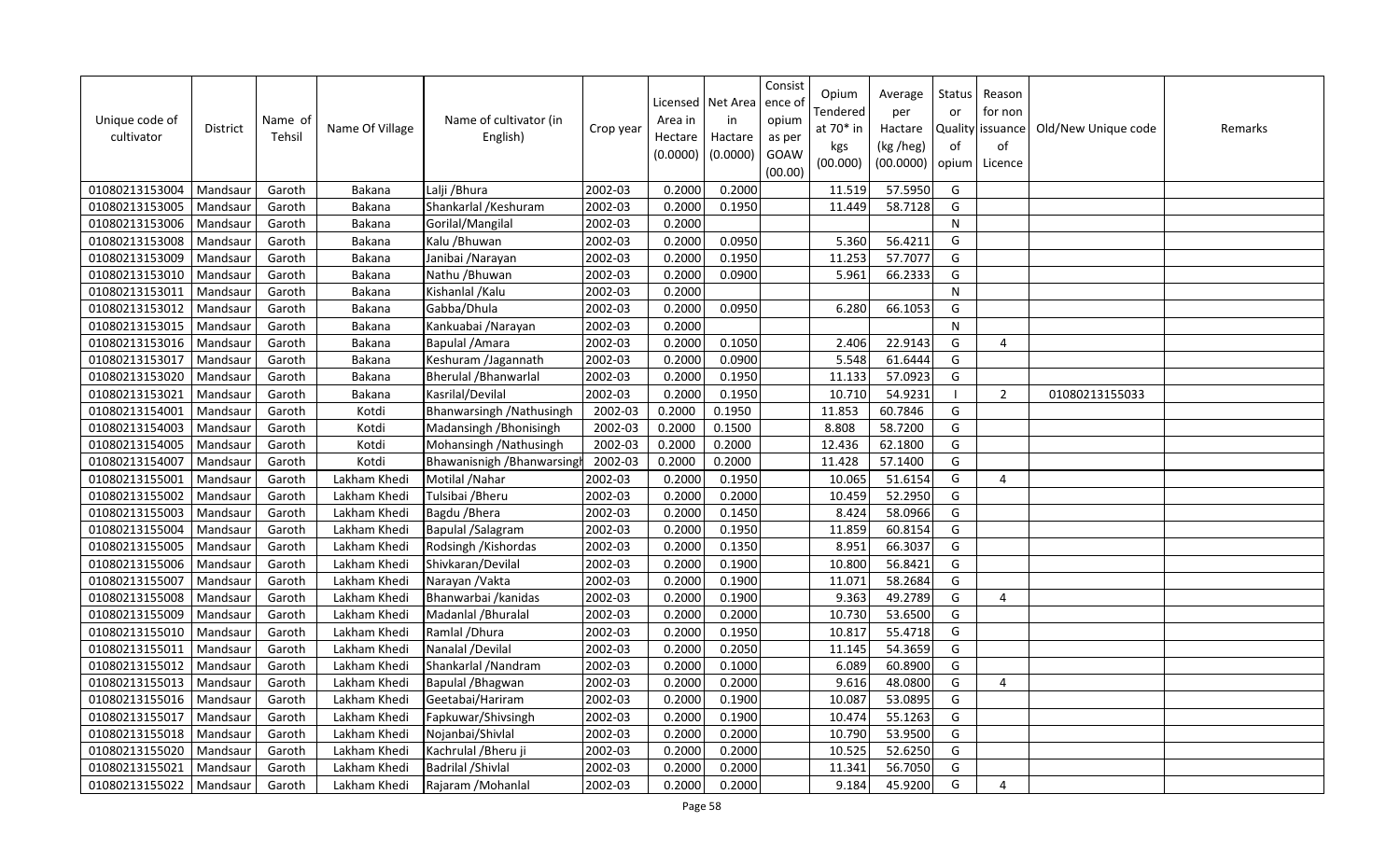| Unique code of<br>cultivator | <b>District</b> | Name of<br>Tehsil | Name Of Village | Name of cultivator (in<br>English) | Crop year | Area in<br>Hectare<br>(0.0000) | Licensed   Net Area<br>in<br>Hactare<br>(0.0000) | Consist<br>ence of<br>opium<br>as per<br>GOAW<br>(00.00) | Opium<br>Tendered<br>at 70* in<br>kgs<br>(00.000) | Average<br>per<br>Hactare<br>(kg /heg)<br>(00.0000) | Status<br>or<br>Quality<br>of<br>opium | Reason<br>for non<br>issuance<br>of<br>Licence | Old/New Unique code | Remarks               |
|------------------------------|-----------------|-------------------|-----------------|------------------------------------|-----------|--------------------------------|--------------------------------------------------|----------------------------------------------------------|---------------------------------------------------|-----------------------------------------------------|----------------------------------------|------------------------------------------------|---------------------|-----------------------|
| 01080213155024               | Mandsaur        | Garoth            | Lakham Khedi    | Ratanlal / Dhura                   | 2002-03   | 0.2000                         | 0.1900                                           |                                                          | 10.014                                            | 52.7053                                             | G                                      |                                                |                     |                       |
| 01080213155025               | Mandsaur        | Garoth            | Lakham Khedi    | Mangilal / Partha                  | 2002-03   | 0.2000                         | 0.2000                                           |                                                          | 11.325                                            | 56.6250                                             | G                                      |                                                |                     |                       |
| 01080213155026               | Mandsaur        | Garoth            | Lakham Khedi    | Kanheyalal / Dhura                 | 2002-03   | 0.2000                         | 0.1950                                           |                                                          | 10.486                                            | 53.7744                                             | G                                      |                                                |                     |                       |
| 01080213155028               | Mandsaur        | Garoth            | Lakham Khedi    | Bhagatram / Harisingh              | 2002-03   | 0.2000                         | 0.1950                                           |                                                          | 11.680                                            | 59.8974                                             | $\blacksquare$                         | $\overline{2}$                                 |                     |                       |
| 01080213155029               | Mandsaur        | Garoth            | Lakham Khedi    | Bhanwarlal / Dhura                 | 2002-03   | 0.2000                         | 0.1900                                           |                                                          | 9.969                                             | 52.4684                                             | G                                      |                                                |                     |                       |
| 01080213155030               | Mandsaur        | Garoth            | Lakham Khedi    | Kanwarlal / Ramarayan              | 2002-03   | 0.2000                         | 0.1000                                           |                                                          | 5.185                                             | 51.8500                                             | G                                      | $\overline{4}$                                 |                     |                       |
| 01080213155031               | Mandsaur        | Garoth            | Lakham Khedi    | Laxminarayan / Salagram            | 2002-03   | 0.2000                         | 0.0850                                           |                                                          | 4.492                                             | 52.8471                                             | G                                      |                                                |                     |                       |
| 01080213155035               | Mandsaur        | Garoth            | Lakham Khedi    | Rameshchandra / Kishanlal          | 2002-03   | 0.2000                         | 0.1600                                           |                                                          | 9.073                                             | 56.7063                                             | G                                      |                                                |                     |                       |
| 01080213155036               | Mandsaur        | Garoth            | Lakham Khedi    | Mangusingh/Kumansingh              | 2002-03   | 0.2000                         | 0.1950                                           |                                                          | 10.907                                            | 55.9333                                             | G                                      |                                                |                     |                       |
| 01080213155037               | Mandsaur        | Garoth            | Lakham Khedi    | Parasram/Devilal                   | 2002-03   | 0.2000                         | 0.2000                                           |                                                          | 10.465                                            | 52.3250                                             | G                                      |                                                |                     |                       |
| 01080213156002               | Mandsau         | Garoth            | Udla Khedi      | Karma /Deepa                       | 2002-03   | 0.2000                         | 0.1400                                           |                                                          | 7.872                                             | 56.2286                                             | G                                      |                                                |                     |                       |
| 01080213156004               | Mandsaur        | Garoth            | Udla Khedi      | Mangu / Nathu                      | 2002-03   | 0.2000                         | 0.1950                                           |                                                          | 10.498                                            | 53.8359                                             | G                                      |                                                |                     |                       |
| 01080213156005               | Mandsaur        | Garoth            | Udla Khedi      | Surajmal / Nathu                   | 2002-03   | 0.2000                         | 0.0950                                           |                                                          | 5.744                                             | 60.4632                                             | G                                      |                                                |                     |                       |
| 01080213156006               | Mandsaur        | Garoth            | Udla Khedi      | Badrilal/Balla                     | 2002-03   | 0.2000                         | 0.1950                                           |                                                          | 11.119                                            | 57.0205                                             | G                                      |                                                |                     |                       |
| 01080213156007               | Mandsau         | Garoth            | Udla Khedi      | Narayan / Megha                    | 2002-03   | 0.2000                         | 0.1850                                           |                                                          | 10.769                                            | 58.2108                                             | G                                      |                                                |                     |                       |
| 01080213156008               | Mandsaur        | Garoth            | Udla Khedi      | Kajodibai/Gangaram                 | 2002-03   | 0.2000                         | 0.1000                                           |                                                          | 5.282                                             | 52.8200                                             | G                                      |                                                |                     |                       |
| 01080213156010               | Mandsaur        | Garoth            | Udla Khedi      | Bhana / Natha                      | 2002-03   | 0.2000                         | 0.1950                                           |                                                          | 11.161                                            | 57.2359                                             | G                                      |                                                |                     |                       |
| 01080213156011               | Mandsaur        | Garoth            | Udla Khedi      | Kalu/Kanhiyalal                    | 2002-03   | 0.2000                         | 0.1100                                           |                                                          | 6.657                                             | 60.5182                                             | G                                      |                                                | 01080213157014      | Transfer/Bhamkhedi    |
| 01080213156012               | Mandsau         | Garoth            | Udla Khedi      | Moti / Amara                       | 2002-03   | 0.2000                         | 0.2000                                           |                                                          | 11.797                                            | 58.9850                                             | G                                      |                                                |                     |                       |
| 01080213156013               | Mandsaur        | Garoth            | Udla Khedi      | Mansingh/Lakhma                    | 2002-03   | 0.2000                         | 0.1450                                           |                                                          | 8.219                                             | 56.6828                                             | G                                      |                                                |                     |                       |
| 01080213156014               | Mandsau         | Garoth            | Udla Khedi      | Danna/Kanhiya                      | 2002-03   | 0.2000                         | 0.1050                                           |                                                          | 4.225                                             | 40.2381                                             | G                                      | $\boldsymbol{\Delta}$                          |                     |                       |
| 01080213156016               | Mandsaur        | Garoth            | Udla Khedi      | Kanwarlal/Bhaggaji                 | 2002-03   | 0.2000                         | 0.1000                                           |                                                          | 5.467                                             | 54.6700                                             | G                                      |                                                |                     |                       |
| 01080213156017               | Mandsaur        | Garoth            | Udla Khedi      | Dhura / Hira                       | 2002-03   | 0.2000                         | 0.1100                                           |                                                          | 4.923                                             | 44.7545                                             | G                                      | $\overline{4}$                                 |                     |                       |
| 01080213156018               | Mandsaur        | Garoth            | Udla Khedi      | Kajodibai/Mangilal                 | 2002-03   | 0.2000                         | 0.1050                                           |                                                          | 5.564                                             | 52.9905                                             | G                                      |                                                |                     |                       |
| 01080213156019               | Mandsaur        | Garoth            | Udla Khedi      | Amribai /Jeeva                     | 2002-03   | 0.2000                         | 0.2000                                           |                                                          | 10.726                                            | 53.6300                                             | G                                      |                                                |                     |                       |
| 01080213156020               | Mandsaur        | Garoth            | Udla Khedi      | Gorilal / Bheru                    | 2002-03   | 0.2000                         | 0.1550                                           |                                                          | 8.276                                             | 53.3935                                             | G                                      |                                                |                     |                       |
| 01080213156021               | Mandsaur        | Garoth            | Udla Khedi      | Gabba / Dalla                      | 2002-03   | 0.2000                         | 0.1000                                           |                                                          | 5.751                                             | 57.5100                                             | G                                      |                                                |                     |                       |
| 01080213156023               | Mandsaur        | Garoth            | Udla Khedi      | Hema/Rupa                          | 2002-03   | 0.2000                         | 0.2000                                           |                                                          | 11.465                                            | 57.3250                                             | G                                      |                                                |                     |                       |
| 01080213156024               | Mandsaur        | Garoth            | Udla Khedi      | Ratanlal / Mangu                   | 2002-03   | 0.2000                         | 0.1050                                           |                                                          | 6.116                                             | 58.2476                                             | G                                      |                                                |                     |                       |
| 01080213156025               | Mandsau         | Garoth            | Udla Khedi      | Gopal / Bhagga                     | 2002-03   | 0.2000                         | 0.2000                                           |                                                          | 11.880                                            | 59.4000                                             | G                                      |                                                |                     |                       |
| 01080213156026               | Mandsaur        | Garoth            | Udla Khedi      | Seva / Hira                        | 2002-03   | 0.2000                         | 0.1050                                           |                                                          | 5.096                                             | 48.5333                                             | G                                      | 4                                              |                     |                       |
| 01080213156027               | Mandsau         | Garoth            | Udla Khedi      | Parsa/Deepa                        | 2002-03   | 0.2000                         | 0.0900                                           |                                                          | 5.073                                             | 56.3667                                             | G                                      |                                                | 01080213151009      |                       |
| 01080213156028               | Mandsaur        | Garoth            | Udla Khedi      | Devilal/Dhura                      | 2002-03   | 0.2000                         | 0.1500                                           |                                                          | 8.492                                             | 56.6133                                             | G                                      |                                                | 01080213151013      | Transfer/Dhabla mohan |
| 01080213156029               | Mandsau         | Garoth            | Udla Khedi      | Kasturibai/Shankralal              | 2002-03   | 0.2000                         | 0.1000                                           |                                                          | 4.170                                             | 41.7000                                             | G                                      | 4                                              | 01080213151023      |                       |
| 01080213156030               | Mandsaur        | Garoth            | Udla Khedi      | Bhanwarlal/Dhulchand               | 2002-03   | 0.2000                         | 0.1050                                           |                                                          | 5.438                                             | 51.7905                                             | G                                      | $\overline{4}$                                 | 01080213151025      |                       |
| 01080213157001               | Mandsaur        | Garoth            | Bhamkhedi       | Prayagraj/Narayan                  | 2002-03   | 0.2000                         | 0.1500                                           |                                                          | 9.086                                             | 60.5733                                             | G                                      |                                                |                     |                       |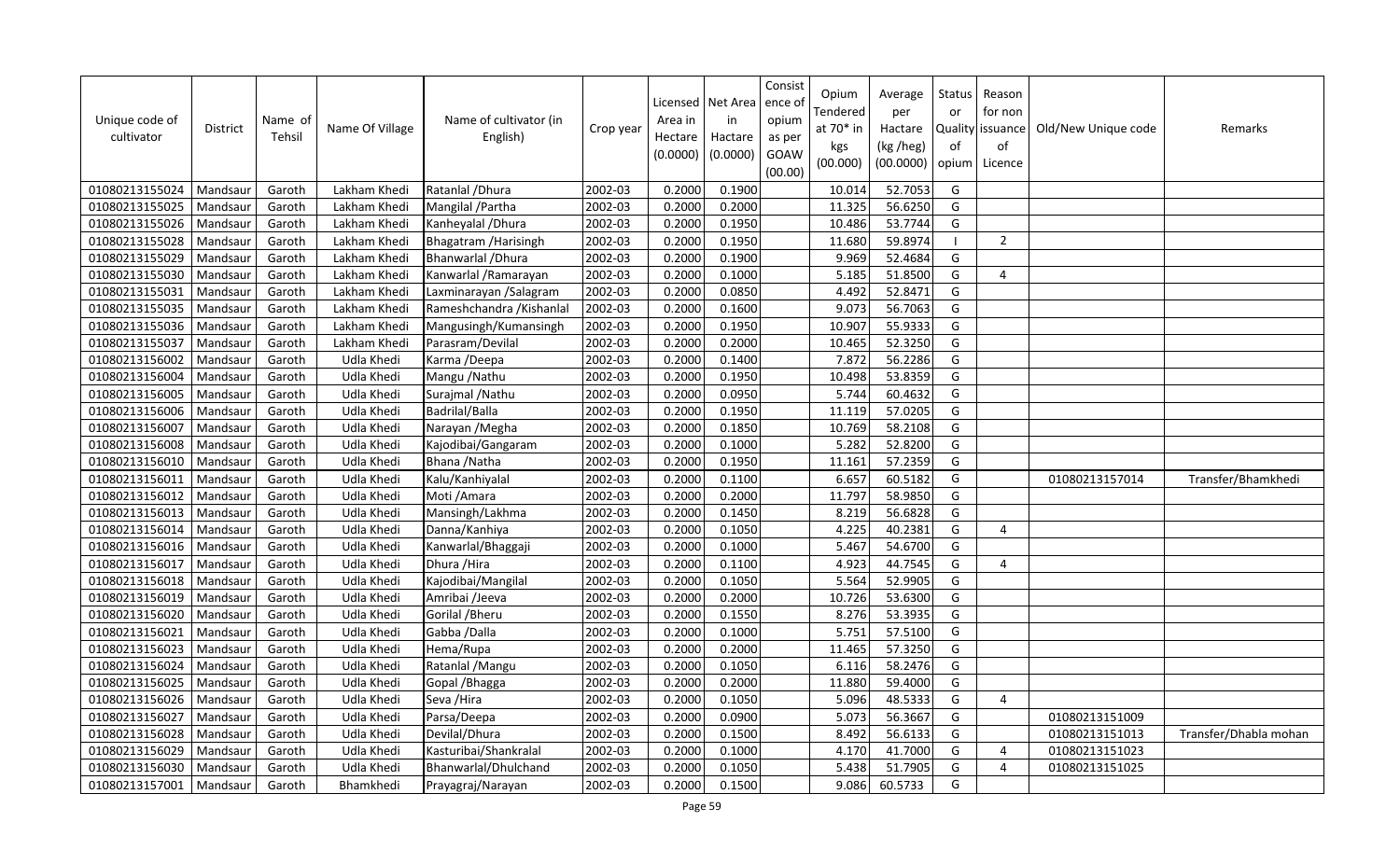| Unique code of<br>cultivator | District | Name of<br>Tehsil | Name Of Village                    | Name of cultivator (in<br>English)        | Crop year | Area in<br>Hectare<br>(0.0000) | Licensed   Net Area<br>in<br>Hactare<br>(0.0000) | Consist<br>ence of<br>opium<br>as per<br>GOAW<br>(00.00) | Opium<br>Tendered<br>at 70* in<br>kgs<br>(00.000) | Average<br>per<br>Hactare<br>(kg /heg)<br>(00.0000) | Status<br>or<br><b>Quality</b><br>of<br>opium | Reason<br>for non<br>issuance<br>of<br>Licence | Old/New Unique code | Remarks |
|------------------------------|----------|-------------------|------------------------------------|-------------------------------------------|-----------|--------------------------------|--------------------------------------------------|----------------------------------------------------------|---------------------------------------------------|-----------------------------------------------------|-----------------------------------------------|------------------------------------------------|---------------------|---------|
| 01080213157002               | Mandsaur | Garoth            | Bhamkhedi                          | Ratansingh/Kansingh                       | 2002-03   | 0.2000                         | 0.2000                                           |                                                          | 10.482                                            | 52.4100                                             | G                                             |                                                |                     |         |
| 01080213157008               | Mandsaur | Garoth            | Bhamkhedi                          | Mangu/Rughnath                            | 2002-03   | 0.2000                         | 0.2000                                           |                                                          | 12.148                                            | 60.7400                                             | G                                             |                                                |                     |         |
| 01080213157009               | Mandsaur | Garoth            | Bhamkhedi                          | Gangabai /Girvarsingh                     | 2002-03   | 0.2000                         | 0.1950                                           |                                                          | 10.911                                            | 55.9538                                             | G                                             |                                                |                     |         |
| 01080213157010               | Mandsaur | Garoth            | Bhamkhedi                          | Mangubai /Sardarsingh                     | 2002-03   | 0.2000                         | 0.1250                                           |                                                          | 7.068                                             | 56.5440                                             | G                                             |                                                |                     |         |
| 01080213157012               | Mandsaur | Garoth            | Bhamkhedi                          | Mangu/Ghasi                               | 2002-03   | 0.2000                         | 0.2000                                           |                                                          | 11.190                                            | 55.9500                                             | G                                             |                                                |                     |         |
| 01080213157013               | Mandsaur | Garoth            | Bhamkhedi                          | Parvatsingh/Karansingh                    | 2002-03   | 0.2000                         | 0.1900                                           |                                                          | 3.619                                             | 19.0474                                             | G                                             | $\overline{4}$                                 | 01080213094019      |         |
| 01080213158001               | Mandsaur | Garoth            | Molakhedi Khurd                    | Sampatbai/Motilal                         | 2002-03   | 0.2000                         | 0.2000                                           |                                                          | 12.015                                            | 60.0750                                             | G                                             |                                                |                     |         |
| 01080213158003               | Mandsaur | Garoth            | Molakhedi Khurd                    | Mangilal / Amara                          | 2002-03   | 0.2000                         | 0.1950                                           |                                                          | 11.894                                            | 60.9949                                             | G                                             |                                                |                     |         |
| 01080213158004               | Mandsaur | Garoth            | Molakhedi Khurd                    | Dhanna / Gulab                            | 2002-03   | 0.2000                         | 0.2100                                           |                                                          | 12.117                                            | 57.7000                                             | G                                             |                                                |                     |         |
| 01080213158005               | Mandsaur | Garoth            | Molakhedi Khurd                    | Amratram / Bherulal                       | 2002-03   | 0.2000                         | 0.2000                                           |                                                          | 12.330                                            | 61.6500                                             | G                                             |                                                |                     |         |
| 01080213158008               | Mandsau  | Garoth            | Molakhedi Khurd                    | Gattubai /khema                           | 2002-03   | 0.2000                         | 0.1550                                           |                                                          | 8.297                                             | 53.5290                                             | G                                             |                                                |                     |         |
| 01080213158009               | Mandsaur | Garoth            | Molakhedi Khurd                    | Pyarelal/Manna                            | 2002-03   | 0.2000                         | 0.2000                                           |                                                          | 11.118                                            | 55.5900                                             | G                                             |                                                |                     |         |
| 01080213158010               | Mandsaur | Garoth            |                                    | Molakhedi Khurd Nandubai / Ramnarayan     | 2002-03   | 0.2000                         | 0.2000                                           |                                                          | 4.509                                             | 22.5450                                             | G                                             | 4                                              |                     |         |
| 01080213158011               | Mandsaur | Garoth            | Molakhedi Khurd                    | Pyaribai / Champalal                      | 2002-03   | 0.2000                         | 0.0850                                           |                                                          | 4.565                                             | 53.7059                                             | G                                             |                                                |                     |         |
| 01080213158013               | Mandsau  | Garoth            | Molakhedi Khurd Nanibai /Hiralal   |                                           | 2002-03   | 0.2000                         | 0.2050                                           |                                                          | 11.289                                            | 55.0683                                             | G                                             |                                                |                     |         |
| 01080213158014               | Mandsaur | Garoth            | Molakhedi Khurd                    | Jamnibai / Lachhiram                      | 2002-03   | 0.2000                         | 0.1950                                           |                                                          | 10.864                                            | 55.7128                                             | G                                             |                                                |                     |         |
| 01080213158015               | Mandsaur | Garoth            | Molakhedi Khurd                    | Kanwarlal / Bherulal                      | 2002-03   | 0.2000                         | 0.1850                                           |                                                          | 11.299                                            | 61.0757                                             | G                                             |                                                |                     |         |
| 01080213158016               | Mandsaur | Garoth            | Molakhedi Khurd                    | Mangilal / Motilal                        | 2002-03   | 0.2000                         | 0.2050                                           |                                                          | 11.569                                            | 56.4341                                             | G                                             |                                                |                     |         |
| 01080213158018               | Mandsau  | Garoth            | Molakhedi Khurd                    | Bhagwansingh / Bhima                      | 2002-03   | 0.2000                         | 0.1950                                           |                                                          | 11.208                                            | 57.4769                                             | G                                             |                                                |                     |         |
| 01080213158019               | Mandsaur | Garoth            | Molakhedi Khurd                    | Mehtab / Amratlal                         | 2002-03   | 0.2000                         | 0.1900                                           |                                                          | 11.487                                            | 60.4579                                             | G                                             |                                                |                     |         |
| 01080213158021               | Mandsau  | Garoth            | Molakhedi Khurd                    | Motilal / Bherulal                        | 2002-03   | 0.2000                         | 0.2050                                           |                                                          | 12.388                                            | 60.4293                                             | G                                             |                                                |                     |         |
| 01080213158022               | Mandsaur | Garoth            | Molakhedi Khurd                    | Bhagirath / Pyara                         | 2002-03   | 0.2000                         | 0.1950                                           |                                                          | 10.662                                            | 54.6769                                             | G                                             |                                                |                     |         |
| 01080213158023               | Mandsaur | Garoth            | Molakhedi Khurd Hiralal / Ratanlal |                                           | 2002-03   | 0.2000                         | 0.1850                                           |                                                          | 9.898                                             | 53.5027                                             | G                                             |                                                |                     |         |
| 01080213158025               | Mandsaur | Garoth            | Molakhedi Khurd                    | Mangilal / Megha                          | 2002-03   | 0.2000                         | 0.2050                                           |                                                          | 12.471                                            | 60.8341                                             | G                                             |                                                |                     |         |
| 01080213158026               | Mandsaur | Garoth            | Molakhedi Khurd Hansraj / Megha    |                                           | 2002-03   | 0.2000                         | 0.2000                                           |                                                          | 11.738                                            | 58.6900                                             | G                                             |                                                |                     |         |
| 01080213158027               | Mandsaur | Garoth            | Molakhedi Khurd                    | Kanhiyalal/Megha                          | 2002-03   | 0.2000                         | 0.1800                                           |                                                          | 10.147                                            | 56.3722                                             | G                                             |                                                |                     |         |
| 01080213158028               | Mandsaur | Garoth            |                                    | Molakhedi Khurd Bherulal / Kaluram        | 2002-03   | 0.2000                         | 0.1500                                           |                                                          | 8.173                                             | 54.4867                                             | G                                             |                                                |                     |         |
| 01080213158030               | Mandsaur | Garoth            |                                    | Molakhedi Khurd Ramsingh / Ramnarayan     | 2002-03   | 0.2000                         | 0.0900                                           |                                                          | 5.022                                             | 55.8000                                             | G                                             |                                                |                     |         |
| 01080213158031               | Mandsaur | Garoth            |                                    | Molakhedi Khurd   Karansingh / Ramnarayan | 2002-03   | 0.2000                         | 0.0550                                           |                                                          | 3.255                                             | 59.1818                                             | G                                             |                                                |                     |         |
| 01080213158032               | Mandsau  | Garoth            | Molakhedi Khurd Devilal / Ramlal   |                                           | 2002-03   | 0.2000                         | 0.1850                                           |                                                          | 10.436                                            | 56.4108                                             | G                                             |                                                |                     |         |
| 01080213158033               | Mandsaur | Garoth            |                                    | Molakhedi Khurd Rukmanbai/Jagannath       | 2002-03   | 0.2000                         | 0.2000                                           |                                                          | 10.872                                            | 54.3600                                             | G                                             |                                                |                     |         |
| 01080213158035               | Mandsau  | Garoth            | Molakhedi Khurd                    | Shambhulal /Mangilal                      | 2002-03   | 0.2000                         | 0.2000                                           |                                                          | 12.526                                            | 62.6300                                             | G                                             |                                                |                     |         |
| 01080213158036               | Mandsau  | Garoth            | Molakhedi Khurd                    | Ramchandra/Kalu                           | 2002-03   | 0.2000                         | 0.1900                                           |                                                          | 10.267                                            | 54.0368                                             | G                                             |                                                | 01080213146070      |         |
| 01080213158037               | Mandsau  | Garoth            | Molakhedi Khurd                    | Tulsiram/Pyarji                           | 2002-03   | 0.2000                         | 0.1900                                           |                                                          | 4.050                                             | 21.3158                                             | G                                             | 4                                              | 01080213146080      |         |
| 01080213158038               | Mandsaur | Garoth            | Molakhedi Khurd Mohanbai/Uda       |                                           | 2002-03   | 0.2000                         | 0.1950                                           |                                                          | 11.555                                            | 59.2564                                             | G                                             |                                                | 01080213113028      |         |
| 01080213158039               | Mandsaur | Garoth            |                                    | Molakhedi Khurd Vardibai/Nirbhaysingh     | 2002-03   | 0.2000                         | 0.1550                                           |                                                          | 9.006                                             | 58.1032                                             | G                                             |                                                | 01080213109058      |         |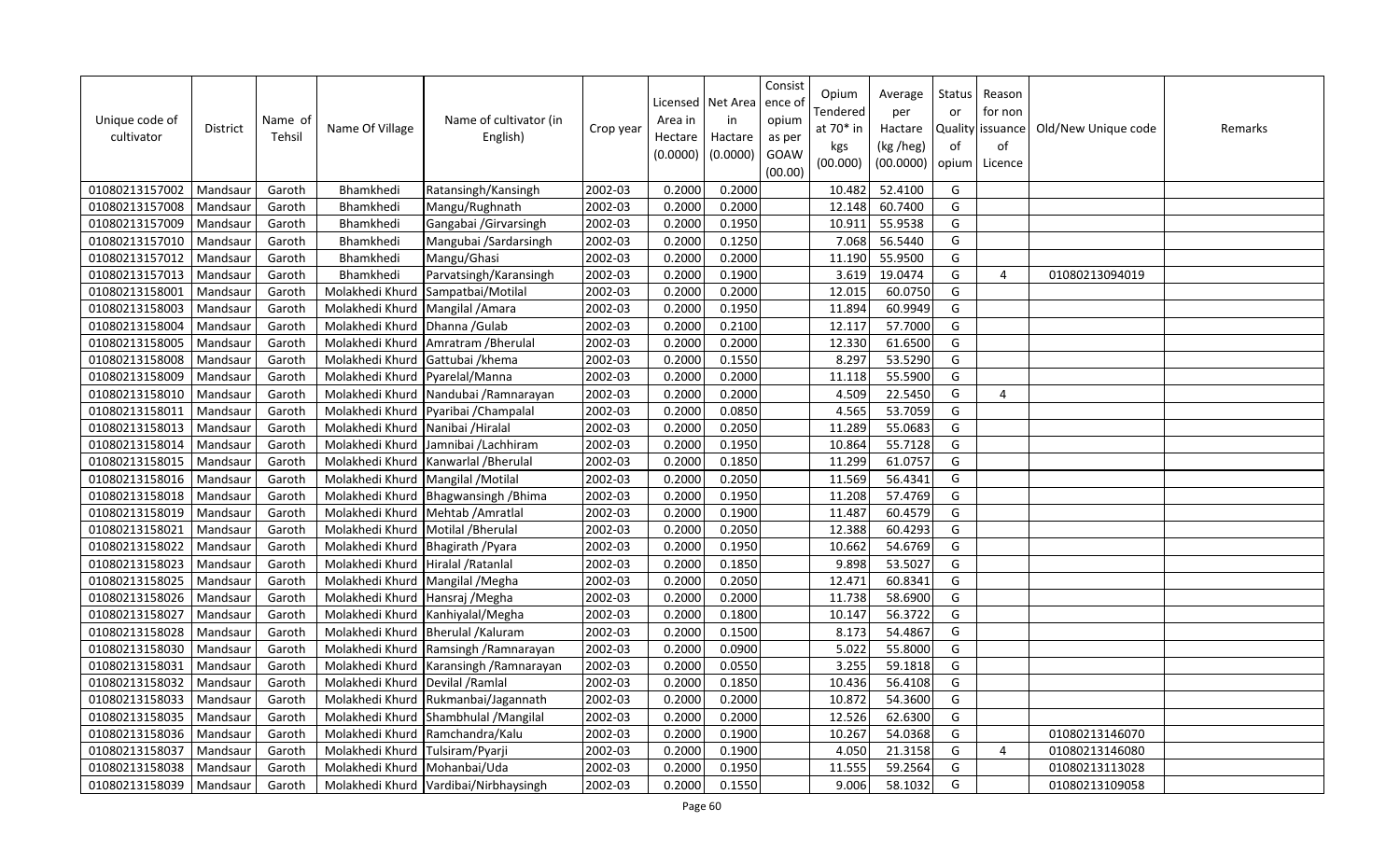| Unique code of<br>cultivator | <b>District</b> | Name of<br>Tehsil | Name Of Village                      | Name of cultivator (in<br>English)           | Crop year | Area in<br>Hectare<br>(0.0000) | Licensed   Net Area   ence o<br>in<br>Hactare<br>(0.0000) | Consist<br>opium<br>as per<br>GOAW<br>(00.00) | Opium<br>Tendered<br>at 70* in<br>kgs<br>(00.000) | Average<br>per<br>Hactare<br>(kg /heg)<br>(00.0000) | Status<br>or<br>of | Reason<br>for non<br>Quality issuance<br>of<br>opium   Licence | Old/New Unique code | <b>Remarks</b>     |
|------------------------------|-----------------|-------------------|--------------------------------------|----------------------------------------------|-----------|--------------------------------|-----------------------------------------------------------|-----------------------------------------------|---------------------------------------------------|-----------------------------------------------------|--------------------|----------------------------------------------------------------|---------------------|--------------------|
| 01080213158040               | Mandsaur        | Garoth            | Molakhedi Khurd                      | Prabhulal/Deva                               | 2002-03   | 0.2000                         | 0.1950                                                    |                                               | 10.438                                            | 53.5282                                             | G                  |                                                                | 01080213153018      | Transfer/Bakana    |
| 01080213159001               | Mandsaur        | Garoth            | Baloda                               | Bhuwannath / Kalunath                        | 2002-03   | 0.2000                         | 0.1100                                                    |                                               | 5.939                                             | 53.9909                                             | G                  |                                                                |                     |                    |
| 01080213159003               | Mandsaur        | Garoth            | Baloda                               | <b>Bherulal / Kuka</b>                       | 2002-03   | 0.2000                         | 0.1500                                                    |                                               | 8.255                                             | 55.0333                                             | G                  |                                                                |                     |                    |
| 01080213159006               | Mandsaur        | Garoth            | Baloda                               | Pura / Dalu                                  | 2002-03   | 0.2000                         | 0.1400                                                    |                                               | 8.788                                             | 62.7714                                             | G                  |                                                                |                     |                    |
| 01080213159007               | Mandsaur        | Garoth            | Baloda                               | Mangilal / Khuman                            | 2002-03   | 0.2000                         | 0.1050                                                    |                                               | 6.262                                             | 59.6381                                             | G                  |                                                                |                     |                    |
| 01080213159009               | Mandsaur        | Garoth            | Baloda                               | Narayanibai / Bhagwan                        | 2002-03   | 0.2000                         | 0.2050                                                    |                                               | 11.359                                            | 55.4098                                             | G                  |                                                                |                     |                    |
| 01080213159010               | Mandsaur        | Garoth            | Baloda                               | Sajjanbai / Nathu                            | 2002-03   | 0.2000                         | 0.2050                                                    |                                               | 12.055                                            | 58.8049                                             | G                  |                                                                |                     |                    |
| 01080213159011               | Mandsaur        | Garoth            | Baloda                               | Bhanwarlal / Chainram                        | 2002-03   | 0.2000                         | 0.1150                                                    |                                               | 6.795                                             | 59.0870                                             | G                  |                                                                |                     |                    |
| 01080213159015               | Mandsaur        | Garoth            | Baloda                               | Bhanwarlal / Kishanlal                       | 2002-03   | 0.2000                         | 0.1000                                                    |                                               | 5.555                                             | 55.5500                                             | G                  |                                                                |                     |                    |
| 01080213159016               | Mandsaur        | Garoth            | Baloda                               | Kanwarlal / Ramchandra                       | 2002-03   | 0.2000                         | 0.2100                                                    |                                               | 13.270                                            | 63.1905                                             | G                  |                                                                |                     |                    |
| 01080213159020               | Mandsaur        | Garoth            | <b>Baloda</b>                        | Rajendrasingh / Gopalsingh                   | 2002-03   | 0.2000                         |                                                           |                                               |                                                   |                                                     | N                  |                                                                |                     |                    |
| 01080213159022               | Mandsaur        | Garoth            | Baloda                               | Koshalyabai /Damodarram                      | 2002-03   | 0.2000                         | 0.2000                                                    |                                               | 12.425                                            | 62.1250                                             | G                  |                                                                |                     |                    |
| 01080213160001               | Mandsaur        | Garoth            | Molakhedi Bujurg                     | Kaluram / Mohanlal                           | 2002-03   | 0.2000                         | 0.2100                                                    |                                               | 11.838                                            | 56.3714                                             | G                  |                                                                |                     |                    |
| 01080213160002               | Mandsaur        | Garoth            |                                      | Molakhedi Bujurg Tejsingh / Berisalsingh     | 2002-03   | 0.2000                         | 0.2100                                                    |                                               | 10.024                                            | 47.7333                                             | G                  | 4                                                              |                     |                    |
| 01080213160003               | Mandsaur        | Garoth            |                                      | Molakhedi Bujurg Devkunwarbai / Sujansingh   | 2002-03   | 0.2000                         | 0.2050                                                    |                                               | 4.319                                             | 21.0683                                             | G                  | $\overline{4}$                                                 |                     |                    |
| 01080213160004               | Mandsaur        | Garoth            | Molakhedi Bujurg Prabhulal / Hiralal |                                              | 2002-03   | 0.2000                         | 0.2050                                                    |                                               | 11.491                                            | 56.0537                                             | G                  |                                                                |                     |                    |
| 01080213160006               | Mandsaur        | Garoth            |                                      | Molakhedi Bujurg Dungarsingh / Udaysingh     | 2002-03   | 0.2000                         | 0.2050                                                    |                                               | 11.121                                            | 54.2488                                             | G                  |                                                                |                     |                    |
| 01080213160008               | Mandsaur        | Garoth            |                                      | Molakhedi Bujurg Ghanshyam / Nandlal         | 2002-03   | 0.2000                         | 0.2000                                                    |                                               | 10.361                                            | 51.8050                                             | G                  | $\overline{4}$                                                 |                     |                    |
| 01080213160010               | Mandsaur        | Garoth            | Molakhedi Bujurg Mangilal /Dalla     |                                              | 2002-03   | 0.2000                         | 0.2050                                                    |                                               | 9.408                                             | 45.8927                                             | G                  | $\overline{4}$                                                 |                     |                    |
| 01080213160015               | Mandsaur        | Garoth            |                                      | Molakhedi Bujurg Govindbai / Mangilal        | 2002-03   | 0.2000                         | 0.2100                                                    |                                               | 4.600                                             | 21.9048                                             | G                  | 4                                                              |                     |                    |
| 01080213160019               | Mandsaur        | Garoth            | Molakhedi Bujurg Ramibai / Bagdu     |                                              | 2002-03   | 0.2000                         | 0.2050                                                    |                                               | 10.148                                            | 49.5024                                             | G                  | 4                                                              |                     |                    |
| 01080213160024               | Mandsaur        | Garoth            |                                      | Molakhedi Bujurg Shambhusingh / Berisalsingh | 2002-03   | 0.2000                         | 0.2000                                                    |                                               | 10.161                                            | 50.8050                                             | G                  | $\overline{4}$                                                 |                     |                    |
| 01080213160025               | Mandsaur        | Garoth            |                                      | Molakhedi Bujurg Vijaysingh / Berisalsingh   | 2002-03   | 0.2000                         | 0.2000                                                    |                                               | 4.416                                             | 22.0800                                             | G                  | 4                                                              |                     |                    |
| 01080213160026               | Mandsaur        | Garoth            |                                      | Molakhedi Bujurg Sardarsingh / Berisalsingh  | 2002-03   | 0.2000                         | 0.2100                                                    |                                               | 10.941                                            | 52.1000                                             | G                  |                                                                |                     |                    |
| 01080213160027               | Mandsaur        | Garoth            | Molakhedi Bujurg Nathu / Balu        |                                              | 2002-03   | 0.2000                         | 0.2100                                                    |                                               | 11.894                                            | 56.6381                                             | G                  |                                                                |                     |                    |
| 01080213160029               | Mandsaur        | Garoth            | Molakhedi Bujurg Jiyalal / Balu      |                                              | 2002-03   | 0.2000                         | 0.2100                                                    |                                               | 10.958                                            | 52.1810                                             | G                  |                                                                |                     |                    |
| 01080213160030               | Mandsaur        | Garoth            | Molakhedi Bujurg Janibai / Aasu      |                                              | 2002-03   | 0.2000                         | 0.2100                                                    |                                               | 5.830                                             | 27.7619                                             | G                  | 4                                                              |                     |                    |
| 01080213160031               | Mandsaur        | Garoth            | Molakhedi Bujurg Uderam/Ramlal       |                                              | 2002-03   | 0.2000                         | 0.2050                                                    |                                               | 11.227                                            | 54.7659                                             | G                  |                                                                | 01080213161031      |                    |
| 01080213161001               | Mandsaur        | Garoth            | Devriya                              | Ramchandra / Ruplal                          | 2002-03   | 0.2000                         | 0.1450                                                    |                                               | 8.789                                             | 60.6138                                             | G                  |                                                                |                     |                    |
| 01080213161003               | Mandsaur        | Garoth            | Devriya                              | Devilal / Kaluram                            | 2002-03   | 0.2000                         | 0.1050                                                    |                                               | 6.011                                             | 57.2476                                             | G                  |                                                                |                     |                    |
| 01080213161006               | Mandsaur        | Garoth            | Devriya                              | Goda /Deepa                                  | 2002-03   | 0.2000                         | 0.1500                                                    |                                               | 8.591                                             | 57.2733                                             | G                  |                                                                |                     |                    |
| 01080213161008               | Mandsaur        | Garoth            | Devriya                              | Jankilal / Bhagirath                         | 2002-03   | 0.2000                         | 0.0650                                                    |                                               | 3.584                                             | 55.1385                                             | G                  |                                                                |                     | Transfer/Chachavda |
| 01080213161009               | Mandsaur        | Garoth            | Devriya                              | Jeva / Panna                                 | 2002-03   | 0.2000                         | 0.2000                                                    |                                               | 11.364                                            | 56.8200                                             | G                  |                                                                |                     |                    |
| 01080213161010               | Mandsaur        | Garoth            | Devriya                              | Dhapubai / Keshya                            | 2002-03   | 0.2000                         | 0.1500                                                    |                                               | 8.856                                             | 59.0400                                             | G                  |                                                                |                     |                    |
| 01080213161012               | Mandsaur        | Garoth            | Devriya                              | Kanwarlal / Panna                            | 2002-03   | 0.2000                         | 0.1000                                                    |                                               | 5.056                                             | 50.5600                                             | G                  | 4                                                              |                     |                    |
| 01080213161013               | Mandsaur        | Garoth            | Devriya                              | Jagdish /Deva                                | 2002-03   | 0.2000                         | 0.2000                                                    |                                               | 11.203                                            | 56.0150                                             | G                  |                                                                |                     |                    |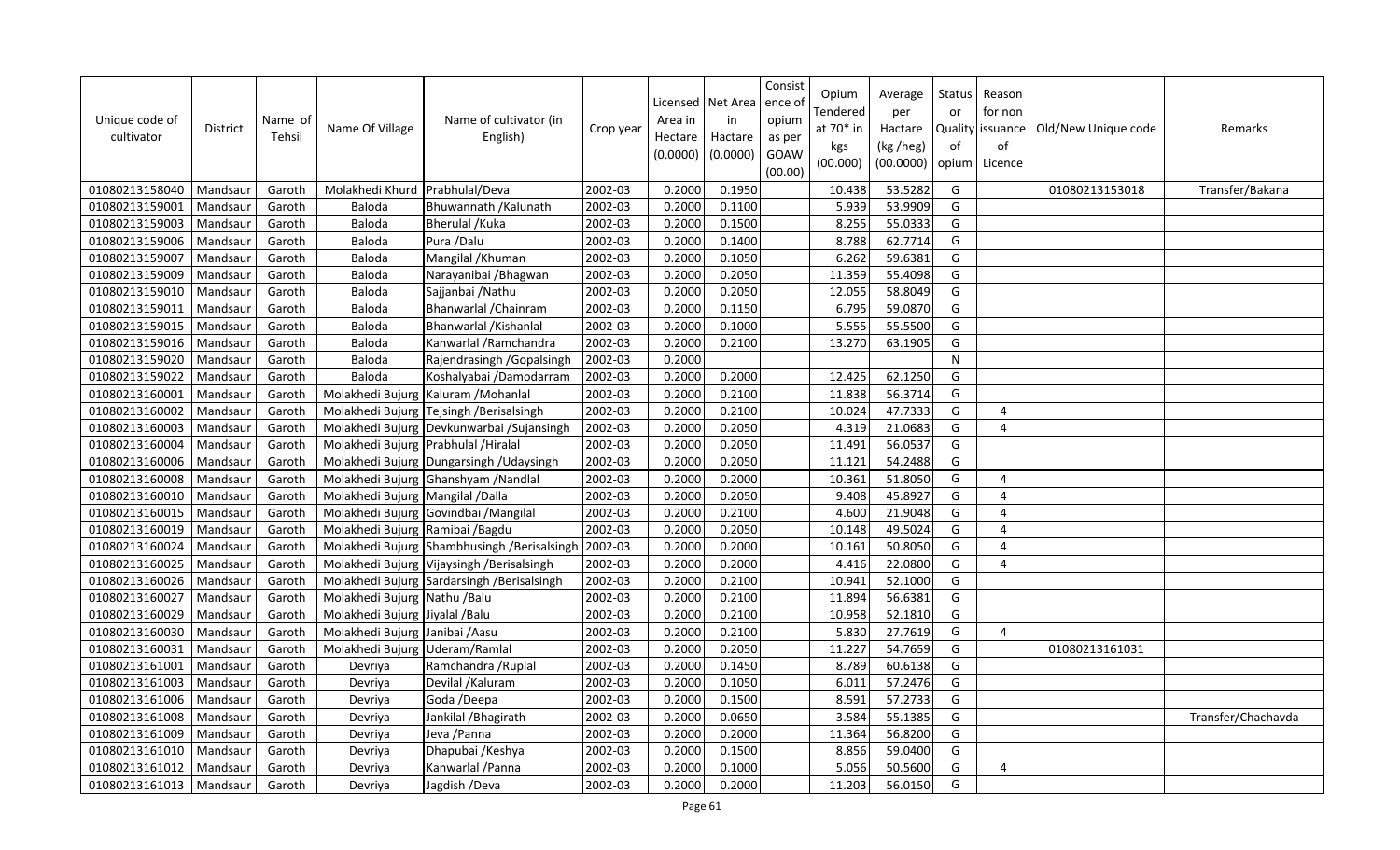| Unique code of<br>cultivator | District | Name of<br>Tehsil | Name Of Village | Name of cultivator (in<br>English) | Crop year | Area in<br>Hectare<br>(0.0000) | Licensed   Net Area  <br>in<br>Hactare<br>(0.0000) | Consist<br>ence o<br>opium<br>as per<br>GOAW<br>(00.00) | Opium<br>Tendered<br>at 70* in<br>kgs<br>(00.000) | Average<br>per<br>Hactare<br>(kg /heg)<br>(00.0000) | Status<br>or<br>of<br>opium | Reason<br>for non<br>Quality issuance<br>of<br>Licence | Old/New Unique code | Remarks            |
|------------------------------|----------|-------------------|-----------------|------------------------------------|-----------|--------------------------------|----------------------------------------------------|---------------------------------------------------------|---------------------------------------------------|-----------------------------------------------------|-----------------------------|--------------------------------------------------------|---------------------|--------------------|
| 01080213161015               | Mandsaur | Garoth            | Devriya         | Bhulibai / Kishanlal               | 2002-03   | 0.2000                         |                                                    |                                                         |                                                   |                                                     | F                           |                                                        |                     | Name change        |
| 01080213161016               | Mandsaur | Garoth            | Devriya         | <b>Bhavsingh /Manna</b>            | 2002-03   | 0.2000                         | 0.1000                                             |                                                         | 5.384                                             | 53.8400                                             | G                           |                                                        |                     |                    |
| 01080213161017               | Mandsaur | Garoth            | Devriya         | Nandubai / Mannalal                | 2002-03   | 0.2000                         | 0.0950                                             |                                                         | 5.101                                             | 53.6947                                             | G                           |                                                        |                     | Transfer/Parasali  |
| 01080213161021               | Mandsaur | Garoth            | Devriya         | Puralal / Kasiram                  | 2002-03   | 0.2000                         |                                                    |                                                         |                                                   |                                                     | N                           |                                                        |                     |                    |
| 01080213161025               | Mandsaur | Garoth            | Devriya         | Ganesh / Kashiram                  | 2002-03   | 0.2000                         |                                                    |                                                         |                                                   |                                                     | N                           |                                                        |                     | Transfer/Chachavda |
| 01080213161028               | Mandsaur | Garoth            | Devriya         | Satyanarayan / Kanwarlal           | 2002-03   | 0.2000                         | 0.1000                                             |                                                         | 6.005                                             | 60.0500                                             | G                           |                                                        |                     |                    |
| 01080213161036               | Mandsaur | Garoth            | Devriya         | Bagdiram / Nanuram                 | 2002-03   | 0.2000                         | 0.1000                                             |                                                         | 5.254                                             | 52.5400                                             | G                           |                                                        |                     | Transfer/Chachavda |
| 01080213161037               | Mandsaur | Garoth            | Devriya         | Rama / Ganga                       | 2002-03   | 0.2000                         | 0.1800                                             |                                                         | 10.095                                            | 56.0833                                             | G                           |                                                        |                     |                    |
| 01080213161038               | Mandsaur | Garoth            | Devriya         | Satyanarayan / Chhotu              | 2002-03   | 0.2000                         | 0.1000                                             |                                                         | 3.902                                             | 39.0200                                             | G                           | 4                                                      |                     |                    |
| 01080213161039               | Mandsaur | Garoth            | Devriya         | Kisnibai / Kishanlal               | 2002-03   | 0.2000                         | 0.1100                                             |                                                         | 5.540                                             | 50.3636                                             | G                           | 4                                                      |                     |                    |
| 01080213161045               | Mandsaur | Garoth            | Devriya         | Nathu /Manna                       | 2002-03   | 0.2000                         | 0.1050                                             |                                                         | 5.669                                             | 53.9905                                             | G                           |                                                        |                     |                    |
| 01080213161049               | Mandsaur | Garoth            | Devriya         | Kaniram/Nanuram                    | 2002-03   | 0.2000                         |                                                    |                                                         |                                                   |                                                     | ${\sf N}$                   |                                                        |                     |                    |
| 01080213162006               | Mandsaur | Garoth            | Kherkheda       | Kachru / Phatta                    | 2002-03   | 0.2000                         | 0.1000                                             |                                                         | 5.398                                             | 53.9800                                             | G                           |                                                        |                     |                    |
| 01080213162011               | Mandsaur | Garoth            | Kherkheda       | Nandubai / Kana                    | 2002-03   | 0.2000                         | 0.1000                                             |                                                         | 5.414                                             | 54.1400                                             | G                           |                                                        |                     |                    |
| 01080213163001               | Mandsaur | Garoth            | Ralayati        | Bagdiram / Bhera                   | 2002-03   | 0.2000                         | 0.1450                                             |                                                         | 8.641                                             | 59.5931                                             | G                           |                                                        |                     | Name change        |
| 01080213163003               | Mandsaur | Garoth            | Ralayati        | Suhagbai / Hira                    | 2002-03   | 0.2000                         | 0.1000                                             |                                                         | 5.643                                             | 56.4300                                             | G                           |                                                        |                     |                    |
| 01080213163004               | Mandsaur | Garoth            | Ralayati        | Rama / Kheta                       | 2002-03   | 0.2000                         | 0.1100                                             |                                                         | 5.017                                             | 45.6091                                             | G                           | 4                                                      |                     |                    |
| 01080213163005               | Mandsaur | Garoth            | Ralayati        | Shankarbai / Prabhulal             | 2002-03   | 0.2000                         | 0.1550                                             |                                                         | 9.409                                             | 60.7032                                             | G                           |                                                        |                     |                    |
| 01080213163006               | Mandsaur | Garoth            | Ralayati        | Dhapubai / Rama                    | 2002-03   | 0.2000                         | 0.1000                                             |                                                         | 3.943                                             | 39.4300                                             | G                           | 4                                                      |                     |                    |
| 01080213163007               | Mandsaur | Garoth            | Ralayati        | ShriLal / Ramnarayan               | 2002-03   | 0.2000                         | 0.1050                                             |                                                         | 6.053                                             | 57.6476                                             | G                           |                                                        |                     |                    |
| 01080213163008               | Mandsaur | Garoth            | Ralayati        | Atmaram / Seva                     | 2002-03   | 0.2000                         | 0.2000                                             |                                                         | 13.085                                            | 65.4250                                             | G                           |                                                        |                     |                    |
| 01080213163011               | Mandsaur | Garoth            | Ralayati        | Balashankar / Nanibai              | 2002-03   | 0.2000                         | 0.2000                                             |                                                         | 9.019                                             | 45.0950                                             | G                           | 4                                                      |                     |                    |
| 01080213163012               | Mandsaur | Garoth            | Ralayati        | Roda / Mathura                     | 2002-03   | 0.2000                         | 0.1500                                             |                                                         | 9.043                                             | 60.2867                                             | G                           |                                                        |                     |                    |
| 01080213163013               | Mandsaur | Garoth            | Ralayati        | Gabba / Piru                       | 2002-03   | 0.2000                         | 0.1650                                             |                                                         | 9.390                                             | 56.9091                                             | G                           |                                                        |                     | Name change        |
| 01080213163014               | Mandsaur | Garoth            | Ralayati        | Badrilal /Deva                     | 2002-03   | 0.2000                         | 0.0950                                             |                                                         | 4.932                                             | 51.9158                                             | G                           | 4                                                      |                     |                    |
| 01080213163015               | Mandsaur | Garoth            | Ralayati        | Kanwarlal / Kuka                   | 2002-03   | 0.2000                         | 0.1000                                             |                                                         | 5.422                                             | 54.2200                                             | G                           |                                                        |                     |                    |
| 01080213163017               | Mandsaur | Garoth            | Ralayati        | Karuram / Vardichandra             | 2002-03   | 0.2000                         | 0.2050                                             |                                                         | 12.379                                            | 60.3854                                             | G                           |                                                        |                     |                    |
| 01080213163018               | Mandsaur | Garoth            | Ralayati        | Bhulibai / Sitaram                 | 2002-03   | 0.2000                         | 0.2000                                             |                                                         | 11.078                                            | 55.3900                                             | G                           |                                                        |                     |                    |
| 01080213163021               | Mandsaur | Garoth            | Ralayati        | Kankubai / Narayan                 | 2002-03   | 0.2000                         | 0.1000                                             |                                                         | 5.75                                              | 57.5100                                             | G                           |                                                        |                     | Name change        |
| 01080213163022               | Mandsaur | Garoth            | Ralayati        | Pura / Dulichand                   | 2002-03   | 0.2000                         | 0.2000                                             |                                                         | 9.693                                             | 48.4650                                             | G                           | 4                                                      |                     |                    |
| 01080213163023               | Mandsaur | Garoth            | Ralayati        | Ramlibai /Durga                    | 2002-03   | 0.2000                         | 0.1000                                             |                                                         | 5.547                                             | 55.4700                                             | G                           |                                                        |                     |                    |
| 01080213163024               | Mandsaur | Garoth            | Ralayati        | Bagdu /Deepa                       | 2002-03   | 0.2000                         | 0.2000                                             |                                                         | 11.066                                            | 55.3300                                             | G                           |                                                        |                     |                    |
| 01080213163025               | Mandsaur | Garoth            | Ralayati        | Sitram / Mangilal                  | 2002-03   | 0.2000                         | 0.1900                                             |                                                         | 4.792                                             | 25.2211                                             | G                           | 4                                                      |                     |                    |
| 01080213163027               | Mandsaur | Garoth            | Ralayati        | Udibai /Jagannath                  | 2002-03   | 0.2000                         | 0.1000                                             |                                                         | 5.752                                             | 57.5200                                             | G                           |                                                        |                     |                    |
| 01080213163029               | Mandsaur | Garoth            | Ralayati        | Janibai / Nanda                    | 2002-03   | 0.2000                         | 0.1500                                             |                                                         | 8.693                                             | 57.9533                                             | G                           |                                                        |                     |                    |
| 01080213163030               | Mandsaur | Garoth            | Ralayati        | Mangilal / Bhera                   | 2002-03   | 0.2000                         | 0.1500                                             |                                                         | 8.143                                             | 54.2867                                             | G                           |                                                        |                     |                    |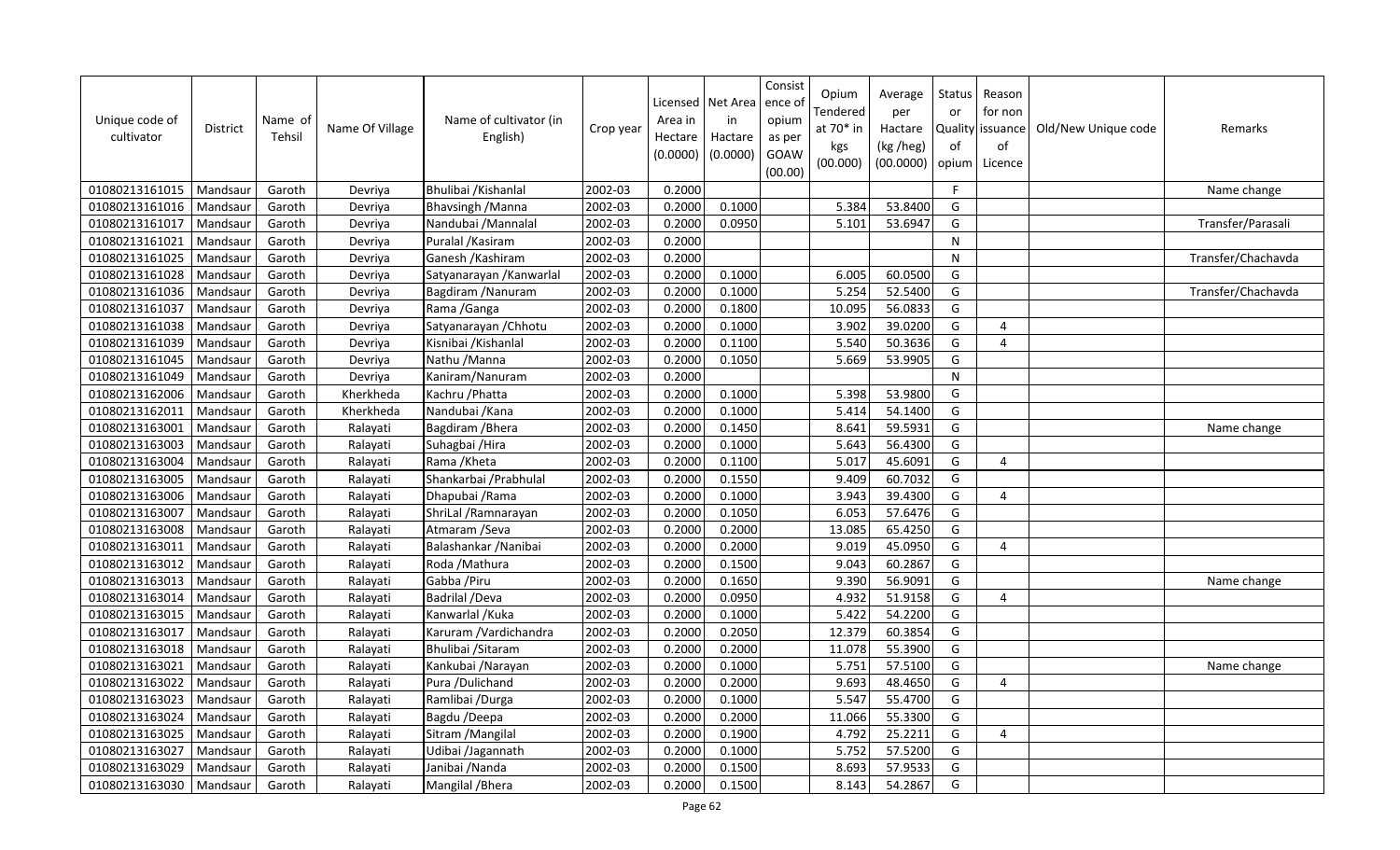| Unique code of<br>cultivator | <b>District</b> | Name of<br>Tehsil | Name Of Village | Name of cultivator (in<br>English) | Crop year | Area in<br>Hectare<br>(0.0000) | Licensed   Net Area<br>in<br>Hactare<br>(0.0000) | Consist<br>ence of<br>opium<br>as per<br>GOAW<br>(00.00) | Opium<br>Tendered<br>at 70* in<br>kgs<br>(00.000) | Average<br>per<br>Hactare<br>(kg /heg)<br>(00.0000) | Status<br>or<br>of<br>opium | Reason<br>for non<br>Quality issuance<br>of<br>Licence | Old/New Unique code | Remarks |
|------------------------------|-----------------|-------------------|-----------------|------------------------------------|-----------|--------------------------------|--------------------------------------------------|----------------------------------------------------------|---------------------------------------------------|-----------------------------------------------------|-----------------------------|--------------------------------------------------------|---------------------|---------|
| 01080213163031               | Mandsaur        | Garoth            | Ralayati        | Laxman / Rama                      | 2002-03   | 0.2000                         | 0.1600                                           |                                                          | 7.952                                             | 49.7000                                             | G                           | 4                                                      |                     |         |
| 01080213163032               | Mandsaur        | Garoth            | Ralayati        | Hira / Khima                       | 2002-03   | 0.2000                         | 0.1050                                           |                                                          | 5.662                                             | 53.9238                                             | G                           |                                                        |                     |         |
| 01080213163033               | Mandsaur        | Garoth            | Ralayati        | Onkarlal / Kuka                    | 2002-03   | 0.2000                         | 0.1050                                           |                                                          | 5.927                                             | 56.4476                                             | G                           |                                                        |                     |         |
| 01080213163034               | Mandsaur        | Garoth            | Ralayati        | Ramkanyabai / Satyanarayan         | 2002-03   | 0.2000                         | 0.1450                                           |                                                          | 8.778                                             | 60.5379                                             | G                           |                                                        |                     |         |
| 01080213163035               | Mandsaur        | Garoth            | Ralayati        | Ramkanyabai /Radheshyam            | 2002-03   | 0.2000                         | 0.1500                                           |                                                          | 8.654                                             | 57.6933                                             | G                           |                                                        |                     |         |
| 01080213163036               | Mandsaur        | Garoth            | Ralayati        | Mangibai / Shankarlal              | 2002-03   | 0.2000                         | 0.1950                                           |                                                          | 10.615                                            | 54.4359                                             | G                           |                                                        |                     |         |
| 01080213163037               | Mandsau         | Garoth            | Ralayati        | Bagdiram / Motiram                 | 2002-03   | 0.2000                         | 0.1000                                           |                                                          | 5.879                                             | 58.7900                                             | G                           |                                                        |                     |         |
| 01080213163038               | Mandsaur        | Garoth            | Ralayati        | Roda /Uda                          | 2002-03   | 0.2000                         | 0.1050                                           |                                                          | 5.028                                             | 47.8857                                             | G                           | $\overline{4}$                                         |                     |         |
| 01080213163039               | Mandsau         | Garoth            | Ralayati        | Bapulal /Jagannath                 | 2002-03   | 0.2000                         | 0.2000                                           |                                                          | 11.863                                            | 59.3150                                             | G                           |                                                        |                     |         |
| 01080213163040               | Mandsaur        | Garoth            | Ralayati        | Bhonishankar / Ramchandra          | 2002-03   | 0.2000                         | 0.1500                                           |                                                          | 9.033                                             | 60.2200                                             | G                           |                                                        |                     |         |
| 01080213163041               | Mandsau         | Garoth            | Ralayati        | Gopal / Ramnarayan                 | 2002-03   | 0.2000                         | 0.0950                                           |                                                          | 5.385                                             | 56.6842                                             | G                           |                                                        |                     |         |
| 01080213163042               | Mandsaur        | Garoth            | Ralayati        | Badrilal / Lala                    | 2002-03   | 0.2000                         | 0.2050                                           |                                                          | 11.529                                            | 56.2390                                             | G                           |                                                        |                     |         |
| 01080213163043               | Mandsau         | Garoth            | Ralayati        | Sitaram / Lala                     | 2002-03   | 0.2000                         | 0.2050                                           |                                                          | 10.669                                            | 52.0439                                             | G                           |                                                        |                     |         |
| 01080213163044               | Mandsaur        | Garoth            | Ralayati        | Nandlal / Ramnarayan               | 2002-03   | 0.2000                         | 0.2000                                           |                                                          | 12.145                                            | 60.7250                                             | G                           |                                                        |                     |         |
| 01080213163045               | Mandsaur        | Garoth            | Ralayati        | Kanheyalal /Jagannath              | 2002-03   | 0.2000                         | 0.1000                                           |                                                          | 5.683                                             | 56.8300                                             | G                           |                                                        |                     |         |
| 01080213163046               | Mandsaur        | Garoth            | Ralayati        | Rukmanibai/Badrilal                | 2002-03   | 0.2000                         | 0.2050                                           |                                                          | 11.220                                            | 54.7317                                             | G                           |                                                        |                     |         |
| 01080213163047               | Mandsaur        | Garoth            | Ralayati        | Balashankar /Jagannath             | 2002-03   | 0.2000                         | 0.1000                                           |                                                          | 5.917                                             | 59.1700                                             | G                           |                                                        |                     |         |
| 01080213163048               | Mandsaur        | Garoth            | Ralayati        | Bhanwarlal /Jagannath              | 2002-03   | 0.2000                         | 0.1900                                           |                                                          | 9.796                                             | 51.5579                                             | G                           | $\overline{4}$                                         |                     |         |
| 01080213163049               | Mandsaur        | Garoth            | Ralayati        | Surja / Mangilal                   | 2002-03   | 0.2000                         | 0.2000                                           |                                                          | 11.058                                            | 55.2900                                             | G                           |                                                        |                     |         |
| 01080213163050               | Mandsau         | Garoth            | Ralayati        | Gopi / Narayan                     | 2002-03   | 0.2000                         | 0.1050                                           |                                                          | 4.532                                             | 43.1619                                             | G                           | 4                                                      |                     |         |
| 01080213163052               | Mandsaur        | Garoth            | Ralayati        | Balaram / Motiram                  | 2002-03   | 0.2000                         | 0.1100                                           |                                                          | 6.187                                             | 56.2455                                             | G                           |                                                        |                     |         |
| 01080213163053               | Mandsaur        | Garoth            | Ralayati        | Ramgopal / Kashiram                | 2002-03   | 0.2000                         | 0.1100                                           |                                                          | 6.313                                             | 57.3909                                             | G                           |                                                        |                     |         |
| 01080213163054               | Mandsaur        | Garoth            | Ralayati        | Bagdiram / Panna                   | 2002-03   | 0.2000                         | 0.1950                                           |                                                          | 11.030                                            | 56.5641                                             | G                           |                                                        |                     |         |
| 01080213163055               | Mandsau         | Garoth            | Ralayati        | Leelabai / Sitaram                 | 2002-03   | 0.2000                         | 0.0950                                           |                                                          | 4.722                                             | 49.7053                                             | G                           | $\overline{4}$                                         |                     |         |
| 01080213163056               | Mandsaur        | Garoth            | Ralayati        | Karulal / Narayan                  | 2002-03   | 0.2000                         | 0.1050                                           |                                                          | 5.979                                             | 56.9429                                             | G                           |                                                        |                     |         |
| 01080213163057               | Mandsau         | Garoth            | Ralayati        | Rameshvar / Devilal                | 2002-03   | 0.2000                         | 0.1550                                           |                                                          | 9.032                                             | 58.2710                                             | G                           |                                                        |                     |         |
| 01080213163058               | Mandsaur        | Garoth            | Ralayati        | Ratanlal / Chaturbhuj              | 2002-03   | 0.2000                         | 0.1500                                           |                                                          | 8.519                                             | 56.7933                                             | G                           |                                                        |                     |         |
| 01080213163059               | Mandsau         | Garoth            | Ralayati        | Vardibai/Mathuralal                | 2002-03   | 0.2000                         | 0.1000                                           |                                                          | 5.673                                             | 56.7300                                             | G                           |                                                        |                     |         |
| 01080213163060               | Mandsaur        | Garoth            | Ralayati        | Mangilal / Bhuwan                  | 2002-03   | 0.2000                         | 0.1000                                           |                                                          | 6.123                                             | 61.2300                                             | G                           |                                                        |                     |         |
| 01080213163061               | Mandsau         | Garoth            | Ralayati        | Udaylal / Bhanwarlal               | 2002-03   | 0.2000                         | 0.1950                                           |                                                          | 11.079                                            | 56.8154                                             | G                           |                                                        |                     |         |
| 01080213163062               | Mandsaur        | Garoth            | Ralayati        | Bihari / Dhanna                    | 2002-03   | 0.2000                         | 0.1000                                           |                                                          | 5.749                                             | 57.4900                                             | G                           |                                                        |                     |         |
| 01080213163063               | Mandsaur        | Garoth            | Ralayati        | Govardhan / Gabba                  | 2002-03   | 0.2000                         | 0.1000                                           |                                                          | 5.716                                             | 57.1600                                             | G                           |                                                        |                     |         |
| 01080213163064               | Mandsaur        | Garoth            | Ralayati        | Dhura / Nathu                      | 2002-03   | 0.2000                         | 0.1000                                           |                                                          | 4.536                                             | 45.3600                                             | G                           | $\overline{4}$                                         |                     |         |
| 01080213163065               | Mandsaur        | Garoth            | Ralayati        | Ramkishan / Ramlal                 | 2002-03   | 0.2000                         | 0.1000                                           |                                                          | 5.717                                             | 57.1700                                             | G                           |                                                        |                     |         |
| 01080213163066               | Mandsaur        | Garoth            | Ralayati        | Rakhilal / Bheru                   | 2002-03   | 0.2000                         | 0.1550                                           |                                                          | 8.774                                             | 56.6065                                             | G                           |                                                        |                     |         |
| 01080213163067               | Mandsaur        | Garoth            | Ralayati        | Ramniwas / Rodulal                 | 2002-03   | 0.2000                         | 0.1500                                           |                                                          | 8.605                                             | 57.3667                                             | G                           |                                                        |                     |         |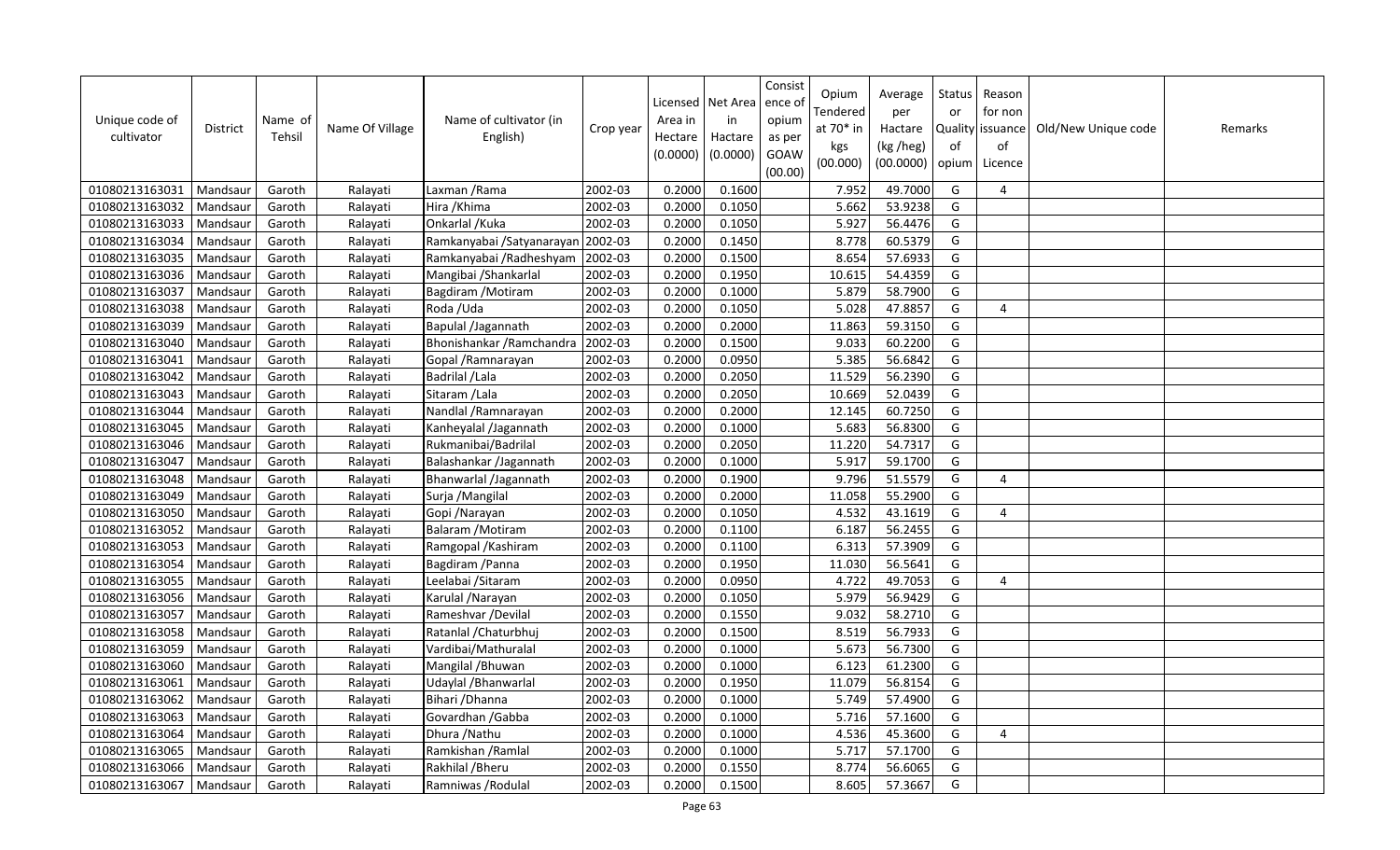| Unique code of<br>cultivator | <b>District</b> | Name of<br>Tehsil | Name Of Village | Name of cultivator (in<br>English) | Crop year | Licensed<br>Area in<br>Hectare<br>(0.0000) | Net Area<br>in<br>Hactare<br>(0.0000) | Consist<br>ence of<br>opium<br>as per<br>GOAW<br>(00.00) | Opium<br>Tendered<br>at $70*$ in<br>kgs<br>(00.000) | Average<br>per<br>Hactare<br>(kg /heg)<br>(00.0000) | <b>Status</b><br>or<br>of<br>opium | Reason<br>for non<br>Quality issuance<br>of<br>Licence | Old/New Unique code | Remarks                                   |
|------------------------------|-----------------|-------------------|-----------------|------------------------------------|-----------|--------------------------------------------|---------------------------------------|----------------------------------------------------------|-----------------------------------------------------|-----------------------------------------------------|------------------------------------|--------------------------------------------------------|---------------------|-------------------------------------------|
| 01080213163068               | Mandsaur        | Garoth            | Ralayati        | Shambhulal / Badrilal              | 2002-03   | 0.2000                                     | 0.1000                                |                                                          | 5.672                                               | 56.7200                                             | G                                  |                                                        |                     |                                           |
| 01080213163069               | Mandsaur        | Garoth            | Ralayati        | Nandubai / Onkar                   | 2002-03   | 0.2000                                     | 0.1050                                |                                                          | 5.923                                               | 56.4095                                             | G                                  |                                                        |                     |                                           |
| 01080213163070               | Mandsaur        | Garoth            | Ralayati        | Ramdayal / Ramlal                  | 2002-03   | 0.2000                                     | 0.1500                                |                                                          | 9.003                                               | 60.0200                                             | G                                  |                                                        |                     |                                           |
| 01080213163071               | Mandsaur        | Garoth            | Ralayati        | Sitaram / Prabhulal                | 2002-03   | 0.2000                                     | 0.1550                                |                                                          | 9.949                                               | 64.1871                                             | G                                  |                                                        |                     |                                           |
| 01080213163072               | Mandsaur        | Garoth            | Ralayati        | Babulal / Ramchandra               | 2002-03   | 0.2000                                     | 0.1500                                |                                                          | 9.291                                               | 61.9400                                             | G                                  |                                                        |                     |                                           |
| 01080213163073               | Mandsaur        | Garoth            | Ralayati        | Dashrath / Shambhulal              | 2002-03   | 0.2000                                     | 0.2000                                |                                                          | 12.333                                              | 61.6650                                             | G                                  |                                                        |                     |                                           |
| 01080213163074               | Mandsaur        | Garoth            | Ralayati        | Sajjnibai/Roda                     | 2002-03   | 0.2000                                     | 0.1050                                |                                                          | 5.325                                               | 50.7143                                             | G                                  | $\overline{4}$                                         |                     |                                           |
| 01080213163075               | Mandsaur        | Garoth            | Ralayati        | Himmatsingh/Kubersingh             | 2002-03   | 0.2000                                     | 0.1000                                |                                                          | 5.929                                               | 59.2900                                             | G                                  |                                                        | 01080213151006      |                                           |
| 01080213164002               | Mandsaur        | Garoth            | Lasudiya        | Lachiram /Dulichand                | 2002-03   | 0.2000                                     | 0.1000                                |                                                          | 6.369                                               | 63.6900                                             | G                                  |                                                        |                     |                                           |
| 01080213164004               | Mandsaur        | Garoth            | Lasudiya        | Bapulal / Kashiram                 | 2002-03   | 0.2000                                     | 0.1950                                |                                                          | 11.805                                              | 60.5385                                             | G                                  |                                                        |                     |                                           |
| 01080213164006               | Mandsaur        | Garoth            | Lasudiya        | Purushottam /Durgaprasad           | 2002-03   | 0.2000                                     | 0.1000                                |                                                          | 6.143                                               | 61.4300                                             | G                                  |                                                        |                     |                                           |
| 01080213164007               | Mandsaur        | Garoth            | Lasudiya        | Dolatram/Bherulal                  | 2002-03   | 0.2000                                     | 0.1500                                |                                                          | 8.577                                               | 57.1800                                             | G                                  |                                                        |                     |                                           |
| 01080213164008               | Mandsaur        | Garoth            | Lasudiya        | Chainram/Mangilal                  | 2002-03   | 0.2000                                     | 0.1950                                |                                                          | 11.156                                              | 57.2103                                             | G                                  |                                                        |                     |                                           |
| 01080213164009               | Mandsaur        | Garoth            | Lasudiya        | Ramprahlad / Ramnarayan            | 2002-03   | 0.2000                                     | 0.2000                                |                                                          | 11.952                                              | 59.7600                                             | G                                  |                                                        |                     |                                           |
| 01080213164010               | Mandsaur        | Garoth            | Lasudiya        | Rampratap / Puralal                | 2002-03   | 0.2000                                     | 0.1450                                |                                                          | 8.833                                               | 60.9172                                             | G                                  |                                                        |                     |                                           |
| 01080213164011               | Mandsaur        | Garoth            | Lasudiya        | Ranglal / Puralal                  | 2002-03   | 0.2000                                     | 0.1000                                |                                                          | 5.807                                               | 58.0700                                             | G                                  |                                                        |                     |                                           |
| 01080213164013               | Mandsaur        | Garoth            | Lasudiya        | Nathulal / Nandram                 | 2002-03   | 0.2000                                     | 0.1000                                |                                                          | 5.783                                               | 57.8300                                             | G                                  |                                                        |                     |                                           |
| 01080213164014               | Mandsaur        | Garoth            | Lasudiya        | Rameshvar / Gulab                  | 2002-03   | 0.2000                                     | 0.2000                                |                                                          | 11.784                                              | 58.9200                                             | G                                  |                                                        |                     |                                           |
| 01080213164015               | Mandsaur        | Garoth            | Lasudiya        | Radhabai / Bhagatram               | 2002-03   | 0.2000                                     | 0.1950                                |                                                          | 11.749                                              | 60.2513                                             | G                                  |                                                        |                     |                                           |
| 01080213164017               | Mandsaur        | Garoth            | Lasudiya        | Kaluram / Nandram                  | 2002-03   | 0.2000                                     | 0.2000                                |                                                          | 11.832                                              | 59.1600                                             | G                                  |                                                        |                     | Transfer/Punya khedi                      |
| 01080213164018               | Mandsaur        | Garoth            | Lasudiya        | Nandram / Gulab                    | 2002-03   | 0.2000                                     | 0.2000                                |                                                          | 11.556                                              | 57.7800                                             | G                                  |                                                        |                     | Transfer/Punya khedi                      |
| 01080213164019               | Mandsaur        | Garoth            | Lasudiya        | Bagdiram / Nathu                   | 2002-03   | 0.2000                                     | 0.0950                                |                                                          | 6.027                                               | 63.4421                                             | G                                  |                                                        |                     |                                           |
| 01080213164020               | Mandsaur        | Garoth            | Lasudiya        | Hiralal / Pura                     | 2002-03   | 0.2000                                     | 0.1050                                |                                                          | 6.088                                               | 57.9810                                             | G                                  |                                                        |                     |                                           |
| 01080213164023               | Mandsaur        | Garoth            | Lasudiya        | Ramchandra / Puralal               | 2002-03   | 0.2000                                     | 0.1050                                |                                                          | 5.989                                               | 57.0381                                             | G                                  |                                                        |                     |                                           |
| 01080213164024               | Mandsaur        | Garoth            | Lasudiya        | Panibai /Jaisingh                  | 2002-03   | 0.2000                                     | 0.1000                                |                                                          | 5.404                                               | 54.0400                                             | G                                  |                                                        |                     |                                           |
| 01080213164025               | Mandsaur        | Garoth            | Lasudiya        | Narsinghdas / Asharamdas           | 2002-03   | 0.2000                                     | 0.1450                                |                                                          | 8.320                                               | 57.3793                                             | G                                  |                                                        |                     |                                           |
| 01080213164027               | Mandsaur        | Garoth            | Lasudiya        | <b>Bherulal / Prabhulal</b>        | 2002-03   | 0.2000                                     | 0.1500                                |                                                          | 8.562                                               | 57.0800                                             | G                                  |                                                        |                     |                                           |
| 01080213164031               | Mandsaur        | Garoth            | Lasudiya        | Bhagwan / Hiralal                  | 2002-03   | 0.2000                                     |                                       |                                                          |                                                     |                                                     | N                                  |                                                        |                     | Transfer/Pratappura Th.<br>Suasra MDS III |
| 01080213164032               | Mandsaur        | Garoth            | Lasudiya        | Kanheyalal / Nandram               | 2002-03   | 0.2000                                     |                                       |                                                          |                                                     |                                                     | $\mathsf{N}$                       |                                                        |                     |                                           |
| 01080213164034               | Mandsaur        | Garoth            | Lasudiya        | <b>Bherulal/Puralal</b>            | 2002-03   | 0.2000                                     |                                       |                                                          |                                                     |                                                     | ${\sf N}$                          |                                                        |                     | Transfer/Khadavda                         |
| 01080213164035               | Mandsaur        | Garoth            | Lasudiya        | Raghunath / Kashiram               | 2002-03   | 0.2000                                     | 0.0950                                |                                                          | 5.205                                               | 54.7895                                             | G                                  |                                                        |                     |                                           |
| 01080213164038               | Mandsaur        | Garoth            | Lasudiya        | Matharibai/Bhagwan                 | 2002-03   | 0.2000                                     |                                       |                                                          |                                                     |                                                     | ${\sf N}$                          |                                                        |                     |                                           |
| 01080213164039               | Mandsaur        | Garoth            | Lasudiya        | Kanheyalal / Bhanwarlal            | 2002-03   | 0.2000                                     | 0.1000                                |                                                          | 5.692                                               | 56.9200                                             | G                                  |                                                        |                     |                                           |
| 01080213164041               | Mandsaur        | Garoth            | Lasudiya        | Satyanarayan / Bapulal             | 2002-03   | 0.2000                                     | 0.1050                                |                                                          | 5.721                                               | 54.4857                                             | G                                  |                                                        |                     |                                           |
| 01080213164042               | Mandsaur        | Garoth            | Lasudiya        | Ramnarayan / Champalal             | 2002-03   | 0.2000                                     | 0.2100                                |                                                          | 11.612                                              | 55.2952                                             | G                                  |                                                        |                     |                                           |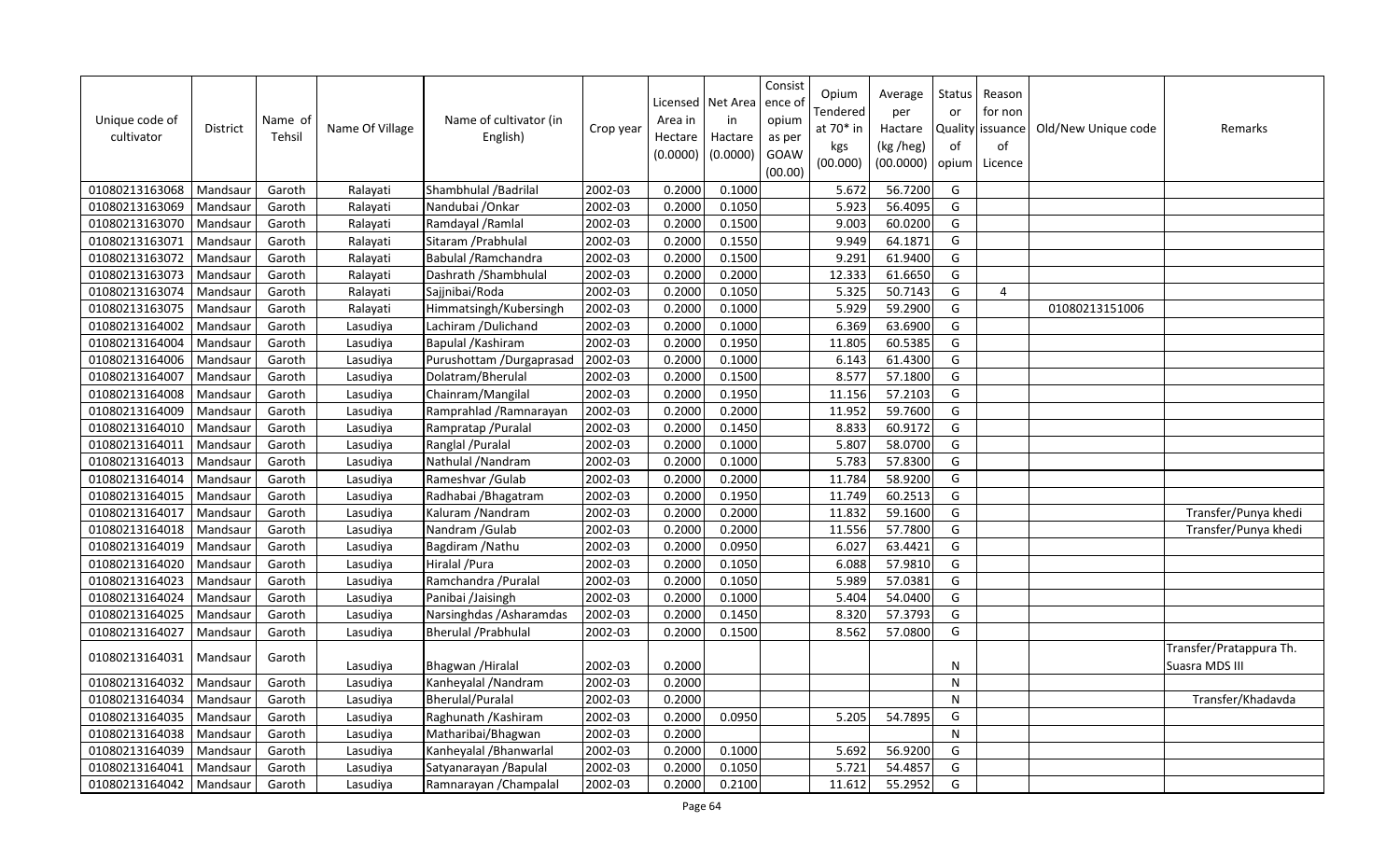| Unique code of<br>cultivator | <b>District</b> | Name of<br>Tehsil | Name Of Village | Name of cultivator (in<br>English) | Crop year | Area in<br>Hectare<br>(0.0000) | Licensed   Net Area  <br>in<br>Hactare<br>(0.0000) | Consist<br>ence o<br>opium<br>as per<br>GOAW<br>(00.00) | Opium<br>Tendered<br>at 70* in<br>kgs<br>(00.000) | Average<br>per<br>Hactare<br>(kg /heg)<br>(00.0000) | Status<br>or<br>of<br>opium | Reason<br>for non<br>Quality issuance<br>of<br>Licence | Old/New Unique code | Remarks              |
|------------------------------|-----------------|-------------------|-----------------|------------------------------------|-----------|--------------------------------|----------------------------------------------------|---------------------------------------------------------|---------------------------------------------------|-----------------------------------------------------|-----------------------------|--------------------------------------------------------|---------------------|----------------------|
| 01080213164045               | Mandsaur        | Garoth            | Lasudiya        | Kesharbai/Mangilal                 | 2002-03   | 0.2000                         | 0.1000                                             |                                                         | 5.641                                             | 56.4100                                             | G                           |                                                        |                     |                      |
| 01080213164050               | Mandsaur        | Garoth            | Lasudiya        | Bagdu / Champalal                  | 2002-03   | 0.2000                         | 0.1050                                             |                                                         | 5.967                                             | 56.8286                                             | G                           |                                                        |                     | Transfer/Punya khedi |
| 01080213164054               | Mandsaur        | Garoth            | Lasudiya        | Ramchandra / Ramnarayan            | 2002-03   | 0.2000                         | 0.1950                                             |                                                         | 10.764                                            | 55.2000                                             | G                           |                                                        |                     |                      |
| 01080213164055               | Mandsaur        | Garoth            | Lasudiya        | Kanwarlal / Champalal              | 2002-03   | 0.2000                         | 0.1000                                             |                                                         | 5.593                                             | 55.9300                                             | G                           |                                                        |                     |                      |
| 01080213164056               | Mandsaur        | Garoth            | Lasudiya        | Ratanlal / Champalal               | 2002-03   | 0.2000                         | 0.1050                                             |                                                         | 5.998                                             | 57.1238                                             | G                           |                                                        |                     |                      |
| 01080213164060               | Mandsaur        | Garoth            | Lasudiya        | Mangilal / Puralal                 | 2002-03   | 0.2000                         |                                                    |                                                         |                                                   |                                                     | $\mathsf{N}$                |                                                        |                     |                      |
| 01080213164065               | Mandsaur        | Garoth            | Lasudiya        | Devisingh / Kishansingh            | 2002-03   | 0.2000                         | 0.1000                                             |                                                         | 5.423                                             | 54.2300                                             | G                           |                                                        |                     |                      |
| 01080213164066               | Mandsaur        | Garoth            | Lasudiya        | Bharmal/Deva                       | 2002-03   | 0.2000                         |                                                    |                                                         |                                                   |                                                     | $\mathsf{N}$                |                                                        |                     |                      |
| 01080213165001               | Mandsaur        | Garoth            | Panvadi         | Kanheyalal /Dev ji                 | 2002-03   | 0.2000                         | 0.1400                                             |                                                         | 7.552                                             | 53.9429                                             | G                           |                                                        |                     |                      |
| 01080213165003               | Mandsaur        | Garoth            | Panvadi         | Shafi Mo. / Karim                  | 2002-03   | 0.2000                         |                                                    |                                                         |                                                   |                                                     | N                           |                                                        |                     | Transfer/Gopal pura  |
| 01080213165004               | Mandsaur        | Garoth            | Panvadi         | Dhuribai /Jaikishan                | 2002-03   | 0.2000                         | 0.1000                                             |                                                         | 5.400                                             | 54.0000                                             | G                           |                                                        |                     |                      |
| 01080213165005               | Mandsaur        | Garoth            | Panvadi         | Ratanlal / Bhagwan                 | 2002-03   | 0.2000                         | 0.1150                                             |                                                         | 6.226                                             | 54.1391                                             | G                           |                                                        |                     |                      |
| 01080213165006               | Mandsaur        | Garoth            | Panvadi         | Allanur / Karim Kha                | 2002-03   | 0.2000                         |                                                    |                                                         |                                                   |                                                     | N                           |                                                        |                     | Transfer/Punya khedi |
| 01080213165007               | Mandsaur        | Garoth            | Panvadi         | Ramnarayan / Dhannalal             | 2002-03   | 0.2000                         | 0.1100                                             |                                                         | 5.986                                             | 54.4182                                             | G                           |                                                        |                     | Transfer/sathdheda   |
| 01080213165010               | Mandsaur        | Garoth            | Panvadi         | Kanchanbai / Kishan                | 2002-03   | 0.2000                         |                                                    |                                                         |                                                   |                                                     | $\mathsf{N}$                |                                                        |                     |                      |
| 01080213165012               | Mandsaur        | Garoth            | Panvadi         | Rameshchandra / Hiralal            | 2002-03   | 0.2000                         | 0.1200                                             |                                                         | 6.854                                             | 57.1167                                             | G                           |                                                        |                     |                      |
| 01080213165013               | Mandsaur        | Garoth            | Panvadi         | Dinesh / Rameshvar                 | 2002-03   | 0.2000                         |                                                    |                                                         |                                                   |                                                     | N                           |                                                        |                     | Transfer/Dasoriya    |
| 01080213165014               | Mandsaur        | Garoth            | Panvadi         | Jaikishan /Devbaksh                | 2002-03   | 0.2000                         |                                                    |                                                         |                                                   |                                                     | $\mathsf{N}$                |                                                        |                     |                      |
| 01080213165015               | Mandsaur        | Garoth            | Panvadi         | Govindram / Gangaram               | 2002-03   | 0.2000                         | 0.1100                                             |                                                         | 5.880                                             | 53.4545                                             | G                           |                                                        |                     |                      |
| 01080213165018               | Mandsaur        | Garoth            | Panvadi         | Puribai /Jagannath                 | 2002-03   | 0.2000                         |                                                    |                                                         |                                                   |                                                     | $\mathsf{N}$                |                                                        |                     | Transfer/Sathkheda   |
| 01080213165019               | Mandsaur        | Garoth            | Panvadi         | Ramdayal / Kaluram                 | 2002-03   | 0.2000                         | 0.0950                                             |                                                         | 5.163                                             | 54.3474                                             | G                           |                                                        |                     |                      |
| 01080213165020               | Mandsaur        | Garoth            | Panvadi         | Radheshyam / Hiralal               | 2002-03   | 0.2000                         | 0.1000                                             |                                                         | 5.457                                             | 54.5700                                             | G                           |                                                        |                     |                      |
| 01080213165026               | Mandsaur        | Garoth            | Panvadi         | Prabhulal / Kanheyalal             | 2002-03   | 0.2000                         | 0.1400                                             |                                                         | 7.785                                             | 55.6071                                             | G                           |                                                        |                     |                      |
| 01080213165029               | Mandsaur        | Garoth            | Panvadi         | Kamlabai / Prabhudas               | 2002-03   | 0.2000                         | 0.1000                                             |                                                         | 5.722                                             | 57.2200                                             | G                           |                                                        |                     |                      |
| 01080213165034               | Mandsaur        | Garoth            | Panvadi         | Mangilal / Magan ji                | 2002-03   | 0.2000                         | 0.2100                                             |                                                         | 11.479                                            | 54.6619                                             | G                           |                                                        |                     |                      |
| 01080213165035               | Mandsaur        | Garoth            | Panvadi         | Forilal / Nanuram                  | 2002-03   | 0.2000                         | 0.2000                                             |                                                         | 11.262                                            | 56.3100                                             | G                           |                                                        |                     | Transfer/Punyakhedi  |
| 01080213165038               | Mandsaur        | Garoth            | Panvadi         | Keshrilal / Kaluram                | 2002-03   | 0.2000                         |                                                    |                                                         |                                                   |                                                     | ${\sf N}$                   |                                                        |                     | Transfer/Punyakhedi  |
| 01080213165044               | Mandsaur        | Garoth            | Panvadi         | Devilal /Dolatram                  | 2002-03   | 0.2000                         | 0.1550                                             |                                                         | 8.199                                             | 52.8968                                             | G                           |                                                        |                     |                      |
| 01080213166001               | Mandsaur        | Garoth            | Punyakhedi      | Motilal /Gulab                     | 2002-03   | 0.2000                         | 0.1950                                             |                                                         | 11.629                                            | 59.6359                                             | G                           |                                                        |                     |                      |
| 01080213166002               | Mandsaur        | Garoth            | Punyakhedi      | Nandram / Narayan                  | 2002-03   | 0.2000                         | 0.2000                                             |                                                         | 11.338                                            | 56.6900                                             | G                           |                                                        |                     |                      |
| 01080213166004               | Mandsaur        | Garoth            | Punyakhedi      | Narayan / Dhura                    | 2002-03   | 0.2000                         | 0.2000                                             |                                                         | 11.614                                            | 58.0700                                             | G                           |                                                        |                     |                      |
| 01080213166005               | Mandsaur        | Garoth            | Punyakhedi      | <b>Bapulal /Mohanlal</b>           | 2002-03   | 0.2000                         | 0.2000                                             |                                                         | 10.632                                            | 53.1600                                             | G                           |                                                        |                     |                      |
| 01080213166006               | Mandsaur        | Garoth            | Punyakhedi      | Koshlya /Kanheyalal                | 2002-03   | 0.2000                         | 0.2000                                             |                                                         | 11.233                                            | 56.1650                                             | G                           |                                                        |                     |                      |
| 01080213166009               | Mandsaur        | Garoth            | Punyakhedi      | Kanvarlal / Motilal                | 2002-03   | 0.2000                         | 0.2050                                             |                                                         | 12.953                                            | 63.1854                                             | G                           |                                                        |                     |                      |
| 01080213166011               | Mandsaur        | Garoth            | Punyakhedi      | Sitaram / Laxman                   | 2002-03   | 0.2000                         | 0.2000                                             |                                                         | 10.621                                            | 53.1050                                             | G                           |                                                        |                     |                      |
| 01080213166012               | Mandsaur        | Garoth            | Punyakhedi      | Omprakash / Sukhdev                | 2002-03   | 0.2000                         | 0.1950                                             |                                                         | 11.233                                            | 57.6051                                             | G                           |                                                        |                     |                      |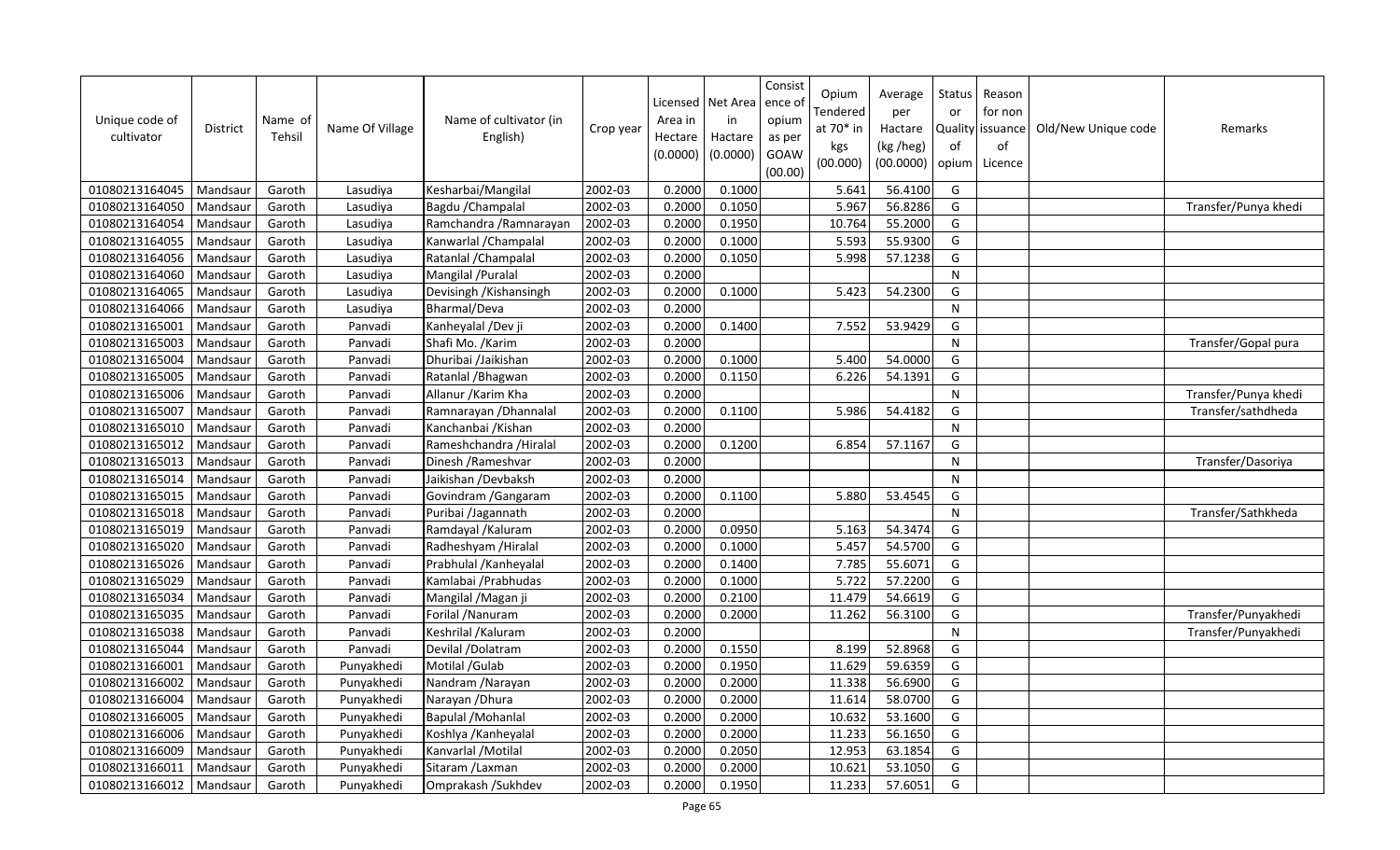| Unique code of<br>cultivator | District | Name of<br>Tehsil | Name Of Village                       | Name of cultivator (in<br>English)           | Crop year            | Licensed<br>Area in<br>Hectare<br>(0.0000) | Net Area<br>in<br>Hactare<br>(0.0000) | Consist<br>ence of<br>opium<br>as per<br>GOAW<br>(00.00) | Opium<br>Tendered<br>at $70*$ in<br>kgs<br>(00.000) | Average<br>per<br>Hactare<br>(kg /heg)<br>(00.0000) | <b>Status</b><br>or<br>of<br>opium | Reason<br>for non<br>Quality   issuance<br>of<br>Licence | Old/New Unique code | Remarks                 |
|------------------------------|----------|-------------------|---------------------------------------|----------------------------------------------|----------------------|--------------------------------------------|---------------------------------------|----------------------------------------------------------|-----------------------------------------------------|-----------------------------------------------------|------------------------------------|----------------------------------------------------------|---------------------|-------------------------|
| 01080213166013               | Mandsaur | Garoth            | Punyakhedi                            | Deva /Seva                                   | 2002-03              | 0.2000                                     | 0.1850                                |                                                          | 9.793                                               | 52.9351                                             | G                                  |                                                          |                     |                         |
| 01080213166014               | Mandsaur | Garoth            | Punyakhedi                            | Narayan / Chanda                             | 2002-03              | 0.2000                                     | 0.2000                                |                                                          | 11.580                                              | 57.9000                                             | G                                  |                                                          |                     |                         |
| 01080213166015               | Mandsaur | Garoth            | Punyakhedi                            | Mangilal /Gulab                              | 2002-03              | 0.2000                                     | 0.2000                                |                                                          | 10.722                                              | 53.6100                                             | G                                  |                                                          |                     |                         |
| 01080213166016               | Mandsaur | Garoth            | Punyakhedi                            | Sitaram / Magandas                           | 2002-03              | 0.2000                                     | 0.2000                                |                                                          | 11.243                                              | 56.2150                                             | G                                  |                                                          |                     | Name change             |
| 01080213166019               | Mandsaur | Garoth            | Punyakhedi                            | Ramsingh / Bapulal                           | 2002-03              | 0.2000                                     | 0.2000                                |                                                          | 11.432                                              | 57.1600                                             | G                                  |                                                          |                     |                         |
| 01080213166020               | Mandsaur | Garoth            | Punyakhedi                            | Ramlal / Gangaram                            | 2002-03              | 0.2000                                     | 0.1950                                |                                                          | 12.610                                              | 64.6667                                             | G                                  |                                                          |                     |                         |
| 01080213166021               | Mandsaur | Garoth            | Punyakhedi                            | Tulsiram /Laxminarayan                       | 2002-03              | 0.2000                                     | 0.2000                                |                                                          | 12.070                                              | 60.3500                                             | G                                  |                                                          |                     |                         |
| 01080213166022               | Mandsaur | Garoth            | Punyakhedi                            | Maganlal / Prithviraj                        | 2002-03              | 0.2000                                     | 0.1900                                |                                                          | 10.829                                              | 56.9947                                             | G                                  |                                                          |                     |                         |
| 01080213166026               | Mandsaur | Garoth            | Punyakhedi                            | Kaluram /Jagannath                           | 2002-03              | 0.2000                                     | 0.1950                                |                                                          | 11.446                                              | 58.6974                                             | G                                  |                                                          |                     |                         |
| 01080213166027               | Mandsaur | Garoth            | Punyakhedi                            | Devilal / Ramnarayan                         | 2002-03              | 0.2000                                     | 0.1950                                |                                                          | 10.950                                              | 56.1538                                             | G                                  |                                                          |                     |                         |
| 01080213166028               | Mandsaur | Garoth            | Punyakhedi                            | Kanheyalal / Prithviraj                      | 2002-03              | 0.2000                                     | 0.2000                                |                                                          | 12.009                                              | 60.0450                                             | G                                  |                                                          |                     |                         |
| 01080213166031               | Mandsaur | Garoth            | Punyakhedi                            | Kaluram / Puralal                            | 2002-03              | 0.2000                                     | 0.1900                                |                                                          | 11.706                                              | 61.6105                                             | G                                  |                                                          |                     |                         |
| 01080213166032               | Mandsaur | Garoth            | Punyakhedi                            | Mangilal /Laxminarayan                       | 2002-03              | 0.2000                                     | 0.2050                                |                                                          | 12.526                                              | 61.1024                                             | G                                  |                                                          |                     |                         |
| 01080213166033               | Mandsaur | Garoth            | Punyakhedi                            | Jairam / Puralal                             | 2002-03              | 0.2000                                     | 0.2050                                |                                                          | 12.472                                              | 60.8390                                             | G                                  |                                                          |                     |                         |
| 01080213166034               | Mandsaur | Garoth            | Punyakhedi                            | Kanwarlal / Bhagirath                        | 2002-03              | 0.2000                                     | 0.1900                                |                                                          | 10.415                                              | 54.8158                                             | G                                  |                                                          |                     |                         |
| 01080213166035               | Mandsaur | Garoth            | Punyakhedi                            | Ramnarayan/Lalji                             | 2002-03              | 0.2000                                     | 0.2000                                |                                                          | 10.855                                              | 54.2750                                             | G                                  |                                                          | 01080213130032      | Transfer/Lasudiya       |
| 01080213166036               | Mandsaur | Garoth            | Punyakhedi                            | Bhagirath/Magan                              | 2002-03              | 0.2000                                     | 0.1900                                |                                                          | 10.940                                              | 57.5789                                             | G                                  |                                                          | 01080213115008      |                         |
| 01080213166037               | Mandsaur | Garoth            | Punyakhedi                            | Dhurilal/Dolatram                            | 2002-03              | 0.2000                                     | 0.1950                                |                                                          | 12.048                                              | 61.7846                                             | G                                  |                                                          | 01080213130011      | Transfer/Ranayara       |
| 01080213166038               | Mandsaur | Garoth            | Punyakhedi                            | Kalibai/Vardichand                           | 2002-03              | 0.2000                                     | 0.1900                                |                                                          | 10.761                                              | 56.6368                                             | G                                  |                                                          | 01080213115013      | Transfer/Dhamniya jhali |
| 01080213166039               | Mandsaur | Garoth            | Punyakhedi                            | Bhagatram/Nathuji                            | 2002-03              | 0.2000                                     | 0.1900                                |                                                          | 11.629                                              | 61.2053                                             | G                                  |                                                          | 01080213146082      |                         |
| 01080213166040               | Mandsaur | Garoth            | Punyakhedi                            | Narayanibai/Bhagwan                          | 2002-03              | 0.2000                                     | 0.1000                                |                                                          | 6.249                                               | 62.4900                                             | G                                  |                                                          | 01080213146064      |                         |
| 01080213166041               | Mandsaur | Garoth            | Punyakhedi                            | Subhan/Fakira                                | 2002-03              | 0.2000                                     | 0.1050                                |                                                          | 5.556                                               | 52.9143                                             | G                                  |                                                          | 01080213113004      |                         |
| 01080213166042               | Mandsaur | Garoth            | Punyakhedi                            | Hanif Mo./Chand Mohamma 2002-03              |                      | 0.2000                                     | 0.1500                                |                                                          | 8.478                                               | 56.5200                                             | G                                  |                                                          | 01080213113019      |                         |
| 01080213167003               | Mandsaur | Garoth            | opal Pura (Sathked: Khema / Kachru    |                                              | 2002-03              | 0.2000                                     | 0.1950                                |                                                          | 4.779                                               | 24.5077                                             | G                                  | 4                                                        |                     |                         |
| 01080213167006               | Mandsaur | Garoth            |                                       | opal Pura (Sathked: Devilal / Amratram       | $\overline{2002-03}$ | 0.2000                                     | 0.2000                                |                                                          | 11.737                                              | 58.6850                                             | G                                  |                                                          |                     |                         |
| 01080213167007               | Mandsaur | Garoth            |                                       | opal Pura (Sathked: Ramnarayan / Laxman      | 2002-03              | 0.2000                                     | 0.2050                                |                                                          | 11.473                                              | 55.9659                                             | G                                  |                                                          |                     |                         |
| 01080213167008               | Mandsaur | Garoth            |                                       | opal Pura (Sathked: Dapubai/Ramnarayan       | 2002-03              | 0.2000                                     | 0.1950                                |                                                          | 8.728                                               | 44.7590                                             | G                                  | 4                                                        |                     |                         |
| 01080213167009               | Mandsaur | Garoth            | opal Pura (Sathked: Bherulal/Bapulal  |                                              | 2002-03              | 0.2000                                     | 0.2000                                |                                                          | 10.796                                              | 53.9800                                             | G                                  |                                                          |                     |                         |
| 01080213167010               | Mandsaur | Garoth            |                                       | opal Pura (Sathked: Vardichand/Bherulal      | 2002-03              | 0.2000                                     | 0.1600                                |                                                          | 8.417                                               | 52.6063                                             | G                                  |                                                          | 01080213165033      | Transfer/Panvadi        |
| 01080213167011               | Mandsaur | Garoth            | iopal Pura (Sathked: Kaluram/Puralal  |                                              | 2002-03              | 0.2000                                     | 0.1900                                |                                                          | 10.830                                              | 57.0000                                             | G                                  |                                                          |                     |                         |
| 01080213167012               | Mandsaur | Garoth            | opal Pura (Sathked: Gangaram/Gopilal  |                                              | 2002-03              | 0.2000                                     | 0.2050                                |                                                          | 10.986                                              | 53.5902                                             | G                                  |                                                          | 01080213165002      |                         |
| 01080213167013               | Mandsaur | Garoth            |                                       | lopal Pura (Sathked: Kasturibai/Laxminarayan | 2002-03              | 0.2000                                     | 0.1500                                |                                                          | 8.866                                               | 59.1067                                             | G                                  |                                                          | 01080213161014      | Transfer/Chachavda      |
| 01080213167014               | Mandsaur | Garoth            | opal Pura (Sathked: Bapulal/Nanuram   |                                              | 2002-03              | 0.2000                                     | 0.1500                                |                                                          | 8.440                                               | 56.2667                                             | G                                  |                                                          | 01080213165043      |                         |
| 01080213167015               | Mandsaur | Garoth            | opal Pura (Sathked: Devilal/Chunnilal |                                              | 2002-03              | 0.2000                                     | 0.2000                                |                                                          | 11.146                                              | 55.7300                                             | G                                  |                                                          | 01080213113025      |                         |
| 01080213167016               | Mandsaur | Garoth            | opal Pura (Sathked: Babu/Roshan       |                                              | 2002-03              | 0.2000                                     | 0.2050                                |                                                          | 11.425                                              | 55.7317                                             | G                                  |                                                          | 01080213113045      |                         |
| 01080213168001               | Mandsaur | Garoth            | Vanya Khedi                           | Karusingh /Daryavsingh                       | 2002-03              | 0.2000                                     | 0.1500                                |                                                          | 6.641                                               | 44.2733                                             | G                                  | 4                                                        |                     |                         |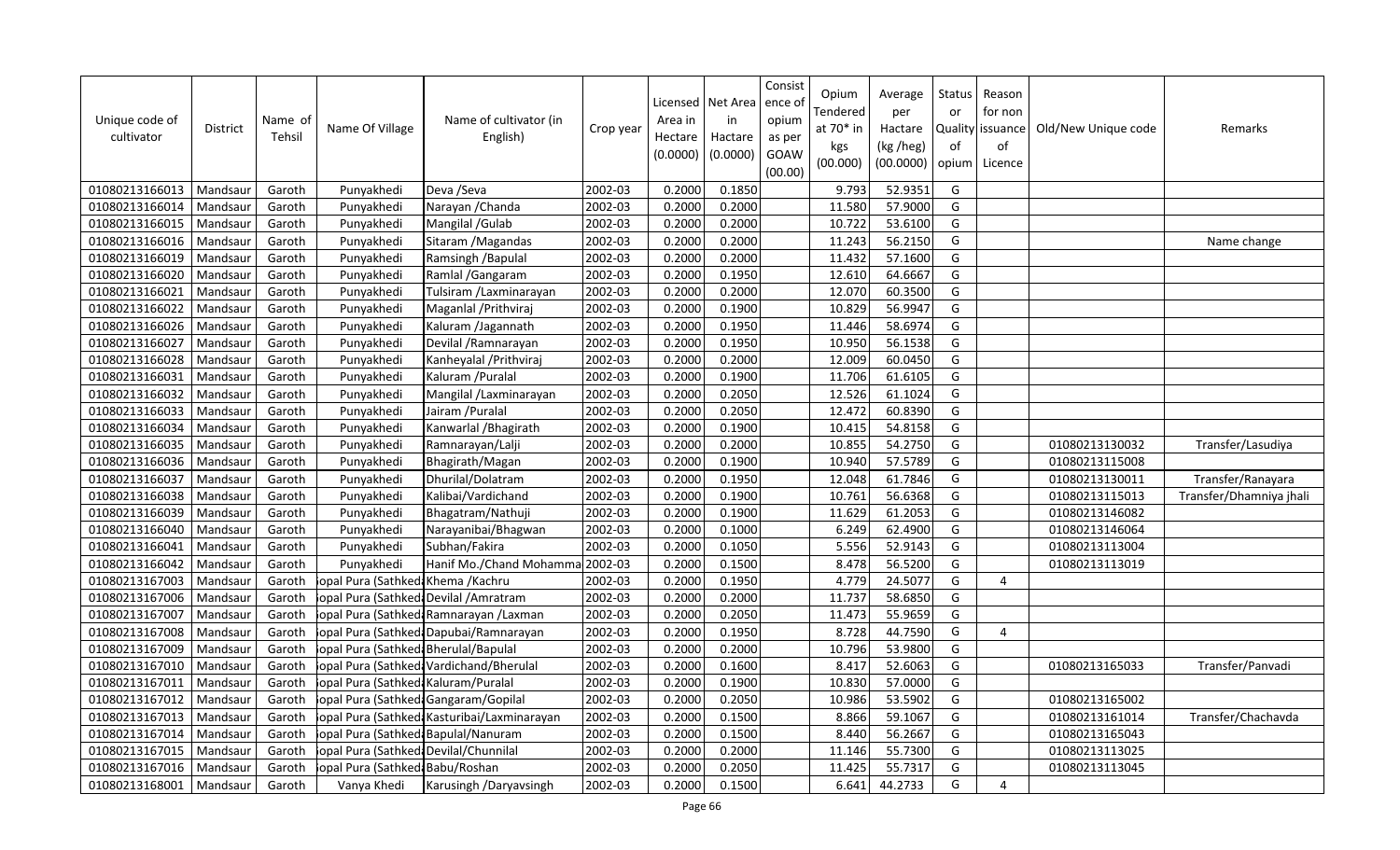| Unique code of<br>cultivator | District | Name of<br>Tehsil | Name Of Village | Name of cultivator (in<br>English) | Crop year | Area in<br>Hectare<br>(0.0000) | Licensed   Net Area<br>in<br>Hactare<br>(0.0000) | Consist<br>ence of<br>opium<br>as per<br>GOAW<br>(00.00) | Opium<br>Tendered<br>at 70* in<br>kgs<br>(00.000) | Average<br>per<br>Hactare<br>(kg /heg)<br>(00.0000) | Status<br>or<br><b>Quality</b><br>of<br>opium | Reason<br>for non<br>issuance<br>of<br>Licence | Old/New Unique code | Remarks |
|------------------------------|----------|-------------------|-----------------|------------------------------------|-----------|--------------------------------|--------------------------------------------------|----------------------------------------------------------|---------------------------------------------------|-----------------------------------------------------|-----------------------------------------------|------------------------------------------------|---------------------|---------|
| 01080213168003               | Mandsaur | Garoth            | Vanya Khedi     | Radhakishan / Gokul                | 2002-03   | 0.2000                         | 0.1300                                           |                                                          | 6.575                                             | 50.5769                                             | G                                             | $\overline{4}$                                 |                     |         |
| 01080213168005               | Mandsaur | Garoth            | Vanya Khedi     | Tejsingh / Kalusingh               | 2002-03   | 0.2000                         | 0.1500                                           |                                                          | 7.683                                             | 51.2200                                             | G                                             | $\boldsymbol{\Delta}$                          |                     |         |
| 01080213168006               | Mandsaur | Garoth            | Vanya Khedi     | Kalusingh/Devisingh                | 2002-03   | 0.2000                         | 0.1500                                           |                                                          | 6.319                                             | 42.1267                                             | G                                             | $\overline{4}$                                 | 01080213134007      |         |
| 01080213169001               | Mandsaur | Garoth            | Parasali Diwan  | Mohankunvar/ Parvatsingh           | 2002-03   | 0.2000                         | 0.2050                                           |                                                          | 10.328                                            | 50.3805                                             | G                                             | $\overline{4}$                                 |                     |         |
| 01080213170002               | Mandsaur | Garoth            | Surajna Juna    | Dulesingh / Harisingh              | 2002-03   | 0.2000                         | 0.1950                                           |                                                          | 11.421                                            | 58.5692                                             | G                                             |                                                |                     |         |
| 01080213172001               | Mandsaur | Garoth            | Junapani        | Prabhulal/ chanda                  | 2002-03   | 0.2000                         | 0.2100                                           |                                                          | 11.916                                            | 56.7429                                             | G                                             |                                                |                     |         |
| 01080213172003               | Mandsaur | Garoth            | Junapani        | Jujharsingh/Amarsingh              | 2002-03   | 0.2000                         | 0.1950                                           |                                                          | 4.372                                             | 22.4205                                             | G                                             | 4                                              |                     |         |
| 01080213172009               | Mandsaur | Garoth            | Junapani        | Bherulal/Rupa ji                   | 2002-03   | 0.2000                         | 0.1100                                           |                                                          | 6.394                                             | 58.1273                                             | G                                             |                                                |                     |         |
| 01080213173004               | Mandsau  | Garoth            | Palkhanda       | Umravsingh/Indersingh              | 2002-03   | 0.2000                         | 0.2000                                           |                                                          | 11.433                                            | 57.1650                                             | G                                             |                                                |                     |         |
| 01080213173006               | Mandsaur | Garoth            | Palkhanda       | Indersingh/Ramsingh                | 2002-03   | 0.2000                         | 0.2100                                           |                                                          | 11.895                                            | 56.6429                                             | G                                             |                                                |                     |         |
| 01080213174002               | Mandsau  | Garoth            | Aemdi           | Joravarsingh/Onkarlal              | 2002-03   | 0.2000                         | 0.1950                                           |                                                          | 11.197                                            | 57.4205                                             | G                                             |                                                |                     |         |
| 01080213174005               | Mandsau  | Garoth            | Aemdi           | Shivlal/Kishanlal                  | 2002-03   | 0.2000                         | 0.1050                                           |                                                          | 4.627                                             | 44.0667                                             | G                                             | $\overline{4}$                                 |                     |         |
| 01080213174008               | Mandsau  | Garoth            | Aemdi           | Karansingh/Amarsingh               | 2002-03   | 0.2000                         | 0.1900                                           |                                                          | 9.625                                             | 50.6579                                             | G                                             | $\boldsymbol{\Delta}$                          |                     |         |
| 01080213174009               | Mandsaur | Garoth            | Aemdi           | Hamirbai/Parvatsingh               | 2002-03   | 0.2000                         | 0.1050                                           |                                                          | 5.366                                             | 51.1048                                             | G                                             | $\overline{4}$                                 |                     |         |
| 01080213174011               | Mandsau  | Garoth            | Aemdi           | Ramchandra/Kishanlal               | 2002-03   | 0.2000                         | 0.2000                                           |                                                          | 10.086                                            | 50.4300                                             | G                                             | $\boldsymbol{\Delta}$                          |                     |         |
| 01080213174012               | Mandsaur | Garoth            | Aemdi           | Sankarsingh/Seva ji                | 2002-03   | 0.2000                         | 0.1900                                           |                                                          | 9.403                                             | 49.4895                                             | G                                             | $\overline{4}$                                 |                     |         |
| 01080213174015               | Mandsaur | Garoth            | Aemdi           | Mulchand/Khemraj                   | 2002-03   | 0.2000                         | 0.1050                                           |                                                          | 5.451                                             | 51.9143                                             | G                                             | $\boldsymbol{\Delta}$                          |                     |         |
| 01080213174017               | Mandsaur | Garoth            | Aemdi           | Ramsingh/Nathu                     | 2002-03   | 0.2000                         |                                                  |                                                          |                                                   |                                                     | F.                                            |                                                |                     |         |
| 01080213174018               | Mandsaur | Garoth            | Aemdi           | Harivallabh/Puralal                | 2002-03   | 0.2000                         | 0.1000                                           |                                                          | 4.933                                             | 49.3300                                             | G                                             | $\overline{4}$                                 |                     |         |
| 01080213174021               | Mandsaur | Garoth            | Aemdi           | Arjunsingh/Shivlal                 | 2002-03   | 0.2000                         | 0.1650                                           |                                                          | 8.276                                             | 50.1576                                             | G                                             | $\overline{a}$                                 |                     |         |
| 01080213174022               | Mandsaur | Garoth            | Aemdi           | Radhusingh/Shivlal                 | 2002-03   | 0.2000                         | 0.0950                                           |                                                          | 4.797                                             | 50.4947                                             | G                                             | $\overline{4}$                                 |                     |         |
| 01080213174023               | Mandsaur | Garoth            | Aemdi           | Chandarsingh/Hindusingh            | 2002-03   | 0.2000                         | 0.1900                                           |                                                          | 10.385                                            | 54.6579                                             | G                                             |                                                |                     |         |
| 01080213174024               | Mandsaur | Garoth            | Aemdi           | Bhagvansingh/Shivlal               | 2002-03   | 0.2000                         | 0.1950                                           |                                                          | 10.747                                            | 55.1128                                             | G                                             |                                                |                     |         |
| 01080213175013               | Mandsaur | Garoth            | Surajna Naya    | Ramlal/Hindusingh                  | 2002-03   | 0.2000                         | 0.1200                                           |                                                          | 7.243                                             | 60.3583                                             | G                                             |                                                |                     |         |
| 01080213176003               | Mandsaur | Garoth            | Khaikheda       | Chatarsingh/Rughnathsingh          | 2002-03   | 0.2000                         | 0.1950                                           |                                                          | 11.576                                            | 59.3641                                             | G                                             |                                                |                     |         |
| 01080213176011               | Mandsaur | Garoth            | Khaikheda       | Rama / Kanha                       | 2002-03   | 0.2000                         | 0.1900                                           |                                                          | 11.179                                            | 58.8368                                             | G                                             |                                                |                     |         |
| 01080213176019               | Mandsaur | Garoth            | Khaikheda       | Amar/Shambhu                       | 2002-03   | 0.2000                         | 0.2000                                           |                                                          | 12.423                                            | 62.1150                                             | G                                             |                                                |                     |         |
| 01080213176029               | Mandsau  | Garoth            | Khaikheda       | Chandarsingh/Devisingh             | 2002-03   | 0.2000                         | 0.2000                                           |                                                          | 11.457                                            | 57.2850                                             | G                                             |                                                |                     |         |
| 01080213176041               | Mandsau  | Garoth            | Khaikheda       | Ramchandra/Kishanlal               | 2002-03   | 0.2000                         | 0.1000                                           |                                                          | 6.273                                             | 62.7300                                             | G                                             |                                                | 01080213170006      |         |
| 01080213176042               | Mandsau  | Garoth            | Khaikheda       | Sardarsingh/Bapulal                | 2002-03   | 0.2000                         | 0.2000                                           |                                                          | 12.582                                            | 62.9100                                             | G                                             |                                                | 01080213187007      |         |
| 01080213177002               | Mandsaur | Garoth            | Ankali diwan 1  | Shankar/Nathu                      | 2002-03   | 0.2000                         | 0.1050                                           |                                                          | 6.074                                             | 57.8476                                             | G                                             |                                                |                     |         |
| 01080213177003               | Mandsau  | Garoth            | Ankali diwan 1  | Fulsingh/Hindusingh                | 2002-03   | 0.2000                         | 0.1050                                           |                                                          | 6.594                                             | 62.8000                                             | G                                             |                                                |                     |         |
| 01080213177005               | Mandsaur | Garoth            | Ankali diwan 1  | Janibai/Kishanlal                  | 2002-03   | 0.2000                         | 0.1950                                           |                                                          | 11.359                                            | 58.2513                                             | G                                             |                                                |                     |         |
| 01080213177006               | Mandsaur | Garoth            | Ankali diwan 1  | Bherusingh/Bhuvanisingh            | 2002-03   | 0.2000                         | 0.2050                                           |                                                          | 12.539                                            | 61.1659                                             | G                                             |                                                |                     |         |
| 01080213177007               | Mandsaur | Garoth            | Ankali diwan 1  | Udaysingh/Amarsing                 | 2002-03   | 0.2000                         | 0.2050                                           |                                                          | 11.436                                            | 55.7854                                             | G                                             |                                                |                     |         |
| 01080213177008               | Mandsaur | Garoth            | Ankali diwan 1  | Jankuavrbai/Hemraj                 | 2002-03   | 0.2000                         | 0.2050                                           |                                                          | 12.189                                            | 59.4585                                             | G                                             |                                                |                     |         |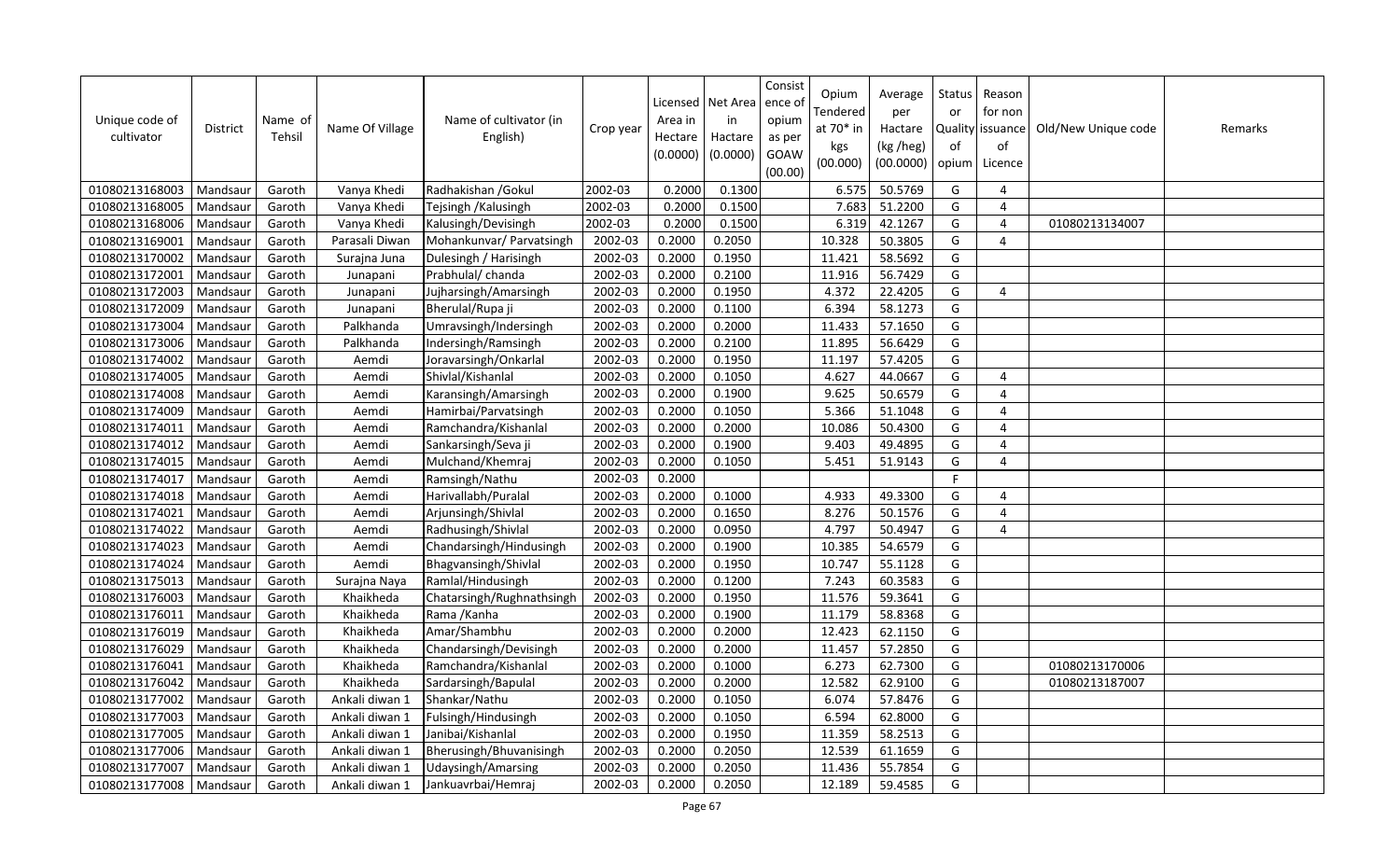| Unique code of<br>cultivator | <b>District</b> | Name of<br>Tehsil | Name Of Village | Name of cultivator (in<br>English) | Crop year | Area in<br>Hectare<br>(0.0000) | Licensed   Net Area<br>in<br>Hactare<br>(0.0000) | Consist<br>ence of<br>opium<br>as per<br>GOAW<br>(00.00) | Opium<br>Tendered<br>at 70* in<br>kgs<br>(00.000) | Average<br>per<br>Hactare<br>(kg /heg)<br>(00.0000) | <b>Status</b><br>or<br>of<br>opium | Reason<br>for non<br>Quality issuance<br>of<br>Licence | Old/New Unique code | Remarks |
|------------------------------|-----------------|-------------------|-----------------|------------------------------------|-----------|--------------------------------|--------------------------------------------------|----------------------------------------------------------|---------------------------------------------------|-----------------------------------------------------|------------------------------------|--------------------------------------------------------|---------------------|---------|
| 01080213177009               | Mandsaur        | Garoth            | Ankali diwan 1  | Gangaram/Amarlal                   | 2002-03   | 0.2000                         | 0.1050                                           |                                                          | 6.135                                             | 58.4286                                             | G                                  |                                                        |                     |         |
| 01080213177010               | Mandsau         | Garoth            | Ankali diwan 1  | Gangaram/Onkarlal Bagadi           | 2002-03   | 0.2000                         | 0.2050                                           |                                                          | 11.465                                            | 55.9268                                             | G                                  |                                                        |                     |         |
| 01080213177011               | Mandsaur        | Garoth            | Ankali diwan 1  | Radheshyam/Shankarlal Ratl         | 2002-03   | 0.2000                         | 0.2050                                           |                                                          | 11.606                                            | 56.6146                                             | G                                  |                                                        |                     |         |
| 01080213177013               | Mandsaur        | Garoth            | Ankali diwan 1  | Ramlal/Deva ji                     | 2002-03   | 0.2000                         | 0.2000                                           |                                                          | 11.738                                            | 58.6900                                             | G                                  |                                                        |                     |         |
| 01080213177019               | Mandsaur        | Garoth            | Ankali diwan 1  | Bhanvarlal/Ram ji                  | 2002-03   | 0.2000                         | 0.2100                                           |                                                          | 11.525                                            | 54.8810                                             | G                                  |                                                        |                     |         |
| 01080213177022               | Mandsaur        | Garoth            | Ankali diwan 1  | Sankersingh/Madansingh             | 2002-03   | 0.2000                         | 0.1050                                           |                                                          | 6.135                                             | 58.4286                                             | G                                  |                                                        |                     |         |
| 01080213177023               | Mandsaur        | Garoth            | Ankali diwan 1  | Balvantsingh/Bhuvanisingh          | 2002-03   | 0.2000                         | 0.2000                                           |                                                          | $11.\overline{304}$                               | 56.5200                                             | G                                  |                                                        |                     |         |
| 01080213177027               | Mandsaur        | Garoth            | Ankali diwan 1  | Rameshchandra/Ramlala              | 2002-03   | 0.2000                         | 0.1950                                           |                                                          | 11.393                                            | 58.4256                                             | G                                  |                                                        |                     |         |
| 01080213177034               | Mandsaur        | Garoth            | Ankali diwan 1  | Ranchod/Bhanvarlal                 | 2002-03   | 0.2000                         | 0.2050                                           |                                                          | 11.781                                            | 57.4683                                             | G                                  |                                                        |                     |         |
| 01080213177035               | Mandsau         | Garoth            | Ankali diwan 1  | Kanchanbai/Nanda kumhar            | 2002-03   | 0.2000                         | 0.1900                                           |                                                          | 10.145                                            | 53.3947                                             | G                                  |                                                        |                     |         |
| 01080213177037               | Mandsau         | Garoth            | Ankali diwan 1  | Sohanlal/Kanheyalal soni           | 2002-03   | 0.2000                         | 0.2000                                           |                                                          | 12.032                                            | 60.1600                                             | G                                  |                                                        |                     |         |
| 01080213177040               | Mandsau         | Garoth            | Ankali diwan 1  | Gendabai/Abhaysingh                | 2002-03   | 0.2000                         | 0.2050                                           |                                                          | 12.250                                            | 59.7561                                             | G                                  |                                                        |                     |         |
| 01080213177044               | Mandsaur        | Garoth            | Ankali diwan 1  | Pura/ Moti nayak                   | 2002-03   | 0.2000                         | 0.2100                                           |                                                          | 10.807                                            | 51.4619                                             | G                                  | $\overline{4}$                                         |                     |         |
| 01080213177050               | Mandsau         | Garoth            | Ankali diwan 1  | Gokul/Laxman                       | 2002-03   | 0.2000                         | 0.2050                                           |                                                          | 11.167                                            | 54.4732                                             | G                                  |                                                        |                     |         |
| 01080213177051               | Mandsau         | Garoth            | Ankali diwan 1  | Hajarilal/Bhanvarlal               | 2002-03   | 0.2000                         | 0.1950                                           |                                                          | 11.705                                            | 60.0256                                             | G                                  |                                                        |                     |         |
| 01080213177052               | Mandsau         | Garoth            | Ankali diwan 1  | Kishanlal/Bhanvarlal               | 2002-03   | 0.2000                         | 0.1900                                           |                                                          | 9.527                                             | 50.1421                                             | G                                  | $\overline{4}$                                         |                     |         |
| 01080213177054               | Mandsaur        | Garoth            | Ankali diwan 1  | Roshanlal/Takhatmal                | 2002-03   | 0.2000                         | 0.1950                                           |                                                          | 10.734                                            | 55.0462                                             | G                                  |                                                        |                     |         |
| 01080213177055               | Mandsaur        | Garoth            | Ankali diwan 1  | Bhuwanishankar/Unkar               | 2002-03   | 0.2000                         | 0.2100                                           |                                                          | 11.359                                            | 54.0905                                             | G                                  |                                                        | 01080213078065      |         |
| 01080213178001               | Mandsaur        | Garoth            | Khejdiya        | Kesarbai/Mangilal                  | 2002-03   | 0.2000                         | 0.2050                                           |                                                          | 11.121                                            | 54.2488                                             | G                                  |                                                        |                     |         |
| 01080213178002               | Mandsaur        | Garoth            | Khejdiya        | Raghusingh/Bhanvarsingh            | 2002-03   | 0.2000                         | 0.1950                                           |                                                          | 10.728                                            | 55.0154                                             | G                                  |                                                        |                     |         |
| 01080213178003               | Mandsaur        | Garoth            | Khejdiya        | Radhabai/Mansingh                  | 2002-03   | 0.2000                         | 0.2050                                           |                                                          | 9.912                                             | 48.3512                                             | G                                  | 4                                                      |                     |         |
| 01080213178005               | Mandsaur        | Garoth            | Khejdiya        | Nathusingh/Nirbhaysingh            | 2002-03   | 0.2000                         | 0.2000                                           |                                                          | 10.057                                            | 50.2850                                             | G                                  | $\overline{a}$                                         |                     |         |
| 01080213178006               | Mandsaur        | Garoth            | Khejdiya        | Fattabai/Ramsingh                  | 2002-03   | 0.2000                         | 0.2100                                           |                                                          | 11.300                                            | 53.8095                                             | G                                  |                                                        |                     |         |
| 01080213178010               | Mandsaur        | Garoth            | Khejdiya        | Madansingh/Umravsingh              | 2002-03   | 0.2000                         | 0.2050                                           |                                                          | 10.652                                            | 51.9610                                             | G                                  | $\overline{4}$                                         |                     |         |
| 01080213178011               | Mandsaur        | Garoth            | Khejdiya        | Ramlal/Mangilal                    | 2002-03   | 0.2000                         | 0.2100                                           |                                                          | 10.392                                            | 49.4857                                             | G                                  | $\overline{4}$                                         | 01080213177001      |         |
| 01080213178012               | Mandsaur        | Garoth            | Khejdiya        | Kalusingh/Harisingh                | 2002-03   | 0.2000                         | 0.1950                                           |                                                          | 10.421                                            | 53.4410                                             | G                                  |                                                        | 01080213042068      |         |
| 01080213181001               | Mandsau         | Garoth            | Salriya         | Parvatsingh/Amarsingh              | 2002-03   | 0.2000                         | 0.1500                                           |                                                          | 7.884                                             | 52.5620                                             | G                                  |                                                        |                     |         |
| 01080213181002               | Mandsaur        | Garoth            | Salriya         | Dhuribai/Bhagirath                 | 2002-03   | 0.2000                         | 0.1850                                           |                                                          | 10.850                                            | 58.6486                                             | G                                  |                                                        |                     |         |
| 01080213181003               | Mandsau         | Garoth            | Salriya         | Kacharusingh/Harisingh             | 2002-03   | 0.2000                         | 0.2100                                           |                                                          | 10.463                                            | 49.8238                                             | G                                  | $\overline{4}$                                         |                     |         |
| 01080213181005               | Mandsaur        | Garoth            | Salriya         | Hanumantsingh/Prahladsing          | 2002-03   | 0.2000                         | 0.2050                                           |                                                          | 10.131                                            | 49.4195                                             | G                                  | $\overline{4}$                                         |                     |         |
| 01080213181010               | Mandsaur        | Garoth            | Salriya         | Moti/Ratana                        | 2002-03   | 0.2000                         | 0.2000                                           |                                                          | 10.284                                            | 51.4200                                             | G                                  | $\overline{4}$                                         |                     |         |
| 01080213181011               | Mandsau         | Garoth            | Salriya         | Dolatsingh/Bhuvanisingh            | 2002-03   | 0.2000                         | 0.1950                                           |                                                          | 11.040                                            | 56.6154                                             | G                                  |                                                        |                     |         |
| 01080213181014               | Mandsau         | Garoth            | Salriya         | Ratansingh/Fatesingh               | 2002-03   | 0.2000                         | 0.2000                                           |                                                          | 10.964                                            | 54.8200                                             | G                                  |                                                        |                     |         |
| 01080213181015               | Mandsaur        | Garoth            | Salriya         | Bhuvanisingh/Jujharsingh           | 2002-03   | 0.2000                         | 0.1800                                           |                                                          | 10.612                                            | 58.9556                                             | G                                  |                                                        |                     |         |
| 01080213181017               | Mandsaur        | Garoth            | Salriya         | Roadsingh/Bhavsingh                | 2002-03   | 0.2000                         | 0.1950                                           |                                                          | 11.803                                            | 60.5282                                             | G                                  |                                                        |                     |         |
| 01080213181020               | Mandsaur        | Garoth            | Salriya         | Ranjitsingh/Daryavsingh            | 2002-03   | 0.2000                         | 0.2000                                           |                                                          | 10.513                                            | 52.5650                                             | G                                  |                                                        |                     |         |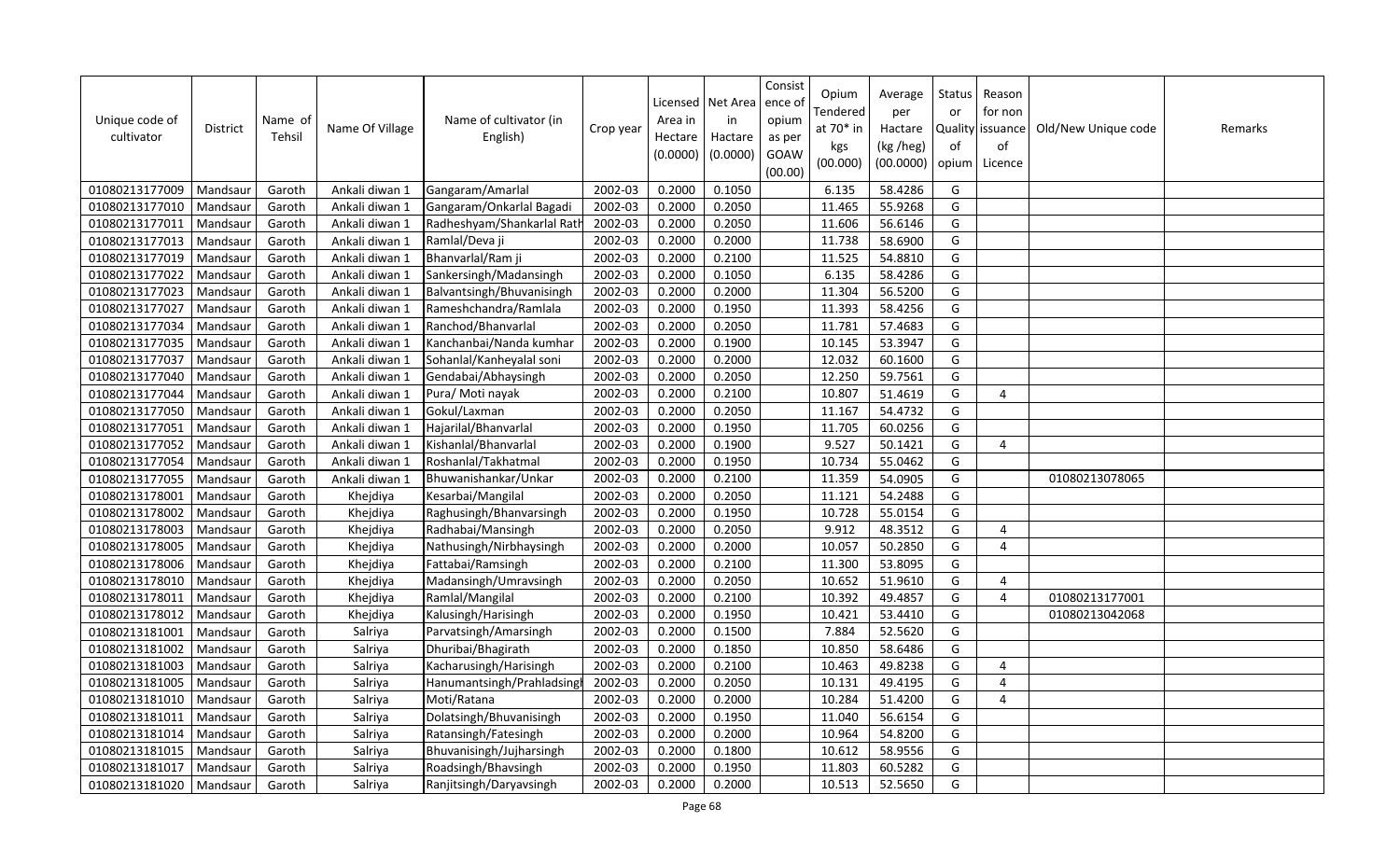| Unique code of<br>cultivator | District | Name of<br>Tehsil | Name Of Village | Name of cultivator (in<br>English) | Crop year | Area in<br>Hectare<br>(0.0000) | Licensed   Net Area<br>in<br>Hactare<br>(0.0000) | Consist<br>ence of<br>opium<br>as per<br>GOAW<br>(00.00) | Opium<br>Tendered<br>at 70* in<br>kgs<br>(00.000) | Average<br>per<br>Hactare<br>(kg /heg)<br>(00.0000) | Status<br>or<br><b>Quality</b><br>of<br>opium | Reason<br>for non<br>issuance<br>of<br>Licence | Old/New Unique code | Remarks            |
|------------------------------|----------|-------------------|-----------------|------------------------------------|-----------|--------------------------------|--------------------------------------------------|----------------------------------------------------------|---------------------------------------------------|-----------------------------------------------------|-----------------------------------------------|------------------------------------------------|---------------------|--------------------|
| 01080213181022               | Mandsaur | Garoth            | Salriya         | Nanalal/Devram                     | 2002-03   | 0.2000                         | 0.1050                                           |                                                          | 5.743                                             | 54.6952                                             | G                                             |                                                |                     |                    |
| 01080213181024               | Mandsaur | Garoth            | Salriya         | Aanndibai/Ramchandra               | 2002-03   | 0.2000                         | 0.2100                                           |                                                          | 11.110                                            | 52.9048                                             | G                                             |                                                |                     |                    |
| 01080213181025               | Mandsaur | Garoth            | Salriya         | Amarsingh/Bhanvarsingh             | 2002-03   | 0.2000                         | 0.2100                                           |                                                          | 10.671                                            | 50.8143                                             | G                                             | $\overline{4}$                                 |                     |                    |
| 01080213181028               | Mandsaur | Garoth            | Salriya         | Ramibai/Dungarsingh                | 2002-03   | 0.2000                         | 0.0950                                           |                                                          | 5.000                                             | 52.6316                                             | G                                             |                                                |                     |                    |
| 01080213184002               | Mandsaur | Garoth            | Borbani         | Kalusingh/Kacharusingh             | 2002-03   | 0.2000                         | 0.1950                                           |                                                          | 9.481                                             | 48.6205                                             | G                                             | $\overline{4}$                                 |                     |                    |
| 01080213184005               | Mandsaur | Garoth            | Borbani         | Parvatsigh/Bhuvanisingh            | 2002-03   | 0.2000                         | 0.0900                                           |                                                          | 5.625                                             | 62.5000                                             | G                                             |                                                |                     |                    |
| 01080213184011               | Mandsaur | Garoth            | Borbani         | Bhagwansingh/Kalusingh             | 2002-03   | 0.2000                         | 0.1900                                           |                                                          | 9.754                                             | 51.3368                                             | G                                             | 4                                              |                     |                    |
| 01080213185002               | Mandsaur | Garoth            | Dhaturiya       | Bapulal/Madhuram                   | 2002-03   | 0.2000                         | 0.1900                                           |                                                          | 11.904                                            | 62.6526                                             | G                                             |                                                |                     |                    |
| 01080213186002               | Mandsau  | Garoth            | Kherkhedi 1     | Bhanvarsingh/Sardarsingh           | 2002-03   | 0.2000                         | 0.1900                                           |                                                          | 10.505                                            | 55.2895                                             | G                                             |                                                |                     | Name change        |
| 01080213186011               | Mandsaur | Garoth            | Kherkhedi 1     | Ramsingh/Devisingh                 | 2002-03   | 0.2000                         | 0.2050                                           |                                                          | 12.794                                            | 62.4098                                             | G                                             |                                                | 01080213043108      |                    |
| 01080213186012               | Mandsau  | Garoth            | Kherkhedi 1     | Arjunsingh/Harisingh               | 2002-03   | 0.2000                         | 0.2000                                           |                                                          | 12.852                                            | 64.2600                                             | G                                             |                                                | 01080213043025      |                    |
| 01080213186013               | Mandsaur | Garoth            | Kherkhedi 1     | Kaluram/Kashiram                   | 2002-03   | 0.2000                         | 0.2000                                           |                                                          | 11.564                                            | 57.8200                                             | G                                             |                                                |                     | Transfer/Shamgadh  |
| 01080213187001               | Mandsau  | Garoth            | Vishniya        | Mathuralal/Nathulal                | 2002-03   | 0.2000                         | 0.0950                                           |                                                          | 6.033                                             | 63.5053                                             | G                                             |                                                |                     |                    |
| 01080213187003               | Mandsaur | Garoth            | Vishniya        | Sajjansingh/Dhulesingh             | 2002-03   | 0.2000                         | 0.1100                                           |                                                          | 6.321                                             | 57.4636                                             | G                                             |                                                |                     |                    |
| 01080213187005               | Mandsau  | Garoth            | Vishniya        | Gumansingh/Dhulsingh               | 2002-03   | 0.2000                         | 0.1500                                           |                                                          | 8.152                                             | 54.3467                                             | G                                             |                                                |                     |                    |
| 01080213187006               | Mandsaur | Garoth            | Vishniya        | Badrilal/Jagannath                 | 2002-03   | 0.2000                         | 0.1000                                           |                                                          | 5.374                                             | 53.7400                                             | G                                             |                                                |                     |                    |
| 01080213187010               | Mandsaur | Garoth            | Vishniya        | Nathusingh/Onkarsingh              | 2002-03   | 0.2000                         | 0.1900                                           |                                                          | 10.624                                            | 55.9158                                             | G                                             |                                                |                     |                    |
| 01080213187011               | Mandsaur | Garoth            | Vishniya        | Udaysingh/Bapulal                  | 2002-03   | 0.2000                         | 0.1400                                           |                                                          | 8.192                                             | 58.5143                                             | G                                             |                                                |                     |                    |
| 01080213187021               | Mandsau  | Garoth            | Vishniya        | Chandarsingh/Onkarsingh            | 2002-03   | 0.2000                         | 0.1900                                           |                                                          | 10.802                                            | 56.8526                                             | G                                             |                                                |                     | Name change        |
| 01080213187028               | Mandsaur | Garoth            | Vishniya        | Satnarayan/Nathusingh              | 2002-03   | 0.2000                         | 0.1900                                           |                                                          | 10.514                                            | 55.3368                                             | G                                             |                                                |                     |                    |
| 01080213187038               | Mandsaur | Garoth            | Vishniya        | Gangabai/Kanheyalal                | 2002-03   | 0.2000                         | 0.1050                                           |                                                          | 5.641                                             | 53.7238                                             | G                                             |                                                | 01080213134016      | Name change        |
| 01080213187039               | Mandsaur | Garoth            | Vishniya        | Manoharbai/Bhuvansingh             | 2002-03   | 0.2000                         | 0.1000                                           |                                                          | 5.569                                             | 55.6900                                             | G                                             |                                                | 01080213157011      | Transfer/Bhamkhedi |
| 01080213188001               | Mandsaur | Garoth            | Surakhedi       | Umravsingh/Bherusingh              | 2002-03   | 0.2000                         | 0.1650                                           |                                                          | 9.363                                             | 56.7455                                             | G                                             |                                                |                     |                    |
| 01080213188002               | Mandsaur | Garoth            | Surakhedi       | Narayansingh/Balvantsingh          | 2002-03   | 0.2000                         | 0.1950                                           |                                                          | 12.667                                            | 64.9590                                             | G                                             |                                                |                     |                    |
| 01080213188003               | Mandsaur | Garoth            | Surakhedi       | Kishanlal/Bhagwan                  | 2002-03   | 0.2000                         | 0.2100                                           |                                                          | 12.062                                            | 57.4381                                             | G                                             |                                                |                     |                    |
| 01080213188006               | Mandsaur | Garoth            | Surakhedi       | Sardarsingh/Harisingh              | 2002-03   | 0.2000                         | 0.1900                                           |                                                          | 10.461                                            | 55.0579                                             | G                                             |                                                |                     |                    |
| 01080213188008               | Mandsaur | Garoth            | Surakhedi       | Mangilal/Kishanlal                 | 2002-03   | 0.2000                         | 0.2000                                           |                                                          | 9.974                                             | 49.8700                                             | G                                             | $\overline{4}$                                 |                     |                    |
| 01080213188011               | Mandsaur | Garoth            | Surakhedi       | Onkarlal/Bherusingh                | 2002-03   | 0.2000                         | 0.1000                                           |                                                          | 6.186                                             | 61.8600                                             | G                                             |                                                |                     |                    |
| 01080213188026               | Mandsaur | Garoth            | Surakhedi       | Bhagwansingh/Nirbhaysingh          | 2002-03   | 0.2000                         |                                                  |                                                          |                                                   |                                                     | ${\sf N}$                                     |                                                |                     |                    |
| 01080213188027               | Mandsau  | Garoth            | Surakhedi       | Gumansingh/sartansingh             | 2002-03   | 0.2000                         | 0.1950                                           |                                                          | 10.637                                            | 54.5487                                             | G                                             |                                                |                     |                    |
| 01080213188029               | Mandsaur | Garoth            | Surakhedi       | Ramlal/Ratansingh                  | 2002-03   | 0.2000                         | 0.2100                                           |                                                          | 11.623                                            | 55.3476                                             | G                                             |                                                |                     |                    |
| 01080213188031               | Mandsau  | Garoth            | Surakhedi       | Motilal/Hindusingh                 | 2002-03   | 0.2000                         | 0.1000                                           |                                                          | 6.361                                             | 63.6100                                             | G                                             |                                                |                     |                    |
| 01080213188033               | Mandsaur | Garoth            | Surakhedi       | Sardarsingh/Motisingh              | 2002-03   | 0.2000                         | 0.2000                                           |                                                          | 11.025                                            | 55.1250                                             | G                                             |                                                |                     |                    |
| 01080213189001               | Mandsau  | Garoth            | Kotdakhurd      | Nathusingh/Kacharusingh            | 2002-03   | 0.2000                         | 0.1900                                           |                                                          | 10.889                                            | 57.3105                                             | G                                             |                                                |                     |                    |
| 01080213189005               | Mandsaur | Garoth            | Kotdakhurd      | Arjunsingh/Parvatsingh             | 2002-03   | 0.2000                         | 0.2000                                           |                                                          | 11.308                                            | 56.5400                                             | G                                             |                                                |                     |                    |
| 01080213189007               | Mandsaur | Garoth            | Kotdakhurd      | Shkur/Karim                        | 2002-03   | 0.2000                         |                                                  |                                                          |                                                   |                                                     | F.                                            |                                                |                     |                    |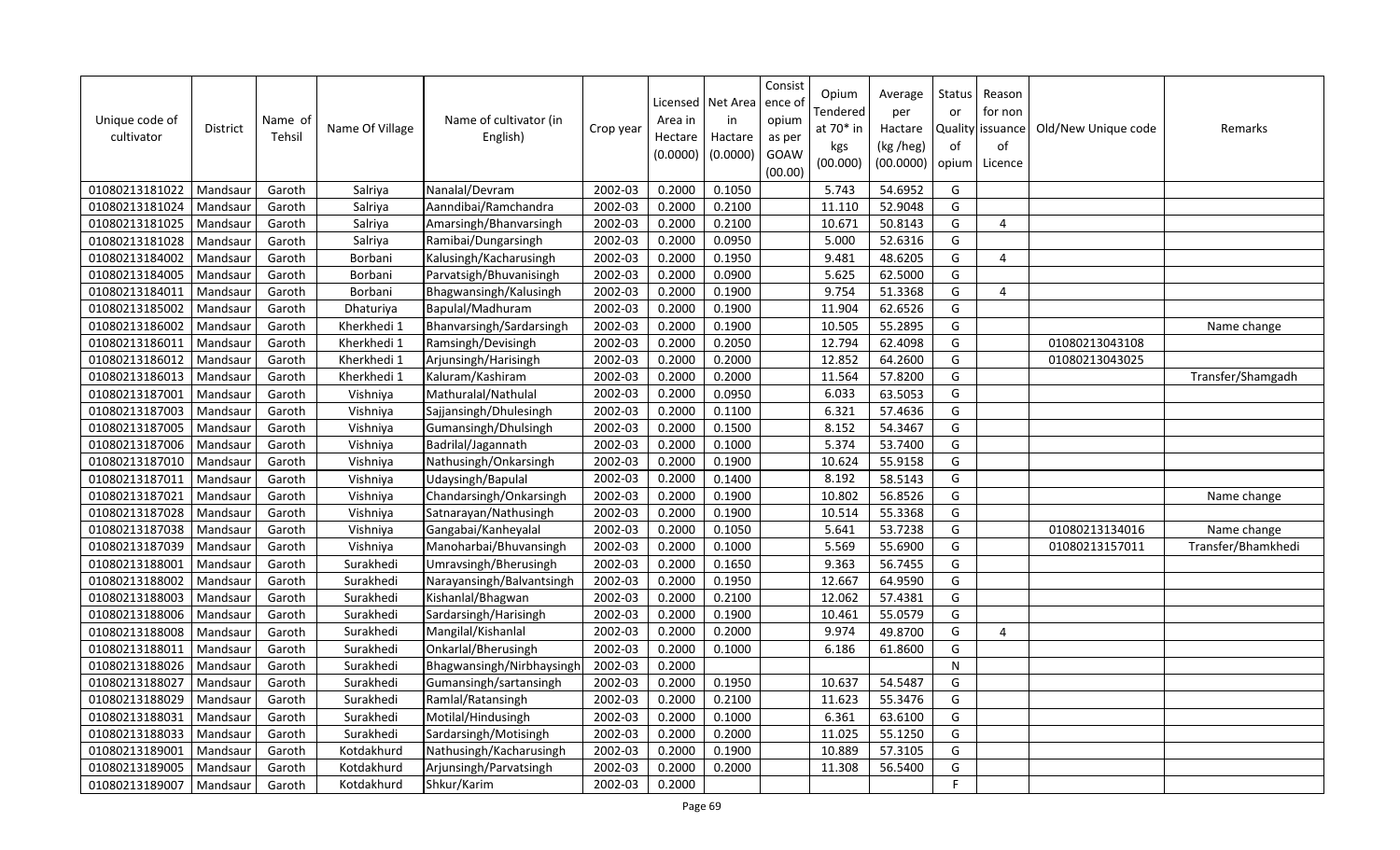| Unique code of<br>cultivator | <b>District</b> | Name of<br>Tehsil | Name Of Village | Name of cultivator (in<br>English) | Crop year | Licensed<br>Area in<br>Hectare<br>(0.0000) | Net Area<br>in<br>Hactare<br>(0.0000) | Consist<br>ence o<br>opium<br>as per<br>GOAW<br>(00.00) | Opium<br>Tendered<br>at $70*$ in<br>kgs<br>(00.000) | Average<br>per<br>Hactare<br>(kg /heg)<br>(00.0000) | Status<br>or<br><b>Quality</b><br>of<br>opium | Reason<br>for non<br>issuance<br>of<br>Licence | Old/New Unique code | Remarks             |
|------------------------------|-----------------|-------------------|-----------------|------------------------------------|-----------|--------------------------------------------|---------------------------------------|---------------------------------------------------------|-----------------------------------------------------|-----------------------------------------------------|-----------------------------------------------|------------------------------------------------|---------------------|---------------------|
| 01080213189008               | Mandsaur        | Garoth            | Kotdakhurd      | Ramsingh/Amarsingh                 | 2002-03   | 0.2000                                     | 0.1950                                |                                                         | 11.895                                              | 61.0000                                             | G                                             |                                                |                     |                     |
| 01080213189012               | Mandsaur        | Garoth            | Kotdakhurd      | Rughnathsingh/Nathusingh           | 2002-03   | 0.2000                                     | 0.2100                                |                                                         | 12.151                                              | 57.8619                                             | G                                             |                                                |                     |                     |
| 01080213189022               | Mandsaur        | Garoth            | Kotdakhurd      | Mo.Nur/Nur mo.                     | 2002-03   | 0.2000                                     | 0.0950                                |                                                         | 5.647                                               | 59.4421                                             | G                                             |                                                |                     |                     |
| 01080213189024               | Mandsaur        | Garoth            | Kotdakhurd      | Roda/Dhura                         | 2002-03   | 0.2000                                     | 0.2050                                |                                                         | 10.362                                              | 50.5463                                             | G                                             | 4                                              |                     |                     |
| 01080213189025               | Mandsaur        | Garoth            | Kotdakhurd      | Mangilal/Nanuram                   | 2002-03   | 0.2000                                     | 0.1900                                |                                                         | 10.623                                              | 55.9105                                             | G                                             |                                                |                     |                     |
| 01080213189029               | Mandsaur        | Garoth            | Kotdakhurd      | Hira/Nathu                         | 2002-03   | 0.2000                                     | 0.2000                                |                                                         | 12.429                                              | 62.1450                                             | G                                             |                                                |                     |                     |
| 01080213189030               | Mandsaur        | Garoth            | Kotdakhurd      | Rughnathsingh/Pirsingh             | 2002-03   | 0.2000                                     | 0.2100                                |                                                         | 10.341                                              | 49.2429                                             | G                                             | 4                                              |                     |                     |
| 01080213189032               | Mandsaur        | Garoth            | Kotdakhurd      | Sardarsingh/Bhuvanisingh           | 2002-03   | 0.2000                                     | 0.2000                                |                                                         | 11.468                                              | 57.3400                                             | G                                             |                                                |                     |                     |
| 01080213189033               | Mandsaur        | Garoth            | Kotdakhurd      | Yasin/Nur mo.                      | 2002-03   | 0.2000                                     | 0.1100                                |                                                         | 6.053                                               | 55.0273                                             | G                                             |                                                |                     |                     |
| 01080213189038               | Mandsau         | Garoth            | Kotdakhurd      | Jatanbai/Kishanlal                 | 2002-03   | 0.2000                                     | 0.1950                                |                                                         | 11.227                                              | 57.5744                                             | G                                             |                                                |                     |                     |
| 01080213190001               | Mandsau         | Garoth            | Barkheda Rathor | Pirulal/Bhanvarlal                 | 2002-03   | 0.2000                                     | 0.2000                                |                                                         | 11.621                                              | 58.1050                                             | G                                             |                                                |                     |                     |
| 01080213190002               | Mandsau         | Garoth            | Barkheda Rathor | Bhagvandas/ Jagaramdas             | 2002-03   | 0.2000                                     | 0.2000                                |                                                         | 11.392                                              | 56.9600                                             | G                                             |                                                |                     |                     |
| 01080213190003               | Mandsaur        | Garoth            | Barkheda Rathor | Khaju/ Ismail Pinjara              | 2002-03   | 0.2000                                     | 0.2050                                |                                                         | 12.310                                              | 60.0488                                             | G                                             |                                                |                     |                     |
| 01080213190005               | Mandsaur        | Garoth            | Barkheda Rathor | Ramsingh/Mehtabsingh               | 2002-03   | 0.2000                                     | 0.2000                                |                                                         | 12.159                                              | 60.7950                                             | G                                             |                                                |                     |                     |
| 01080213190006               | Mandsau         | Garoth            | Barkheda Rathor | Kesarimal/Pyarchand                | 2002-03   | 0.2000                                     | 0.2000                                |                                                         | 11.475                                              | 57.3750                                             | G                                             |                                                |                     |                     |
| 01080213190007               | Mandsaur        | Garoth            | Barkheda Rathor | Mangilal/Lal ji                    | 2002-03   | 0.2000                                     | 0.1950                                |                                                         | 11.878                                              | 60.9128                                             | G                                             |                                                |                     |                     |
| 01080213190008               | Mandsaur        | Garoth            | Barkheda Rathor | Himmatbai/Bhagatram                | 2002-03   | 0.2000                                     | 0.2050                                |                                                         | 12.256                                              | 59.7854                                             | G                                             |                                                |                     |                     |
| 01080213190009               | Mandsaur        | Garoth            | Barkheda Rathor | Rameshvar/Kishanalal               | 2002-03   | 0.2000                                     | 0.1950                                |                                                         | 12.402                                              | 63.6000                                             | G                                             |                                                |                     |                     |
| 01080213190010               | Mandsaur        | Garoth            | Barkheda Rathor | Ramlal/Gangaram                    | 2002-03   | 0.2000                                     | 0.2050                                |                                                         | 12.044                                              | 58.7512                                             | G                                             |                                                |                     |                     |
| 01080213190011               | Mandsaur        | Garoth            | Barkheda Rathor | Kalusingh/Ramsingh                 | 2002-03   | 0.2000                                     | 0.1900                                |                                                         | 11.478                                              | 60.4105                                             | G                                             |                                                |                     |                     |
| 01080213190012               | Mandsaur        | Garoth            | Barkheda Rathor | Rama/Nanda Bagri                   | 2002-03   | 0.2000                                     | 0.2100                                |                                                         | 12.137                                              | 57.7952                                             | G                                             |                                                |                     |                     |
| 01080213190013               | Mandsaur        | Garoth            | Barkheda Rathor | Ramprahlad / Kishanlal             | 2002-03   | 0.2000                                     | 0.2000                                |                                                         | 12.191                                              | 60.9550                                             | G                                             |                                                |                     |                     |
| 01080213190014               | Mandsaur        | Garoth            | Barkheda Rathor | Devilal/Tulsiram                   | 2002-03   | 0.2000                                     | 0.1950                                |                                                         | 12.101                                              | 62.0564                                             | G                                             |                                                |                     |                     |
| 01080213190015               | Mandsaur        | Garoth            | Barkheda Rathor | Fulsingh/Ramsingh'                 | 2002-03   | 0.2000                                     | 0.2050                                |                                                         | 11.573                                              | 56.4537                                             | G                                             |                                                |                     |                     |
| 01080213190016               | Mandsaur        | Garoth            | Barkheda Rathor | Sureshchandra/Prabhulal            | 2002-03   | 0.2000                                     | 0.2100                                |                                                         | 12.063                                              | 57.4429                                             | G                                             |                                                |                     |                     |
| 01080213190018               | Mandsaur        | Garoth            | Barkheda Rathor | Devilal/Kaluram                    | 2002-03   | 0.2000                                     | 0.1050                                |                                                         | 6.351                                               | 60.4857                                             | G                                             |                                                |                     |                     |
| 01080213190020               | Mandsaur        | Garoth            | Barkheda Rathor | Balaram/Tulsiram                   | 2002-03   | 0.2000                                     | 0.2000                                |                                                         | 11.992                                              | 59.9600                                             | G                                             |                                                |                     | Name change         |
| 01080213190021               | Mandsaur        | Garoth            | Barkheda Rathor | Bherusingh/Ramsingh                | 2002-03   | 0.2000                                     | 0.1950                                |                                                         | 12.066                                              | 61.8769                                             | G                                             |                                                |                     |                     |
| 01080213190022               | Mandsaur        | Garoth            | Barkheda Rathor | Shivsingh/Fatesingh                | 2002-03   | 0.2000                                     | 0.2100                                |                                                         | 12.499                                              | 59.5190                                             | G                                             |                                                |                     |                     |
| 01080213190023               | Mandsaur        | Garoth            | Barkheda Rathor | Magan/Partha                       | 2002-03   | 0.2000                                     | 0.2000                                |                                                         | 11.719                                              | 58.5950                                             | G                                             |                                                |                     |                     |
| 01080213190024               | Mandsaur        | Garoth            | Barkheda Rathor | Nandram/Kalu                       | 2002-03   | 0.2000                                     | 0.1550                                |                                                         | 9.328                                               | 60.1806                                             | G                                             |                                                |                     | Transfer/sandalpur  |
| 01080213190025               | Mandsau         | Garoth            | Barkheda Rathor | <b>Bapulal/Gamer</b>               | 2002-03   | 0.2000                                     | 0.2100                                |                                                         | 12.040                                              | 57.3333                                             | G                                             |                                                |                     | Transfer/Kotda kurd |
| 01080213190026               | Mandsaur        | Garoth            | Barkheda Rathor | Hiralal/Narayan                    | 2002-03   | 0.2000                                     | 0.1200                                |                                                         | 6.501                                               | 54.1750                                             | G                                             |                                                |                     |                     |
| 01080213190027               | Mandsau         | Garoth            | Barkheda Rathor | Prabhulal/Gobarlal                 | 2002-03   | 0.2000                                     | 0.1500                                |                                                         | 8.388                                               | 55.9200                                             | G                                             |                                                |                     |                     |
| 01080213190028               | Mandsaur        | Garoth            | Barkheda Rathor | Gulabchand/Maganilal               | 2002-03   | 0.2000                                     | 0.2000                                |                                                         | 12.001                                              | 60.0050                                             | G                                             |                                                |                     |                     |
| 01080213190032               | Mandsaur        | Garoth            | Barkheda Rathor | Champalal/Bherulal                 | 2002-03   | 0.2000                                     | 0.2000                                |                                                         | 11.576                                              | 57.8800                                             | G                                             |                                                |                     |                     |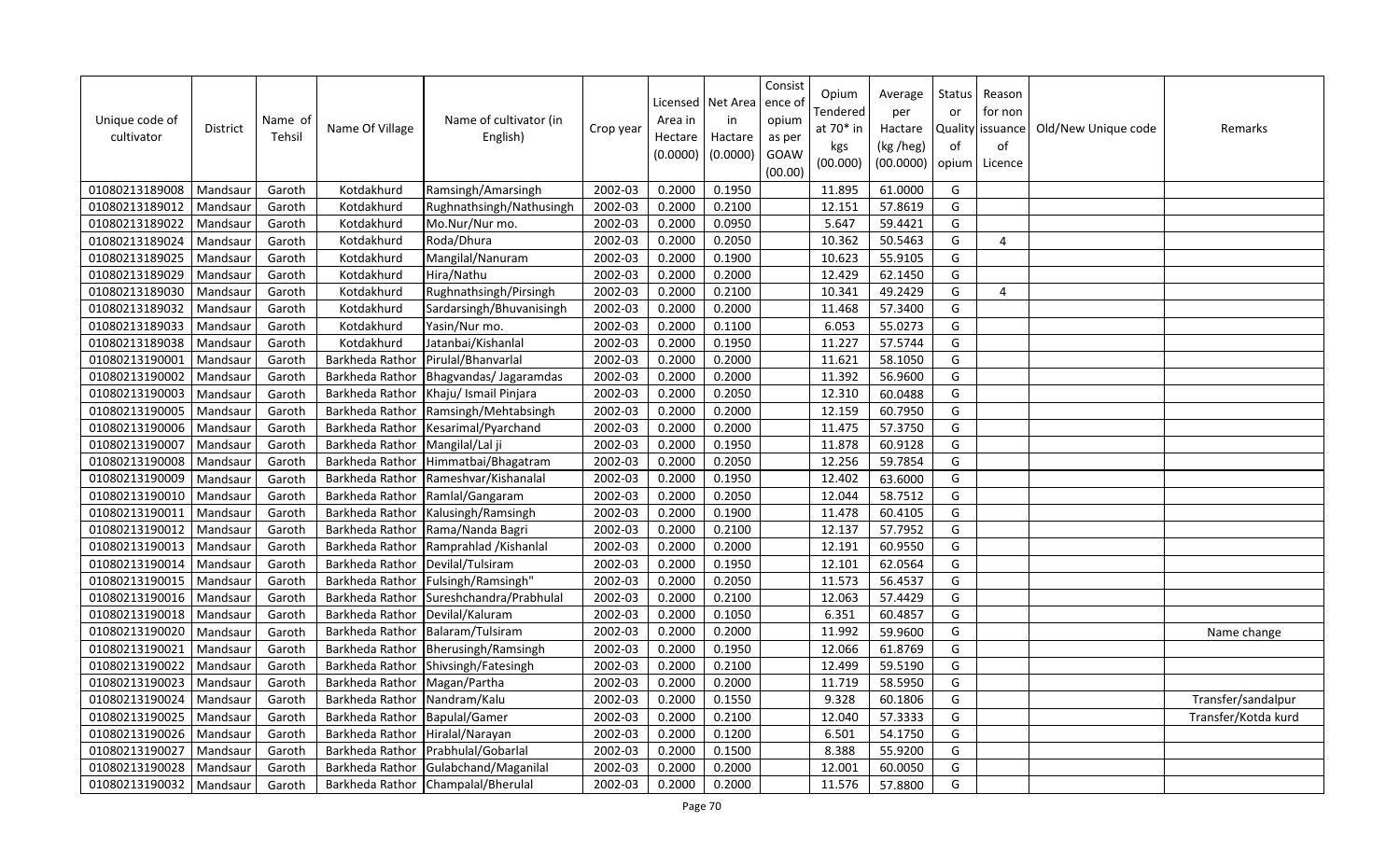| Unique code of<br>cultivator | <b>District</b> | Name of<br>Tehsil | Name Of Village | Name of cultivator (in<br>English) | Crop year | Licensed<br>Area in<br>Hectare<br>(0.0000) | Net Area<br>in<br>Hactare<br>(0.0000) | Consist<br>ence o<br>opium<br>as per<br>GOAW<br>(00.00) | Opium<br>Tendered<br>at $70*$ in<br>kgs<br>(00.000) | Average<br>per<br>Hactare<br>(kg /heg)<br>(00.0000) | Status<br>or<br><b>Quality</b><br>of<br>opium | Reason<br>for non<br>issuance<br>of<br>Licence | Old/New Unique code | Remarks            |
|------------------------------|-----------------|-------------------|-----------------|------------------------------------|-----------|--------------------------------------------|---------------------------------------|---------------------------------------------------------|-----------------------------------------------------|-----------------------------------------------------|-----------------------------------------------|------------------------------------------------|---------------------|--------------------|
| 01080213190035               | Mandsaur        | Garoth            | Barkheda Rathor | Ramchandribai/Shankarlal           | 2002-03   | 0.2000                                     | 0.1950                                |                                                         | 11.083                                              | 56.8359                                             | G                                             |                                                |                     |                    |
| 01080213190036               | Mandsau         | Garoth            | Barkheda Rathor | Kishanlal/Bhuvan                   | 2002-03   | 0.2000                                     | 0.1950                                |                                                         | 10.947                                              | 56.1385                                             | G                                             |                                                |                     |                    |
| 01080213190037               | Mandsaur        | Garoth            | Barkheda Rathor | Balu/Madhu                         | 2002-03   | 0.2000                                     | 0.1950                                |                                                         | 11.387                                              | 58.3949                                             | G                                             |                                                |                     |                    |
| 01080213190038               | Mandsaur        | Garoth            | Barkheda Rathor | Salagram/Bheru ji                  | 2002-03   | 0.2000                                     | 0.2000                                |                                                         | 11.940                                              | 59.7000                                             | G                                             |                                                |                     |                    |
| 01080213190039               | Mandsaur        | Garoth            | Barkheda Rathor | Kaluram/Sitaram                    | 2002-03   | 0.2000                                     | 0.1550                                |                                                         | 9.326                                               | 60.1677                                             | G                                             |                                                |                     |                    |
| 01080213190041               | Mandsaur        | Garoth            | Barkheda Rathor | Tejsingh/Bhuvanisingh              | 2002-03   | 0.2000                                     | 0.1950                                |                                                         | 11.581                                              | 59.3897                                             | G                                             |                                                |                     |                    |
| 01080213190042               | Mandsaur        | Garoth            | Barkheda Rathor | Kanheyalal/Ramnarayan              | 2002-03   | 0.2000                                     | 0.2000                                |                                                         | 11.001                                              | 55.0050                                             | G                                             |                                                |                     |                    |
| 01080213190043               | Mandsaur        | Garoth            | Barkheda Rathor | Indersingh/Lal ji                  | 2002-03   | 0.2000                                     | 0.2000                                |                                                         | 11.852                                              | 59.2600                                             | G                                             |                                                |                     |                    |
| 01080213190045               | Mandsaur        | Garoth            | Barkheda Rathor | Chandersingh/Lal ji                | 2002-03   | 0.2000                                     | 0.2000                                |                                                         | 11.854                                              | 59.2700                                             | G                                             |                                                |                     |                    |
| 01080213190046               | Mandsau         | Garoth            | Barkheda Rathor | Nanuram/Varda                      | 2002-03   | 0.2000                                     | 0.1950                                |                                                         | 11.243                                              | 57.6564                                             | G                                             |                                                |                     |                    |
| 01080213190049               | Mandsau         | Garoth            | Barkheda Rathor | Mangilal/Udayram                   | 2002-03   | 0.2000                                     | 0.2000                                |                                                         | 11.676                                              | 58.3800                                             | G                                             |                                                |                     |                    |
| 01080213190050               | Mandsau         | Garoth            | Barkheda Rathor | Udaysingh/Nathu ji                 | 2002-03   | 0.2000                                     | 0.1950                                |                                                         | 11.337                                              | 58.1385                                             | G                                             |                                                |                     |                    |
| 01080213190052               | Mandsaur        | Garoth            | Barkheda Rathor | Mohanlal/Gamer                     | 2002-03   | 0.2000                                     | 0.1950                                |                                                         | 11.319                                              | 58.0462                                             | G                                             |                                                |                     |                    |
| 01080213190053               | Mandsau         | Garoth            | Barkheda Rathor | Chandan/Dhura                      | 2002-03   | 0.2000                                     | 0.2000                                |                                                         | 10.890                                              | 54.4500                                             | G                                             |                                                |                     |                    |
| 01080213190054               | Mandsau         | Garoth            | Barkheda Rathor | Lala/Uda                           | 2002-03   | 0.2000                                     | 0.2100                                |                                                         | 12.074                                              | 57.4952                                             | G                                             |                                                |                     |                    |
| 01080213190059               | Mandsaur        | Garoth            | Barkheda Rathor | Gangabai/Ramkishan                 | 2002-03   | 0.2000                                     | 0.2000                                |                                                         | 11.921                                              | 59.6050                                             | G                                             |                                                |                     | Name change        |
| 01080213190062               | Mandsaur        | Garoth            | Barkheda Rathor | Salim/Esmail                       | 2002-03   | 0.2000                                     | 0.2050                                |                                                         | 11.292                                              | 55.0829                                             | G                                             |                                                |                     |                    |
| 01080213190063               | Mandsaur        | Garoth            | Barkheda Rathor | Chainsingh/Kansingh                | 2002-03   | 0.2000                                     | 0.2000                                |                                                         | 11.246                                              | 56.2300                                             | G                                             |                                                |                     |                    |
| 01080213190064               | Mandsaur        | Garoth            | Barkheda Rathor | Bhavanishankar/Kesarimal           | 2002-03   | 0.2000                                     | 0.2000                                |                                                         | 11.294                                              | 56.4700                                             | G                                             |                                                |                     |                    |
| 01080213190065               | Mandsaur        | Garoth            | Barkheda Rathor | Prabhulal/Bhanvarlal               | 2002-03   | 0.2000                                     | 0.2050                                |                                                         | 11.522                                              | 56.2049                                             | G                                             |                                                |                     |                    |
| 01080213190067               | Mandsaur        | Garoth            | Barkheda Rathor | Bhagwansingh/Bherusingh            | 2002-03   | 0.2000                                     | 0.2000                                |                                                         | 11.281                                              | 56.4050                                             | G                                             |                                                |                     |                    |
| 01080213190068               | Mandsaur        | Garoth            | Barkheda Rathor | Kaluram/Varda                      | 2002-03   | 0.2000                                     | 0.2000                                |                                                         | 11.555                                              | 57.7750                                             | G                                             |                                                |                     |                    |
| 01080213190069               | Mandsaur        | Garoth            | Barkheda Rathor | Manoharlal/Ramprahlad              | 2002-03   | 0.2000                                     | 0.1950                                |                                                         | 12.018                                              | 61.6308                                             | G                                             |                                                |                     |                    |
| 01080213190070               | Mandsaur        | Garoth            | Barkheda Rathor | Basantilal/Shankarlal              | 2002-03   | 0.2000                                     | 0.2000                                |                                                         | 11.106                                              | 55.5300                                             | G                                             |                                                |                     |                    |
| 01080213190071               | Mandsaur        | Garoth            | Barkheda Rathor | Balaram/Rama                       | 2002-03   | 0.2000                                     | 0.2000                                |                                                         | 11.168                                              | 55.8400                                             | G                                             |                                                |                     |                    |
| 01080213190072               | Mandsaur        | Garoth            | Barkheda Rathor | Ramjani / Hasan kha                | 2002-03   | 0.2000                                     | 0.1600                                |                                                         | 8.872                                               | 55.4500                                             | G                                             |                                                |                     |                    |
| 01080213190073               | Mandsaur        | Garoth            | Barkheda Rathor | Bhagwansingh/Udaysingh             | 2002-03   | 0.2000                                     | 0.2000                                |                                                         | 11.149                                              | 55.7450                                             | G                                             |                                                |                     |                    |
| 01080213190074               | Mandsaur        | Garoth            | Barkheda Rathor | Ratansingh/Bherusingh              | 2002-03   | 0.2000                                     | 0.1550                                |                                                         | 8.373                                               | 54.0194                                             | G                                             |                                                |                     |                    |
| 01080213190075               | Mandsaur        | Garoth            | Barkheda Rathor | Balaram/Kaluram                    | 2002-03   | 0.2000                                     | 0.1950                                |                                                         | 10.928                                              | 56.0410                                             | G                                             |                                                |                     |                    |
| 01080213190077               | Mandsaur        | Garoth            | Barkheda Rathor | Ramjani/Esmail                     | 2002-03   | 0.2000                                     | 0.2050                                |                                                         | 11.434                                              | 55.7756                                             | G                                             |                                                |                     |                    |
| 01080213190080               | Mandsaur        | Garoth            | Barkheda Rathor | Motisingh/Nirbhaysingh             | 2002-03   | 0.2000                                     | 0.2100                                |                                                         | 12.227                                              | 58.2238                                             | G                                             |                                                |                     | Name change        |
| 01080213190081               | Mandsaur        | Garoth            | Barkheda Rathor | Bhagwan/Chandan ji                 | 2002-03   | 0.2000                                     | 0.2000                                |                                                         | 11.178                                              | 55.8900                                             | G                                             |                                                |                     |                    |
| 01080213190082               | Mandsaur        | Garoth            | Barkheda Rathor | Mangusingh/Naharsingh              | 2002-03   | 0.2000                                     | 0.1950                                |                                                         | 10.820                                              | 55.4872                                             | G                                             |                                                | 01080213176043      | Transfer/Khaikheda |
| 01080213190083               | Mandsau         | Garoth            | Barkheda Rathor | Mohanlal/Champalal                 | 2002-03   | 0.2000                                     | 0.2000                                |                                                         | 11.013                                              | 55.0650                                             | G                                             |                                                |                     |                    |
| 01080213190084               | Mandsaur        | Garoth            | Barkheda Rathor | Dulesingh/Naharsingh               | 2002-03   | 0.2000                                     | 0.2050                                |                                                         | 12.709                                              | 61.9951                                             | G                                             |                                                |                     |                    |
| 01080213190085               | Mandsaur        | Garoth            | Barkheda Rathor | Karibai/Onkarlal                   | 2002-03   | 0.2000                                     | 0.2000                                |                                                         | 11.571                                              | 57.8550                                             | G                                             |                                                |                     |                    |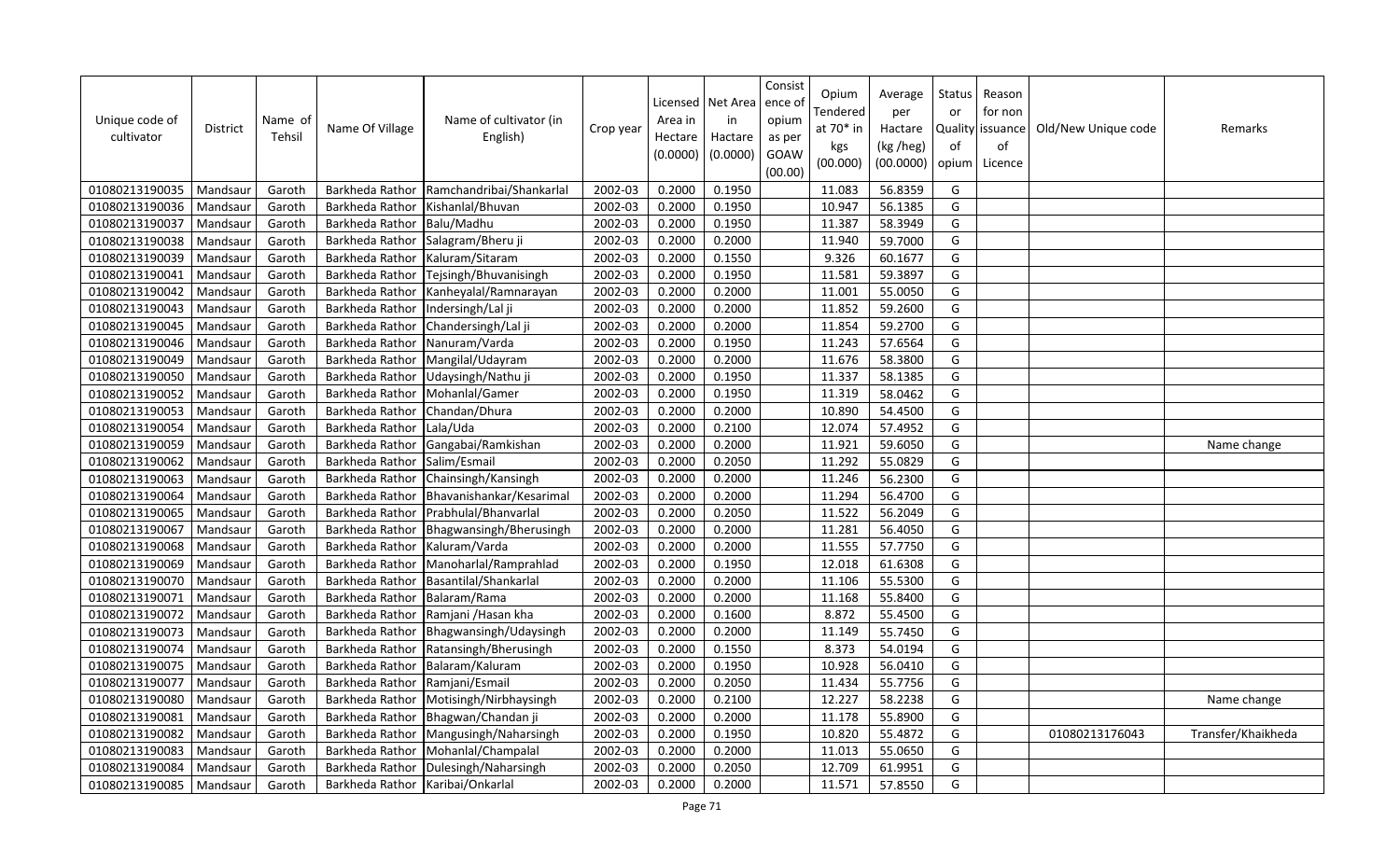| Unique code of<br>cultivator | District | Name of<br>Tehsil   | Name Of Village | Name of cultivator (in<br>English) | Crop year | Licensed<br>Area in<br>Hectare<br>(0.0000) | Net Area<br>in<br>Hactare<br>(0.0000) | Consist<br>ence of<br>opium<br>as per<br>GOAW<br>(00.00) | Opium<br>Tendered<br>at $70*$ in<br>kgs<br>(00.000) | Average<br>per<br>Hactare<br>(kg /heg)<br>(00.0000) | <b>Status</b><br>or<br>of<br>opium | Reason<br>for non<br>Quality   issuance  <br>of<br>Licence | Old/New Unique code | Remarks |
|------------------------------|----------|---------------------|-----------------|------------------------------------|-----------|--------------------------------------------|---------------------------------------|----------------------------------------------------------|-----------------------------------------------------|-----------------------------------------------------|------------------------------------|------------------------------------------------------------|---------------------|---------|
| 01080213190086               | Mandsaur | Garoth              | Barkheda Rathor | Amarlal/Kan ji                     | 2002-03   | 0.2000                                     | 0.2050                                |                                                          | 11.767                                              | 57.4000                                             | G                                  |                                                            |                     |         |
| 01080213190087               | Mandsaur | Garoth              | Barkheda Rathor | Pursingh/Bherusingh                | 2002-03   | 0.2000                                     | 0.2000                                |                                                          | 11.571                                              | 57.8550                                             | G                                  |                                                            |                     |         |
| 01080213190088               | Mandsaur | Garoth              | Barkheda Rathor | Kishansingh/Bherusingh             | 2002-03   | 0.2000                                     | 0.2000                                |                                                          | 11.319                                              | 56.5950                                             | G                                  |                                                            |                     |         |
| 01080213190089               | Mandsaur | Garoth              | Barkheda Rathor | Balaram/Prabhulal                  | 2002-03   | 0.2000                                     | 0.2100                                |                                                          | 12.191                                              | 58.0524                                             | G                                  |                                                            |                     |         |
| 01080213190090               | Mandsaur | Garoth              | Barkheda Rathor | Nandram/Gangaramdas                | 2002-03   | 0.2000                                     | 0.2050                                |                                                          | 12.477                                              | 60.8634                                             | G                                  |                                                            |                     |         |
| 01080213190092               | Mandsaur | Garoth              | Barkheda Rathor | Najubai/Bashir                     | 2002-03   | 0.2000                                     | 0.2000                                |                                                          | 11.089                                              | 55.4450                                             | G                                  |                                                            |                     |         |
| 01080213190093               | Mandsaur | Garoth              | Barkheda Rathor | Shakur/Karim kha                   | 2002-03   | 0.2000                                     | 0.1750                                |                                                          | 9.862                                               | 56.3543                                             | G                                  |                                                            | 01080213165039      |         |
| 01080213190094               | Mandsaur | Garoth              | Barkheda Rathor | Shankarlal/Bala ji                 | 2002-03   | 0.2000                                     | 0.2100                                |                                                          | 11.455                                              | 54.5476                                             | G                                  |                                                            | 01080213042073      |         |
| 01080213190095               | Mandsaur | Garoth              | Barkheda Rathor | Kesarsingh/Mansingh                | 2002-03   | 0.2000                                     | 0.1700                                |                                                          | 10.050                                              | 59.1176                                             | G                                  |                                                            | 01040209071021      |         |
| 01080214001001               | Mandsaur | Bhanpura            | Bhanpura        | Sitaram / Kanheyalal               | 2002-03   | 0.2000                                     |                                       |                                                          |                                                     |                                                     | N                                  |                                                            |                     |         |
| 01080214001003               | Mandsaur | Bhanpura            | <b>Bhanpura</b> | Udaylal / Prathviraj               | 2002-03   | 0.2000                                     |                                       |                                                          |                                                     |                                                     | N                                  |                                                            |                     |         |
| 01080214001006               |          | Mandsaur Bhanpura   | <b>Bhanpura</b> | Rajaram / Udayram                  | 2002-03   | 0.2000                                     |                                       |                                                          |                                                     |                                                     | N                                  |                                                            |                     |         |
| 01080214001016               |          | Mandsaur   Bhanpura | <b>Bhanpura</b> | Kantilal / Mankchand               | 2002-03   | 0.2000                                     | 0.1950                                |                                                          | 10.954                                              | 56.1744                                             | G                                  |                                                            |                     |         |
| 01080214002001               |          | Mandsaur   Bhanpura | Lotkhedi        | Ramchandra / Mangilal              | 2002-03   | 0.2000                                     | 0.1000                                |                                                          | 5.195                                               | 51.9500                                             | G                                  | 4                                                          |                     |         |
| 01080214002008               |          | Mandsaur   Bhanpura | Lotkhedi        | Shobharam / Badrilal               | 2002-03   | 0.2000                                     | 0.2000                                |                                                          | 12.765                                              | 63.8250                                             | G                                  |                                                            |                     |         |
| 01080214002010               | Mandsaur | Bhanpura            | Lotkhedi        | Keshuram/Dhuraji                   | 2002-03   | 0.2000                                     | 0.1000                                |                                                          | 5.554                                               | 55.5400                                             | G                                  |                                                            |                     |         |
| 01080214002018               |          | Mandsaur   Bhanpura | Lotkhedi        | Shankarlal/Tulsiram                | 2002-03   | 0.2000                                     | 0.1900                                |                                                          | 11.705                                              | 61.6053                                             | G                                  |                                                            |                     |         |
| 01080214002021               |          | Mandsaur Bhanpura   | Lotkhedi        | Ramchandra / Dhannalal             | 2002-03   | 0.2000                                     | 0.1100                                |                                                          | 6.236                                               | 56.6909                                             | G                                  |                                                            |                     |         |
| 01080214002023               |          | Mandsaur Bhanpura   | Lotkhedi        | Lekhraj / Kishanlal                | 2002-03   | 0.2000                                     | 0.1000                                |                                                          | 5.489                                               | 54.8900                                             | G                                  |                                                            |                     |         |
| 01080214002030               | Mandsaur | Bhanpura            | Lotkhedi        | Durgashankar/Nanuram               | 2002-03   | 0.2000                                     | 0.0950                                |                                                          | 4.974                                               | 52.3579                                             | G                                  |                                                            |                     |         |
| 01080214002041               |          | Mandsaur   Bhanpura | Lotkhedi        | Gitabai/Ramlal                     | 2002-03   | 0.2000                                     |                                       |                                                          |                                                     |                                                     | N                                  |                                                            |                     |         |
| 01080214002042               |          | Mandsaur   Bhanpura | Lotkhedi        | Ramkunvarbai / Kashiram            | 2002-03   | 0.2000                                     | 0.1000                                |                                                          | 5.788                                               | 57.8800                                             | G                                  |                                                            |                     |         |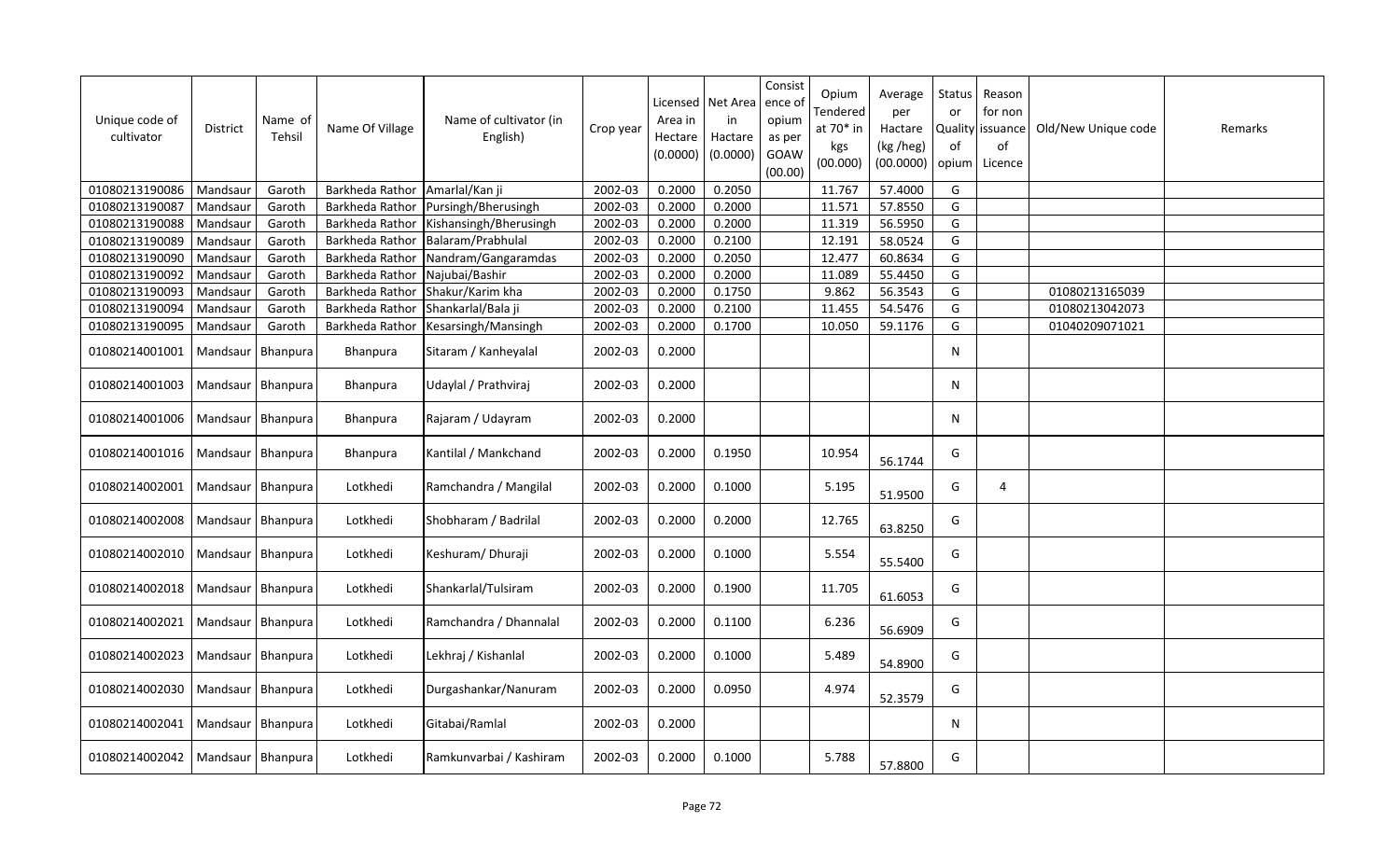| Unique code of<br>cultivator | District            | Name of<br>Tehsil   | Name Of Village | Name of cultivator (in<br>English) | Crop year | Licensed<br>Area in<br>Hectare<br>(0.0000) | Net Area<br>in<br>Hactare<br>(0.0000) | Consist<br>ence of<br>opium<br>as per<br>GOAW<br>(00.00) | Opium<br>Tendered<br>at 70* in<br>kgs<br>(00.000) | Average<br>per<br>Hactare<br>(kg /heg)<br>(00.0000) | Status<br>or<br>Quality<br>0f<br>opium | Reason<br>for non<br>issuance<br>of<br>Licence | Old/New Unique code | Remarks                   |
|------------------------------|---------------------|---------------------|-----------------|------------------------------------|-----------|--------------------------------------------|---------------------------------------|----------------------------------------------------------|---------------------------------------------------|-----------------------------------------------------|----------------------------------------|------------------------------------------------|---------------------|---------------------------|
| 01080214002044               |                     | Mandsaur   Bhanpura | Lotkhedi        | Chodmal/Bhuvan ji                  | 2002-03   | 0.2000                                     | 0.1000                                |                                                          | 5.558                                             | 55.5800                                             | G                                      |                                                |                     |                           |
| 01080214002045               |                     | Mandsaur   Bhanpura | Lotkhedi        | Gitabai/Bhuvana                    | 2002-03   | 0.2000                                     | 0.2000                                |                                                          | 11.021                                            | 55.1050                                             | G                                      |                                                |                     |                           |
| 01080214002048               | Mandsaur            | Bhanpura            | Lotkhedi        | Kishanbai/Amarchandra              | 2002-03   | 0.2000                                     |                                       |                                                          |                                                   |                                                     | N                                      | 11                                             |                     |                           |
| 01080214002049               |                     | Mandsaur   Bhanpura | Lotkhedi        | Shivnarayan/Narayan                | 2002-03   | 0.2000                                     | 0.1500                                |                                                          | 8.062                                             | 53.7467                                             | G                                      |                                                |                     |                           |
| 01080214002052               | Mandsaur            | Bhanpura            | Lotkhedi        | Mangilal/Bhuvan ji                 | 2002-03   | 0.2000                                     | 0.1000                                |                                                          | 5.239                                             | 52.3900                                             | G                                      |                                                |                     |                           |
| 01080214002053               | Mandsaur            | Bhanpura            | Lotkhedi        | Kashiram/Dulichand                 | 2002-03   | 0.2000                                     | 0.2050                                |                                                          | 12.451                                            | 60.7366                                             | G                                      |                                                |                     |                           |
| 01080214002056               | Mandsaur            | <b>Bhanpura</b>     | Lotkhedi        | Balaram/Karu ji                    | 2002-03   | 0.2000                                     | 0.1950                                |                                                          | 11.983                                            | 61.4513                                             | G                                      |                                                |                     |                           |
| 01080214002058               | Mandsaur            | Bhanpura            | Lotkhedi        | Ramlal/Nanuram                     | 2002-03   | 0.2000                                     | 0.2000                                |                                                          | 10.671                                            | 53.3550                                             | G                                      |                                                |                     |                           |
| 01080214002059               | Mandsaur            | Bhanpura            | Lotkhedi        | Jagdishchandra/Mathuralal          | 2002-03   | 0.2000                                     | 0.1000                                |                                                          | 5.473                                             | 54.7300                                             | G                                      |                                                |                     |                           |
| 01080214002061               | Mandsaur            | Bhanpura            | Lotkhedi        | Prahlad/Kashiram                   | 2002-03   | 0.2000                                     | 0.1800                                |                                                          | 10.087                                            | 56.0389                                             | G                                      |                                                |                     |                           |
| 01080214002064               | Mandsaur            | Bhanpura            | Lotkhedi        | Kashiram/Ramlal                    | 2002-03   | 0.2000                                     | 0.1000                                |                                                          | 5.226                                             | 52.2600                                             | G                                      |                                                | 01080213128150      | Transfer/Barkheda gangasa |
| 01080214002065               | Mandsaur            | <b>Bhanpura</b>     | Lotkhedi        | Tababubai/Ramchandra               | 2002-03   | 0.2000                                     | 0.2000                                |                                                          | 10.815                                            | 54.0750                                             | G                                      |                                                |                     |                           |
| 01080214002066               | Mandsaur            | Bhanpura            | Lotkhedi        | Shambhulal/Prabhulal               | 2002-03   | 0.2000                                     | 0.1000                                |                                                          | 5.083                                             | 50.8300                                             | G                                      | $\overline{4}$                                 |                     |                           |
| 01080214002067               |                     | Mandsaur   Bhanpura | Lotkhedi        | Radheshyam/Dhannalal               | 2002-03   | 0.2000                                     | 0.1500                                |                                                          | 10.076                                            | 67.1733                                             | G                                      |                                                |                     |                           |
| 01080214002069               | Mandsaur            | Bhanpura            | Lotkhedi        | Ramkishan/Mangilal                 | 2002-03   | 0.2000                                     | 0.1950                                |                                                          | 11.488                                            | 58.9128                                             | G                                      |                                                |                     |                           |
| 01080214002070               | Mandsaur            | Bhanpura            | Lotkhedi        | Kanha/Sitaram                      | 2002-03   | 0.2000                                     | 0.1000                                |                                                          | 6.048                                             | 60.4800                                             | G                                      |                                                |                     |                           |
| 01080214002071               |                     | Mandsaur   Bhanpura | Lotkhedi        | Karulal/Rughnath                   | 2002-03   | 0.2000                                     | 0.1500                                |                                                          | 9.064                                             | 60.4267                                             | G                                      |                                                |                     |                           |
| 01080214002073               | Mandsaur   Bhanpura |                     | Lotkhedi        | Devilal/Mangilal                   | 2002-03   | 0.2000                                     | 0.2000                                |                                                          | 11.219                                            | 56.0950                                             | G                                      |                                                |                     |                           |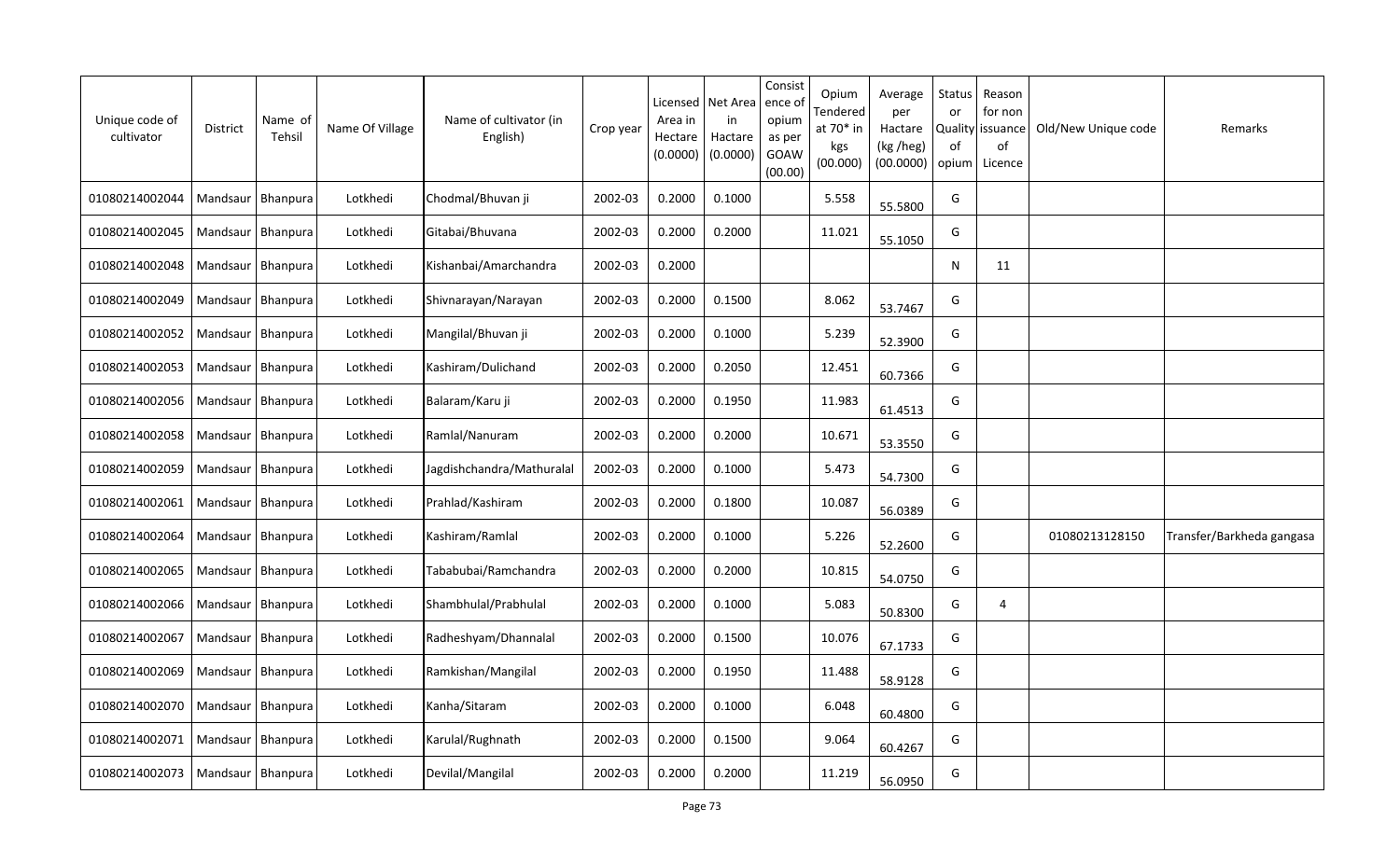| Unique code of<br>cultivator | District            | Name of<br>Tehsil   | Name Of Village | Name of cultivator (in<br>English) | Crop year | Licensed<br>Area in<br>Hectare<br>(0.0000) | Net Area<br>in<br>Hactare<br>(0.0000) | Consist<br>ence of<br>opium<br>as per<br>GOAW<br>(00.00) | Opium<br>Tendered<br>at 70* in<br>kgs<br>(00.000) | Average<br>per<br>Hactare<br>(kg /heg)<br>(00.0000) | Status<br>or<br>Quality<br>0f<br>opium | Reason<br>for non<br>issuance<br>of<br>Licence | Old/New Unique code | Remarks     |
|------------------------------|---------------------|---------------------|-----------------|------------------------------------|-----------|--------------------------------------------|---------------------------------------|----------------------------------------------------------|---------------------------------------------------|-----------------------------------------------------|----------------------------------------|------------------------------------------------|---------------------|-------------|
| 01080214002074               | Mandsaur            | Bhanpura            | Lotkhedi        | Gopal/Jagannath                    | 2002-03   | 0.2000                                     | 0.1000                                |                                                          | 5.617                                             | 56.1700                                             | G                                      |                                                |                     |             |
| 01080214002076               |                     | Mandsaur   Bhanpura | Lotkhedi        | Laxmibai/Onkarlal                  | 2002-03   | 0.2000                                     | 0.1000                                |                                                          | 5.386                                             | 53.8600                                             | G                                      |                                                |                     |             |
| 01080214002078               | Mandsaur   Bhanpura |                     | Lotkhedi        | Ramchandra/Tulsiram                | 2002-03   | 0.2000                                     | 0.1000                                |                                                          | 5.492                                             | 54.9200                                             | G                                      |                                                |                     |             |
| 01080214002080               |                     | Mandsaur   Bhanpura | Lotkhedi        | Ramnarayan/Magilal                 | 2002-03   | 0.2000                                     | 0.1000                                |                                                          | 5.410                                             | 54.1000                                             | G                                      |                                                |                     |             |
| 01080214002081               | Mandsaur   Bhanpura |                     | Lotkhedi        | Bhagirath/Mangilal                 | 2002-03   | 0.2000                                     | 0.1950                                |                                                          | 11.568                                            | 59.3231                                             | G                                      |                                                | 01080214031069      |             |
| 01080214002082               | Mandsaur            | Bhanpura            | Lotkhedi        | Radhyshyam/Parasram                | 2002-03   | 0.2000                                     | 0.1000                                |                                                          | 5.611                                             | 56.1100                                             | G                                      |                                                | 01080214031084      |             |
| 01080214003001               | Mandsaur            | Bhanpura            | Harnavda        | Dungersingh / Joravarsingh         | 2002-03   | 0.2000                                     | 0.1800                                |                                                          | 9.906                                             | 55.0333                                             | G                                      |                                                |                     |             |
| 01080214003002               | Mandsaur            | Bhanpura            | Harnavda        | Kalibai / Shankarsingh             | 2002-03   | 0.2000                                     | 0.1900                                |                                                          | 10.375                                            | 54.6053                                             | G                                      |                                                |                     |             |
| 01080214003003               | Mandsaur            | Bhanpura            | Harnavda        | Javansingh/Bhonisingh              | 2002-03   | 0.2000                                     | 0.1900                                |                                                          | 10.760                                            | 56.6316                                             | G                                      |                                                |                     |             |
| 01080214003010               | Mandsaur            | Bhanpura            | Harnavda        | Shambhusingh / Shivsingh           | 2002-03   | 0.2000                                     | 0.2000                                |                                                          | 3.155                                             | 15.7750                                             | G                                      | 4                                              |                     |             |
| 01080214003013               | Mandsaur            | Bhanpura            | Harnavda        | Udaysingh / Kalusingh              | 2002-03   | 0.2000                                     | 0.1900                                |                                                          | 10.139                                            | 53.3632                                             | G                                      |                                                |                     |             |
| 01080214003017               | Mandsaur            | Bhanpura            | Harnavda        | Gumansingh / Bhuvanisingh          | 2002-03   | 0.2000                                     | 0.1900                                |                                                          | 9.956                                             | 52.4000                                             | G                                      |                                                |                     |             |
| 01080214003018               | Mandsaur            | Bhanpura            | Harnavda        | Arjunsingh/Chandarsingh            | 2002-03   | 0.2000                                     | 0.2000                                |                                                          | 8.110                                             | 40.5500                                             | G                                      | $\overline{4}$                                 | 01080214034016      |             |
| 01080214003019               | Mandsaur   Bhanpura |                     | Harnavda        | Sardarsingh/Chandarsingh           | 2002-03   | 0.2000                                     | 0.1900                                |                                                          | 1.671                                             | 8.7947                                              | G                                      | 4                                              | 01080214034019      |             |
| 01080214006001               | Mandsaur            | Bhanpura            | Ratanpura       | Raghusingh /Nirbhaysingh           | 2002-03   | 0.2000                                     | 0.1000                                |                                                          | 5.469                                             | 54.6900                                             | G                                      |                                                |                     |             |
| 01080214006004               | Mandsaur   Bhanpura |                     | Ratanpura       | Fatesingh / Ramsingh               | 2002-03   | 0.2000                                     | 0.0950                                |                                                          | 4.573                                             | 48.1368                                             | G                                      | 4                                              |                     |             |
| 01080214006013               | Mandsaur   Bhanpura |                     | Ratanpura       | Ratan / Kalu                       | 2002-03   | 0.2000                                     |                                       |                                                          |                                                   |                                                     | N                                      |                                                |                     | Name change |
| 01080214006016               | Mandsaur   Bhanpura |                     | Ratanpura       | Sajajnsingh/Bapulal                | 2002-03   | 0.2000                                     |                                       |                                                          |                                                   |                                                     | N                                      |                                                |                     |             |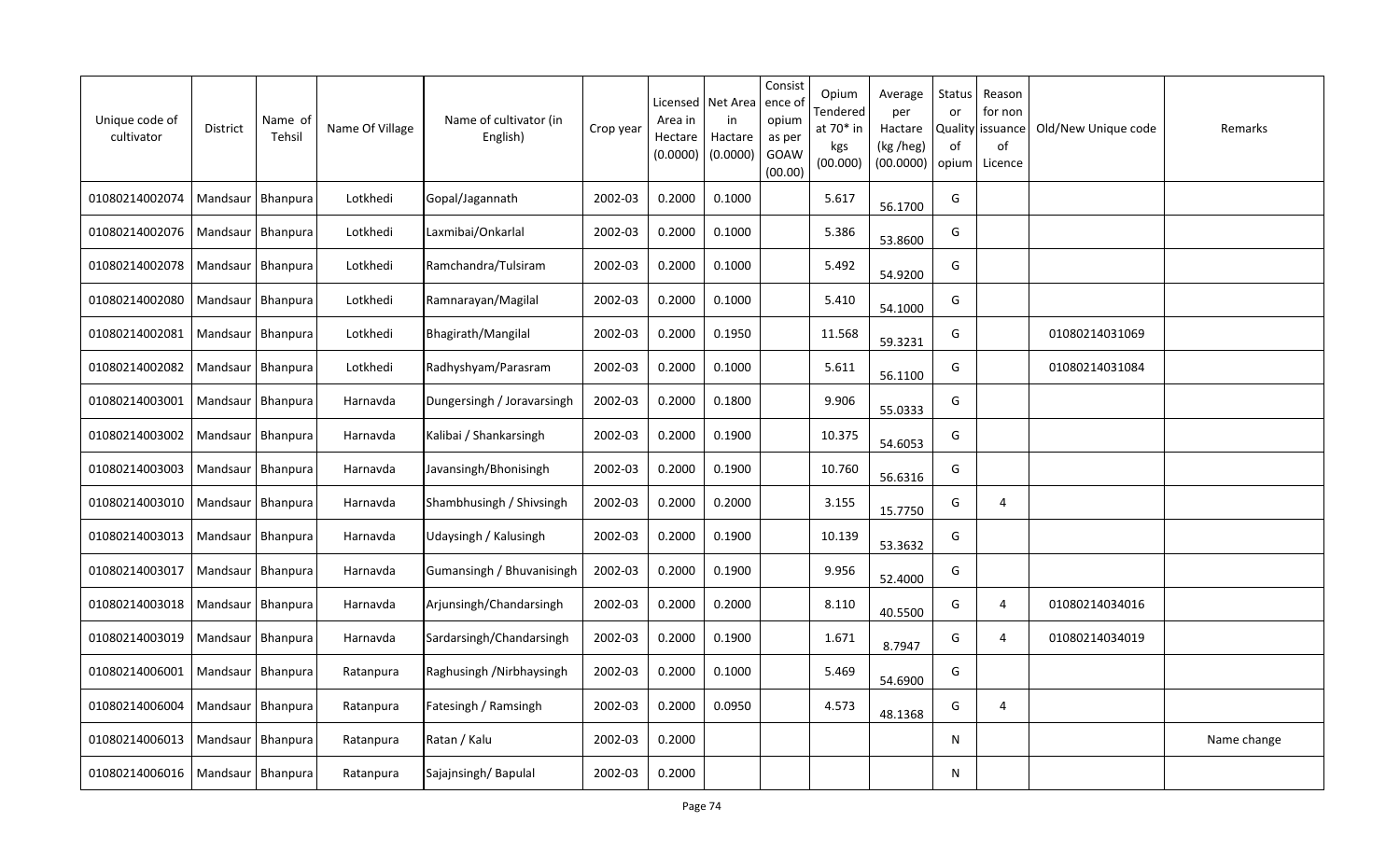| Unique code of<br>cultivator | <b>District</b>     | Name of<br>Tehsil | Name Of Village | Name of cultivator (in<br>English) | Crop year | Licensed<br>Area in<br>Hectare<br>(0.0000) | Net Area<br>in<br>Hactare<br>(0.0000) | Consist<br>ence of<br>opium<br>as per<br>GOAW<br>(00.00) | Opium<br>Tendered<br>at 70* in<br>kgs<br>(00.000) | Average<br>per<br>Hactare<br>(kg /heg)<br>(00.0000) | Status<br>or<br>Quality<br>of<br>opium | Reason<br>for non<br>issuance<br>of<br>Licence | Old/New Unique code | Remarks |
|------------------------------|---------------------|-------------------|-----------------|------------------------------------|-----------|--------------------------------------------|---------------------------------------|----------------------------------------------------------|---------------------------------------------------|-----------------------------------------------------|----------------------------------------|------------------------------------------------|---------------------|---------|
| 01080214006019               | Mandsaur            | Bhanpura          | Ratanpura       | Raghusingh / Kishanlal             | 2002-03   | 0.2000                                     | 0.0950                                |                                                          | 5.585                                             | 58.7895                                             | G                                      |                                                |                     |         |
| 01080214006020               | Mandsaur   Bhanpura |                   | Ratanpura       | Rodu / Bapulal                     | 2002-03   | 0.2000                                     | 0.1050                                |                                                          | 5.871                                             | 55.9143                                             | G                                      |                                                |                     |         |
| 01080214010001               | Mandsaur   Bhanpura |                   | Dhunvakhedi     | Hardev/Nanuram                     | 2002-03   | 0.2000                                     | 0.2100                                |                                                          | 11.273                                            | 53.6810                                             | G                                      |                                                |                     |         |
| 01080214010002               | Mandsaur   Bhanpura |                   | Dhunvakhedi     | Rameshchandra/Deepchand            | 2002-03   | 0.2000                                     | 0.1150                                |                                                          | 5.586                                             | 48.5739                                             |                                        | $\overline{2}$                                 |                     |         |
| 01080214010005               | Mandsaur   Bhanpura |                   | Dhunvakhedi     | Maheshchandra/Ramniwas             | 2002-03   | 0.2000                                     | 0.1950                                |                                                          | 10.653                                            | 54.6308                                             | G                                      |                                                |                     |         |
| 01080214010006               | Mandsaur            | Bhanpura          | Dhunvakhedi     | Laxminarayan/Deva                  | 2002-03   | 0.2000                                     | 0.2050                                |                                                          | 11.657                                            | 56.8634                                             |                                        | $\overline{2}$                                 |                     |         |
| 01080214010009               | Mandsaur            | Bhanpura          | Dhunvakhedi     | Dinesh kumar/Mangilal              | 2002-03   | 0.2000                                     | 0.2000                                |                                                          | 10.948                                            | 54.7400                                             | G                                      |                                                |                     |         |
| 01080214010010               | Mandsaur            | Bhanpura          | Dhunvakhedi     | Kajod / Bhuvana                    | 2002-03   | 0.2000                                     | 0.2050                                |                                                          | 11.015                                            | 53.7317                                             | G                                      |                                                |                     |         |
| 01080214010011               | Mandsaur            | Bhanpura          | Dhunvakhedi     | Lalchandra/Kailashchandra          | 2002-03   | 0.2000                                     | 0.1150                                |                                                          | 5.464                                             | 47.5130                                             | G                                      | 4                                              |                     |         |
| 01080214011007               | Mandsaur            | Bhanpura          | Semli           | Kishanlal /Devji                   | 2002-03   | 0.2000                                     | 0.1450                                |                                                          | 6.070                                             | 41.8621                                             | G                                      | $\overline{4}$                                 |                     |         |
| 01080214012004               | Mandsaur            | <b>Bhanpura</b>   | Dhaba           | Ummedsingh/Bhanvarsingh            | 2002-03   | 0.2000                                     | 0.2000                                |                                                          | 11.582                                            | 57.9100                                             | G                                      |                                                |                     |         |
| 01080214012006               | Mandsaur            | Bhanpura          | Dhaba           | Rupabai/ Bhanvarsingh              | 2002-03   | 0.2000                                     | 0.1100                                |                                                          | 5.063                                             | 46.0273                                             | G                                      | $\overline{4}$                                 |                     |         |
| 01080214012009               | Mandsaur            | Bhanpura          | Dhaba           | Ramsingh/Mokhamsingh               | 2002-03   | 0.2000                                     | 0.1100                                |                                                          | 5.442                                             | 49.4727                                             | G                                      | $\overline{4}$                                 |                     |         |
| 01080214012011               | Mandsaur Bhanpura   |                   | Dhaba           | Bherusingh / Bhanvarsingh          | 2002-03   | 0.2000                                     | 0.1150                                |                                                          | 7.010                                             | 60.9565                                             | G                                      |                                                |                     |         |
| 01080214013001               | Mandsaur            | Bhanpura          | Borda           | Radhesyam / Jagannath              | 2002-03   | 0.2000                                     |                                       |                                                          |                                                   |                                                     | N                                      |                                                |                     |         |
| 01080214013002               | Mandsaur   Bhanpura |                   | Borda           | Laxminarayan/ Shankarlal           | 2002-03   | 0.2000                                     | 0.1100                                |                                                          | 5.928                                             | 53.8909                                             | G                                      |                                                |                     |         |
| 01080214013005               | Mandsaur   Bhanpura |                   | Borda           | Hardev/ Mangilal                   | 2002-03   | 0.2000                                     |                                       |                                                          |                                                   |                                                     | N                                      |                                                |                     |         |
| 01080214013007               | Mandsaur   Bhanpura |                   | Borda           | Karulal/Devilal                    | 2002-03   | 0.2000                                     | 0.1550                                |                                                          | 9.322                                             | 60.1419                                             | G                                      |                                                |                     |         |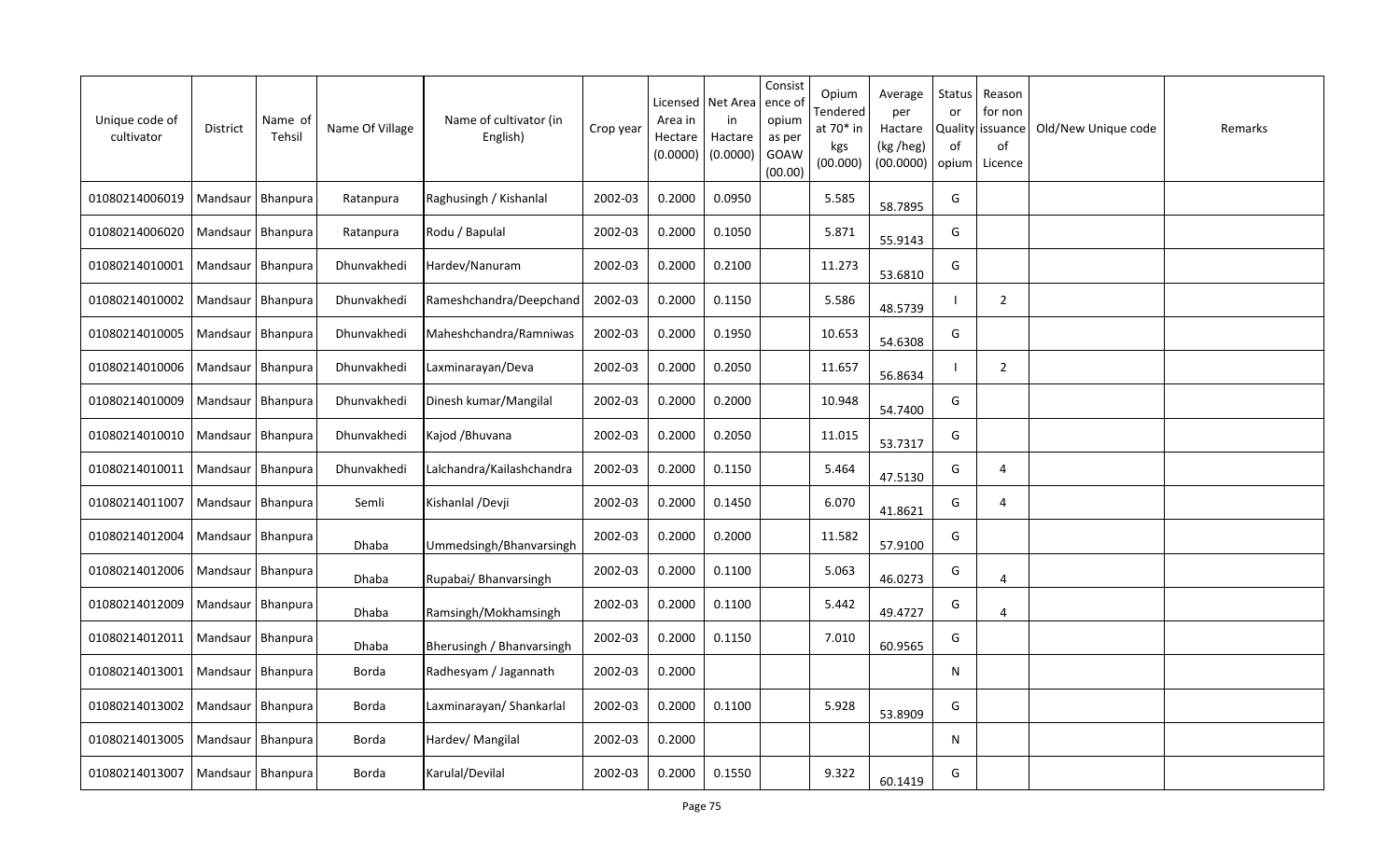| Unique code of<br>cultivator | District            | Name of<br>Tehsil   | Name Of Village | Name of cultivator (in<br>English) | Crop year | Licensed<br>Area in<br>Hectare<br>(0.0000) | Net Area<br>in<br>Hactare<br>(0.0000) | Consist<br>ence of<br>opium<br>as per<br>GOAW<br>(00.00) | Opium<br>Tendered<br>at 70* in<br>kgs<br>(00.000) | Average<br>per<br>Hactare<br>(kg /heg)<br>(00.0000) | Status<br>or<br><b>Quality</b><br>of<br>opium | Reason<br>for non<br>issuance<br>of<br>Licence | Old/New Unique code | Remarks |
|------------------------------|---------------------|---------------------|-----------------|------------------------------------|-----------|--------------------------------------------|---------------------------------------|----------------------------------------------------------|---------------------------------------------------|-----------------------------------------------------|-----------------------------------------------|------------------------------------------------|---------------------|---------|
| 01080214013009               |                     | Mandsaur   Bhanpura | Borda           | Balaram / Bherulal                 | 2002-03   | 0.2000                                     |                                       |                                                          |                                                   |                                                     | N                                             |                                                |                     |         |
| 01080214013010               | Mandsaur   Bhanpura |                     | Borda           | Banshilal/Ramnarayan               | 2002-03   | 0.2000                                     | 0.1000                                |                                                          | 6.367                                             | 63.6700                                             | G                                             |                                                |                     |         |
| 01080214013011               | Mandsaur   Bhanpura |                     | Borda           | Gangaram / Ramnarayan              | 2002-03   | 0.2000                                     |                                       |                                                          |                                                   |                                                     | N                                             |                                                |                     |         |
| 01080214013012               | Mandsaur Bhanpura   |                     | Borda           | Hajarilal / Motilal                | 2002-03   | 0.2000                                     | 0.1050                                |                                                          | 5.661                                             | 53.9143                                             | G                                             |                                                |                     |         |
| 01080214013014               | Mandsaur   Bhanpura |                     | Borda           | Onkar/ Kanha                       | 2002-03   | 0.2000                                     |                                       |                                                          |                                                   |                                                     | N                                             |                                                |                     |         |
| 01080214013015               | Mandsaur            | Bhanpura            | Borda           | Karulal / Ramnarayan               | 2002-03   | 0.2000                                     |                                       |                                                          |                                                   |                                                     | N                                             |                                                |                     |         |
| 01080214013016               | Mandsaur            | Bhanpura            | Borda           | Hardev/ Mangilal                   | 2002-03   | 0.2000                                     | 0.1050                                |                                                          | 6.263                                             | 59.6476                                             | G                                             |                                                |                     |         |
| 01080214013022               | Mandsaur            | Bhanpura            | Borda           | Radhyshyam / Ramnarayan            | 2002-03   | 0.2000                                     | 0.1500                                |                                                          | 8.072                                             | 53.8133                                             | G                                             |                                                |                     |         |
| 01080214013023               | Mandsaur            | Bhanpura            | Borda           | Ramnarayan / Ramdyal               | 2002-03   | 0.2000                                     | 0.1150                                |                                                          | 6.333                                             | 55.0696                                             | G                                             |                                                |                     |         |
| 01080214013024               | Mandsaur            | Bhanpura            | Borda           | Nanalal / Prabhulal                | 2002-03   | 0.2000                                     | 0.1100                                |                                                          | 6.246                                             | 56.7818                                             | G                                             |                                                |                     |         |
| 01080214013025               | Mandsaur            | Bhanpura            | Borda           | Hukumchand/ Udaylal                | 2002-03   | 0.2000                                     | 0.1500                                |                                                          | 8.628                                             | 57.5200                                             | G                                             |                                                |                     |         |
| 01080214013026               | Mandsaur            | Bhanpura            | Borda           | Karulal / Nanalal                  | 2002-03   | 0.2000                                     |                                       |                                                          |                                                   |                                                     | ${\sf N}$                                     |                                                |                     |         |
| 01080214013029               | Mandsaur            | Bhanpura            | Borda           | Dhuribai / Tulsiram                | 2002-03   | 0.2000                                     | 0.1000                                |                                                          | 5.599                                             | 55.9900                                             | G                                             |                                                |                     |         |
| 01080214013030               | Mandsaur   Bhanpura |                     | Borda           | Sarvankumar/Bhuliram               | 2002-03   | 0.2000                                     | 0.2000                                |                                                          | 10.864                                            | 54.3200                                             | G                                             |                                                |                     |         |
| 01080214013032               | Mandsaur   Bhanpura |                     | Borda           | Hiralal/Bherulal                   | 2002-03   | 0.2000                                     | 0.1550                                |                                                          | 7.798                                             | 50.3097                                             | G                                             | 4                                              |                     |         |
| 01080214013033               |                     | Mandsaur   Bhanpura | Borda           | Ambaram / Sukhdev                  | 2002-03   | 0.2000                                     |                                       |                                                          |                                                   |                                                     | N                                             |                                                |                     |         |
| 01080214013035               | Mandsaur   Bhanpura |                     | Borda           | Bherulal / Bhuvana                 | 2002-03   | 0.2000                                     | 0.1600                                |                                                          | 9.147                                             | 57.1688                                             |                                               | $\overline{2}$                                 |                     |         |
| 01080214013038               | Mandsaur   Bhanpura |                     | Borda           | Satynarayan / Vardilal             | 2002-03   | 0.2000                                     |                                       |                                                          |                                                   |                                                     | N                                             |                                                |                     |         |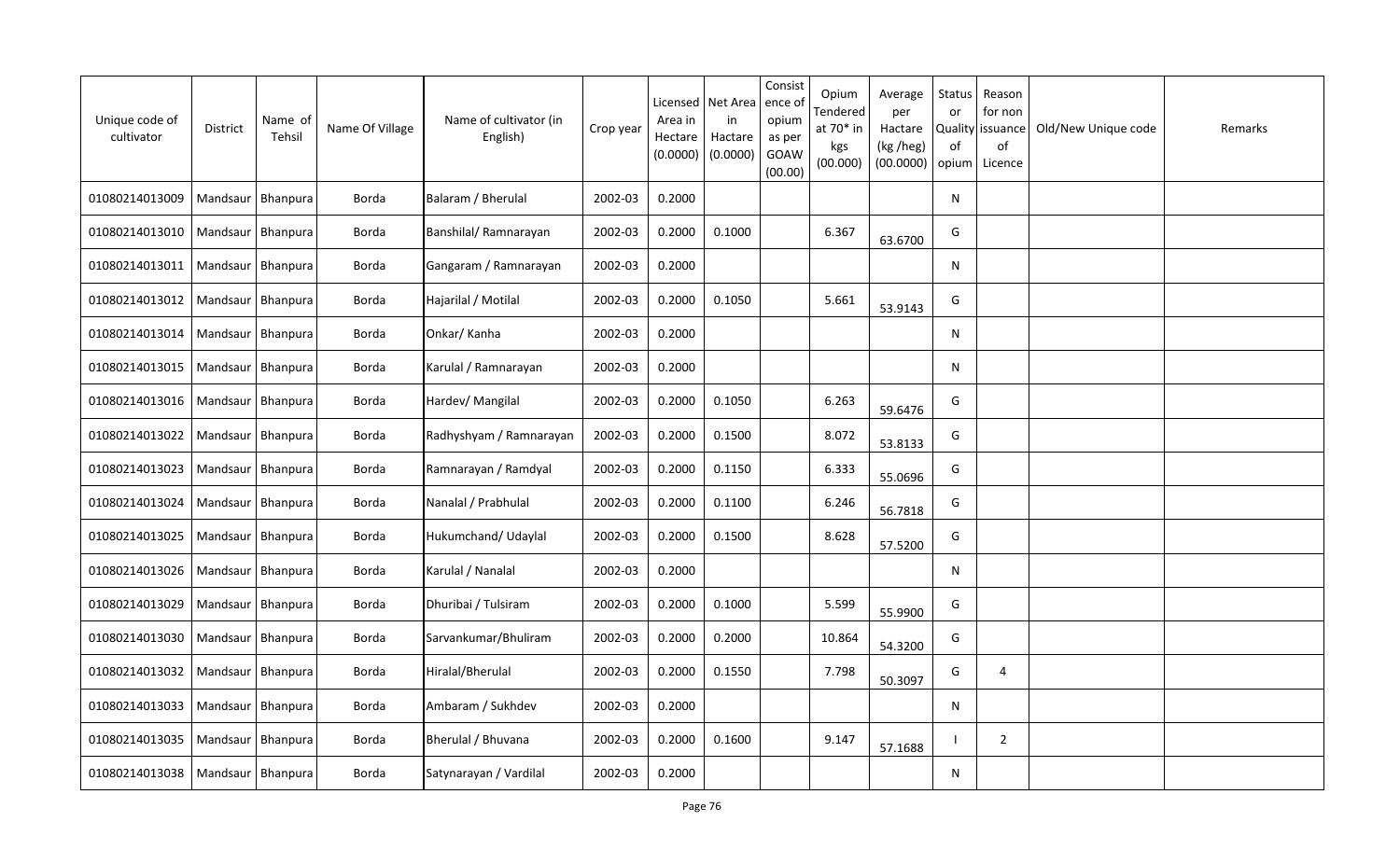| Unique code of<br>cultivator | District            | Name of<br>Tehsil   | Name Of Village | Name of cultivator (in<br>English) | Crop year | Licensed<br>Area in<br>Hectare<br>(0.0000) | Net Area<br>in<br>Hactare<br>(0.0000) | Consist<br>ence of<br>opium<br>as per<br>GOAW<br>(00.00) | Opium<br>Tendered<br>at 70* in<br>kgs<br>(00.000) | Average<br>per<br>Hactare<br>(kg /heg)<br>(00.0000) | Status<br>or<br><b>Quality</b><br>0f<br>opium | Reason<br>for non<br>issuance<br>of<br>Licence | Old/New Unique code | Remarks     |
|------------------------------|---------------------|---------------------|-----------------|------------------------------------|-----------|--------------------------------------------|---------------------------------------|----------------------------------------------------------|---------------------------------------------------|-----------------------------------------------------|-----------------------------------------------|------------------------------------------------|---------------------|-------------|
| 01080214013045               |                     | Mandsaur   Bhanpura | Borda           | Bharatram / Jagannath              | 2002-03   | 0.2000                                     | 0.1600                                |                                                          | 8.546                                             | 53.4125                                             | G                                             |                                                |                     |             |
| 01080214013046               | Mandsaur   Bhanpura |                     | Borda           | Basantilal/Ramnarayan              | 2002-03   | 0.2000                                     |                                       |                                                          |                                                   |                                                     | $\mathsf{N}$                                  |                                                |                     |             |
| 01080214014003               | Mandsaur   Bhanpura |                     | Raikheda        | Bhuribai/Shankarlal                | 2002-03   | 0.2000                                     | 0.1000                                |                                                          | 5.629                                             | 56.2900                                             | G                                             |                                                |                     |             |
| 01080214014004               | Mandsaur Bhanpura   |                     | Raikheda        | Jagdish/Narayan Nanda              | 2002-03   | 0.2000                                     | 0.1450                                |                                                          | 7.943                                             | 54.7793                                             | G                                             |                                                |                     |             |
| 01080214015001               | Mandsaur   Bhanpura |                     | Bhaisoda        | Bittalprasad/Jagannath             | 2002-03   | 0.2000                                     | 0.2050                                |                                                          | 10.811                                            | 52.7366                                             | G                                             |                                                |                     |             |
| 01080214015005               | Mandsaur Bhanpura   |                     | Bhaisoda        | Sitabai / Ramnarayan               | 2002-03   | 0.2000                                     | 0.2000                                |                                                          | 12.053                                            | 60.2650                                             | G                                             |                                                |                     | Name change |
| 01080214015006               | Mandsaur            | <b>Bhanpura</b>     | Bhaisoda        | Ghansyam / Jagannath               | 2002-03   | 0.2000                                     | 0.1000                                |                                                          | 5.255                                             | 52.5500                                             | G                                             |                                                |                     |             |
| 01080214015007               | Mandsaur            | Bhanpura            | Bhaisoda        | Puralal/Sitaram                    | 2002-03   | 0.2000                                     | 0.2000                                |                                                          | 10.696                                            | 53.4800                                             |                                               | 4                                              |                     |             |
| 01080214015009               | Mandsaur            | Bhanpura            | Bhaisoda        | Sanvalibai / Ramnarayan            | 2002-03   | 0.2000                                     | 0.2000                                |                                                          | 10.941                                            | 54.7050                                             |                                               | $\overline{2}$                                 |                     |             |
| 01080214015013               | Mandsaur            | <b>Bhanpura</b>     | Bhaisoda        | Kaluram / Nanda                    | 2002-03   | 0.2000                                     | 0.2000                                |                                                          | 11.252                                            | 56.2600                                             | G                                             |                                                |                     |             |
| 01080214015014               | Mandsaur            | Bhanpura            | Bhaisoda        | Fulchand / Sitaram                 | 2002-03   | 0.2000                                     | 0.1100                                |                                                          | 6.126                                             | 55.6909                                             | G                                             |                                                |                     |             |
| 01080214015030               | Mandsaur            | Bhanpura            | Bhaisoda        | Nathulal/Narayan                   | 2002-03   | 0.2000                                     | 0.1000                                |                                                          | 5.774                                             | 57.7400                                             | G                                             |                                                |                     |             |
| 01080214015031               | Mandsaur            | Bhanpura            | Bhaisoda        | Ramgopal / Badrilal                | 2002-03   | 0.2000                                     | 0.1650                                |                                                          | 8.065                                             | 48.8788                                             | G                                             | 4                                              |                     |             |
| 01080214015032               | Mandsaur   Bhanpura |                     | Bhaisoda        | Laxman / Panna                     | 2002-03   | 0.2000                                     | 0.1050                                |                                                          | 6.058                                             | 57.6952                                             | G                                             |                                                |                     |             |
| 01080214015034               | Mandsaur            | Bhanpura            | Bhaisoda        | Udayram / Hardev                   | 2002-03   | 0.2000                                     | 0.2050                                |                                                          | 10.778                                            | 52.5756                                             | G                                             |                                                |                     |             |
| 01080214015042               | Mandsaur            | Bhanpura            | Bhaisoda        | Vardichand / Keshuram              | 2002-03   | 0.2000                                     | 0.2000                                |                                                          | 11.255                                            | 56.2750                                             | G                                             |                                                |                     |             |
| 01080214015045               | Mandsaur   Bhanpura |                     | Bhaisoda        | Kanheyalal / Badrilal              | 2002-03   | 0.2000                                     | 0.1900                                |                                                          | 10.398                                            | 54.7263                                             | G                                             |                                                |                     |             |
| 01080214015046               | Mandsaur   Bhanpura |                     | Bhaisoda        | Avantibai/ Hiralal                 | 2002-03   | 0.2000                                     | 0.2000                                |                                                          | 10.659                                            | 53.2950                                             | G                                             |                                                |                     |             |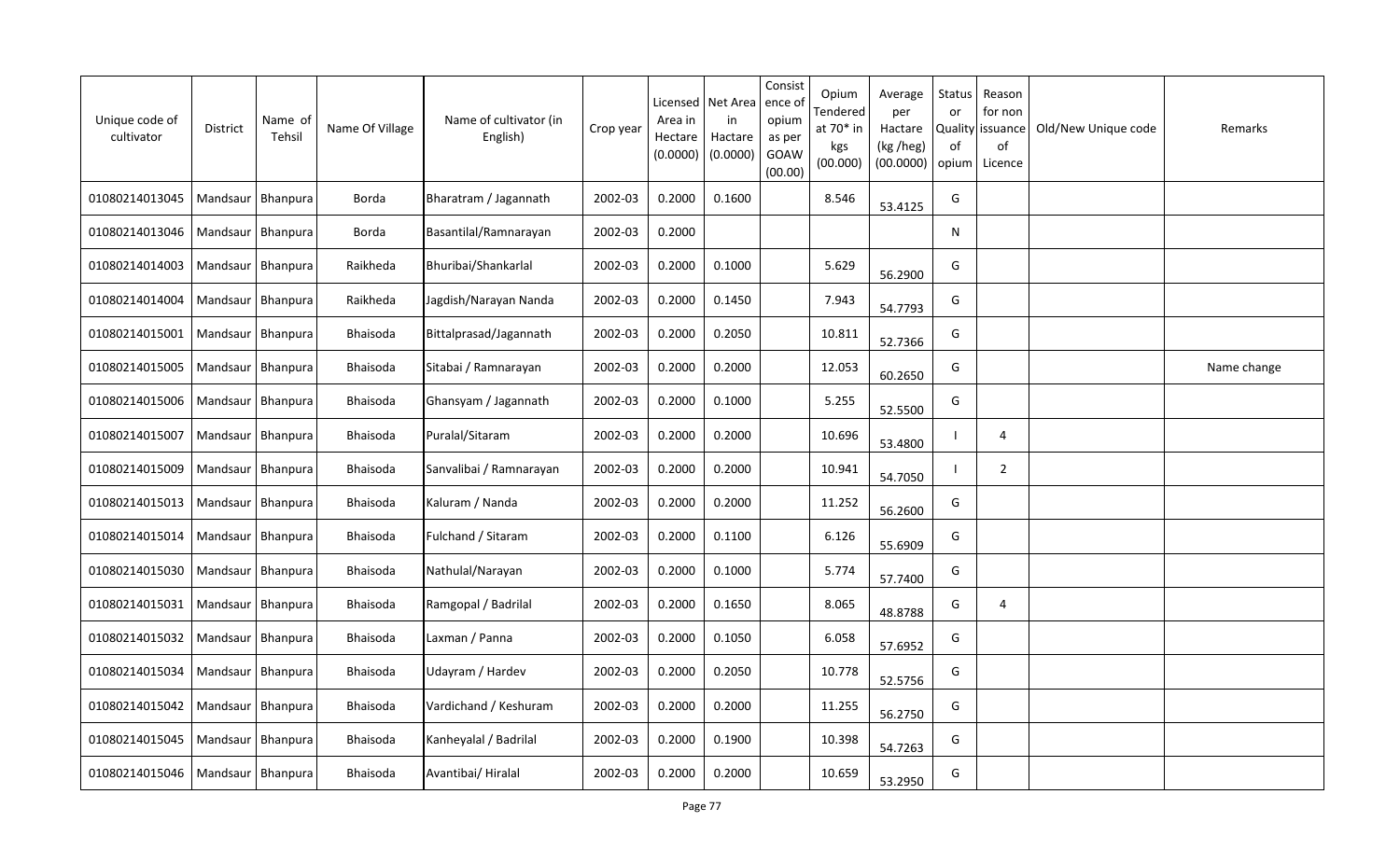| Unique code of<br>cultivator | District            | Name of<br>Tehsil | Name Of Village | Name of cultivator (in<br>English) | Crop year | Licensed<br>Area in<br>Hectare<br>(0.0000) | Net Area<br>in<br>Hactare<br>(0.0000) | Consist<br>ence of<br>opium<br>as per<br>GOAW<br>(00.00) | Opium<br>Tendered<br>at 70* in<br>kgs<br>(00.000) | Average<br>per<br>Hactare<br>(kg /heg)<br>(00.0000) | Status<br>or<br><b>Quality</b><br>0f<br>opium | Reason<br>for non<br>issuance<br>of<br>Licence | Old/New Unique code | Remarks     |
|------------------------------|---------------------|-------------------|-----------------|------------------------------------|-----------|--------------------------------------------|---------------------------------------|----------------------------------------------------------|---------------------------------------------------|-----------------------------------------------------|-----------------------------------------------|------------------------------------------------|---------------------|-------------|
| 01080214015047               | Mandsaur   Bhanpura |                   | Bhaisoda        | Vishnunarayan / Sitaram            | 2002-03   | 0.2000                                     | 0.1100                                |                                                          | 6.581                                             | 59.8273                                             | G                                             |                                                |                     |             |
| 01080214015051               | Mandsaur   Bhanpura |                   | Bhaisoda        | Balaram / Dhanna                   | 2002-03   | 0.2000                                     | 0.1000                                |                                                          | 5.555                                             | 55.5500                                             | G                                             |                                                |                     |             |
| 01080214015060               | Mandsaur   Bhanpura |                   | Bhaisoda        | Shyambai / Rameshchandra           | 2002-03   | 0.2000                                     | 0.1450                                |                                                          | 7.716                                             | 53.2138                                             | G                                             |                                                |                     |             |
| 01080214015061               | Mandsaur Bhanpura   |                   | Bhaisoda        | Rukmanibai/ Sitaram                | 2002-03   | 0.2000                                     | 0.1750                                |                                                          | 9.704                                             | 55.4514                                             | G                                             |                                                |                     |             |
| 01080214015064               | Mandsaur   Bhanpura |                   | Bhaisoda        | Nanda/Shankar                      | 2002-03   | 0.2000                                     | 0.1000                                |                                                          | 5.176                                             | 51.7600                                             | G                                             | 4                                              |                     |             |
| 01080214015067               | Mandsaur Bhanpura   |                   | Bhaisoda        | Balusingh / Bhuvanisingh           | 2002-03   | 0.2000                                     | 0.0650                                |                                                          | 3.552                                             | 54.6462                                             | G                                             |                                                |                     |             |
| 01080214015068               | Mandsaur            | <b>Bhanpura</b>   | Bhaisoda        | Motiram / Keshuram                 | 2002-03   | 0.2000                                     | 0.2000                                |                                                          | 11.207                                            | 56.0350                                             | G                                             |                                                |                     |             |
| 01080214015072               | Mandsaur            | Bhanpura          | Bhaisoda        | Chandribai/Ramnarayan              | 2002-03   | 0.2000                                     | 0.2000                                |                                                          | 10.806                                            | 54.0300                                             | G                                             |                                                |                     |             |
| 01080214016002               | Mandsaur            | Bhanpura          | Kesoda          | Ramprasad / Chunnilal              | 2002-03   | 0.2000                                     | 0.1000                                |                                                          | 5.704                                             | 57.0400                                             | G                                             |                                                |                     |             |
| 01080214016013               | Mandsaur            | Bhanpura          | Kesoda          | Chainsingh/Dolatram                | 2002-03   | 0.2000                                     | 0.2000                                |                                                          | 8.413                                             | 42.0650                                             | G                                             |                                                |                     |             |
| 01080214019004               | Mandsaur            | Bhanpura          | Osara           | Udyram/Bala                        | 2002-03   | 0.2000                                     |                                       |                                                          |                                                   |                                                     | N                                             |                                                |                     |             |
| 01080214019006               | Mandsaur            | Bhanpura          | Osara           | Ranglal / Deva                     | 2002-03   | 0.2000                                     |                                       |                                                          |                                                   |                                                     | N                                             |                                                |                     |             |
| 01080214019007               | Mandsaur            | Bhanpura          | Osara           | Rameshchand/ Bhanvarlal            | 2002-03   | 0.2000                                     | 0.1550                                |                                                          | 7.997                                             | 51.5935                                             | G                                             | 4                                              |                     |             |
| 01080214019010               | Mandsaur   Bhanpura |                   | Osara           | Nathulal/Kavarlal                  | 2002-03   | 0.2000                                     |                                       |                                                          |                                                   |                                                     | F                                             |                                                |                     |             |
| 01080214019017               | Mandsaur            | Bhanpura          | Osara           | Kanvrlal/Bhanvarlal                | 2002-03   | 0.2000                                     |                                       |                                                          |                                                   |                                                     | N                                             |                                                |                     |             |
| 01080214019024               | Mandsaur            | Bhanpura          | Osara           | Ramchandra/Mannalal                | 2002-03   | 0.2000                                     | 0.2100                                |                                                          | 12.242                                            | 58.2952                                             | - 1                                           | $\overline{2}$                                 |                     |             |
| 01080214019025               | Mandsaur   Bhanpura |                   | Osara           | Nanda/Ramchandra                   | 2002-03   | 0.2000                                     |                                       |                                                          |                                                   |                                                     | F                                             |                                                |                     |             |
| 01080214020002               | Mandsaur   Bhanpura |                   | Sammatkhedi     | Pyara / Rama                       | 2002-03   | 0.2000                                     | 0.1000                                |                                                          | 5.409                                             | 54.0900                                             | G                                             |                                                |                     | Name change |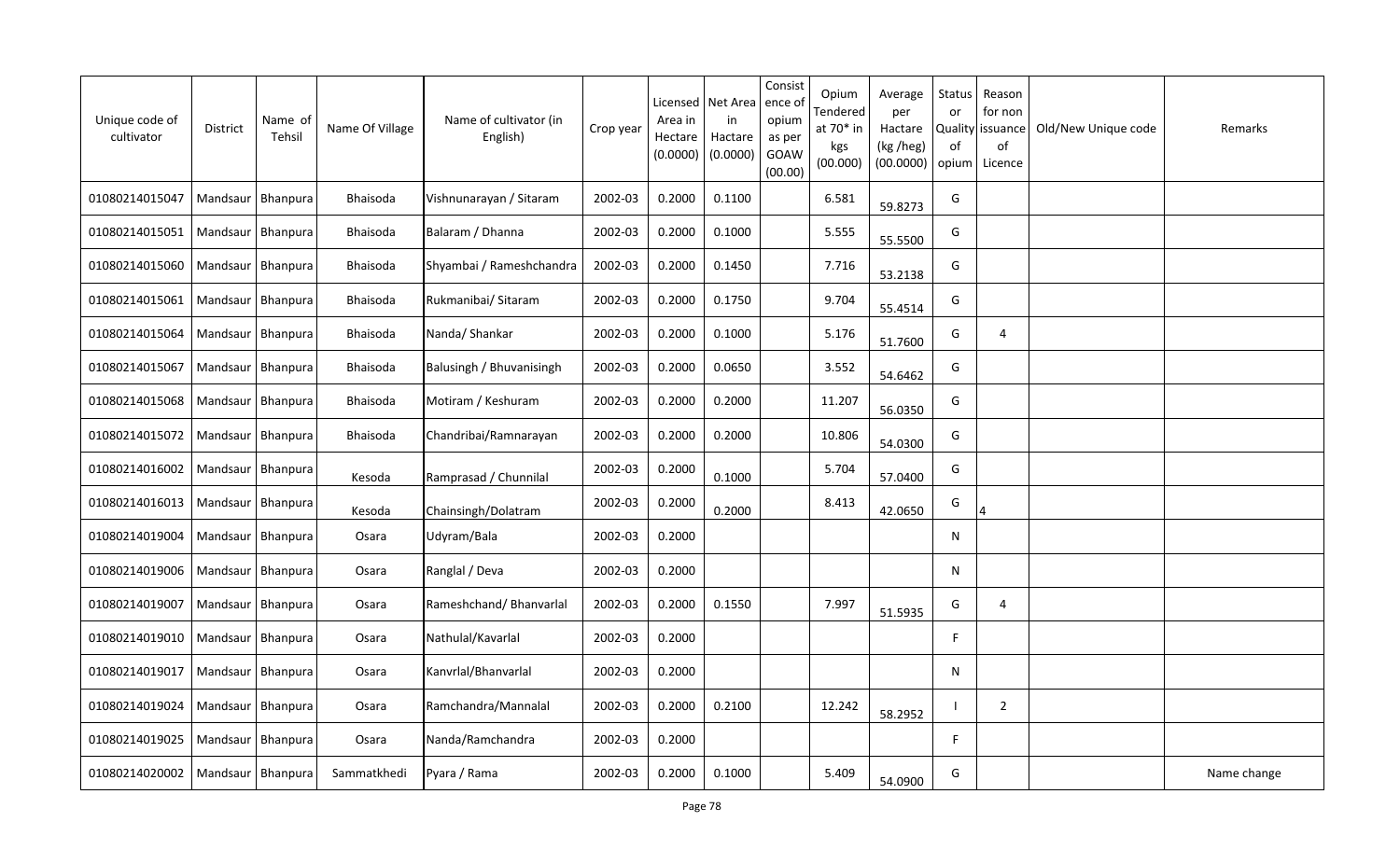| Unique code of<br>cultivator         | <b>District</b>     | Name of<br>Tehsil | Name Of Village | Name of cultivator (in<br>English) | Crop year | Area in<br>Hectare<br>(0.0000) | Licensed   Net Area<br>in<br>Hactare<br>(0.0000) | Consist<br>ence o<br>opium<br>as per<br>GOAW<br>(00.00) | Opium<br>Tendered<br>at $70*$ in<br>kgs<br>(00.000) | Average<br>per<br>Hactare<br>(kg /heg)<br>(00.0000) | <b>Status</b><br>or<br>0f<br>opium | Reason<br>for non<br>Quality issuance<br>of<br>Licence | Old/New Unique code | Remarks     |
|--------------------------------------|---------------------|-------------------|-----------------|------------------------------------|-----------|--------------------------------|--------------------------------------------------|---------------------------------------------------------|-----------------------------------------------------|-----------------------------------------------------|------------------------------------|--------------------------------------------------------|---------------------|-------------|
| 01080214020005                       | Mandsaur   Bhanpura |                   | Sammatkhedi     | Ghanshyam/Kanheyalal               | 2002-03   | 0.2000                         | 0.1050                                           |                                                         | 1.324                                               | 12.6095                                             | G                                  | 4                                                      |                     |             |
| 01080214020007                       | Mandsaur   Bhanpura |                   | Sammatkhedi     | Narayan / Rama                     | 2002-03   | 0.2000                         | 0.1000                                           |                                                         | 5.794                                               | 57.9400                                             | G                                  |                                                        |                     |             |
| 01080214020009                       | Mandsaur   Bhanpura |                   | Sammatkhedi     | Madanlal/Narayan                   | 2002-03   | 0.2000                         | 0.2100                                           |                                                         | 5.240                                               | 24.9524                                             | G                                  | 4                                                      |                     |             |
| 01080214020010                       | Mandsaur   Bhanpura |                   | Sammatkhedi     | Shambhudayal/Rodmal                | 2002-03   | 0.2000                         | 0.1450                                           |                                                         | 1.523                                               | 10.5034                                             | G                                  | 4                                                      |                     |             |
| 01080214020011                       | Mandsaur   Bhanpura |                   | Sammatkhedi     | Ramkaran/Jgannath                  | 2002-03   | 0.2000                         | 0.1950                                           |                                                         | 4.531                                               | 23.2359                                             | G                                  | 4                                                      |                     |             |
| 01080214021001                       | Mandsaur Bhanpura   |                   | Sandhara        | Jankilal / Bhuvanilal              | 2002-03   | 0.2000                         | 0.1000                                           |                                                         | 4.952                                               | 49.5200                                             | G                                  | 4                                                      |                     |             |
| 01080214021002                       | Mandsaur   Bhanpura |                   | Sandhara        | Bhagirath / Nanalal                | 2002-03   | 0.2000                         | 0.1100                                           |                                                         | 5.818                                               | 52.8909                                             | G                                  |                                                        |                     |             |
| 01080214021006   Mandsaur   Bhanpura |                     |                   | Sandhara        | Narayanibai / Dhanna               | 2002-03   | 0.2000                         | 0.2000                                           |                                                         | 11.479                                              | 57.3950                                             | G                                  |                                                        |                     |             |
| 01080214021010                       | Mandsaur            | Bhanpura          | Sandhara        | Ramgopal / Bherulal                | 2002-03   | 0.2000                         | 0.1100                                           |                                                         | 5.682                                               | 51.6545                                             | G                                  | 4                                                      |                     |             |
| 01080214021015                       | Mandsaur   Bhanpura |                   | Sandhara        | Dhannalal / Maganlal               | 2002-03   | 0.2000                         |                                                  |                                                         |                                                     |                                                     | $\mathsf{N}$                       |                                                        |                     |             |
| 01080214021017                       | Mandsaur            | Bhanpura          | Sandhara        | Maganlal / Ghansiram               | 2002-03   | 0.2000                         |                                                  |                                                         |                                                     |                                                     | $\mathsf{N}$                       |                                                        |                     |             |
| 01080214021018                       | Mandsaur   Bhanpura |                   | Sandhara        | Radheshyam/Kanvarlal               | 2002-03   | 0.2000                         | 0.1100                                           |                                                         | 5.058                                               | 45.9818                                             | G                                  | $\overline{4}$                                         |                     |             |
| 01080214021019                       | Mandsaur   Bhanpura |                   | Sandhara        | Laxminarayan/Gorilal               | 2002-03   | 0.2000                         | 0.1100                                           |                                                         | 6.719                                               | 61.0818                                             | G                                  |                                                        |                     |             |
| 01080214021021                       | Mandsaur   Bhanpura |                   | Sandhara        | Ramchandra/ Moda                   | 2002-03   | 0.2000                         | 0.1400                                           |                                                         | 9.590                                               | 68.5000                                             | G                                  |                                                        |                     |             |
| 01080214021022                       | Mandsaur   Bhanpura |                   | Sandhara        | Ramlal/Dhanna                      | 2002-03   | 0.2000                         | 0.2000                                           |                                                         | 11.476                                              | 57.3800                                             | G                                  |                                                        |                     |             |
| 01080214021024                       | Mandsaur   Bhanpura |                   | Sandhara        | Prahlad/Ratan                      | 2002-03   | 0.2000                         |                                                  |                                                         |                                                     |                                                     | N                                  |                                                        |                     |             |
| 01080214021026                       | Mandsaur   Bhanpura |                   | Sandhara        | Jayram/Magan                       | 2002-03   | 0.2000                         |                                                  |                                                         |                                                     |                                                     | N                                  |                                                        |                     | Name change |
| 01080214022001                       | Mandsaur   Bhanpura |                   | Kalakot         | Motyabai/Bapulal                   | 2002-03   | 0.2000                         | 0.1000                                           |                                                         | 5.616                                               | 56.1600                                             | G                                  |                                                        |                     |             |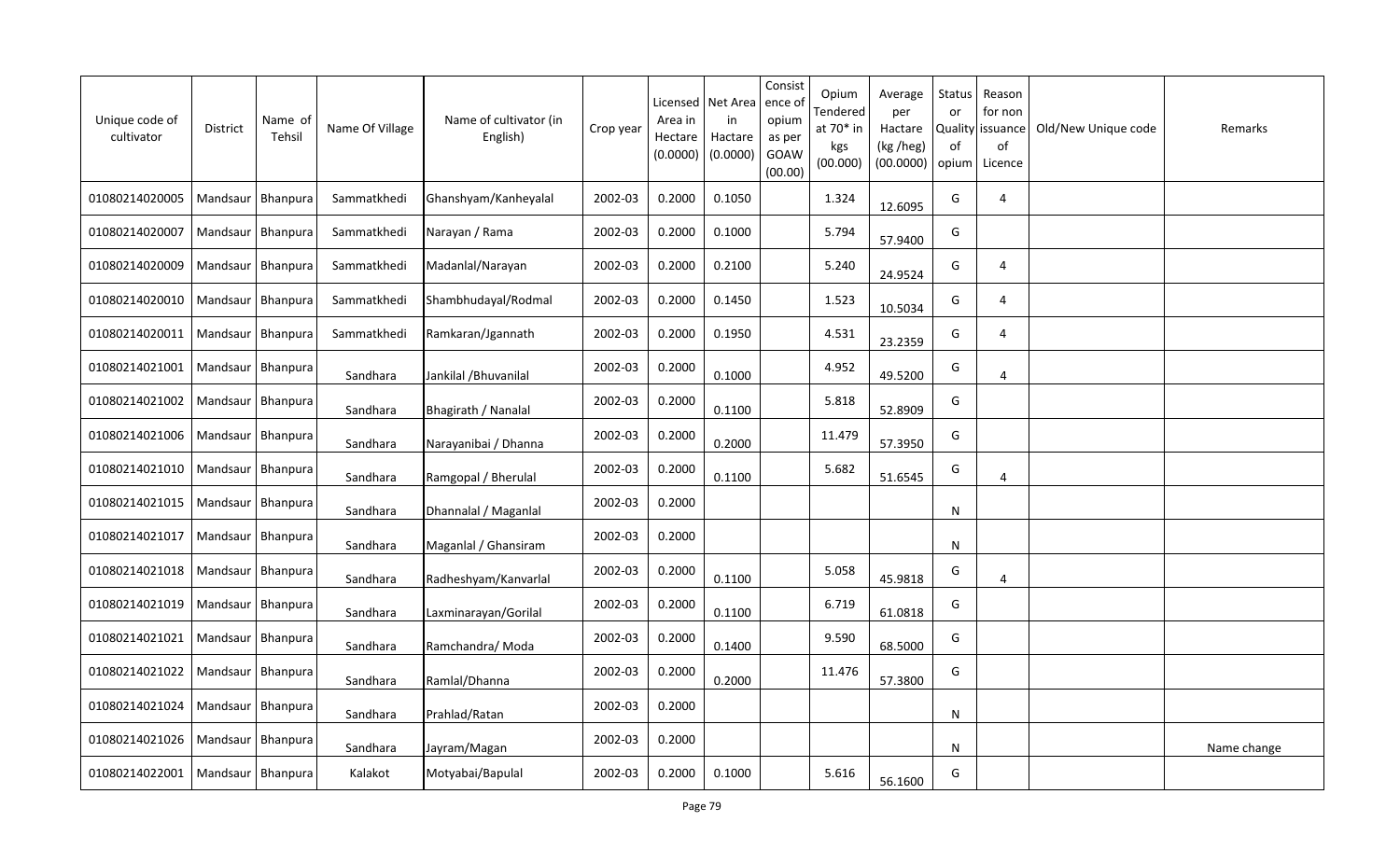| Unique code of<br>cultivator | <b>District</b>     | Name of<br>Tehsil   | Name Of Village                                        | Name of cultivator (in<br>English) | Crop year | Licensed<br>Area in<br>Hectare<br>(0.0000) | Net Area<br>in<br>Hactare<br>(0.0000) | Consist<br>ence of<br>opium<br>as per<br>GOAW<br>(00.00) | Opium<br>Tendered<br>at 70* in<br>kgs<br>(00.000) | Average<br>per<br>Hactare<br>(kg /heg)<br>(00.0000) | Status<br>or<br>Quality<br>of<br>opium | Reason<br>for non<br>issuance<br>of<br>Licence | Old/New Unique code | Remarks |
|------------------------------|---------------------|---------------------|--------------------------------------------------------|------------------------------------|-----------|--------------------------------------------|---------------------------------------|----------------------------------------------------------|---------------------------------------------------|-----------------------------------------------------|----------------------------------------|------------------------------------------------|---------------------|---------|
| 01080214022002               |                     | Mandsaur   Bhanpura | Kalakot                                                | Sundarbai/Mangilal                 | 2002-03   | 0.2000                                     | 0.1000                                |                                                          | 5.395                                             | 53.9500                                             | G                                      |                                                |                     |         |
| 01080214022004               |                     | Mandsaur   Bhanpura | Kalakot                                                | Nanuram / Bheru                    | 2002-03   | 0.2000                                     | 0.1100                                |                                                          | 6.015                                             | 54.6818                                             | G                                      |                                                |                     |         |
| 01080214022005               | Mandsaur   Bhanpura |                     | Kalakot                                                | Prbhulal/Bheru                     | 2002-03   | 0.2000                                     | 0.1000                                |                                                          | 5.657                                             | 56.5700                                             | G                                      |                                                |                     |         |
| 01080214022006               |                     | Mandsaur Bhanpura   | Kalakot                                                | Dannalal/Pannalal                  | 2002-03   | 0.2000                                     | 0.1000                                |                                                          | 5.761                                             | 57.6100                                             | G                                      |                                                |                     |         |
| 01080214022010               | Mandsaur   Bhanpura |                     | Kalakot                                                | Nanuram / Baluram                  | 2002-03   | 0.2000                                     | 0.1000                                |                                                          | 5.413                                             | 54.1300                                             | G                                      |                                                |                     |         |
| 01080214022015               | Mandsaur            | Bhanpura            | Kalakot                                                | Narayan/Badrilal                   | 2002-03   | 0.2000                                     | 0.1550                                |                                                          | 8.306                                             | 53.5871                                             | G                                      |                                                |                     |         |
| 01080214022016               | Mandsaur            | Bhanpura            | Kalakot                                                | Khemraj / kashi                    | 2002-03   | 0.2000                                     | 0.1050                                |                                                          | 5.816                                             | 55.3905                                             | G                                      |                                                |                     |         |
| 01080214022017               | Mandsaur            | Bhanpura            | Kalakot                                                | Nanda / Bheru                      | 2002-03   | 0.2000                                     | 0.1600                                |                                                          | 8.628                                             | 53.9250                                             | G                                      |                                                |                     |         |
| 01080214022018               | Mandsaur            | Bhanpura            | Kalakot                                                | Nandadas / Bhuvandas               | 2002-03   | 0.2000                                     | 0.1900                                |                                                          | 3.911                                             | 20.5842                                             |                                        | $\overline{2}$                                 |                     |         |
| 01080214028002               | Mandsaur            | Bhanpura            | Kethuli                                                | Ratanlal / Pyarchandra             | 2002-03   | 0.2000                                     | 0.2000                                |                                                          | 11.824                                            | 59.1200                                             | G                                      |                                                |                     |         |
| 01080214028003               | Mandsaur            | Bhanpura            | Kethuli                                                | Karulal / Bapulal                  | 2002-03   | 0.2000                                     | 0.1850                                |                                                          | 3.431                                             | 18.5459                                             | G                                      | 4                                              |                     |         |
| 01080214028004               | Mandsaur            | Bhanpura            | Kethuli                                                | Bawaniram / Nanda                  | 2002-03   | 0.2000                                     | 0.2000                                |                                                          | 10.949                                            | 54.7450                                             | G                                      |                                                |                     |         |
| 01080214028006               | Mandsaur            | Bhanpura            | Kethuli                                                | Motinath/Gopinath                  | 2002-03   | 0.2000                                     | 0.2000                                |                                                          | 3.969                                             | 19.8450                                             | G                                      | $\overline{4}$                                 |                     |         |
| 01080214028010               | Mandsaur   Bhanpura |                     | Kethuli                                                | Shrinath / Madholal                | 2002-03   | 0.2000                                     | 0.2000                                |                                                          | 9.933                                             | 49.6650                                             | G                                      | 4                                              |                     |         |
| 01080214028012               |                     | Mandsaur   Bhanpura | Kethuli                                                | Bhanvarlal / Ramlal                | 2002-03   | 0.2000                                     | 0.2000                                |                                                          | 3.855                                             | 19.2750                                             | G                                      | 4                                              |                     |         |
| 01080214028013               |                     | Mandsaur   Bhanpura | Kethuli                                                | Mangilal / Kashiram                | 2002-03   | 0.2000                                     | 0.2000                                |                                                          | 11.249                                            | 56.2450                                             | G                                      |                                                |                     |         |
| 01080214029001               |                     |                     | Mandsaur   Bhanpura Dhabla Madhosingh Viramlal/Kaman   |                                    | 2002-03   | 0.2000                                     | 0.1050                                |                                                          | 5.771                                             | 54.9619                                             | G                                      |                                                |                     |         |
| 01080214029002               |                     |                     | Mandsaur   Bhanpura Dhabla Madhosingh Mangilal / Onkar |                                    | 2002-03   | 0.2000                                     | 0.1000                                |                                                          | 5.796                                             | 57.9600                                             | G                                      |                                                |                     |         |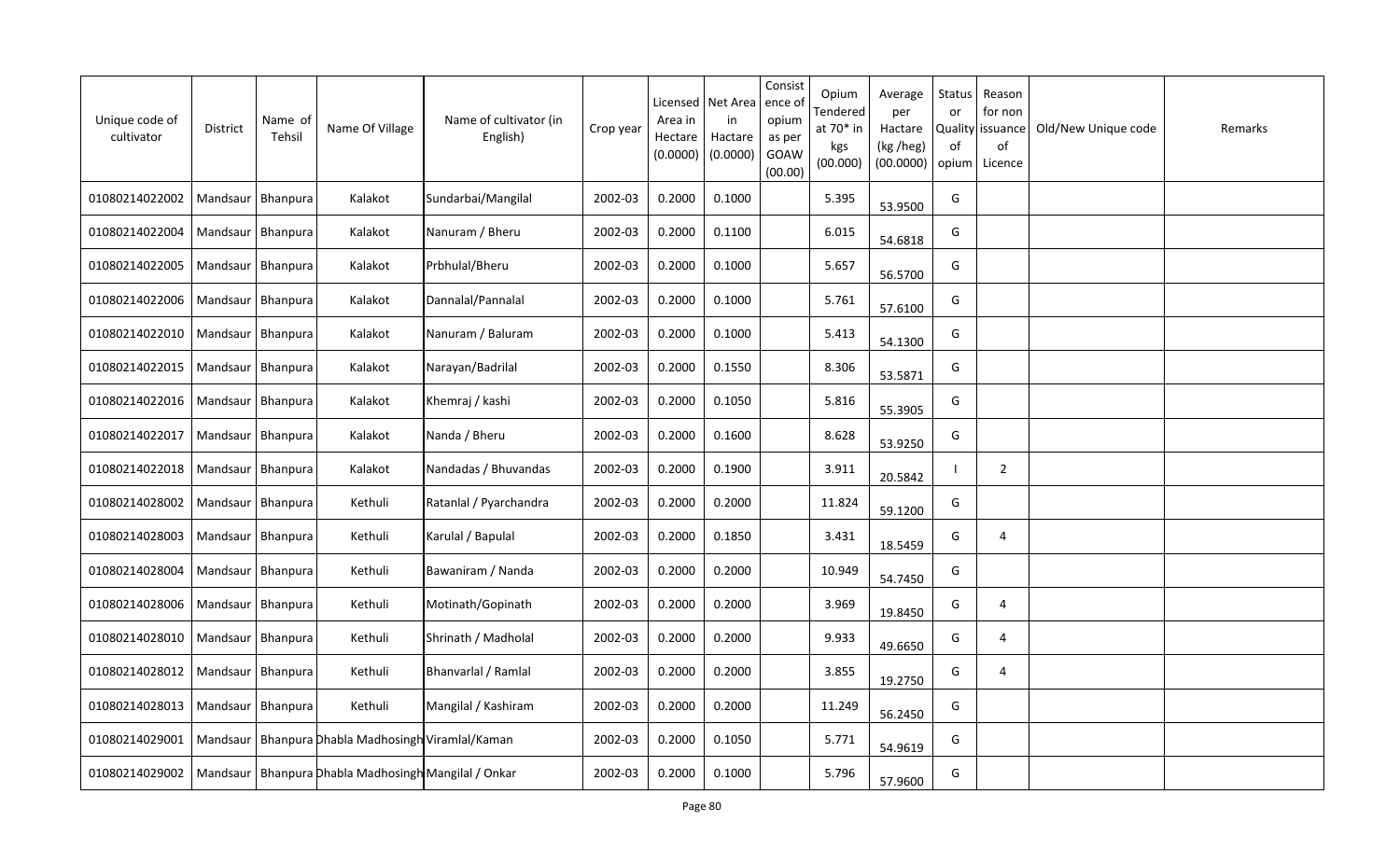| Unique code of<br>cultivator | District            | Name of<br>Tehsil   | Name Of Village                                      | Name of cultivator (in<br>English)                         | Crop year | Licensed<br>Area in<br>Hectare<br>(0.0000) | Net Area<br>in<br>Hactare<br>(0.0000) | Consist<br>ence of<br>opium<br>as per<br>GOAW<br>(00.00) | Opium<br>Tendered<br>at 70* in<br>kgs<br>(00.000) | Average<br>per<br>Hactare<br>(kg /heg)<br>(00.0000) | Status<br>or<br>0f<br>opium | Reason<br>for non<br>Quality   issuance<br>of<br>Licence | Old/New Unique code | Remarks     |
|------------------------------|---------------------|---------------------|------------------------------------------------------|------------------------------------------------------------|-----------|--------------------------------------------|---------------------------------------|----------------------------------------------------------|---------------------------------------------------|-----------------------------------------------------|-----------------------------|----------------------------------------------------------|---------------------|-------------|
| 01080214029010               |                     |                     |                                                      | Mandsaur   Bhanpura Dhabla Madhosingh Prabhulal / Ratanlal | 2002-03   | 0.2000                                     | 0.1800                                |                                                          | 10.876                                            | 60.4222                                             |                             | $\overline{2}$                                           |                     |             |
| 01080214029013               |                     |                     | Mandsaur   Bhanpura Dhabla Madhosingh Rodi/Bapu deva |                                                            | 2002-03   | 0.2000                                     | 0.1000                                |                                                          | 6.102                                             | 61.0200                                             | G                           |                                                          |                     |             |
| 01080214029014               |                     |                     |                                                      | Mandsaur   Bhanpura Dhabla Madhosingh Uadadas/Ramratandas  | 2002-03   | 0.2000                                     | 0.1550                                |                                                          | 8.161                                             | 52.6516                                             | G                           |                                                          |                     |             |
| 01080214030003               | Mandsaur Bhanpura   |                     | Kherkheda Bhat                                       | Mangilal / Ramlal                                          | 2002-03   | 0.2000                                     | 0.1500                                |                                                          | 7.540                                             | 50.2667                                             | G                           | $\overline{4}$                                           |                     |             |
| 01080214030004               |                     | Mandsaur   Bhanpura | Kherkheda Bhat                                       | Bapulal / Parthi                                           | 2002-03   | 0.2000                                     | 0.1050                                |                                                          | 4.785                                             | 45.5714                                             | G                           | 4                                                        |                     |             |
| 01080214030005               | Mandsaur Bhanpura   |                     | Kherkheda Bhat                                       | Shivlal/Nanalal                                            | 2002-03   | 0.2000                                     | 0.1100                                |                                                          | 5.341                                             | 48.5545                                             | G                           | 4                                                        |                     |             |
| 01080214030006               | Mandsaur            | Bhanpura            | Kherkheda Bhat                                       | Kishanlal / Ratanlal                                       | 2002-03   | 0.2000                                     | 0.1050                                |                                                          | 5.377                                             | 51.2095                                             | G                           | $\overline{4}$                                           |                     |             |
| 01080214030008               |                     | Mandsaur   Bhanpura | Kherkheda Bhat                                       | Parvatibai/Kishanlal                                       | 2002-03   | 0.2000                                     | 0.2000                                |                                                          | 5.055                                             | 25.2750                                             | G                           | $\overline{4}$                                           | 01080213126013      |             |
| 01080214031001               |                     | Mandsaur   Bhanpura | Kuntalkhedi                                          | Nanuram / Roda                                             | 2002-03   | 0.2000                                     | 0.1050                                |                                                          | 6.459                                             | 61.5143                                             | G                           |                                                          |                     |             |
| 01080214031002               | Mandsaur   Bhanpura |                     | Kuntalkhedi                                          | Bhagvansingh / Amarsingh                                   | 2002-03   | 0.2000                                     | 0.1550                                |                                                          | 9.365                                             | 60.4194                                             | G                           |                                                          |                     |             |
| 01080214031004               | Mandsaur            | Bhanpura            | Kuntalkhedi                                          | Ramnarayan / Jagannath                                     | 2002-03   | 0.2000                                     | 0.1550                                |                                                          | 8.929                                             | 57.6065                                             | G                           |                                                          |                     | Name change |
| 01080214031005               |                     | Mandsaur   Bhanpura | Kuntalkhedi                                          | Mangilal/ Champa                                           | 2002-03   | 0.2000                                     | 0.1000                                |                                                          | 5.459                                             | 54.5900                                             | G                           |                                                          |                     |             |
| 01080214031006               |                     | Mandsaur   Bhanpura | Kuntalkhedi                                          | Ballibai/Bherulal                                          | 2002-03   | 0.2000                                     | 0.1050                                |                                                          | 5.722                                             | 54.4952                                             | G                           |                                                          |                     |             |
| 01080214031008               | Mandsaur   Bhanpura |                     | Kuntalkhedi                                          | Ramlal / Dhanna                                            | 2002-03   | 0.2000                                     | 0.1500                                |                                                          | 2.543                                             | 16.9533                                             | G                           | $\overline{4}$                                           |                     |             |
| 01080214031009               |                     | Mandsaur   Bhanpura | Kuntalkhedi                                          | Nanuram / Devji                                            | 2002-03   | 0.2000                                     | 0.2100                                |                                                          | 2.802                                             | 13.3429                                             | G                           | 4                                                        |                     |             |
| 01080214031010               | Mandsaur   Bhanpura |                     | Kuntalkhedi                                          | Kashibai / Rughnath                                        | 2002-03   | 0.2000                                     | 0.2050                                |                                                          | 11.928                                            | 58.1854                                             | G                           |                                                          |                     |             |
| 01080214031011               | Mandsaur   Bhanpura |                     | Kuntalkhedi                                          | Motiram / Uda                                              | 2002-03   | 0.2000                                     | 0.1050                                |                                                          | 6.134                                             | 58.4190                                             | G                           |                                                          |                     |             |
| 01080214031012               | Mandsaur   Bhanpura |                     | Kuntalkhedi                                          | Devilal / Nanuram                                          | 2002-03   | 0.2000                                     | 0.1100                                |                                                          | 6.106                                             | 55.5091                                             | G                           |                                                          |                     |             |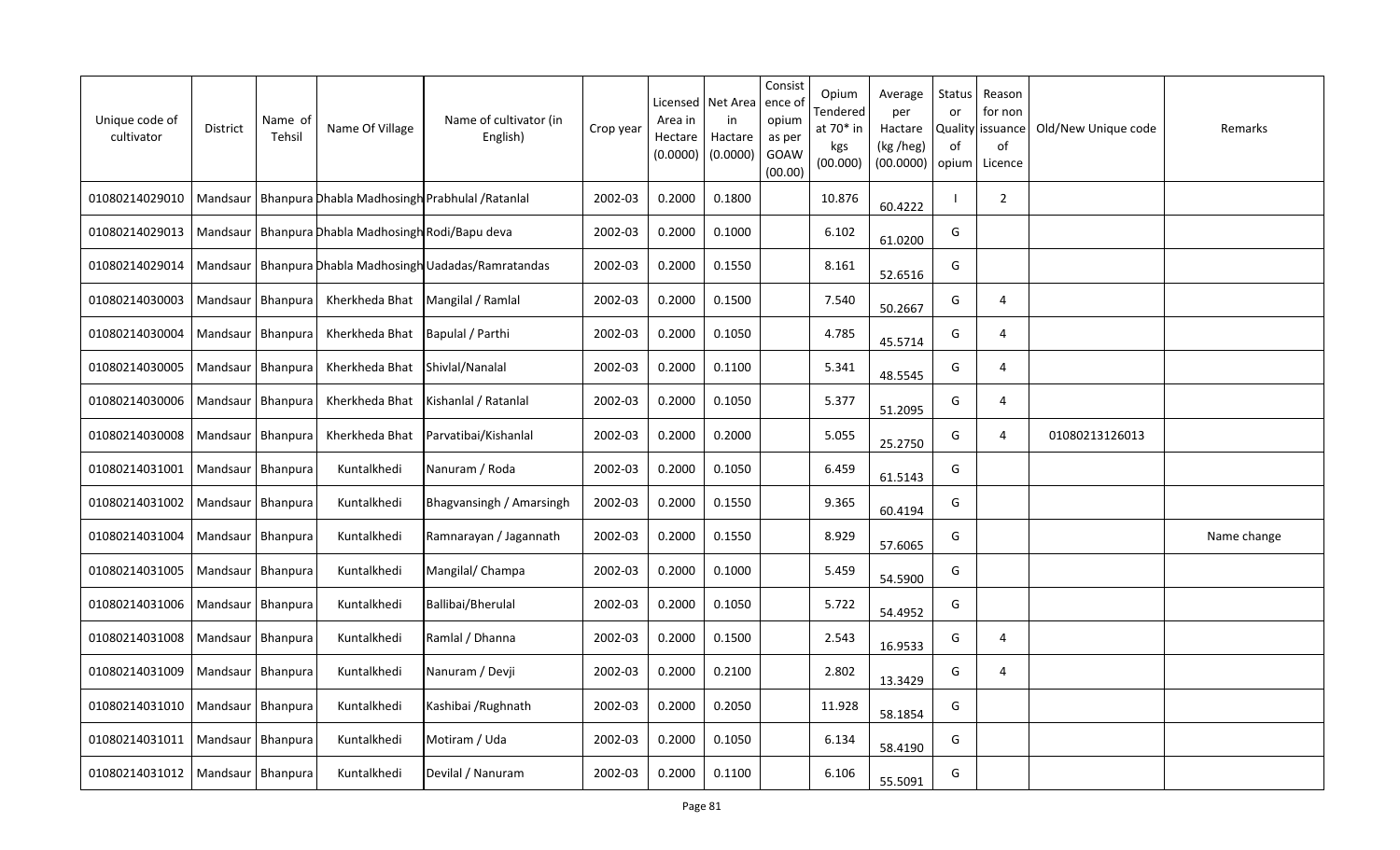| Unique code of<br>cultivator | <b>District</b>     | Name of<br>Tehsil   | Name Of Village | Name of cultivator (in<br>English) | Crop year | Licensed<br>Area in<br>Hectare<br>(0.0000) | Net Area<br>in<br>Hactare<br>(0.0000) | Consist<br>ence of<br>opium<br>as per<br>GOAW<br>(00.00) | Opium<br>Tendered<br>at 70* in<br>kgs<br>(00.000) | Average<br>per<br>Hactare<br>(kg /heg)<br>(00.0000) | Status<br>or<br><b>Quality</b><br>of<br>opium | Reason<br>for non<br>issuance<br>of<br>Licence | Old/New Unique code | Remarks            |
|------------------------------|---------------------|---------------------|-----------------|------------------------------------|-----------|--------------------------------------------|---------------------------------------|----------------------------------------------------------|---------------------------------------------------|-----------------------------------------------------|-----------------------------------------------|------------------------------------------------|---------------------|--------------------|
| 01080214031013               |                     | Mandsaur   Bhanpura | Kuntalkhedi     | Kanheyalal / Uda                   | 2002-03   | 0.2000                                     | 0.1050                                |                                                          | 5.470                                             | 52.0952                                             | G                                             |                                                |                     |                    |
| 01080214031014               | Mandsaur   Bhanpura |                     | Kuntalkhedi     | Shobharam/Nanda                    | 2002-03   | 0.2000                                     | 0.1050                                |                                                          | 6.416                                             | 61.1048                                             | G                                             |                                                |                     |                    |
| 01080214031015               | Mandsaur   Bhanpura |                     | Kuntalkhedi     | Kishan /Nanda                      | 2002-03   | 0.2000                                     | 0.1000                                |                                                          | 5.980                                             | 59.8000                                             | G                                             |                                                |                     |                    |
| 01080214031016               |                     | Mandsaur   Bhanpura | Kuntalkhedi     | Prabhulal / Kalu dhakad            | 2002-03   | 0.2000                                     | 0.1000                                |                                                          | 5.499                                             | 54.9900                                             | G                                             |                                                |                     |                    |
| 01080214031017               | Mandsaur   Bhanpura |                     | Kuntalkhedi     | Kanheyalal / Ramratandas           | 2002-03   | 0.2000                                     | 0.1050                                |                                                          | 5.451                                             | 51.9143                                             | G                                             | 4                                              |                     |                    |
| 01080214031018               | Mandsaur            | Bhanpura            | Kuntalkhedi     | Dhapubai / Magan                   | 2002-03   | 0.2000                                     | 0.1100                                |                                                          | 4.576                                             | 41.6000                                             |                                               | 2                                              |                     |                    |
| 01080214031021               | Mandsaur            | Bhanpura            | Kuntalkhedi     | Kashiram / Bhuvan                  | 2002-03   | 0.2000                                     | 0.1500                                |                                                          | 8.682                                             | 57.8800                                             | G                                             |                                                |                     |                    |
| 01080214031024               | Mandsaur            | Bhanpura            | Kuntalkhedi     | Prabhulal / Deva                   | 2002-03   | 0.2000                                     | 0.1050                                |                                                          | 5.728                                             | 54.5524                                             | G                                             |                                                |                     |                    |
| 01080214031027               | Mandsaur            | Bhanpura            | Kuntalkhedi     | Kaluram / Ramlal                   | 2002-03   | 0.2000                                     | 0.0550                                |                                                          | 3.352                                             | 60.9455                                             | G                                             |                                                | 01080214034022      | Transfer/Buddanpur |
| 01080214031029               | Mandsaur            | Bhanpura            | Kuntalkhedi     | Laxman /Seva                       | 2002-03   | 0.2000                                     | 0.1000                                |                                                          | 5.329                                             | 53.2900                                             | G                                             |                                                |                     |                    |
| 01080214031030               | Mandsaur            | Bhanpura            | Kuntalkhedi     | Ramchandra / Ratanlal              | 2002-03   | 0.2000                                     | 0.0950                                |                                                          | 4.976                                             | 52.3789                                             | G                                             |                                                |                     |                    |
| 01080214031031               |                     | Mandsaur   Bhanpura | Kuntalkhedi     | Ramchandra / Hiralal               | 2002-03   | 0.2000                                     | 0.1850                                |                                                          | 9.582                                             | 51.7946                                             | G                                             | 4                                              |                     |                    |
| 01080214031032               |                     | Mandsaur   Bhanpura | Kuntalkhedi     | Mathuralal/Nathulal                | 2002-03   | 0.2000                                     | 0.2100                                |                                                          | 11.082                                            | 52.7714                                             | G                                             |                                                |                     | Name change        |
| 01080214031034               | Mandsaur   Bhanpura |                     | Kuntalkhedi     | Gangaram / Roda                    | 2002-03   | 0.2000                                     | 0.1000                                |                                                          | 5.674                                             | 56.7400                                             | G                                             |                                                |                     |                    |
| 01080214031035               | Mandsaur Bhanpura   |                     | Kuntalkhedi     | Karulal / Sitaram                  | 2002-03   | 0.2000                                     | 0.1000                                |                                                          | 5.580                                             | 55.8000                                             | G                                             |                                                |                     |                    |
| 01080214031036               | Mandsaur            | Bhanpura            | Kuntalkhedi     | Bala / Chainram                    | 2002-03   | 0.2000                                     | 0.1950                                |                                                          | 10.597                                            | 54.3436                                             | G                                             |                                                |                     |                    |
| 01080214031037               | Mandsaur Bhanpura   |                     | Kuntalkhedi     | Shivlal / Bhanvarlal               | 2002-03   | 0.2000                                     |                                       |                                                          |                                                   |                                                     | N                                             |                                                |                     |                    |
| 01080214031038               | Mandsaur   Bhanpura |                     | Kuntalkhedi     | Bhulibai/Dhapubai                  | 2002-03   | 0.2000                                     |                                       |                                                          |                                                   |                                                     | N                                             |                                                |                     |                    |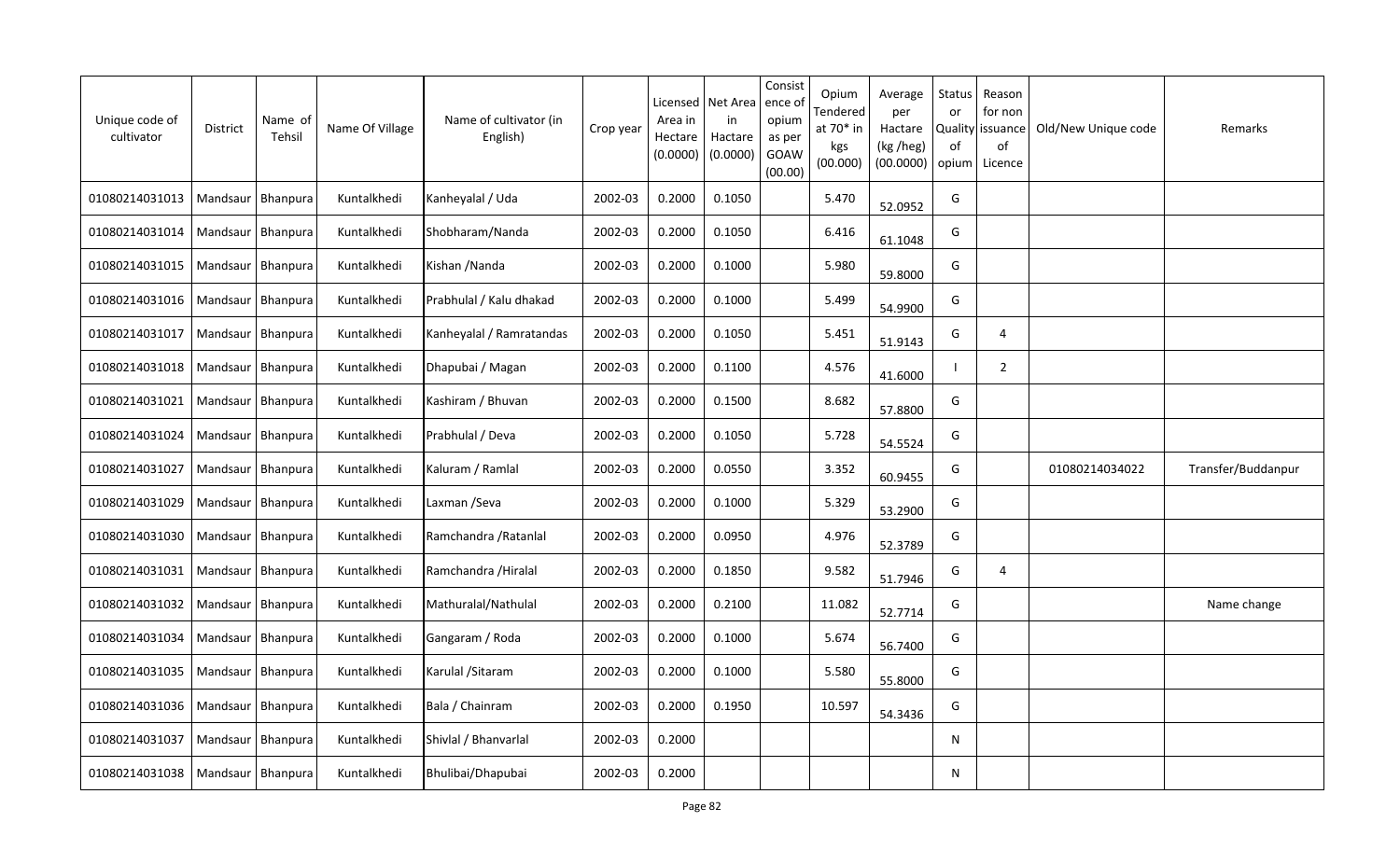| Unique code of<br>cultivator | District            | Name of<br>Tehsil   | Name Of Village | Name of cultivator (in<br>English) | Crop year | Licensed<br>Area in<br>Hectare<br>(0.0000) | Net Area<br>in<br>Hactare<br>(0.0000) | Consist<br>ence of<br>opium<br>as per<br>GOAW<br>(00.00) | Opium<br>Tendered<br>at 70* in<br>kgs<br>(00.000) | Average<br>per<br>Hactare<br>(kg /heg)<br>(00.0000) | Status<br>or<br>of<br>opium | Reason<br>for non<br>Quality   issuance<br>of<br>Licence | Old/New Unique code | Remarks        |
|------------------------------|---------------------|---------------------|-----------------|------------------------------------|-----------|--------------------------------------------|---------------------------------------|----------------------------------------------------------|---------------------------------------------------|-----------------------------------------------------|-----------------------------|----------------------------------------------------------|---------------------|----------------|
| 01080214031039               |                     | Mandsaur   Bhanpura | Kuntalkhedi     | Sardarsingh / Danisingh            | 2002-03   | 0.2000                                     | 0.1100                                |                                                          | 5.964                                             | 54.2182                                             | G                           |                                                          |                     |                |
| 01080214031040               | Mandsaur   Bhanpura |                     | Kuntalkhedi     | Mangilal / Uda gujar               | 2002-03   | 0.2000                                     |                                       |                                                          |                                                   |                                                     | F.                          |                                                          |                     |                |
| 01080214031041               | Mandsaur   Bhanpura |                     | Kuntalkhedi     | Mangilal / Deva                    | 2002-03   | 0.2000                                     | 0.1050                                |                                                          | 5.609                                             | 53.4190                                             | G                           |                                                          |                     |                |
| 01080214031042               | Mandsaur Bhanpura   |                     | Kuntalkhedi     | Shambhulal / Prabhulal             | 2002-03   | 0.2000                                     | 0.2000                                |                                                          | 11.408                                            | 57.0400                                             | G                           |                                                          |                     |                |
| 01080214031043               | Mandsaur   Bhanpura |                     | Kuntalkhedi     | Gopalsingh / Krishnlal             | 2002-03   | 0.2000                                     | 0.1000                                |                                                          | 5.715                                             | 57.1500                                             | G                           |                                                          |                     |                |
| 01080214031044               | Mandsaur   Bhanpura |                     | Kuntalkhedi     | Ghisalal / Bhuvan                  | 2002-03   | 0.2000                                     | 0.1950                                |                                                          | 11.663                                            | 59.8103                                             | G                           |                                                          |                     | Name change    |
| 01080214031046               | Mandsaur            | Bhanpura            | Kuntalkhedi     | Rajibai/Indrasingh                 | 2002-03   | 0.2000                                     | 0.1000                                |                                                          | 5.692                                             | 56.9200                                             | G                           |                                                          |                     |                |
| 01080214031047               | Mandsaur   Bhanpura |                     | Kuntalkhedi     | Hariram / Dhulji                   | 2002-03   | 0.2000                                     | 0.0950                                |                                                          | 4.995                                             | 52.5789                                             | G                           |                                                          |                     |                |
| 01080214031049               | Mandsaur   Bhanpura |                     | Kuntalkhedi     | Mangilal / Kalu                    | 2002-03   | 0.2000                                     | 0.2050                                |                                                          | 11.357                                            | 55.4000                                             | G                           |                                                          | 01080213099031      | Transfer/Hatai |
| 01080214031055               | Mandsaur            | Bhanpura            | Kuntalkhedi     | Nirbhayram/Pyara                   | 2002-03   | 0.2000                                     | 0.1000                                |                                                          | 5.324                                             | 53.2400                                             | G                           |                                                          |                     |                |
| 01080214031056               | Mandsaur            | Bhanpura            | Kuntalkhedi     | Ramlal/Rajaram                     | 2002-03   | 0.2000                                     |                                       |                                                          |                                                   |                                                     | F                           |                                                          |                     |                |
| 01080214031057               |                     | Mandsaur   Bhanpura | Kuntalkhedi     | Laxman/Devilal                     | 2002-03   | 0.2000                                     | 0.1000                                |                                                          | 5.405                                             | 54.0500                                             | G                           |                                                          |                     |                |
| 01080214031059               | Mandsaur Bhanpura   |                     | Kuntalkhedi     | Gopal/Ramsingh                     | 2002-03   | 0.2000                                     | 0.1050                                |                                                          | 5.890                                             | 56.0952                                             | G                           |                                                          |                     |                |
| 01080214031060               | Mandsaur   Bhanpura |                     | Kuntalkhedi     | Bhagatram/Bherulal                 | 2002-03   | 0.2000                                     | 0.1000                                |                                                          | 5.622                                             | 56.2200                                             | G                           |                                                          |                     |                |
| 01080214031061               | Mandsaur   Bhanpura |                     | Kuntalkhedi     | Rampratap/Bapulal                  | 2002-03   | 0.2000                                     | 0.0950                                |                                                          | 4.999                                             | 52.6211                                             | G                           |                                                          |                     |                |
| 01080214031062               | Mandsaur Bhanpura   |                     | Kuntalkhedi     | Balaram/Deva                       | 2002-03   | 0.2000                                     | 0.2050                                |                                                          | 11.020                                            | 53.7561                                             | G                           |                                                          |                     |                |
| 01080214031063               |                     | Mandsaur   Bhanpura | Kuntalkhedi     | Chandersingh/Harisingh             | 2002-03   | 0.2000                                     | 0.1750                                |                                                          | 2.939                                             | 16.7943                                             |                             | $\overline{2}$                                           |                     |                |
| 01080214031064               | Mandsaur   Bhanpura |                     | Kuntalkhedi     | Narayansingh/Bherusingh            | 2002-03   | 0.2000                                     | 0.1050                                |                                                          | 5.748                                             | 54.7429                                             | G                           |                                                          |                     |                |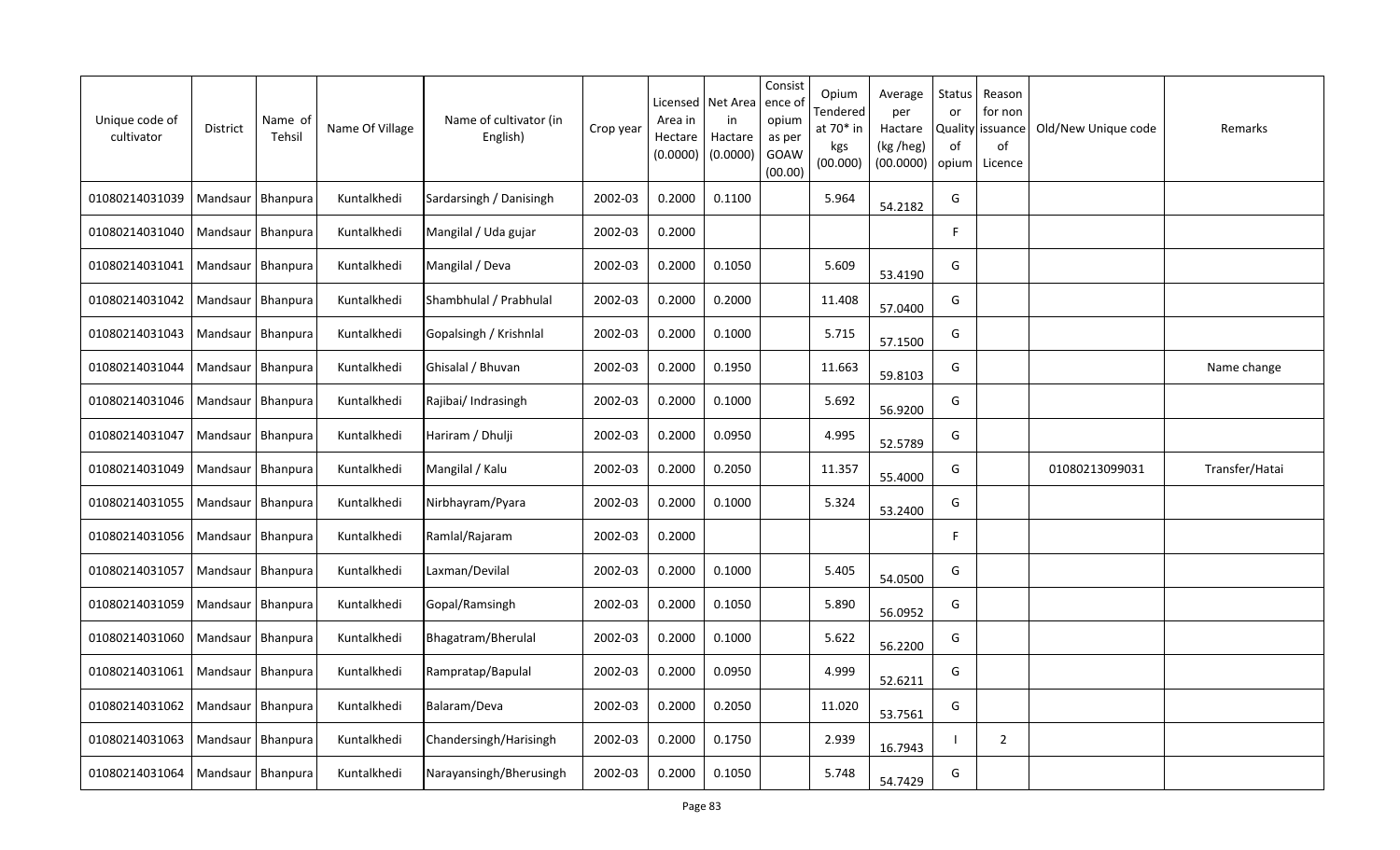| Unique code of<br>cultivator | <b>District</b>     | Name of<br>Tehsil   | Name Of Village | Name of cultivator (in<br>English) | Crop year | Licensed<br>Area in<br>Hectare<br>(0.0000) | Net Area<br>in<br>Hactare<br>(0.0000) | Consist<br>ence of<br>opium<br>as per<br>GOAW<br>(00.00) | Opium<br>Tendered<br>at 70* in<br>kgs<br>(00.000) | Average<br>per<br>Hactare<br>(kg /heg)<br>(00.0000) | Status<br>or<br>Quality<br>of<br>opium | Reason<br>for non<br>issuance<br>of<br>Licence | Old/New Unique code | Remarks |
|------------------------------|---------------------|---------------------|-----------------|------------------------------------|-----------|--------------------------------------------|---------------------------------------|----------------------------------------------------------|---------------------------------------------------|-----------------------------------------------------|----------------------------------------|------------------------------------------------|---------------------|---------|
| 01080214031065               | Mandsaur            | Bhanpura            | Kuntalkhedi     | Bhuvansingh/Pratapsingh            | 2002-03   | 0.2000                                     | 0.1700                                |                                                          | 8.667                                             | 50.9824                                             | G                                      | 4                                              |                     |         |
| 01080214031066               | Mandsaur Bhanpura   |                     | Kuntalkhedi     | Pratapsingh/Kalusingh              | 2002-03   | 0.2000                                     | 0.1400                                |                                                          | 8.638                                             | 61.7000                                             | G                                      |                                                |                     |         |
| 01080214031067               | Mandsaur   Bhanpura |                     | Kuntalkhedi     | Gopal/Ratanlal                     | 2002-03   | 0.2000                                     | 0.1050                                |                                                          | 5.982                                             | 56.9714                                             | G                                      |                                                |                     |         |
| 01080214031068               |                     | Mandsaur Bhanpura   | Kuntalkhedi     | Magan/Kanha                        | 2002-03   | 0.2000                                     | 0.2050                                |                                                          | 2.809                                             | 13.7024                                             | G                                      | 4                                              |                     |         |
| 01080214031070               | Mandsaur   Bhanpura |                     | Kuntalkhedi     | Vajesingh/Dhulsingh                | 2002-03   | 0.2000                                     | 0.0950                                |                                                          | 5.255                                             | 55.3158                                             | G                                      |                                                |                     |         |
| 01080214031071               | Mandsaur            | Bhanpura            | Kuntalkhedi     | Badrilal/Ratanlal                  | 2002-03   | 0.2000                                     | 0.0900                                |                                                          | 5.347                                             | 59.4111                                             | G                                      |                                                |                     |         |
| 01080214031072               | Mandsaur            | Bhanpura            | Kuntalkhedi     | Gaman/Bheru                        | 2002-03   | 0.2000                                     | 0.1000                                |                                                          | 5.766                                             | 57.6600                                             | G                                      |                                                |                     |         |
| 01080214031077               | Mandsaur            | Bhanpura            | Kuntalkhedi     | Shrilal/Shankarlal                 | 2002-03   | 0.2000                                     | 0.1050                                |                                                          | 5.652                                             | 53.8286                                             | G                                      |                                                |                     |         |
| 01080214031079               | Mandsaur            | Bhanpura            | Kuntalkhedi     | Kanheyalal/Devilal                 | 2002-03   | 0.2000                                     | 0.1000                                |                                                          | 5.567                                             | 55.6700                                             | G                                      |                                                |                     |         |
| 01080214031080               | Mandsaur            | Bhanpura            | Kuntalkhedi     | Mangilal/Pyara                     | 2002-03   | 0.2000                                     | 0.1000                                |                                                          | 5.581                                             | 55.8100                                             | G                                      |                                                |                     |         |
| 01080214031081               | Mandsaur            | Bhanpura            | Kuntalkhedi     | Ratanlal/Hiralal                   | 2002-03   | 0.2000                                     | 0.1950                                |                                                          | 10.509                                            | 53.8923                                             | G                                      |                                                |                     |         |
| 01080214031082               | Mandsaur            | Bhanpura            | Kuntalkhedi     | Dhapubai/Jagdish                   | 2002-03   | 0.2000                                     | 0.1450                                |                                                          | 8.289                                             | 57.1655                                             | G                                      |                                                |                     |         |
| 01080214031086               | Mandsaur            | Bhanpura            | Kuntalkhedi     | Aatmaram/Nanuram                   | 2002-03   | 0.2000                                     | 0.0550                                |                                                          | 2.788                                             | 50.6909                                             | G                                      | $\overline{4}$                                 |                     |         |
| 01080214031088               | Mandsaur Bhanpura   |                     | Kuntalkhedi     | Ramnarayan/Mathuralal              | 2002-03   | 0.2000                                     | 0.0550                                |                                                          | 3.226                                             | 58.6545                                             | G                                      |                                                |                     |         |
| 01080214031089               | Mandsaur            | Bhanpura            | Kuntalkhedi     | Hariram/Gangaram                   | 2002-03   | 0.2000                                     | 0.1850                                |                                                          | 9.992                                             | 54.0108                                             | G                                      |                                                |                     |         |
| 01080214031090               |                     | Mandsaur   Bhanpura | Kuntalkhedi     | Puradas/Kaludas                    | 2002-03   | 0.2000                                     | 0.1050                                |                                                          | 5.797                                             | 55.2095                                             | G                                      |                                                |                     |         |
| 01080214031091               |                     | Mandsaur   Bhanpura | Kuntalkhedi     | Kansingh/Ratansingh                | 2002-03   | 0.2000                                     | 0.1450                                |                                                          | 8.286                                             | 57.1448                                             | G                                      |                                                |                     |         |
| 01080214031092               |                     | Mandsaur   Bhanpura | Kuntalkhedi     | Devilal/Hiralal                    | 2002-03   | 0.2000                                     | 0.1050                                |                                                          | 6.162                                             | 58.6857                                             | G                                      |                                                |                     |         |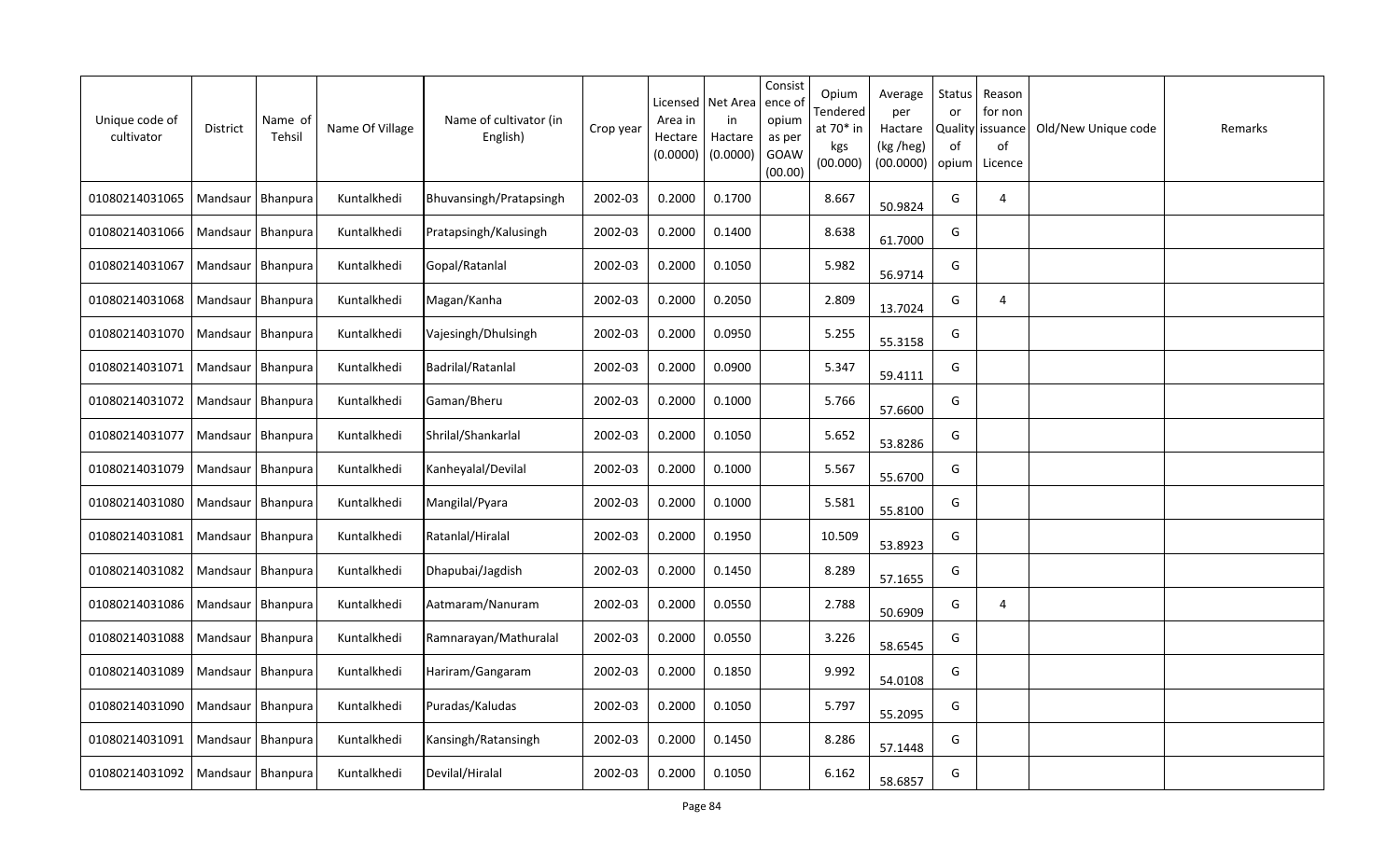| Unique code of<br>cultivator | District            | Name of<br>Tehsil   | Name Of Village | Name of cultivator (in<br>English) | Crop year | Licensed<br>Area in<br>Hectare<br>(0.0000) | Net Area<br>in<br>Hactare<br>(0.0000) | Consist<br>ence of<br>opium<br>as per<br>GOAW<br>(00.00) | Opium<br>Tendered<br>at 70* in<br>kgs<br>(00.000) | Average<br>per<br>Hactare<br>(kg /heg)<br>(00.0000) | Status<br>or<br>Quality<br>of<br>opium | Reason<br>for non<br>issuance<br>of<br>Licence | Old/New Unique code | Remarks                                 |
|------------------------------|---------------------|---------------------|-----------------|------------------------------------|-----------|--------------------------------------------|---------------------------------------|----------------------------------------------------------|---------------------------------------------------|-----------------------------------------------------|----------------------------------------|------------------------------------------------|---------------------|-----------------------------------------|
| 01080214031093               | Mandsaur            | Bhanpura            | Kuntalkhedi     | Gordhanlal/Devilal                 | 2002-03   | 0.2000                                     | 0.1100                                |                                                          | 6.077                                             | 55.2455                                             | G                                      |                                                |                     |                                         |
| 01080214031094               | Mandsaur Bhanpura   |                     | Kuntalkhedi     | Kaluram/Nanuram                    | 2002-03   | 0.2000                                     | 0.2050                                |                                                          | 12.144                                            | 59.2390                                             | G                                      |                                                |                     |                                         |
| 01080214031095               | Mandsaur   Bhanpura |                     | Kuntalkhedi     | Umravsinngh/Ratansingh             | 2002-03   | 0.2000                                     |                                       |                                                          |                                                   |                                                     | N                                      |                                                |                     |                                         |
| 01080214031096               |                     | Mandsaur Bhanpura   | Kuntalkhedi     | Gopal/Devilal                      | 2002-03   | 0.2000                                     | 0.1050                                |                                                          | 5.376                                             | 51.2000                                             | G                                      | 4                                              |                     |                                         |
| 01080214031097               | Mandsaur   Bhanpura |                     | Kuntalkhedi     | Devilal/Mangilal                   | 2002-03   | 0.2000                                     | 0.1950                                |                                                          | 2.103                                             | 10.7846                                             | G                                      | 4                                              |                     |                                         |
| 01080214031098               | Mandsaur            | Bhanpura            | Kuntalkhedi     | Hiralal/Kishanlal                  | 2002-03   | 0.2000                                     | 0.2000                                |                                                          | 11.615                                            | 58.0750                                             | G                                      |                                                |                     |                                         |
| 01080214031099               | Mandsaur            | Bhanpura            | Kuntalkhedi     | Gopalsingh/Ratansingh              | 2002-03   | 0.2000                                     |                                       |                                                          |                                                   |                                                     | N                                      |                                                |                     |                                         |
| 01080214031100               | Mandsaur            | Bhanpura            | Kuntalkhedi     | Ghiseebai/Radheshyam               | 2002-03   | 0.2000                                     |                                       |                                                          |                                                   |                                                     | F                                      |                                                |                     |                                         |
| 01080214031101               | Mandsaur            | Bhanpura            | Kuntalkhedi     | Kuka/Kalu                          | 2002-03   | 0.2000                                     | 0.1000                                |                                                          | 5.427                                             | 54.2700                                             | G                                      |                                                |                     | Transfer/Runija Tehsil<br>suwasra M.III |
| 01080214031103               | Mandsaur            | Bhanpura            | Kuntalkhedi     | Nanubai/Sankarlal                  | 2002-03   | 0.2000                                     | 0.1600                                |                                                          | 1.978                                             | 12.3625                                             | G                                      | 4                                              |                     |                                         |
| 01080214031104               | Mandsaur            | Bhanpura            | Kuntalkhedi     | Bapulal/Kishanlal                  | 2002-03   | 0.2000                                     |                                       |                                                          |                                                   |                                                     | N                                      |                                                |                     |                                         |
| 01080214031105               | Mandsaur            | Bhanpura            | Kuntalkhedi     | Rukmanibai/Bhona                   | 2002-03   | 0.2000                                     | 0.1000                                |                                                          | 5.423                                             | 54.2300                                             | G                                      |                                                | 01080214039003      |                                         |
| 01080214031106               | Mandsaur            | Bhanpura            | Kuntalkhedi     | Pyara/Sitaram                      | 2002-03   | 0.2000                                     | 0.0950                                |                                                          | 5.417                                             | 57.0211                                             | G                                      |                                                | 01080214039022      |                                         |
| 01080214032004               | Mandsaur Bhanpura   |                     | Arniya Bhau     | Sardarsingh / Raghusingh           | 2002-03   | 0.2000                                     | 0.0900                                |                                                          | 4.956                                             | 55.0667                                             | G                                      |                                                |                     |                                         |
| 01080214032005               | Mandsaur            | Bhanpura            | Arniya Bhau     | Isvarsingh /Gumansingh             | 2002-03   | 0.2000                                     | 0.1100                                |                                                          | 5.866                                             | 53.3273                                             | G                                      |                                                |                     |                                         |
| 01080214032007               |                     | Mandsaur   Bhanpura | Arniya Bhau     | Ramchandra/Nathu                   | 2002-03   | 0.2000                                     | 0.1450                                |                                                          | 8.124                                             | 56.0276                                             | G                                      |                                                |                     |                                         |
| 01080214032008               |                     | Mandsaur   Bhanpura | Arniya Bhau     | Mangilal/Motilal                   | 2002-03   | 0.2000                                     | 0.1150                                |                                                          | 6.364                                             | 55.3391                                             | G                                      |                                                |                     |                                         |
| 01080214032010               | Mandsaur   Bhanpura |                     | Arniya Bhau     | Rameshchandra/Uma                  | 2002-03   | 0.2000                                     | 0.1050                                |                                                          | 5.534                                             | 52.7048                                             | G                                      |                                                |                     |                                         |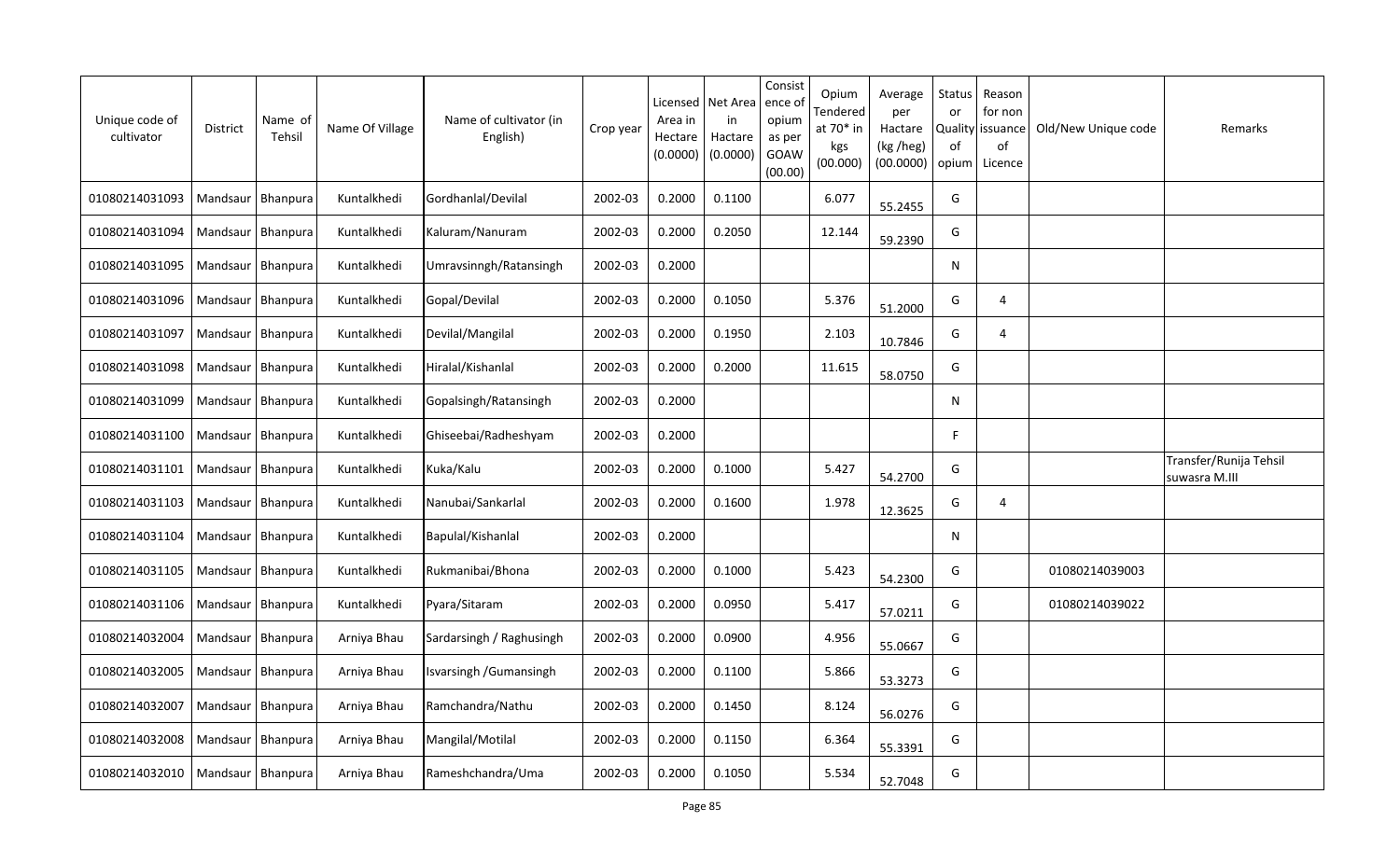| Unique code of<br>cultivator | District            | Name of<br>Tehsil   | Name Of Village | Name of cultivator (in<br>English) | Crop year | Licensed<br>Area in<br>Hectare<br>(0.0000) | Net Area<br>in<br>Hactare<br>(0.0000) | Consist<br>ence of<br>opium<br>as per<br>GOAW<br>(00.00) | Opium<br>Tendered<br>at 70* in<br>kgs<br>(00.000) | Average<br>per<br>Hactare<br>(kg /heg)<br>(00.0000) | Status<br>or<br>Quality<br>0f<br>opium | Reason<br>for non<br>issuance<br>of<br>Licence | Old/New Unique code | Remarks |
|------------------------------|---------------------|---------------------|-----------------|------------------------------------|-----------|--------------------------------------------|---------------------------------------|----------------------------------------------------------|---------------------------------------------------|-----------------------------------------------------|----------------------------------------|------------------------------------------------|---------------------|---------|
| 01080214032012               | Mandsaur            | Bhanpura            | Arniya Bhau     | Puralal/Onkar                      | 2002-03   | 0.2000                                     | 0.1150                                |                                                          | 5.014                                             | 43.6000                                             | G                                      | 4                                              |                     |         |
| 01080214034001               |                     | Mandsaur   Bhanpura | Buddanpur       | Magilal/Indersigh                  | 2002-03   | 0.2000                                     | 0.2050                                |                                                          | 10.087                                            | 49.2049                                             | G                                      | 4                                              |                     |         |
| 01080214034003               | Mandsaur            | Bhanpura            | Buddanpur       | Tejsingh / Parthesingh             | 2002-03   | 0.2000                                     | 0.1000                                |                                                          | 5.916                                             | 59.1600                                             | G                                      |                                                |                     |         |
| 01080214034005               | Mandsaur   Bhanpura |                     | Buddanpur       | Kacharudas/Puradas                 | 2002-03   | 0.2000                                     | 0.1050                                |                                                          | 5.965                                             | 56.8095                                             | G                                      |                                                |                     |         |
| 01080214034007               | Mandsaur            | Bhanpura            | Buddanpur       | Danisingh / Ramsingh               | 2002-03   | 0.2000                                     | 0.1000                                |                                                          | 5.766                                             | 57.6600                                             | G                                      |                                                |                     |         |
| 01080214034010               | Mandsaur            | Bhanpura            | Buddanpur       | Suhagbai / Jujharsingh             | 2002-03   | 0.2000                                     | 0.2050                                |                                                          | 10.606                                            | 51.7366                                             | G                                      | 4                                              |                     |         |
| 01080214034011               | Mandsaur            | Bhanpura            | Buddanpur       | Shantibai/ Bhagvandas              | 2002-03   | 0.2000                                     | 0.2000                                |                                                          | 10.766                                            | 53.8300                                             | G                                      |                                                |                     |         |
| 01080214034013               | Mandsaur            | Bhanpura            | Buddanpur       | Sardarsingh/ Indersingh            | 2002-03   | 0.2000                                     | 0.2000                                |                                                          | 10.336                                            | 51.6800                                             | G                                      | 4                                              |                     |         |
| 01080214034017               | Mandsaur            | Bhanpura            | Buddanpur       | Lalsingh / Ramasingh               | 2002-03   | 0.2000                                     | 0.1050                                |                                                          | 5.451                                             | 51.9143                                             | G                                      | 4                                              |                     |         |
| 01080214034021               | Mandsaur            | Bhanpura            | Buddanpur       | Rajaram/Onkar                      | 2002-03   | 0.2000                                     | 0.1050                                |                                                          | 5.876                                             | 55.9619                                             | G                                      |                                                | 01080214031045      |         |
| 01080214035002               | Mandsaur            | Bhanpura            | Gordhanpura     | Himmatbai/ Mangilal                | 2002-03   | 0.2000                                     | 0.2000                                |                                                          | 12.887                                            | 64.4350                                             | G                                      |                                                |                     |         |
| 01080214035004               | Mandsaur            | Bhanpura            | Gordhanpura     | Anderbai/Pursingh                  | 2002-03   | 0.2000                                     | 0.1500                                |                                                          | 8.534                                             | 56.8933                                             | G                                      |                                                |                     |         |
| 01080214035007               | Mandsaur Bhanpura   |                     | Gordhanpura     | Sajjansingh / Sultansingh          | 2002-03   | 0.2000                                     | 0.2100                                |                                                          | 12.775                                            | 60.8333                                             | G                                      |                                                |                     |         |
| 01080214035008               | Mandsaur   Bhanpura |                     | Gordhanpura     | Andersingh/Udayasingh              | 2002-03   | 0.2000                                     | 0.2000                                |                                                          | 12.226                                            | 61.1300                                             | G                                      |                                                |                     |         |
| 01080214035011               | Mandsaur   Bhanpura |                     | Gordhanpura     | Amarsingh / Ganagaram              | 2002-03   | 0.2000                                     | 0.1850                                |                                                          | 10.985                                            | 59.3784                                             | G                                      |                                                |                     |         |
| 01080214035015               | Mandsaur            | Bhanpura            | Gordhanpura     | Ajabbai/Mangilal                   | 2002-03   | 0.2000                                     | 0.2050                                |                                                          | 12.158                                            | 59.3073                                             | -1                                     | $\overline{2}$                                 |                     |         |
| 01080214036001               |                     | Mandsaur Bhanpura   | Pironiya        | Shivnaryan/Dulji                   | 2002-03   | 0.2000                                     | 0.1100                                |                                                          | 5.972                                             | 54.2909                                             | G                                      |                                                |                     |         |
| 01080214036002               |                     | Mandsaur   Bhanpura | Pironiya        | Mangilal / Onkar                   | 2002-03   | 0.2000                                     | 0.1000                                |                                                          | 6.111                                             | 61.1100                                             | G                                      |                                                |                     |         |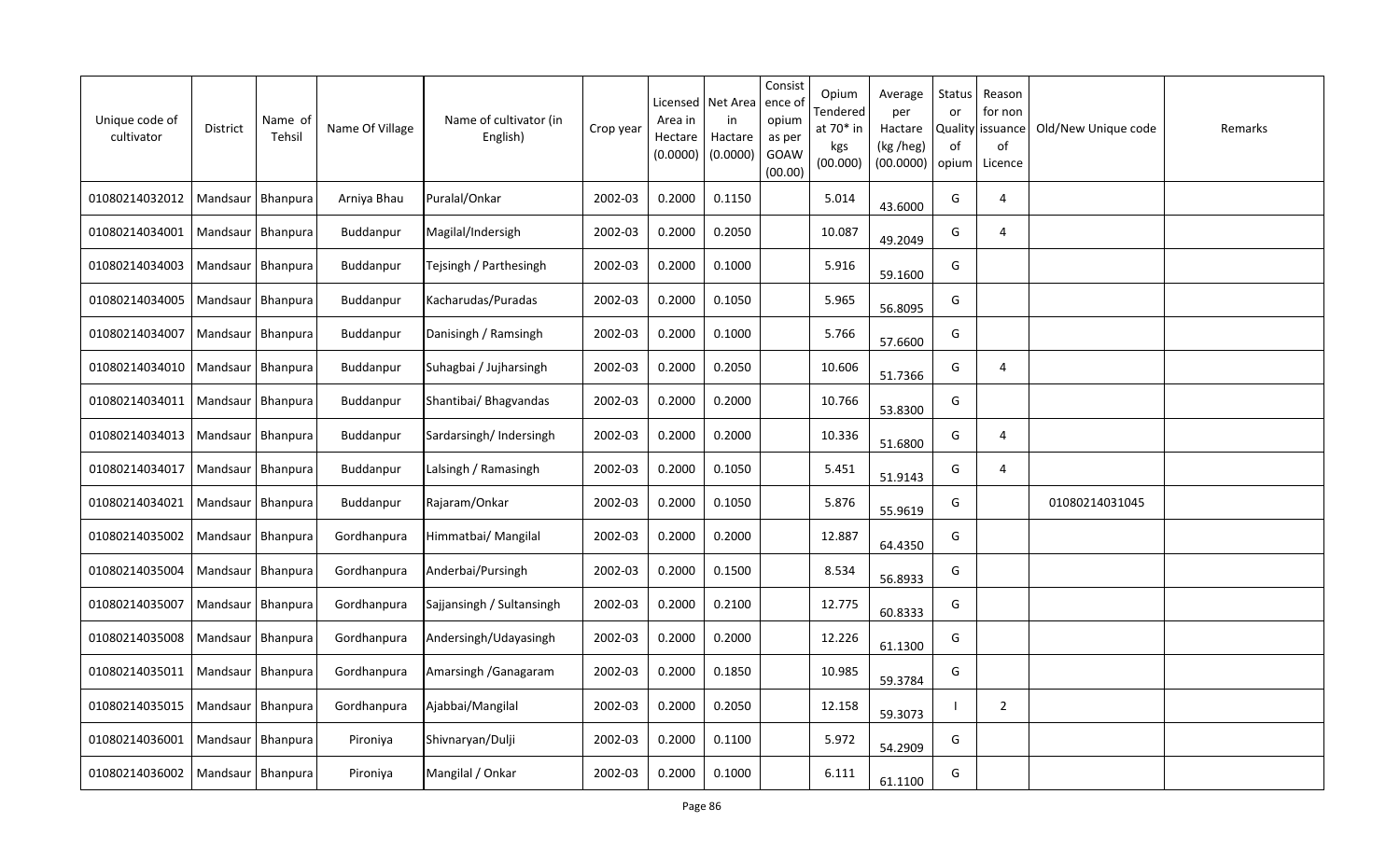| Unique code of<br>cultivator | District            | Name of<br>Tehsil   | Name Of Village | Name of cultivator (in<br>English) | Crop year | Licensed<br>Area in<br>Hectare<br>(0.0000) | Net Area<br>in<br>Hactare<br>(0.0000) | Consist<br>ence of<br>opium<br>as per<br><b>GOAW</b><br>(00.00) | Opium<br>Tendered<br>at 70* in<br>kgs<br>(00.000) | Average<br>per<br>Hactare<br>(kg /heg)<br>(00.0000) | Status<br>or<br>of<br>opium | Reason<br>for non<br>Quality   issuance<br>of<br>Licence | Old/New Unique code | Remarks          |
|------------------------------|---------------------|---------------------|-----------------|------------------------------------|-----------|--------------------------------------------|---------------------------------------|-----------------------------------------------------------------|---------------------------------------------------|-----------------------------------------------------|-----------------------------|----------------------------------------------------------|---------------------|------------------|
| 01080214036004               |                     | Mandsaur   Bhanpura | Pironiya        | Kailashchandra / Mohanlal          | 2002-03   | 0.2000                                     | 0.1000                                |                                                                 | 1.351                                             | 13.5100                                             | G                           | 4                                                        |                     |                  |
| 01080214036005               |                     | Mandsaur   Bhanpura | Pironiya        | Ramkunvarbai / Ratanlal            | 2002-03   | 0.2000                                     | 0.1100                                |                                                                 | 5.914                                             | 53.7636                                             | G                           |                                                          |                     |                  |
| 01080214036006               | Mandsaur   Bhanpura |                     | Pironiya        | Nandubai / Jagannath               | 2002-03   | 0.2000                                     | 0.1500                                |                                                                 | 8.264                                             | 55.0933                                             | G                           |                                                          |                     |                  |
| 01080214036009               |                     | Mandsaur   Bhanpura | Pironiya        | Kaniram / Gangaram                 | 2002-03   | 0.2000                                     |                                       |                                                                 |                                                   |                                                     | N                           |                                                          |                     |                  |
| 01080214036012               |                     | Mandsaur   Bhanpura | Pironiya        | Maganibai/ Shivlal                 | 2002-03   | 0.2000                                     | 0.2050                                |                                                                 | 7.651                                             | 37.3220                                             | G                           | $\overline{4}$                                           |                     |                  |
| 01080214036017               | Mandsaur Bhanpura   |                     | Pironiya        | Mangilal / Gulab ji                | 2002-03   | 0.2000                                     | 0.0850                                |                                                                 | 4.765                                             | 56.0588                                             | G                           |                                                          |                     | Name change      |
| 01080214036019               | Mandsaur            | Bhanpura            | Pironiya        | Banshilal / Dhannalal              | 2002-03   | 0.2000                                     |                                       |                                                                 |                                                   |                                                     | N                           |                                                          |                     |                  |
| 01080214036020               |                     | Mandsaur   Bhanpura | Pironiya        | Pyara / Deva ji                    | 2002-03   | 0.2000                                     | 0.1000                                |                                                                 | 5.760                                             | 57.6000                                             | G                           |                                                          |                     |                  |
| 01080214036022               |                     | Mandsaur   Bhanpura | Pironiya        | Ganpat / Pur ji                    | 2002-03   | 0.2000                                     | 0.1000                                |                                                                 | 5.317                                             | 53.1700                                             | G                           |                                                          |                     |                  |
| 01080214036023               |                     | Mandsaur   Bhanpura | Pironiya        | Ramkanya bai / Ramnarayan          | 2002-03   | 0.2000                                     | 0.1800                                |                                                                 | 4.189                                             | 23.2722                                             | G                           | 4                                                        |                     |                  |
| 01080214036026               | Mandsaur            | Bhanpura            | Pironiya        | Shankarlal / Bhanvarlal            | 2002-03   | 0.2000                                     | 0.1250                                |                                                                 | 6.587                                             | 52.6960                                             | G                           |                                                          |                     |                  |
| 01080214036030               |                     | Mandsaur   Bhanpura | Pironiya        | Mohanlal / Ram ji                  | 2002-03   | 0.2000                                     | 0.0950                                |                                                                 | 5.394                                             | 56.7789                                             | G                           |                                                          |                     |                  |
| 01080214036031               | Mandsaur Bhanpura   |                     | Pironiya        | Jmaklal/Nathu ji                   | 2002-03   | 0.2000                                     | 0.2000                                |                                                                 | 8.451                                             | 42.2550                                             | G                           | 4                                                        |                     |                  |
| 01080214037001               | Mandsaur   Bhanpura |                     | Mittankhedi     | Nanibai / Karuram                  | 2002-03   | 0.2000                                     |                                       |                                                                 |                                                   |                                                     | N                           |                                                          |                     |                  |
| 01080214037007               | Mandsaur   Bhanpura |                     | Mittankhedi     | Laxminarayan/ Bhanvarlal           | 2002-03   | 0.2000                                     | 0.1050                                |                                                                 | 6.079                                             | 57.8952                                             | G                           |                                                          |                     |                  |
| 01080214037008               | Mandsaur   Bhanpura |                     | Mittankhedi     | Devilal / Kishanlal                | 2002-03   | 0.2000                                     | 0.2000                                |                                                                 | 12.154                                            | 60.7700                                             | G                           |                                                          |                     |                  |
| 01080214037010               | Mandsaur   Bhanpura |                     | Mittankhedi     | Suhagbai / Soniya                  | 2002-03   | 0.2000                                     |                                       |                                                                 |                                                   |                                                     | N                           |                                                          | 01080214042025      | Transfer/Tungani |
| 01080214037012               | Mandsaur   Bhanpura |                     | Mittankhedi     | Bherusingh/Harisingh               | 2002-03   | 0.2000                                     | 0.2000                                |                                                                 | 11.698                                            | 58.4900                                             | G                           |                                                          |                     |                  |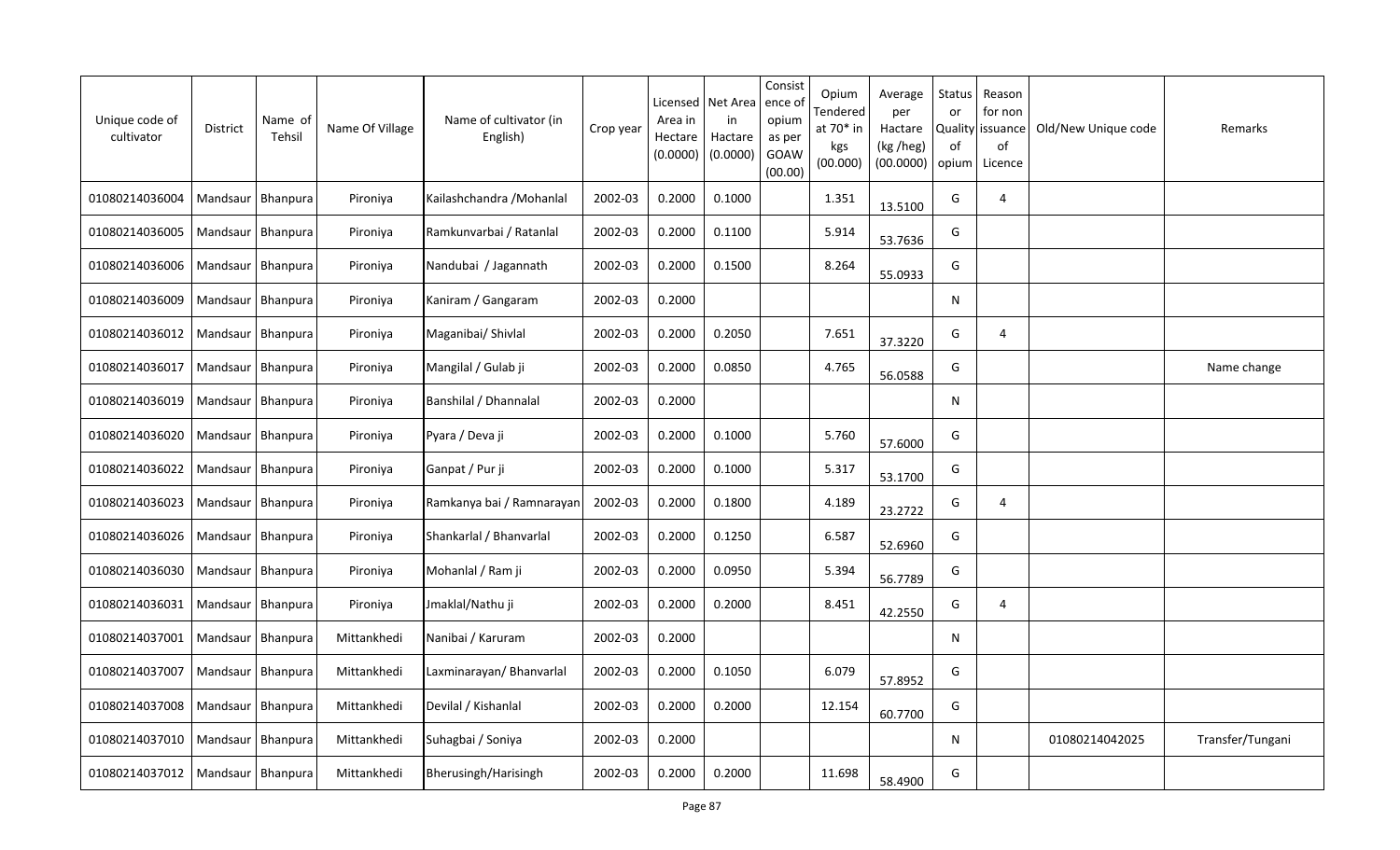| Unique code of<br>cultivator | <b>District</b>     | Name of<br>Tehsil   | Name Of Village | Name of cultivator (in<br>English) | Crop year | Licensed<br>Area in<br>Hectare<br>(0.0000) | Net Area<br>in<br>Hactare<br>(0.0000) | Consist<br>ence of<br>opium<br>as per<br>GOAW<br>(00.00) | Opium<br>Tendered<br>at 70* in<br>kgs<br>(00.000) | Average<br>per<br>Hactare<br>(kg /heg)<br>(00.0000) | Status<br>or<br>Quality<br>0f<br>opium | Reason<br>for non<br>issuance<br>of<br>Licence | Old/New Unique code | Remarks               |
|------------------------------|---------------------|---------------------|-----------------|------------------------------------|-----------|--------------------------------------------|---------------------------------------|----------------------------------------------------------|---------------------------------------------------|-----------------------------------------------------|----------------------------------------|------------------------------------------------|---------------------|-----------------------|
| 01080214037014               | Mandsaur            | Bhanpura            | Mittankhedi     | Jatanbai /Seva                     | 2002-03   | 0.2000                                     | 0.1000                                |                                                          | 5.995                                             | 59.9500                                             | G                                      |                                                |                     |                       |
| 01080214037017               | Mandsaur   Bhanpura |                     | Mittankhedi     | Ramnarayan / Purji                 | 2002-03   | 0.2000                                     | 0.2000                                |                                                          | 11.028                                            | 55.1400                                             | G                                      |                                                |                     |                       |
| 01080214038007               | Mandsaur   Bhanpura |                     | Rataguradiya    | Ramgopal / Puralal                 | 2002-03   | 0.2000                                     | 0.0950                                |                                                          | 5.388                                             | 56.7158                                             | G                                      |                                                |                     |                       |
| 01080214039001               |                     | Mandsaur   Bhanpura | Satalkhedi      | Sartansingh / Girvarsingh          | 2002-03   | 0.2000                                     | 0.1500                                |                                                          | 8.891                                             | 59.2733                                             | G                                      |                                                |                     |                       |
| 01080214039004               |                     | Mandsaur   Bhanpura | Satalkhedi      | Narayansingh/kachrusingh           | 2002-03   | 0.2000                                     | 0.1000                                |                                                          | 6.174                                             | 61.7400                                             | G                                      |                                                |                     | Transfer/Harnavda     |
| 01080214039005               | Mandsaur            | Bhanpura            | Satalkhedi      | Devisingh / Sartansingh            | 2002-03   | 0.2000                                     | 0.2000                                |                                                          | 11.418                                            | 57.0900                                             | G                                      |                                                |                     |                       |
| 01080214039006               | Mandsaur            | <b>Bhanpura</b>     | Satalkhedi      | Khumansingh / Bapulal              | 2002-03   | 0.2000                                     | 0.1500                                |                                                          | 7.725                                             | 51.5000                                             | G                                      | 4                                              |                     |                       |
| 01080214039009               | Mandsaur            | Bhanpura            | Satalkhedi      | Bhagvansingh/Bharusingh            | 2002-03   | 0.2000                                     | 0.1000                                |                                                          | 5.987                                             | 59.8700                                             | G                                      |                                                |                     | Transfer/Tarnod M III |
| 01080214039010               | Mandsaur            | Bhanpura            | Satalkhedi      | Bhuribai / Bapulal                 | 2002-03   | 0.2000                                     | 0.1500                                |                                                          | 8.466                                             | 56.4400                                             | G                                      |                                                |                     |                       |
| 01080214039011               | Mandsaur            | Bhanpura            | Satalkhedi      | Dhankunvarbai / Umravsingh         | 2002-03   | 0.2000                                     | 0.1750                                |                                                          | 10.462                                            | 59.7829                                             | G                                      |                                                |                     |                       |
| 01080214039012               | Mandsaur            | Bhanpura            | Satalkhedi      | Sammpatbai/Fatesingh               | 2002-03   | 0.2000                                     | 0.1500                                |                                                          | 9.079                                             | 60.5267                                             | G                                      |                                                |                     |                       |
| 01080214039014               | Mandsaur            | Bhanpura            | Satalkhedi      | Balusingh/Bhuvanisingh             | 2002-03   | 0.2000                                     | 0.1000                                |                                                          | 4.578                                             | 45.7800                                             | G                                      | $\overline{4}$                                 |                     |                       |
| 01080214039015               | Mandsaur            | Bhanpura            | Satalkhedi      | Parasram/Devilal                   | 2002-03   | 0.2000                                     | 0.1000                                |                                                          | 5.167                                             | 51.6700                                             | G                                      | $\overline{4}$                                 |                     |                       |
| 01080214039018               | Mandsaur   Bhanpura |                     | Satalkhedi      | Girvarsingh / Motisingh            | 2002-03   | 0.2000                                     | 0.0950                                |                                                          | 6.460                                             | 68.0000                                             | G                                      |                                                |                     |                       |
| 01080214039020               | Mandsaur            | Bhanpura            | Satalkhedi      | Mangilal / Motilal                 | 2002-03   | 0.2000                                     | 0.2050                                |                                                          | 11.346                                            | 55.3463                                             | G                                      |                                                |                     |                       |
| 01080214039021               |                     | Mandsaur   Bhanpura | Satalkhedi      | Vajnath/Bapulal                    | 2002-03   | 0.2000                                     | 0.1100                                |                                                          | 5.673                                             | 51.5727                                             | G                                      | 4                                              |                     |                       |
| 01080214039031               | Mandsaur   Bhanpura |                     | Satalkhedi      | Balkbai / Bhagwansingh             | 2002-03   | 0.2000                                     | 0.2000                                |                                                          | 11.028                                            | 55.1400                                             | G                                      |                                                |                     |                       |
| 01080214039035               | Mandsaur   Bhanpura |                     | Satalkhedi      | Kishanlal / Dulji                  | 2002-03   | 0.2000                                     | 0.1000                                |                                                          | 2.071                                             | 20.7100                                             | G                                      | 4                                              |                     |                       |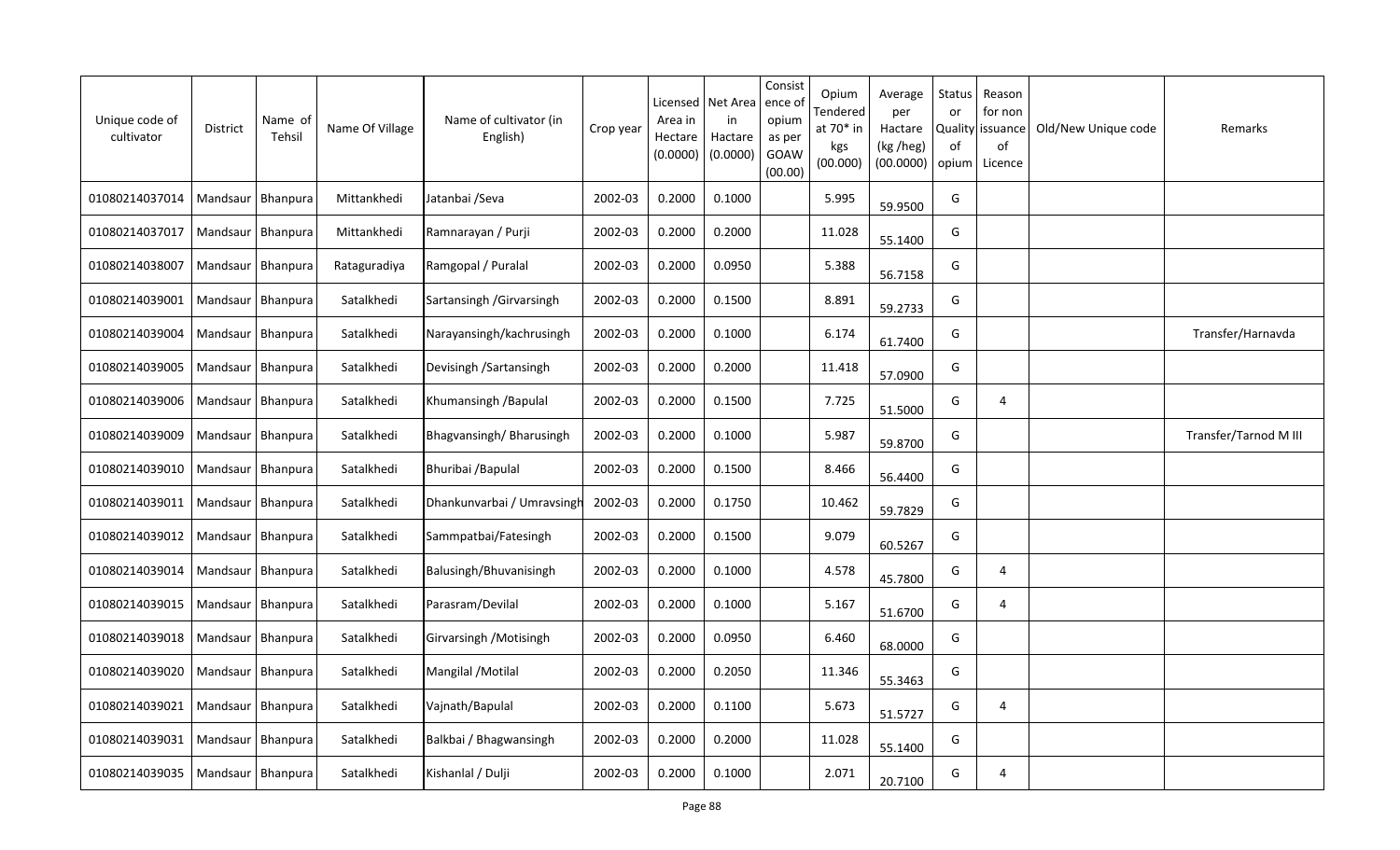| Unique code of<br>cultivator | District            | Name of<br>Tehsil   | Name Of Village | Name of cultivator (in<br>English) | Crop year | Licensed<br>Area in<br>Hectare<br>(0.0000) | Net Area<br>in<br>Hactare<br>(0.0000) | Consist<br>ence of<br>opium<br>as per<br>GOAW<br>(00.00) | Opium<br>Tendered<br>at 70* in<br>kgs<br>(00.000) | Average<br>per<br>Hactare<br>(kg /heg)<br>(00.0000) | Status<br>or<br>Quality<br>of<br>opium | Reason<br>for non<br>issuance<br>of<br>Licence | Old/New Unique code | Remarks             |
|------------------------------|---------------------|---------------------|-----------------|------------------------------------|-----------|--------------------------------------------|---------------------------------------|----------------------------------------------------------|---------------------------------------------------|-----------------------------------------------------|----------------------------------------|------------------------------------------------|---------------------|---------------------|
| 01080214039044               | Mandsaur            | Bhanpura            | Satalkhedi      | Dvarikaprasad / Ratandas           | 2002-03   | 0.2000                                     | 0.1050                                |                                                          | 2.193                                             | 20.8857                                             | G                                      | 4                                              |                     |                     |
| 01080214039048               |                     | Mandsaur   Bhanpura | Satalkhedi      | Mansingh/Ratansingh                | 2002-03   | 0.2000                                     | 0.2000                                |                                                          | 10.299                                            | 51.4950                                             | G                                      | $\overline{4}$                                 | 01080214031051      |                     |
| 01080214040002               |                     | Mandsaur   Bhanpura | Dudhakhedi      | Puralal / Keshuram                 | 2002-03   | 0.2000                                     | 0.1600                                |                                                          | 9.796                                             | 61.2250                                             | G                                      |                                                |                     |                     |
| 01080214040013               | Mandsaur Bhanpura   |                     | Dudhakhedi      | Satnarayan / Kanvarlal             | 2002-03   | 0.2000                                     | 0.1000                                |                                                          | 2.145                                             | 21.4500                                             | G                                      | 4                                              |                     |                     |
| 01080214040020               | Mandsaur   Bhanpura |                     | Dudhakhedi      | Ratan/Karu                         | 2002-03   | 0.2000                                     | 0.1000                                |                                                          | 5.320                                             | 53.2000                                             | G                                      |                                                |                     |                     |
| 01080214040021               | Mandsaur            | Bhanpura            | Dudhakhedi      | Narayan / Kuka                     | 2002-03   | 0.2000                                     | 0.1000                                |                                                          | 5.501                                             | 55.0100                                             | G                                      |                                                |                     |                     |
| 01080214040029               | Mandsaur            | Bhanpura            | Dudhakhedi      | Bhagwan / Ratanlal                 | 2002-03   | 0.2000                                     | 0.2000                                |                                                          | 10.504                                            | 52.5200                                             | G                                      |                                                |                     |                     |
| 01080214040030               | Mandsaur            | Bhanpura            | Dudhakhedi      | Prahlad / Prabhulal                | 2002-03   | 0.2000                                     | 0.1000                                |                                                          | 5.274                                             | 52.7400                                             | G                                      |                                                |                     |                     |
| 01080214040031               | Mandsaur            | Bhanpura            | Dudhakhedi      | Shankarlal / Kanvarlal             | 2002-03   | 0.2000                                     | 0.0950                                |                                                          | 5.119                                             | 53.8842                                             | G                                      |                                                |                     |                     |
| 01080214040038               | Mandsaur            | Bhanpura            | Dudhakhedi      | Salgram / Kanvarlal                | 2002-03   | 0.2000                                     | 0.1000                                |                                                          | 5.422                                             | 54.2200                                             | G                                      |                                                |                     |                     |
| 01080214040043               | Mandsaur            | Bhanpura            | Dudhakhedi      | Narayanibai/ Tejsingh              | 2002-03   | 0.2000                                     | 0.2000                                |                                                          | 10.789                                            | 53.9450                                             | G                                      |                                                |                     |                     |
| 01080214040046               | Mandsaur            | Bhanpura            | Dudhakhedi      | Ratanlal / Bharu ji                | 2002-03   | 0.2000                                     | 0.2000                                |                                                          | 10.886                                            | 54.4300                                             | G                                      |                                                |                     |                     |
| 01080214040054               | Mandsaur            | Bhanpura            | Dudhakhedi      | Manoharlal/Amratlal                | 2002-03   | 0.2000                                     | 0.1050                                |                                                          | 5.830                                             | 55.5238                                             | G                                      |                                                |                     |                     |
| 01080214040060               | Mandsaur Bhanpura   |                     | Dudhakhedi      | Bhulibai/Karunath                  | 2002-03   | 0.2000                                     | 0.2000                                |                                                          | 10.865                                            | 54.3250                                             | G                                      |                                                |                     |                     |
| 01080214040062               | Mandsaur            | Bhanpura            | Dudhakhedi      | Satnarayan/Prabhulal               | 2002-03   | 0.2000                                     |                                       |                                                          |                                                   |                                                     | N                                      |                                                | 01080214046088      | Transfer/Kukdeswara |
| 01080214040063               |                     | Mandsaur   Bhanpura | Dudhakhedi      | Kashiram/Mehtab                    | 2002-03   | 0.2000                                     | 0.1350                                |                                                          | 7.237                                             | 53.6074                                             | G                                      |                                                |                     |                     |
| 01080214040065               | Mandsaur   Bhanpura |                     | Dudhakhedi      | Kishanlal/Puranath                 | 2002-03   | 0.2000                                     | 0.1000                                |                                                          | 5.363                                             | 53.6300                                             | G                                      |                                                |                     |                     |
| 01080214040067               | Mandsaur   Bhanpura |                     | Dudhakhedi      | Bhutnath/Hiranath                  | 2002-03   | 0.2000                                     | 0.0900                                |                                                          | 4.838                                             | 53.7556                                             | G                                      |                                                |                     |                     |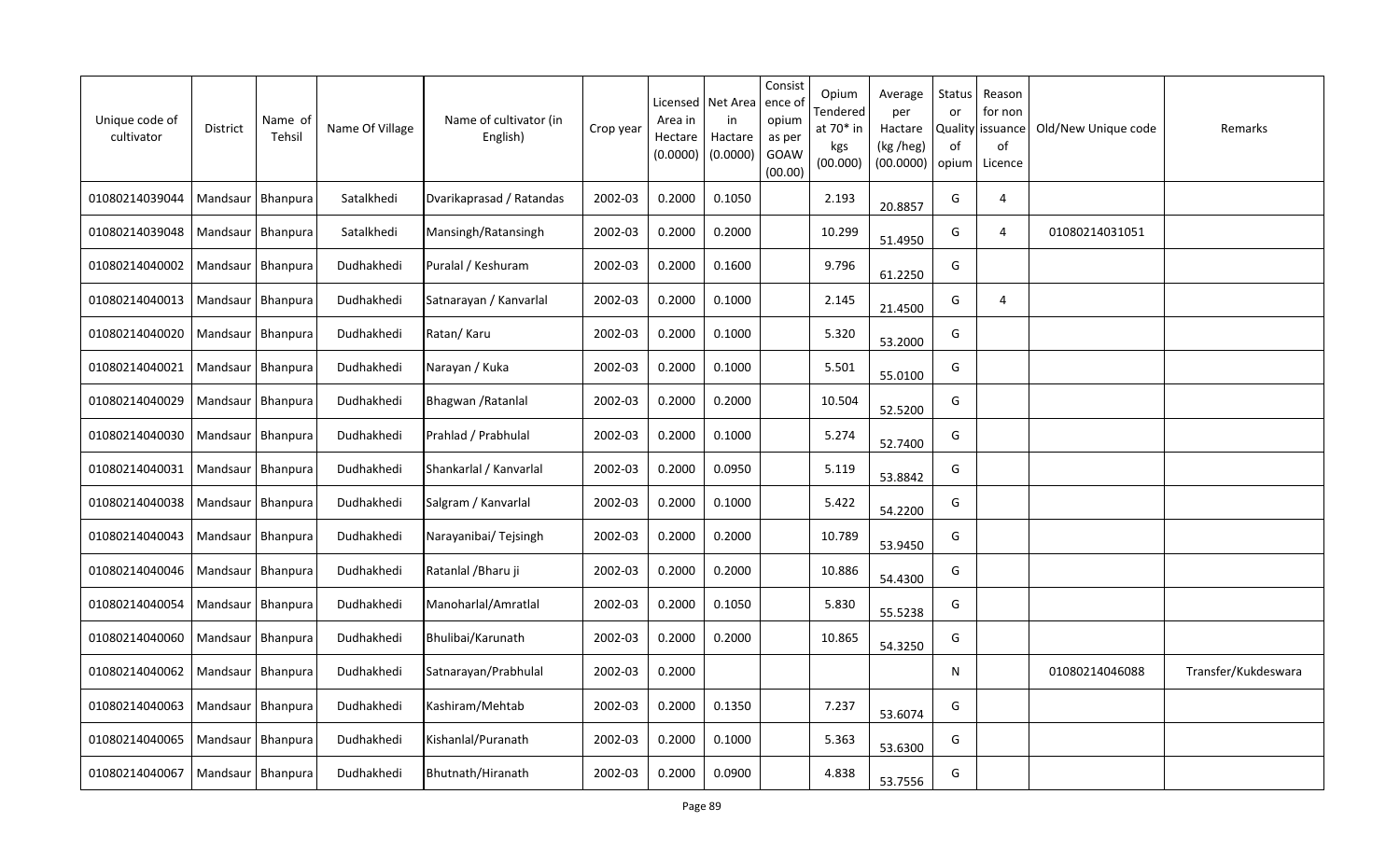| Unique code of<br>cultivator | District            | Name of<br>Tehsil | Name Of Village | Name of cultivator (in<br>English) | Crop year | Licensed<br>Area in<br>Hectare<br>(0.0000) | Net Area<br>in<br>Hactare<br>(0.0000) | Consist<br>ence of<br>opium<br>as per<br>GOAW<br>(00.00) | Opium<br>Tendered<br>at 70* in<br>kgs<br>(00.000) | Average<br>per<br>Hactare<br>(kg /heg)<br>(00.0000) | Status<br>or<br><b>Quality</b><br>of<br>opium | Reason<br>for non<br>issuance<br>of<br>Licence | Old/New Unique code | Remarks          |
|------------------------------|---------------------|-------------------|-----------------|------------------------------------|-----------|--------------------------------------------|---------------------------------------|----------------------------------------------------------|---------------------------------------------------|-----------------------------------------------------|-----------------------------------------------|------------------------------------------------|---------------------|------------------|
| 01080214040069               | Mandsaur            | Bhanpura          | Dudhakhedi      | Bhagatram/Kacharu                  | 2002-03   | 0.2000                                     | 0.0950                                |                                                          | 5.179                                             | 54.5158                                             | G                                             |                                                |                     |                  |
| 01080214040071               | Mandsaur            | Bhanpura          | Dudhakhedi      | Shivlal/Udayaram                   | 2002-03   | 0.2000                                     |                                       |                                                          |                                                   |                                                     | N                                             |                                                |                     |                  |
| 01080214040072               | Mandsaur   Bhanpura |                   | Dudhakhedi      | Isvarnath/Champanath               | 2002-03   | 0.2000                                     | 0.1000                                |                                                          | 5.580                                             | 55.8000                                             | G                                             |                                                |                     |                  |
| 01080214040073               | Mandsaur   Bhanpura |                   | Dudhakhedi      | Kanvarlal/Ramnarayan               | 2002-03   | 0.2000                                     | 0.2000                                |                                                          | 3.592                                             | 17.9600                                             | G                                             | 4                                              |                     |                  |
| 01080214040074               | Mandsaur   Bhanpura |                   | Dudhakhedi      | Ghanshyam/Ratanlal                 | 2002-03   | 0.2000                                     | 0.1000                                |                                                          | 5.567                                             | 55.6700                                             | G                                             |                                                |                     |                  |
| 01080214040075               | Mandsaur            | Bhanpura          | Dudhakhedi      | Ramgopal/Bherulal                  | 2002-03   | 0.2000                                     | 0.1450                                |                                                          | 8.680                                             | 59.8621                                             | G                                             |                                                |                     |                  |
| 01080214040076               | Mandsaur            | Bhanpura          | Dudhakhedi      | Mukesh kumar/Chunnilal             | 2002-03   | 0.2000                                     |                                       |                                                          |                                                   |                                                     | N                                             |                                                |                     |                  |
| 01080214040080               | Mandsaur            | Bhanpura          | Dudhakhedi      | Prabhulal/Harlal                   | 2002-03   | 0.2000                                     | 0.0900                                |                                                          | 4.660                                             | 51.7778                                             | G                                             | 4                                              |                     |                  |
| 01080214040081               | Mandsaur   Bhanpura |                   | Dudhakhedi      | Kailashchandra/Radhakishan         | 2002-03   | 0.2000                                     | 0.1000                                |                                                          | 5.522                                             | 55.2200                                             | G                                             |                                                |                     |                  |
| 01080214040082               | Mandsaur            | Bhanpura          | Dudhakhedi      | Gordhannath/Champanath             | 2002-03   | 0.2000                                     | 0.2000                                |                                                          | 10.939                                            | 54.6950                                             | G                                             |                                                |                     |                  |
| 01080214040083               | Mandsaur            | Bhanpura          | Dudhakhedi      | Kamlesh/Kumar/Chunnilal            | 2002-03   | 0.2000                                     | 0.2000                                |                                                          | 2.054                                             | 10.2700                                             | -1                                            | 2                                              |                     |                  |
| 01080214040084               | Mandsaur            | Bhanpura          | Dudhakhedi      | Harisingh/Kesarilal                | 2002-03   | 0.2000                                     | 0.2050                                |                                                          | 11.006                                            | 53.6878                                             | G                                             |                                                |                     |                  |
| 01080214040085               | Mandsaur            | <b>Bhanpura</b>   | Dudhakhedi      | Sampatbai/Bapulal                  | 2002-03   | 0.2000                                     | 0.2050                                |                                                          | 12.260                                            | 59.8049                                             | G                                             |                                                | 01080214056127      | Transfer/Babulda |
| 01080214041003               | Mandsaur            | Bhanpura          | Torniya         | Sumitrabai/Laxman                  | 2002-03   | 0.2000                                     | 0.1700                                |                                                          | 9.496                                             | 55.8588                                             | G                                             |                                                |                     |                  |
| 01080214041006               | Mandsaur            | Bhanpura          | Torniya         | Rughnath / Kaluram                 | 2002-03   | 0.2000                                     | 0.2000                                |                                                          | 11.517                                            | 57.5850                                             | G                                             |                                                |                     |                  |
| 01080214041007               | Mandsaur            | Bhanpura          | Torniya         | Ashok kumar/Kishanlal              | 2002-03   | 0.2000                                     | 0.1900                                |                                                          | 10.367                                            | 54.5632                                             | G                                             |                                                |                     |                  |
| 01080214041008               | Mandsaur            | Bhanpura          | Torniya         | Nanda / Bhona                      | 2002-03   | 0.2000                                     | 0.1150                                |                                                          | 6.600                                             | 57.3913                                             | G                                             |                                                |                     |                  |
| 01080214041009               | Mandsaur   Bhanpura |                   | Torniya         | Bapulal/Mangilal                   | 2002-03   | 0.2000                                     | 0.1600                                |                                                          | 9.471                                             | 59.1938                                             | G                                             |                                                |                     |                  |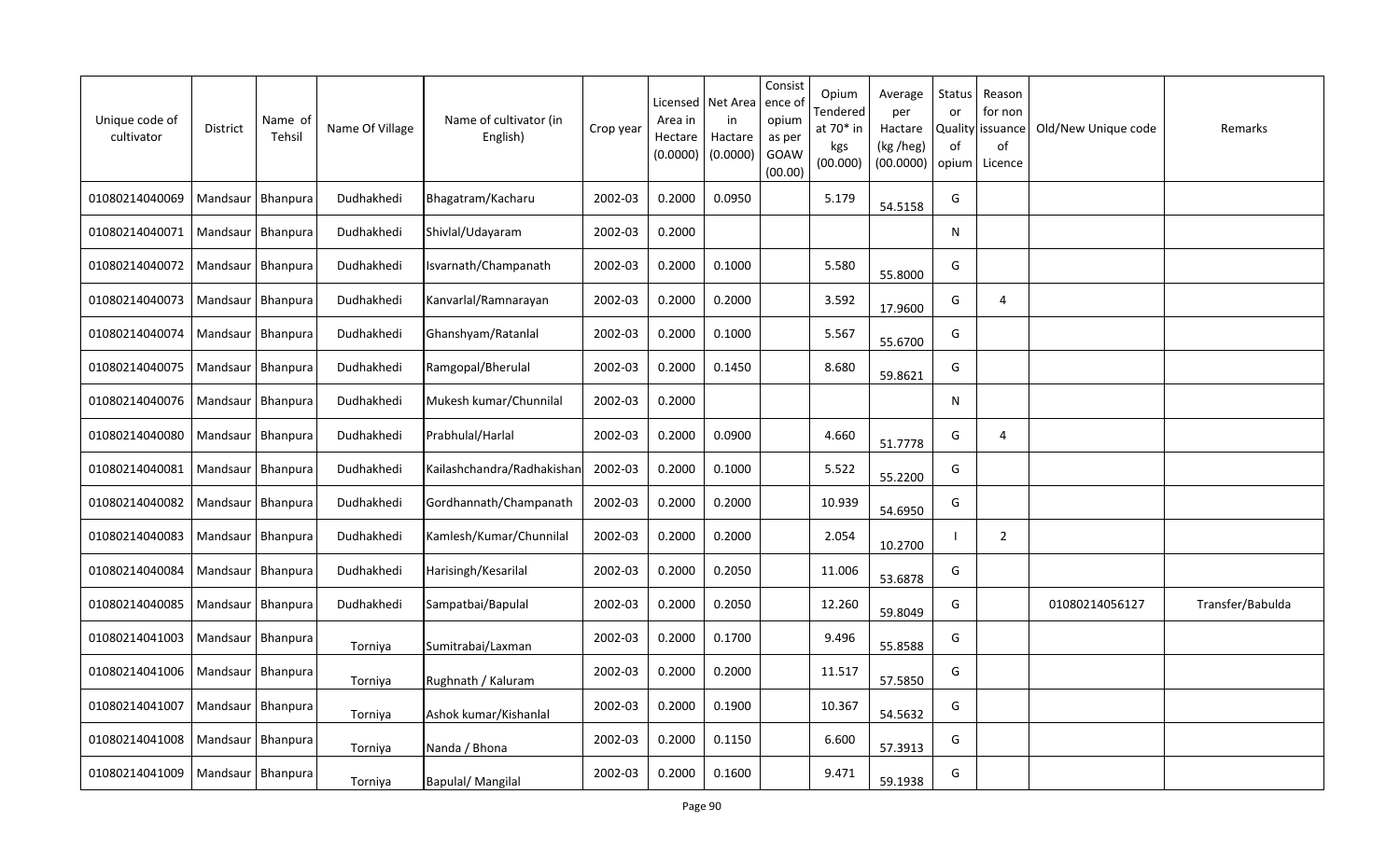| Unique code of<br>cultivator | District            | Name of<br>Tehsil   | Name Of Village | Name of cultivator (in<br>English) | Crop year | Licensed<br>Area in<br>Hectare<br>(0.0000) | Net Area<br>in<br>Hactare<br>(0.0000) | Consist<br>ence of<br>opium<br>as per<br>GOAW<br>(00.00) | Opium<br>Tendered<br>at 70* in<br>kgs<br>(00.000) | Average<br>per<br>Hactare<br>(kg /heg)<br>(00.0000) | Status<br>or<br><b>Quality</b><br>of<br>opium | Reason<br>for non<br>issuance<br>of<br>Licence | Old/New Unique code | Remarks |
|------------------------------|---------------------|---------------------|-----------------|------------------------------------|-----------|--------------------------------------------|---------------------------------------|----------------------------------------------------------|---------------------------------------------------|-----------------------------------------------------|-----------------------------------------------|------------------------------------------------|---------------------|---------|
| 01080214041010               | Mandsaur   Bhanpura |                     | Torniya         | Bherulal/Nanuram                   | 2002-03   | 0.2000                                     | 0.2000                                |                                                          | 12.886                                            | 64.4300                                             | G                                             |                                                |                     |         |
| 01080214041012               | Mandsaur   Bhanpura |                     | Torniya         | Nanuram / Devilal                  | 2002-03   | 0.2000                                     | 0.1000                                |                                                          | 5.287                                             | 52.8700                                             | G                                             |                                                |                     |         |
| 01080214041013               | Mandsaur   Bhanpura |                     | Torniya         | Ramkanvaribai/ Dungaji             | 2002-03   | 0.2000                                     | 0.2050                                |                                                          | 11.343                                            | 55.3317                                             | G                                             |                                                |                     |         |
| 01080214041014               |                     | Mandsaur   Bhanpura | Torniya         | Kanheyalal / Nanuram               | 2002-03   | 0.2000                                     | 0.1050                                |                                                          | 5.665                                             | 53.9524                                             | G                                             |                                                |                     |         |
| 01080214041015               | Mandsaur   Bhanpura |                     | Torniya         | Kanheyalal / Shivlal               | 2002-03   | 0.2000                                     | 0.1900                                |                                                          | 10.237                                            | 53.8789                                             | G                                             |                                                |                     |         |
| 01080214041016               | Mandsaur   Bhanpura |                     | Torniya         | <b>Bhanvarlal / Mangilal</b>       | 2002-03   | 0.2000                                     | 0.1900                                |                                                          | 12.335                                            | 64.9211                                             | G                                             |                                                |                     |         |
| 01080214041017               | Mandsaur            | <b>Bhanpura</b>     | Torniya         | <b>Banshilal / Gopal</b>           | 2002-03   | 0.2000                                     | 0.1500                                |                                                          | 8.270                                             | 55.1333                                             | G                                             |                                                |                     |         |
| 01080214041021               | Mandsaur            | Bhanpura            | Torniya         | Chandribai/ Gopal                  | 2002-03   | 0.2000                                     | 0.1450                                |                                                          | 8.044                                             | 55.4759                                             | G                                             |                                                |                     |         |
| 01080214041022               | Mandsaur            | Bhanpura            | Torniya         | Dwarkilal/Balaram                  | 2002-03   | 0.2000                                     | 0.1850                                |                                                          | 10.451                                            | 56.4919                                             | G                                             |                                                |                     |         |
| 01080214041023               | Mandsaur   Bhanpura |                     | Torniya         | Sartanbai/Dhannalal                | 2002-03   | 0.2000                                     | 0.1950                                |                                                          | 10.417                                            | 53.4205                                             | G                                             |                                                |                     |         |
| 01080214041024               | Mandsaur            | Bhanpura            | Torniya         | Kanyabai/Jiva ji                   | 2002-03   | 0.2000                                     | 0.1650                                |                                                          | 8.722                                             | 52.8606                                             | G                                             |                                                |                     |         |
| 01080214042006               | Mandsaur Bhanpura   |                     | Tugani          | Bhuvanisingh / Jivansingh          | 2002-03   | 0.2000                                     |                                       |                                                          |                                                   |                                                     | F                                             |                                                |                     |         |
| 01080214042013               | Mandsaur            | Bhanpura            | Tugani          | Hemraj/Sonaji                      | 2002-03   | 0.2000                                     |                                       |                                                          |                                                   |                                                     | N                                             |                                                |                     |         |
| 01080214043005               | Mandsaur   Bhanpura |                     | Antraliya       | Bhavarnath/Motinath                | 2002-03   | 0.2000                                     | 0.2050                                |                                                          | 11.438                                            | 55.7951                                             | G                                             |                                                |                     |         |
| 01080214043013               |                     | Mandsaur   Bhanpura | Antraliya       | Dhasu/Dipa                         | 2002-03   | 0.2000                                     | 0.1150                                |                                                          | 5.851                                             | 50.8783                                             | G                                             | 4                                              |                     |         |
| 01080214043023               |                     | Mandsaur   Bhanpura | Antraliya       | Bhanvaribai/ Karibai               | 2002-03   | 0.2000                                     | 0.1000                                |                                                          | 4.479                                             | 44.7900                                             | G                                             | 4                                              |                     |         |
| 01080214043025               | Mandsaur   Bhanpura |                     | Antraliya       | Bapulal / Magilal                  | 2002-03   | 0.2000                                     | 0.1100                                |                                                          | 5.753                                             | 52.3000                                             | G                                             |                                                |                     |         |
| 01080214043028               | Mandsaur   Bhanpura |                     | Antraliya       | Babulal/Pyara                      | 2002-03   | 0.2000                                     | 0.1950                                |                                                          | 8.441                                             | 43.2872                                             | G                                             | 4                                              |                     |         |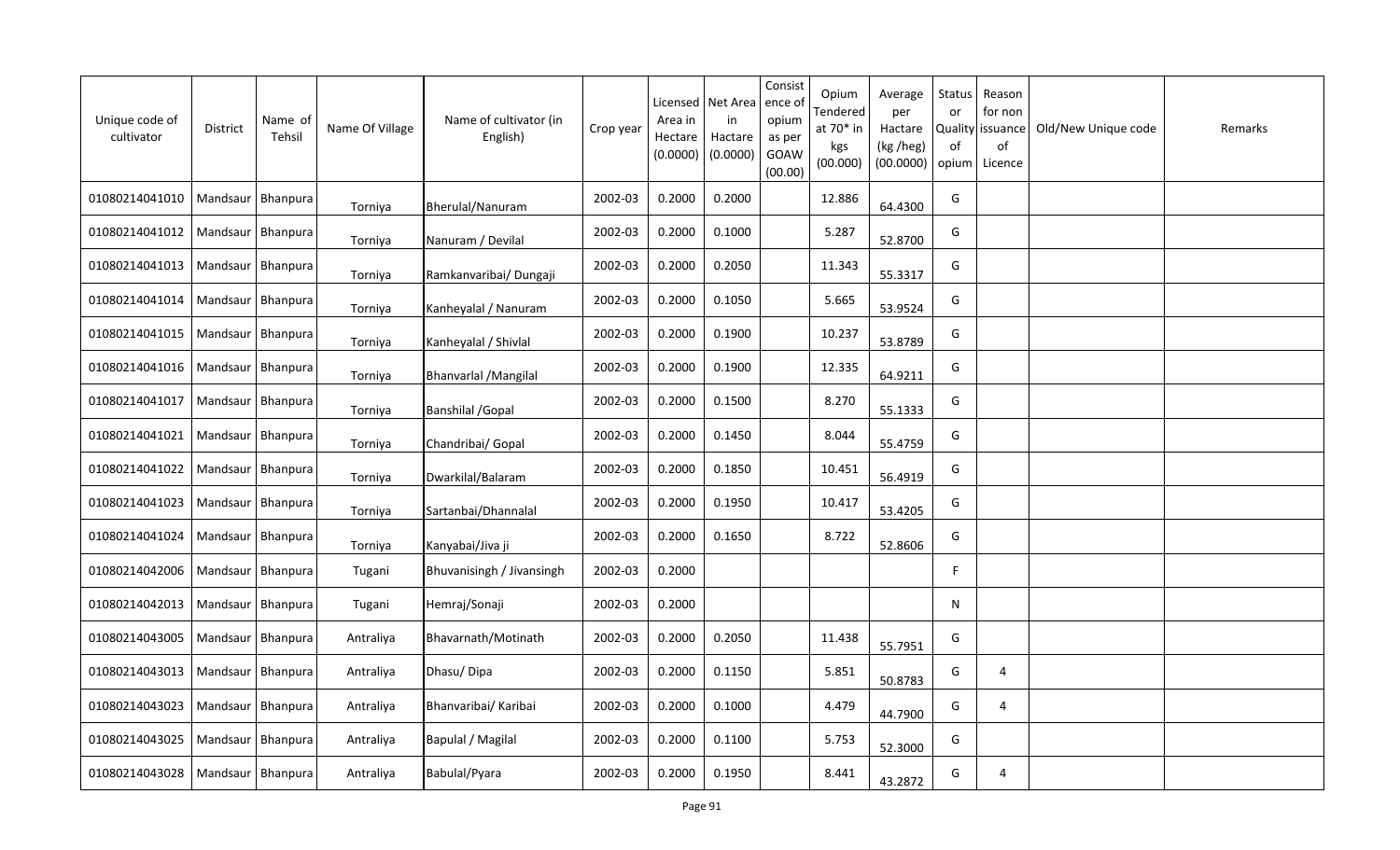| Unique code of<br>cultivator         | District            | Name of<br>Tehsil | Name Of Village | Name of cultivator (in<br>English) | Crop year | Area in<br>Hectare<br>(0.0000) | Licensed   Net Area<br>in<br>Hactare<br>(0.0000) | Consist<br>ence o<br>opium<br>as per<br>GOAW<br>(00.00) | Opium<br>Tendered<br>at $70*$ in<br>kgs<br>(00.000) | Average<br>per<br>Hactare<br>(kg /heg)<br>(00.0000) | <b>Status</b><br>or<br>0f<br>opium | Reason<br>for non<br>Quality issuance<br>of<br>Licence | Old/New Unique code | Remarks             |
|--------------------------------------|---------------------|-------------------|-----------------|------------------------------------|-----------|--------------------------------|--------------------------------------------------|---------------------------------------------------------|-----------------------------------------------------|-----------------------------------------------------|------------------------------------|--------------------------------------------------------|---------------------|---------------------|
| 01080214043029                       | Mandsaur   Bhanpura |                   | Antraliya       | Beru/rama                          | 2002-03   | 0.2000                         | 0.1000                                           |                                                         | 5.471                                               | 54.7100                                             | G                                  |                                                        | 01080214032001      | Name change         |
| 01080214044011                       | Mandsaur   Bhanpura |                   | Sandalpur       | Bhuvanibai/Prabhulal               | 2002-03   | 0.2000                         |                                                  |                                                         |                                                     |                                                     | N                                  |                                                        |                     |                     |
| 01080214044015                       | Mandsaur   Bhanpura |                   | Sandalpur       | Kanheyalal/Onakarlal               | 2002-03   | 0.2000                         | 0.1050                                           |                                                         | 5.481                                               | 52.2000                                             | G                                  |                                                        |                     |                     |
| 01080214044017                       | Mandsaur   Bhanpura |                   | Sandalpur       | Onkarlal/Nanuram                   | 2002-03   | 0.2000                         | 0.1400                                           |                                                         | 7.824                                               | 55.8857                                             | G                                  |                                                        |                     |                     |
| 01080214044020                       | Mandsaur   Bhanpura |                   | Sandalpur       | Jatanbai/ Ramnarayan               | 2002-03   | 0.2000                         |                                                  |                                                         |                                                     |                                                     | N                                  |                                                        |                     |                     |
| 01080214044023                       | Mandsaur   Bhanpura |                   | Sandalpur       | Motyabai/Kana                      | 2002-03   | 0.2000                         |                                                  |                                                         |                                                     |                                                     | N                                  |                                                        |                     |                     |
| 01080214044024                       | Mandsaur            | Bhanpura          | Sandalpur       | Devilal/Nanda                      | 2002-03   | 0.2000                         |                                                  |                                                         |                                                     |                                                     | N                                  |                                                        |                     |                     |
| 01080214044025                       | Mandsaur   Bhanpura |                   | Sandalpur       | Ramlal/Kishanlal                   | 2002-03   | 0.2000                         |                                                  |                                                         |                                                     |                                                     | N                                  |                                                        |                     |                     |
| 01080214044036                       | Mandsaur            | Bhanpura          | Sandalpur       | Parsram/Nanuram                    | 2002-03   | 0.2000                         | 0.1000                                           |                                                         | 5.348                                               | 53.4800                                             | G                                  |                                                        |                     |                     |
| 01080214044038                       | Mandsaur   Bhanpura |                   | Sandalpur       | Devilal/Bhagvan                    | 2002-03   | 0.2000                         | 0.1300                                           |                                                         | 7.646                                               | 58.8154                                             | G                                  |                                                        |                     |                     |
| 01080214045002                       | Mandsaur   Bhanpura |                   | Raipuriya       | Prabhulal / Narayan                | 2002-03   | 0.2000                         | 0.1000                                           |                                                         | 5.790                                               | 57.9000                                             | G                                  |                                                        |                     |                     |
| 01080214045008                       | Mandsaur   Bhanpura |                   | Raipuriya       | Prabhulal/Laxminarayan             | 2002-03   | 0.2000                         | 0.2000                                           |                                                         | 10.716                                              | 53.5800                                             | G                                  |                                                        |                     |                     |
| 01080214045009                       | Mandsaur   Bhanpura |                   | Raipuriya       | Kanheyalal/Ramgpoal                | 2002-03   | 0.2000                         | 0.1700                                           |                                                         | 9.132                                               | 53.7176                                             | G                                  |                                                        | 01080214046047      | Transfer/Kukdeswara |
| 01080214046003                       | Mandsaur   Bhanpura |                   | Kukdeshvara     | Hariram / Onkar                    | 2002-03   | 0.2000                         | 0.0850                                           |                                                         | 5.359                                               | 63.0471                                             | G                                  |                                                        |                     |                     |
| 01080214046006                       | Mandsaur   Bhanpura |                   | Kukdeshvara     | Hiralal / Uda                      | 2002-03   | 0.2000                         | 0.2000                                           |                                                         | 10.688                                              | 53.4400                                             | G                                  |                                                        |                     |                     |
| 01080214046008                       | Mandsaur   Bhanpura |                   | Kukdeshvara     | Mohanlal / Babru                   | 2002-03   | 0.2000                         | 0.1450                                           |                                                         | 9.323                                               | 64.2966                                             | G                                  |                                                        |                     |                     |
| 01080214046010                       | Mandsaur   Bhanpura |                   | Kukdeshvara     | Mangilal / Khema                   | 2002-03   | 0.2000                         | 0.1500                                           |                                                         | 9.080                                               | 60.5333                                             | G                                  |                                                        |                     |                     |
| 01080214046012   Mandsaur   Bhanpura |                     |                   | Kukdeshvara     | Mohanlal / Ramgopal                | 2002-03   | 0.2000                         | 0.1850                                           |                                                         | 10.547                                              | 57.0108                                             | G                                  |                                                        |                     |                     |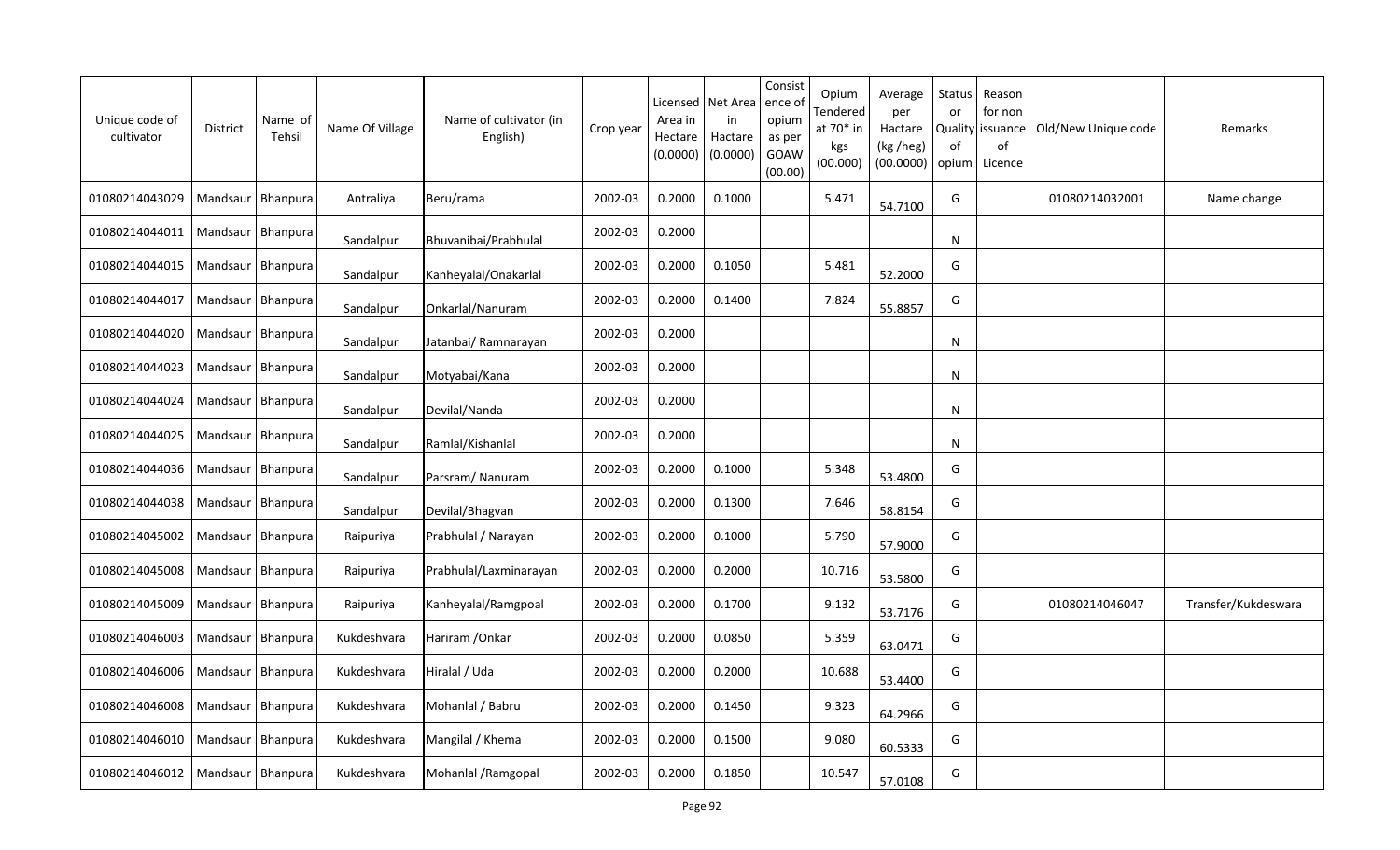| Unique code of<br>cultivator | District            | Name of<br>Tehsil   | Name Of Village | Name of cultivator (in<br>English) | Crop year | Licensed<br>Area in<br>Hectare<br>(0.0000) | Net Area<br>in<br>Hactare<br>(0.0000) | Consist<br>ence of<br>opium<br>as per<br>GOAW<br>(00.00) | Opium<br>Tendered<br>at 70* in<br>kgs<br>(00.000) | Average<br>per<br>Hactare<br>(kg /heg)<br>(00.0000) | Status<br>or<br>Quality<br>of<br>opium | Reason<br>for non<br>issuance<br>of<br>Licence | Old/New Unique code | Remarks          |
|------------------------------|---------------------|---------------------|-----------------|------------------------------------|-----------|--------------------------------------------|---------------------------------------|----------------------------------------------------------|---------------------------------------------------|-----------------------------------------------------|----------------------------------------|------------------------------------------------|---------------------|------------------|
| 01080214046013               | Mandsaur            | Bhanpura            | Kukdeshvara     | Kanheyalal / Rughnath              | 2002-03   | 0.2000                                     | 0.1000                                |                                                          | 5.917                                             | 59.1700                                             | G                                      |                                                |                     |                  |
| 01080214046019               |                     | Mandsaur   Bhanpura | Kukdeshvara     | Satynarayan/Nada                   | 2002-03   | 0.2000                                     | 0.1850                                |                                                          | 4.114                                             | 22.2378                                             | G                                      | $\overline{4}$                                 |                     |                  |
| 01080214046023               | Mandsaur   Bhanpura |                     | Kukdeshvara     | Kashibai/ Hariram                  | 2002-03   | 0.2000                                     | 0.1000                                |                                                          | 5.824                                             | 58.2400                                             | G                                      |                                                |                     |                  |
| 01080214046025               | Mandsaur Bhanpura   |                     | Kukdeshvara     | Nandram / Kalu ji                  | 2002-03   | 0.2000                                     | 0.2050                                |                                                          | 11.143                                            | 54.3561                                             | G                                      |                                                |                     |                  |
| 01080214046027               | Mandsaur   Bhanpura |                     | Kukdeshvara     | Banshilal / Laxminarayan           | 2002-03   | 0.2000                                     | 0.1500                                |                                                          | 9.493                                             | 63.2867                                             | G                                      |                                                |                     |                  |
| 01080214046029               | Mandsaur            | Bhanpura            | Kukdeshvara     | Kamalbai/ Bhuvaniram               | 2002-03   | 0.2000                                     | 0.1000                                |                                                          | 5.945                                             | 59.4500                                             | G                                      |                                                |                     |                  |
| 01080214046032               | Mandsaur            | Bhanpura            | Kukdeshvara     | Kanheyalal / Harlal                | 2002-03   | 0.2000                                     | 0.1600                                |                                                          | 8.064                                             | 50.4000                                             | G                                      | 4                                              |                     |                  |
| 01080214046034               | Mandsaur            | Bhanpura            | Kukdeshvara     | Ramnarayan/ Kalu ji                | 2002-03   | 0.2000                                     | 0.1250                                |                                                          | 6.803                                             | 54.4240                                             | G                                      |                                                |                     |                  |
| 01080214046035               | Mandsaur            | Bhanpura            | Kukdeshvara     | Prahladsingh / Devisingh           | 2002-03   | 0.2000                                     | 0.1400                                |                                                          | 7.549                                             | 53.9214                                             | G                                      |                                                |                     |                  |
| 01080214046036               | Mandsaur            | Bhanpura            | Kukdeshvara     | Devilal / Nanalal                  | 2002-03   | 0.2000                                     | 0.0650                                |                                                          | 3.561                                             | 54.7846                                             | G                                      |                                                |                     |                  |
| 01080214046040               | Mandsaur            | Bhanpura            | Kukdeshvara     | Narayanibai / Narayan ji           | 2002-03   | 0.2000                                     | 0.1000                                |                                                          | 5.364                                             | 53.6400                                             | G                                      |                                                |                     | Name change      |
| 01080214046041               | Mandsaur            | Bhanpura            | Kukdeshvara     | Mathuralal / Hemraj                | 2002-03   | 0.2000                                     | 0.1050                                |                                                          | 5.773                                             | 54.9810                                             | G                                      |                                                |                     |                  |
| 01080214046049               | Mandsaur            | Bhanpura            | Kukdeshvara     | Kanheyalal / Bherulal Patidar      | 2002-03   | 0.2000                                     | 0.1950                                |                                                          | 10.159                                            | 52.0974                                             | G                                      |                                                | 01080214056194      | Transfer/Babulda |
| 01080214046050               | Mandsaur Bhanpura   |                     | Kukdeshvara     | Shivlal/Uda                        | 2002-03   | 0.2000                                     | 0.1000                                |                                                          | 5.765                                             | 57.6500                                             | G                                      |                                                |                     |                  |
| 01080214046051               | Mandsaur            | Bhanpura            | Kukdeshvara     | Mangilal/Kachrunath                | 2002-03   | 0.2000                                     | 0.0950                                |                                                          | 5.940                                             | 62.5263                                             | G                                      |                                                |                     |                  |
| 01080214046052               |                     | Mandsaur   Bhanpura | Kukdeshvara     | Ramkuvar/Mohanlal                  | 2002-03   | 0.2000                                     | 0.1450                                |                                                          | 9.719                                             | 67.0276                                             | G                                      |                                                |                     |                  |
| 01080214046053               | Mandsaur   Bhanpura |                     | Kukdeshvara     | Salagram/Uda                       | 2002-03   | 0.2000                                     | 0.0750                                |                                                          | 4.153                                             | 55.3733                                             | G                                      |                                                |                     |                  |
| 01080214046054               | Mandsaur   Bhanpura |                     | Kukdeshvara     | Bagdiram/Onkarlal                  | 2002-03   | 0.2000                                     | 0.0850                                |                                                          | 4.682                                             | 55.0824                                             | G                                      |                                                |                     |                  |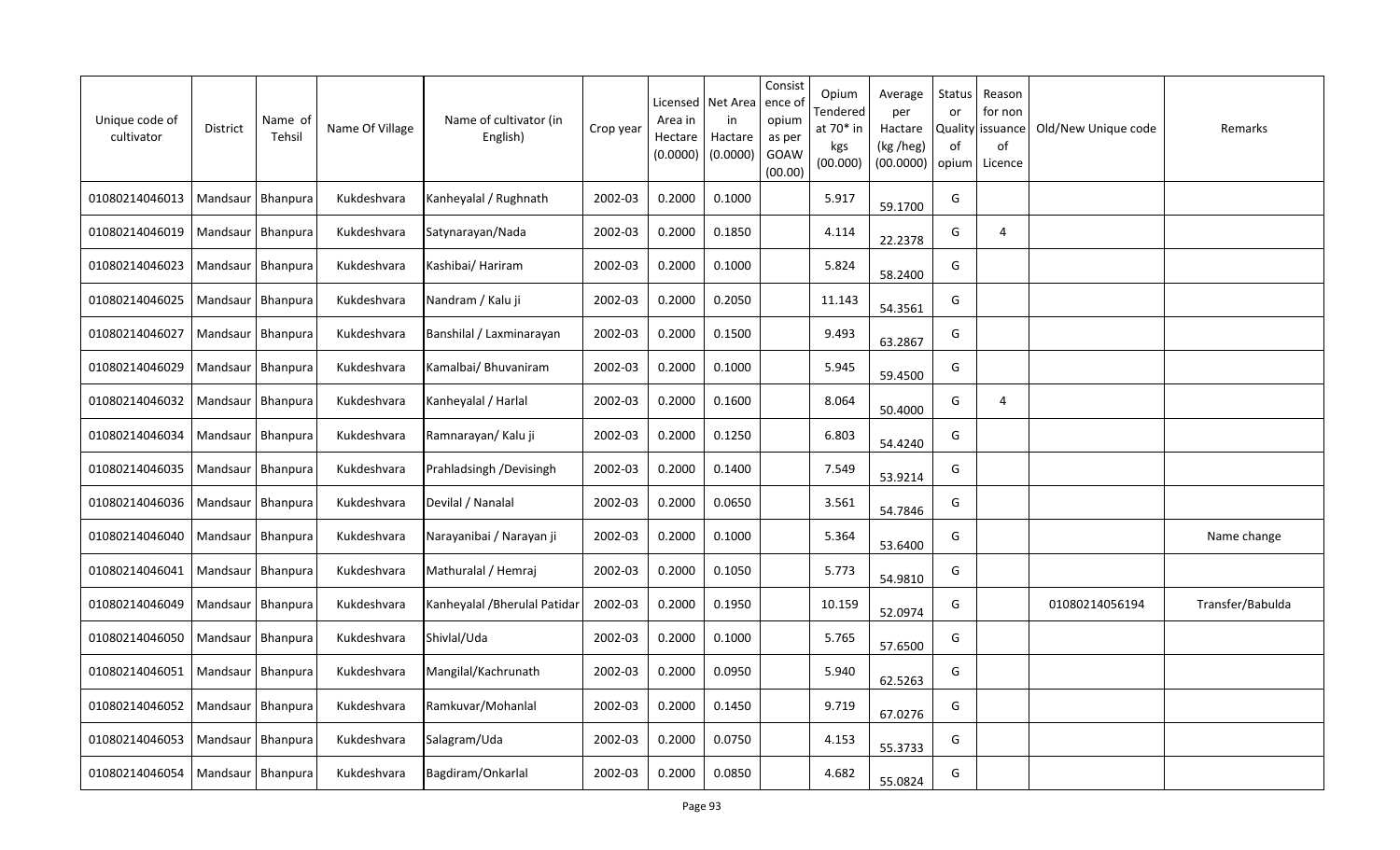| Unique code of<br>cultivator | District            | Name of<br>Tehsil | Name Of Village | Name of cultivator (in<br>English) | Crop year | Licensed<br>Area in<br>Hectare<br>(0.0000) | Net Area<br>in<br>Hactare<br>(0.0000) | Consist<br>ence of<br>opium<br>as per<br>GOAW<br>(00.00) | Opium<br>Tendered<br>at 70* in<br>kgs<br>(00.000) | Average<br>per<br>Hactare<br>(kg /heg)<br>(00.0000) | Status<br>or<br><b>Quality</b><br>of<br>opium | Reason<br>for non<br>issuance<br>of<br>Licence | Old/New Unique code | Remarks |
|------------------------------|---------------------|-------------------|-----------------|------------------------------------|-----------|--------------------------------------------|---------------------------------------|----------------------------------------------------------|---------------------------------------------------|-----------------------------------------------------|-----------------------------------------------|------------------------------------------------|---------------------|---------|
| 01080214046055               | Mandsaur   Bhanpura |                   | Kukdeshvara     | Kanheyalal/Uda                     | 2002-03   | 0.2000                                     |                                       |                                                          |                                                   |                                                     | $\mathsf{N}$                                  |                                                |                     |         |
| 01080214046056               | Mandsaur            | Bhanpura          | Kukdeshvara     | Ghisibai/Banshilal                 | 2002-03   | 0.2000                                     | 0.1000                                |                                                          | 5.709                                             | 57.0900                                             | G                                             |                                                |                     |         |
| 01080214046059               | Mandsaur            | Bhanpura          | Kukdeshvara     | Bagdiram/Hemraj                    | 2002-03   | 0.2000                                     | 0.1050                                |                                                          | 6.197                                             | 59.0190                                             | G                                             |                                                |                     |         |
| 01080214046060               | Mandsaur   Bhanpura |                   | Kukdeshvara     | Gyanchand/Lachiram                 | 2002-03   | 0.2000                                     | 0.0950                                |                                                          | 5.278                                             | 55.5579                                             | G                                             |                                                |                     |         |
| 01080214046061               | Mandsaur            | Bhanpura          | Kukdeshvara     | Bhagatram/Bhoniram                 | 2002-03   | 0.2000                                     | 0.2000                                |                                                          | 11.341                                            | 56.7050                                             | G                                             |                                                |                     |         |
| 01080214046062               | Mandsaur            | Bhanpura          | Kukdeshvara     | Bagdiram/Nanuram                   | 2002-03   | 0.2000                                     | 0.1500                                |                                                          | 8.145                                             | 54.3000                                             | G                                             |                                                |                     |         |
| 01080214046064               | Mandsaur            | Bhanpura          | Kukdeshvara     | Nirbhaysingh/Kanheyalal            | 2002-03   | 0.2000                                     | 0.0900                                |                                                          | 4.875                                             | 54.1667                                             | G                                             |                                                |                     |         |
| 01080214046065               | Mandsaur            | Bhanpura          | Kukdeshvara     | Rameshchandra/Ramnarayar           | 2002-03   | 0.2000                                     | 0.1500                                |                                                          | 8.274                                             | 55.1600                                             | G                                             |                                                |                     |         |
| 01080214046068               | Mandsaur            | Bhanpura          | Kukdeshvara     | Radhuram/Devilal                   | 2002-03   | 0.2000                                     | 0.0950                                |                                                          | 5.263                                             | 55.4000                                             | G                                             |                                                |                     |         |
| 01080214046069               | Mandsaur            | Bhanpura          | Kukdeshvara     | Shankarlal/Mohanlal                | 2002-03   | 0.2000                                     | 0.0900                                |                                                          | 6.361                                             | 70.6778                                             | G                                             |                                                |                     |         |
| 01080214046070               | Mandsaur            | Bhanpura          | Kukdeshvara     | Kaluram/Bhoniram                   | 2002-03   | 0.2000                                     | 0.1450                                |                                                          | 8.262                                             | 56.9793                                             | G                                             |                                                |                     |         |
| 01080214046071               | Mandsaur Bhanpura   |                   | Kukdeshvara     | Gangaram/Nanuram                   | 2002-03   | 0.2000                                     | 0.0900                                |                                                          | 5.147                                             | 57.1889                                             | G                                             |                                                |                     |         |
| 01080214046073               | Mandsaur            | Bhanpura          | Kukdeshvara     | Balchand/Onkarlal                  | 2002-03   | 0.2000                                     |                                       |                                                          |                                                   |                                                     | N                                             |                                                |                     |         |
| 01080214046075               | Mandsaur   Bhanpura |                   | Kukdeshvara     | Nandkishor/Ramnarayan              | 2002-03   | 0.2000                                     |                                       |                                                          |                                                   |                                                     | $\mathsf{N}$                                  |                                                |                     |         |
| 01080214046076               | Mandsaur            | Bhanpura          | Kukdeshvara     | Kanheyalal/Laxminarayan            | 2002-03   | 0.2000                                     | 0.1000                                |                                                          | 5.473                                             | 54.7300                                             | G                                             |                                                |                     |         |
| 01080214046077               | Mandsaur            | Bhanpura          | Kukdeshvara     | Karansingh/Jagannath               | 2002-03   | 0.2000                                     | 0.1000                                |                                                          | 5.580                                             | 55.8000                                             | G                                             |                                                |                     |         |
| 01080214046078               | Mandsaur   Bhanpura |                   | Kukdeshvara     | Shantibai/Narayan                  | 2002-03   | 0.2000                                     | 0.0950                                |                                                          | 5.398                                             | 56.8211                                             | G                                             |                                                |                     |         |
| 01080214046079               | Mandsaur   Bhanpura |                   | Kukdeshvara     | Kashiram/Bhuvaniram                | 2002-03   | 0.2000                                     | 0.1000                                |                                                          | 5.431                                             | 54.3100                                             | G                                             |                                                |                     |         |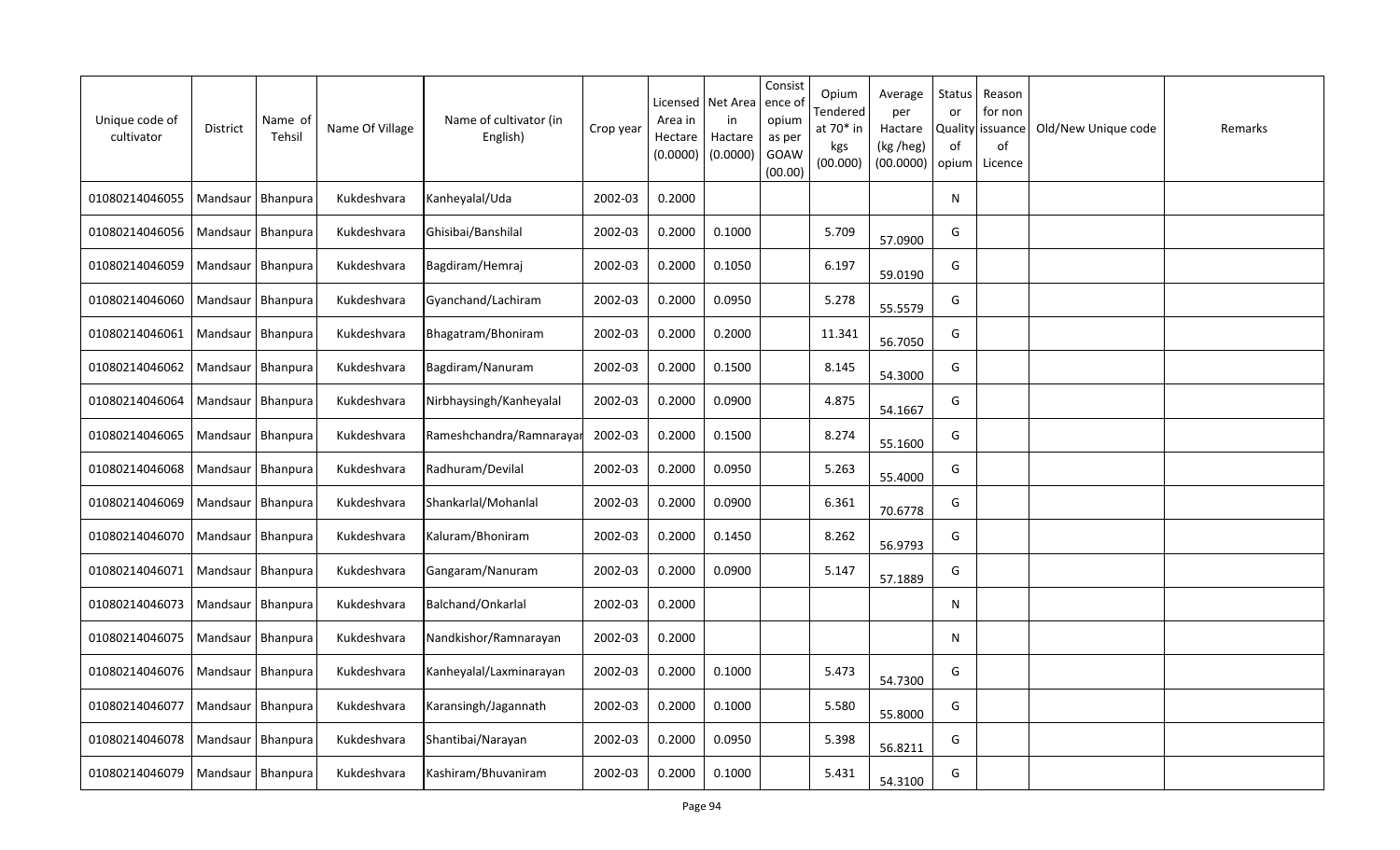| Unique code of<br>cultivator         | District            | Name of<br>Tehsil   | Name Of Village    | Name of cultivator (in<br>English) | Crop year | Area in<br>Hectare<br>(0.0000) | Licensed   Net Area<br>in<br>Hactare<br>(0.0000) | Consist<br>ence o<br>opium<br>as per<br>GOAW<br>(00.00) | Opium<br>Tendered<br>at 70* in<br>kgs<br>(00.000) | Average<br>per<br>Hactare<br>(kg /heg)<br>(00.0000) | <b>Status</b><br>or<br>0f<br>opium | Reason<br>for non<br>Quality issuance<br>of<br>Licence | Old/New Unique code | Remarks          |
|--------------------------------------|---------------------|---------------------|--------------------|------------------------------------|-----------|--------------------------------|--------------------------------------------------|---------------------------------------------------------|---------------------------------------------------|-----------------------------------------------------|------------------------------------|--------------------------------------------------------|---------------------|------------------|
| 01080214046080                       |                     | Mandsaur   Bhanpura | Kukdeshvara        | Karulal/Radhulal                   | 2002-03   | 0.2000                         | 0.1600                                           |                                                         | 8.708                                             | 54.4250                                             | G                                  |                                                        |                     |                  |
| 01080214046081                       | Mandsaur   Bhanpura |                     | Kukdeshvara        | Shivlal/Kavarlal                   | 2002-03   | 0.2000                         | 0.1000                                           |                                                         | 5.377                                             | 53.7700                                             | G                                  |                                                        | 01080213099029      | Transfer/Hatai   |
| 01080214046084                       | Mandsaur   Bhanpura |                     | Kukdeshvara        | Dwarikabai/Bhagwan                 | 2002-03   | 0.2000                         | 0.1850                                           |                                                         | 9.959                                             | 53.8324                                             | G                                  |                                                        | 01080214056005      |                  |
| 01080214046085                       | Mandsaur   Bhanpura |                     | Kukdeshvara        | Hemraj/Bhagwan                     | 2002-03   | 0.2000                         | 0.2100                                           |                                                         | 12.642                                            | 60.2000                                             | G                                  |                                                        | 01080214056051      |                  |
| 01080214046086                       | Mandsaur   Bhanpura |                     | Kukdeshvara        | Kailashchand/Kanheyalal            | 2002-03   | 0.2000                         | 0.2000                                           |                                                         | 9.625                                             | 48.1250                                             | G                                  | 4                                                      | 01080214056182      |                  |
| 01080214047010                       | Mandsaur   Bhanpura |                     | <b>Bhuvanipura</b> | Motisingh / Bhim ji                | 2002-03   | 0.2000                         | 0.1900                                           |                                                         | 11.008                                            | 57.9368                                             | G                                  |                                                        |                     |                  |
| 01080214047012                       | Mandsaur            | Bhanpura            | <b>Bhuvanipura</b> | Sultansingh / Pratapsingh          | 2002-03   | 0.2000                         | 0.1950                                           |                                                         | 11.455                                            | 58.7436                                             | G                                  |                                                        |                     |                  |
| 01080214047013                       | Mandsaur            | <b>Bhanpura</b>     | <b>Bhuvanipura</b> | Dulesingh / Harisingh              | 2002-03   | 0.2000                         | 0.1950                                           |                                                         | 9.922                                             | 50.8821                                             | G                                  | 4                                                      |                     |                  |
| 01080214048003                       | Mandsaur            | Bhanpura            | Arnya Charan       | Hariram/Magan                      | 2002-03   | 0.2000                         | 0.2050                                           |                                                         | 9.365                                             | 45.6829                                             | G                                  | $\overline{4}$                                         |                     |                  |
| 01080214048004                       | Mandsaur   Bhanpura |                     | Arnya Charan       | Fakirchand/ Shivlal                | 2002-03   | 0.2000                         | 0.2000                                           |                                                         | 10.751                                            | 53.7550                                             | G                                  |                                                        |                     |                  |
| 01080214048008                       |                     | Mandsaur   Bhanpura | Arnya Charan       | Hariram / Nanuram                  | 2002-03   | 0.2000                         | 0.1950                                           |                                                         | 10.451                                            | 53.5949                                             | G                                  |                                                        |                     |                  |
| 01080214048012                       | Mandsaur   Bhanpura |                     | Arnya Charan       | Surajbai/Mathuralal                | 2002-03   | 0.2000                         | 0.2000                                           |                                                         | 10.887                                            | 54.4350                                             | G                                  |                                                        |                     |                  |
| 01080214048014                       | Mandsaur   Bhanpura |                     | Arnya Charan       | Bagdiram/Kalu ji                   | 2002-03   | 0.2000                         | 0.2050                                           |                                                         | 11.057                                            | 53.9366                                             | G                                  |                                                        |                     |                  |
| 01080214048015   Mandsaur   Bhanpura |                     |                     | Arnya Charan       | Kanheyalal/Magan ji                | 2002-03   | 0.2000                         | 0.2000                                           |                                                         | 9.564                                             | 47.8200                                             | G                                  | 4                                                      |                     |                  |
| 01080214048016                       | Mandsaur   Bhanpura |                     | Arnya Charan       | Kashiram/Magan ji                  | 2002-03   | 0.2000                         | 0.1500                                           |                                                         | 8.477                                             | 56.5133                                             | G                                  |                                                        |                     |                  |
| 01080214048017                       | Mandsaur   Bhanpura |                     | Arnya Charan       | Kanheyalal/Hemraj                  | 2002-03   | 0.2000                         | 0.2050                                           |                                                         | 11.114                                            | 54.2146                                             | G                                  |                                                        | 01080214056128      | Transfer/Babulda |
| 01080214049002                       | Mandsaur   Bhanpura |                     | Kanwli             | Mohanbai/Ghanshyam                 | 2002-03   | 0.2000                         | 0.2050                                           |                                                         | 11.113                                            | 54.2098                                             | G                                  |                                                        |                     |                  |
| 01080214049006   Mandsaur   Bhanpura |                     |                     | Kanwli             | Kamlabai/narayan                   | 2002-03   | 0.2000                         | 0.1100                                           |                                                         | 6.097                                             | 55.4273                                             | G                                  |                                                        |                     |                  |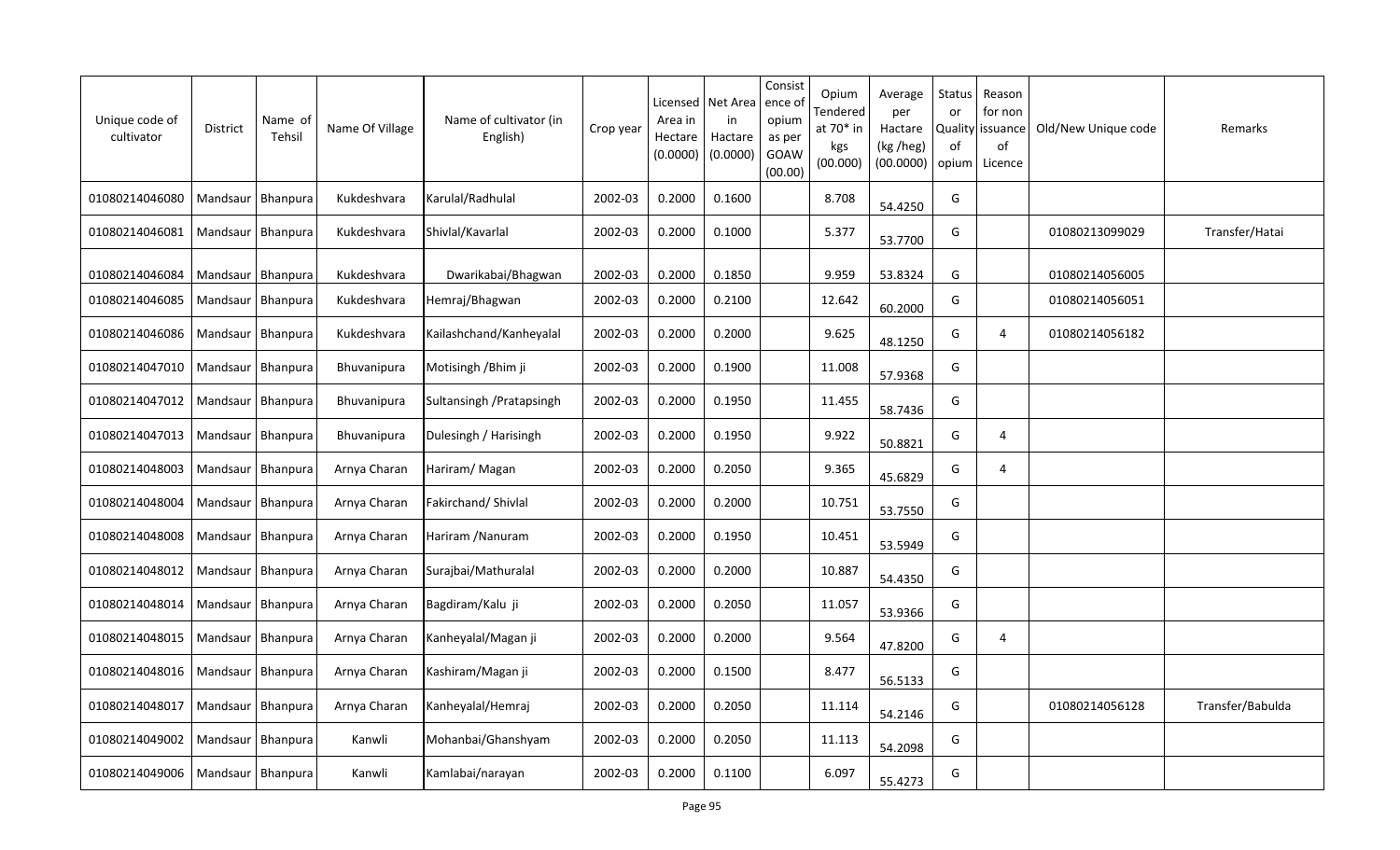| Unique code of<br>cultivator | District            | Name of<br>Tehsil   | Name Of Village | Name of cultivator (in<br>English) | Crop year | Licensed<br>Area in<br>Hectare<br>(0.0000) | Net Area<br>in<br>Hactare<br>(0.0000) | Consist<br>ence of<br>opium<br>as per<br>GOAW<br>(00.00) | Opium<br>Tendered<br>at 70* in<br>kgs<br>(00.000) | Average<br>per<br>Hactare<br>(kg /heg)<br>(00.0000) | Status<br>or<br>of<br>opium | Reason<br>for non<br>Quality   issuance<br>of<br>Licence | Old/New Unique code | Remarks          |
|------------------------------|---------------------|---------------------|-----------------|------------------------------------|-----------|--------------------------------------------|---------------------------------------|----------------------------------------------------------|---------------------------------------------------|-----------------------------------------------------|-----------------------------|----------------------------------------------------------|---------------------|------------------|
| 01080214049010               | Mandsaur   Bhanpura |                     | Kanwli          | Bhagatram/Gamer                    | 2002-03   | 0.2000                                     | 0.1950                                |                                                          | 10.751                                            | 55.1333                                             | G                           |                                                          |                     |                  |
| 01080214049012               |                     | Mandsaur   Bhanpura | Kanwli          | Radhusingh/Devisingh               | 2002-03   | 0.2000                                     | 0.1900                                |                                                          | 11.728                                            | 61.7263                                             | G                           |                                                          |                     |                  |
| 01080214049013               | Mandsaur   Bhanpura |                     | Kanwli          | Ramnarayan/Gamer                   | 2002-03   | 0.2000                                     | 0.1950                                |                                                          | 11.497                                            | 58.9590                                             | G                           |                                                          |                     |                  |
| 01080214049015               | Mandsaur   Bhanpura |                     | Kanwli          | Shankarlal/Jagannath               | 2002-03   | 0.2000                                     |                                       |                                                          |                                                   |                                                     | F                           |                                                          | 01080214056123      | Transfer/Babulda |
| 01080214051001               | Mandsaur   Bhanpura |                     | Choki           | Ratanlal/Tulsiram                  | 2002-03   | 0.2000                                     | 0.2100                                |                                                          | 10.336                                            | 49.2190                                             | G                           | $\overline{4}$                                           |                     |                  |
| 01080214051002               | Mandsaur Bhanpura   |                     | Choki           | Hiralal / Ramnarayan               | 2002-03   | 0.2000                                     | 0.2050                                |                                                          | 10.857                                            | 52.9610                                             | G                           |                                                          |                     |                  |
| 01080214051003               | Mandsaur            | Bhanpura            | Choki           | Ramprasad/Gulabchandra             | 2002-03   | 0.2000                                     | 0.2100                                |                                                          | 9.228                                             | 43.9429                                             | G                           | $\overline{4}$                                           |                     |                  |
| 01080214051004               | Mandsaur   Bhanpura |                     | Choki           | Motilal / Madho ji                 | 2002-03   | 0.2000                                     |                                       |                                                          |                                                   |                                                     | N                           |                                                          |                     |                  |
| 01080214051005               | Mandsaur            | Bhanpura            | Choki           | Biharilal / Ramnarayan             | 2002-03   | 0.2000                                     | 0.1850                                |                                                          | 9.781                                             | 52.8703                                             | G                           |                                                          |                     |                  |
| 01080214051006               | Mandsaur            | Bhanpura            | Choki           | Kishanlal / Ramnarayan             | 2002-03   | 0.2000                                     | 0.2000                                |                                                          | 8.370                                             | 41.8500                                             | G                           | 4                                                        |                     |                  |
| 01080214051007               | Mandsaur            | Bhanpura            | Choki           | Premchand/Laxminarayan             | 2002-03   | 0.2000                                     | 0.1500                                |                                                          | 8.119                                             | 54.1267                                             | G                           |                                                          |                     |                  |
| 01080214053001               |                     | Mandsaur   Bhanpura | Sunari          | Mangilal / Ghansi                  | 2002-03   | 0.2000                                     |                                       |                                                          |                                                   |                                                     | N                           |                                                          |                     |                  |
| 01080214053002               |                     | Mandsaur   Bhanpura | Sunari          | Kanchanbai/ Bhanvarlal             | 2002-03   | 0.2000                                     | 0.2050                                |                                                          | 11.598                                            | 56.5756                                             | G                           |                                                          |                     | Name change      |
| 01080214053003               | Mandsaur   Bhanpura |                     | Sunari          | Gumansingh/Sardarsigh              | 2002-03   | 0.2000                                     | 0.2000                                |                                                          | 10.628                                            | 53.1400                                             | G                           |                                                          |                     |                  |
| 01080214053004               |                     | Mandsaur   Bhanpura | Sunari          | Rodusingh/Bhwanisingh              | 2002-03   | 0.2000                                     | 0.1800                                |                                                          | 9.374                                             | 52.0778                                             | G                           |                                                          |                     |                  |
| 01080214053005               | Mandsaur   Bhanpura |                     | Sunari          | Ramsingh/Motisingh                 | 2002-03   | 0.2000                                     | 0.1650                                |                                                          | 8.630                                             | 52.3030                                             | G                           |                                                          |                     |                  |
| 01080214053006               | Mandsaur   Bhanpura |                     | Sunari          | Deubai/Mehtabsingh                 | 2002-03   | 0.2000                                     | 0.1950                                |                                                          | 10.183                                            | 52.2205                                             | G                           |                                                          |                     |                  |
| 01080214053007               | Mandsaur Bhanpura   |                     | Sunari          | Sartansingh/Ratansingh             | 2002-03   | 0.2000                                     | 0.1000                                |                                                          | 5.516                                             | 55.1600                                             | G                           |                                                          |                     |                  |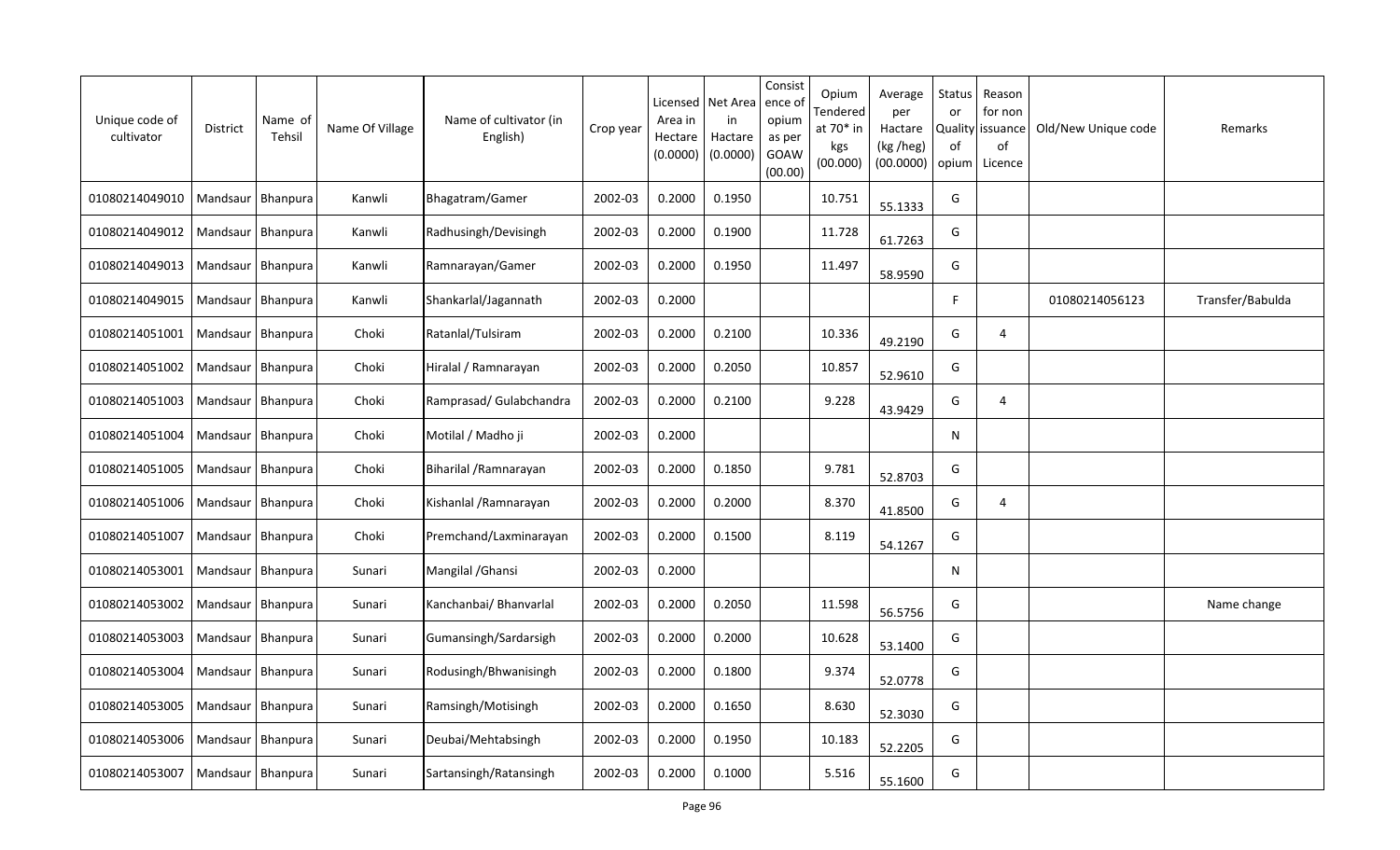| Unique code of<br>cultivator         | District            | Name of<br>Tehsil   | Name Of Village | Name of cultivator (in<br>English) | Crop year | Licensed<br>Area in<br>Hectare<br>(0.0000) | Net Area<br>in<br>Hactare<br>(0.0000) | Consist<br>ence of<br>opium<br>as per<br>GOAW<br>(00.00) | Opium<br>Tendered<br>at 70* in<br>kgs<br>(00.000) | Average<br>per<br>Hactare<br>(kg /heg)<br>(00.0000) | Status<br>or<br>0f<br>opium | Reason<br>for non<br>Quality   issuance<br>of<br>Licence | Old/New Unique code | Remarks         |
|--------------------------------------|---------------------|---------------------|-----------------|------------------------------------|-----------|--------------------------------------------|---------------------------------------|----------------------------------------------------------|---------------------------------------------------|-----------------------------------------------------|-----------------------------|----------------------------------------------------------|---------------------|-----------------|
| 01080214053008                       | Mandsaur   Bhanpura |                     | Sunari          | Laxminarayan / Kavarlal            | 2002-03   | 0.2000                                     | 0.1000                                |                                                          | 5.300                                             | 53.0000                                             | G                           |                                                          |                     |                 |
| 01080214053011                       | Mandsaur   Bhanpura |                     | Sunari          | Mehrbansingh/Roadsingh             | 2002-03   | 0.2000                                     | 0.1600                                |                                                          | 8.637                                             | 53.9813                                             | G                           |                                                          |                     |                 |
| 01080214053012                       | Mandsaur   Bhanpura |                     | Sunari          | Raghusingh/Motisingh               | 2002-03   | 0.2000                                     | 0.1450                                |                                                          | 7.738                                             | 53.3655                                             | G                           |                                                          |                     |                 |
| 01080214053013                       | Mandsaur   Bhanpura |                     | Sunari          | Fulsingh/Sardarsingh               | 2002-03   | 0.2000                                     | 0.1850                                |                                                          | 10.099                                            | 54.5892                                             | G                           |                                                          |                     |                 |
| 01080214053014                       | Mandsaur   Bhanpura |                     | Sunari          | Chainsingh/Hindusingh              | 2002-03   | 0.2000                                     | 0.2000                                |                                                          | 10.348                                            | 51.7400                                             | G                           | $\overline{4}$                                           |                     |                 |
| 01080214053015                       | Mandsaur Bhanpura   |                     | Sunari          | Dhulsingh/Harisigh                 | 2002-03   | 0.2000                                     | 0.1500                                |                                                          | 8.000                                             | 53.3333                                             | G                           |                                                          |                     |                 |
| 01080214053016                       | Mandsaur   Bhanpura |                     | Sunari          | Tofansingh/Fulsingh                | 2002-03   | 0.2000                                     | 0.1900                                |                                                          | 10.358                                            | 54.5158                                             | G                           |                                                          |                     |                 |
| 01080214053017                       | Mandsaur   Bhanpura |                     | Sunari          | Hindusingh/Bharusingh              | 2002-03   | 0.2000                                     | 0.1950                                |                                                          | 10.102                                            | 51.8051                                             | G                           | $\overline{4}$                                           |                     |                 |
| 01080214053018                       | Mandsaur   Bhanpura |                     | Sunari          | Sodansingh/Bhagvansingh            | 2002-03   | 0.2000                                     | 0.2000                                |                                                          | 10.614                                            | 53.0700                                             | G                           |                                                          |                     |                 |
| 01080214053019                       | Mandsaur            | Bhanpura            | Sunari          | Bhulibai/Jagannath                 | 2002-03   | 0.2000                                     | 0.2000                                |                                                          | 11.210                                            | 56.0500                                             | G                           |                                                          | 01080214056004      | TransferTorniya |
| 01080214054001                       | Mandsaur            | <b>Bhanpura</b>     | Rehtadi         | Udaysingh / Bherusingh             | 2002-03   | 0.2000                                     | 0.1050                                |                                                          | 1.676                                             | 15.9619                                             | G                           | 4                                                        |                     |                 |
| 01080214054017                       | Mandsaur            | Bhanpura            | Rehtadi         | Kalusingh/Udaysingh                | 2002-03   | 0.2000                                     | 0.2000                                |                                                          | 2.063                                             | 10.3150                                             | G                           | $\overline{4}$                                           |                     |                 |
| 01080214054018                       | Mandsaur            | <b>Bhanpura</b>     | Rehtadi         | Nathusingh/Udaysingh               | 2002-03   | 0.2000                                     | 0.1000                                |                                                          | 5.792                                             | 57.9200                                             | G                           |                                                          | 01080214031048      |                 |
| 01080214055006                       | Mandsaur            | Bhanpura            | Navali          | Bapusingh / Ratansingh             | 2002-03   | 0.2000                                     | 0.1350                                |                                                          | 7.770                                             | 57.5556                                             | G                           |                                                          |                     |                 |
| 01080214055010                       | Mandsaur            | Bhanpura            | Navali          | Bherusingh/Kanvarsingh             | 2002-03   | 0.2000                                     | 0.0900                                |                                                          | 5.291                                             | 58.7889                                             | G                           |                                                          |                     |                 |
| 01080214055016                       |                     | Mandsaur   Bhanpura | Navali          | Nanuram/Pura                       | 2002-03   | 0.2000                                     | 0.1000                                |                                                          | 6.410                                             | 64.1000                                             | G                           |                                                          |                     |                 |
| 01080214055022                       |                     | Mandsaur   Bhanpura | Navali          | Prabhulal / Mangilal               | 2002-03   | 0.2000                                     | 0.0850                                |                                                          | 4.642                                             | 54.6118                                             | G                           |                                                          |                     |                 |
| 01080214056001   Mandsaur   Bhanpura |                     |                     | <b>Babulda</b>  | Ramgopal / Mannalal                | 2002-03   | 0.2000                                     | 0.1950                                |                                                          | 11.363                                            | 58.2718                                             | G                           |                                                          |                     |                 |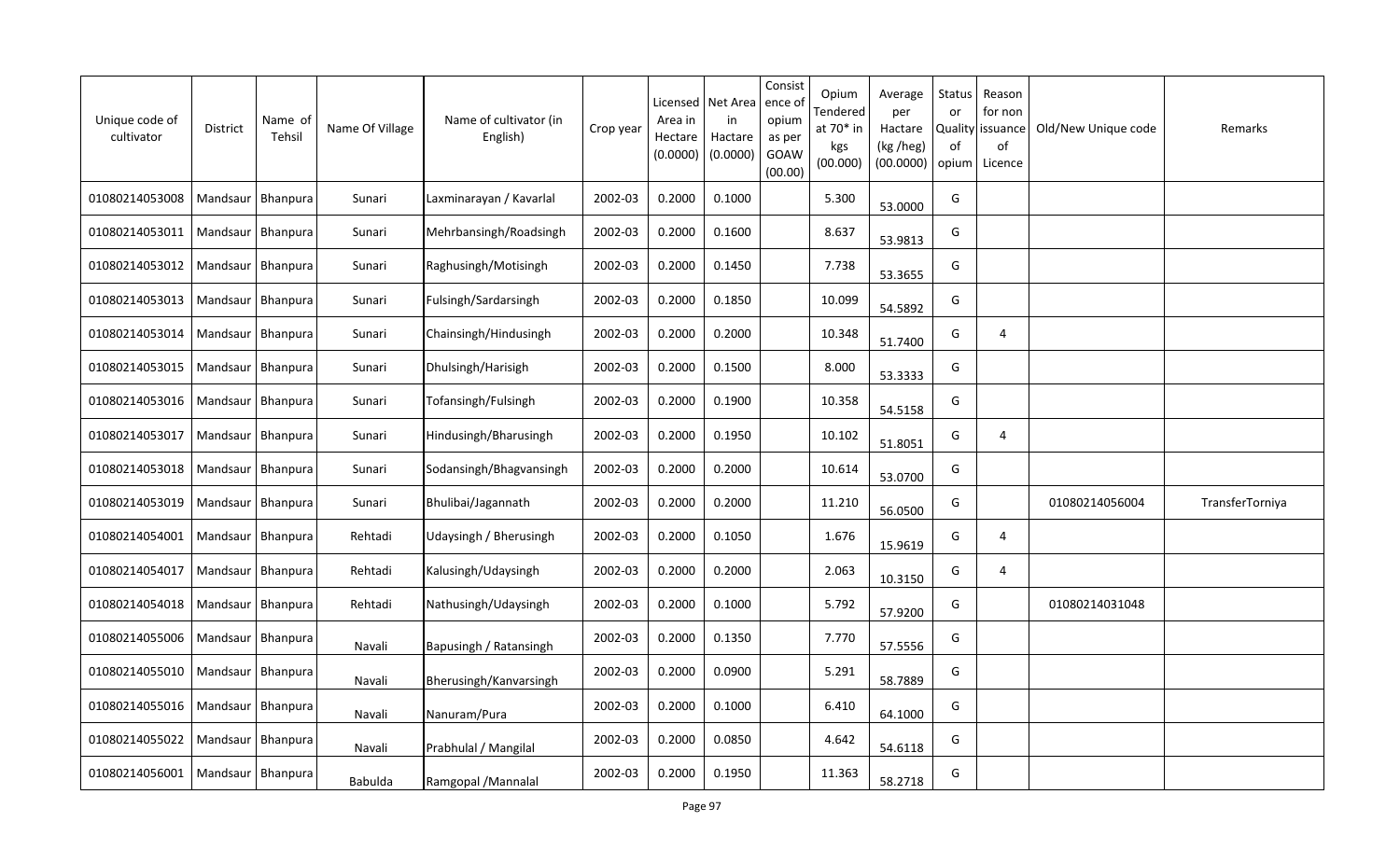| Unique code of<br>cultivator | District            | Name of<br>Tehsil | Name Of Village | Name of cultivator (in<br>English) | Crop year | Licensed<br>Area in<br>Hectare<br>(0.0000) | Net Area<br>in<br>Hactare<br>(0.0000) | Consist<br>ence of<br>opium<br>as per<br>GOAW<br>(00.00) | Opium<br>Tendered<br>at 70* in<br>kgs<br>(00.000) | Average<br>per<br>Hactare<br>(kg /heg)<br>(00.0000) | Status<br>or<br><b>Quality</b><br>of<br>opium | Reason<br>for non<br>issuance<br>of<br>Licence | Old/New Unique code | Remarks |
|------------------------------|---------------------|-------------------|-----------------|------------------------------------|-----------|--------------------------------------------|---------------------------------------|----------------------------------------------------------|---------------------------------------------------|-----------------------------------------------------|-----------------------------------------------|------------------------------------------------|---------------------|---------|
| 01080214056002               | Mandsaur            | Bhanpura          | <b>Babulda</b>  | Radheshyam/Ramprasad               | 2002-03   | 0.2000                                     | 0.1000                                |                                                          | 5.647                                             | 56.4700                                             | G                                             |                                                |                     |         |
| 01080214056003               | Mandsaur   Bhanpura |                   | Babulda         | Barjibai/ Kanvarlal                | 2002-03   | 0.2000                                     | 0.2050                                |                                                          | 11.038                                            | 53.8439                                             | G                                             |                                                |                     |         |
| 01080214056006               | Mandsaur   Bhanpura |                   | Babulda         | Ramanarayan/Rampratap              | 2002-03   | 0.2000                                     | 0.1600                                |                                                          | 9.074                                             | 56.7125                                             | G                                             |                                                |                     |         |
| 01080214056009               | Mandsaur   Bhanpura |                   | <b>Babulda</b>  | Bhanvarlal / Bherulal              | 2002-03   | 0.2000                                     | 0.1500                                |                                                          | 8.141                                             | 54.2733                                             | G                                             |                                                |                     |         |
| 01080214056010               | Mandsaur   Bhanpura |                   | <b>Babulda</b>  | Prabhulal / Rampratap              | 2002-03   | 0.2000                                     | 0.1550                                |                                                          | 9.108                                             | 58.7613                                             | G                                             |                                                |                     |         |
| 01080214056011               | Mandsaur Bhanpura   |                   | <b>Babulda</b>  | Moti /Uda                          | 2002-03   | 0.2000                                     | 0.1800                                |                                                          | 9.716                                             | 53.9778                                             | G                                             |                                                |                     |         |
| 01080214056012               | Mandsaur   Bhanpura |                   | <b>Babulda</b>  | Kalu / Sitaram                     | 2002-03   | 0.2000                                     | 0.1650                                |                                                          | 9.307                                             | 56.4061                                             | G                                             |                                                |                     |         |
| 01080214056014               | Mandsaur            | Bhanpura          | <b>Babulda</b>  | Prabhulal / Kanvarlal              | 2002-03   | 0.2000                                     | 0.1650                                |                                                          | 9.056                                             | 54.8848                                             | G                                             |                                                |                     |         |
| 01080214056016               | Mandsaur   Bhanpura |                   | <b>Babulda</b>  | Salagram / Kacharu                 | 2002-03   | 0.2000                                     | 0.1050                                |                                                          | 5.648                                             | 53.7905                                             | G                                             |                                                |                     |         |
| 01080214056019               | Mandsaur            | Bhanpura          | Babulda         | Nandlal / Nanuram                  | 2002-03   | 0.2000                                     | 0.2100                                |                                                          | 11.749                                            | 55.9476                                             | G                                             |                                                |                     |         |
| 01080214056020               | Mandsaur            | <b>Bhanpura</b>   | Babulda         | Lalchand / Laxminarayan            | 2002-03   | 0.2000                                     | 0.2000                                |                                                          | 10.931                                            | 54.6550                                             | G                                             |                                                |                     |         |
| 01080214056021               | Mandsaur            | Bhanpura          | Babulda         | Kanheyalal / Laxminarayan          | 2002-03   | 0.2000                                     | 0.1600                                |                                                          | 9.356                                             | 58.4750                                             | G                                             |                                                |                     |         |
| 01080214056022               | Mandsaur            | <b>Bhanpura</b>   | <b>Babulda</b>  | Puspa/Laxminarayan                 | 2002-03   | 0.2000                                     | 0.2000                                |                                                          | 10.783                                            | 53.9150                                             | G                                             |                                                |                     |         |
| 01080214056024               | Mandsaur            | Bhanpura          | Babulda         | Kanheyalal / Kishanlal             | 2002-03   | 0.2000                                     | 0.1700                                |                                                          | 9.138                                             | 53.7529                                             | G                                             |                                                |                     |         |
| 01080214056027               | Mandsaur            | Bhanpura          | <b>Babulda</b>  | Jagdishchandra / Mannalal          | 2002-03   | 0.2000                                     | 0.1450                                |                                                          | 7.621                                             | 52.5586                                             | G                                             |                                                |                     |         |
| 01080214056028               | Mandsaur            | Bhanpura          | <b>Babulda</b>  | Vardichandra/ Nanuram              | 2002-03   | 0.2000                                     | 0.2000                                |                                                          | 10.602                                            | 53.0100                                             | G                                             |                                                |                     |         |
| 01080214056029               | Mandsaur            | Bhanpura          | <b>Babulda</b>  | Kankubai/ Bhagirath                | 2002-03   | 0.2000                                     | 0.1700                                |                                                          | 10.035                                            | 59.0294                                             | G                                             |                                                |                     |         |
| 01080214056030               | Mandsaur   Bhanpura |                   | <b>Babulda</b>  | Motilal/ Kanvarlal                 | 2002-03   | 0.2000                                     | 0.1000                                |                                                          | 6.357                                             | 63.5700                                             | G                                             |                                                |                     |         |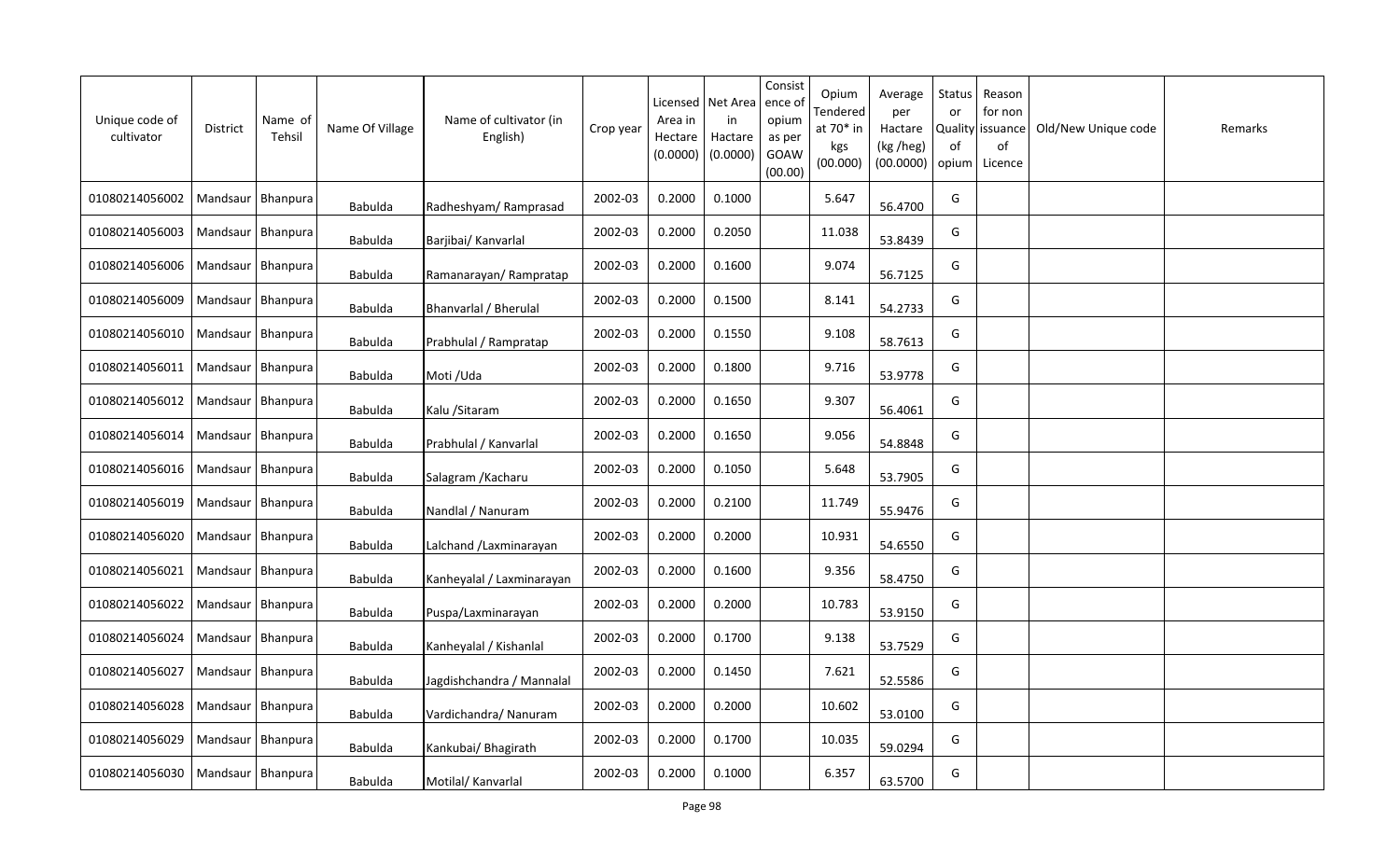| Unique code of<br>cultivator | <b>District</b>     | Name of<br>Tehsil | Name Of Village | Name of cultivator (in<br>English) | Crop year | Licensed<br>Area in<br>Hectare<br>(0.0000) | Net Area<br>in<br>Hactare<br>(0.0000) | Consist<br>ence of<br>opium<br>as per<br>GOAW<br>(00.00) | Opium<br>Tendered<br>at 70* in<br>kgs<br>(00.000) | Average<br>per<br>Hactare<br>(kg /heg)<br>(00.0000) | Status<br>or<br><b>Quality</b><br>of<br>opium | Reason<br>for non<br>issuance<br>of<br>Licence | Old/New Unique code | Remarks     |
|------------------------------|---------------------|-------------------|-----------------|------------------------------------|-----------|--------------------------------------------|---------------------------------------|----------------------------------------------------------|---------------------------------------------------|-----------------------------------------------------|-----------------------------------------------|------------------------------------------------|---------------------|-------------|
| 01080214056031               | Mandsaur   Bhanpura |                   | <b>Babulda</b>  | Motilal / Hirachandra              | 2002-03   | 0.2000                                     | 0.1950                                |                                                          | 10.280                                            | 52.7179                                             | G                                             |                                                |                     |             |
| 01080214056032               | Mandsaur   Bhanpura |                   | Babulda         | Ashok/Ramgopal                     | 2002-03   | 0.2000                                     | 0.2050                                |                                                          | 11.124                                            | 54.2634                                             | G                                             |                                                |                     |             |
| 01080214056033               | Mandsaur   Bhanpura |                   | <b>Babulda</b>  | Karibai/ Kanheyalal                | 2002-03   | 0.2000                                     | 0.1050                                |                                                          | 5.746                                             | 54.7238                                             | G                                             |                                                |                     |             |
| 01080214056034               | Mandsaur   Bhanpura |                   | Babulda         | Bhuvanisingh/Ratanlal              | 2002-03   | 0.2000                                     | 0.2000                                |                                                          | 10.629                                            | 53.1450                                             | G                                             |                                                |                     |             |
| 01080214056036               | Mandsaur   Bhanpura |                   | <b>Babulda</b>  | Devilal / Ranglal                  | 2002-03   | 0.2000                                     | 0.2000                                |                                                          | 11.285                                            | 56.4250                                             | G                                             |                                                |                     |             |
| 01080214056037               | Mandsaur Bhanpura   |                   | <b>Babulda</b>  | Kanheyalal / Nanda                 | 2002-03   | 0.2000                                     | 0.2050                                |                                                          | 10.869                                            | 53.0195                                             | G                                             |                                                |                     |             |
| 01080214056038               | Mandsaur            | Bhanpura          | <b>Babulda</b>  | Rodu/ Pura gujar                   | 2002-03   | 0.2000                                     | 0.2000                                |                                                          | 10.927                                            | 54.6350                                             | G                                             |                                                |                     |             |
| 01080214056039               | Mandsaur   Bhanpura |                   | Babulda         | Hardev/ Kuka                       | 2002-03   | 0.2000                                     | 0.0600                                |                                                          | 3.413                                             | 56.8833                                             | G                                             |                                                |                     |             |
| 01080214056040               | Mandsaur            | Bhanpura          | <b>Babulda</b>  | Sitabai/ Pura                      | 2002-03   | 0.2000                                     | 0.1000                                |                                                          | 5.273                                             | 52.7300                                             | G                                             |                                                |                     |             |
| 01080214056041               | Mandsaur   Bhanpura |                   | Babulda         | Chunnilal/ Bhagwan                 | 2002-03   | 0.2000                                     | 0.1400                                |                                                          | 7.434                                             | 53.1000                                             | G                                             |                                                |                     |             |
| 01080214056042               | Mandsaur            | Bhanpura          | Babulda         | Satynarayan/ Pannalal              | 2002-03   | 0.2000                                     | 0.2050                                |                                                          | 10.918                                            | 53.2585                                             | G                                             |                                                |                     |             |
| 01080214056045               | Mandsaur            | Bhanpura          | Babulda         | Laxminarayan/Bhanvarlal            | 2002-03   | 0.2000                                     | 0.1000                                |                                                          | 5.437                                             | 54.3700                                             | G                                             |                                                |                     |             |
| 01080214056047               | Mandsaur            | Bhanpura          | Babulda         | Janibai/ Bhanvarlal                | 2002-03   | 0.2000                                     | 0.1000                                |                                                          | 5.560                                             | 55.6000                                             | G                                             |                                                |                     |             |
| 01080214056048               | Mandsaur            | Bhanpura          | Babulda         | Ramnarayan/Hirachandra             | 2002-03   | 0.2000                                     | 0.1000                                |                                                          | 5.187                                             | 51.8700                                             | G                                             | $\overline{4}$                                 |                     |             |
| 01080214056053               | Mandsaur            | Bhanpura          | Babulda         | Nandlal/Laxman                     | 2002-03   | 0.2000                                     | 0.1100                                |                                                          | 5.817                                             | 52.8818                                             | G                                             |                                                |                     |             |
| 01080214056054               | Mandsaur            | Bhanpura          | <b>Babulda</b>  | Gangaram/Kaluji                    | 2002-03   | 0.2000                                     | 0.1600                                |                                                          | 8.159                                             | 50.9938                                             | G                                             | 4                                              |                     |             |
| 01080214056055               | Mandsaur            | <b>Bhanpura</b>   | <b>Babulda</b>  | Kanha/ Nanuram                     | 2002-03   | 0.2000                                     | 0.1250                                |                                                          | 6.585                                             | 52.6800                                             | G                                             |                                                |                     | Name change |
| 01080214056056               | Mandsaur   Bhanpura |                   | Babulda         | Ramchandra/Ramgopal                | 2002-03   | 0.2000                                     | 0.1900                                |                                                          | 10.815                                            | 56.9211                                             | G                                             |                                                |                     |             |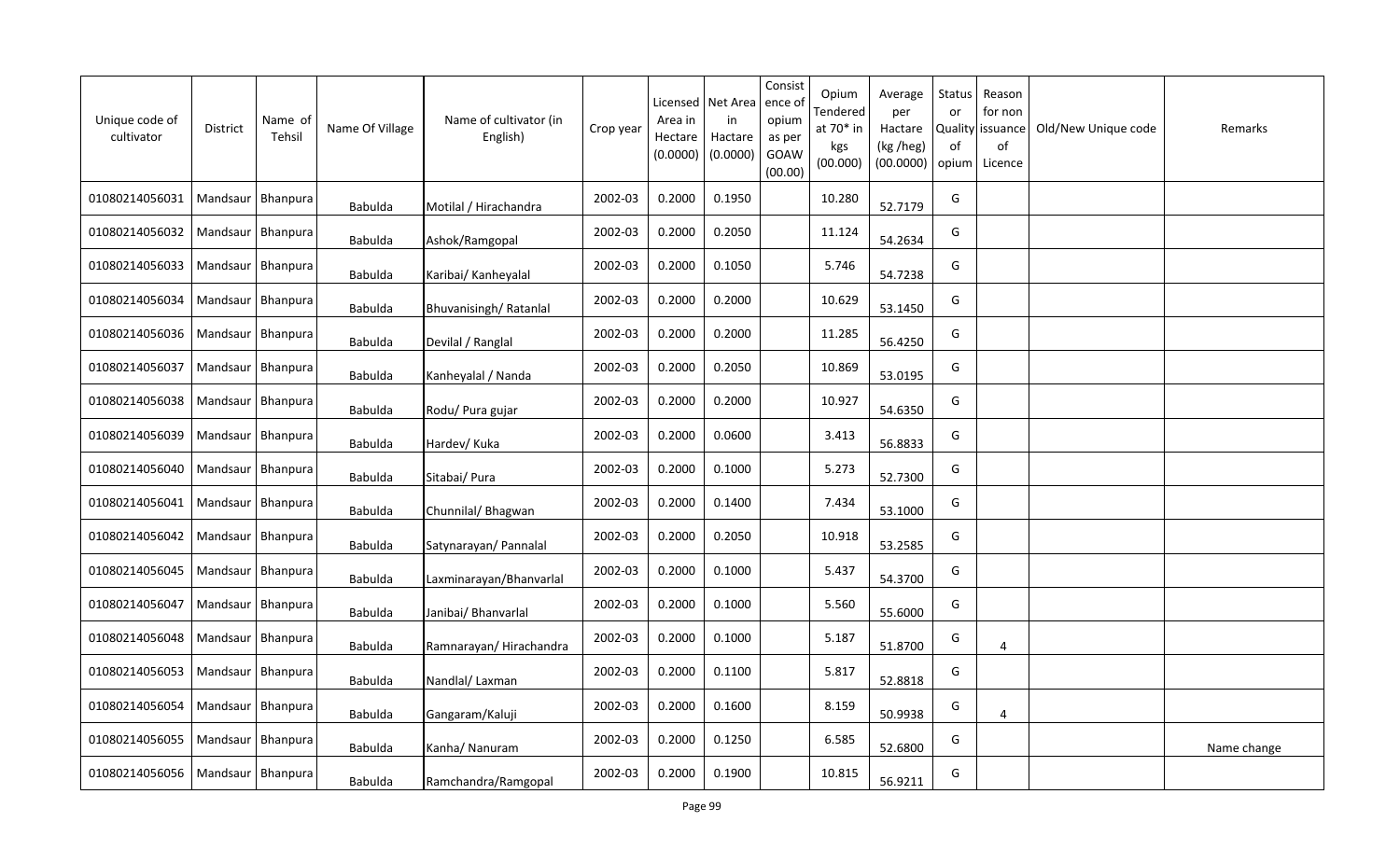| Unique code of<br>cultivator | <b>District</b>     | Name of<br>Tehsil | Name Of Village | Name of cultivator (in<br>English) | Crop year | Licensed<br>Area in<br>Hectare<br>(0.0000) | Net Area<br>in<br>Hactare<br>(0.0000) | Consist<br>ence of<br>opium<br>as per<br>GOAW<br>(00.00) | Opium<br>Tendered<br>at 70* in<br>kgs<br>(00.000) | Average<br>per<br>Hactare<br>(kg /heg)<br>(00.0000) | Status<br>or<br>Quality<br>of<br>opium | Reason<br>for non<br>issuance<br>of<br>Licence | Old/New Unique code | Remarks     |
|------------------------------|---------------------|-------------------|-----------------|------------------------------------|-----------|--------------------------------------------|---------------------------------------|----------------------------------------------------------|---------------------------------------------------|-----------------------------------------------------|----------------------------------------|------------------------------------------------|---------------------|-------------|
| 01080214056057               | Mandsaur   Bhanpura |                   | Babulda         | Nirajan/Balchand                   | 2002-03   | 0.2000                                     | 0.2000                                |                                                          | 10.335                                            | 51.6750                                             | G                                      | 4                                              |                     |             |
| 01080214056058               | Mandsaur   Bhanpura |                   | Babulda         | Narayanibai/ Hiralall              | 2002-03   | 0.2000                                     | 0.1150                                |                                                          | 8.131                                             | 70.7043                                             | G                                      |                                                |                     |             |
| 01080214056060               | Mandsaur   Bhanpura |                   | Babulda         | Jitmal / Kishanlal                 | 2002-03   | 0.2000                                     |                                       |                                                          |                                                   |                                                     | <b>N</b>                               |                                                |                     |             |
| 01080214056061               | Mandsaur   Bhanpura |                   | <b>Babulda</b>  | Ramkunvarbai/ Satynarayan          | 2002-03   | 0.2000                                     | 0.2000                                |                                                          | 12.490                                            | 62.4500                                             | G                                      |                                                |                     |             |
| 01080214056062               | Mandsaur   Bhanpura |                   | Babulda         | Hemraj/Rama                        | 2002-03   | 0.2000                                     | 0.1500                                |                                                          | 8.020                                             | 53.4667                                             | G                                      |                                                |                     | Name change |
| 01080214056064               | Mandsaur Bhanpura   |                   | Babulda         | <b>Banshilal/Motilal</b>           | 2002-03   | 0.2000                                     | 0.2000                                |                                                          | 10.606                                            | 53.0300                                             | G                                      |                                                |                     |             |
| 01080214056068               | Mandsaur   Bhanpura |                   | <b>Babulda</b>  | Parmanand / Hiralal                | 2002-03   | 0.2000                                     | 0.1550                                |                                                          | 9.408                                             | 60.6968                                             | G                                      |                                                |                     |             |
| 01080214056070               | Mandsaur   Bhanpura |                   | <b>Babulda</b>  | Kanheyalal/ Laxminarayan           | 2002-03   | 0.2000                                     | 0.2000                                |                                                          | 11.679                                            | 58.3950                                             | G                                      |                                                |                     |             |
| 01080214056071               | Mandsaur   Bhanpura |                   | <b>Babulda</b>  | Isvarlal/Jagannath                 | 2002-03   | 0.2000                                     | 0.1700                                |                                                          | 9.873                                             | 58.0765                                             | G                                      |                                                |                     |             |
| 01080214056072               | Mandsaur   Bhanpura |                   | Babulda         | Rameshvar/ Kanvaralal              | 2002-03   | 0.2000                                     | 0.1050                                |                                                          | 5.535                                             | 52.7143                                             | G                                      |                                                |                     |             |
| 01080214056073               | Mandsaur            | Bhanpura          | Babulda         | Ramnarayan / Mannalal              | 2002-03   | 0.2000                                     | 0.1050                                |                                                          | 5.646                                             | 53.7714                                             | G                                      |                                                |                     |             |
| 01080214056075               | Mandsaur   Bhanpura |                   | Babulda         | Ramchandra/ Kalu                   | 2002-03   | 0.2000                                     | 0.1000                                |                                                          | 5.522                                             | 55.2200                                             | G                                      |                                                |                     |             |
| 01080214056076               | Mandsaur            | Bhanpura          | Babulda         | Prabhulal/Nanuram                  | 2002-03   | 0.2000                                     | 0.2100                                |                                                          | 11.698                                            | 55.7048                                             | G                                      |                                                |                     |             |
| 01080214056079               | Mandsaur   Bhanpura |                   | Babulda         | Dannalal/Ramnarayan                | 2002-03   | 0.2000                                     | 0.2100                                |                                                          | 11.191                                            | 53.2905                                             | G                                      |                                                |                     |             |
| 01080214056080               | Mandsaur   Bhanpura |                   | <b>Babulda</b>  | Tulsibai/Shankarlal                | 2002-03   | 0.2000                                     | 0.1050                                |                                                          | 5.754                                             | 54.8000                                             | G                                      |                                                |                     |             |
| 01080214056081               | Mandsaur   Bhanpura |                   | Babulda         | Savitribai/Prabhulal               | 2002-03   | 0.2000                                     | 0.2000                                |                                                          | 11.765                                            | 58.8250                                             | G                                      |                                                |                     |             |
| 01080214056082               | Mandsaur   Bhanpura |                   | <b>Babulda</b>  | Ghanshyam/Ramnarayan               | 2002-03   | 0.2000                                     | 0.1850                                |                                                          | 11.466                                            | 61.9784                                             | G                                      |                                                |                     |             |
| 01080214056083               | Mandsaur   Bhanpura |                   | Babulda         | Kanchanbai/Roda ji                 | 2002-03   | 0.2000                                     | 0.1950                                |                                                          | 10.084                                            | 51.7128                                             | G                                      | 4                                              |                     |             |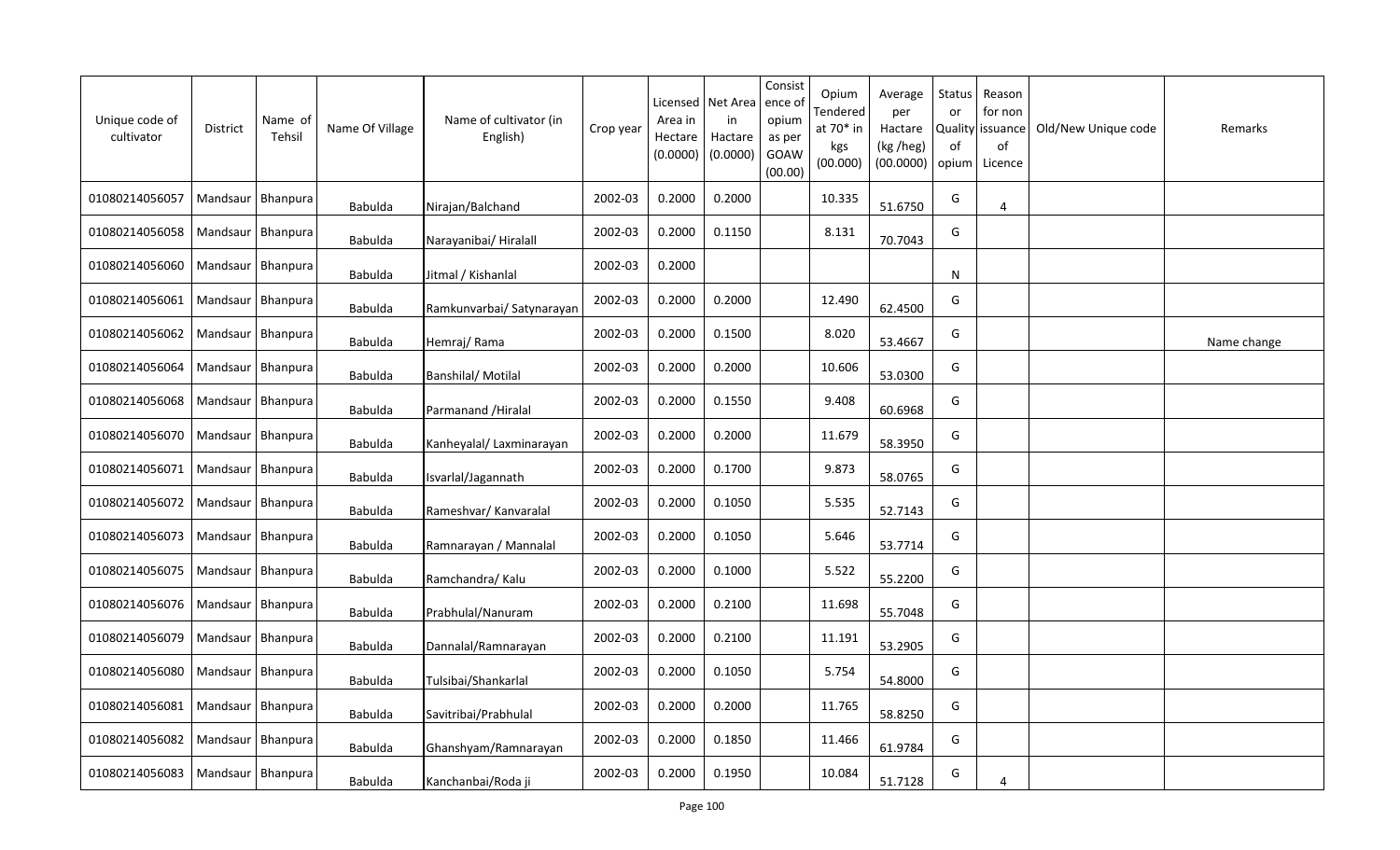| Unique code of<br>cultivator | <b>District</b>     | Name of<br>Tehsil | Name Of Village | Name of cultivator (in<br>English) | Crop year | Area in<br>Hectare<br>(0.0000) | Licensed   Net Area<br>in<br>Hactare<br>(0.0000) | Consist<br>ence o<br>opium<br>as per<br>GOAW<br>(00.00) | Opium<br>Tendered<br>at 70* in<br>kgs<br>(00.000) | Average<br>per<br>Hactare<br>(kg /heg)<br>(00.0000) | Status<br>or<br>of<br>opium | Reason<br>for non<br>Quality issuance<br>of<br>Licence | Old/New Unique code | Remarks     |
|------------------------------|---------------------|-------------------|-----------------|------------------------------------|-----------|--------------------------------|--------------------------------------------------|---------------------------------------------------------|---------------------------------------------------|-----------------------------------------------------|-----------------------------|--------------------------------------------------------|---------------------|-------------|
| 01080214056084               | Mandsaur   Bhanpura |                   | Babulda         | Radheshyam/Laxminarayan            | 2002-03   | 0.2000                         | 0.1750                                           |                                                         | 9.236                                             | 52.7771                                             | G                           |                                                        |                     | Name change |
| 01080214056085               | Mandsaur   Bhanpura |                   | Babulda         | Ratanlal/ Pannalal                 | 2002-03   | 0.2000                         | 0.2000                                           |                                                         | 11.510                                            | 57.5500                                             | G                           |                                                        |                     |             |
| 01080214056086               | Mandsaur   Bhanpura |                   | <b>Babulda</b>  | Motilal/Bhanvarlal                 | 2002-03   | 0.2000                         | 0.2050                                           |                                                         | 11.462                                            | 55.9122                                             | G                           |                                                        |                     |             |
| 01080214056087               | Mandsaur   Bhanpura |                   | Babulda         | Rodilal/Bhaggaji                   | 2002-03   | 0.2000                         | 0.1500                                           |                                                         | 8.560                                             | 57.0667                                             | G                           |                                                        |                     |             |
| 01080214056088               | Mandsaur   Bhanpura |                   | Babulda         | Kalu/ Prabhulal                    | 2002-03   | 0.2000                         | 0.2050                                           |                                                         | 10.820                                            | 52.7805                                             | G                           |                                                        |                     |             |
| 01080214056089               | Mandsaur Bhanpura   |                   | Babulda         | Gangabai/Mangilal                  | 2002-03   | 0.2000                         | 0.2000                                           |                                                         | 10.568                                            | 52.8400                                             | G                           |                                                        |                     |             |
| 01080214056092               | Mandsaur   Bhanpura |                   | <b>Babulda</b>  | Prabhulal/Nanuram Taili            | 2002-03   | 0.2000                         | 0.1400                                           |                                                         | 7.375                                             | 52.6786                                             | G                           |                                                        |                     | Name change |
| 01080214056093               | Mandsaur   Bhanpura |                   | <b>Babulda</b>  | Satnarayan/Hariram                 | 2002-03   | 0.2000                         | 0.2000                                           |                                                         | 12.045                                            | 60.2250                                             | G                           |                                                        |                     |             |
| 01080214056094               | Mandsaur   Bhanpura |                   | <b>Babulda</b>  | Laxminarayan/Gulab                 | 2002-03   | 0.2000                         | 0.2000                                           |                                                         | 10.840                                            | 54.2000                                             | G                           |                                                        |                     |             |
| 01080214056095               | Mandsaur            | Bhanpura          | <b>Babulda</b>  | Kanvarlal/Nanda ji                 | 2002-03   | 0.2000                         | 0.1050                                           |                                                         | 5.615                                             | 53.4762                                             | G                           |                                                        |                     |             |
| 01080214056096               | Mandsaur            | Bhanpura          | <b>Babulda</b>  | Uderam/Kuka                        | 2002-03   | 0.2000                         | 0.1000                                           |                                                         | 5.949                                             | 59.4900                                             | G                           |                                                        |                     |             |
| 01080214056097               | Mandsaur            | <b>Bhanpura</b>   | <b>Babulda</b>  | Kishanlal/Devilal                  | 2002-03   | 0.2000                         | 0.0900                                           |                                                         | 4.862                                             | 54.0222                                             | G                           |                                                        |                     |             |
| 01080214056098               | Mandsaur            | Bhanpura          | <b>Babulda</b>  | Rameshchandra/Bhonibai             | 2002-03   | 0.2000                         | 0.2000                                           |                                                         | 10.564                                            | 52.8200                                             | G                           |                                                        |                     |             |
| 01080214056099               | Mandsaur   Bhanpura |                   | Babulda         | Saligram/Narayan                   | 2002-03   | 0.2000                         | 0.1050                                           |                                                         | 5.673                                             | 54.0286                                             | G                           |                                                        |                     | Name change |
| 01080214056100               | Mandsaur            | Bhanpura          | Babulda         | Bhuvanishankar/Rama                | 2002-03   | 0.2000                         | 0.1000                                           |                                                         | 5.248                                             | 52.4800                                             | G                           |                                                        |                     |             |
| 01080214056102               | Mandsaur            | Bhanpura          | Babulda         | Ramibai/Bhuvan                     | 2002-03   | 0.2000                         | 0.1800                                           |                                                         | 9.261                                             | 51.4500                                             | G                           | 4                                                      |                     |             |
| 01080214056103               | Mandsaur            | Bhanpura          | <b>Babulda</b>  | Chandibai/Ratanlal                 | 2002-03   | 0.2000                         | 0.1900                                           |                                                         | 11.054                                            | 58.1789                                             | G                           |                                                        |                     |             |
| 01080214056106               | Mandsaur   Bhanpura |                   | <b>Babulda</b>  | Mariyambai/ Madarshah              | 2002-03   | 0.2000                         | 0.2000                                           |                                                         | 3.867                                             | 19.3350                                             | G                           | 4                                                      |                     |             |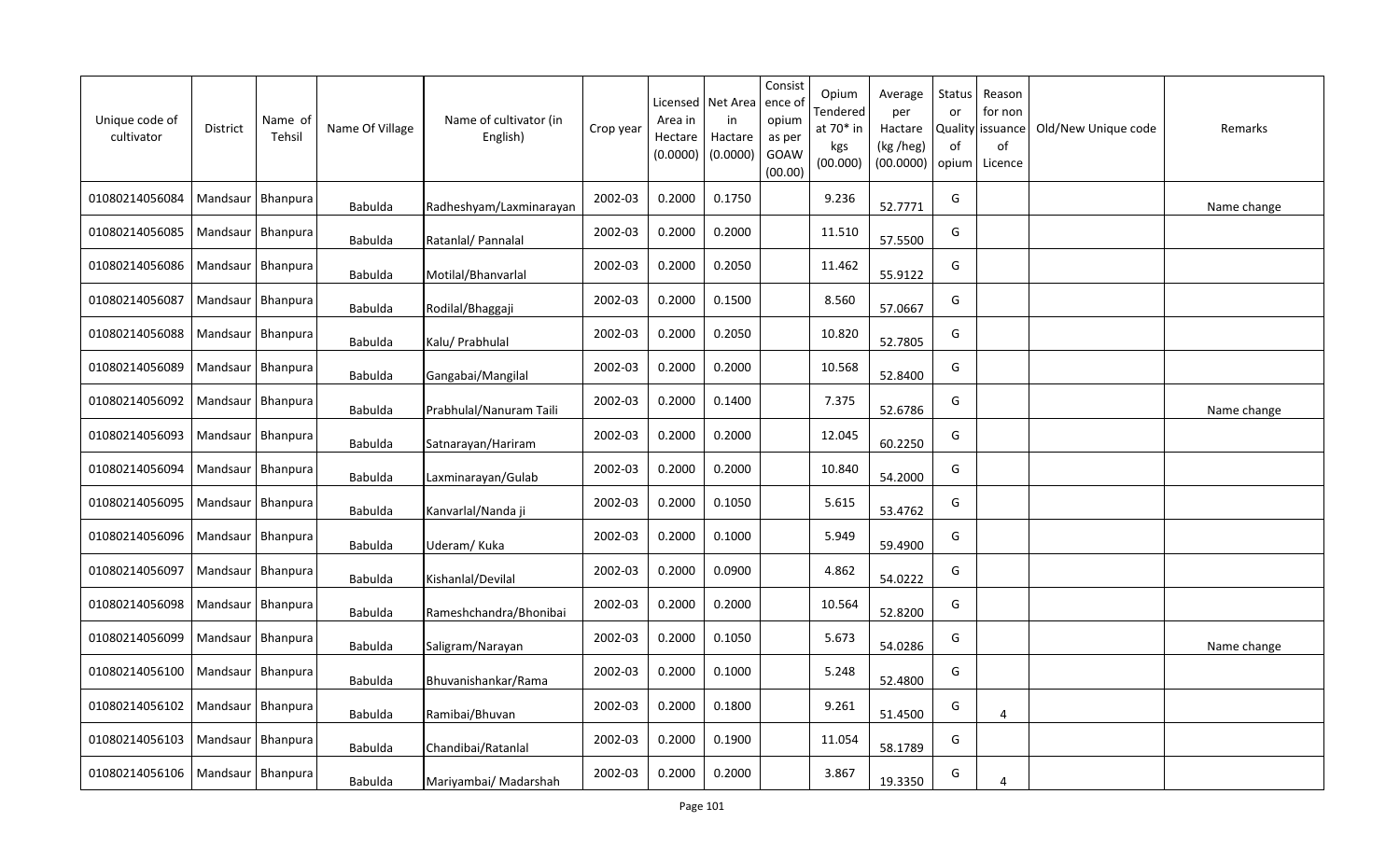| Unique code of<br>cultivator | <b>District</b>     | Name of<br>Tehsil | Name Of Village | Name of cultivator (in<br>English) | Crop year | Licensed<br>Area in<br>Hectare<br>(0.0000) | Net Area<br>in<br>Hactare<br>(0.0000) | Consist<br>ence of<br>opium<br>as per<br>GOAW<br>(00.00) | Opium<br>Tendered<br>at 70* in<br>kgs<br>(00.000) | Average<br>per<br>Hactare<br>(kg /heg)<br>(00.0000) | Status<br>or<br><b>Quality</b><br>of<br>opium | Reason<br>for non<br>issuance<br>of<br>Licence | Old/New Unique code | Remarks |
|------------------------------|---------------------|-------------------|-----------------|------------------------------------|-----------|--------------------------------------------|---------------------------------------|----------------------------------------------------------|---------------------------------------------------|-----------------------------------------------------|-----------------------------------------------|------------------------------------------------|---------------------|---------|
| 01080214056107               | Mandsaur   Bhanpura |                   | <b>Babulda</b>  | Basantibai/Bherulal                | 2002-03   | 0.2000                                     | 0.1700                                |                                                          | 9.333                                             | 54.9000                                             | G                                             |                                                |                     |         |
| 01080214056108               | Mandsaur Bhanpura   |                   | Babulda         | Rameshchandra/Mannalal             | 2002-03   | 0.2000                                     | 0.1050                                |                                                          | 5.703                                             | 54.3143                                             | $\blacksquare$                                | $\overline{2}$                                 |                     |         |
| 01080214056109               | Mandsaur   Bhanpura |                   | <b>Babulda</b>  | Nathulal/Kanvarlal                 | 2002-03   | 0.2000                                     | 0.1000                                |                                                          | 6.340                                             | 63.4000                                             | G                                             |                                                |                     |         |
| 01080214056111               | Mandsaur   Bhanpura |                   | Babulda         | Ramnivas/Bhagwan                   | 2002-03   | 0.2000                                     | 0.2000                                |                                                          | 11.605                                            | 58.0250                                             | G                                             |                                                |                     |         |
| 01080214056112               | Mandsaur   Bhanpura |                   | <b>Babulda</b>  | Nirbhayram/Laxmichand              | 2002-03   | 0.2000                                     | 0.2100                                |                                                          | 12.054                                            | 57.4000                                             | G                                             |                                                |                     |         |
| 01080214056115               | Mandsaur Bhanpura   |                   | <b>Babulda</b>  | Sohanbai/Khemraj                   | 2002-03   | 0.2000                                     | 0.1000                                |                                                          | 5.388                                             | 53.8800                                             | G                                             |                                                |                     |         |
| 01080214056116               | Mandsaur            | Bhanpura          | <b>Babulda</b>  | Sohanbai/Shankarlal                | 2002-03   | 0.2000                                     |                                       |                                                          |                                                   |                                                     | F                                             |                                                | 01080214049014      |         |
| 01080214056118               | Mandsaur   Bhanpura |                   | Babulda         | Vishnu/Badrilal                    | 2002-03   | 0.2000                                     | 0.2100                                |                                                          | 12.198                                            | 58.0857                                             | G                                             |                                                |                     |         |
| 01080214056120               | Mandsaur            | Bhanpura          | <b>Babulda</b>  | Nandlal/Ramnarayan                 | 2002-03   | 0.2000                                     | 0.1500                                |                                                          | 8.314                                             | 55.4267                                             | G                                             |                                                |                     |         |
| 01080214056126               | Mandsaur   Bhanpura |                   | Babulda         | Sundarbai/Gab ji                   | 2002-03   | 0.2000                                     | 0.1900                                |                                                          | 9.895                                             | 52.0789                                             | G                                             |                                                |                     |         |
| 01080214056129               | Mandsaur            | Bhanpura          | Babulda         | Suresh kumar/Kanheyalal            | 2002-03   | 0.2000                                     | 0.2050                                |                                                          | 10.883                                            | 53.0878                                             | G                                             |                                                |                     |         |
| 01080214056130               | Mandsaur            | Bhanpura          | Babulda         | Gangaram/Rodji                     | 2002-03   | 0.2000                                     | 0.1950                                |                                                          | 10.465                                            | 53.6667                                             | G                                             |                                                |                     |         |
| 01080214056131               | Mandsaur            | Bhanpura          | <b>Babulda</b>  | Mohanlal/Ramlal                    | 2002-03   | 0.2000                                     | 0.1550                                |                                                          | 8.351                                             | 53.8774                                             | G                                             |                                                |                     |         |
| 01080214056133               | Mandsaur            | Bhanpura          | <b>Babulda</b>  | Laxminarayan/Motilal               | 2002-03   | 0.2000                                     | 0.1900                                |                                                          | 10.347                                            | 54.4579                                             | G                                             |                                                |                     |         |
| 01080214056134               | Mandsaur            | Bhanpura          | <b>Babulda</b>  | Rampratap/Saligram                 | 2002-03   | 0.2000                                     | 0.1450                                |                                                          | 7.588                                             | 52.3310                                             | G                                             |                                                |                     |         |
| 01080214056135               | Mandsaur            | Bhanpura          | <b>Babulda</b>  | Bherulal/Ramchandra                | 2002-03   | 0.2000                                     | 0.1000                                |                                                          | 5.291                                             | 52.9100                                             | G                                             |                                                |                     |         |
| 01080214056136               | Mandsaur            | <b>Bhanpura</b>   | <b>Babulda</b>  | Devilal/Hardev                     | 2002-03   | 0.2000                                     | 0.2000                                |                                                          | 10.660                                            | 53.3000                                             | G                                             |                                                |                     |         |
| 01080214056137               | Mandsaur   Bhanpura |                   | Babulda         | Hemraj/Bhagwan                     | 2002-03   | 0.2000                                     | 0.1750                                |                                                          | 9.173                                             | 52.4171                                             | G                                             |                                                |                     |         |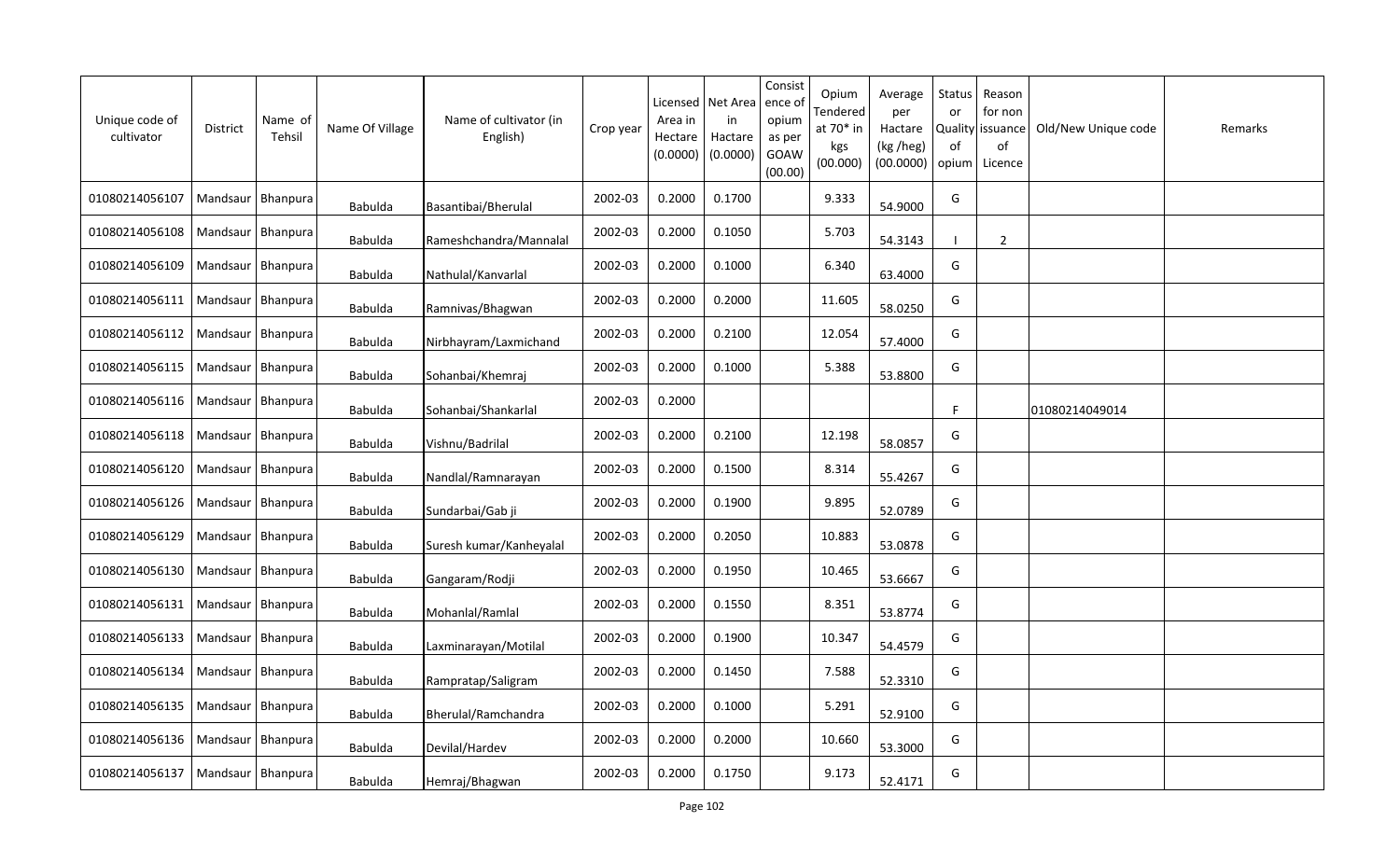| Unique code of<br>cultivator | District            | Name of<br>Tehsil   | Name Of Village | Name of cultivator (in<br>English) | Crop year | Licensed<br>Area in<br>Hectare<br>(0.0000) | Net Area<br>in<br>Hactare<br>(0.0000) | Consist<br>ence of<br>opium<br>as per<br>GOAW<br>(00.00) | Opium<br>Tendered<br>at 70* in<br>kgs<br>(00.000) | Average<br>per<br>Hactare<br>(kg /heg)<br>(00.0000) | Status<br>or<br>0f<br>opium | Reason<br>for non<br>Quality issuance<br>of<br>Licence | Old/New Unique code | Remarks |
|------------------------------|---------------------|---------------------|-----------------|------------------------------------|-----------|--------------------------------------------|---------------------------------------|----------------------------------------------------------|---------------------------------------------------|-----------------------------------------------------|-----------------------------|--------------------------------------------------------|---------------------|---------|
| 01080214056138               |                     | Mandsaur   Bhanpura | Babulda         | Durgalal/Motilal                   | 2002-03   | 0.2000                                     | 0.1050                                |                                                          | 6.168                                             | 58.7429                                             | G                           |                                                        |                     |         |
| 01080214056139               |                     | Mandsaur   Bhanpura | Babulda         | Pawan/Balaram                      | 2002-03   | 0.2000                                     | 0.2000                                |                                                          | 10.256                                            | 51.2800                                             | G                           | 4                                                      |                     |         |
| 01080214056140               |                     | Mandsaur   Bhanpura | Babulda         | Rajaram/Kanvarlal                  | 2002-03   | 0.2000                                     | 0.1300                                |                                                          | 6.747                                             | 51.9000                                             | G                           | 4                                                      |                     |         |
| 01080214056144               | Mandsaur   Bhanpura |                     | <b>Babulda</b>  | Kashiram/Nanalal                   | 2002-03   | 0.2000                                     | 0.1400                                |                                                          | 5.363                                             | 38.3071                                             | G                           | $\overline{4}$                                         |                     |         |
| 01080214056145               |                     | Mandsaur   Bhanpura | Babulda         | Ambalal/Motilal                    | 2002-03   | 0.2000                                     | 0.2050                                |                                                          | 10.553                                            | 51.4780                                             | G                           | $\overline{4}$                                         |                     |         |
| 01080214056146               | Mandsaur Bhanpura   |                     | Babulda         | Mangilal/Onkarlal                  | 2002-03   | 0.2000                                     | 0.2000                                |                                                          | 11.419                                            | 57.0950                                             | G                           |                                                        |                     |         |
| 01080214056147               | Mandsaur   Bhanpura |                     | <b>Babulda</b>  | Badrilal/Gulab                     | 2002-03   | 0.2000                                     | 0.1550                                |                                                          | 9.027                                             | 58.2387                                             | G                           |                                                        |                     |         |
| 01080214056149               | Mandsaur   Bhanpura |                     | <b>Babulda</b>  | Prabhulal/Nanalal                  | 2002-03   | 0.2000                                     | 0.2000                                |                                                          | 10.616                                            | 53.0800                                             | G                           |                                                        |                     |         |
| 01080214056151               | Mandsaur   Bhanpura |                     | <b>Babulda</b>  | Laxmichandra/Hariram               | 2002-03   | 0.2000                                     | 0.1050                                |                                                          | 5.498                                             | 52.3619                                             | G                           |                                                        |                     |         |
| 01080214056152               | Mandsaur   Bhanpura |                     | Babulda         | Rodibai/Daluchamar                 | 2002-03   | 0.2000                                     | 0.1650                                |                                                          | 7.227                                             | 43.8000                                             | G                           | 4                                                      |                     |         |
| 01080214056153               | Mandsaur            | Bhanpura            | Babulda         | Dhanraj/Ramnarayan                 | 2002-03   | 0.2000                                     | 0.2050                                |                                                          | 10.752                                            | 52.4488                                             | G                           |                                                        |                     |         |
| 01080214056154               | Mandsaur   Bhanpura |                     | Babulda         | Karulal/Narayan                    | 2002-03   | 0.2000                                     | 0.1650                                |                                                          | 9.133                                             | 55.3515                                             | G                           |                                                        |                     |         |
| 01080214056155               | Mandsaur            | Bhanpura            | Babulda         | Kanheyalal/Laxminarayan            | 2002-03   | 0.2000                                     | 0.1850                                |                                                          | 9.671                                             | 52.2757                                             | G                           |                                                        |                     |         |
| 01080214056156               | Mandsaur   Bhanpura |                     | Babulda         | Kavribai/Ganesh                    | 2002-03   | 0.2000                                     | 0.1700                                |                                                          | 9.055                                             | 53.2647                                             | G                           |                                                        |                     |         |
| 01080214056157               | Mandsaur   Bhanpura |                     | <b>Babulda</b>  | Shankarlal/MehtabKumar             | 2002-03   | 0.2000                                     | 0.1050                                |                                                          | 5.542                                             | 52.7810                                             | G                           |                                                        |                     |         |
| 01080214056158               | Mandsaur   Bhanpura |                     | Babulda         | Mohanlal/Ramlal                    | 2002-03   | 0.2000                                     | 0.1000                                |                                                          | 5.198                                             | 51.9800                                             | G                           | 4                                                      |                     |         |
| 01080214056159               | Mandsaur   Bhanpura |                     | <b>Babulda</b>  | Giriraj/Kanheyalal                 | 2002-03   | 0.2000                                     | 0.1500                                |                                                          | 8.667                                             | 57.7800                                             | G                           |                                                        |                     |         |
| 01080214056160               | Mandsaur   Bhanpura |                     | Babulda         | Banshilal/Fulchand                 | 2002-03   | 0.2000                                     | 0.1900                                |                                                          | 11.202                                            | 58.9579                                             | G                           |                                                        |                     |         |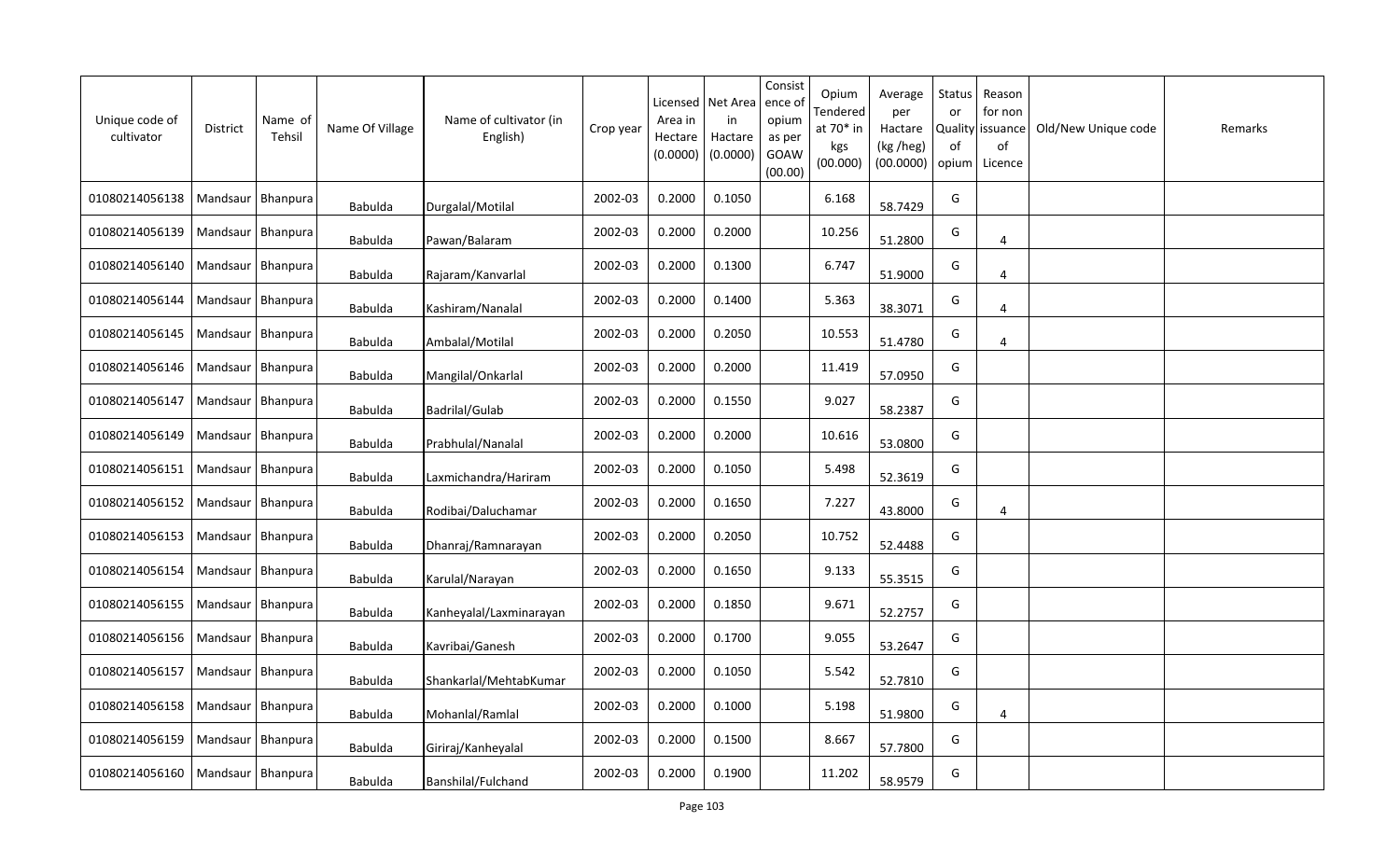| Unique code of<br>cultivator | <b>District</b>     | Name of<br>Tehsil | Name Of Village | Name of cultivator (in<br>English) | Crop year | Licensed<br>Area in<br>Hectare<br>(0.0000) | Net Area<br>in<br>Hactare<br>(0.0000) | Consist<br>ence of<br>opium<br>as per<br>GOAW<br>(00.00) | Opium<br>Tendered<br>at 70* in<br>kgs<br>(00.000) | Average<br>per<br>Hactare<br>(kg /heg)<br>(00.0000) | Status<br>or<br><b>Quality</b><br>of<br>opium | Reason<br>for non<br>issuance<br>of<br>Licence | Old/New Unique code | Remarks |
|------------------------------|---------------------|-------------------|-----------------|------------------------------------|-----------|--------------------------------------------|---------------------------------------|----------------------------------------------------------|---------------------------------------------------|-----------------------------------------------------|-----------------------------------------------|------------------------------------------------|---------------------|---------|
| 01080214056161               | Mandsaur   Bhanpura |                   | <b>Babulda</b>  | Mohanlal/Vardichand                | 2002-03   | 0.2000                                     | 0.1500                                |                                                          | 7.840                                             | 52.2667                                             | G                                             |                                                |                     |         |
| 01080214056162               | Mandsaur   Bhanpura |                   | Babulda         | Motilal/Pannalal                   | 2002-03   | 0.2000                                     | 0.1050                                |                                                          | 6.452                                             | 61.4476                                             | G                                             |                                                |                     |         |
| 01080214056163               | Mandsaur   Bhanpura |                   | <b>Babulda</b>  | Prahlad/Ramnarayan                 | 2002-03   | 0.2000                                     | 0.1950                                |                                                          | 11.679                                            | 59.8923                                             | G                                             |                                                |                     |         |
| 01080214056164               | Mandsaur   Bhanpura |                   | Babulda         | Bhagwansingh/Laxminarayar          | 2002-03   | 0.2000                                     | 0.1500                                |                                                          | 8.400                                             | 56.0000                                             | G                                             |                                                |                     |         |
| 01080214056165               | Mandsaur   Bhanpura |                   | <b>Babulda</b>  | Gaytriprasad/Kishanlal             | 2002-03   | 0.2000                                     | 0.1850                                |                                                          | 10.625                                            | 57.4324                                             | G                                             |                                                |                     |         |
| 01080214056166               | Mandsaur Bhanpura   |                   | <b>Babulda</b>  | Devilal/Prabhulal                  | 2002-03   | 0.2000                                     |                                       |                                                          |                                                   |                                                     | N                                             |                                                |                     |         |
| 01080214056167               | Mandsaur            | Bhanpura          | <b>Babulda</b>  | Kanheyalal/Hiralal                 | 2002-03   | 0.2000                                     | 0.1000                                |                                                          | 5.515                                             | 55.1500                                             | G                                             |                                                |                     |         |
| 01080214056168               | Mandsaur   Bhanpura |                   | Babulda         | Ramvilas/Mohanlal                  | 2002-03   | 0.2000                                     | 0.2100                                |                                                          | 11.579                                            | 55.1381                                             | G                                             |                                                |                     |         |
| 01080214056169               | Mandsaur            | Bhanpura          | <b>Babulda</b>  | Gopalsingh/Ramsingh                | 2002-03   | 0.2000                                     | 0.1900                                |                                                          | 10.149                                            | 53.4158                                             | G                                             |                                                |                     |         |
| 01080214056170               | Mandsaur   Bhanpura |                   | <b>Babulda</b>  | Amratram/Ratanlal                  | 2002-03   | 0.2000                                     | 0.1050                                |                                                          | 6.020                                             | 57.3333                                             | G                                             |                                                |                     |         |
| 01080214056172               | Mandsaur            | Bhanpura          | <b>Babulda</b>  | Ramlal/Bapulal                     | 2002-03   | 0.2000                                     | 0.1050                                |                                                          | 5.439                                             | 51.8000                                             | G                                             | $\overline{4}$                                 |                     |         |
| 01080214056174               | Mandsaur            | Bhanpura          | Babulda         | Prdhuman kumar/Ramprasa            | 2002-03   | 0.2000                                     | 0.2100                                |                                                          | 11.838                                            | 56.3714                                             | G                                             |                                                |                     |         |
| 01080214056175               | Mandsaur            | Bhanpura          | <b>Babulda</b>  | Kailashchandra/Hemraj              | 2002-03   | 0.2000                                     | 0.2050                                |                                                          | 9.298                                             | 45.3561                                             | G                                             | 4                                              |                     |         |
| 01080214056176               | Mandsaur            | Bhanpura          | Babulda         | Kanheyalal/Dhannalal               | 2002-03   | 0.2000                                     | 0.1050                                |                                                          | 5.548                                             | 52.8381                                             | G                                             |                                                |                     |         |
| 01080214056177               | Mandsaur            | Bhanpura          | Babulda         | Laxminarayan/Lalchand              | 2002-03   | 0.2000                                     | 0.2000                                |                                                          | 10.454                                            | 52.2700                                             | G                                             |                                                |                     |         |
| 01080214056179               | Mandsaur            | Bhanpura          | <b>Babulda</b>  | Shivnarayan/Kanheyalal             | 2002-03   | 0.2000                                     | 0.1950                                |                                                          | 10.766                                            | 55.2103                                             | G                                             |                                                |                     |         |
| 01080214056180               | Mandsaur            | Bhanpura          | <b>Babulda</b>  | Nanuram/Pura                       | 2002-03   | 0.2000                                     | 0.0500                                |                                                          | 2.454                                             | 49.0800                                             | - 1                                           | 2                                              |                     |         |
| 01080214056181               | Mandsaur   Bhanpura |                   | Babulda         | Sureshchandra/Ramnarayan           | 2002-03   | 0.2000                                     | 0.1550                                |                                                          | 8.252                                             | 53.2387                                             | G                                             |                                                |                     |         |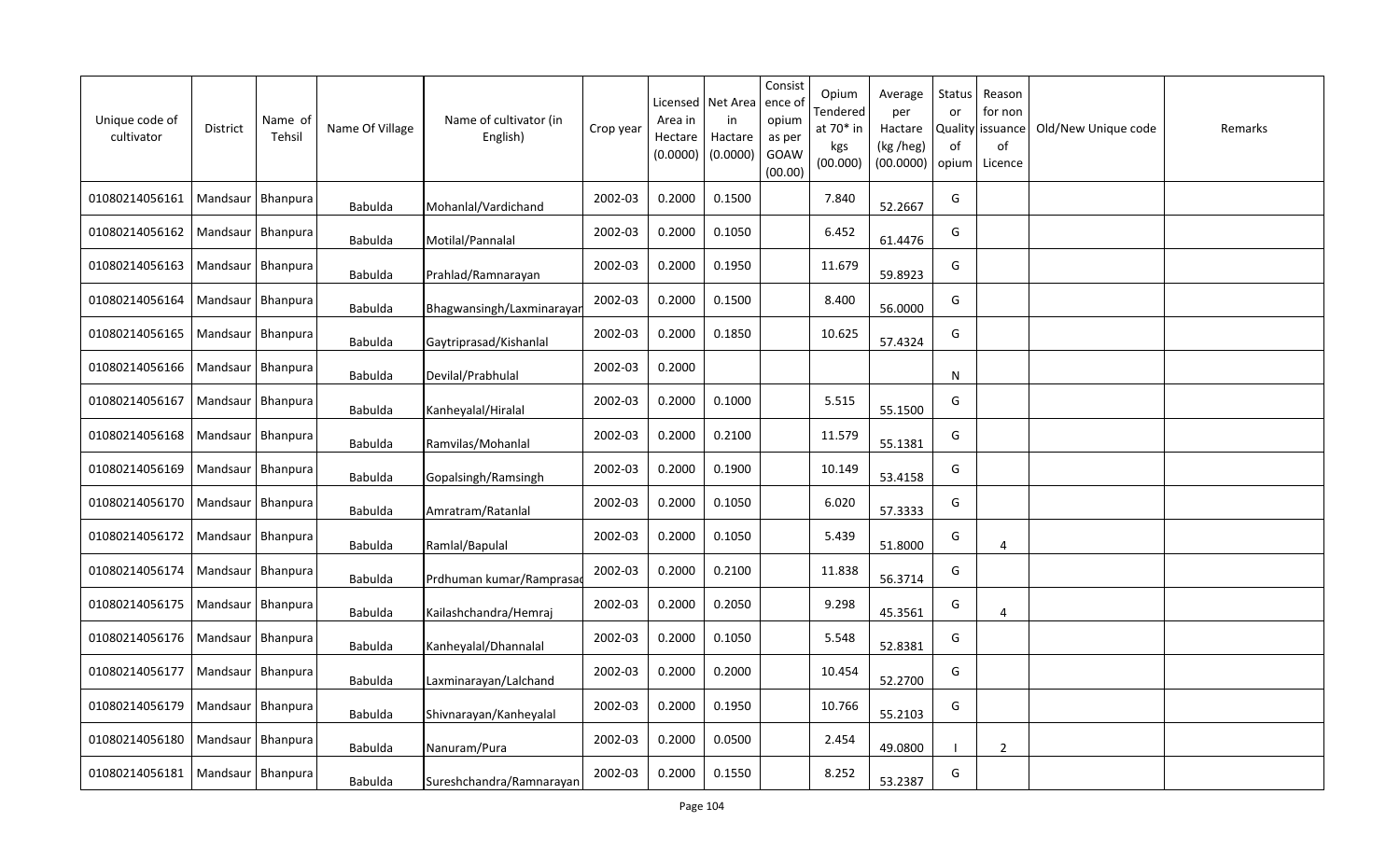| Unique code of<br>cultivator                                              | <b>District</b>     | Name of<br>Tehsil | Name Of Village                                       | Name of cultivator (in<br>English)                                              | Crop year | Area in<br>Hectare<br>(0.0000) | Licensed   Net Area<br>in<br>Hactare<br>(0.0000) | Consist<br>ence o<br>opium<br>as per<br>GOAW<br>(00.00) | Opium<br>Tendered<br>at 70* in<br>kgs<br>(00.000) | Average<br>per<br>Hactare<br>(kg /heg)<br>(00.0000) | <b>Status</b><br>or<br>0f<br>opium | Reason<br>for non<br>Quality issuance<br>of<br>Licence | Old/New Unique code | Remarks     |
|---------------------------------------------------------------------------|---------------------|-------------------|-------------------------------------------------------|---------------------------------------------------------------------------------|-----------|--------------------------------|--------------------------------------------------|---------------------------------------------------------|---------------------------------------------------|-----------------------------------------------------|------------------------------------|--------------------------------------------------------|---------------------|-------------|
| 01080214056183                                                            | Mandsaur   Bhanpura |                   | Babulda                                               | Chunnilal/Devilal                                                               | 2002-03   | 0.2000                         | 0.1400                                           |                                                         | 8.531                                             | 60.9357                                             | G                                  |                                                        |                     |             |
| 01080214056184                                                            | Mandsaur   Bhanpura |                   | Babulda                                               | Ghanshyam/Ramgopal                                                              | 2002-03   | 0.2000                         | 0.2050                                           |                                                         | 10.458                                            | 51.0146                                             | G                                  | 4                                                      |                     |             |
| 01080214056185                                                            | Mandsaur   Bhanpura |                   | Babulda                                               | Badrilal/Chunnilal                                                              | 2002-03   | 0.2000                         | 0.1400                                           |                                                         | 6.584                                             | 47.0286                                             | G                                  | $\overline{4}$                                         |                     |             |
| 01080214056186                                                            | Mandsaur   Bhanpura |                   | Babulda                                               | Bapulal/Udayram                                                                 | 2002-03   | 0.2000                         | 0.1600                                           |                                                         | 8.965                                             | 56.0313                                             | G                                  |                                                        |                     |             |
| 01080214056187                                                            | Mandsaur   Bhanpura |                   | Babulda                                               | Ramlal/Nanda                                                                    | 2002-03   | 0.2000                         | 0.1550                                           |                                                         | 8.489                                             | 54.7677                                             | G                                  |                                                        |                     |             |
| 01080214056188                                                            | Mandsaur   Bhanpura |                   | <b>Babulda</b>                                        | Prabhulal/Rampratap                                                             | 2002-03   | 0.2000                         | 0.1250                                           |                                                         | 6.650                                             | 53.2000                                             | G                                  |                                                        |                     | Name change |
| 01080214056189                                                            | Mandsaur   Bhanpura |                   | Babulda                                               | Ghanshyam/Bherulal                                                              | 2002-03   | 0.2000                         | 0.1900                                           |                                                         | 10.950                                            | 57.6316                                             | G                                  |                                                        |                     |             |
| 01080214056190                                                            | Mandsaur   Bhanpura |                   | <b>Babulda</b>                                        | Ramnivas/Ramnarayan                                                             | 2002-03   | 0.2000                         | 0.1000                                           |                                                         | 6.036                                             | 60.3600                                             | G                                  |                                                        |                     |             |
| 01080214056191                                                            | Mandsaur   Bhanpura |                   | <b>Babulda</b>                                        | Hemraj/Puralal                                                                  | 2002-03   | 0.2000                         | 0.1550                                           |                                                         | 8.000                                             | 51.6129                                             | G                                  | 4                                                      |                     |             |
| 01080214057001                                                            |                     |                   |                                                       | Mandsaur   Bhanpura   herkhedi (Bhanpura Kanvarlal/Chandarsingh                 | 2002-03   | 0.2000                         | 0.1350                                           |                                                         | 9.194                                             | 68.1037                                             | G                                  |                                                        |                     |             |
| 01080214057003                                                            |                     |                   |                                                       | Mandsaur   Bhanpura   herkhedi (Bhanpura Pursingh/Ramsingh                      | 2002-03   | 0.2000                         | 0.1100                                           |                                                         | 6.039                                             | 54.9000                                             | G                                  |                                                        |                     |             |
| 01080214057010                                                            |                     |                   | Mandsaur   Bhanpura herkhedi (Bhanpura Laxman/ Bhuvan |                                                                                 | 2002-03   | 0.2000                         | 0.1050                                           |                                                         | 5.913                                             | 56.3143                                             | G                                  |                                                        |                     | Name change |
| 01080214057011                                                            |                     |                   |                                                       | Mandsaur   Bhanpura   herkhedi (Bhanpura Nathulal/Kishanlal                     | 2002-03   | 0.2000                         | 0.1050                                           |                                                         | 5.797                                             | 55.2095                                             | G                                  |                                                        |                     |             |
|                                                                           |                     |                   |                                                       | 01080214057012   Mandsaur   Bhanpura   herkhedi (Bhanpura Janabai/Kanheyalal    | 2002-03   | 0.2000                         | 0.1950                                           |                                                         | 11.440                                            | 58.6667                                             | G                                  |                                                        |                     | Name change |
| 01080214057014                                                            |                     |                   |                                                       | Mandsaur   Bhanpura   herkhedi (Bhanpura Madanlal/Bhuvan                        | 2002-03   | 0.2000                         | 0.1000                                           |                                                         | 5.596                                             | 55.9600                                             | G                                  |                                                        |                     |             |
| 01080214057015                                                            |                     |                   |                                                       | Mandsaur   Bhanpura   herkhedi (Bhanpura Bhanvaribai/ Motilal                   | 2002-03   | 0.2000                         | 0.1000                                           |                                                         | 5.541                                             | 55.4100                                             | G                                  |                                                        |                     |             |
|                                                                           |                     |                   |                                                       | 01080214057018   Mandsaur   Bhanpura   herkhedi (Bhanpura Prabhulal/ Bhanvarlal | 2002-03   | 0.2000                         | 0.1000                                           |                                                         | 5.533                                             | 55.3300                                             | G                                  |                                                        |                     |             |
| 01080214057019   Mandsaur   Bhanpura   herkhedi (Bhanpura Mohanlal/Kan ji |                     |                   |                                                       |                                                                                 | 2002-03   | 0.2000                         | 0.1150                                           |                                                         | 4.451                                             | 38.7043                                             | G                                  | 4                                                      |                     |             |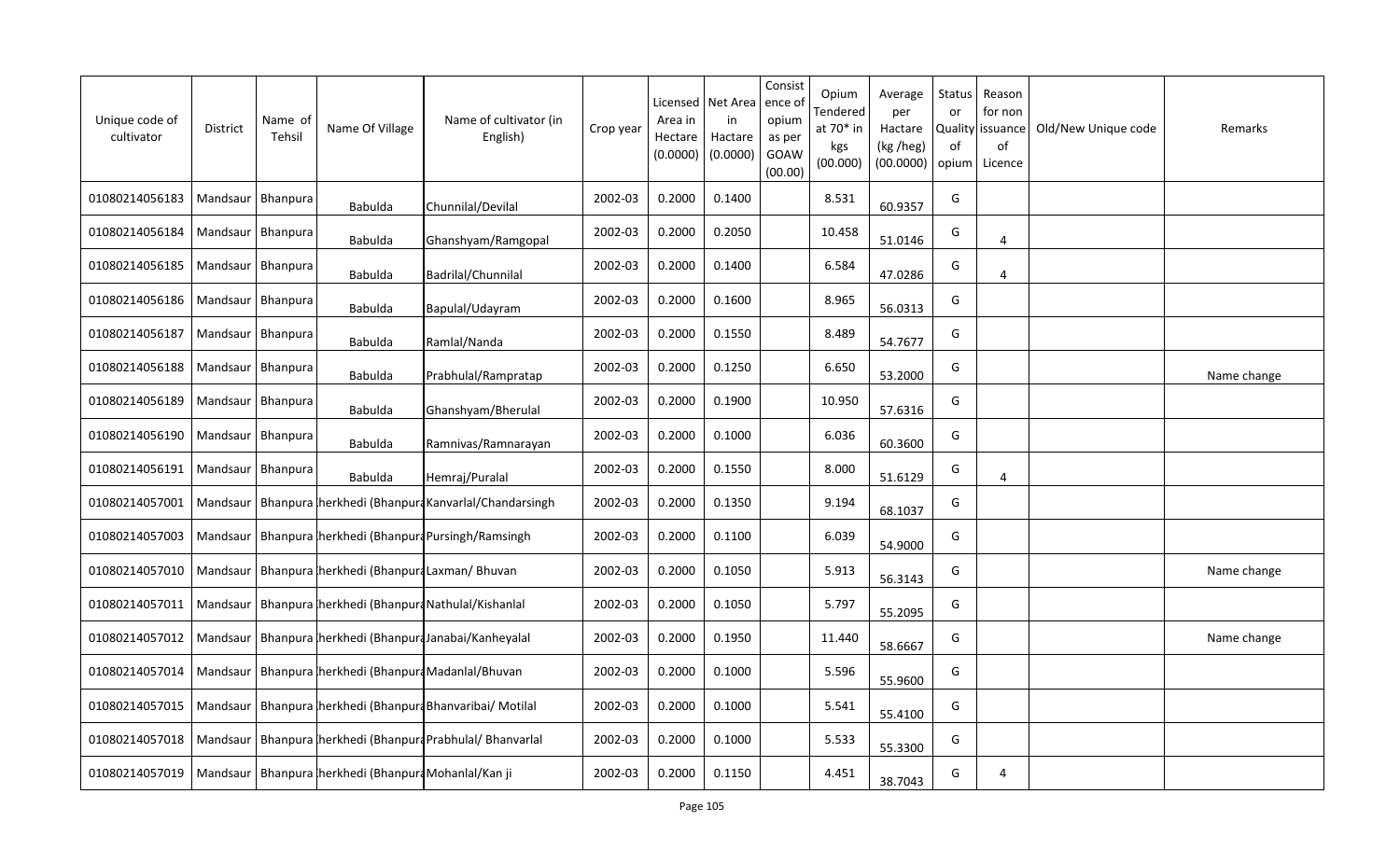| Unique code of<br>cultivator         | <b>District</b>     | Name of<br>Tehsil | Name Of Village                                             | Name of cultivator (in<br>English)                            | Crop year | Area in<br>Hectare<br>(0.0000) | Licensed   Net Area<br>in<br>Hactare<br>(0.0000) | Consist<br>ence o<br>opium<br>as per<br>GOAW<br>(00.00) | Opium<br>Tendered<br>at $70*$ in<br>kgs<br>(00.000) | Average<br>per<br>Hactare<br>(kg /heg)<br>(00.0000) | <b>Status</b><br>or<br>0f<br>opium | Reason<br>for non<br>Quality issuance<br>of<br>Licence | Old/New Unique code | Remarks     |
|--------------------------------------|---------------------|-------------------|-------------------------------------------------------------|---------------------------------------------------------------|-----------|--------------------------------|--------------------------------------------------|---------------------------------------------------------|-----------------------------------------------------|-----------------------------------------------------|------------------------------------|--------------------------------------------------------|---------------------|-------------|
| 01080214057020                       |                     |                   | Mandsaur   Bhanpura herkhedi (Bhanpura Karibai/Vardilal     |                                                               | 2002-03   | 0.2000                         | 0.1050                                           |                                                         | 5.752                                               | 54.7810                                             | G                                  |                                                        |                     |             |
| 01080214057021                       |                     |                   | Mandsaur   Bhanpura   herkhedi (Bhanpura Karulal/Bhanvarlal |                                                               | 2002-03   | 0.2000                         | 0.1900                                           |                                                         | 10.754                                              | 56.6000                                             | G                                  |                                                        |                     |             |
| 01080214057022                       |                     |                   |                                                             | Mandsaur   Bhanpura   herkhedi (Bhanpura Chunnilal/Bhanvarlal | 2002-03   | 0.2000                         | 0.1450                                           |                                                         | 8.335                                               | 57.4828                                             | G                                  |                                                        |                     |             |
| 01080214057024                       |                     |                   | Mandsaur   Bhanpura   herkhedi (Bhanpura Ramesh/Motilal     |                                                               | 2002-03   | 0.2000                         | 0.2050                                           |                                                         | 10.194                                              | 49.7268                                             | G                                  | 4                                                      |                     |             |
| 01080214057025                       |                     |                   |                                                             | Mandsaur   Bhanpura   herkhedi (Bhanpura Gumanlal/Ramchandra  | 2002-03   | 0.2000                         | 0.1000                                           |                                                         | 6.330                                               | 63.3000                                             | G                                  |                                                        |                     |             |
| 01080214057026                       |                     |                   | Mandsaur   Bhanpura   herkhedi (Bhanpura Fatta/Kalu ji      |                                                               | 2002-03   | 0.2000                         | 0.1900                                           |                                                         | 10.102                                              | 53.1684                                             | G                                  |                                                        |                     |             |
| 01080214057027                       | Mandsaur            |                   | Bhanpura herkhedi (Bhanpura Bherulal/Madhu ji               |                                                               | 2002-03   | 0.2000                         | 0.2000                                           |                                                         | 10.687                                              | 53.4350                                             | G                                  |                                                        |                     |             |
| 01080214058001                       | Mandsaur Bhanpura   |                   | Ledikala                                                    | Mangilal/ Bapulal                                             | 2002-03   | 0.2000                         | 0.1100                                           |                                                         | 5.638                                               | 51.2545                                             | G                                  | 4                                                      |                     |             |
| 01080214058002                       | Mandsaur   Bhanpura |                   | Ledikala                                                    | Nanda/ Kanha                                                  | 2002-03   | 0.2000                         | 0.1000                                           |                                                         | 4.728                                               | 47.2800                                             | G                                  | 4                                                      |                     |             |
| 01080214058003                       | Mandsaur   Bhanpura |                   | Ledikala                                                    | Magilal/Bhuvanji                                              | 2002-03   | 0.2000                         | 0.1000                                           |                                                         | 4.510                                               | 45.1000                                             | G                                  | 4                                                      |                     |             |
| 01080214058004                       | Mandsaur   Bhanpura |                   | Ledikala                                                    | Pyarelal/Uda                                                  | 2002-03   | 0.2000                         | 0.1100                                           |                                                         | 5.984                                               | 54.4000                                             | G                                  |                                                        |                     |             |
| 01080214058006                       | Mandsaur Bhanpura   |                   | Ledikala                                                    | Mangilal/Panna                                                | 2002-03   | 0.2000                         | 0.1050                                           |                                                         | 5.475                                               | 52.1429                                             | G                                  |                                                        |                     |             |
| 01080214058007                       | Mandsaur   Bhanpura |                   | Ledikala                                                    | Jiva/Lala                                                     | 2002-03   | 0.2000                         | 0.1050                                           |                                                         | 5.528                                               | 52.6476                                             | G                                  |                                                        |                     |             |
| 01080214058009                       | Mandsaur   Bhanpura |                   | Ledikala                                                    | Udayram/Bihari                                                | 2002-03   | 0.2000                         | 0.1050                                           |                                                         | 4.844                                               | 46.1333                                             | G                                  | 4                                                      |                     |             |
| 01080214058010                       | Mandsaur   Bhanpura |                   | Ledikala                                                    | Radhakishan/Kanvarlal                                         | 2002-03   | 0.2000                         | 0.1050                                           |                                                         | 5.712                                               | 54.4000                                             | G                                  |                                                        |                     |             |
| 01080214058011                       | Mandsaur   Bhanpura |                   | Ledikala                                                    | Kalu /Uda chamar                                              | 2002-03   | 0.2000                         | 0.1150                                           |                                                         | 6.436                                               | 55.9652                                             | G                                  |                                                        |                     |             |
| 01080214058012                       | Mandsaur   Bhanpura |                   | Ledikala                                                    | Bihari/Nathu                                                  | 2002-03   | 0.2000                         | 0.1000                                           |                                                         | 5.596                                               | 55.9600                                             | G                                  |                                                        |                     |             |
| 01080214058014   Mandsaur   Bhanpura |                     |                   | Ledikala                                                    | Madhu/Onkar                                                   | 2002-03   | 0.2000                         |                                                  |                                                         |                                                     |                                                     | N.                                 |                                                        |                     | Name change |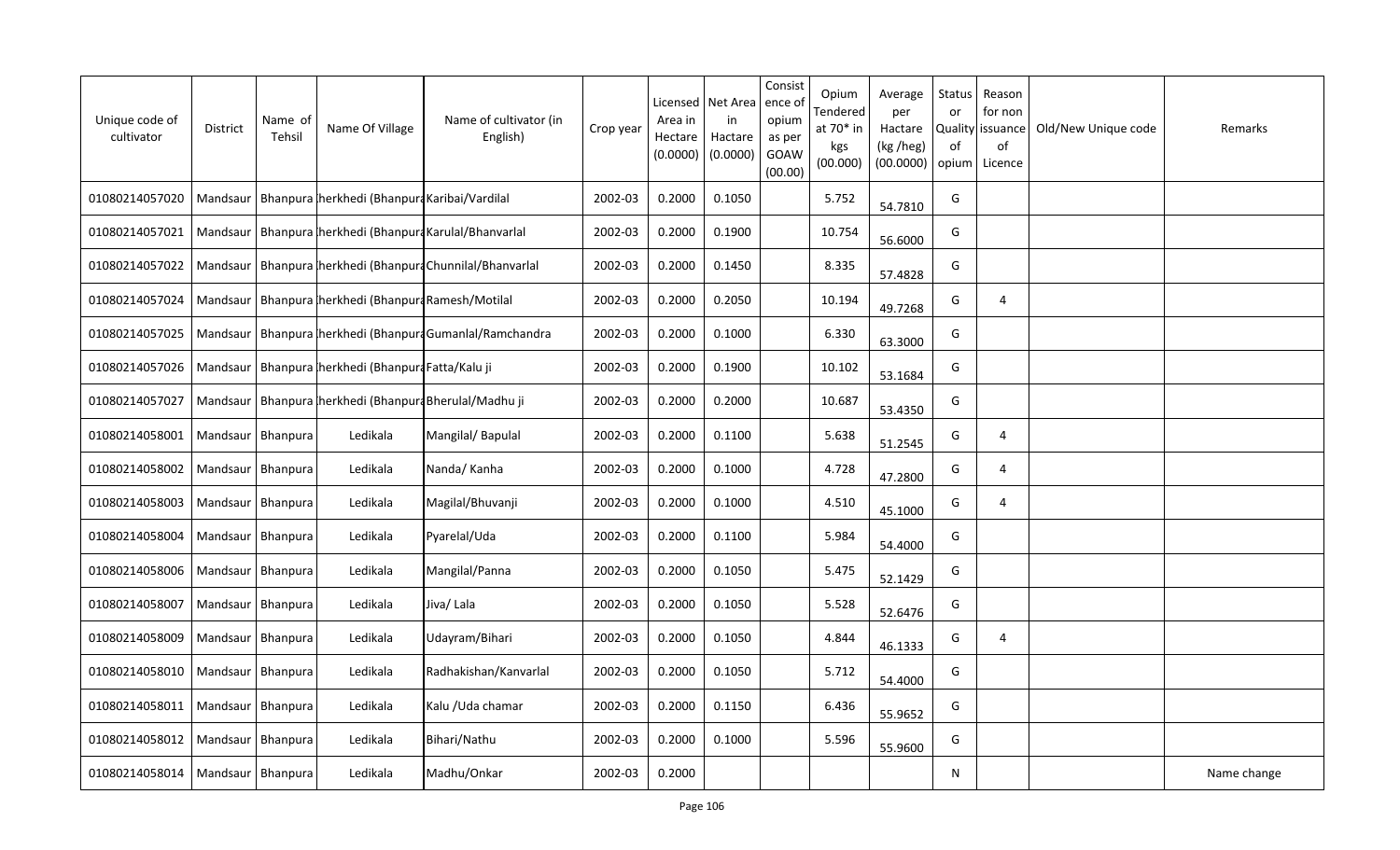| Unique code of<br>cultivator | District            | Name of<br>Tehsil   | Name Of Village | Name of cultivator (in<br>English) | Crop year | Licensed<br>Area in<br>Hectare<br>(0.0000) | Net Area<br>in<br>Hactare<br>(0.0000) | Consist<br>ence of<br>opium<br>as per<br>GOAW<br>(00.00) | Opium<br>Tendered<br>at 70* in<br>kgs<br>(00.000) | Average<br>per<br>Hactare<br>(kg /heg)<br>(00.0000) | Status<br>or<br>Quality<br>of<br>opium | Reason<br>for non<br>issuance<br>of<br>Licence | Old/New Unique code | Remarks |
|------------------------------|---------------------|---------------------|-----------------|------------------------------------|-----------|--------------------------------------------|---------------------------------------|----------------------------------------------------------|---------------------------------------------------|-----------------------------------------------------|----------------------------------------|------------------------------------------------|---------------------|---------|
| 01080214058016               | Mandsaur            | Bhanpura            | Ledikala        | Prabhulal/Nanuram                  | 2002-03   | 0.2000                                     | 0.1000                                |                                                          | 4.986                                             | 49.8600                                             | G                                      | 4                                              |                     |         |
| 01080214058017               |                     | Mandsaur   Bhanpura | Ledikala        | Girdarilal/Ramnayan                | 2002-03   | 0.2000                                     | 0.1000                                |                                                          | 5.505                                             | 55.0500                                             | G                                      |                                                |                     |         |
| 01080214058018               | Mandsaur            | Bhanpura            | Ledikala        | Hiralal/ Gangaram                  | 2002-03   | 0.2000                                     | 0.1600                                |                                                          | 7.677                                             | 47.9813                                             | G                                      | 4                                              |                     |         |
| 01080214058019               |                     | Mandsaur Bhanpura   | Ledikala        | Balaram/Fulchand                   | 2002-03   | 0.2000                                     | 0.1050                                |                                                          | 4.916                                             | 46.8190                                             | G                                      | 4                                              |                     |         |
| 01080214058021               | Mandsaur            | Bhanpura            | Ledikala        | Ramnarayan/ Onkarlal               | 2002-03   | 0.2000                                     | 0.1050                                |                                                          | 5.505                                             | 52.4286                                             | G                                      |                                                |                     |         |
| 01080214058022               | Mandsaur            | Bhanpura            | Ledikala        | Jagdish/Satnarayan                 | 2002-03   | 0.2000                                     | 0.1100                                |                                                          | 5.699                                             | 51.8091                                             | G                                      | 4                                              |                     |         |
| 01080214060001               | Mandsaur            | Bhanpura            | Govindkheda     | Madanlal/Varda                     | 2002-03   | 0.2000                                     | 0.1100                                |                                                          | 5.951                                             | 54.1000                                             | G                                      |                                                |                     |         |
| 01080214060002               | Mandsaur            | <b>Bhanpura</b>     | Govindkheda     | Kamalabai/Ramchandra               | 2002-03   | 0.2000                                     | 0.1100                                |                                                          | 5.655                                             | 51.4091                                             | G                                      | 4                                              |                     |         |
| 01080214060005               | Mandsaur            | Bhanpura            | Govindkheda     | Bherushankar/ Anuratji             | 2002-03   | 0.2000                                     | 0.1950                                |                                                          | 10.682                                            | 54.7795                                             | G                                      |                                                |                     |         |
| 01080214060007               | Mandsaur            | Bhanpura            | Govindkheda     | Kanha/Genda                        | 2002-03   | 0.2000                                     | 0.1050                                |                                                          | 5.921                                             | 56.3905                                             | G                                      |                                                |                     |         |
| 01080214060008               | Mandsaur            | Bhanpura            | Govindkheda     | Bahadursingh/Ramnath               | 2002-03   | 0.2000                                     |                                       |                                                          |                                                   |                                                     | N                                      |                                                |                     |         |
| 01080214060011               | Mandsaur            | Bhanpura            | Govindkheda     | Prabhulal/Nathu                    | 2002-03   | 0.2000                                     | 0.1600                                |                                                          | 8.740                                             | 54.6250                                             | G                                      |                                                |                     |         |
| 01080214060012               | Mandsaur            | Bhanpura            | Govindkheda     | Amarsingh/Ramnath                  | 2002-03   | 0.2000                                     |                                       |                                                          |                                                   |                                                     | N                                      |                                                |                     |         |
| 01080214060013               | Mandsaur   Bhanpura |                     | Govindkheda     | Ramchandra/Seva                    | 2002-03   | 0.2000                                     |                                       |                                                          |                                                   |                                                     | N                                      |                                                |                     |         |
| 01080214060015               | Mandsaur   Bhanpura |                     | Govindkheda     | Ramkaran/Magilal                   | 2002-03   | 0.2000                                     | 0.1950                                |                                                          | 10.870                                            | 55.7436                                             | G                                      |                                                |                     |         |
| 01080214061003               |                     | Mandsaur   Bhanpura | Khajurna        | Devisingh/Bhanvarsingh             | 2002-03   | 0.2000                                     | 0.1000                                |                                                          | 5.792                                             | 57.9200                                             | G                                      |                                                |                     |         |
| 01080214061004               |                     | Mandsaur Bhanpura   | Khajurna        | Bajrajsingh/Bahadursingh           | 2002-03   | 0.2000                                     | 0.1700                                |                                                          | 9.297                                             | 54.6882                                             | G                                      |                                                |                     |         |
| 01080214061006               | Mandsaur   Bhanpura |                     | Khajurna        | Gokulsingh/Ramsingh                | 2002-03   | 0.2000                                     | 0.2000                                |                                                          | 10.838                                            | 54.1900                                             | G                                      |                                                |                     |         |